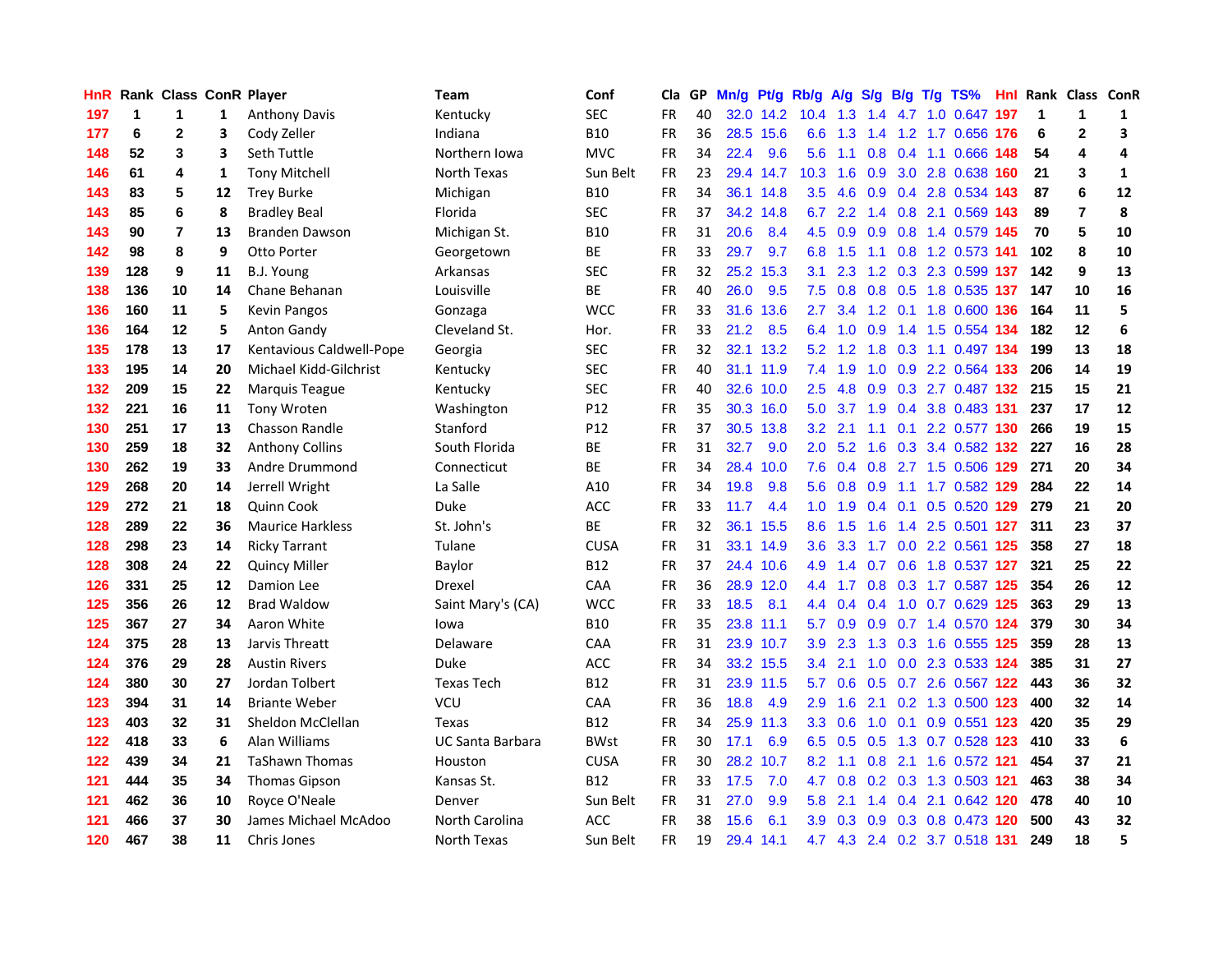| HnR |     | Rank Class ConR Player |    |                       | <b>Team</b>      | Conf        | Cla       |    | GP Mn/g Pt/g Rb/g |           |                  | A/g                  |                 |                | S/g B/g T/g TS%           | Hnl  |     | Rank Class ConR |    |
|-----|-----|------------------------|----|-----------------------|------------------|-------------|-----------|----|-------------------|-----------|------------------|----------------------|-----------------|----------------|---------------------------|------|-----|-----------------|----|
| 120 | 468 | 39                     | 9  | Steve Moundou-Missi   | Harvard          | Ivy         | FR        | 31 | 13.7              | 4.9       | 3.4              | 0.2                  | 0.5             | 0.5            | 0.8 0.566                 | 120  | 481 | 41              | 9  |
| 120 | 469 | 40                     | 16 | Hugh Greenwood        | New Mexico       | <b>MWC</b>  | <b>FR</b> | 33 | 23.2              | 6.3       | 3.7              | 2.5                  | 0.8             | 0.5            | 1.0 0.546 120             |      | 476 | 39              | 16 |
| 120 | 485 | 41                     | 37 | Anthony Hickey        | LSU              | <b>SEC</b>  | FR        | 33 | 31.2              | 8.9       | 3.6              | 3.8                  | 2.1             | 0.2            | 1.9 0.466 119             |      | 503 | 45              | 38 |
| 120 | 489 | 42                     | 14 | Gary Bell             | Gonzaga          | <b>WCC</b>  | FR        | 33 | 28.9              | 10.4      | 2.5              | 2.0                  | $0.7 \quad 0.1$ |                | 1.6 0.628 119             |      | 504 | 46              | 15 |
| 120 | 491 | 43                     | 35 | Myck Kabongo          | Texas            | <b>B12</b>  | FR        | 34 | 30.6              | 9.6       |                  | $3.0 \quad 5.2$      | $1.3 \quad 0.1$ |                | 3.0 0.508 119             |      | 508 | 47              | 36 |
| 120 | 492 | 44                     | 36 | Angel Rodriguez       | Kansas St.       | <b>B12</b>  | FR        | 32 | 21.7              | 8.3       | $2.5^{\circ}$    | 3.2                  |                 |                | 1.3 0.0 2.7 0.482 119     |      | 512 | 48              | 37 |
| 119 | 495 | 45                     | 37 | Percy Gibson          | Iowa St.         | <b>B12</b>  | FR        | 29 | 10.7              | 4.8       | 2.0              | 0.1                  |                 |                | 0.2 0.5 0.4 0.641 120     |      | 488 | 42              | 35 |
| 119 | 500 | 46                     | 33 | Darion Atkins         | Virginia         | ACC         | FR        | 27 | 10.2              | 2.3       | 2.3              | 0.1                  |                 |                | 0.4 0.7 0.2 0.581 118     |      | 539 | 55              | 34 |
| 119 | 506 | 47                     | 48 | D'Angelo Harrison     | St. John's       | BE          | <b>FR</b> | 32 | 35.3              | 17.0      | 3.9              | 2.1                  | 1.6             |                | 0.3 2.2 0.528             | 118  | 532 | 52              | 50 |
| 119 | 508 | 48                     | 10 | Mario Moody           | Wagner           | <b>NEC</b>  | <b>FR</b> | 23 | 11.0              | 4.1       | 3.7              | 0.2                  |                 |                | 0.7 1.0 0.6 0.576         | 123  | 419 | 34              | 8  |
| 119 | 509 | 49                     | 39 | Jarnell Stokes        | Tennessee        | <b>SEC</b>  | FR        | 17 | 25.6              | 9.6       | 7.4              | 0.7                  | 0.9             | 1.4            | 2.1 0.538 127             |      | 313 | 24              | 29 |
| 119 | 510 | 50                     | 40 | Kyle Wiltjer          | Kentucky         | <b>SEC</b>  | FR        | 40 | 11.6              | 5.0       | 1.8              | 0.4                  | 0.1             |                | 0.4 0.7 0.567 119         |      | 521 | 50              | 39 |
| 119 | 513 | 51                     | 20 | <b>Treveon Graham</b> | <b>VCU</b>       | <b>CAA</b>  | <b>FR</b> | 36 | 16.8              | 7.0       | 3.2 <sub>2</sub> | 0.6                  |                 |                | 0.8 0.3 0.9 0.498         | -119 | 523 | 51              | 21 |
| 118 | 521 | 52                     | 31 | David Kravish         | California       | P12         | <b>FR</b> | 34 | 24.5              | 6.9       | 5.6              | 0.5                  | 0.3             |                | 1.2 0.9 0.608 118         |      | 544 | 57              | 35 |
| 118 | 522 | 53                     | 52 | Ryan Boatright        | Connecticut      | BE          | <b>FR</b> | 25 | 30.1              | 10.4      | 3.3 <sub>2</sub> | 4.0                  |                 |                | 1.2 0.2 2.2 0.518 119     |      | 501 | 44              | 46 |
| 118 | 526 | 54                     | 34 | Dezmine Wells         | Xavier           | A10         | <b>FR</b> | 32 | 26.1              | 9.8       | 4.9              | 1.1                  |                 |                | 0.7 0.3 1.3 0.564 118     |      | 537 | 54              | 33 |
| 118 | 529 | 55                     | 53 | LaDontae Henton       | Providence       | ВE          | FR        | 32 |                   | 37.2 14.3 | 8.6              | 1.1                  | 1.0             |                | 1.1 1.7 0.538 117         |      | 554 | 58              | 53 |
| 118 | 531 | 56                     | 21 | <b>Quincy Ford</b>    | Northeastern     | <b>CAA</b>  | FR        | 31 |                   | 29.6 11.5 |                  | $5.0 \quad 1.3$      | 1.9             |                | 1.0 2.1 0.534 118         |      | 543 | 56              | 22 |
| 118 | 534 | 57                     | 16 | <b>Matt Carlino</b>   | <b>BYU</b>       | <b>WCC</b>  | <b>FR</b> | 25 |                   | 27.7 12.2 | 3.0 <sub>1</sub> | 4.6                  |                 |                | 1.4 0.3 3.0 0.503 118     |      | 533 | 53              | 16 |
| 117 | 549 | 58                     | 11 | Jalen Cannon          | St. Francis (NY) | <b>NEC</b>  | FR        | 30 | 24.5              | 8.0       | 8.8              |                      |                 |                | 0.7 0.6 0.5 0.8 0.566 116 |      | 579 | 60              | 11 |
| 117 | 559 | 59                     | 9  | Juan'ya Green         | Niagara          | <b>MAAC</b> | FR        | 33 |                   | 37.2 17.7 | 3.2 <sub>2</sub> | 4.5                  |                 |                | 1.9 0.3 3.5 0.525 117     |      | 567 | 59              | 9  |
| 117 | 561 | 60                     | 14 | George Fant           | Western Kentucky | Sun Belt    | FR        | 31 |                   | 26.4 10.4 | 6.1              | 0.7                  | 0.9             |                | 1.2 1.9 0.523 119         |      | 515 | 49              | 11 |
| 117 | 571 | 61                     | 21 | <b>Anthony Drmic</b>  | Boise St.        | <b>MWC</b>  | FR        | 29 |                   | 30.6 12.0 | 5.0              | 2.1                  | 1.1             |                | 0.2 1.3 0.515 116         |      | 586 | 61              | 21 |
| 117 | 574 | 62                     | 37 | Ryan Anderson         | Boston College   | <b>ACC</b>  | FR        | 31 |                   | 29.9 11.2 | 7.4              | 1.0                  |                 |                | 0.5 0.5 1.5 0.504 116     |      | 591 | 62              | 38 |
| 117 | 577 | 63                     | 41 | <b>Trevor Lacey</b>   | Alabama          | <b>SEC</b>  | FR        | 33 | 24.7              | 7.3       | 3.0              | 1.8                  |                 | $0.8\quad 0.1$ | 1.6 0.538 114             |      | 654 | 69              | 42 |
| 116 | 589 | 64                     | 42 | Levi Randolph         | Alabama          | <b>SEC</b>  | <b>FR</b> | 33 | 27.1              | 6.5       | 3.9              | 1.7                  | 1.0             |                | $0.1$ 1.0 0.451 113       |      | 668 | 72              | 43 |
| 116 | 592 | 65                     | 35 | Spencer DinWiddie     | Colorado         | P12         | <b>FR</b> | 36 |                   | 27.4 10.0 | 3.6              | 1.8                  | 0.8             |                | 0.3 1.4 0.563 115         |      | 602 | 63              | 38 |
| 116 | 595 | 66                     | 52 | <b>Andre Hollins</b>  | Minnesota        | <b>B10</b>  | FR        | 37 | 21.1              | 8.7       | 2.1              | 1.8                  | 0.9             | 0.1            | 2.1 0.549 114             |      | 632 | 66              | 53 |
| 116 | 597 | 67                     | 40 | Jonathan Holmes       | <b>Texas</b>     | <b>B12</b>  | <b>FR</b> | 34 | 21.4              | 7.1       | 4.8              | 0.5                  | 0.7             | 0.6            | 1.2 0.560 115             |      | 605 | 64              | 40 |
| 114 | 636 | 68                     | 11 | <b>Emmy Andujar</b>   | Manhattan        | <b>MAAC</b> | <b>FR</b> | 33 | 26.2              | 8.5       | 5.7              | 3.2                  |                 |                | 1.0 0.2 2.4 0.563 114     |      | 643 | 67              | 11 |
| 114 | 642 | 69                     | 59 | Eli Carter            | Rutgers          | ВE          | FR        | 32 |                   | 29.8 13.8 | 3.1              | 2.1                  |                 |                | 1.3 0.1 2.8 0.511 114     |      | 659 | 70              | 59 |
| 114 | 645 | 70                     | 39 | Eric Moreland         | Oregon St.       | P12         | <b>FR</b> | 36 | 20.5              | 5.2       | 6.8              | 1.1                  |                 |                | 0.8 1.9 1.4 0.509 114     |      | 653 | 68              | 43 |
| 114 | 654 | 71                     | 23 | <b>Derrick Marks</b>  | Boise St.        | <b>MWC</b>  | <b>FR</b> | 30 | 21.5              | 9.4       | 3.4              | 2.1                  |                 |                | 0.8 0.4 2.3 0.558 113     |      | 684 | 75              | 24 |
| 113 | 664 | 72                     | 46 | K.J. McDaniels        | Clemson          | ACC         | FR        | 30 | 10.1              | 3.9       | 1.8 <sup>1</sup> | 0.2                  |                 |                | 0.3 0.7 0.4 0.504 113     |      | 665 | 71              | 46 |
| 113 | 667 | 73                     | 27 | Nic Moore             | Illinois St.     | <b>MVC</b>  | <b>FR</b> | 35 | 28.5              | 10.0      | $2.3^{\circ}$    | 3.9                  | 0.9             |                | 0.0 2.3 0.558 112         |      | 698 | 77              | 30 |
| 113 | 669 | 74                     | 63 | Rakeem Christmas      | Syracuse         | BE          | <b>FR</b> | 37 | 11.5              | 2.8       | 2.9              | 0.2                  | 0.3             | 0.8            | 0.6 0.573                 | -113 | 678 | 73              | 62 |
| 113 | 680 | 75                     | 27 | Dimitri Batten        | Old Dominion     | CAA         | FR        | 36 | 20.3              | 8.0       | 2.5              | $\overline{2}$<br>-1 | 1.1             | 0.5            | 1.1 0.548                 | 112  | 717 | 79              | 27 |
| 113 | 685 | 76                     | 19 | Christopher Anderson  | San Diego        | <b>WCC</b>  | <b>FR</b> | 31 | 29.0              | 9.0       | 3.0              |                      |                 |                | 5.0 2.0 0.2 3.0 0.535 112 |      | 689 | 76              | 20 |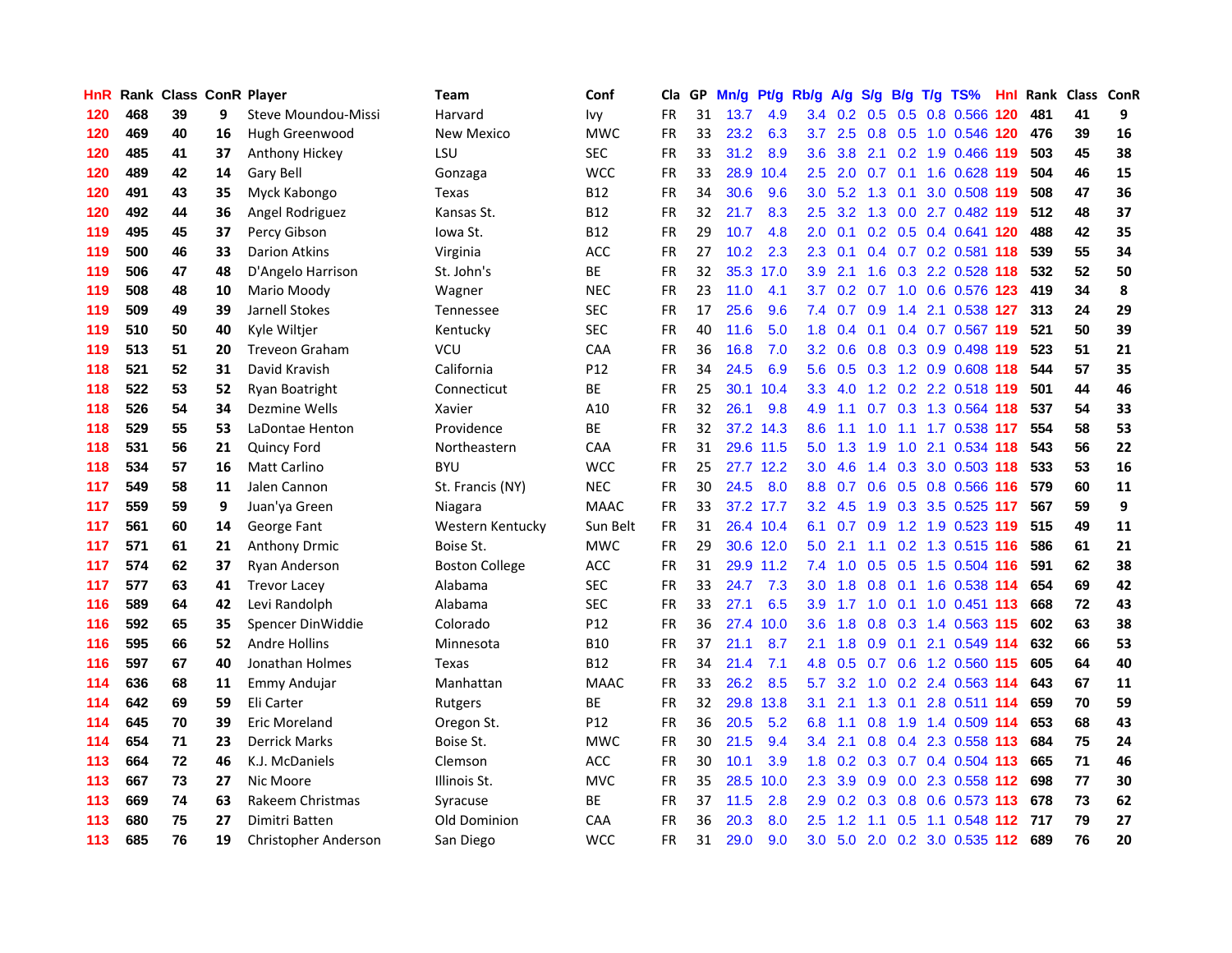| HnR. |     | Rank Class ConR Player |    |                         | Team                 | Conf        | Cla       |    | GP Mn/g | Pt/g | Rb/g             | <b>A/g</b>      | S/g           |     | B/g T/g TS%                   | Hnl |     | <b>Rank Class</b> | ConR |
|------|-----|------------------------|----|-------------------------|----------------------|-------------|-----------|----|---------|------|------------------|-----------------|---------------|-----|-------------------------------|-----|-----|-------------------|------|
| 112  | 709 | 77                     | 65 | Myles Mack              | Rutgers              | ВE          | FR        | 32 | 26.6    | 9.8  | 2.0              | 2.1             | 1.4           | 0.0 | 1.8 0.520                     | 112 | 741 | 83                | 69   |
| 112  | 712 | 78                     | 14 | Lucky Jones             | <b>Robert Morris</b> | <b>NEC</b>  | <b>FR</b> | 35 | 23.5    | 8.5  | 6.1              | 1.0             | 1.2           | 0.1 | 1.7 0.501 112                 |     | 730 | 82                | 13   |
| 112  | 713 | 79                     | 22 | Roosevelt Jones         | <b>Butler</b>        | Hor.        | <b>FR</b> | 36 | 27.8    | 7.8  | 6.0              | 1.6             | 1.0           |     | 0.4 1.5 0.460 112 724         |     |     | 81                | 23   |
| 112  | 717 | 80                     | 33 | <b>Dantiel Daniels</b>  | Southern Illinois    | <b>MVC</b>  | FR        | 28 | 24.1    | 8.3  | 4.9              | 0.5             | 0.6           | 1.6 | 1.0 0.558 113                 |     | 682 | 74                | 27   |
| 112  | 719 | 81                     | 44 | Kendall Anthony         | Richmond             | A10         | FR        | 32 | 25.5    | 13.0 |                  | $1.3 \quad 1.7$ |               |     | 0.7 0.0 1.6 0.566 112 720     |     |     | 80                | 45   |
| 112  | 721 | 82                     | 46 | Jaylen Bond             | Texas                | B12         | FR        | 34 | 15.4    | 3.4  | 4.6              | 0.3             |               |     | 0.6 0.4 0.5 0.491 112 742     |     |     | 84                | 47   |
| 112  | 737 | 83                     | 45 | Nick Jacobs             | Alabama              | <b>SEC</b>  | <b>FR</b> | 32 | 19.2    | 6.1  | 3.6 <sup>°</sup> | 0.1             |               |     | 0.3 0.8 1.1 0.524 109         |     | 822 | 98                | 48   |
| 112  | 739 | 84                     | 16 | <b>Shonn Miller</b>     | Cornell              | lvy         | FR        | 28 | 25.0    | 8.9  | 6.1              | 0.6             | 1.3           |     | 1.6 1.5 0.512 111             |     | 756 | 86                | 16   |
| 112  | 742 | 85                     | 13 | Javonte Green           | Radford              | BSou        | <b>FR</b> | 32 | 22.0    | 10.2 | 6.7              | 0.6             |               |     | 1.4 0.5 1.7 0.502 111         |     | 760 | 87                | 13   |
| 111  | 746 | 86                     | 48 | Shane Larkin            | Miami (FL)           | ACC         | <b>FR</b> | 32 | 25.6    | 7.4  | $2.5^{\circ}$    | 2.5             | 1.6           |     | 0.1 1.9 0.500 110             |     | 793 | 92                | 49   |
| 111  | 755 | 87                     | 34 | Jordan Threloff         | Illinois St.         | <b>MVC</b>  | FR        | 30 | 10.5    | 3.2  | 3.3 <sub>2</sub> |                 |               |     | 0.3 0.2 0.4 0.6 0.540 111     |     | 768 | 88                | 34   |
| 111  | 768 | 88                     | 36 | <b>Tekele Cotton</b>    | Wichita St.          | <b>MVC</b>  | <b>FR</b> | 32 | 9.8     | 2.9  | 1.5              | 0.7             | 0.6           |     | 0.1 0.7 0.582 110             |     | 777 | 90                | 35   |
| 111  | 771 | 89                     | 32 | Dylan Ennis             | Rice                 | <b>CUSA</b> | FR        | 35 | 26.5    | 8.5  | 4.3              | 4.1             | 1.1           | 0.6 | 2.6 0.533 110                 |     | 804 | 95                | 35   |
| 111  | 780 | 90                     | 14 | Michael Caffey          | Long Beach St.       | <b>BWst</b> | <b>FR</b> | 34 | 21.8    | 5.9  | 2.8              | 2.2             | 0.7           |     | 0.1 1.3 0.560 110             |     | 797 | 94                | 15   |
| 110  | 785 | 91                     | 23 | Nate Austin             | <b>BYU</b>           | <b>WCC</b>  | FR        | 35 | 12.9    | 4.1  | 3.8 <sub>1</sub> | 0.5             | 0.3           |     | 0.4 0.6 0.565 110             |     | 795 | 93                | 23   |
| 110  | 788 | 92                     | 61 | <b>Travis Trice</b>     | Michigan St.         | <b>B10</b>  | <b>FR</b> | 32 | 17.2    | 4.5  | 1.8              | 1.8             | 0.8           | 0.1 | 1.2 0.509 112                 |     | 702 | 78                | 55   |
| 110  | 796 | 93                     | 16 | <b>Ousmane Drame</b>    | Quinnipiac           | <b>NEC</b>  | <b>FR</b> | 32 | 19.5    | 6.5  | 7.3              | 0.6             |               |     | 0.3 0.9 1.2 0.511 109         |     | 826 | 100               | 17   |
| 110  | 799 | 94                     | 12 | Raheem Appleby          | Louisiana Tech       | <b>WAC</b>  | FR        | 32 | 27.9    | 13.9 |                  | $2.4$ 1.2       |               |     | 1.1 0.1 1.4 0.544 111         |     | 773 | 89                | 11   |
| 110  | 807 | 95                     | 74 | Todd Mayo               | Marquette            | ВE          | FR        | 35 | 21.1    | 7.9  |                  |                 |               |     | 2.7 1.2 0.6 0.1 1.6 0.535 109 |     | 824 | 99                | 74   |
| 110  | 808 | 96                     | 52 | P.J. Hairston           | North Carolina       | ACC         | <b>FR</b> | 37 | 13.0    | 5.7  |                  | $2.2 \quad 0.8$ |               |     | 0.4 0.2 0.7 0.463 109         |     | 816 | 97                | 51   |
| 110  | 811 | 97                     | 16 | <b>Stephen Hicks</b>    | Cal St. Northridge   | <b>BWst</b> | <b>FR</b> | 28 | 30.0    | 15.1 | 7.1              | 1.0             |               |     | 0.9 0.1 2.0 0.538 109         |     | 856 | 103               | 17   |
| 110  | 814 | 98                     | 62 | Joe Coleman             | Minnesota            | B10         | <b>FR</b> | 38 | 18.8    | 5.8  | 3.0              | 1.1             |               |     | 0.6 0.2 1.4 0.517 108         |     | 863 | 105               | 63   |
| 110  | 819 | 99                     | 36 | <b>Adonis Thomas</b>    | Memphis              | <b>CUSA</b> | <b>FR</b> | 19 | 23.9    | 8.8  | 3.2 <sub>2</sub> | 0.8             | 0.6           |     | 0.7 1.3 0.553 115             |     | 623 | 65                | 28   |
| 110  | 820 | 100                    | 76 | Gary Browne             | West Virginia        | ВE          | FR        | 33 | 25.6    | 6.5  | 3.9              | 3.0             |               |     | 1.2 0.0 2.1 0.514 109         |     | 827 | 101               | 75   |
| 109  | 829 | 101                    | 52 | Askia Booker            | Colorado             | P12         | <b>FR</b> | 35 | 21.5    | 9.1  | 2.7              | 1.4             |               |     | 0.7 0.0 1.7 0.509 109         |     | 834 | 102               | 54   |
| 109  | 855 | 102                    | 51 | Maxie Esho              | Massachusetts        | A10         | <b>FR</b> | 37 | 13.8    | 5.1  | 3.4              | 0.2             | 0.8           | 0.6 | 1.0 0.511 108                 |     | 860 | 104               | 51   |
| 109  | 862 | 103                    | 57 | Nick Johnson            | Arizona              | P12         | <b>FR</b> | 35 | 28.1    | 8.9  | 3.3 <sub>1</sub> | 2.4             | 0.7           | 0.5 | 1.9 0.484 108                 |     | 871 | 107               | 58   |
| 109  | 863 | 104                    | 57 | Alex Len                | Maryland             | <b>ACC</b>  | <b>FR</b> | 22 | 21.2    | 6.0  | 5.4              | 0.6             | 0.2           |     | 2.1 1.5 0.560 110             |     | 785 | 91                | 48   |
| 109  | 870 | 105                    | 77 | Jabarie Hinds           | West Virginia        | BE          | <b>FR</b> | 33 | 28.8    | 7.4  | 2.5              | 3.3             | 1.4           | 0.1 | 1.9 0.487 108                 |     | 867 | 106               | 77   |
| 108  | 880 | 106                    | 52 | Devonta Abron           | Arkansas             | <b>SEC</b>  | <b>FR</b> | 32 | 16.3    | 5.7  | 4.2              | 0.6             | 0.9           |     | 0.3 0.8 0.458 107             |     | 911 | 109               | 54   |
| 108  | 881 | 107                    | 65 | Eliott Eliason          | Minnesota            | <b>B10</b>  | <b>FR</b> | 38 | 15.0    | 2.6  | 3.9 <sup>°</sup> | 0.9             |               |     | 0.3 0.7 0.8 0.495 107         |     | 938 | 116               | 65   |
| 108  | 890 | 108                    | 54 | <b>Hunter Mickelson</b> | Arkansas             | <b>SEC</b>  | FR        | 32 | 16.7    | 5.1  |                  |                 |               |     | 3.5 0.4 0.5 2.2 1.0 0.467 107 |     | 924 | 113               | 55   |
| 108  | 891 | 109                    | 16 | Daniel Mullings         | New Mexico St.       | WAC         | <b>FR</b> | 36 | 27.7    | 9.3  | 4.1              | 1.9             |               |     | 1.6 0.5 2.1 0.520 108         |     | 896 | 108               | 17   |
| 108  | 896 | 110                    | 78 | Pat Connaughton         | Notre Dame           | ВE          | <b>FR</b> | 34 | 24.1    | 7.0  | 4.4              | 0.9             | 0.5           |     | 0.1 0.7 0.544 107             |     | 930 | 115               | 80   |
| 108  | 899 | 111                    | 58 | Dorian Finney-Smith     | Virginia Tech        | <b>ACC</b>  | FR        | 33 | 29.0    | 6.3  | 7.0              | 1.9             |               |     | 0.7 0.7 1.7 0.424 107         |     | 923 | 112               | 60   |
| 108  | 906 | 112                    | 53 | Anthony Lee             | <b>Temple</b>        | A10         | <b>FR</b> | 32 | 17.9    | 5.0  | 5.2              | 0.2             | 0.3           | 1.2 | 0.9 0.518 107                 |     | 919 | 110               | 53   |
| 108  | 910 | 113                    | 53 | <b>Brian Williams</b>   | Oklahoma St.         | B12         | <b>FR</b> | 32 | 27.7    | 9.6  | 3.3 <sub>2</sub> | 0.9             | 0.7           | 0.3 | 0.8 0.548                     | 107 | 948 | 118               | 54   |
| 108  | 915 | 114                    | 61 | <b>Desmond Simmons</b>  | Washington           | P12         | FR        | 35 | 17.8    | 4.2  | 4.8              |                 | $0.7$ 0.8 0.1 |     | 0.8 0.476 107                 |     | 920 | 111               | 61   |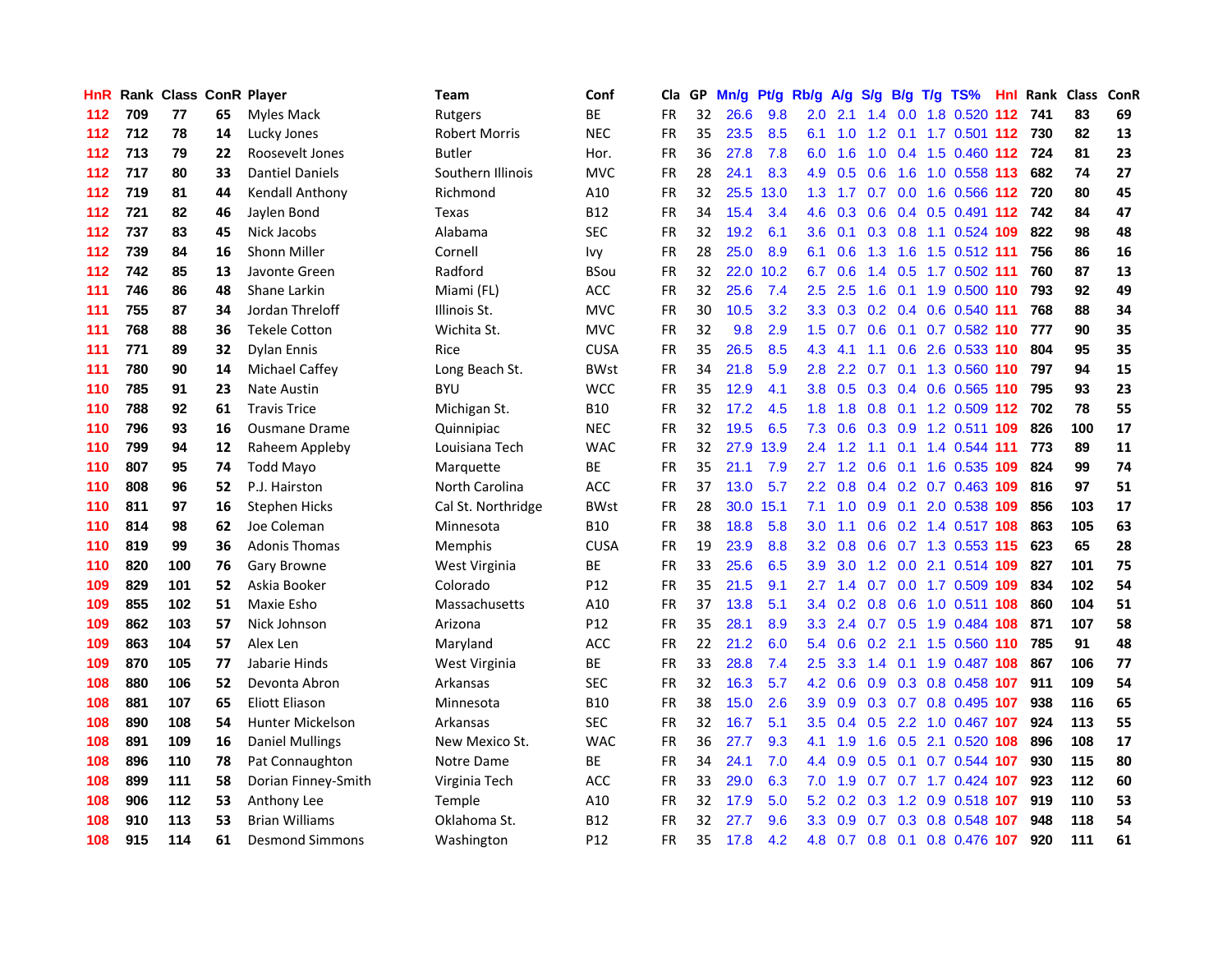| HnR |      | <b>Rank Class ConR Player</b> |    |                         | Team                       | Conf            | Cla       |    | GP Mn/g | Pt/g      | Rb/g             | <b>A/g</b>     | <b>S/g</b> |                 | B/g T/g TS%                   | Hnl | Rank Class |     | ConR |
|-----|------|-------------------------------|----|-------------------------|----------------------------|-----------------|-----------|----|---------|-----------|------------------|----------------|------------|-----------------|-------------------------------|-----|------------|-----|------|
| 108 | 917  | 115                           | 32 | Larry Nance             | Wyoming                    | <b>MWC</b>      | FR        | 33 | 17.9    | 4.1       | 4.0              | 0.4            | 0.8        | 0.6             | 0.8 0.533                     | 107 | 928        | 114 | 33   |
| 107 | 939  | 116                           | 59 | Jarvis Summers          | Mississippi                | <b>SEC</b>      | <b>FR</b> | 34 | 29.1    | 10.4      | 2.4              | 3.4            | 0.8        | 0.1             | 2.6 0.499 106                 |     | 1004       | 126 | 62   |
| 107 | 941  | 117                           | 60 | Rodney Hood             | Mississippi St.            | <b>SEC</b>      | <b>FR</b> | 32 | 32.8    | 10.3      | 4.8              | 2.0            | 0.4        | 0.4             | 0.9 0.533 107                 |     | 952        | 119 | 58   |
| 107 | 944  | 118                           | 61 | Johnny O'Bryant         | LSU                        | <b>SEC</b>      | FR        | 28 | 21.4    | 8.5       | 6.7              |                |            |                 | 0.4 0.5 0.8 2.4 0.439 107     |     | 944        | 117 | 56   |
| 107 | 955  | 119                           | 67 | Dave Sobolewski         | Northwestern               | <b>B10</b>      | <b>FR</b> | 33 | 35.2    | 8.3       | $2.6^{\circ}$    | 3.7            |            |                 | 0.9 0.2 1.4 0.546 106         |     | 970        | 123 | 68   |
| 107 | 957  | 120                           | 17 | Myles Taylor            | Tennessee-Martin           | <b>OVC</b>      | FR        | 28 | 24.4    | 13.7      | 5.2              | 0.8            |            |                 | 0.7 0.8 1.7 0.557 109         |     | 812        | 96  | 15   |
| 107 | 968  | 121                           | 28 | Kameron Woods           | <b>Butler</b>              | Hor.            | <b>FR</b> | 36 | 17.6    | 4.2       | 4.8              | 0.6            | 0.4        |                 | 1.1 1.1 0.430 106             |     | 967        | 120 | 28   |
| 107 | 969  | 122                           | 82 | Jamee Crockett          | DePaul                     | BE              | <b>FR</b> | 31 | 18.4    | 8.6       | 2.2 <sub>2</sub> | 1.2            | 0.7        |                 | 0.3 0.9 0.547 106             |     | 968        | 121 | 82   |
| 107 | 970  | 123                           | 63 | DaVonte Lacy            | Washington St.             | P12             | <b>FR</b> | 37 | 26.6    | 8.5       | 2.3              | 1.9            | 0.8        |                 | 0.2 1.5 0.541 105             |     | 1046       | 134 | 67   |
| 107 | 977  | 124                           | 16 | Chavaughn Lewis         | Marist                     | <b>MAAC</b>     | <b>FR</b> | 32 | 29.5    | 14.4      | 4.7              | 1.8            | 1.7        |                 | 0.8 3.0 0.510 106             |     | 969        | 122 | 17   |
| 107 | 978  | 125                           | 85 | Jerome Seagears         | Rutgers                    | <b>BE</b>       | <b>FR</b> | 32 | 25.8    | 7.7       | $3.0\,$          | 2.5            | 0.8        | 0.1             | 1.6 0.487                     | 106 | 982        | 125 | 83   |
| 106 | 990  | 126                           | 19 | Gabas Maldunas          | Dartmouth                  | <b>Ivy</b>      | FR        | 30 | 26.6    | 9.1       | 7.2              | 1.2            | 0.9        | 1.3             | 2.1 0.463 106                 |     | 976        | 124 | 17   |
| 106 | 1006 | 127                           | 59 | Pierria Henry           | Charlotte                  | A10             | FR        | 28 | 30.2    | 7.2       | 3.6 <sup>°</sup> | 3.4            | 2.6        | 0.4             | 2.4 0.475 105                 |     | 1025       | 129 | 61   |
| 106 | 1007 | 128                           | 27 | <b>Bernard Thompson</b> | Florida Gulf Coast         | ASun            | FR        | 32 |         | 27.5 11.5 | 5.2              | 2.2            | 1.8        | 0.1             | 2.7 0.529 105                 |     | 1026       | 130 | 28   |
| 106 | 1018 | 129                           | 25 | Jordan Williams         | North Texas                | Sun Belt        | <b>FR</b> | 19 |         | 25.3 10.9 | 4.0              | 1.3            | 1.1        | 0.5             | 2.2 0.518 105                 |     | 1062       | 136 | 27   |
| 105 | 1025 | 130                           | 59 | Le'Bryan Nash           | Oklahoma St.               | <b>B12</b>      | FR        | 28 |         | 30.1 13.3 | 5.0              | 1.5            | 0.6        | 0.4             | 2.6 0.473 106                 |     | 1020       | 128 | 58   |
| 105 | 1027 | 131                           | 28 | <b>Ty Greene</b>        | <b>USC Upstate</b>         | ASun            | <b>FR</b> | 34 |         | 30.5 11.4 | 2.9              | 2.4            | 1.5        | 0.1             | 1.9 0.542 105 1035            |     |            | 132 | 29   |
| 105 | 1028 | 132                           | 60 | Mike Cobbins            | Oklahoma St.               | <b>B12</b>      | FR        | 33 | 26.9    | 5.0       | 5.7              |                | $0.8\ 0.8$ |                 | 1.5 1.2 0.509 104 1071        |     |            | 139 | 63   |
| 105 | 1034 | 133                           | 22 | Zay Jackson             | Murray St.                 | <b>OVC</b>      | FR        | 33 | 18.4    | 4.9       | 2.1              | 2.3            |            |                 | 1.0 0.2 1.5 0.475 105 1044    |     |            | 133 | 22   |
| 105 | 1044 | 134                           | 65 | Malcolm Brogdon         | Virginia                   | ACC             | FR        | 28 | 22.4    | 6.7       | 2.8              | 1.4            |            |                 | 0.5 0.1 1.6 0.511 105 1028    |     |            | 131 | 65   |
| 105 | 1051 | 135                           | 22 | <b>Taevaunn Prince</b>  | South Dakota St.           | Summit          | <b>FR</b> | 34 | 15.8    | 6.5       |                  | $3.4\quad 0.3$ | 0.5        |                 | 0.1 1.1 0.601 105 1066        |     |            | 137 | 22   |
| 105 | 1068 | 136                           | 42 | Kamryn Williams         | Air Force                  | <b>MWC</b>      | <b>FR</b> | 29 | 15.0    | 4.1       | 2.6              | 1.4            | 0.6        |                 | 0.7 1.0 0.490 103 1130        |     |            | 146 | 44   |
| 105 | 1075 | 137                           | 13 | Four McGlynn            | Vermont                    | <b>AEC</b>      | <b>FR</b> | 36 | 24.2    | 12.0      | 1.7              | 1.2            |            | $0.7 \quad 0.1$ | 1.5 0.541 105                 |     | 1067       | 138 | 12   |
| 104 | 1081 | 138                           | 90 | Greg Whittington        | Georgetown                 | <b>BE</b>       | <b>FR</b> | 33 | 20.1    | 4.3       | 2.9              | 0.9            | 0.6        | 0.5             | 1.1 0.497 104 1078            |     |            | 140 | 90   |
| 104 | 1082 | 139                           | 67 | Nemanja Djurisic        | Georgia                    | <b>SEC</b>      | FR        | 32 | 19.8    | 7.0       | 4.2 <sub>1</sub> | 0.8            |            |                 | 0.4 0.2 1.5 0.472 104 1111    |     |            | 142 | 68   |
| 104 | 1092 | 140                           | 31 | <b>Brett Olson</b>      | Denver                     | Sun Belt        | <b>FR</b> | 31 | 32.5    | 7.6       | $2.2\phantom{0}$ | 2.0            | 0.8        |                 | 0.2 1.7 0.666 104             |     | 1097       | 141 | 32   |
| 104 | 1093 | 141                           | 91 | JayVaughn Pinkston      | Villanova                  | <b>BE</b>       | <b>FR</b> | 32 | 25.9    | 9.6       | 5.2              | 1.1            | 0.6        | 0.4             | 2.6 0.494 103                 |     | 1137       | 149 | 92   |
| 104 | 1095 | 142                           | 66 | Josiah Turner           | Arizona                    | P <sub>12</sub> | FR        | 29 | 24.9    | 6.8       | 3.1              | 2.4            | 1.1        | 0.3             | 2.1 0.488 106                 |     | 1007       | 127 | 66   |
| 104 | 1105 | 143                           | 23 | Arlon Harper            | <b>Charleston Southern</b> | <b>BSou</b>     | <b>FR</b> | 31 | 27.6    | 12.5      | 2.9              | 1.9            | 2.0        | 0.2             | 1.8 0.552 104                 |     | 1113       | 143 | 23   |
| 104 | 1109 | 144                           | 24 | Lawrence Alexander      | North Dakota St.           | Summit          | <b>FR</b> | 31 |         | 34.2 12.8 | 4.0              | 4.6            |            |                 | 1.2 0.3 3.1 0.531 103 1133    |     |            | 148 | 24   |
| 104 | 1116 | 145                           | 93 | Jabril Trawick          | Georgetown                 | ВE              | <b>FR</b> | 33 | 11.5    | 3.4       | 1.3 <sup>°</sup> | 0.5            |            |                 | 0.4 0.2 0.5 0.534 104 1117    |     |            | 145 | 91   |
| 104 | 1120 | 146                           | 38 | <b>Richard Ross</b>     | <b>Old Dominion</b>        | CAA             | FR        | 27 | 17.2    | 4.3       | 3.9              | 0.5            |            |                 | 0.7 0.8 1.0 0.523 103 1132    |     |            | 147 | 39   |
| 104 | 1127 | 147                           | 30 | Keifer Sykes            | Green Bay                  | Hor.            | <b>FR</b> | 30 |         | 29.2 11.2 | $2.5^{\circ}$    | 3.3            | 0.9        | 0.1             | 2.2 0.505 102 1177            |     |            | 158 | 31   |
| 103 | 1138 | 148                           | 36 | Stevie Taylor           | Ohio                       | <b>MAC</b>      | <b>FR</b> | 37 | 11.4    | 4.4       | 1.1              | 1.0            | 0.8        |                 | 0.0 0.9 0.448 103 1138        |     |            | 150 | 36   |
| 103 | 1139 | 149                           | 27 | Ronnie Boggs            | Jacksonville St.           | <b>OVC</b>      | FR        | 33 | 27.4    | 7.4       | 4.5              | 1.6            | 1.3        |                 | 0.3 1.5 0.591 <b>102 1168</b> |     |            | 155 | 28   |
| 103 | 1141 | 150                           | 64 | Julien Lewis            | <b>Texas</b>               | <b>B12</b>      | <b>FR</b> | 32 | 25.5    | 7.8       | 3.6              | 0.8            | 1.0        | 0.1             | 1.3 0.445                     | 105 | 1057       | 135 | 61   |
| 103 | 1143 | 151                           | 16 | Justin Edwards          | Maine                      | <b>AEC</b>      | <b>FR</b> | 29 | 31.2    | 13.9      | 5.6              | 3.3            | 1.4        | 0.6             | 3.0 0.492                     | 102 | 1170       | 156 | 17   |
| 103 | 1147 | 152                           | 66 | Robert Brown            | Virginia Tech              | ACC             | FR        | 33 | 22.3    | 6.8       | 2.1              | 1.9            |            |                 | 0.8 0.3 1.5 0.460 103 1166    |     |            | 154 | 66   |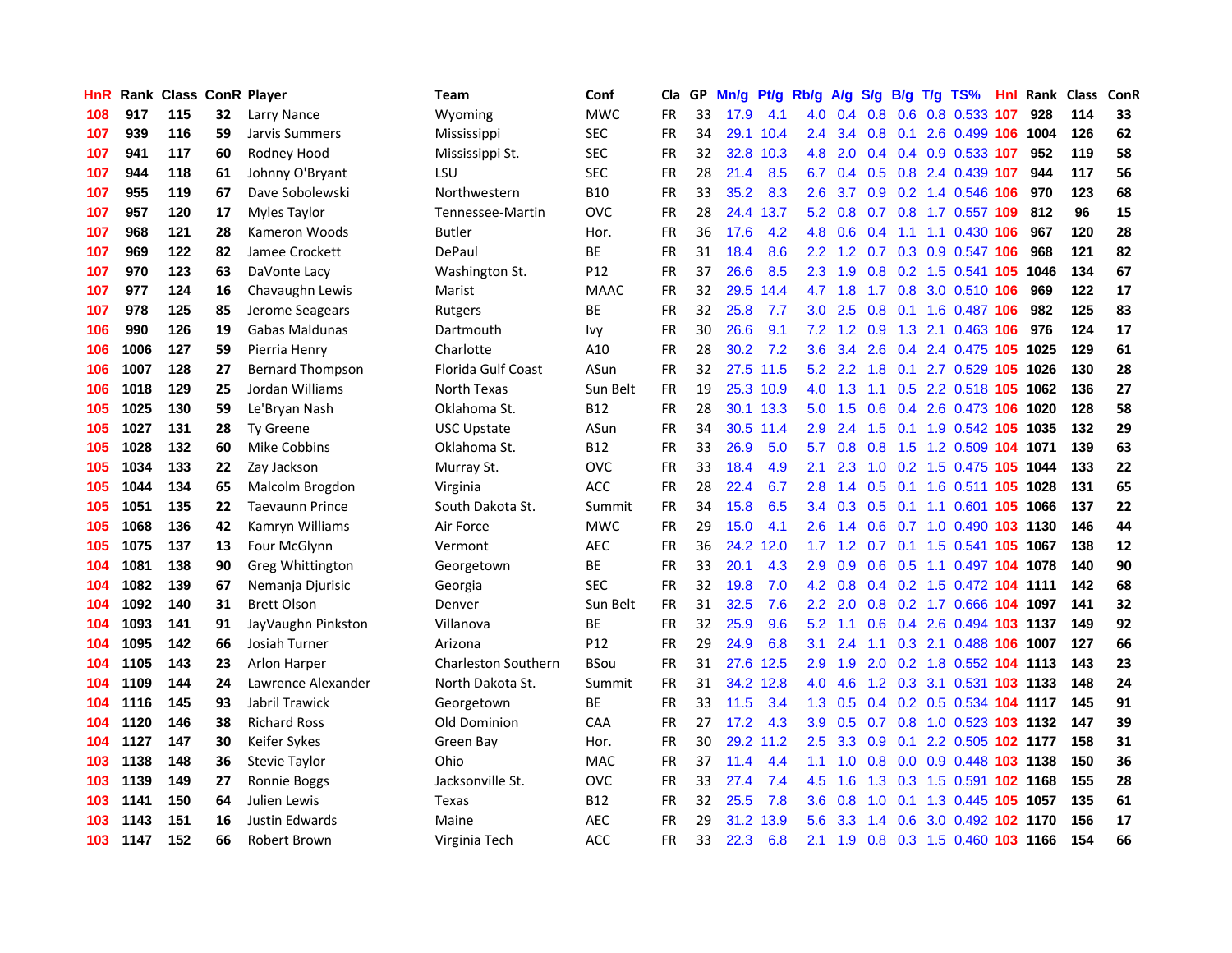| HnR |      | <b>Rank Class ConR Player</b> |    |                         | Team                  | Conf        | Cla       |    | GP Mn/g | Pt/g      | Rb/g A/g         |                 | <b>S/g</b> |     | B/g T/g TS%                        |     | <b>Hnl Rank Class</b> |     | ConR |
|-----|------|-------------------------------|----|-------------------------|-----------------------|-------------|-----------|----|---------|-----------|------------------|-----------------|------------|-----|------------------------------------|-----|-----------------------|-----|------|
| 103 | 1149 | 153                           | 24 | <b>Trevon Lewis</b>     | Nicholls St.          | Southland   | <b>FR</b> | 28 |         | 24.4 12.6 | 5.1              | 1.0             | 1.0        | 0.7 | 2.0 0.547                          | 103 | 1146                  | 152 | 23   |
| 103 | 1152 | 154                           | 71 | Jonathan Holton         | Rhode Island          | A10         | FR        | 31 |         | 28.5 10.2 | 8.1              | 1.0             | 0.8        | 1.1 | 2.3 0.472 101                      |     | 1232                  | 165 | 73   |
| 103 | 1154 | 155                           | 37 | <b>Austin McBroom</b>   | Central Michigan      | <b>MAC</b>  | <b>FR</b> | 31 | 29.0    | 10.9      | 2.4              | 2.7             | 0.9        | 0.1 | 2.1 0.544 103 1141                 |     |                       | 151 | 37   |
| 103 | 1156 | 156                           | 33 | C.J. Blackwell          | Loyola Marymount      | <b>WCC</b>  | <b>FR</b> | 33 | 15.1    | 6.2       | 3.0 <sub>2</sub> | 0.5             | 0.4        |     | 0.2 0.8 0.488 101 1255             |     |                       | 169 | 36   |
| 103 | 1160 | 157                           | 28 | Angelo Warner           | Morehead St.          | <b>OVC</b>  | FR        | 33 | 20.6    | 6.0       | 4.5              | 1.3             |            |     | 1.1 0.2 1.5 0.514 102 1194         |     |                       | 160 | 30   |
| 103 | 1163 | 158                           | 29 | Darion Rackley          | Jacksonville St.      | OVC         | <b>FR</b> | 32 | 19.8    | 7.7       |                  | $1.7 \quad 1.6$ |            |     | 1.1 0.3 1.2 0.520 102 1174         |     |                       | 157 | 29   |
| 103 | 1166 | 159                           | 34 | Omari Grier             | Florida Atlantic      | Sun Belt    | <b>FR</b> | 25 | 14.2    | 6.3       | $1.4^{\circ}$    | 0.6             |            |     | 0.3 0.0 0.2 0.564 104 1115         |     |                       | 144 | 33   |
| 103 | 1167 | 160                           | 22 | <b>Wesley Saunders</b>  | Harvard               | Ivy         | FR        | 30 | 13.9    | 3.3       | 1.6              |                 |            |     | 1.2 0.4 0.3 1.2 0.592 103 1157     |     |                       | 153 | 22   |
| 103 | 1172 | 161                           | 95 | Aaron Cosby             | Seton Hall            | ВE          | <b>FR</b> | 34 | 29.9    | 7.9       | 2.0              | 1.4             | 0.6        |     | 0.1 1.2 0.512 102 1182             |     |                       | 159 | 95   |
| 103 | 1178 | 162                           | 17 | Seth Hinrichs           | Lafayette             | Pat.        | <b>FR</b> | 31 | 20.3    | 8.5       | 2.8              | 0.9             | 0.6        |     | 0.2 1.6 0.648 101 1261             |     |                       | 170 | 19   |
| 102 | 1191 | 163                           | 68 | C.J. Barksdale          | Virginia Tech         | <b>ACC</b>  | FR        | 32 | 11.8    | 2.7       | $2.7^{\circ}$    | 0.3             |            |     | 0.3 0.3 0.4 0.483 102 1200         |     |                       | 161 | 69   |
| 102 | 1202 | 164                           | 97 | Markus Kennedy          | Villanova             | BE          | FR        | 31 | 14.8    | 3.0       | 4.4              | 0.7             |            |     | 0.5 0.4 1.1 0.431 101              |     | 1226                  | 163 | 97   |
| 102 | 1207 | 165                           | 73 | <b>Rodney Cooper</b>    | Alabama               | <b>SEC</b>  | <b>FR</b> | 31 | 17.0    | 5.1       |                  | $2.4\quad 0.5$  | 0.6        | 0.1 | 1.1 0.489 100                      |     | 1270                  | 173 | 75   |
| 102 | 1218 | 166                           | 33 | Michale Kyser           | Louisiana Tech        | WAC         | <b>FR</b> | 33 | 13.5    | 3.7       | 2.6              | 0.2             | 0.4        | 1.8 | 0.4 0.469 101                      |     | 1218                  | 162 | 33   |
| 102 | 1228 | 167                           | 45 | Cedrick Lang            | <b>UTEP</b>           | <b>CUSA</b> | <b>FR</b> | 32 | 22.2    | 6.3       | 4.8              | 0.6             | 0.3        | 0.5 | 1.3 0.599 100                      |     | 1286                  | 175 | 47   |
| 101 | 1237 | 168                           | 74 | Deville Smith           | Mississippi St.       | <b>SEC</b>  | <b>FR</b> | 26 | 13.0    | 4.2       | 1.6 <sup>°</sup> | 1.9             | 0.8        | 0.1 | 1.4 0.476 101                      |     | 1229                  | 164 | 73   |
| 101 | 1249 | 169                           | 47 | Eric McClellan          | Tulsa                 | <b>CUSA</b> | <b>FR</b> | 30 | 23.1    | 8.5       | 2.5              | 2.2             | 0.7        |     | 0.2 3.1 0.537 101                  |     | 1235                  | 166 | 45   |
| 101 | 1250 | 170                           | 49 | Deon Mitchell           | Northern Iowa         | <b>MVC</b>  | FR        | 34 | 20.1    | 7.0       | 2.1              | 1.7             | 0.6        |     | 0.1 2.2 0.501 101 1252             |     |                       | 168 | 49   |
| 101 | 1259 | 171                           | 36 | Malcolm Smith           | Lipscomb              | ASun        | FR        | 31 | 18.5    | 9.9       |                  |                 |            |     | 4.4 0.3 0.3 0.2 1.4 0.518 100 1299 |     |                       | 179 | 39   |
| 101 | 1266 | 172                           | 76 | Rashad Madden           | Arkansas              | <b>SEC</b>  | <b>FR</b> | 32 | 19.7    | 6.6       |                  |                 |            |     | 3.3 1.8 0.5 0.3 1.6 0.485 100 1290 |     |                       | 177 | 76   |
| 101 | 1267 | 173                           | 74 | <b>Justin Martin</b>    | Xavier                | A10         | <b>FR</b> | 31 | 11.8    | 2.9       | $2.5^{\circ}$    |                 |            |     | 0.5 0.5 0.3 0.6 0.479 101          |     | 1251                  | 167 | 74   |
| 101 | 1268 | 174                           | 26 | Karl Cochran            | Wofford               | Southern    | <b>FR</b> | 33 |         | 29.7 11.1 | 4.7              | 2.2             |            |     | 1.4 0.6 2.2 0.479 100 1268         |     |                       | 172 | 26   |
| 101 | 1273 | 175                           | 49 | Julian Washburn         | <b>UTEP</b>           | <b>CUSA</b> | <b>FR</b> | 31 |         | 34.0 11.2 | 3.5              | 1.6             |            |     | 0.9 0.4 2.0 0.494 100              |     | 1302                  | 180 | 49   |
| 100 | 1291 | 176                           | 77 | <b>Anthony Gill</b>     | South Carolina        | <b>SEC</b>  | FR        | 31 | 25.3    | 7.6       | 4.7              | 1.1             | 0.5        |     | 0.3 1.6 0.511 100 1295             |     |                       | 178 | 77   |
| 100 | 1296 | 177                           | 70 | Lonnie Jackson          | <b>Boston College</b> | <b>ACC</b>  | <b>FR</b> | 31 | 27.4    | 8.3       | $2.5^{\circ}$    | 1.6             | 0.9        |     | 0.3 1.7 0.584 100                  |     | 1306                  | 181 | 71   |
| 100 | 1299 | 178                           | 40 | Anson Winder            | <b>BYU</b>            | <b>WCC</b>  | FR        | 34 | 16.2    | 4.3       | 1.6              | 1.7             | 1.0        | 0.1 | 0.9 0.485 100                      |     | 1289                  | 176 | 38   |
| 100 | 1304 | 179                           | 39 | Derrick Gordon          | Western Kentucky      | Sun Belt    | <b>FR</b> | 35 |         | 33.3 11.8 | 6.7              | 2.1             | 0.7        |     | 0.3 2.8 0.467                      | -99 | 1354                  | 188 | 40   |
| 100 | 1312 | 180                           | 40 | <b>Mychal Ammons</b>    | South Alabama         | Sun Belt    | <b>FR</b> | 29 |         | 26.9 10.0 | 6.3              | 1.1             | 1.1        | 0.6 | 2.3 0.485                          | -99 | 1322                  | 184 | 38   |
| 100 | 1314 | 181                           | 31 | Kyle Vinales            | C. Connecticut St.    | <b>NEC</b>  | FR        | 29 |         | 34.7 17.9 | 2.0              | 3.6             | 1.2        | 0.1 | 3.1 0.510                          | 99  | 1355                  | 189 | 31   |
| 99  | 1321 | 182                           | 76 | Josh Oglesby            | lowa                  | <b>B10</b>  | <b>FR</b> | 35 | 18.7    | 6.4       | 1.7 <sub>z</sub> | 1.2             | 0.2        | 0.1 | 0.4 0.533                          | -99 | 1332                  | 186 | 78   |
| 99  | 1324 | 183                           | 79 | LaDarius White          | Mississippi           | <b>SEC</b>  | <b>FR</b> | 22 | 14.2    | 5.4       | 1.7              | 1.0             | 0.5        | 0.1 | 1.3 0.478                          | 99  | 1310                  | 182 | 78   |
| 99  | 1331 | 184                           | 71 | <b>Nick Faust</b>       | Maryland              | <b>ACC</b>  | <b>FR</b> | 32 | 27.7    | 8.9       | 4.0              | 2.1             | 1.0        |     | 0.3 2.5 0.455                      | -98 | 1412                  | 198 | 74   |
| 99  | 1337 | 185                           | 78 | Anthony Johnson         | Purdue                | B10         | FR        | 34 | 15.5    | 5.4       | 2.1              |                 |            |     | 1.0 0.4 0.0 0.8 0.441              | 99  | 1321                  | 183 | 77   |
| 99  | 1338 | 186                           | 40 | <b>Brett Comer</b>      | Florida Gulf Coast    | ASun        | <b>FR</b> | 32 | 28.3    | 9.1       |                  | $3.8\quad 5.6$  |            |     | 1.3 0.0 4.3 0.503                  | -98 | 1365                  | 192 | 42   |
| 99  | 1340 | 187                           | 24 | Jyonte Brooks           | Dartmouth             | Ivy         | FR        | 30 | 28.2    | 9.4       | 6.6              | 1.1             |            |     | $0.5$ $0.2$ $2.2$ $0.567$          | -99 | 1340                  | 187 | 24   |
| 99  | 1348 | 188                           | 69 | Deuce Bello             | Baylor                | B12         | FR        | 30 | 10.3    | 3.3       | 1.9              | 0.4             | 0.5        |     | 0.2 0.9 0.516 100                  |     | 1271                  | 174 | 70   |
| 99  | 1350 | 189                           | 70 | <b>Toddrick Gotcher</b> | <b>Texas Tech</b>     | B12         | <b>FR</b> | 9  | 29.9    | 7.3       | 3.9              | 2.6             |            |     | 0.4 0.7 1.4 0.595 111              |     | 755                   | 85  | 49   |
| 99  | 1352 | 190                           | 52 | <b>Ryan Sawvell</b>     | Evansville            | <b>MVC</b>  | FR        | 29 | 20.9    | 6.2       | 4.0              |                 |            |     | 0.3 0.6 0.2 0.7 0.623              | -99 | 1358                  | 190 | 52   |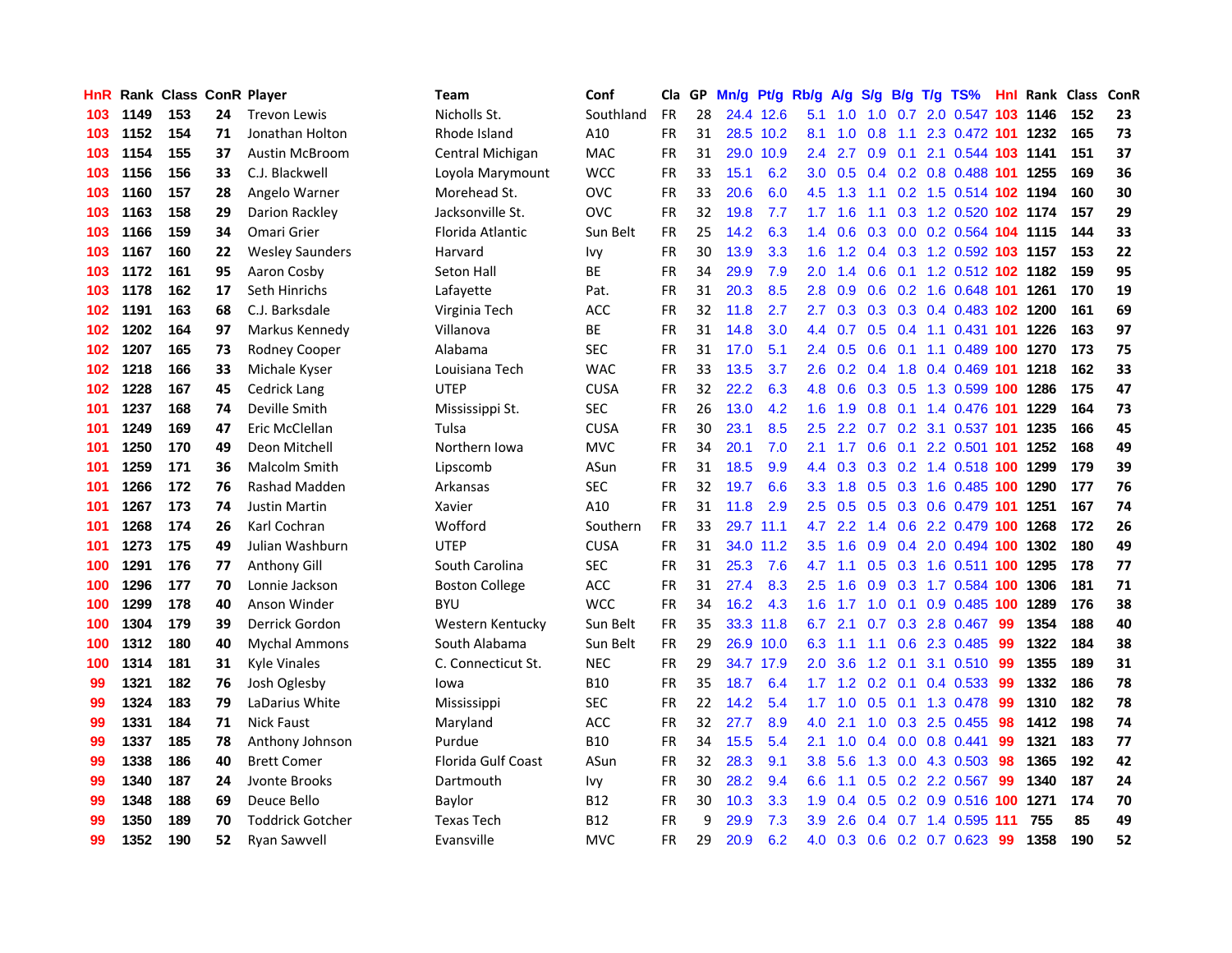| <b>HnR</b> |      | Rank Class ConR Player |     |                        | <b>Team</b>               | Conf        | Cla       |    | GP Mn/g Pt/g Rb/g A/g S/g B/g T/g TS% |           |                  |                 |     |                 |                              | Hnl |      | Rank Class | ConR |
|------------|------|------------------------|-----|------------------------|---------------------------|-------------|-----------|----|---------------------------------------|-----------|------------------|-----------------|-----|-----------------|------------------------------|-----|------|------------|------|
| 98         | 1372 | 191                    | 42  | Thomas van der Mars    | Portland                  | <b>WCC</b>  | <b>FR</b> | 31 | 25.0                                  | 7.7       | 5.4              | 0.7             | 0.5 | 0.9             | 1.4 0.554                    | 98  | 1381 | 194        | 42   |
| 98         | 1379 | 192                    | 43  | Johnny Dee             | San Diego                 | <b>WCC</b>  | <b>FR</b> | 31 | 29.6                                  | 13.7      | 1.8              | 1.2             | 0.7 | 0.0             | 1.5 0.581                    | 98  | 1375 | 193        | 41   |
| 98         | 1381 | 193                    | 100 | <b>Derrick Randall</b> | Rutgers                   | ВE          | <b>FR</b> | 31 | 11.3                                  | 2.5       | 2.4              | 0.1             |     | $0.3 \quad 0.4$ | 0.6 0.569                    | 98  | 1393 | 196        | 101  |
| 98         | 1382 | 194                    | 48  | <b>Tony Kimbro</b>     | Georgia St.               | CAA         | <b>FR</b> | 34 | 14.0                                  | 3.3       | 2.3              | 0.8             |     |                 | 1.0 0.2 0.9 0.476            | -98 | 1383 | 195        | 48   |
| 98         | 1388 | 195                    | 43  | Filip Cvjeticanin      | <b>Florida Gulf Coast</b> | ASun        | <b>FR</b> | 32 | 15.4                                  | 6.8       |                  |                 |     |                 | 1.8 0.3 0.2 0.2 0.6 0.613 98 |     | 1413 | 199        | 45   |
| 98         | 1402 | 196                    | 45  | <b>Elfrid Payton</b>   | Louisiana-Lafayette       | Sun Belt    | <b>FR</b> | 32 | 22.7                                  | 7.2       | 3.6 <sub>2</sub> | 3.0             |     |                 | 1.2 0.3 3.0 0.480            | 97  | 1422 | 200        | 43   |
| 98         | 1406 | 197                    | 74  | Angelo Chol            | Arizona                   | P12         | <b>FR</b> | 35 | 12.2                                  | 2.8       | $2.3^{\circ}$    | 0.1             |     |                 | $0.4$ 0.8 0.7 0.582          | 97  | 1425 | 201        | 73   |
| 98         | 1408 | 198                    | 31  | Stephen Maxwell        | Cal St. Northridge        | <b>BWst</b> | <b>FR</b> | 23 | 22.5                                  | 8.6       | 6.4              | 0.5             |     |                 | 0.7 0.2 0.8 0.546 100        |     | 1265 | 171        | 27   |
| 98         | 1421 | 199                    | 80  | Jacob Lawson           | Purdue                    | <b>B10</b>  | <b>FR</b> | 30 | 11.1                                  | 2.4       | 1.9              | 0.2             |     |                 | 0.5 0.7 0.6 0.546            | 99  | 1359 | 191        | 79   |
| 98         | 1422 | 200                    | 58  | Jarelle Reischel       | Rice                      | <b>CUSA</b> | <b>FR</b> | 35 | 13.9                                  | 5.7       | 2.7              | 0.6             | 0.7 |                 | $0.1$ 1.3 0.524              | -97 | 1466 | 207        | 60   |
| 98         | 1423 | 201                    | 36  | Kelvin Parker          | Mount St. Mary's          | <b>NEC</b>  | <b>FR</b> | 29 | 29.8                                  | 9.0       | 4.6              | 1.5             | 1.3 |                 | 0.3 1.4 0.532                | 97  | 1475 | 209        | 37   |
| 97         | 1428 | 202                    | 30  | Lee Skinner            | Wofford                   | Southern    | <b>FR</b> | 33 | 26.9                                  | 6.2       | 5.9              | 1.8             | 0.9 |                 | 0.2 1.0 0.455                | 97  | 1432 | 202        | 30   |
| 97         | 1437 | 203                    | 84  | Kedren Johnson         | Vanderbilt                | <b>SEC</b>  | <b>FR</b> | 36 | 14.5                                  | 3.1       | 1.2 <sub>1</sub> | 1.8             | 0.5 |                 | $0.1$ 1.2 0.444              | 97  | 1460 | 205        | 84   |
| 97         | 1438 | 204                    | 28  | Denton Koon            | Princeton                 | <b>Ivy</b>  | <b>FR</b> | 32 | 16.0                                  | 5.1       | 3.1              | 0.6             | 0.3 |                 | $0.2$ 1.1 0.563              | 97  | 1458 | 204        | 29   |
| 97         | 1439 | 205                    | 60  | Leslee Smith           | SMU                       | <b>CUSA</b> | <b>FR</b> | 25 | 15.1                                  | 3.8       | 3.4              | 1.2             | 0.8 |                 | 0.4 1.5 0.490                | 98  | 1403 | 197        | 56   |
| 97         | 1441 | 206                    | 47  | T.J. Price             | Western Kentucky          | Sun Belt    | <b>FR</b> | 30 | 27.9                                  | 9.0       | 4.3 <sup>°</sup> | 1.8             | 0.9 |                 | 0.2 2.3 0.509                | 96  | 1493 | 213        | 44   |
| 97         | 1444 | 207                    | 61  | Cedric Jenkins         | Southern Miss.            | <b>CUSA</b> | <b>FR</b> | 31 | 9.9                                   | 2.6       | 2.0 <sub>1</sub> | 0.3             | 0.1 |                 | $0.0$ 0.4 0.547              | -96 | 1480 | 211        | 63   |
| 97         | 1448 | 208                    | 37  | Zaid Hearst            | Quinnipiac                | <b>NEC</b>  | <b>FR</b> | 32 | 24.1                                  | 7.2       |                  | $3.7 \quad 1.3$ |     |                 | $0.7$ $0.0$ $0.9$ $0.516$    | -96 | 1485 | 212        | 40   |
| 97         | 1456 | 209                    | 63  | Jalen Jones            | SMU                       | <b>CUSA</b> | <b>FR</b> | 32 | 21.7                                  | 8.0       |                  | $3.3 \quad 0.6$ |     |                 | 0.7 0.4 1.3 0.510 97         |     | 1469 | 208        | 62   |
| 97         | 1459 | 210                    | 33  | Adjehi Baru            | Coll. of Charleston       | Southern    | <b>FR</b> | 29 | 26.7                                  | 7.8       | 6.3              | 0.6             |     |                 | $0.7$ $0.7$ $0.9$ $0.489$    | -97 | 1464 | 206        | 34   |
| 97         | 1460 | 211                    | 28  | Simuel Frazier         | Howard                    | <b>MEAC</b> | <b>FR</b> | 30 | 28.0                                  | 9.1       | 2.9              | 3.5             |     |                 | 1.0 0.0 3.4 0.522            | 96  | 1505 | 214        | 32   |
| 97         | 1461 | 212                    | 54  | Kyan Anderson          | <b>TCU</b>                | <b>MWC</b>  | FR        | 33 | 27.7                                  | 8.3       | 1.5              | 2.8             |     |                 | 1.2 0.0 2.0 0.520            | 97  | 1449 | 203        | 55   |
| 97         | 1469 | 213                    | 102 | <b>Brandon Mobley</b>  | Seton Hall                | ВE          | <b>FR</b> | 25 | 20.3                                  | 5.6       | 4.4              | 0.6             |     |                 | $0.5$ 0.4 0.9 0.515          | -99 | 1323 | 185        | 100  |
| 97         | 1470 | 214                    | 73  | Dennis Clifford        | <b>Boston College</b>     | <b>ACC</b>  | <b>FR</b> | 31 | 26.7                                  | 8.9       | 4.7              | 1.1             |     |                 | $0.4$ 0.9 2.5 0.549          | 97  | 1477 | 210        | 77   |
| 97         | 1480 | 215                    | 56  | Justin Hammonds        | Air Force                 | <b>MWC</b>  | FR        | 24 | 13.9                                  | 4.5       | 1.9              | 0.5             |     |                 | $0.5$ 0.2 0.8 0.597          | 96  | 1519 | 218        | 57   |
| 97         | 1481 | 216                    | 74  | <b>Ashton Pankey</b>   | Maryland                  | ACC         | <b>FR</b> | 32 | 20.3                                  | 4.7       | 4.9              | 0.4             |     |                 | 0.2 0.6 0.5 0.473            | 95  | 1554 | 227        | 78   |
| 97         | 1483 | 217                    | 81  | Sam Thompson           | Ohio St.                  | <b>B10</b>  | <b>FR</b> | 39 | 10.6                                  | 2.1       | 1.1              | 0.7             |     |                 | $0.2$ 0.4 0.5 0.506          | -96 | 1506 | 215        | 82   |
| 96         | 1499 | 218                    | 71  | Daniel Alexander       | Texas A&M                 | <b>B12</b>  | <b>FR</b> | 28 | 11.0                                  | 2.4       | $2.3\phantom{0}$ | 0.4             |     |                 | $0.3$ $0.3$ $0.7$ $0.523$    | 95  | 1543 | 222        | 71   |
| 96         | 1505 | 219                    | 18  | Dylan Garrity          | Sacramento St.            | <b>BSky</b> | <b>FR</b> | 28 | 33.8                                  | 8.1       | 2.3              | 6.9             | 0.9 | 0.0             | 3.0 0.551                    | 95  | 1552 | 226        | 19   |
| 96         | 1509 | 220                    | 51  | <b>Ben Dillard</b>     | Ark .- Little Rock        | Sun Belt    | <b>FR</b> | 31 | 14.4                                  | 4.7       | 1.2 <sub>1</sub> | 0.8             |     | $0.3 \ 0.0$     | 0.5 0.579                    | -96 | 1510 | 216        | 47   |
| 96         | 1510 | 221                    | 83  | Ross Travis            | Penn St.                  | <b>B10</b>  | <b>FR</b> | 32 | 17.9                                  | 4.4       | 4.2              | 0.4             |     |                 | 0.5 0.3 0.8 0.467            | -95 | 1550 | 225        | 84   |
| 96         | 1521 | 222                    | 34  | <b>Will Davis</b>      | UC Irvine                 | <b>BWst</b> | <b>FR</b> | 31 | 21.5                                  | 7.8       |                  | $5.2 \quad 0.4$ | 0.3 |                 | 1.8 1.9 0.533                | -96 | 1513 | 217        | 34   |
| 96         | 1528 | 223                    | 75  | Norman Powell          | <b>UCLA</b>               | P12         | <b>FR</b> | 33 | 17.8                                  | 4.6       |                  | $2.2 \quad 1.2$ |     |                 | 0.5 0.3 0.7 0.467            | -95 | 1545 | 224        | 75   |
| 96         | 1530 | 224                    | 51  | Julius Brown           | Toledo                    | <b>MAC</b>  | <b>FR</b> | 36 |                                       | 31.8 11.9 | 2.4              | 4.9             | 1.1 | 0.1             | 3.1 0.484                    | -94 | 1597 | 237        | 54   |
| 96         | 1542 | 225                    | 53  | Darion Griswold        | Arkansas St.              | Sun Belt    | FR        | 26 | 13.4                                  | 4.6       | 2.5              | 0.1             |     |                 | 0.3 0.1 0.5 0.598            | 95  | 1544 | 223        | 50   |
| 96         | 1547 | 226                    | 19  | <b>Tim Huskisson</b>   | Northern Colorado         | <b>BSky</b> | Fr        | 28 | 19.0                                  | 6.5       | 3.3              | 1.1             |     |                 | $0.5$ $0.2$ 1.3 $0.595$      | 95  | 1579 | 234        | 20   |
| 95         | 1550 | 227                    | 51  | Cedrick Williams       | NC-Wilmington             | CAA         | FR        | 31 | 23.0                                  | 5.5       | 5.7              | 0.8             | 0.6 | 1.4             | $1.0$ 0.484                  | 95  | 1564 | 229        | 51   |
| 95         | 1551 | 228                    | 39  | <b>Ben Clifford</b>    | Utah St.                  | <b>WAC</b>  | <b>FR</b> | 36 | 16.8                                  | 4.4       | $3.5^{\circ}$    |                 |     |                 | 0.4 0.4 0.5 0.8 0.572 95     |     | 1571 | 231        | 39   |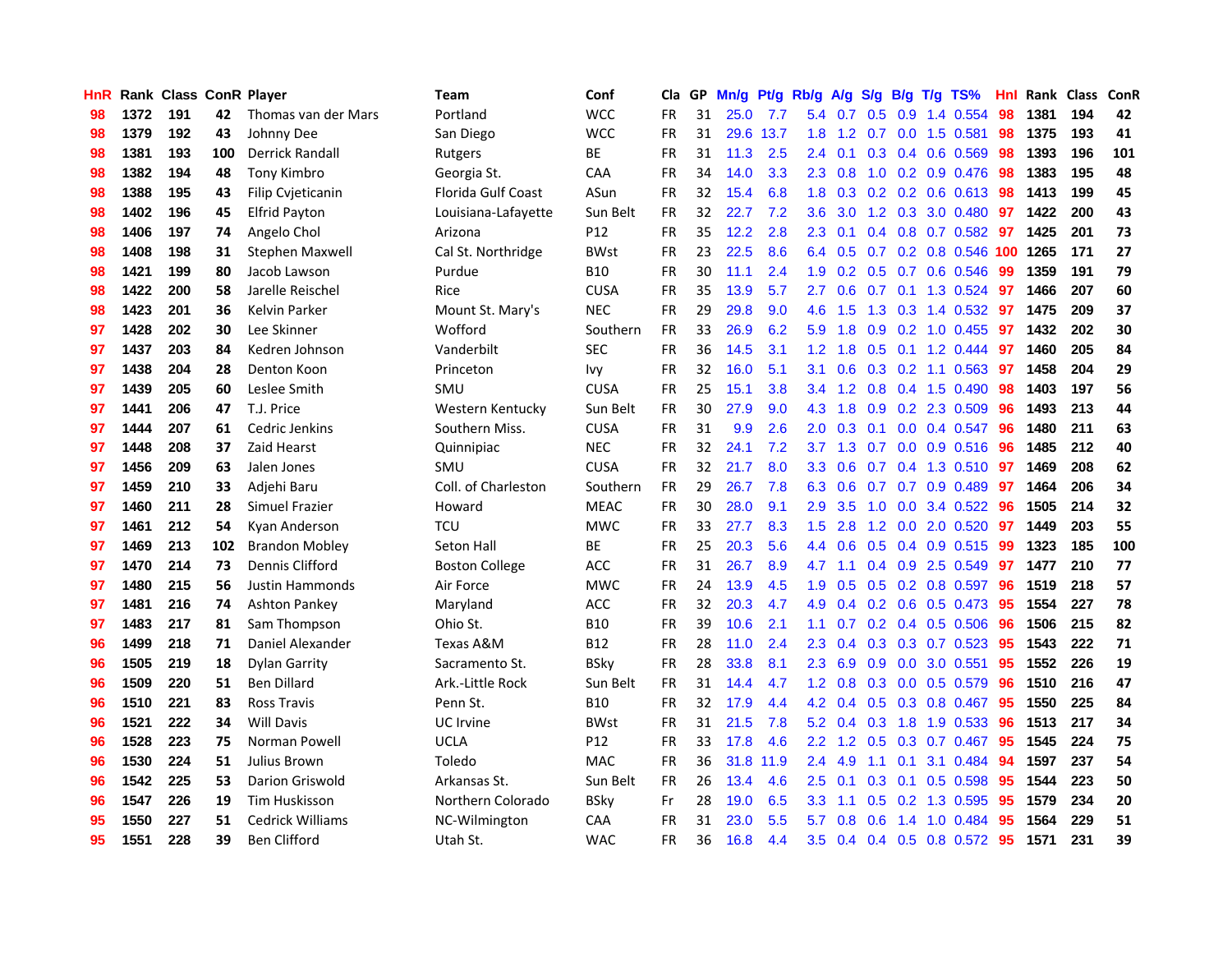| <b>HnR</b> |      | Rank Class ConR Player |     |                        | <b>Team</b>                | Conf        | Cla       |     | GP Mn/g | Pt/g Rb/g |                  |                |     |                 | A/g S/g B/g T/g TS%       | Hnl | Rank Class |     | ConR |
|------------|------|------------------------|-----|------------------------|----------------------------|-------------|-----------|-----|---------|-----------|------------------|----------------|-----|-----------------|---------------------------|-----|------------|-----|------|
| 95         | 1553 | 229                    | 53  | <b>Kris Brewer</b>     | Kent St.                   | <b>MAC</b>  | <b>FR</b> | 28  | 10.0    | 2.5       | 1.4              | 0.9            | 0.5 | 0.1             | $0.5$ 0.490               | 95  | 1529       | 220 | 51   |
| 95         | 1557 | 230                    | 104 | <b>Brice Kofane</b>    | Providence                 | BE          | <b>FR</b> | 29  | 15.0    | 2.7       | 4.1              | 0.2            | 0.3 | 1.4             | 0.8 0.582                 | 95  | 1556       | 228 | 105  |
| 95         | 1561 | 231                    | 105 | Darrun Hilliard        | Villanova                  | ВE          | <b>FR</b> | 29  | 18.1    | 4.8       | 2.4              | 1.0            |     | $0.4 \quad 0.3$ | 0.8 0.489                 | 96  | 1526       | 219 | 103  |
| 95         | 1570 | 232                    | 35  | Corey Petros           | Oakland                    | Summit      | <b>FR</b> | 36  | 28.8    | 8.7       |                  | $7.2\quad 0.7$ |     |                 | 0.4 0.4 1.3 0.555         | -95 | 1578       | 233 | 35   |
| 95         | 1571 | 233                    | 52  | Reggie Spencer         | Northeastern               | CAA         | <b>FR</b> | 31  | 25.5    | 6.8       | 5.1              |                |     |                 | 1.2 0.4 0.8 1.6 0.539     | -95 | 1565       | 230 | 52   |
| 95         | 1588 | 234                    | 42  | <b>Eric Stutz</b>      | Eastern Kentucky           | <b>OVC</b>  | <b>FR</b> | 32. | 21.4    | 8.0       | 4.5              | 0.7            |     |                 | $0.4$ 0.5 1.4 0.597       | -95 | 1591       | 235 | 42   |
| 95         | 1594 | 235                    | 76  | <b>Byron Wesley</b>    | <b>USC</b>                 | P12         | <b>FR</b> | 32  | 34.6    | 9.6       | 5.1              | 1.8            |     |                 | $0.8$ $0.3$ 2.0 $0.423$   | 91  | 1773       | 268 | 78   |
| 95         | 1596 | 236                    | 61  | Christian Kirk         | Missouri St.               | <b>MVC</b>  | <b>FR</b> | 31  | 14.2    | 3.7       | 3.2              | 0.4            |     |                 | $0.2$ 0.1 0.6 0.511       | 94  | 1596       | 236 | 60   |
| 94         | 1606 | 237                    | 106 | <b>Phil Greene</b>     | St. John's                 | ВE          | <b>FR</b> | 32  | 31.4    | 7.6       | 2.6              | 3.0            |     |                 | 1.3 0.2 1.8 0.412         | 94  | 1634       | 242 | 108  |
| 94         | 1612 | 238                    | 40  | Tyler Kalinoski        | Davidson                   | Southern    | <b>FR</b> | 33  | 17.4    | 4.7       | 2.2 <sub>2</sub> | 1.2            | 0.5 | 0.1             | 0.4 0.445                 | 94  | 1608       | 239 | 41   |
| 94         | 1614 | 239                    | 41  | <b>Tyler Hood</b>      | Samford                    | Southern    | <b>FR</b> | 30  |         | 26.1 11.1 | 3.6              | 1.3            |     |                 | $0.6$ $0.2$ 1.6 $0.558$   | 94  | 1647       | 245 | 44   |
| 94         | 1619 | 240                    | 26  | Saah Nimley            | <b>Charleston Southern</b> | <b>BSou</b> | <b>FR</b> | 31  |         | 31.2 13.5 | 2.8              | 3.9            | 0.7 | 0.1             | 2.6 0.487                 | 94  | 1627       | 240 | 26   |
| 94         | 1626 | 241                    | 68  | <b>Ryan Manuel</b>     | SMU                        | <b>CUSA</b> | <b>FR</b> | 32  | 12.2    | 3.3       | 1.1              | 1.0            | 0.5 | 0.1             | 0.9 0.559                 | 94  | 1643       | 244 | 69   |
| 94         | 1627 | 242                    | 43  | David Brown            | Furman                     | Southern    | <b>FR</b> | 28  | 10.1    | 2.8       | 0.8              | 1.1            | 0.5 | 0.1             | $0.6$ 0.527               | 93  | 1648       | 246 | 45   |
| 94         | 1637 | 243                    | 107 | Sir'Dominic Pointer    | St. John's                 | BE          | <b>FR</b> | 32  | 30.0    | 6.6       | 4.6              | 1.5            | 1.6 | 0.9             | 1.7 0.439                 | 93  | 1657       | 247 | 109  |
| 94         | 1647 | 244                    | 45  | <b>Connor Hill</b>     | Idaho                      | <b>WAC</b>  | <b>FR</b> | 30  | 12.5    | 5.6       | 1.2 <sub>1</sub> | 0.5            | 0.1 | 0.0             | $0.5$ 0.571               | 94  | 1640       | 243 | 45   |
| 94         | 1651 | 245                    | 63  | Jeremy Jeffers         | <b>Drake</b>               | <b>MVC</b>  | <b>FR</b> | 34  | 25.9    | 7.1       | 2.6              | 0.9            |     |                 | 0.3 0.0 0.9 0.579         | -92 | 1717       | 259 | 63   |
| 94         | 1655 | 246                    | 46  | Kenneth Smith          | Louisiana Tech             | <b>WAC</b>  | <b>FR</b> | 34  | 25.8    | 3.6       | 3.6 <sup>2</sup> | 4.2            |     |                 | 1.2 0.1 2.4 0.430         | 93  | 1666       | 248 | 46   |
| 94         | 1656 | 247                    | 80  | Patrick Heckmann       | <b>Boston College</b>      | ACC         | <b>FR</b> | 22  | 22.0    | 8.3       | 3.0 <sub>1</sub> | 1.6            |     | $0.5 \quad 0.1$ | 3.0 0.568                 | 94  | 1602       | 238 | 80   |
| 94         | 1659 | 248                    | 108 | Kevin Noreen           | West Virginia              | ВE          | <b>FR</b> | 23  | 12.0    | 2.2       | 2.7              | $0.4^{\circ}$  |     |                 | $0.3$ $0.2$ $0.3$ $0.593$ | 95  | 1532       | 221 | 104  |
| 94         | 1661 | 249                    | 27  | R.J. Price             | Radford                    | <b>BSou</b> | <b>FR</b> | 32  |         | 29.9 11.2 | 3.3              | 3.7            |     |                 | 1.3 0.1 2.7 0.454         | 93  | 1675       | 250 | 28   |
| 93         | 1662 | 250                    | 88  | Chris Wilson           | Saint Joseph's             | A10         | <b>FR</b> | 33  | 20.5    | 3.3       | 2.7              | 2.7            |     |                 | 0.5 0.1 1.5 0.478         | 94  | 1631       | 241 | 85   |
| 93         | 1664 | 251                    | 28  | <b>Trey Freeman</b>    | Campbell                   | <b>BSou</b> | <b>FR</b> | 29  | 32.0    | 13.9      | 3.1              | 3.8            | 1.1 | 0.1             | 2.4 0.525                 | 93  | 1667       | 249 | 27   |
| 93         | 1670 | 252                    | 86  | <b>Tracy Abrams</b>    | <b>Illinois</b>            | <b>B10</b>  | <b>FR</b> | 32  | 21.0    | 4.3       | 2.3              | 1.9            |     |                 | $0.4$ 0.0 1.6 0.476       | 93  | 1676       | 251 | 87   |
| 93         | 1675 | 253                    | 109 | John Johnson           | Pittsburgh                 | ВE          | FR        | 39  | 14.1    | 4.2       | 0.6              | 1.2            |     |                 | 0.3 0.0 0.9 0.558         | 92  | 1733       | 264 | 113  |
| 93         | 1681 | 254                    | 45  | Johnathan Jordan       | Tx.A&M-Corp. Christi       | Southland   | <b>FR</b> | 30  | 31.4    | 6.5       | 3.3              | 4.6            |     |                 | 1.0 0.2 2.6 0.485         | 93  | 1709       | 256 | 46   |
| 93         | 1686 | 255                    | 52  | <b>Zavion Williams</b> | Lipscomb                   | ASun        | <b>FR</b> | 26  | 22.7    | 9.1       | 2.8              | 2.6            | 1.3 | 0.0             | 2.5 0.453                 | 92  | 1725       | 261 | 55   |
| 93         | 1691 | 256                    | 36  | Alex Rosenberg         | Columbia                   | Ivy         | <b>FR</b> | 30  | 24.7    | 7.2       | 4.2              | 1.6            | 0.9 |                 | $0.3$ 1.9 0.511           | 92  | 1732       | 263 | 37   |
| 93         | 1696 | 257                    | 64  | Brian Sullivan         | Miami (OH)                 | MAC         | <b>FR</b> | 30  | 28.3    | 10.3      | 1.9              | 1.3            | 0.6 | 0.1             | 1.6 0.590                 | 93  | 1713       | 258 | 64   |
| 93         | 1707 | 258                    | 75  | Cezar Guerrero         | Oklahoma St.               | <b>B12</b>  | <b>FR</b> | 32  | 18.3    | 5.6       | 1.6              | 1.6            | 0.8 | 0.0             | 1.3 0.446                 | 92  | 1723       | 260 | 75   |
| 93         | 1711 | 259                    | 62  | Kevin Kaspar           | Western Kentucky           | Sun Belt    | <b>FR</b> | 20  | 18.6    | 5.5       | 1.9              | 1.3            | 0.6 |                 | 0.0 1.3 0.519             | -93 | 1686       | 252 | 57   |
| 92         | 1718 | 260                    | 56  | <b>Adrian Rogers</b>   | USC Upstate                | ASun        | <b>FR</b> | 33  | 20.0    | 8.2       | 2.1              | 1.8            |     |                 | 0.8 0.1 2.2 0.474         | -93 | 1700       | 254 | 52   |
| 92         | 1738 | 261                    | 53  | <b>Kevin Bailey</b>    | Portland                   | <b>WCC</b>  | <b>FR</b> | 31  | 21.7    | 9.5       | 2.1              | 1.1            |     |                 | 0.6 0.6 2.1 0.538         | 92  | 1739       | 265 | 52   |
| 92         | 1741 | 262                    | 37  | Cory Osetkowski        | Columbia                   | lvy         | <b>FR</b> | 29  | 11.0    | 2.7       | 2.0              | 0.5            |     |                 | $0.1$ $0.7$ $0.3$ $0.467$ | -91 | 1778       | 269 | 38   |
| 92         | 1742 | 263                    | 112 | <b>DeAndre Daniels</b> | Connecticut                | ВE          | FR        | 31  | 12.1    | 3.0       | 2.1              | 0.5            |     |                 | 0.4 0.6 0.7 0.454         | 93  | 1699       | 253 | 111  |
| 92         | 1746 | 264                    | 44  | Tahj Tate              | Delaware St.               | <b>MEAC</b> | <b>FR</b> | 24  | 35.3    | 16.1      | 2.6              | 2.7            |     |                 | 1.3 0.2 2.3 0.515         | 92  | 1748       | 266 | 43   |
| 92         | 1760 | 265                    | 48  | Desharick Guidry       | McNeese St.                | Southland   | <b>FR</b> | 31  | 21.2    | 6.4       | 5.4              | 0.6            | 1.0 | 0.3             | 1.1 0.494                 | 91  | 1780       | 270 | 49   |
| 92         | 1762 | 266                    | 26  | <b>Tevin Svihovec</b>  | Northern Colorado          | BSkv        | FR.       | 28  |         | 29.2 10.8 |                  |                |     |                 | 2.7 2.4 1.1 0.1 2.3 0.562 | -91 | 1790       | 272 | 28   |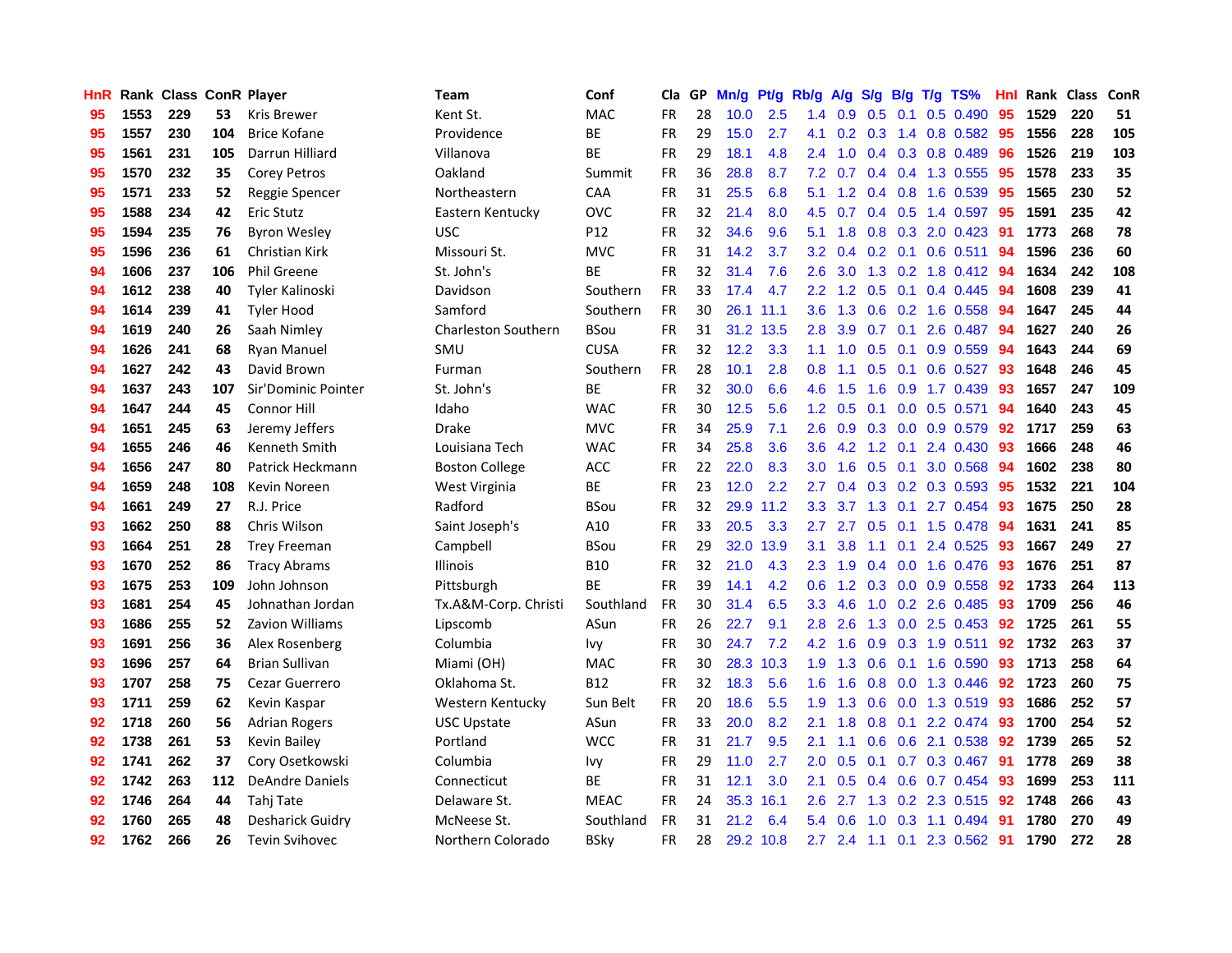| HnR |      | Rank Class ConR Player |     |                        | <b>Team</b>         | Conf        | Cla       | GP. | Mn/g | Pt/g      | Rb/g A/g         |                 |                  |                 | S/g B/g T/g TS%         | Hnl | Rank Class |     | <b>ConR</b> |
|-----|------|------------------------|-----|------------------------|---------------------|-------------|-----------|-----|------|-----------|------------------|-----------------|------------------|-----------------|-------------------------|-----|------------|-----|-------------|
| 92  | 1764 | 267                    | 47  | <b>Anthony Stitt</b>   | Coll. of Charleston | Southern    | <b>FR</b> | 19  | 27.5 | 9.7       | 1.7              | 1.9             | 1.1              | 0.2             | 2.1 0.553               | 95  | 1573       | 232 | 40          |
| 92  | 1770 | 268                    | 31  | Mark Nwakamma          | Hartford            | <b>AEC</b>  | <b>FR</b> | 31  | 23.1 | 9.2       | 3.9              | 1.0             | 0.7              | 0.7             | 2.4 0.584               | -91 | 1771       | 267 | 31          |
| 91  | 1776 | 269                    | 43  | R.J. Williams          | Loyola (MD)         | <b>MAAC</b> | <b>FR</b> | 33  | 24.8 | 4.0       | 1.6              | 2.6             | 1.2              | 0.0             | 1.5 0.449               | 91  | 1787       | 271 | 43          |
| 91  | 1778 | 270                    | 79  | Jonathan Gilling       | ASU                 | P12         | <b>FR</b> | 30  | 24.3 | 7.1       | 1.8 <sup>2</sup> | 1.7             |                  | $0.4 \quad 0.1$ | 1.4 0.592               | -89 | 1871       | 290 | 81          |
| 91  | 1780 | 271                    | 61  | <b>Martin Smith</b>    | Lipscomb            | ASun        | <b>FR</b> | 31  | 19.6 | 5.9       | 2.4              | 1.0             |                  |                 | 0.8 0.1 1.1 0.579       | -90 | 1820       | 279 | 63          |
| 91  | 1781 | 272                    | 83  | Julian Royal           | Georgia Tech        | ACC         | <b>FR</b> | 30  | 16.0 | 4.4       |                  | $2.4\quad0.6$   |                  |                 | $0.3$ 0.3 0.9 0.510     | -90 | 1851       | 286 | 85          |
| 91  | 1783 | 273                    | 52  | Reggie Arceneaux       | Wright St.          | Hor.        | <b>FR</b> | 32  | 28.3 | 8.5       | $2.0^{\circ}$    | 2.1             |                  |                 | 1.1 0.0 2.6 0.467       | 90  | 1808       | 277 | 52          |
| 91  | 1784 | 274                    | 39  | Corbin Miller          | Harvard             | Ivy         | <b>FR</b> | 28  | 11.6 | 3.8       | 0.5 <sub>1</sub> | 0.3             | 0.1              |                 | $0.0$ $0.4$ $0.631$     | 92  | 1731       | 262 | 36          |
| 91  | 1790 | 275                    | 32  | Ben Dickinson          | Binghamton          | <b>AEC</b>  | <b>FR</b> | 30  | 31.5 | 13.5      | 6.1              | 2.5             | 0.6              |                 | 0.6 3.1 0.463           | 90  | 1805       | 275 | 32          |
| 91  | 1799 | 276                    | 92  | <b>Mike Powell</b>     | Rhode Island        | A10         | <b>FR</b> | 31  | 30.4 | 8.7       | 3.1              | 3.5             | 0.8              |                 | 0.0 3.2 0.470           | 89  | 1884       | 293 | 94          |
| 91  | 1812 | 277                    | 113 | <b>Amir Garrett</b>    | St. John's          | ВE          | <b>FR</b> | 22  | 26.9 | 7.4       | 4.0              | 1.3             | 1.3              |                 | 0.2 1.6 0.486           | 93  | 1705       | 255 | 112         |
| 90  | 1816 | 278                    | 46  | Kris Davis             | SIU-Edwardsville    | <b>OVC</b>  | <b>FR</b> | 27  |      | 31.3 11.6 | 2.8              | 2.7             | 0.9 <sub>o</sub> |                 | 0.0 2.8 0.594           | 90  | 1840       | 283 | 49          |
| 90  | 1819 | 279                    | 56  | Kyle Anderson          | Delaware            | CAA         | <b>FR</b> | 31  | 30.6 | 8.9       | 2.9              | 0.8             | 0.5              | 0.3             | 1.1 0.512               | -91 | 1792       | 273 | 57          |
| 90  | 1820 | 280                    | 35  | Donta Harper           | Gardner-Webb        | <b>BSou</b> | <b>FR</b> | 32  | 14.3 | 5.2       | 2.3              | 0.7             | 0.8              | 0.2             | 1.6 0.544               | -90 | 1838       | 282 | 36          |
| 90  | 1821 | 281                    | 50  | Michael Neal           | Appalachian St.     | Southern    | <b>FR</b> | 30  | 24.1 | 8.3       | 2.4              | 3.1             | 1.3              | 0.4             | 3.0 0.513               | -90 | 1845       | 284 | 50          |
| 90  | 1828 | 282                    | 64  | Damarius Smith         | Lipscomb            | ASun        | <b>FR</b> | 29  | 22.2 | 5.2       | 2.4              | 3.4             | 1.1              |                 | $0.2$ 2.4 $0.472$       | -89 | 1856       | 288 | 65          |
| 90  | 1831 | 283                    | 69  | Michael Javes          | Ark .- Little Rock  | Sun Belt    | <b>FR</b> | 30  | 18.7 | 5.0       |                  | $4.2 \quad 0.4$ | 0.3              | 1.5             | 1.3 0.420               | -90 | 1829       | 281 | 69          |
| 90  | 1843 | 284                    | 115 | Aaron Brown            | West Virginia       | ВE          | <b>FR</b> | 32  | 15.3 | 4.2       |                  | $1.8\quad 0.7$  |                  | $0.4 \quad 0.1$ | $0.7$ 0.482             | -90 | 1826       | 280 | 115         |
| 90  | 1846 | 285                    | 46  | Antoine Mason          | Niagara             | <b>MAAC</b> | <b>FR</b> | 33  |      | 34.3 15.1 | 4.6              | 2.1             |                  | $1.2 \quad 0.1$ | 2.5 0.463               | -90 | 1846       | 285 | 46          |
| 90  | 1847 | 286                    | 61  | Igor Hadziomerovic     | Boise St.           | <b>MWC</b>  | <b>FR</b> | 15  | 16.7 | 4.9       | $1.5\,$          | 1.5             |                  |                 | $0.7$ $0.0$ 1.5 $0.525$ | 93  | 1711       | 257 | 61          |
| 90  | 1853 | 287                    | 52  | Kevin Hardy            | McNeese St.         | Southland   | <b>FR</b> | 32  | 12.8 | 3.3       | 1.7 <sub>z</sub> | 1.0             |                  |                 | $0.8$ 0.2 0.7 0.491     | 89  | 1892       | 295 | 52          |
| 90  | 1856 | 288                    | 50  | Kendall Gray           | Delaware St.        | <b>MEAC</b> | <b>FR</b> | 17  | 25.3 | 6.9       | 4.8              | 0.4             |                  |                 | 0.5 3.2 1.4 0.544       | 90  | 1852       | 287 | 49          |
| 90  | 1859 | 289                    | 57  | <b>Adam Smith</b>      | NC-Wilmington       | CAA         | <b>FR</b> | 31  | 30.3 | 13.7      | 3.2              | 1.6             |                  |                 | 0.5 0.0 1.5 0.486       | 89  | 1880       | 292 | 60          |
| 90  | 1864 | 290                    | 59  | <b>Erik Copes</b>      | George Mason        | CAA         | <b>FR</b> | 27  | 15.0 | 3.3       | 3.7              | 0.1             | 0.3              |                 | 1.9 1.2 0.447           | -91 | 1801       | 274 | 58          |
| 89  | 1870 | 291                    | 53  | Jordan Stone           | Utah St.            | <b>WAC</b>  | FR        | 34  | 9.3  | 2.1       | 2.5              | 0.1             | 0.1              | 0.1             | 0.3 0.569               | -89 | 1887       | 294 | 53          |
| 89  | 1872 | 292                    | 93  | D.J. Peterson          | La Salle            | A10         | <b>FR</b> | 34  | 17.9 | 3.0       | 2.0              | 0.8             |                  | $0.4 \quad 0.1$ | 0.5 0.660               | 89  | 1893       | 296 | 95          |
| 89  | 1873 | 293                    | 94  | Youssou Ndoye          | St. Bonaventure     | A10         | <b>FR</b> | 31  | 10.4 | 2.6       | 2.4              | 0.1             |                  | $0.2 \quad 0.5$ | 0.8 0.593               | 89  | 1863       | 289 | 93          |
| 89  | 1882 | 294                    | 47  | Ameen Tanksley         | Niagara             | <b>MAAC</b> | <b>FR</b> | 33  | 27.5 | 8.7       | 5.9              | 1.1             |                  | $1.2 \quad 0.2$ | 1.3 0.474               | 89  | 1876       | 291 | 48          |
| 89  | 1884 | 295                    | 38  | Eric Washington        | Presbyterian        | <b>BSou</b> | <b>FR</b> | 29  | 23.0 | 6.1       | 2.9              | 3.1             | 0.7              | 0.1             | 2.2 0.497               | -89 | 1897       | 297 | 39          |
| 89  | 1887 | 296                    | 49  | Evan Hymes             | Siena               | <b>MAAC</b> | <b>FR</b> | 31  | 36.9 | 13.4      | 1.6              | 3.7             |                  | $1.2 \quad 0.1$ | 3.4 0.514               | -89 | 1915       | 300 | 50          |
| 89  | 1889 | 297                    | 44  | Obi Emegano            | Western Illinois    | Summit      | <b>FR</b> | 33  |      | 33.3 13.1 | 3.9              | 1.0             |                  |                 | 1.0 0.0 2.0 0.544       | -88 | 1940       | 304 | 44          |
| 89  | 1895 | 298                    | 54  | <b>Austin Hamilton</b> | Elon                | Southern    | <b>FR</b> | 25  | 24.5 | 9.2       | 2.1              | 2.8             | 0.7              |                 | 0.0 2.2 0.519           | -89 | 1907       | 299 | 55          |
| 89  | 1899 | 299                    | 54  | D.J. Brown             | San Jose St.        | <b>WAC</b>  | <b>FR</b> | 31  | 22.4 | 7.7       | 2.6              | 2.4             |                  |                 | $0.5$ $0.0$ 1.3 $0.502$ | 88  | 1926       | 301 | 54          |
| 89  | 1904 | 300                    | 58  | Yannick Atanga         | Santa Clara         | <b>WCC</b>  | <b>FR</b> | 30  | 15.7 | 3.1       | 5.3              | 0.2             |                  |                 | 0.3 0.8 0.6 0.525       | -87 | 1990       | 319 | 58          |
| 89  | 1912 | 301                    | 60  | Khalid Lewis           | Delaware            | CAA         | <b>FR</b> | 32  | 29.6 | 5.2       | 1.8              | 2.6             | 1.1              | 0.2             | 2.0 0.452               | 88  | 1928       | 302 | 62          |
| 89  | 1920 | 302                    | 77  | Jordan Green           | Texas A&M           | B12         | <b>FR</b> | 31  | 16.3 | 3.4       | 1.7              | 1.2             | 0.7              | 0.0             | 1.3 0.463               | 88  | 1977       | 314 | 77          |
| 89  | 1922 | 303                    | 33  | Worth Smith            | Navy                | Pat.        | <b>FR</b> | 29  | 24.9 | 6.8       | 5.0              | 0.8             | 0.7              | 0.8             | 1.6 0.510               | 85  | 2094       | 346 | 42          |
| 89  | 1927 | 304                    | 39  | Xavier Pollard         | Maine               | <b>AEC</b>  | FR        | 27  | 11.3 | 3.6       |                  | $2.2 \quad 0.9$ |                  |                 | 0.6 0.1 0.8 0.521       | 88  | 1947       | 306 | 39          |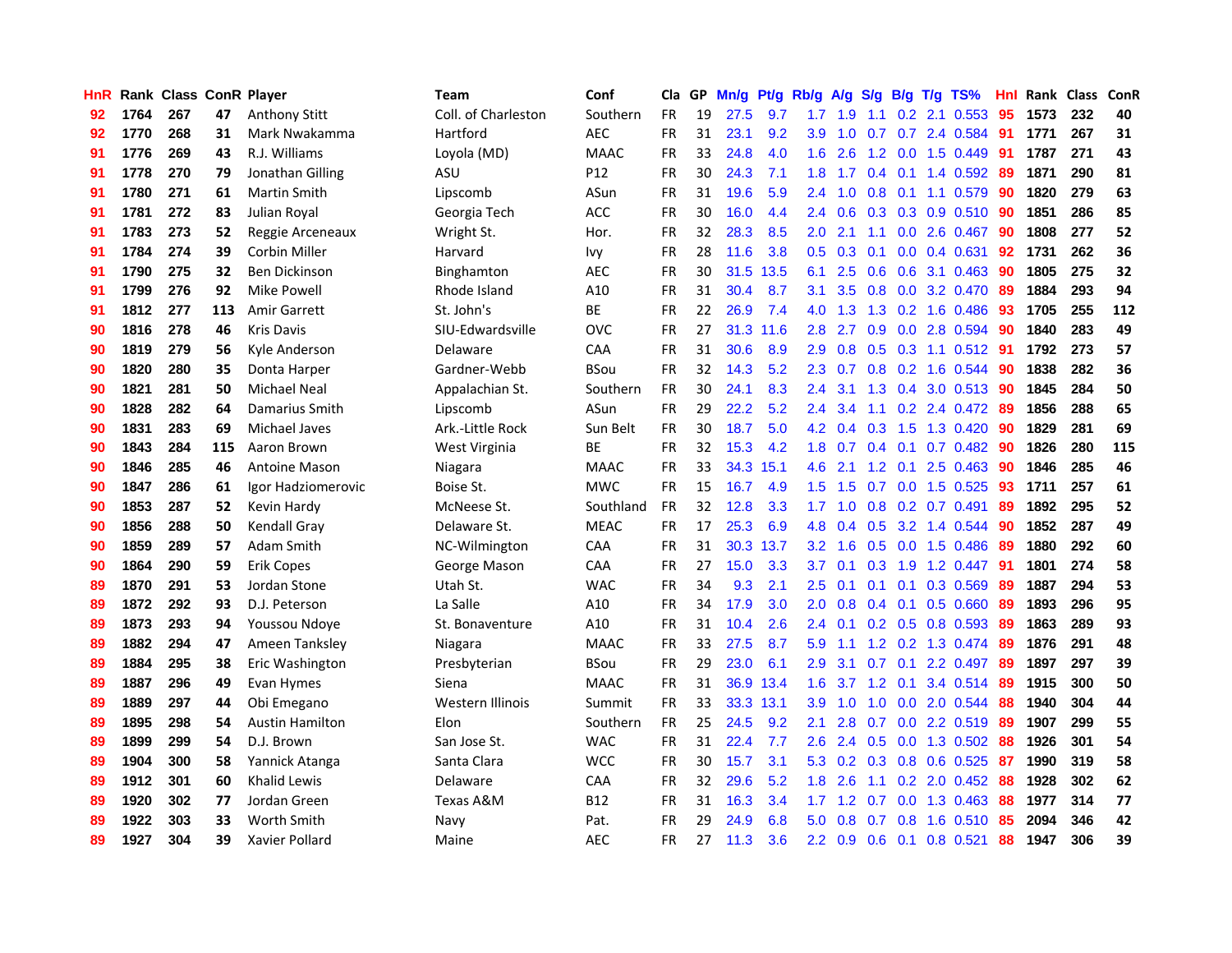| <b>HnR</b> |      | Rank Class ConR Player |     |                          | Team                   | Conf        | Cla       |    | GP Mn/g Pt/g Rb/g |           |                  | A/g             |               |                 | S/g B/g T/g TS%              | Hnl | Rank Class |     | ConR |
|------------|------|------------------------|-----|--------------------------|------------------------|-------------|-----------|----|-------------------|-----------|------------------|-----------------|---------------|-----------------|------------------------------|-----|------------|-----|------|
| 88         | 1931 | 305                    | 34  | <b>Milton Washington</b> | Army                   | Pat.        | <b>FR</b> | 20 | 13.2              | 5.0       | 2.3              | 1.8             | 0.6           | 0.1             | 1.9 0.585                    | 90  | 1807       | 276 | 31   |
| 88         | 1937 | 306                    | 57  | Charles Lee              | Cleveland St.          | Hor.        | <b>FR</b> | 33 | 17.5              | 4.1       | 1.6              | 2.2             | 0.8           | 0.0             | 1.8 0.417 87                 |     | 1979       | 315 | 57   |
| 88         | 1938 | 307                    | 91  | Oto Osenieks             | Minnesota              | <b>B10</b>  | <b>FR</b> | 34 | 11.1              | 3.0       | 1.7              | 0.6             |               | $0.4 \quad 0.3$ | 0.8 0.455                    | -88 | 1931       | 303 | 91   |
| 88         | 1939 | 308                    | 59  | Nicholas Paulos          | NC-Greensboro          | Southern    | FR        | 29 | 13.8              | 5.5       | 2.1              | 0.3             |               |                 | $0.4$ 0.2 0.7 0.502          | -88 | 1941       | 305 | 58   |
| 88         | 1943 | 309                    | 56  | Nate Maxey               | Tx.A&M-Corp. Christi   | Southland   | <b>FR</b> | 29 | 15.8              | 3.5       |                  |                 |               |                 | 3.0 0.2 0.3 1.7 0.9 0.557    | -88 | 1948       | 307 | 55   |
| 88         | 1946 | 310                    | 75  | Vinny Zollo              | Western Kentucky       | Sun Belt    | <b>FR</b> | 35 | 15.3              | 3.7       | 2.9              | 0.6             |               |                 | $0.2$ $0.5$ 1.1 $0.496$      | -87 | 1986       | 316 | 76   |
| 88         | 1947 | 311                    | 60  | Raijon Kelly             | Samford                | Southern    | <b>FR</b> | 30 | 28.2              | 9.4       | $2.9^{\circ}$    | 2.3             |               |                 | 0.8 0.1 1.8 0.553            | 88  | 1975       | 312 | 62   |
| 88         | 1949 | 312                    | 79  | Julian DeBose            | Rice                   | <b>CUSA</b> | <b>FR</b> | 34 | 12.8              | 3.7       | 1.5              | 0.8             |               |                 | 0.9 0.1 0.7 0.473            | 88  | 1974       | 311 | 80   |
| 88         | 1955 | 313                    | 80  | <b>Trevante Drye</b>     | Tulane                 | <b>CUSA</b> | <b>FR</b> | 30 | 16.8              | 3.6       | 3.6 <sub>2</sub> | 0.2             |               |                 | $0.6$ $0.2$ $0.7$ $0.512$    | 86  | 2038       | 329 | 82   |
| 88         | 1956 | 314                    | 52  | Deandre Mathieu          | Morehead St.           | <b>OVC</b>  | <b>FR</b> | 29 | 12.8              | 2.9       | 1.1              | 1.5             | 0.9           |                 | 0.0 1.3 0.506                | 88  | 1962       | 308 | 53   |
| 88         | 1959 | 315                    | 88  | Jordan Daniels           | <b>Boston College</b>  | ACC         | FR        | 31 | 24.8              | 6.4       | 1.6              | 2.6             | 0.7           | 0.1             | 2.0 0.458                    | 88  | 1970       | 309 | 89   |
| 88         | 1966 | 316                    | 66  | Delbert Love             | Kennesaw St.           | ASun        | <b>FR</b> | 31 |                   | 36.5 12.4 | 3.0              | 3.0             | 1.7           | 0.1             | 2.8 0.539                    | 87  | 1987       | 317 | 66   |
| 88         | 1978 | 317                    | 59  | Jordan Baker             | Pepperdine             | <b>WCC</b>  | <b>FR</b> | 29 | 26.4              | 9.0       | 2.8              | 2.5             | 1.1           | 0.3             | 2.8 0.461                    | 87  | 1996       | 320 | 59   |
| 87         | 1979 | 318                    | 57  | <b>Marcus Burton</b>     | Wagner                 | <b>NEC</b>  | <b>FR</b> | 30 | 12.6              | 3.5       | 1.3              | 1.0             | 0.6           | 0.1             | 0.9 0.460                    | 88  | 1976       | 313 | 58   |
| 87         | 1988 | 319                    | 58  | <b>Wesley Davis</b>      | Texas St.              | Southland   | <b>FR</b> | 29 | 20.4              | 6.8       | 2.4              | 1.3             | 1.6           | 0.3             | 1.1 0.473                    | -87 | 2005       | 321 | 58   |
| 87         | 1995 | 320                    | 38  | <b>Justin Burrell</b>    | <b>Holy Cross</b>      | Pat.        | <b>FR</b> | 29 | 27.9              | 7.4       | 2.0              | 3.7             | 0.8           | 0.0             | 2.1 0.431                    | -87 | 2013       | 323 | 38   |
| 87         | 1998 | 321                    | 54  | Josh Piper               | Eastern Illinois       | <b>OVC</b>  | <b>FR</b> | 29 | 13.5              | 4.3       | 2.1              | 0.6             |               |                 | $0.3$ $0.2$ $0.7$ $0.631$    | 87  | 2012       | 322 | 56   |
| 87         | 2003 | 322                    | 69  | <b>Justin Gant</b>       | Indiana St.            | <b>MVC</b>  | FR        | 29 | 9.8               | 2.4       | 1.6              | 0.3             |               |                 | 0.1 0.7 0.6 0.507            | -87 | 1989       | 318 | 68   |
| 87         | 2005 | 323                    | 83  | Cannen Cunningham        | SMU                    | <b>CUSA</b> | <b>FR</b> | 31 | 11.9              | 3.3       | 2.9              | 0.5             |               |                 | 0.4 0.6 1.1 0.457 87         |     | 2020       | 326 | 81   |
| 87         | 2006 | 324                    | 45  | Keith Hornsby            | NC-Asheville           | <b>BSou</b> | <b>FR</b> | 34 | 12.6              | 4.0       | 1.9              | 0.5             |               |                 | $0.5$ $0.2$ $0.6$ $0.517$ 87 |     | 2018       | 325 | 46   |
| 87         | 2008 | 325                    | 56  | <b>Tyshawn Bell</b>      | Delaware St.           | <b>MEAC</b> | <b>FR</b> | 29 | 20.7              | 7.2       | 2.9              | 0.4             |               |                 | 0.8 0.4 0.4 0.524            | 86  | 2056       | 336 | 58   |
| 87         | 2014 | 326                    | 46  | Jordan Weethee           | <b>VMI</b>             | <b>BSou</b> | FR        | 33 | 14.7              | 6.6       | 2.2              | 0.8             |               |                 | $0.2$ 0.1 0.9 0.581          | 86  | 2030       | 327 | 47   |
| 87         | 2022 | 327                    | 22  | <b>Tyler Russell</b>     | <b>Houston Baptist</b> | <b>GWC</b>  | <b>FR</b> | 29 | 24.4              | 11.6      | 3.4              | 1.9             |               |                 | 0.9 0.0 1.8 0.478            | 86  | 2075       | 341 | 23   |
| 87         | 2027 | 328                    | 40  | Maxwell Lenox            | Army                   | Pat.        | <b>FR</b> | 30 | 24.1              | 6.4       | $3.5\,$          | 3.2             |               |                 | 1.3 0.2 2.8 0.527            | 86  | 2054       | 335 | 41   |
| 87         | 2031 | 329                    | 49  | <b>Lyonell Gaines</b>    | <b>IUPUI</b>           | Summit      | FR        | 32 | 24.1              | 6.3       | $4.3^{\circ}$    | 0.9             |               |                 | $0.4$ 0.2 1.2 0.552          | -86 | 2031       | 328 | 48   |
| 87         | 2035 | 330                    | 58  | Shaquille Duncan         | Morgan St.             | <b>MEAC</b> | <b>FR</b> | 29 | 12.2              | 3.3       | $2.2\phantom{0}$ | 0.3             |               |                 | 0.3 0.6 0.8 0.585            | 86  | 2053       | 334 | 57   |
| 86         | 2040 | 331                    | 42  | Steven Kaspar            | <b>Bucknell</b>        | Pat.        | <b>FR</b> | 35 | 16.5              | 2.3       | 2.4              | 2.3             | 0.8           |                 | 0.2 1.3 0.375                | 86  | 2048       | 331 | 40   |
| 86         | 2041 | 332                    | 90  | Chase Fischer            | <b>Wake Forest</b>     | ACC         | <b>FR</b> | 31 | 26.1              | 6.3       | 2.2              | 1.5             | 0.8           | 0.0             | 1.1 0.496                    | 86  | 2058       | 337 | 91   |
| 86         | 2045 | 333                    | 28  | <b>Madarious Gibbs</b>   | <b>Texas Southern</b>  | <b>SWAC</b> | <b>FR</b> | 33 | 20.1              | 6.7       | 2.5              | 2.0             | $1.2^{\circ}$ | 0.1             | 2.6 0.497                    | 86  | 2052       | 333 | 27   |
| 86         | 2047 | 334                    | 47  | <b>Tyler Strange</b>     | Gardner-Webb           | <b>BSou</b> | <b>FR</b> | 30 | 20.6              | 4.3       | 1.9              | 2.9             |               | $1.2 \quad 0.0$ | 1.8 0.452                    | 86  | 2060       | 338 | 48   |
| 86         | 2051 | 335                    | 99  | <b>Alex Gavrilovic</b>   | Dayton                 | A10         | <b>FR</b> | 30 | 12.9              | 4.0       | 2.8              | 0.1             |               |                 | $0.1$ $0.2$ $0.8$ $0.548$    | -87 | 2014       | 324 | 99   |
| 86         | 2054 | 336                    | 29  | <b>Brent Arrington</b>   | Miss. Valley St.       | <b>SWAC</b> | <b>FR</b> | 31 | 22.2              | 6.7       | 2.6              | 1.1             |               |                 | 1.7 0.6 1.5 0.463            | -86 | 2050       | 332 | 26   |
| 86         | 2061 | 337                    | 63  | Ricky Johnson            | Bethune-Cookman        | <b>MEAC</b> | <b>FR</b> | 34 | 22.5              | 6.0       | 1.8              | 2.4             |               |                 | $0.5$ 0.0 1.6 0.543          | 85  | 2098       | 347 | 63   |
| 86         | 2069 | 338                    | 42  | <b>Galal Cancer</b>      | Cornell                | Ivy         | <b>FR</b> | 28 | 21.1              | 6.1       | $2.5^{\circ}$    | 2.7             |               |                 | $1.1$ 0.2 2.5 0.414          | 85  | 2085       | 343 | 43   |
| 86         | 2078 | 339                    | 100 | Kadeem Pantophlet        | Duquesne               | A10         | FR        | 30 | 13.6              | 3.5       | 1.8              | 0.4             |               |                 | 0.2 0.2 0.3 0.559            | 85  | 2080       | 342 | 100  |
| 86         | 2079 | 340                    | 16  | Jarell Flora             | Seattle                | Ind.        | <b>FR</b> | 25 | 9.3               | 3.4       | 1.3              | 0.2             |               |                 | $0.3$ $0.2$ $0.4$ $0.532$    | 85  | 2093       | 345 | 17   |
| 85         | 2081 | 341                    | 64  | Prince Okoroh            | Howard                 | <b>MEAC</b> | FR        | 30 | 24.5              | 8.7       | 3.5              | 0.8             | 0.9           | 0.5             | 2.2 0.480                    | 84  | 2150       | 360 | 65   |
| 85         | 2088 | 342                    | 59  | Marc Brown               | Illinois-Chicago       | Hor.        | <b>FR</b> | 30 | 27.4              | 6.7       |                  | $3.0 \quad 1.5$ |               |                 | $0.7$ 0.1 1.4 0.465          | -85 | 2106       | 349 | 59   |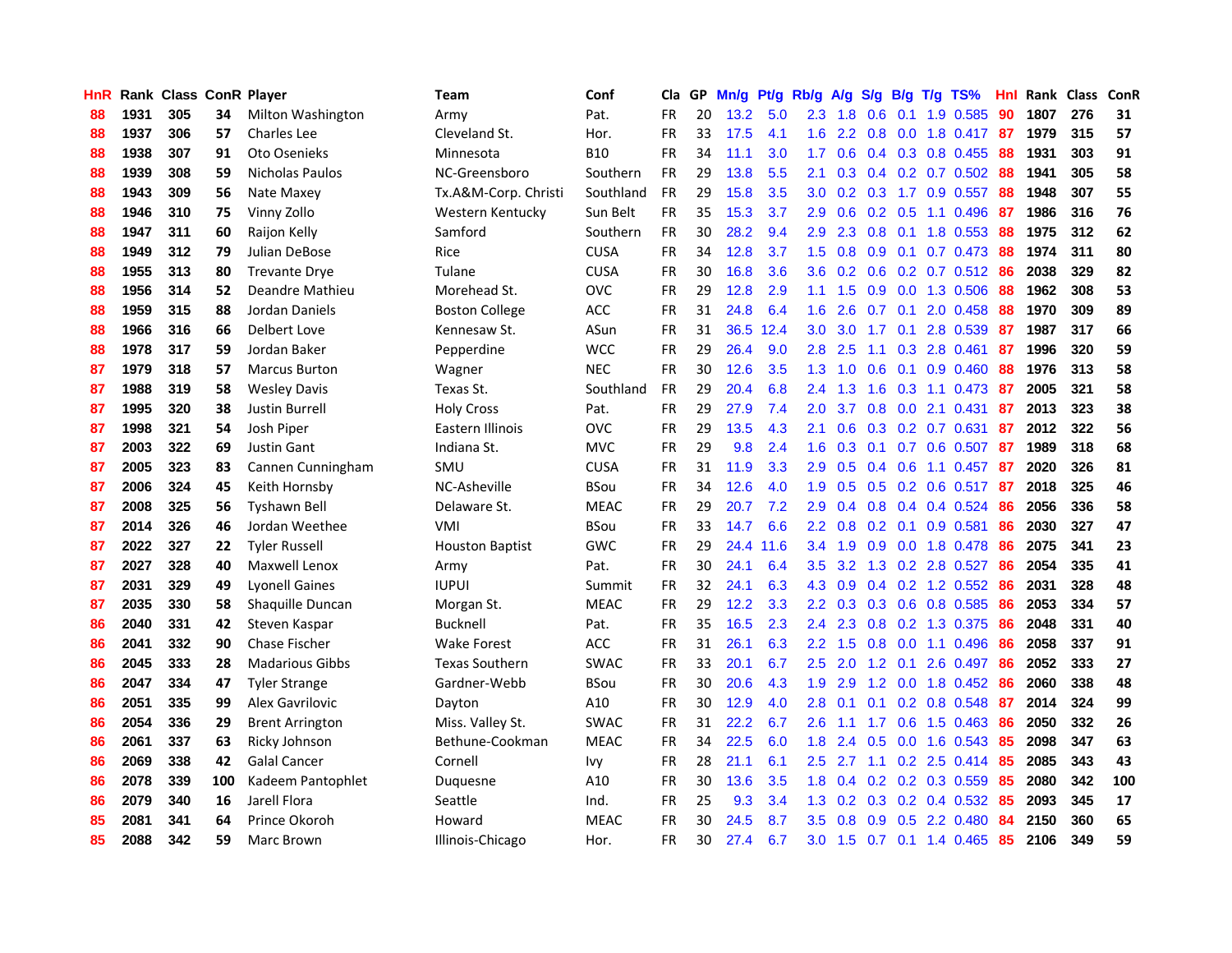| HnR |      | Rank Class ConR Player |     |                          | <b>Team</b>                | Conf        |           |    | Cla GP Mn/g Pt/g Rb/g A/g S/g B/g T/g TS% |           |                  |                 |     |                 |                           | Hnl |      | Rank Class | ConR |
|-----|------|------------------------|-----|--------------------------|----------------------------|-------------|-----------|----|-------------------------------------------|-----------|------------------|-----------------|-----|-----------------|---------------------------|-----|------|------------|------|
| 85  | 2089 | 343                    | 55  | Markese Tucker           | Saint Peter's              | <b>MAAC</b> | <b>FR</b> | 21 | 15.1                                      | 5.4       | 3.0              | 0.3             | 0.2 | 0.2             | 0.8 0.598                 | 88  | 1971 | 310        | 53   |
| 85  | 2091 | 344                    | 69  | Arman Marks              | James Madison              | CAA         | <b>FR</b> | 31 | 16.1                                      | 4.6       | 2.8              | 0.5             | 0.9 | 0.0             | 0.8 0.502                 | 85  | 2123 | 353        | 69   |
| 85  | 2094 | 345                    | 68  | Ronrico White            | Chattanooga                | Southern    | <b>FR</b> | 32 | 13.8                                      | 5.0       | 1.6              | 0.8             |     | $0.6\quad 0.0$  | 1.0 0.526                 | 85  | 2100 | 348        | 69   |
| 85  | 2095 | 346                    | 69  | Jordan Loyd              | Furman                     | Southern    | FR        | 27 | 20.9                                      | 6.0       |                  | $3.4$ 1.7       |     |                 | 0.6 0.1 1.7 0.461         | 86  | 2072 | 340        | 67   |
| 85  | 2096 | 347                    | 56  | Josiah Heath             | Canisius                   | <b>MAAC</b> | <b>FR</b> | 30 | 22.4                                      | 4.5       |                  | $6.0 \quad 0.5$ |     |                 | 0.6 0.9 0.7 0.546         | 85  | 2115 | 351        | 56   |
| 85  | 2105 | 348                    | 23  | <b>Ronald March</b>      | <b>Houston Baptist</b>     | <b>GWC</b>  | <b>FR</b> | 15 | 18.7                                      | 8.6       | 3.2 <sub>2</sub> | 0.6             |     |                 | $0.9$ 0.7 1.5 0.529       | -89 | 1898 | 298        | 21   |
| 85  | 2113 | 349                    | 62  | M.J. Rhett               | Tennessee St.              | <b>OVC</b>  | <b>FR</b> | 33 | 17.5                                      | 3.9       | 4.5              | 0.5             |     |                 | 0.4 0.4 1.0 0.476         | -84 | 2138 | 356        | 63   |
| 85  | 2117 | 350                    | 70  | Jared Bryant             | Chattanooga                | Southern    | <b>FR</b> | 29 | 10.1                                      | 3.2       | 2.7              | 0.2             | 0.1 |                 | 0.1 0.7 0.608             | 85  | 2113 | 350        | 70   |
| 85  | 2118 | 351                    | 60  | <b>Andrew Nicholas</b>   | Monmouth                   | <b>NEC</b>  | <b>FR</b> | 28 | 23.9                                      | 8.8       | 2.6              | 1.8             |     |                 | 1.2 0.3 1.9 0.462         | 85  | 2119 | 352        | 61   |
| 85  | 2120 | 352                    | 68  | Dante Holmes             | <b>Florida Gulf Coast</b>  | ASun        | <b>FR</b> | 28 | 21.0                                      | 8.4       | 2.3              | 0.7             | 1.1 | 0.1             | 2.1 0.522                 | 86  | 2047 | 330        | 67   |
| 85  | 2122 | 353                    | 57  | Rob Poole                | Siena                      | <b>MAAC</b> | FR        | 31 | 27.4                                      | 7.0       | 3.3              | 2.3             | 0.7 |                 | $0.1$ 1.5 0.458           | 84  | 2149 | 359        | 59   |
| 85  | 2128 | 354                    | 58  | <b>Manny Thomas</b>      | Marist                     | <b>MAAC</b> | <b>FR</b> | 32 | 21.9                                      | 5.3       | 3.0 <sub>2</sub> | 1.3             | 0.5 | 0.4             | 1.1 0.558                 | 84  | 2137 | 355        | 57   |
| 85  | 2129 | 355                    | 50  | Paul Gombwer             | <b>Charleston Southern</b> | <b>BSou</b> | <b>FR</b> | 31 | 22.1                                      | 5.0       | 5.6              | 0.3             | 0.8 | 0.0             | 1.0 0.533                 | 84  | 2133 | 354        | 50   |
| 85  | 2134 | 356                    | 61  | Malcolm McMillan         | C. Connecticut St.         | <b>NEC</b>  | <b>FR</b> | 29 | 29.8                                      | 2.4       | 2.9              | 4.0             |     | $1.2 \quad 0.3$ | 2.0 0.345                 | 84  | 2170 | 367        | 63   |
| 84  | 2139 | 357                    | 92  | Rod Hall                 | Clemson                    | ACC         | <b>FR</b> | 31 | 16.7                                      | 3.7       | 1.3              | 1.1             | 0.5 | 0.0             | $0.9$ 0.487               | -84 | 2143 | 357        | 93   |
| 84  | 2141 | 358                    | 60  | Joe Thomas               | Niagara                    | <b>MAAC</b> | <b>FR</b> | 33 | 15.4                                      | 3.5       | 3.7              | 0.3             |     |                 | $0.5$ $0.8$ $0.8$ $0.516$ | -84 | 2145 | 358        | 58   |
| 84  | 2142 | 359                    | 62  | Earl Brown               | Saint Francis (PA)         | <b>NEC</b>  | <b>FR</b> | 26 | 18.2                                      | 6.0       |                  | $3.0 \quad 0.9$ |     |                 | 0.8 0.6 1.5 0.517 84      |     | 2168 | 366        | 62   |
| 84  | 2144 | 360                    | 57  | <b>Matt Borton</b>       | Idaho                      | <b>WAC</b>  | <b>FR</b> | 27 | 11.4                                      | 2.8       |                  | $2.3\quad 0.9$  |     |                 | 0.3 0.2 0.6 0.494 85      |     | 2092 | 344        | 57   |
| 84  | 2146 | 361                    | 49  | James Douglas            | Northern Arizona           | <b>BSky</b> | <b>FR</b> | 28 |                                           | 30.1 12.2 |                  | $2.6$ 2.3       |     |                 | 1.3 0.0 2.3 0.517 83      |     | 2183 | 374        | 51   |
| 84  | 2148 | 362                    | 61  | Dorian Cason             | Portland                   | <b>WCC</b>  | <b>FR</b> | 31 | 18.1                                      | 4.6       |                  | $4.2 \quad 0.3$ |     |                 | $0.5$ 0.6 1.1 0.480       | -84 | 2152 | 361        | 62   |
| 84  | 2150 | 363                    | 120 | <b>Charles McKinney</b>  | DePaul                     | <b>BE</b>   | <b>FR</b> | 31 | 17.5                                      | 4.2       |                  | $2.2 \quad 1.4$ |     |                 | $0.9$ 0.1 1.4 0.492       | 84  | 2159 | 362        | 121  |
| 84  | 2153 | 364                    | 65  | Joey Miller              | Eastern Illinois           | <b>OVC</b>  | <b>FR</b> | 29 | 28.6                                      | 10.4      | 2.6              | 2.9             |     |                 | 1.0 0.2 2.4 0.482         | 84  | 2164 | 365        | 65   |
| 84  | 2157 | 365                    | 86  | Paris Roberts-Campbell   | East Carolina              | <b>CUSA</b> | <b>FR</b> | 31 | 19.5                                      | 5.2       | 1.3              | 0.9             |     |                 | $0.8$ 0.2 0.6 0.456       | 84  | 2173 | 369        | 87   |
| 84  | 2158 | 366                    | 63  | Phil Gaetano             | Sacred Heart               | <b>NEC</b>  | <b>FR</b> | 32 | 23.6                                      | 4.3       | 2.1              | 4.0             |     |                 | $0.8$ 0.1 2.7 0.586       | 83  | 2184 | 375        | 64   |
| 84  | 2166 | 367                    | 102 | <b>Bryan Smith</b>       | Fordham                    | A10         | FR        | 29 | 30.2                                      | 9.6       | 3.2 <sub>1</sub> | 1.7             |     |                 | 1.3 0.1 1.7 0.433         | -83 | 2190 | 377        | 103  |
| 84  | 2169 | 368                    | 52  | Max Landis               | Gardner-Webb               | <b>BSou</b> | <b>FR</b> | 31 | 25.5                                      | 9.5       | 1.2              | 1.5             | 0.6 | 0.0             | 1.6 0.504                 | 84  | 2180 | 373        | 52   |
| 84  | 2170 | 369                    | 67  | Ishag Pitt               | Md.-Eastern Shore          | <b>MEAC</b> | <b>FR</b> | 26 | 25.2                                      | 7.0       | 3.7              | 3.2             | 1.1 | 0.1             | 3.3 0.444                 | 84  | 2175 | 371        | 68   |
| 84  | 2176 | 370                    | 50  | Gaellen Bewernick        | Northern Arizona           | <b>BSky</b> | <b>FR</b> | 29 | 20.9                                      | 5.8       | 5.1              | 0.6             | 0.7 |                 | 0.4 1.2 0.578             | 82  | 2233 | 385        | 55   |
| 84  | 2177 | 371                    | 58  | <b>Shaquille Stokes</b>  | Hawaii                     | WAC         | <b>FR</b> | 30 | 20.1                                      | 8.4       | 1.3              | $2.2^{\circ}$   | 0.6 |                 | $0.1$ 1.9 $0.461$         | 84  | 2172 | 368        | 58   |
| 83  | 2188 | 372                    | 93  | Willy Kouassi            | Auburn                     | <b>SEC</b>  | <b>FR</b> | 25 | 10.2                                      | 1.6       | 2.6              | 0.0             | 0.1 |                 | 0.6 0.5 0.494             | 84  | 2161 | 363        | 95   |
| 83  | 2189 | 373                    | 88  | Ahmad Ibrahim            | Rice                       | <b>CUSA</b> | <b>FR</b> | 33 | 18.6                                      | 6.2       | 1.9              | 1.0             |     | $0.5$ 0.5       | 1.1 0.455                 | 84  | 2178 | 372        | 88   |
| 83  | 2192 | 374                    | 62  | Donovan Kates            | Manhattan                  | <b>MAAC</b> | <b>FR</b> | 34 | 16.6                                      | 5.0       | 1.8              | 0.9             |     | $0.4 \quad 0.1$ | 0.9 0.468                 | 83  | 2208 | 380        | 62   |
| 83  | 2194 | 375                    | 63  | <b>Brandon Clark</b>     | Santa Clara                | <b>WCC</b>  | <b>FR</b> | 30 | 21.0                                      | 7.0       | 1.8 <sup>°</sup> | 2.3             |     |                 | $0.5$ 0.1 1.8 0.508       | -82 | 2272 | 394        | 64   |
| 83  | 2200 | 376                    | 77  | <b>Tabarris Hamilton</b> | Appalachian St.            | Southern    | <b>FR</b> | 29 | 23.1                                      | 8.0       | 1.4              | 0.7             |     |                 | $1.1$ 0.1 1.1 0.510       | 83  | 2185 | 376        | 76   |
| 83  | 2202 | 377                    | 66  | Austin Tillotson         | Monmouth                   | <b>NEC</b>  | <b>FR</b> | 31 | 23.2                                      | 6.1       | 1.5              | 2.0             | 1.1 |                 | $0.0$ 1.5 $0.554$         | 83  | 2201 | 379        | 65   |
| 83  | 2209 | 378                    | 72  | <b>Austin Chatman</b>    | Creighton                  | <b>MVC</b>  | <b>FR</b> | 35 | 11.8                                      | 2.4       | 1.1              | 1.9             | 0.3 | 0.0             | 1.2 0.474                 | 83  | 2209 | 381        | 73   |
| 83  | 2210 | 379                    | 64  | Jake Kocher              | Tx.A&M-Corp. Christi       | Southland   | <b>FR</b> | 29 | 12.6                                      | 3.2       | 1.8              | 0.6             | 0.5 | 0.0             | 0.7 0.479                 | 82  | 2241 | 387        | 65   |
| 83  | 2220 | 380                    | 74  | Karl Madison             | Drake                      | <b>MVC</b>  | <b>FR</b> | 31 | 23.0                                      | 4.7       | 1.5              | 2.5             |     |                 | $0.8$ 0.0 2.0 0.443       | 84  | 2163 | 364        | 72   |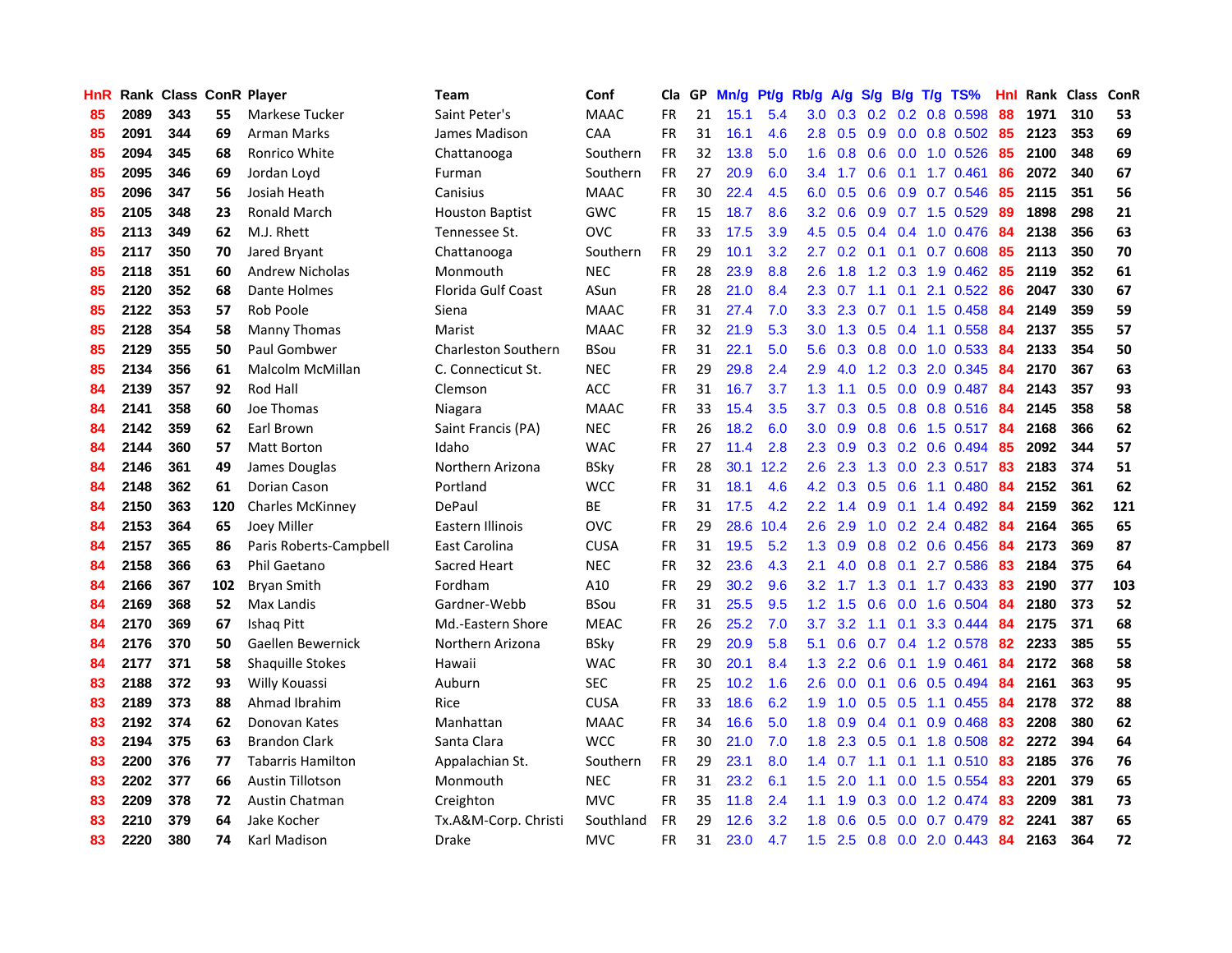| HnR |      | Rank Class ConR Player |     |                          | Team                   | Conf        | Cla       |    | GP Mn/g | Pt/g | Rb/g A/g         |                 | S/g             |     | B/g T/g TS%                  | Hnl | Rank Class |     | <b>ConR</b> |
|-----|------|------------------------|-----|--------------------------|------------------------|-------------|-----------|----|---------|------|------------------|-----------------|-----------------|-----|------------------------------|-----|------------|-----|-------------|
| 83  | 2224 | 381                    | 53  | T.J. Taylor              | UC Santa Barbara       | BWst        | FR        | 31 | 17.5    | 3.1  | 1.7              | 1.8             | 0.5             | 0.0 | 0.8 0.443                    | 82  | 2232       | 384 | 53          |
| 83  | 2226 | 382                    | 57  | Joseph Edwards           | <b>IPFW</b>            | Summit      | FR        | 26 | 13.7    | 4.2  | 1.7 <sup>2</sup> | 0.9             | 0.5             | 0.1 | 0.9 0.554                    | 82  | 2256       | 389 | 58          |
| 83  | 2228 | 383                    | 53  | Parker Kelly             | Eastern Washington     | <b>BSky</b> | <b>FR</b> | 31 | 16.0    | 4.8  | 1.2 <sub>1</sub> | 0.4             | 0.5             | 0.0 | 0.2 0.646                    | 83  | 2219       | 382 | 53          |
| 83  | 2232 | 384                    | 95  | Jelan Kendrick           | Mississippi            | <b>SEC</b>  | <b>FR</b> | 18 | 20.7    | 5.1  |                  | $2.2 \quad 1.7$ |                 |     | 1.3 0.2 1.7 0.377            | -90 | 1811       | 278 | 91          |
| 83  | 2235 | 385                    | 70  | <b>Mario Blessing</b>    | <b>USC Upstate</b>     | ASun        | FR        | 34 | 22.9    | 4.7  | 1.5              |                 |                 |     | 1.8 0.5 0.1 1.7 0.479 82     |     | 2239       | 386 | 70          |
| 82  | 2244 | 386                    | 93  | <b>Trey Lewis</b>        | Penn St.               | <b>B10</b>  | <b>FR</b> | 20 | 18.7    | 5.6  |                  | $1.4 \quad 0.9$ |                 |     | $0.5$ 0.0 0.9 0.491          | -86 | 2064       | 339 | 93          |
| 82  | 2246 | 387                    | 91  | Alexis Moore             | <b>USC</b>             | P12         | FR        | 32 | 24.8    | 4.3  | 2.0 <sub>1</sub> | 1.5             | 0.6             |     | $0.1$ 1.3 0.377              | -79 | 2360       | 416 | 93          |
| 82  | 2247 | 388                    | 78  | Brandon Hayman           | Samford                | Southern    | <b>FR</b> | 28 | 10.4    | 3.3  | 1.7 <sub>z</sub> | 0.4             |                 |     | $0.3$ 0.1 0.5 0.482          | 82  | 2267       | 391 | 78          |
| 82  | 2248 | 389                    | 46  | <b>Brandon Sherrod</b>   | Yale                   | lvy         | <b>FR</b> | 29 | 13.2    | 4.0  | 2.8              | 0.3             |                 |     | $0.1$ 0.4 1.1 0.513          | 82  | 2274       | 396 | 50          |
| 82  | 2249 | 390                    | 94  | Jonathan Graham          | Penn St.               | <b>B10</b>  | <b>FR</b> | 26 | 17.7    | 3.9  | 3.7 <sub>2</sub> | 0.2             |                 |     | $0.4$ 0.7 1.1 0.445          | 84  | 2174       | 370 | 94          |
| 82  | 2258 | 391                    | 50  | Wes Cole                 | Hartford               | <b>AEC</b>  | FR        | 30 | 17.8    | 7.7  | 1.5              | 0.6             |                 |     | $0.6$ $0.0$ $0.8$ $0.469$    | 82  | 2268       | 392 | 50          |
| 82  | 2262 | 392                    | 60  | <b>Quinton Upshur</b>    | VMI                    | <b>BSou</b> | FR        | 31 | 18.1    | 5.3  | $2.6^{\circ}$    | 0.8             |                 |     | 1.4 0.2 0.9 0.526            | 82  | 2273       | 395 | 61          |
| 82  | 2263 | 393                    | 49  | John Golden              | Dartmouth              | Ivy         | <b>FR</b> | 30 | 27.2    | 7.3  | $3.4^{\circ}$    | 1.0             | 0.6             |     | 0.2 1.5 0.538                | 82  | 2270       | 393 | 49          |
| 82  | 2271 | 394                    | 87  | Kelvin Penn              | Florida Atlantic       | Sun Belt    | <b>FR</b> | 28 | 19.6    | 2.3  | 3.4              | 0.0             | 0.6             |     | 1.5 0.7 0.478                | 82  | 2245       | 388 | 86          |
| 82  | 2274 | 395                    | 51  | Joey Ptasinksi           | Lafayette              | Pat.        | FR        | 22 | 20.4    | 5.6  | 1.6              | 0.9             | 0.4             | 0.0 | 0.9 0.624                    | 83  | 2191       | 378 | 46          |
| 81  | 2285 | 396                    | 122 | Ge'Lawn Guyn             | Cincinnati             | ВE          | <b>FR</b> | 32 | 10.1    | 2.3  | 0.8 <sub>0</sub> | 0.6             | 0.6             | 0.0 | 0.6 0.474                    | -83 | 2220       | 383 | 122         |
| 81  | 2287 | 397                    | 52  | Corey Schaefer           | Lehigh                 | Pat.        | FR        | 33 | 14.1    | 2.8  | 1.1              |                 | $1.2 \quad 0.4$ | 0.0 | 0.6 0.489                    | -82 | 2262       | 390 | 51          |
| 81  | 2290 | 398                    | 65  | <b>Isaiah Morton</b>     | Marist                 | <b>MAAC</b> | <b>FR</b> | 32 | 26.0    | 7.8  | 1.7 <sub>z</sub> | 2.6             | 0.6             |     | $0.0$ 2.6 0.477              | -81 | 2296       | 399 | 65          |
| 81  | 2293 | 399                    | 74  | <b>Taarig Cephas</b>     | Coppin St.             | <b>MEAC</b> | <b>FR</b> | 29 | 22.4    | 5.7  | 2.0              | 2.5             |                 |     | 1.0 0.0 1.7 0.516 81         |     | 2291       | 398 | 72          |
| 81  | 2298 | 400                    | 62  | Christian Thomas         | Loyola (IL)            | Hor.        | <b>FR</b> | 30 | 23.4    | 5.0  | 4.1              |                 |                 |     | 0.9 0.3 0.1 1.7 0.611 79     |     | 2366       | 419 | 65          |
| 81  | 2299 | 401                    | 82  | Aaron Adeoye             | Ball St.               | <b>MAC</b>  | FR        | 30 | 17.3    | 3.5  |                  | $4.2 \quad 0.3$ |                 |     | $0.4$ 0.4 1.2 0.522          | -81 | 2318       | 403 | 83          |
| 81  | 2301 | 402                    | 63  | Joe Crisman              | Loyola (IL)            | Hor.        | FR        | 26 | 32.1    | 8.5  | 2.8 <sup>°</sup> | 1.8             |                 |     | 1.0 0.0 2.0 0.451            | 81  | 2289       | 397 | 62          |
| 81  | 2315 | 403                    | 70  | Michael Holyfield        | Sam Houston St.        | Southland   | FR        | 27 | 15.1    | 4.0  | 3.7              | 0.3             |                 |     | 0.3 0.6 1.5 0.532            | -81 | 2320       | 404 | 71          |
| 81  | 2316 | 404                    | 65  | John Sinis               | San Diego              | <b>WCC</b>  | <b>FR</b> | 31 | 15.0    | 4.0  | 2.9              | 0.5             |                 |     | 0.3 0.4 1.0 0.539            | -81 | 2315       | 402 | 65          |
| 81  | 2319 | 405                    | 53  | Nate Sikma               | Hartford               | <b>AEC</b>  | FR        | 30 | 28.2    | 8.7  | 4.3              | $2.2^{\circ}$   |                 |     | 0.6 0.3 2.4 0.499            | -81 | 2324       | 406 | 53          |
| 81  | 2324 | 406                    | 62  | Jonny Marlin             | <b>IPFW</b>            | Summit      | <b>FR</b> | 30 | 27.2    | 4.3  | 1.7 <sup>2</sup> | 3.5             | 0.9             |     | 0.0 1.7 0.489                | 80  | 2348       | 411 | 62          |
| 80  | 2326 | 407                    | 123 | Haralds Karlis           | Seton Hall             | ВE          | <b>FR</b> | 34 | 16.6    | 3.2  | 1.6              | 0.6             |                 |     | $0.4$ 0.1 0.4 0.505          | 80  | 2338       | 407 | 123         |
| 80  | 2328 | 408                    | 104 | T.J. Buchanan            | Rhode Island           | A10         | <b>FR</b> | 30 | 20.6    | 3.9  | 2.6              | 1.3             | 0.7             |     | $0.1$ 1.0 0.451              | -79 | 2362       | 417 | 106         |
| 80  | 2336 | 409                    | 57  | <b>Mike Best</b>         | <b>UC</b> Irvine       | <b>BWst</b> | <b>FR</b> | 32 | 11.2    | 4.0  | 1.8              | 0.3             |                 |     | $0.2$ 0.7 0.7 0.462          | 80  | 2340       | 408 | 56          |
| 80  | 2346 | 410                    | 106 | <b>Terrence Williams</b> | Charlotte              | A10         | <b>FR</b> | 29 | 13.7    | 2.9  | 2.8              | 1.1             |                 |     | $0.3$ 0.2 1.1 0.451          | 80  | 2354       | 414 | 105         |
| 80  | 2348 | 411                    | 89  | J.J. Thompson            | Houston                | <b>CUSA</b> | <b>FR</b> | 30 | 24.6    | 5.8  | 1.7 <sup>2</sup> | 2.5             | 0.7             | 0.1 | 2.1 0.438                    | 80  | 2350       | 412 | 90          |
| 80  | 2350 | 412                    | 37  | <b>Derrell Taylor</b>    | Jackson St.            | <b>SWAC</b> | FR        | 31 | 19.9    | 3.7  |                  |                 |                 |     | 4.4 0.5 0.4 0.5 1.1 0.556    | -78 | 2430       | 441 | 45          |
| 80  | 2351 | 413                    | 81  | Jarell Byrd              | Wofford                | Southern    | <b>FR</b> | 27 | 12.1    | 1.9  |                  |                 |                 |     | 2.3 0.9 0.2 0.4 0.5 0.418 81 |     | 2308       | 401 | 79          |
| 80  | 2352 | 414                    | 85  | <b>Austin Richie</b>     | Western Michigan       | <b>MAC</b>  | <b>FR</b> | 34 | 19.7    | 5.6  | 1.3              | 1.0             |                 |     | $0.4$ 0.0 0.9 0.490          | -79 | 2378       | 422 | 86          |
| 80  | 2357 | 415                    | 97  | Damien Leonard           | South Carolina         | <b>SEC</b>  | FR        | 31 | 21.0    | 6.8  |                  | $1.4 \quad 0.5$ | 0.5             |     | $0.1$ 1.2 0.435              | -79 | 2363       | 418 | 99          |
| 80  | 2359 | 416                    | 94  | Kareem Storey            | Utah                   | P12         | FR        | 31 | 23.9    | 4.5  | 1.9              | 3.1             | 0.8             | 0.0 | 2.6 0.465                    | 78  | 2435       | 443 | 94          |
| 80  | 2361 | 417                    | 26  | Marcel Smith             | <b>Houston Baptist</b> | GWC         | FR        | 27 | 24.0    | 6.6  | 1.8              | 2.5             | 0.6             | 0.0 | 1.5 0.584                    | 78  | 2402       | 431 | 26          |
| 80  | 2366 | 418                    | 65  | <b>Greg Mays</b>         | Green Bay              | Hor.        | FR        | 27 | 9.8     | 2.6  | $2.4^{\circ}$    | 0.1             |                 |     | $0.1$ 0.4 0.7 0.473          | -79 | 2376       | 421 | 66          |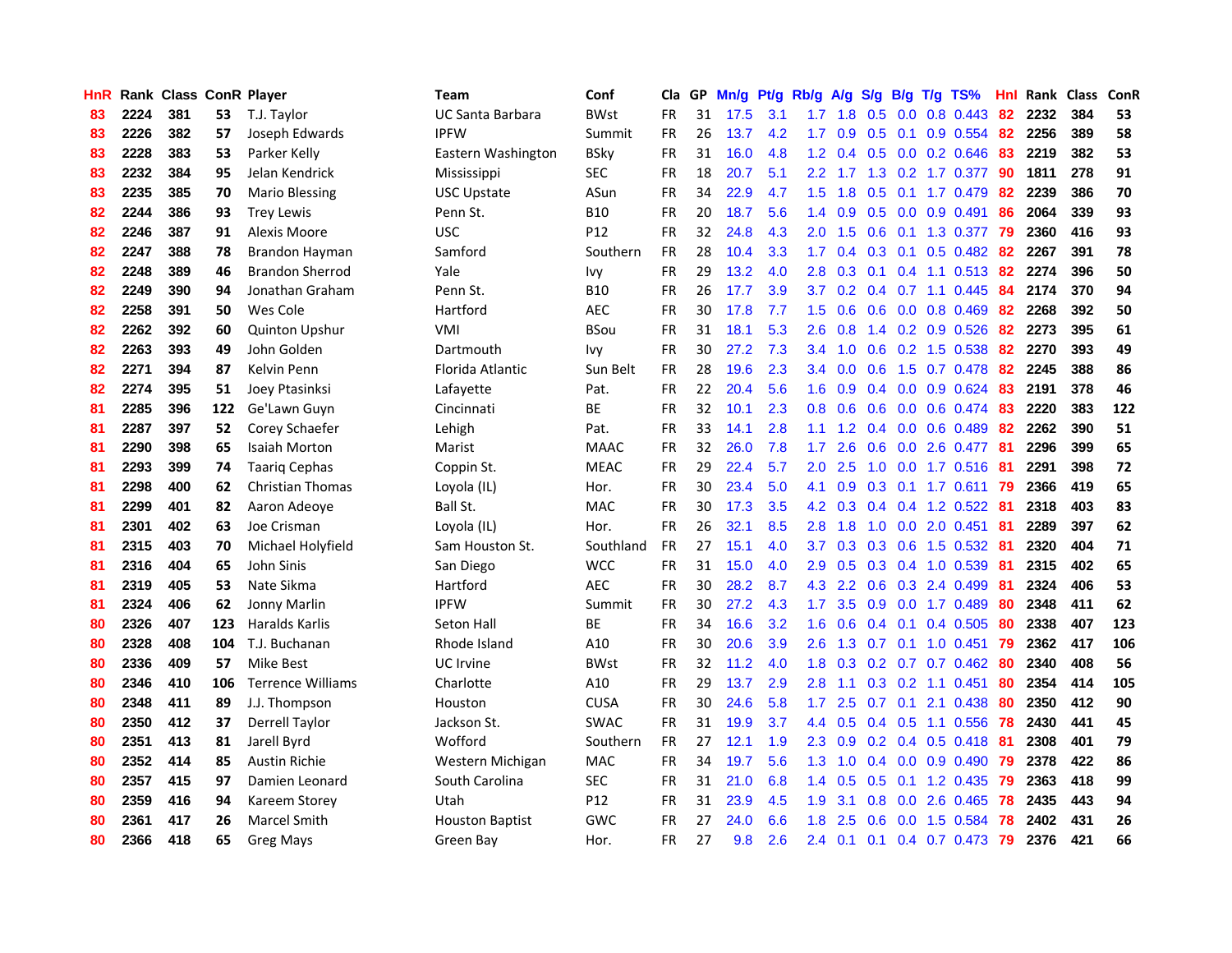| <b>HnR</b> |      | Rank Class ConR Player |     |                         | Team                       | Conf        | Cla       |    | GP Mn/g Pt/g |      | Rb/g A/g         |                 |     |                 | S/g B/g T/g TS%              | Hnl  | Rank Class |     | <b>ConR</b> |
|------------|------|------------------------|-----|-------------------------|----------------------------|-------------|-----------|----|--------------|------|------------------|-----------------|-----|-----------------|------------------------------|------|------------|-----|-------------|
| 80         | 2367 | 419                    | 39  | KeDorian Sullivan       | Alcorn St.                 | <b>SWAC</b> | FR.       | 31 | 20.4         | 5.6  | 4.4              | 0.4             | 0.5 | 0.6             | 0.9 0.509                    | 78   | 2423       | 439 | 44          |
| 80         | 2369 | 420                    | 67  | Cedrick Bowen           | <b>Charleston Southern</b> | BSou        | <b>FR</b> | 30 | 13.9         | 4.2  | 2.6              | 0.2             |     |                 | $0.4$ $0.3$ $0.9$ $0.548$    | 80   | 2352       | 413 | 69          |
| 79         | 2371 | 421                    | 124 | <b>Keaton Miles</b>     | West Virginia              | <b>BE</b>   | <b>FR</b> | 32 | 13.1         | 1.4  | 1.9              | 1.2             |     |                 | 0.4 0.4 0.6 0.336            | 80   | 2344       | 409 | 124         |
| 79         | 2375 | 422                    | 73  | Sam McBeath             | Nicholls St.               | Southland   | <b>FR</b> | 27 | 25.9         | 8.0  | 4.4              | 1.6             |     |                 | 0.7 0.7 2.2 0.507            | 78   | 2431       | 442 | 74          |
| 79         | 2376 | 423                    | 82  | Devin McNeil            | Samford                    | Southern    | FR        | 26 | 13.0         | 3.6  | 1.5              | 1.5             |     |                 | $0.6$ $0.2$ 1.3 $0.463$      | -79  | 2371       | 420 | 82          |
| 79         | 2380 | 424                    | 76  | Moussa Kone             | Hofstra                    | <b>CAA</b>  | <b>FR</b> | 32 | 16.6         | 3.2  | 2.9              | 0.2             |     |                 | 0.4 0.9 0.7 0.571            | - 79 | 2387       | 426 | 78          |
| 79         | 2382 | 425                    | 59  | <b>Gary Winston</b>     | Portland St.               | <b>BSky</b> | <b>FR</b> | 28 | 22.5         | 6.5  |                  | $1.6$ 1.8       |     |                 | $0.6$ $0.0$ 1.4 $0.552$      | -81  | 2323       | 405 | 59          |
| 79         | 2383 | 426                    | 77  | <b>Marcus Thornton</b>  | William & Mary             | <b>CAA</b>  | FR        | 32 | 27.8         | 11.1 | $2.4^{\circ}$    | 1.3             |     |                 | $0.3$ $0.2$ $2.5$ $0.472$    | 78   | 2414       | 436 | 81          |
| 79         | 2387 | 427                    | 68  | Franklin Milian         | Canisius                   | <b>MAAC</b> | FR        | 27 | 9.1          | 2.6  | 1.7              | 0.4             |     |                 | 0.3 0.0 0.6 0.530            | 79   | 2394       | 428 | 70          |
| 79         | 2391 | 428                    | 78  | Freddie Jackson         | NC-Wilmington              | CAA         | FR        | 30 | 18.6         | 3.4  | 2.7              | 2.1             |     |                 | 0.5 0.5 1.9 0.458            | 79   | 2386       | 425 | 77          |
| 79         | 2399 | 429                    | 83  | Kenny Hall              | Western Carolina           | Southern    | <b>FR</b> | 35 | 11.5         | 1.6  | 2.1              | 0.4             |     |                 | $0.2$ $0.9$ $0.4$ $0.583$    | 79   | 2392       | 427 | 83          |
| 79         | 2401 | 430                    | 125 | <b>Ty Johnson</b>       | Villanova                  | <b>BE</b>   | <b>FR</b> | 32 | 17.7         | 3.3  | 1.0              | 2.0             | 0.6 |                 | 0.1 1.8 0.425                | 78   | 2418       | 437 | 125         |
| 79         | 2402 | 431                    | 108 | Jordan Gathers          | St. Bonaventure            | A10         | <b>FR</b> | 31 | 11.7         | 1.7  | 1.2 <sub>1</sub> | 1.2             | 0.4 | 0.1             | 0.5 0.391                    | 79   | 2385       | 424 | 108         |
| 79         | 2405 | 432                    | 69  | Devante Wallace         | High Point                 | <b>BSou</b> | <b>FR</b> | 31 | 15.4         | 4.4  | 2.8              | 0.7             | 0.5 | 0.3             | 0.9 0.472                    | 78   | 2407       | 432 | 71          |
| 79         | 2407 | 433                    | 60  | Michael Dison           | Montana St.                | <b>BSky</b> | FR        | 29 | 14.6         | 3.7  | 1.9              | 2.1             | 0.6 | 0.0             | 1.1 0.436                    | 78   | 2412       | 435 | 61          |
| 79         | 2408 | 434                    | 97  | Brandan Kearney         | Michigan St.               | <b>B10</b>  | <b>FR</b> | 34 | 9.6          | 1.2  | 0.8              | 0.6             |     | $0.2 \quad 0.2$ | 0.3 0.519                    | 80   | 2347       | 410 | 96          |
| 79         | 2410 | 435                    | 61  | Gelaun Wheelwright      | Weber St.                  | <b>BSky</b> | <b>FR</b> | 26 | 18.7         | 5.6  | 2.1              | 1.1             |     |                 | $0.5$ $0.2$ 1.2 $0.525$      | -81  | 2304       | 400 | 56          |
| 78         | 2413 | 436                    | 84  | <b>Tyrone Brown</b>     | Georgia Southern           | Southern    | <b>FR</b> | 30 | 8.2          | 2.4  |                  |                 |     |                 | 1.2 0.2 0.2 0.2 0.7 0.608    | 78   | 2410       | 434 | 85          |
| 78         | 2419 | 437                    | 56  | <b>Chandler Thomas</b>  | UMBC                       | <b>AEC</b>  | <b>FR</b> | 30 | $17.5$       | 6.0  |                  |                 |     |                 | 3.4 0.3 0.4 0.4 1.0 0.501 76 |      | 2496       | 461 | 57          |
| 78         | 2420 | 438                    | 85  | James Sinclair          | Western Carolina           | Southern    | <b>FR</b> | 32 | 10.1         | 2.1  |                  | $1.9\quad0.6$   |     |                 | 0.6 0.3 0.5 0.417 78         |      | 2400       | 429 | 84          |
| 78         | 2423 | 439                    | 67  | <b>Greg Travis</b>      | Illinois-Chicago           | Hor.        | <b>FR</b> | 25 | 17.3         | 4.0  | 1.6 <sup>°</sup> | 2.1             |     |                 | 0.8 0.0 1.8 0.418 79         |      | 2383       | 423 | 67          |
| 78         | 2424 | 440                    | 87  | Abdel Nader             | Northern Illinois          | <b>MAC</b>  | <b>FR</b> | 31 | 24.2         | 10.4 | 4.2              | 1.1             |     |                 | 0.7 0.7 2.9 0.423 77         |      | 2444       | 445 | 88          |
| 78         | 2426 | 441                    | 75  | <b>Treg Setty</b>       | Southern Illinois          | <b>MVC</b>  | <b>FR</b> | 31 | 16.3         | 4.4  | 2.5              | 0.7             | 0.8 |                 | $0.1$ 1.4 0.449              | -77  | 2465       | 452 | 75          |
| 78         | 2432 | 442                    | 81  | Corey Edwards           | George Mason               | CAA         | <b>FR</b> | 31 | 15.2         | 2.5  | 1.3              | 2.2             | 1.0 |                 | 0.0 2.2 0.467                | 78   | 2401       | 430 | 80          |
| 78         | 2434 | 443                    | 68  | Denzel Johnson          | Santa Clara                | <b>WCC</b>  | FR        | 27 | 17.7         | 6.2  | $1.4^{\circ}$    | 1.0             |     |                 | $0.3$ 0.0 0.5 0.452          | 77   | 2448       | 446 | 70          |
| 78         | 2435 | 444                    | 82  | K.K. Simmons            | NC-Wilmington              | CAA         | FR        | 26 | 20.6         | 7.0  | 1.8              | 1.9             |     |                 | $0.3$ 0.1 1.7 0.463          | -79  | 2359       | 415 | 75          |
| 78         | 2436 | 445                    | 96  | T.J. Sapp               | Clemson                    | <b>ACC</b>  | FR        | 30 | 16.1         | 3.6  | 1.6              | 0.7             | 0.7 | 0.0             | $0.9$ 0.412                  | -78  | 2408       | 433 | 96          |
| 78         | 2437 | 446                    | 72  | Lamin Fulton            | Saint Peter's              | <b>MAAC</b> | <b>FR</b> | 31 | 29.6         | 8.9  | 1.8 <sup>°</sup> | 1.5             | 1.1 | 0.0             | 1.9 0.482 77                 |      | 2462       | 450 | 73          |
| 78         | 2438 | 447                    | 83  | Enoch Hood              | James Madison              | CAA         | <b>FR</b> | 32 | 19.0         | 5.4  | 3.4              | 0.5             | 0.3 | 0.4             | $0.8$ 0.471                  | -77  | 2450       | 447 | 83          |
| 78         | 2439 | 448                    | 109 | Devon McMillan          | Fordham                    | A10         | <b>FR</b> | 28 | 27.1         | 7.4  | 2.7              | 2.9             |     | $1.2 \quad 0.3$ | 3.0 0.383                    | 78   | 2421       | 438 | 109         |
| 77         | 2452 | 449                    | 93  | <b>Taggart Lockhart</b> | Ark.-Little Rock           | Sun Belt    | <b>FR</b> | 29 | 15.5         | 3.4  | 2.4              | 0.6             |     |                 | $0.2$ $0.2$ $0.6$ $0.442$    | 78   | 2429       | 440 | 93          |
| 77         | 2454 | 450                    | 101 | Josh Richardson         | <b>Tennessee</b>           | <b>SEC</b>  | FR        | 34 | 16.0         | 2.9  |                  | $1.4 \quad 0.7$ |     |                 | $0.5$ $0.6$ $0.9$ $0.424$    | 76   | 2473       | 458 | 101         |
| 77         | 2456 | 451                    | 94  | Rakeem Dickerson        | Arkansas St.               | Sun Belt    | <b>FR</b> | 32 | 14.8         | 3.3  |                  | $1.3$ $1.5$     |     |                 | 0.5 0.0 1.3 0.477 77         |      | 2464       | 451 | 95          |
| 77         | 2464 | 452                    | 61  | John Adenrele           | <b>UC Davis</b>            | <b>BWst</b> | <b>FR</b> | 30 | 17.1         | 5.6  | 3.1              | 0.3             |     |                 | $0.5$ 0.8 1.5 0.530          | -75  | 2507       | 463 | 62          |
| 77         | 2467 | 453                    | 21  | CJ Carter               | Neb.-Omaha                 | Ind.        | FR        | 29 | 28.5         | 10.4 | 3.6 <sup>°</sup> | 2.6             |     |                 | 1.2 0.3 2.2 0.544            | 76   | 2471       | 457 | 21          |
| 77         | 2469 | 454                    | 127 | Derrick Wilson          | Marquette                  | <b>BE</b>   | <b>FR</b> | 33 | 8.8          | 0.6  | 1.1              | 0.7             | 0.6 |                 | $0.0$ $0.3$ $0.408$          | 77   | 2452       | 448 | 127         |
| 77         | 2474 | 455                    | 57  | <b>Yolonzo Moore</b>    | Hartford                   | <b>AEC</b>  | <b>FR</b> | 31 | 27.3         | 6.8  | 2.9              | 1.1             | 0.8 | 0.0             | 1.4 0.507                    | 76   | 2475       | 459 | 56          |
| 76         | 2476 | 456                    | 81  | <b>Shane Rillieux</b>   | Nicholls St.               | Southland   | <b>FR</b> | 30 | 31.8         | 7.8  | 3.1              | 2.6             |     |                 | $0.9$ 0.0 2.8 0.491          | 75   | 2532       | 470 | 81          |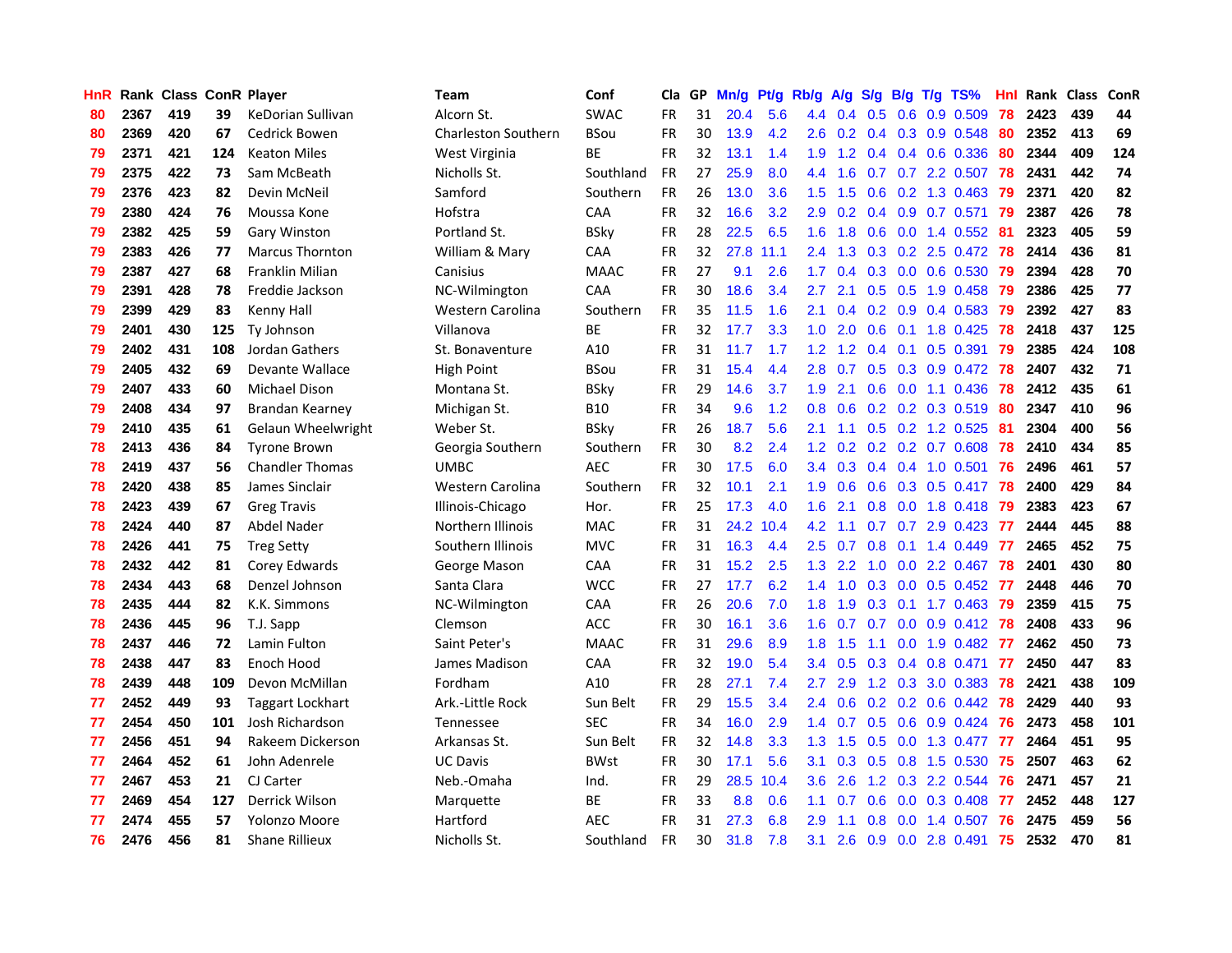| <b>HnR</b> |      | Rank Class ConR Player |     |                        | Team                    | Conf        | Cla       |    | GP Mn/g Pt/g Rb/g A/g |     |                  |           |               |                 | S/g B/g T/g TS%              | Hnl | Rank Class |     | ConR |
|------------|------|------------------------|-----|------------------------|-------------------------|-------------|-----------|----|-----------------------|-----|------------------|-----------|---------------|-----------------|------------------------------|-----|------------|-----|------|
| 76         | 2486 | 457                    | 77  | Stephon Whyatt         | Saint Francis (PA)      | <b>NEC</b>  | <b>FR</b> | 29 | 29.2                  | 7.2 | 1.6              | 2.6       | 0.8           | 0.1             | 2.5 0.487                    | 75  | 2517       | 466 | 79   |
| 76         | 2489 | 458                    | 98  | <b>Shannon Scott</b>   | Ohio St.                | <b>B10</b>  | <b>FR</b> | 36 | 10.6                  | 1.2 | 1.1              | 1.7       | 0.5           | 0.1             | 1.0 0.285                    | 77  | 2442       | 444 | 98   |
| 76         | 2496 | 459                    | 62  | <b>Tyrell Corbin</b>   | <b>UC Davis</b>         | <b>BWst</b> | <b>FR</b> | 30 | 23.4                  | 6.3 | 2.1              | 3.0       | 1.2           | 0.0             | 3.2 0.453                    | -74 | 2538       | 471 | 63   |
| 76         | 2497 | 460                    | 74  | <b>Eddie Mitchell</b>  | Rider                   | <b>MAAC</b> | <b>FR</b> | 30 | 20.6                  | 4.2 | 1.9              | 2.9       | 0.9           | 0.1             | 2.7 0.435                    | 77  | 2468       | 455 | 74   |
| 76         | 2505 | 461                    | 93  | C.J. Cooper            | <b>UTEP</b>             | <b>CUSA</b> | <b>FR</b> | 27 | 15.1                  | 3.2 | 1.1 <sup>2</sup> | 1.3       |               |                 | $0.2$ 0.0 0.7 0.439 77       |     | 2458       | 449 | 91   |
| 76         | 2506 | 462                    | 74  | <b>Warren Gillis</b>   | <b>Coastal Carolina</b> | <b>BSou</b> | <b>FR</b> | 30 | 15.3                  | 3.7 | 1.9              | 1.1       |               |                 | $0.6$ $0.1$ $1.0$ $0.493$    | -75 | 2526       | 469 | 78   |
| 76         | 2508 | 463                    | 111 | Dominique McKoy        | Rhode Island            | A10         | <b>FR</b> | 30 | 13.6                  | 3.1 | 2.1              | 0.5       |               |                 | $0.5$ 0.1 0.9 0.477          | -74 | 2543       | 472 | 112  |
| 76         | 2510 | 464                    | 112 | Steve Zack             | La Salle                | A10         | <b>FR</b> | 32 | 9.5                   | 1.4 | 2.3              | 0.5       |               |                 | $0.1$ $0.5$ $0.6$ $0.400$    | -76 | 2491       | 460 | 110  |
| 75         | 2516 | 465                    | 66  | <b>Estan Tyler</b>     | <b>UMKC</b>             | Summit      | <b>FR</b> | 28 | 25.8                  | 5.3 | 2.4              | 3.0       |               |                 | 0.4 0.0 2.1 0.450            | -77 | 2466       | 453 | 65   |
| 75         | 2523 | 466                    | 76  | Andre Smith            | Winthrop                | <b>BSou</b> | <b>FR</b> | 29 | 13.7                  | 3.3 | 0.9              | 1.3       | 0.6           |                 | 0.0 0.6 0.434                | -75 | 2508       | 464 | 75   |
| 75         | 2525 | 467                    | 98  | <b>Trent Mackey</b>    | Louisiana-Monroe        | Sun Belt    | <b>FR</b> | 29 | 22.0                  | 5.8 | 1.6              | 1.2       |               |                 | 0.3 0.0 1.2 0.579            | 74  | 2546       | 474 | 99   |
| 75         | 2530 | 468                    | 74  | <b>Marvin Williams</b> | Lipscomb                | ASun        | <b>FR</b> | 24 | 12.2                  | 4.1 | 3.1              | 0.1       |               |                 | $0.3$ $0.2$ $0.9$ $0.442$    | -76 | 2500       | 462 | 74   |
| 75         | 2531 | 469                    | 59  | Jamie Schneck          | Hartford                | <b>AEC</b>  | <b>FR</b> | 26 | 14.7                  | 3.3 | 2.7              | 0.8       |               |                 | $0.2$ 0.7 1.2 0.538          | 75  | 2524       | 468 | 59   |
| 75         | 2534 | 470                    | 60  | <b>Henry Brooks</b>    | Pennsylvania            | lvy         | <b>FR</b> | 32 | 14.3                  | 4.6 | 2.5              | 0.3       | 0.5           | 0.6             | 1.2 0.445                    | 74  | 2544       | 473 | 60   |
| 74         | 2536 | 471                    | 68  | Marcellus Barksdale    | <b>IUPUI</b>            | Summit      | FR        | 32 | 14.9                  | 3.3 | 1.9              | 0.8       | 0.7           | 0.1             | 0.9 0.500                    | 74  | 2548       | 475 | 68   |
| 74         | 2538 | 472                    | 94  | Jay Hook               | Tulane                  | <b>CUSA</b> | <b>FR</b> | 23 | 12.6                  | 3.7 | 1.7              | 0.3       | 0.7           | 0.0             | $0.7$ $0.441$                | 75  | 2512       | 465 | 94   |
| 74         | 2541 | 473                    | 113 | John Kopriva           | George Washington       | A10         | <b>FR</b> | 31 | 12.7                  | 2.7 | 2.0              | 0.3       |               | $0.3 \quad 0.3$ | 0.5 0.444                    | -74 | 2557       | 477 | 113  |
| 74         | 2544 | 474                    | 85  | <b>Brandon Ford</b>    | Howard                  | <b>MEAC</b> | <b>FR</b> | 28 | 13.4                  | 3.5 | 1.1              | 0.6       |               |                 | 0.5 0.0 0.8 0.480 73         |     | 2578       | 484 | 89   |
| 74         | 2549 | 475                    | 99  | Nnanna Egwu            | <b>Illinois</b>         | <b>B10</b>  | <b>FR</b> | 32 | 9.8                   | 1.9 |                  |           |               |                 | 1.5 0.2 0.2 0.6 0.7 0.472 74 |     | 2566       | 480 | 99   |
| 74         | 2550 | 476                    | 55  | Xavian Rimmer          | Alcorn St.              | <b>SWAC</b> | <b>FR</b> | 31 | 28.1                  | 8.7 | 2.6              | 1.5       |               |                 | 0.6 0.0 2.3 0.538 72         |     | 2603       | 491 | 58   |
| 74         | 2553 | 477                    | 90  | Marquavese Ford        | Northern Illinois       | <b>MAC</b>  | <b>FR</b> | 31 | 18.1                  | 4.5 | 1.6              | 2.0       |               |                 | 0.8 0.1 2.2 0.433 73         |     | 2585       | 486 | 91   |
| 74         | 2555 | 478                    | 79  | Timmy Knipp            | Eastern Kentucky        | <b>OVC</b>  | <b>FR</b> | 31 | 11.4                  | 3.3 |                  | $1.4$ 0.5 |               |                 | $0.2$ $0.3$ $0.4$ $0.488$    | -74 | 2556       | 476 | 78   |
| 74         | 2556 | 479                    | 69  | Jake Lliteras          | Oral Roberts            | Summit      | <b>FR</b> | 34 | 9.3                   | 2.0 | 0.9              | 0.5       |               |                 | $0.4$ 0.1 0.5 0.483          | -73 | 2575       | 483 | 69   |
| 74         | 2561 | 480                    | 114 | Victor E. Nickerson    | Charlotte               | A10         | <b>FR</b> | 30 | 16.9                  | 3.1 | 2.1              | 0.8       |               |                 | 0.8 0.2 1.1 0.385            | -73 | 2594       | 487 | 114  |
| 74         | 2562 | 481                    | 80  | Luke Adams             | <b>Texas Tech</b>       | <b>B12</b>  | <b>FR</b> | 23 | 19.4                  | 4.2 | 1.0              | 1.2       |               |                 | 0.8 0.0 1.7 0.522            | -77 | 2467       | 454 | 80   |
| 74         | 2564 | 482                    | 77  | Junior Fortunat        | Rider                   | <b>MAAC</b> | <b>FR</b> | 20 | 14.1                  | 3.8 | 2.9              | 0.1       |               |                 | 0.3 0.8 0.8 0.500 77         |     | 2470       | 456 | 75   |
| 74         | 2565 | 483                    | 87  | Vaughn Gray            | George Mason            | CAA         | <b>FR</b> | 32 | 11.3                  | 3.4 | 1.2              | 0.2       |               | $0.4 \quad 0.0$ | $0.6$ 0.480                  | -73 | 2572       | 482 | 87   |
| 73         | 2581 | 484                    | 99  | <b>Nigel Snipes</b>    | Western Kentucky        | Sun Belt    | <b>FR</b> | 32 | 15.9                  | 3.7 | $2.3\phantom{0}$ | 0.4       |               | $0.4 \quad 0.3$ | 1.1 0.474                    | -74 | 2567       | 481 | 100  |
| 73         | 2586 | 485                    | 83  | <b>Steve Glowiak</b>   | Sacred Heart            | <b>NEC</b>  | <b>FR</b> | 31 | 12.4                  | 4.4 | 1.8              | 0.5       | 0.3           | 0.0             | $0.5$ 0.435                  | 72  | 2602       | 490 | 84   |
| 73         | 2588 | 486                    | 84  | Kevin Douglas          | St. Francis (NY)        | <b>NEC</b>  | <b>FR</b> | 30 | 10.8                  | 2.9 | $2.2^{\circ}$    | 0.4       |               | $0.5 \quad 0.1$ | 0.7 0.460                    | 72  | 2610       | 493 | 85   |
| 73         | 2590 | 487                    | 80  | Andrew Ryan            | Campbell                | <b>BSou</b> | <b>FR</b> | 28 | 15.9                  | 3.8 | 2.4              | 1.4       |               |                 | $0.2$ $0.2$ $0.9$ $0.498$    | -74 | 2563       | 479 | 80   |
| 73         | 2593 | 488                    | 103 | Dai-Jon Parker         | Vanderbilt              | <b>SEC</b>  | <b>FR</b> | 36 | 11.1                  | 1.7 | 1.0 <sub>1</sub> | 0.7       |               |                 | 0.3 0.2 0.5 0.404            | -72 | 2606       | 492 | 103  |
| 72         | 2599 | 489                    | 62  | Noah Springwater       | Columbia                | lvy.        | <b>FR</b> | 25 | 13.3                  | 2.6 | 1.1              | 0.6       |               |                 | $0.6$ $0.0$ $0.5$ $0.485$    | -74 | 2560       | 478 | 61   |
| 72         | 2605 | 490                    | 72  | David Carr             | Portland                | <b>WCC</b>  | <b>FR</b> | 31 | 17.8                  | 3.7 | 1.3              | 1.3       |               | $0.3 \ 0.0$     | 0.8 0.451                    | 72  | 2618       | 494 | 72   |
| 72         | 2608 | 491                    | 76  | <b>Fred Landers</b>    | North Florida           | ASun        | FR        | 30 | 10.1                  | 2.6 | 1.4              | 0.4       |               | $0.2 \quad 0.1$ | $0.4$ 0.451                  | 72  | 2600       | 489 | 76   |
| 72         | 2617 | 492                    | 87  | Keith Armstrong        | <b>Robert Morris</b>    | <b>NEC</b>  | FR        | 31 | 10.2                  | 2.0 | 1.9              | 0.1       | $0.4^{\circ}$ | 0.1             | $0.5$ 0.452                  | 73  | 2581       | 485 | 82   |
| 72         | 2619 | 493                    | 90  | Oliver Ellison         | Howard                  | <b>MEAC</b> | <b>FR</b> | 31 | 16.0                  | 2.2 | 2.8              | 0.2       | 0.3           | 0.7             | 0.6 0.486                    | 70  | 2652       | 501 | 95   |
| 71         | 2622 | 494                    | 90  | Lawrence Miller        | Citadel                 | Southern    | <b>FR</b> | 30 | 17.9                  | 6.2 | 0.9              | 1.1       |               |                 | $0.4$ 0.1 1.0 0.536          | -71 | 2634       | 496 | 90   |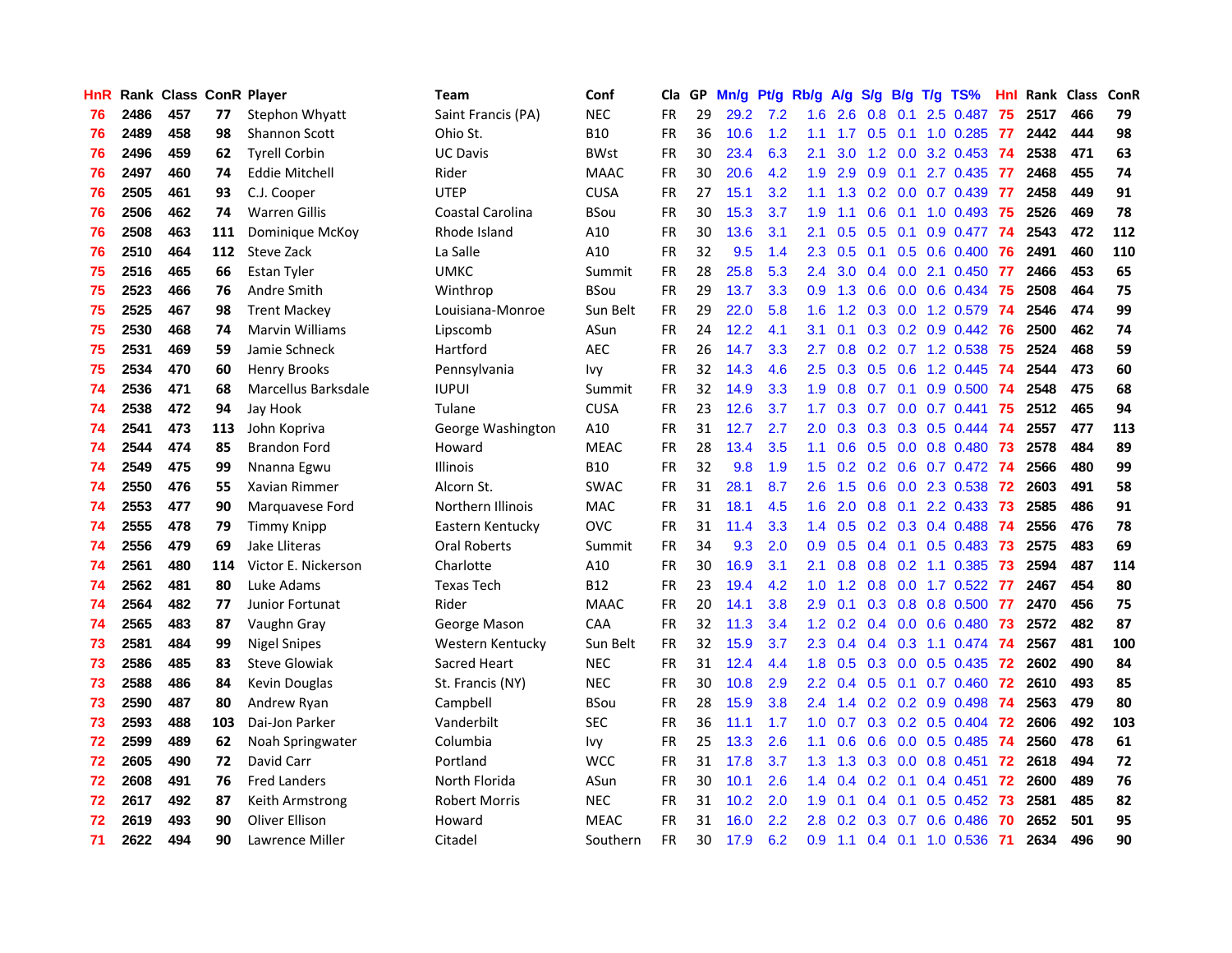| HnR |      | Rank Class ConR Player |     |                        | Team                 | Conf        | Cla       |    | GP Mn/g Pt/g Rb/g A/g |     |                  |           |     |                 | S/g B/g T/g TS%         | Hnl  |      | Rank Class | <b>ConR</b> |
|-----|------|------------------------|-----|------------------------|----------------------|-------------|-----------|----|-----------------------|-----|------------------|-----------|-----|-----------------|-------------------------|------|------|------------|-------------|
| 71  | 2628 | 495                    | 89  | <b>Tom Schalk</b>      | William & Mary       | CAA         | FR.       | 32 | 10.1                  | 1.7 | 2.2              | 0.3       | 0.1 | 0.3             | 0.6 0.556               | 70   | 2653 | 502        | 89          |
| 71  | 2630 | 496                    | 71  | Remy Roberts-Brunett   | Western Illinois     | Summit      | <b>FR</b> | 28 | 18.0                  | 4.5 | $1.4^{\circ}$    | 0.9       | 0.3 | 0.1             | 0.8 0.498               | -72  | 2599 | 488        | 70          |
| 71  | 2632 | 497                    | 93  | <b>Blake Bozeman</b>   | Morgan St.           | <b>MEAC</b> | <b>FR</b> | 29 | 23.3                  | 4.6 | 1.7              | 1.7       | 0.6 | 0.0             | 1.5 0.449               | -71  | 2649 | 500        | 93          |
| 71  | 2633 | 498                    | 59  | Luke Roh               | Colgate              | Pat.        | <b>FR</b> | 30 | 18.7                  | 3.3 | 3.3 <sub>1</sub> | 1.5       |     |                 | $0.3$ 0.1 1.3 0.456     | -71  | 2641 | 497        | 59          |
| 71  | 2645 | 499                    | 84  | Kyle Noreen            | Radford              | <b>BSou</b> | <b>FR</b> | 31 | 21.1                  | 3.6 | 2.0 <sub>1</sub> | 0.8       |     |                 | 0.8 0.2 0.5 0.451       | - 71 | 2648 | 499        | 84          |
| 70  | 2647 | 500                    | 71  | <b>Tavares Sledge</b>  | Wright St.           | Hor.        | <b>FR</b> | 31 | 12.0                  | 3.1 | 2.8              | 0.2       |     |                 | $0.2$ $0.2$ 1.1 $0.425$ | -70  | 2660 | 504        | 72          |
| 70  | 2651 | 501                    | 63  | Stephon Smith          | San Jose St.         | <b>WAC</b>  | <b>FR</b> | 30 | 15.7                  | 3.9 | 2.9              | 0.3       |     |                 | 0.2 0.3 0.7 0.509       | -70  | 2659 | 503        | 63          |
| 70  | 2652 | 502                    | 60  | John Schoof            | American             | Pat.        | <b>FR</b> | 31 | 17.1                  | 3.0 | $1.7^{\circ}$    | 1.1       |     |                 | $0.3$ 0.1 0.7 0.433     | -71  | 2643 | 498        | 60          |
| 70  | 2654 | 503                    | 63  | Sydney Coleman         | Jackson St.          | <b>SWAC</b> | <b>FR</b> | 31 | 22.5                  | 3.1 | 3.8              | 0.4       |     |                 | $0.5$ $0.5$ 1.1 $0.447$ | 68   | 2707 | 527        | 64          |
| 70  | 2655 | 504                    | 69  | Allan Guei             | Cal St. Northridge   | <b>BWst</b> | <b>FR</b> | 27 | 13.6                  | 3.5 | 0.8 <sub>0</sub> | 1.9       |     | $0.5 \quad 0.1$ | 1.0 0.400               | -70  | 2673 | 509        | 71          |
| 70  | 2660 | 505                    | 64  | <b>Joey Getz</b>       | <b>UMBC</b>          | <b>AEC</b>  | FR        | 18 | 23.2                  | 5.0 | 2.6              | 2.1       |     |                 | 1.2 0.0 2.0 0.450       | -69  | 2676 | 510        | 63          |
| 70  | 2663 | 506                    | 73  | Simi Fajemisin         | San Diego            | <b>WCC</b>  | <b>FR</b> | 31 | 15.4                  | 3.6 | 2.9              | 0.3       |     | $0.5\quad 0.6$  | 1.3 0.496               | 70   | 2666 | 507        | 73          |
| 70  | 2664 | 507                    | 69  | Joe Hanstad            | Boise St.            | <b>MWC</b>  | <b>FR</b> | 18 | 13.8                  | 3.3 | 1.2 <sub>2</sub> | 0.4       | 0.2 | 0.1             | 0.8 0.590               | 75   | 2521 | 467        | 68          |
| 70  | 2667 | 508                    | 65  | Jabrille Williams      | <b>Binghamton</b>    | <b>AEC</b>  | <b>FR</b> | 23 | 13.8                  | 2.7 | 2.1              | 0.3       | 0.3 | 0.3             | 0.6 0.604               | 69   | 2692 | 517        | 67          |
| 69  | 2669 | 509                    | 74  | Jordan Akwenuke        | Santa Clara          | <b>WCC</b>  | <b>FR</b> | 28 | 9.0                   | 1.1 | $2.2\,$          | 0.2       |     | $0.4 \quad 0.1$ | 0.4 0.646               | 68   | 2703 | 524        | 74          |
| 69  | 2670 | 510                    | 66  | Kilian Cato            | Maine                | <b>AEC</b>  | <b>FR</b> | 28 | 17.0                  | 4.1 | 2.0              | 0.5       |     | $0.4 \quad 0.1$ | $0.6$ 0.523             | -69  | 2680 | 512        | 64          |
| 69  | 2677 | 511                    | 67  | Chris Longoria         | Binghamton           | <b>AEC</b>  | <b>FR</b> | 31 | 22.4                  | 6.5 |                  | $2.4$ 1.4 |     | $0.9\quad 0.1$  | 1.9 0.467               | -68  | 2712 | 529        | 68          |
| 69  | 2679 | 512                    | 72  | Jackson Aldridge       | <b>Butler</b>        | Hor.        | <b>FR</b> | 35 | 13.7                  | 3.7 | 1.1              | 0.9       |     |                 | $0.3$ 0.0 1.6 0.458     | -70  | 2664 | 506        | 73          |
| 69  | 2680 | 513                    | 90  | Kris Walden            | Towson               | CAA         | <b>FR</b> | 32 | 34.3                  | 6.6 | $2.3\phantom{0}$ | 3.2       |     | $1.3 \quad 0.0$ | 4.5 0.400               | -69  | 2696 | 520        | 90          |
| 69  | 2681 | 514                    | 128 | Cameron Wright         | Pittsburgh           | ВE          | <b>FR</b> | 37 | 11.7                  | 2.2 | 1.6 <sup>°</sup> | 0.7       |     |                 | $0.4$ 0.1 0.9 0.401     | -69  | 2685 | 514        | 128         |
| 69  | 2682 | 515                    | 62  | Mo Williams            | Army                 | Pat.        | <b>FR</b> | 30 | 21.6                  | 5.0 | 1.9              | 1.2       |     |                 | $0.5$ 0.0 1.4 0.473     | 68   | 2701 | 523        | 62          |
| 69  | 2683 | 516                    | 82  | <b>Terran Petteway</b> | <b>Texas Tech</b>    | B12         | <b>FR</b> | 28 | 13.1                  | 3.1 | 2.0              | 0.7       |     |                 | 0.2 0.2 1.3 0.440       | 69   | 2688 | 515        | 84          |
| 69  | 2684 | 517                    | 91  | Ollie Jackson          | Saint Francis (PA)   | <b>NEC</b>  | <b>FR</b> | 29 | 22.7                  | 6.3 | 2.1              | 1.3       | 0.7 | 0.1             | 2.2 0.478               | 68   | 2716 | 531        | 91          |
| 69  | 2687 | 518                    | 65  | <b>Montrael Scott</b>  | <b>Prairie View</b>  | <b>SWAC</b> | FR        | 28 | 14.9                  | 3.5 | 1.7              | 1.5       | 0.9 |                 | 0.1 1.6 0.407           | -69  | 2677 | 511        | 63          |
| 69  | 2689 | 519                    | 95  | Keith Gray             | Northern Illinois    | MAC         | <b>FR</b> | 31 | 16.9                  | 5.1 | 3.1              | 0.3       |     |                 | 0.3 0.3 1.6 0.476       | 68   | 2711 | 528        | 98          |
| 69  | 2690 | 520                    | 63  | Dan Trist              | Lafayette            | Pat.        | <b>FR</b> | 31 | 16.7                  | 5.7 | $2.2\phantom{0}$ | 0.5       | 0.1 | 0.5             | 1.8 0.476               | -67  | 2726 | 536        | 64          |
| 69  | 2691 | 521                    | 98  | Luka Radovic           | South Carolina St.   | <b>MEAC</b> | <b>FR</b> | 31 | 17.9                  | 4.5 | 4.1              | 0.1       |     |                 | $0.4$ 0.3 1.1 0.511     | 68   | 2721 | 534        | 101         |
| 69  | 2692 | 522                    | 96  | Austin Keel            | Central Michigan     | <b>MAC</b>  | <b>FR</b> | 32 | 11.5                  | 3.1 | 1.5              | 0.4       |     |                 | $0.2$ 0.0 0.7 0.455     | 68   | 2704 | 525        | 97          |
| 69  | 2694 | 523                    | 99  | Amere May              | Delaware St.         | <b>MEAC</b> | <b>FR</b> | 27 | 16.7                  | 5.9 | 1.2 <sub>1</sub> | 0.5       |     |                 | $0.4$ 0.2 0.9 0.453     | -69  | 2691 | 516        | 98          |
| 69  | 2695 | 524                    | 92  | Dominic Early          | Furman               | Southern    | <b>FR</b> | 29 | 12.0                  | 3.2 | 1.8 <sup>°</sup> | 0.3       |     |                 | $0.1$ 0.1 0.4 0.416     | -69  | 2697 | 521        | 92          |
| 68  | 2698 | 525                    | 83  | <b>DeShon Minnis</b>   | <b>Texas Tech</b>    | <b>B12</b>  | <b>FR</b> | 26 | 16.2                  | 3.1 |                  | $2.3$ 1.4 |     |                 | $0.7$ $0.1$ 2.2 $0.423$ | -70  | 2661 | 505        | 82          |
| 68  | 2699 | 526                    | 97  | <b>Stian Berg</b>      | Northern Illinois    | <b>MAC</b>  | <b>FR</b> | 30 | 17.1                  | 3.7 | 0.9              | 1.3       |     |                 | 0.3 0.0 1.2 0.487       | 68   | 2715 | 530        | 99          |
| 68  | 2702 | 527                    | 93  | Jessie Pernell         | Georgia Southern     | Southern    | <b>FR</b> | 29 | 14.5                  | 2.8 | 1.7              | 0.6       |     |                 | 0.4 0.0 0.7 0.506       | 68   | 2699 | 522        | 93          |
| 68  | 2706 | 528                    | 100 | Devin Joint            | South Carolina St.   | <b>MEAC</b> | <b>FR</b> | 31 | 16.4                  | 3.3 | 3.1              | 1.0       | 1.1 | 0.5             | 1.1 0.346               | 67   | 2741 | 539        | 102         |
| 68  | 2708 | 529                    | 101 | D'Andre Bullard        | Florida A&M          | <b>MEAC</b> | <b>FR</b> | 33 | 20.4                  | 4.0 | 2.5              | 1.8       | 1.1 | 0.1             | 2.0 0.375               | 65   | 2780 | 552        | 104         |
| 68  | 2709 | 530                    | 92  | Hameed Ali             | Tx.A&M-Corp. Christi | Southland   | <b>FR</b> | 30 | 20.1                  | 4.3 | 1.7              | 1.6       | 0.8 | 0.2             | 1.4 0.369               | 67   | 2729 | 537        | 93          |
| 68  | 2711 | 531                    | 94  | <b>Ashton Moore</b>    | Citadel              | Southern    | FR        | 30 | 23.0                  | 7.4 | 1.7              | 1.6       | 0.7 | 0.0             | 1.9 0.463               | 67   | 2725 | 535        | 94          |
| 68  | 2712 | 532                    | 64  | Mack McKearney         | Dartmouth            | Ivy         | <b>FR</b> | 29 | 11.0                  | 1.6 | 1.0              | 1.1       |     |                 | 0.6 0.1 0.7 0.359       | 68   | 2719 | 533        | 64          |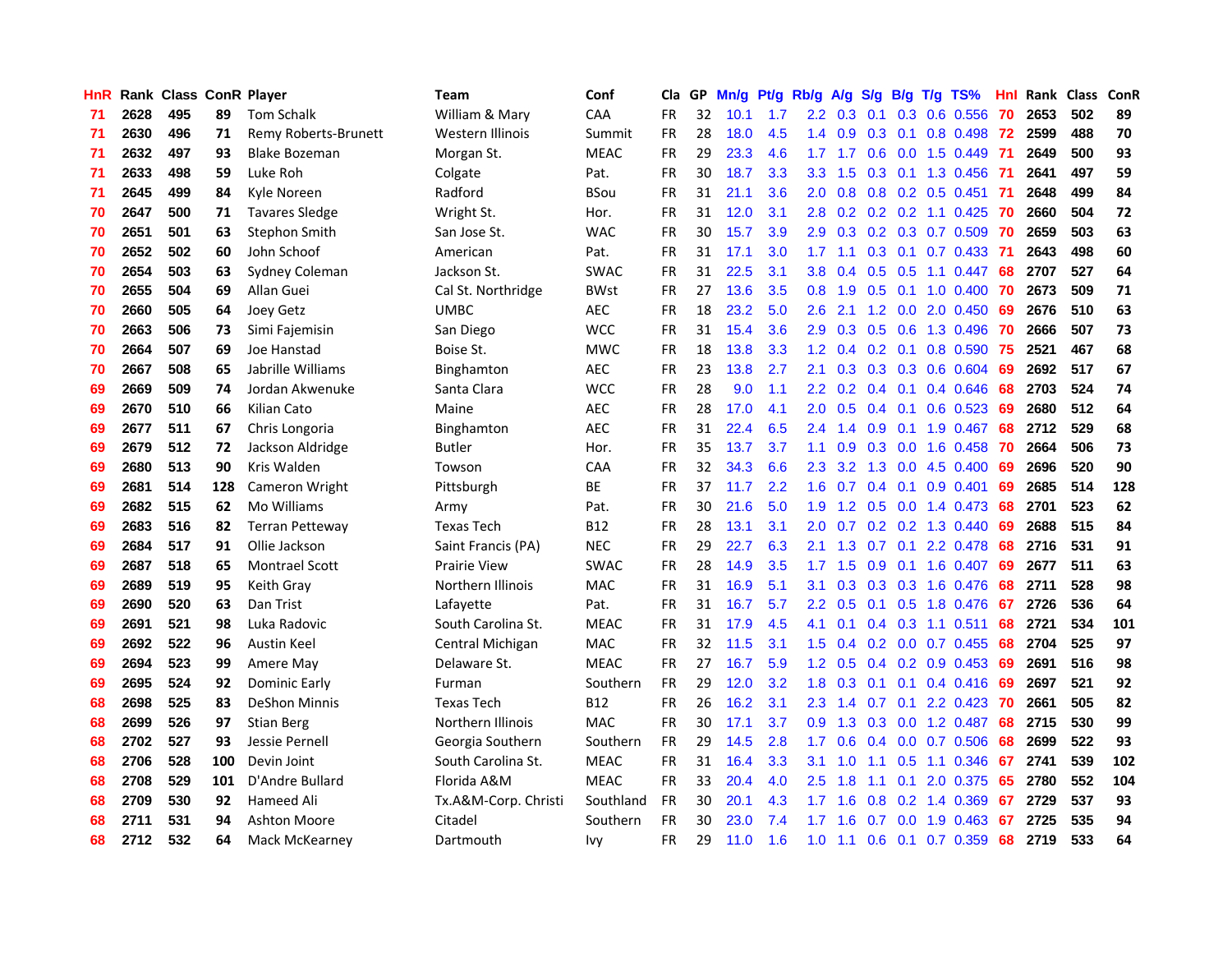| HnR |      | Rank Class ConR Player |     |                        | Team               | Conf        | Cla       |    | GP Mn/g Pt/g Rb/g |     |                  | A/g                                   |                  |                 | S/g B/g T/g TS%              | Hnl | Rank Class |     | ConR |
|-----|------|------------------------|-----|------------------------|--------------------|-------------|-----------|----|-------------------|-----|------------------|---------------------------------------|------------------|-----------------|------------------------------|-----|------------|-----|------|
| 68  | 2713 | 533                    | 104 | John Isaac             | LSU                | <b>SEC</b>  | <b>FR</b> | 31 | 14.2              | 2.7 | 1.2              | 1.1                                   | 0.2              | 0.1             | $1.0 \quad 0.422$            | 69  | 2693       | 518 | 104  |
| 67  | 2728 | 534                    | 85  | Herdie Lawrence        | <b>Austin Peav</b> | <b>OVC</b>  | <b>FR</b> | 32 | 14.4              | 3.7 | 0.7              | 1.5                                   | 0.6              | 0.1             | 1.7 0.458                    | 66  | 2763       | 547 | 85   |
| 67  | 2729 | 535                    | 66  | <b>Taylor Abt</b>      | <b>Holy Cross</b>  | Pat.        | <b>FR</b> | 27 | 8.6               | 2.0 | 1.9              | 0.1                                   | 0.1              | 0.4             | 0.6 0.550                    | -67 | 2733       | 538 | 65   |
| 67  | 2734 | 536                    | 68  | Matt McMullen          | Colgate            | Pat.        | <b>FR</b> | 29 | 9.9               | 1.7 | 1.5              | 0.9                                   |                  |                 | 0.2 0.2 0.6 0.388            | 67  | 2743       | 540 | 66   |
| 67  | 2735 | 537                    | 92  | Deon Jones             | Towson             | CAA         | <b>FR</b> | 32 | 31.3              | 7.0 |                  | $4.5$ 1.3                             |                  |                 | 0.8 0.2 3.0 0.442            | 66  | 2750       | 542 | 92   |
| 66  | 2738 | 538                    | 115 | Dee Davis              | Xavier             | A10         | <b>FR</b> | 36 | 11.1              | 1.9 | 0.6              | 0.8                                   |                  |                 | $0.6$ $0.0$ $0.8$ $0.430$    | 66  | 2757       | 546 | 116  |
| 66  | 2740 | 539                    | 96  | <b>Marshall Harris</b> | Citadel            | Southern    | <b>FR</b> | 30 | 19.3              | 4.5 | 1.1              | 2.5                                   |                  |                 | $0.6$ $0.0$ 2.1 $0.511$      | 66  | 2754       | 545 | 97   |
| 66  | 2745 | 540                    | 97  | D'Von Campbell         | <b>UTEP</b>        | <b>CUSA</b> | <b>FR</b> | 23 | 11.5              | 2.3 | 1.1              | 0.9                                   |                  |                 | $0.3$ 0.0 1.0 0.445          | -69 | 2694       | 519 | 98   |
| 66  | 2746 | 541                    | 98  | Marquis Rankin         | Virginia Tech      | ACC         | <b>FR</b> | 24 | 13.5              | 2.5 | 1.1              | 1.1                                   |                  | $0.4 \quad 0.1$ | 1.2 0.427                    | -71 | 2632       | 495 | 98   |
| 66  | 2747 | 542                    | 79  | Joel Lindberg          | North Dakota St.   | Summit      | <b>FR</b> | 28 | 15.8              | 2.0 | 1.0              | $\mathcal{A}$<br>$\blacktriangleleft$ | 0.3              | 0.1             | $0.6$ 0.591                  | 68  | 2718       | 532 | 79   |
| 66  | 2749 | 543                    | 104 | <b>Trey Lindsey</b>    | Louisiana-Monroe   | Sun Belt    | FR        | 28 | 17.5              | 2.7 | 1.9              | 1.3                                   | 0.5              |                 | 0.0 0.8 0.457                | 66  | 2769       | 549 | 105  |
| 66  | 2754 | 544                    | 80  | Nimrod Hilliard        | South Dakota       | Summit      | <b>FR</b> | 18 | 14.0              | 2.6 | 1.3              | 1.9                                   | 0.6              | 0.1             | 1.1 0.470                    | 68  | 2705       | 526 | 77   |
| 65  | 2768 | 545                    | 98  | Jordan Robertson       | Citadel            | Southern    | <b>FR</b> | 25 | 11.7              | 3.1 | $2.2\phantom{0}$ | 0.3                                   | 0.3              | 0.3             | 0.8 0.497                    | 65  | 2774       | 550 | 98   |
| 65  | 2774 | 546                    | 82  | Kyle Sikora            | Oakland            | Summit      | <b>FR</b> | 33 | 9.8               | 1.5 | 1.8              | 0.0                                   | 0.0 <sub>1</sub> |                 | 0.7 0.4 0.580                | 65  | 2778       | 551 | 83   |
| 65  | 2775 | 547                    | 83  | Isaiah McCray          | <b>IPFW</b>        | Summit      | <b>FR</b> | 25 | 13.5              | 2.5 | $2.3\phantom{0}$ | 1.0                                   | 0.7              | 0.0             | 0.9 0.380                    | 66  | 2765       | 548 | 81   |
| 64  | 2777 | 548                    | 98  | K.C. Whitaker          | <b>UAB</b>         | <b>CUSA</b> | <b>FR</b> | 30 | 11.0              | 2.8 | 1.3              | 0.6                                   |                  |                 | 0.2 0.0 0.6 0.367            | 64  | 2787       | 554 | 99   |
| 64  | 2778 | 549                    | 84  | Kevin Wagner           | <b>Texas Tech</b>  | B12         | FR        | 18 | 14.8              | 2.5 |                  | $0.8$ 1.5                             |                  |                 | $0.4$ 0.1 1.1 0.398          | -69 | 2681       | 513 | 83   |
| 64  | 2780 | 550                    | 75  | Kendall Griffin        | Wright St.         | Hor.        | <b>FR</b> | 25 | 11.8              | 2.0 |                  | $1.3 \quad 0.6$                       |                  |                 | $0.3$ 0.1 0.9 0.467          | 66  | 2751       | 543 | 75   |
| 64  | 2781 | 551                    | 97  | Lachlan Prest          | Nicholls St.       | Southland   | <b>FR</b> | 13 | 24.8              | 6.1 | $2.5\,$          | 1.4                                   |                  |                 | $0.4$ 0.2 1.6 0.568          | 70  | 2670       | 508 | 90   |
| 64  | 2784 | 552                    | 100 | Kevin Gray             | Northern Illinois  | <b>MAC</b>  | <b>FR</b> | 31 | 20.3              | 2.8 | 3.7              | 0.4                                   |                  |                 | $0.3$ $0.2$ 1.1 $0.398$      | -63 | 2811       | 561 | 101  |
| 64  | 2785 | 553                    | 81  | <b>Fred Miller</b>     | <b>USC Upstate</b> | ASun        | <b>FR</b> | 34 | 11.9              | 2.4 | 1.3              | 1.1                                   |                  |                 | $0.6$ $0.0$ $0.9$ $0.319$    | 64  | 2800       | 558 | 81   |
| 64  | 2789 | 554                    | 129 | Achraf Yacoubou        | Villanova          | ВE          | <b>FR</b> | 26 | 10.6              | 2.2 | 0.9              | 0.3                                   | 0.1              | 0.1             | 0.3 0.460                    | 66  | 2753       | 544 | 129  |
| 64  | 2790 | 555                    | 76  | Aaron Armstead         | Green Bay          | Hor.        | FR        | 30 | 14.5              | 3.3 | 1.6              | 0.9                                   |                  |                 | $0.4$ 0.1 1.0 0.360          | 63  | 2818       | 566 | 76   |
| 64  | 2792 | 556                    | 100 | C.J. Bray              | Citadel            | Southern    | FR        | 30 | 17.7              | 4.3 | 3.5              | 0.5                                   | 0.1              | 0.1             | 0.9 0.481                    | 63  | 2812       | 562 | 103  |
| 64  | 2795 | 557                    | 101 | Zach Miller            | Northern Illinois  | <b>MAC</b>  | <b>FR</b> | 19 | 18.0              | 2.5 | 1.3              | 1.9                                   | 0.6              | 0.0             | 1.5 0.462                    | -67 | 2745       | 541 | 100  |
| 63  | 2796 | 558                    | 73  | David Copeland         | Grambling          | <b>SWAC</b> | <b>FR</b> | 18 | 21.6              | 3.9 | 2.6              | 1.7                                   | 0.6              | 0.0             | 1.7 0.519                    | -60 | 2859       | 583 | 76   |
| 63  | 2799 | 559                    | 80  | Shayok M. Shayok       | <b>Bradley</b>     | <b>MVC</b>  | <b>FR</b> | 32 | 18.6              | 3.5 | 3.1              | 0.6                                   |                  | $0.4$ 0.5       | 1.6 0.381                    | 63  | 2822       | 567 | 81   |
| 63  | 2800 | 560                    | 107 | Karamo Jawara          | <b>NC Central</b>  | <b>MEAC</b> | <b>FR</b> | 31 | 10.3              | 2.1 | 1.4              | 0.5                                   |                  |                 | $0.4$ 0.2 0.7 0.529          | 63  | 2817       | 565 | 107  |
| 63  | 2801 | 561                    | 70  | <b>Omar Richards</b>   | Binghamton         | <b>AEC</b>  | <b>FR</b> | 27 | 21.3              | 5.2 | 3.8              | 0.4                                   |                  | $0.4$ 0.5       | 1.7 0.486                    | 63  | 2809       | 559 | 70   |
| 63  | 2802 | 562                    | 97  | <b>Blake Wilkinson</b> | Utah               | P12         | <b>FR</b> | 25 | 10.4              | 1.8 |                  | $1.8 \t0.2$                           | $0.4$ 0.1        |                 | 0.4 0.393                    | 63  | 2816       | 564 | 97   |
| 63  | 2809 | 563                    | 98  | Jacob Parker           | Stephen F. Austin  | Southland   | <b>FR</b> | 29 | 14.0              | 1.9 | 1.9 <sup>°</sup> | 1.1                                   |                  |                 | $0.3$ 0.1 0.8 0.321          | -64 | 2791       | 556 | 99   |
| 62  | 2812 | 564                    | 107 | Deric Hill             | Fla. International | Sun Belt    | <b>FR</b> | 23 | 13.2              | 1.8 | 0.8 <sub>0</sub> | 1.4                                   |                  |                 | 0.6 0.0 1.2 0.408            | 63  | 2815       | 563 | 107  |
| 62  | 2813 | 565                    | 108 | Gilles Dierickx        | Fla. International | Sun Belt    | <b>FR</b> | 29 | 14.9              | 2.6 | 2.2 <sub>2</sub> | 0.4                                   |                  |                 | $0.1$ $0.6$ 1.2 $0.507$      | 60  | 2850       | 577 | 108  |
| 62  | 2816 | 566                    | 68  | Colin Gruber           | Northern Arizona   | <b>BSky</b> | FR        | 27 | 12.0              | 3.9 | 1.0              | 0.6                                   |                  |                 | 0.3 0.3 0.9 0.461            | 62  | 2830       | 570 | 69   |
| 62  | 2817 | 567                    | 96  | <b>Ben Altit</b>       | <b>Bryant</b>      | <b>NEC</b>  | <b>FR</b> | 30 | 19.6              | 5.0 | 2.6              | 0.5                                   | 0.3              |                 | 1.2 1.7 0.446                | 61  | 2840       | 572 | 96   |
| 62  | 2820 | 568                    | 104 | <b>Connor Miller</b>   | Samford            | Southern    | <b>FR</b> | 24 | 13.8              | 2.6 | $1.2^{\circ}$    | 0.9                                   |                  | $0.2 \quad 0.0$ | 0.5 0.467                    | 64  | 2798       | 557 | 101  |
| 61  | 2827 | 569                    | 44  | Clarke Rosenberg       | Chicago St.        | <b>GWC</b>  | FR        | 30 | 21.1              | 5.0 | 2.9              | 1.3                                   | 0.7              | 0.0             | 1.8 0.416                    | -61 | 2837       | 571 | 44   |
| 61  | 2829 | 570                    | 69  | Donya Jackson          | Navy               | Pat.        | <b>FR</b> | 24 | 11.3              | 3.3 |                  |                                       |                  |                 | 1.5 0.3 0.2 0.1 0.8 0.479 60 |     | 2856       | 581 | 71   |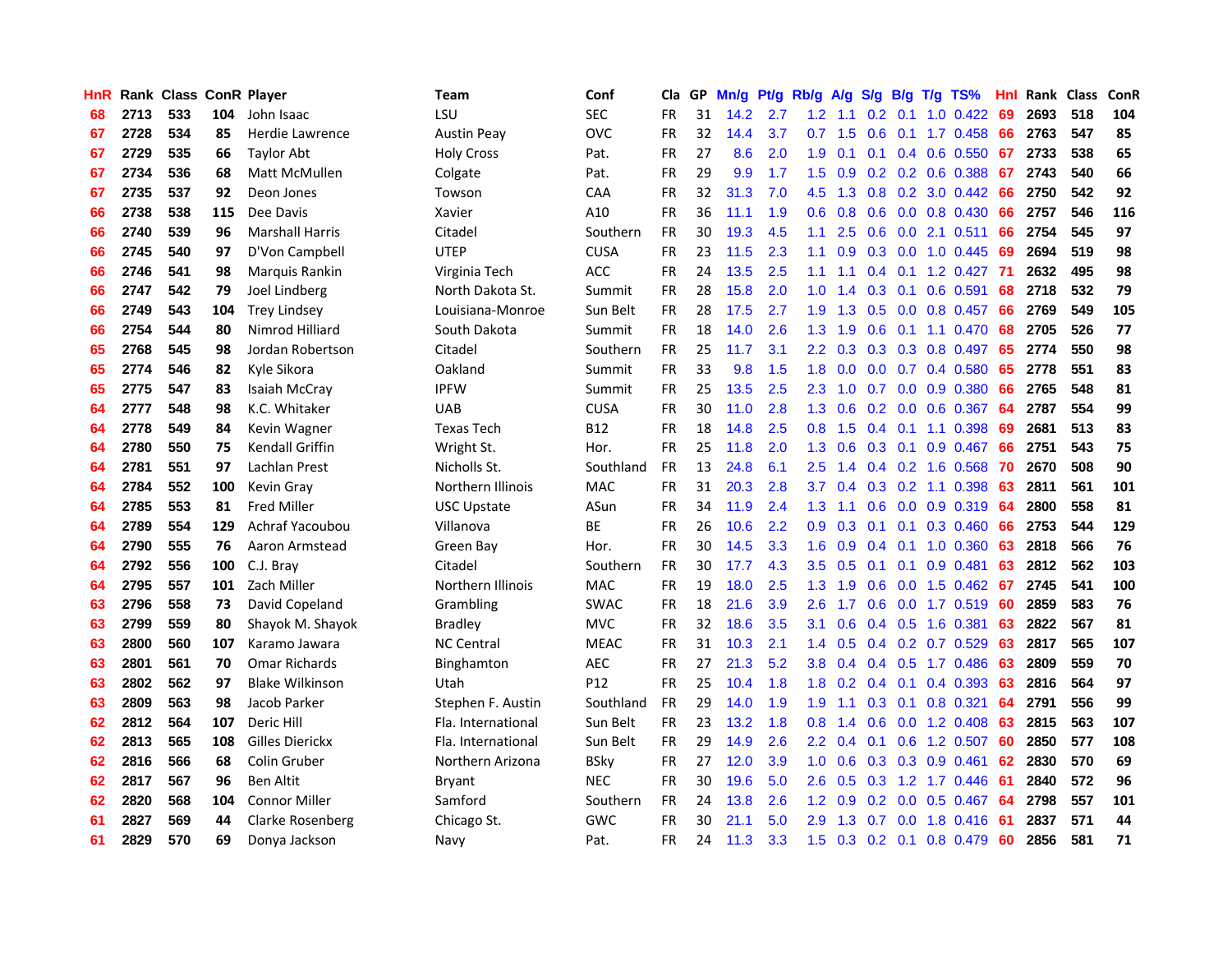| HnR |      | Rank Class ConR Player |     |                          | Team                   | Conf        | Cla       | GP. | Mn/g Pt/g Rb/g A/g |     |                  |                 |                  |                 | S/g B/g T/g TS%           | Hnl |      | Rank Class | ConR |
|-----|------|------------------------|-----|--------------------------|------------------------|-------------|-----------|-----|--------------------|-----|------------------|-----------------|------------------|-----------------|---------------------------|-----|------|------------|------|
| 61  | 2833 | 571                    | 77  | Luther Page              | Alabama St.            | <b>SWAC</b> | FR.       | 31  | 17.0               | 3.1 | $3.2\,$          | 0.5             | 0.5              | 0.5             | 1.4 0.358                 | 59  | 2867 | 586        | 77   |
| 61  | 2835 | 572                    | 99  | Marquel McKinney         | Sam Houston St.        | Southland   | <b>FR</b> | 32  | 13.7               | 1.7 | 1.3              | 0.7             | 0.2              | 0.1             | $0.4$ 0.424               | -60 | 2854 | 579        | 100  |
| 61  | 2837 | 573                    | 97  | Adonis Burbage           | C. Connecticut St.     | <b>NEC</b>  | <b>FR</b> | 29  | 11.6               | 2.6 | 1.6              | 0.4             |                  | $0.3 \quad 0.1$ | 0.9 0.507                 | 60  | 2857 | 582        | 97   |
| 61  | 2838 | 574                    | 71  | Corban Wroe              | Hartford               | <b>AEC</b>  | <b>FR</b> | 31  | 9.9                | 1.6 | 1.4              | 0.5             |                  |                 | $0.4$ 0.0 0.8 0.521       | 60  | 2847 | 576        | 72   |
| 60  | 2840 | 575                    | 90  | James Bourne             | Winthrop               | <b>BSou</b> | <b>FR</b> | 32  | 16.8               | 2.9 | 2.6              | 0.1             |                  |                 | 0.3 0.0 0.9 0.489         | 60  | 2855 | 580        | 92   |
| 60  | 2844 | 576                    | 76  | Collin Woods             | UC Irvine              | <b>BWst</b> | <b>FR</b> | 31  | 14.0               | 3.3 | 1.1 <sub>1</sub> | 0.9             |                  |                 | $0.4$ 0.4 0.7 0.371       | 60  | 2844 | 574        | 76   |
| 60  | 2845 | 577                    | 72  | <b>Brandon Venturini</b> | Navy                   | Pat.        | <b>FR</b> | 26  | 11.0               | 2.8 | 1.0 <sub>1</sub> | 0.8             |                  |                 | $0.4$ 0.0 0.6 0.398       | -59 | 2874 | 587        | 72   |
| 60  | 2846 | 578                    | 80  | Ryan McCoy               | Manhattan              | <b>MAAC</b> | <b>FR</b> | 34  | 9.6                | 1.6 | 1.3 <sup>°</sup> | 0.6             |                  |                 | $0.3$ 0.1 0.9 0.491       | 60  | 2861 | 584        | 81   |
| 60  | 2847 | 579                    | 81  | Jalen Crawford           | <b>Bradley</b>         | <b>MVC</b>  | <b>FR</b> | 30  | 12.3               | 2.7 | 1.1              | 0.5             |                  |                 | 0.3 0.0 0.5 0.411         | 60  | 2851 | 578        | 82   |
| 60  | 2849 | 580                    | 81  | Kevin Bleeker            | Canisius               | <b>MAAC</b> | <b>FR</b> | 30  | 15.0               | 2.7 | 2.8              | 0.4             |                  |                 | 0.3 0.4 0.8 0.435         | 60  | 2862 | 585        | 82   |
| 60  | 2852 | 581                    | 83  | Evin Graham              | Jacksonville           | ASun        | <b>FR</b> | 26  | 15.8               | 1.8 | 2.7              | 0.7             |                  |                 | $0.5$ $0.1$ $1.3$ $0.407$ | 63  | 2823 | 568        | 82   |
| 60  | 2853 | 582                    | 92  | <b>Tomasz Gielo</b>      | Liberty                | <b>BSou</b> | FR        | 21  | 15.3               | 3.4 | 2.0              | 0.4             |                  |                 | 0.2 0.2 0.8 0.582         | 63  | 2810 | 560        | 89   |
| 59  | 2863 | 583                    | 109 | <b>Trey Norris</b>       | North Texas            | Sun Belt    | <b>FR</b> | 31  | 11.7               | 1.6 | 1.1              | 1.1             | 0.3 <sub>0</sub> | 0.0             | 1.0 0.417                 | 57  | 2889 | 592        | 111  |
| 59  | 2864 | 584                    | 77  | <b>Austin Quick</b>      | <b>UC Riverside</b>    | <b>BWst</b> | <b>FR</b> | 27  | 14.4               | 2.4 | 1.3              | 1.1             | 0.3 <sub>0</sub> | 0.0             | 1.2 0.455                 | -60 | 2846 | 575        | 77   |
| 59  | 2867 | 585                    | 100 | Oliver Wells             | Central Arkansas       | Southland   | <b>FR</b> | 17  | 18.8               | 3.2 | 1.3              | 2.0             | 0.8              | 0.1             | 1.2 0.404                 | 64  | 2789 | 555        | 98   |
| 59  | 2868 | 586                    | 91  | <b>Grant White</b>       | Jacksonville St.       | <b>OVC</b>  | <b>FR</b> | 33  | 14.2               | 3.7 | $1.2^{\circ}$    | 0.9             |                  | $0.3 \quad 0.0$ | 1.6 0.467                 | 58  | 2878 | 590        | 91   |
| 59  | 2870 | 587                    | 85  | Dennis Diaz              | Stetson                | ASun        | <b>FR</b> | 29  | 10.4               | 2.7 | 1.4              | 0.7             |                  | $0.3 \quad 0.0$ | 1.2 0.485                 | -58 | 2875 | 588        | 85   |
| 59  | 2871 | 588                    | 78  | Evan Richard             | Milwaukee              | Hor.        | <b>FR</b> | 25  | 11.1               | 2.6 | 1.0 <sub>1</sub> | 0.3             |                  |                 | $0.4$ 0.0 0.4 0.388       | -62 | 2826 | 569        | 77   |
| 58  | 2874 | 589                    | 77  | Ramon Eaton              | Pepperdine             | <b>WCC</b>  | <b>FR</b> | 28  | 12.7               | 2.6 |                  | $2.5 \quad 0.3$ |                  |                 | 0.3 0.1 1.0 0.397         | -58 | 2876 | 589        | 77   |
| 58  | 2877 | 590                    | 84  | Dante Williams           | Oakland                | Summit      | <b>FR</b> | 34  | 10.1               | 1.4 | 1.7 <sub>z</sub> | 0.2             |                  |                 | $0.4$ 0.3 0.4 0.415       | -58 | 2879 | 591        | 84   |
| 57  | 2880 | 591                    | 82  | Josh Swan                | Southern Illinois      | <b>MVC</b>  | <b>FR</b> | 21  | 18.5               | 3.6 |                  | $2.6$ 1.0       |                  |                 | $0.6$ $0.1$ 1.6 $0.360$   | -65 | 2781 | 553        | 80   |
| 56  | 2891 | 592                    | 103 | John Brisco              | Northwestern St.       | Southland   | <b>FR</b> | 31  | 10.0               | 2.6 | 1.0              | 0.9             |                  |                 | $0.5$ 0.1 1.1 0.411       | 56  | 2896 | 594        | 103  |
| 56  | 2892 | 593                    | 98  | <b>Anthony Odunsi</b>    | Utah                   | P12         | <b>FR</b> | 29  | 15.1               | 3.0 | 1.3              | 0.6             |                  |                 | $0.4$ 0.0 1.2 0.462       | 56  | 2898 | 595        | 98   |
| 56  | 2893 | 594                    | 101 | <b>KC Caudill</b>        | <b>Boston College</b>  | <b>ACC</b>  | <b>FR</b> | 28  | 10.0               | 2.2 | 1.1              | 0.5             |                  |                 | $0.0$ $0.2$ $0.9$ $0.504$ | 57  | 2893 | 593        | 101  |
| 56  | 2894 | 595                    | 119 | Mamadou Datt             | Duquesne               | A10         | <b>FR</b> | 31  | 10.5               | 2.1 | $2.2\phantom{0}$ | 0.1             | 0.1              | 0.1             | 0.8 0.455                 | 55  | 2899 | 596        | 119  |
| 55  | 2900 | 596                    | 80  | Cameron Monroe           | Southern               | <b>SWAC</b> | <b>FR</b> | 31  | 17.2               | 3.8 | 1.5              | 1.1             | 0.6              |                 | $0.0$ 1.5 0.406           | -55 | 2900 | 597        | 79   |
| 54  | 2902 | 597                    | 100 | Chad Holley              | Mount St. Mary's       | <b>NEC</b>  | <b>FR</b> | 28  | 13.7               | 3.3 | 0.9              | 0.9             | 0.5              | 0.0             | 1.4 0.449                 | 54  | 2905 | 600        | 100  |
| 53  | 2907 | 598                    | 82  | Keeslee Stewart          | Jackson St.            | <b>SWAC</b> | <b>FR</b> | 31  | 18.2               | 4.1 | 1.6              | 1.0             | 0.5              |                 | $0.1$ 1.6 0.356           | -51 | 2923 | 606        | 84   |
| 52  | 2908 | 599                    | 104 | Carlin Bremner           | Central Arkansas       | Southland   | <b>FR</b> | 25  | 10.4               | 3.0 | 0.7              | 0.8             |                  | $0.2\quad 0.0$  | 0.5 0.378                 | 53  | 2912 | 603        | 104  |
| 52  | 2910 | 600                    | 48  | Dustin Hobaugh           | <b>Houston Baptist</b> | <b>GWC</b>  | <b>FR</b> | 23  | 15.3               | 4.0 | 2.6              | 0.3             |                  | $0.2\quad 0.0$  | $0.8$ 0.412               | -55 | 2901 | 598        | 48   |
| 51  | 2912 | 601                    | 83  | <b>Thomas Marshall</b>   | Southern               | <b>SWAC</b> | <b>FR</b> | 31  | 12.7               | 1.5 | 1.1              | 0.9             |                  |                 | $0.5$ 0.0 0.9 0.475       | -51 | 2918 | 604        | 82   |
| 51  | 2913 | 602                    | 101 | Xavier Owens             | Mount St. Mary's       | <b>NEC</b>  | <b>FR</b> | 24  | 14.3               | 2.9 | $2.2^{\circ}$    | 0.5             |                  |                 | $0.3$ 0.4 1.0 0.358       | -54 | 2909 | 601        | 101  |
| 51  | 2914 | 603                    | 105 | Lenell Brown             | Central Arkansas       | Southland   | <b>FR</b> | 26  | 9.3                | 1.4 |                  | $1.2 \quad 0.3$ |                  |                 | $0.3$ 0.0 0.5 0.474       | -51 | 2920 | 605        | 105  |
| 50  | 2920 | 604                    | 79  | Josh Humphrey            | Green Bay              | Hor.        | <b>FR</b> | 22  | 11.9               | 1.1 | 2.1              | 0.5             |                  |                 | $0.2$ 0.2 0.6 0.291       | -54 | 2903 | 599        | 79   |
| 49  | 2925 | 605                    | 72  | Garrett Swanson          | Idaho St.              | <b>BSky</b> | FR        | 19  | 13.3               | 3.6 | 1.9              | 0.1             |                  |                 | $0.4$ 0.3 0.8 0.417       | -53 | 2911 | 602        | 72   |
| 49  | 2926 | 606                    | 79  | Jarrel Lane              | <b>UMBC</b>            | <b>AEC</b>  | FR        | 17  | 27.1               | 2.8 | 1.9              | 2.9             | 0.8              | 0.0             | 2.1 0.302                 | 60  | 2843 | 573        | 71   |
| 47  | 2931 | 607                    | 49  | Jacobby Anderson         | Chicago St.            | <b>GWC</b>  | FR        | 26  | 14.3               | 2.8 | 1.3              | 0.5             | 0.3              | 0.0             | 0.9 0.411                 | 49  | 2932 | 608        | 49   |
| 47  | 2932 | 608                    | 100 | <b>Challe Barton</b>     | Oregon St.             | P12         | <b>FR</b> | 35  | 11.3               | 1.7 | 0.5              | 0.8             |                  |                 | $0.3$ 0.0 0.9 0.411       | 47  | 2935 | 609        | 101  |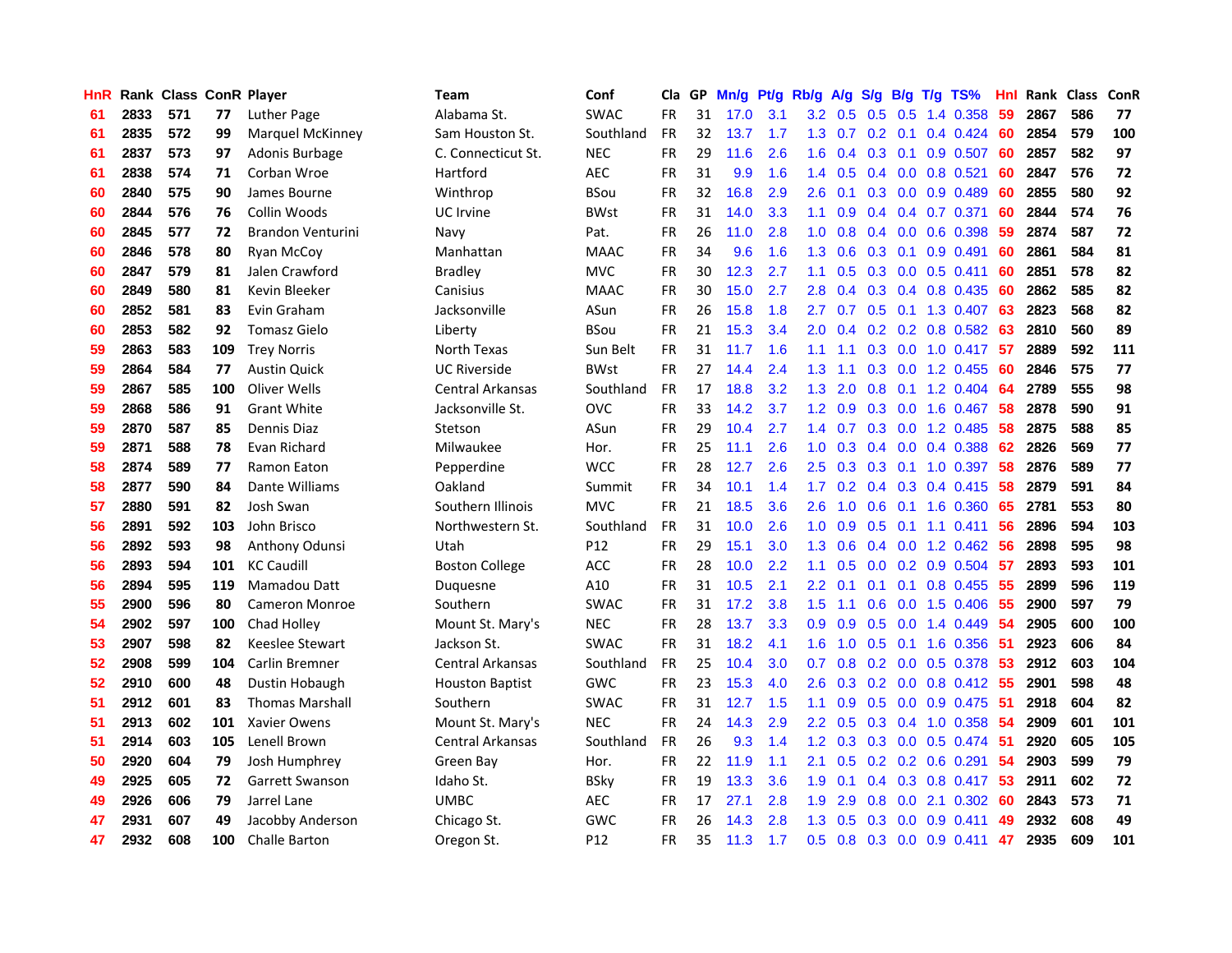| HnR |              | Rank Class ConR Player |                |                         | <b>Team</b>          | Conf        | Cla       |    | GP Mn/g Pt/g |           | Rb/g A/g         |                 |     |        | S/g B/g T/g TS%               | Hnl  | Rank Class   |                | <b>ConR</b>    |
|-----|--------------|------------------------|----------------|-------------------------|----------------------|-------------|-----------|----|--------------|-----------|------------------|-----------------|-----|--------|-------------------------------|------|--------------|----------------|----------------|
| 46  | 2934         | 609                    | 87             | JaMichael Hawkins       | Alcorn St.           | <b>SWAC</b> | FR.       | 25 | 18.2         | 5.1       | 1.7              | 0.5             | 0.4 | 0.2    | 1.3 0.366                     | 50   | 2929         | 607            | 86             |
| 45  | 2936         | 610                    | 115            | Theodore Boyomo         | Howard               | <b>MEAC</b> | <b>FR</b> | 29 | 9.1          | 1.1       | 2.0              | 0.1             | 0.1 | 0.1    | $0.6$ 0.471                   | 45   | 2939         | 611            | 115            |
| 45  | 2938         | 611                    | 105            | Will Sullivan           | Miami (OH)           | MAC         | <b>FR</b> | 30 | 13.7         | 2.1       | 0.7              | 0.3             | 0.4 | 0.0    | 0.8 0.400                     | 45   | 2941         | 612            | 105            |
| 45  | 2939         | 612                    | 103            | <b>Troy Robinson</b>    | Bryant               | <b>NEC</b>  | <b>FR</b> | 24 | 12.8         | 1.3       | 2.3              | 0.8             |     |        | $0.3$ $0.0$ $0.8$ $0.337$     | 47   | 2937         | 610            | 102            |
| 43  | 2943         | 613                    | 106            | Jordan Pope-Didier      | Tx.A&M-Corp. Christi | Southland   | FR        | 28 | 10.6         | 1.5       | 1.7 <sup>2</sup> | 0.1             |     |        | $0.3$ 0.2 0.6 0.408           | 44   | 2943         | 613            | 106            |
| 43  | 2945         | 614                    | 98             | Jervon Pressley         | Towson               | CAA         | <b>FR</b> | 31 | 17.4         | 3.6       | 3.0 <sub>2</sub> | 0.3             |     |        | 0.3 0.5 1.8 0.387             | 43   | 2945         | 614            | 98             |
| 42  | 2946         | 615                    | 74             | Whit Thornton           | Army                 | Pat.        | <b>FR</b> | 28 | 11.3         | 0.9       | 1.9              | 1.0             | 0.1 |        | $0.2$ 1.1 0.369               | 43   | 2946         | 615            | 74             |
| 39  | 2949         | 616                    | 75             | Brendan Keane           | Northern Colorado    | <b>BSky</b> | <b>FR</b> | 27 | 9.0          | 2.0       | 1.1              | 0.1             |     |        | $0.1$ $0.2$ $0.6$ $0.401$     | 40   | 2951         | 617            | 75             |
| 39  | 2950         | 617                    | 80             | Will Wise               | <b>UMBC</b>          | <b>AEC</b>  | FR        | 28 | 9.0          | 1.7       | 1.4              | 0.1             | 0.1 |        | 0.3 0.6 0.425                 | 38   | 2956         | 621            | 80             |
| 38  | 2951         | 618                    | 99             | Will Adams              | Towson               | CAA         | FR        | 27 | 12.5         | 1.9       | 1.2              | 0.4             | 0.3 | 0.1    | 0.8 0.362                     | 40   | 2950         | 616            | 99             |
| 37  | 2953         | 619                    | 93             | Charles Joy             | SIU-Edwardsville     | <b>OVC</b>  | <b>FR</b> | 24 | 10.3         | 1.6       | 1.7              | 0.9             | 0.0 |        | $0.0$ 1.0 $0.342$             | 39   | 2954         | 619            | 94             |
| 37  | 2954         | 620                    | 94             | Jay Harris              | Tennessee St.        | <b>OVC</b>  | <b>FR</b> | 30 | 12.1         | 2.2       | 0.9              | 0.7             | 0.5 | 0.0    | 1.5 0.375                     | 39   | 2952         | 618            | 93             |
| 35  | 2958         | 621                    | 35             | Anthony Taylor          | Longwood             | Ind.        | <b>FR</b> | 22 | 12.8         | 3.3       | 1.2 <sub>1</sub> | 1.0             | 0.4 | 0.0    | 2.0 0.426                     | 39   | 2955         | 620            | 35             |
| 33  | 2959         | 622                    | 104            | Dylan Moody             | Fairleigh Dickinson  | <b>NEC</b>  | <b>FR</b> | 23 | 11.6         | 0.5       | 0.5              | 0.8             | 0.6 | 0.0    | 0.9 0.344                     | 36   | 2960         | 622            | 105            |
| 27  | 2961         | 623                    | 100            | Alex Giergen            | Towson               | CAA         | FR        | 27 | 10.5         | 1.2       | 1.1              | 0.1             | 0.1 | 0.0    | $0.5$ 0.423                   | 30   | 2961         | 623            | 100            |
| 23  | 2962         | 624                    | 119            | Marc Mack               | Bethune-Cookman      | <b>MEAC</b> | <b>FR</b> | 29 | 9.8          | 1.7       | 1.8              | 0.1             | 0.1 | 0.0    | $0.7$ $0.301$                 | 27   | 2962         | 624            | 119            |
| 22  | 2963         | 625                    | 94             | Ryan McTavish           | Presbyterian         | <b>BSou</b> | <b>FR</b> | 27 | 9.9          | 1.1       | 0.9              | 0.1             | 0.1 | 0.1    | $0.6$ $0.326$                 | -24  | 2963         | 625            | 94             |
| 184 | $\mathbf{2}$ | 1                      | 1              | Jared Sullinger         | Ohio St.             | <b>B10</b>  | SO.       | 37 |              | 30.4 17.5 |                  | $9.2 \quad 1.2$ | 1.2 | $-1.1$ | 1.9 0.585 186                 |      | $\mathbf{2}$ | $\mathbf{1}$   | 1              |
| 165 | 13           | $\mathbf{2}$           | 1              | Doug McDermott          | Creighton            | <b>MVC</b>  | SO.       | 35 |              | 31.9 22.9 |                  |                 |     |        | 8.2 1.1 0.2 0.1 2.3 0.674 165 |      | 13           | $\mathbf{2}$   | $\mathbf 1$    |
| 165 | 14           | 3                      | 1              | <b>Will Barton</b>      | <b>Memphis</b>       | <b>CUSA</b> | SO.       | 35 |              | 35.3 18.0 | 8.0              | 2.9             |     |        | 1.4 0.7 2.1 0.583 164         |      | 14           | 3              | 1              |
| 161 | 19           | 4                      | 1              | Andre Roberson          | Colorado             | P12         | SO.       | 36 |              | 30.2 11.6 | 11.1             |                 |     |        | 1.2 1.3 1.9 1.8 0.559 161     |      | 19           | 4              | $\mathbf{1}$   |
| 158 | 23           | 5                      | 5              | Meyers Leonard          | Illinois             | <b>B10</b>  | SO.       | 32 |              | 31.8 13.6 |                  | $8.2 \quad 1.3$ | 0.5 |        | 1.9 2.1 0.612 157             |      | 25           | 5              | 5              |
| 153 | 32           | 6                      | 4              | Dion Waiters            | Syracuse             | <b>BE</b>   | SO.       | 37 |              | 24.1 12.6 |                  | $2.3$ 2.5       |     |        | 1.8 0.3 1.3 0.561 153         |      | 35           | 6              | 4              |
| 152 | 37           | $\overline{7}$         | 5              | Royce White             | Iowa St.             | <b>B12</b>  | <b>SO</b> | 34 |              | 31.5 13.4 | 9.3              | 5.0             |     |        | 1.2 0.9 3.8 0.530 152         |      | 39           | $\overline{7}$ | 5              |
| 151 | 42           | 8                      | 9              | Deshaun Thomas          | Ohio St.             | <b>B10</b>  | <b>SO</b> | 39 |              | 31.4 15.9 |                  | 5.4 0.9         |     |        | $0.4$ 0.2 1.2 0.593           | 150  | 46           | 8              | 9              |
| 151 | 45           | 9                      | 5              | Gorgui Dieng            | Louisville           | BE          | SO.       | 40 | 32.8         | 9.1       | 9.1              | 1.1             | 1.2 |        | 3.2 2.0 0.552                 | 150  | 47           | 9              | 5              |
| 146 | 58           | 10                     | 1              | De'Mon Brooks           | Davidson             | Southern    | <b>SO</b> | 33 | 22.8         | 15.7      | 6.2              | 0.8             | 1.0 |        | $0.5$ 1.7 0.581               | 146  | 59           | 10             | $\mathbf{1}$   |
| 146 | 59           | 11                     | 4              | Chaz Williams           | Massachusetts        | A10         | SO.       | 37 |              | 34.9 16.9 |                  | 4.4 6.2         |     |        | 2.2 0.2 3.4 0.534             | -145 | 63           | 11             | 4              |
| 146 | 62           | 12                     | 6              | <b>Terrell Stoglin</b>  | Maryland             | ACC         | <b>SO</b> | 32 |              | 32.7 21.6 |                  | $3.4$ 1.9       | 0.7 | 0.1    | 2.2 0.544 143                 |      | 88           | 17             | $\overline{ }$ |
| 145 | 64           | 13                     | 10             | Aaron Craft             | Ohio St.             | <b>B10</b>  | <b>SO</b> | 39 | 32.2         | 8.8       | 3.2              | 4.6             | 2.5 |        | 0.2 2.2 0.586 144             |      | 72           | 13             | 11             |
| 144 | 73           | 14                     | 7              | <b>Kendall Marshall</b> | North Carolina       | <b>ACC</b>  | <b>SO</b> | 36 | 33.0         | 8.1       | 2.6              | 9.8             |     |        | 1.2 0.2 2.8 0.554 144         |      | 80           | 15             | 6              |
| 144 | 74           | 15                     | 5              | <b>Terrence Jones</b>   | Kentucky             | <b>SEC</b>  | SO.       | 38 |              | 29.3 12.3 |                  | $7.2$ 1.3       | 1.3 |        | 1.8 1.6 0.542 145             |      | 66           | 12             | 5              |
| 143 | 88           | 16                     | 2              | Ike Azotam              | Quinnipiac           | <b>NEC</b>  | SO.       | 32 |              | 30.7 15.8 |                  | $9.5 \quad 0.8$ | 0.8 |        | 1.0 1.6 0.567 142             |      | 95           | 18             | $\mathbf{2}$   |
| 143 | 89           | 17                     | $\mathbf{1}$   | <b>Preston Medlin</b>   | Utah St.             | <b>WAC</b>  | <b>SO</b> | 37 |              | 35.2 17.0 | 4.4              | 3.4             | 0.7 | 0.1    | 2.0 0.642 142                 |      | 97           | 19             | $\overline{2}$ |
| 142 | 91           | 18                     | 4              | Jamaal Franklin         | San Diego St.        | <b>MWC</b>  | <b>SO</b> | 32 |              | 30.3 17.4 | 7.9              | 1.5             | 1.0 | 0.6    | 3.0 0.557 143                 |      | 86           | 16             | 4              |
| 142 | 95           | 19                     | 8              | Lorenzo Brown           | <b>NC State</b>      | ACC         | SO.       | 37 |              | 34.3 12.7 | 4.5              | 6.3             | 1.8 | 0.5    | 3.2 0.529 141                 |      | 103          | 21             | 10             |
| 142 | 97           | 20                     | $\overline{2}$ | <b>Kendrick Perry</b>   | Youngstown St.       | Hor.        | SO.       | 31 | 34.8         | 16.8      | 3.3 <sub>2</sub> | 3.9             | 2.4 | 0.3    | 2.1 0.583                     | 141  | 101          | 20             | $\overline{2}$ |
| 141 | 99           | 21                     | 9              | <b>Trevor Releford</b>  | Alabama              | <b>SEC</b>  | SO.       | 32 |              | 31.3 12.0 | 3.0              |                 |     |        | 2.8 2.0 0.1 2.0 0.573 139     |      | 123          | 25             | 12             |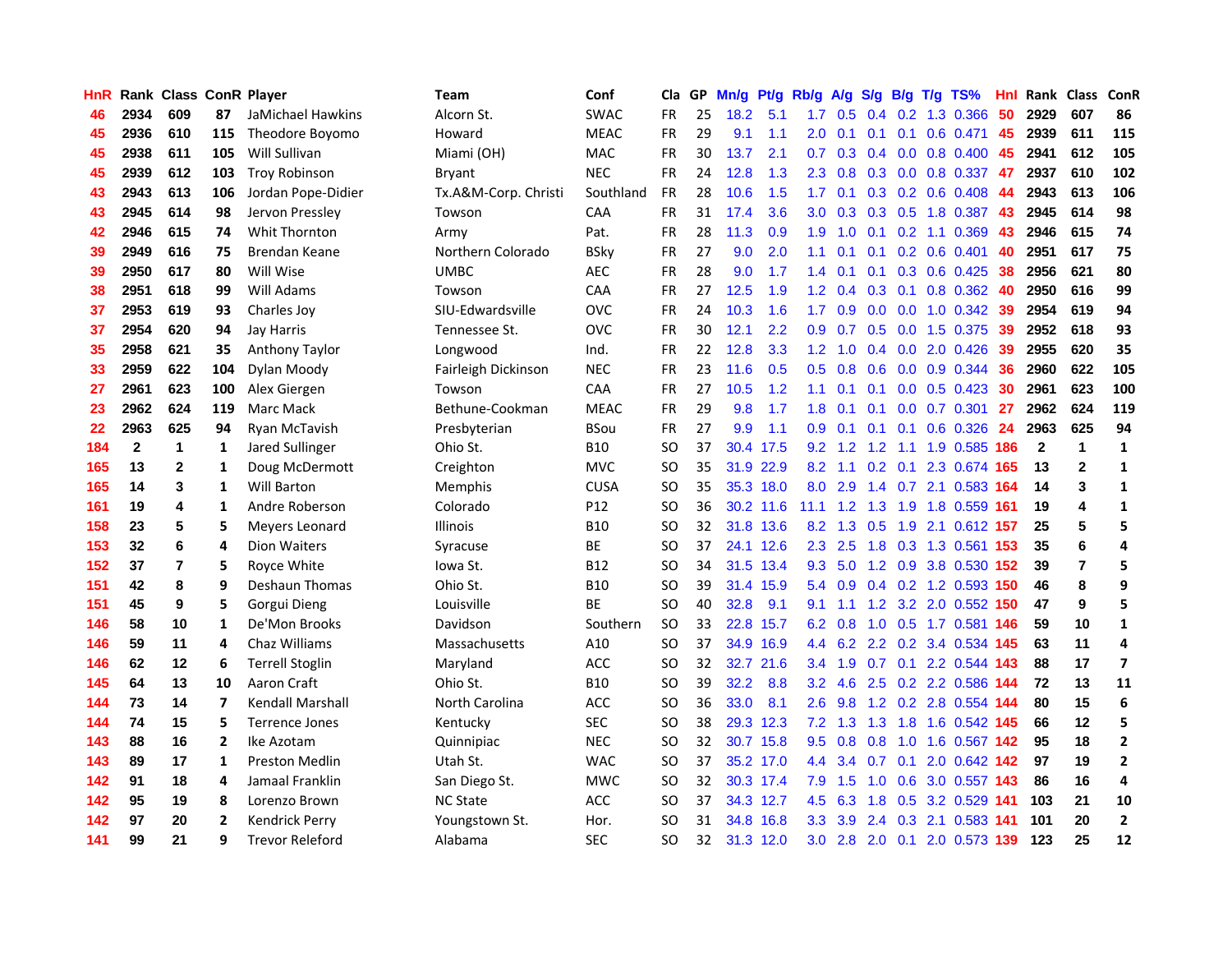| HnR |     | <b>Rank Class ConR Player</b> |                         |                         | Team               | Conf            | Cla           |    | GP Mn/g Pt/g |           | Rb/g             | A/g             |     |                 | S/g B/g T/g TS%               | Hnl |     | Rank Class ConR |                         |
|-----|-----|-------------------------------|-------------------------|-------------------------|--------------------|-----------------|---------------|----|--------------|-----------|------------------|-----------------|-----|-----------------|-------------------------------|-----|-----|-----------------|-------------------------|
| 141 | 106 | 22                            | 5                       | Mike Moser              | <b>UNLV</b>        | <b>MWC</b>      | SO            | 35 |              | 31.4 14.0 | 10.5             | 2.3             | 1.9 | 1.0             | 2.9 0.534                     | 141 | 107 | 22              | 5                       |
| 141 | 107 | 23                            | 3                       | Javon McCrea            | <b>Buffalo</b>     | <b>MAC</b>      | <b>SO</b>     | 31 |              | 25.3 14.7 | 6.9              | 1.9             | 1.0 | 1.2             | 2.2 0.570 140                 |     | 111 | 23              | 3                       |
| 140 | 118 | 24                            | 5                       | Justin Cobbs            | California         | P12             | SO            | 34 |              | 32.2 12.6 | 3.1              | 5.0             | 1.0 | 0.1             | 2.0 0.560 139                 |     | 125 | 26              | 6                       |
| 139 | 120 | 25                            | 6                       | T.J. McConnell          | Duquesne           | A10             | SO            | 31 |              | 34.3 11.4 |                  |                 |     |                 | 4.4 5.5 2.8 0.3 2.6 0.605 139 |     | 127 | 27              | $\overline{\mathbf{z}}$ |
| 139 | 124 | 26                            | 6                       | <b>Terrence Ross</b>    | Washington         | P <sub>12</sub> | SO            | 35 |              | 31.1 16.4 |                  | 6.4 1.4         |     |                 | 1.3 0.9 2.0 0.555 138         |     | 130 | 28              | $\overline{ }$          |
| 139 | 126 | 27                            | 3                       | Alec Brown              | Green Bay          | Hor.            | SO            | 30 |              | 31.3 13.8 |                  | $8.2 \quad 0.8$ | 0.9 |                 | 3.0 2.0 0.512 137             |     | 150 | 34              | 4                       |
| 139 | 127 | 28                            | 16                      | Adreian Payne           | Michigan St.       | <b>B10</b>      | <b>SO</b>     | 37 | 17.9         | 7.0       |                  |                 |     |                 | 4.2 0.3 0.7 1.1 1.1 0.595 138 |     | 135 | 29              | 16                      |
| 138 | 135 | 29                            | 2                       | <b>Torrey Craig</b>     | <b>USC Upstate</b> | ASun            | SO            | 34 |              | 29.7 16.4 |                  | $7.7$ 1.5       | 1.3 | 1.1             | 2.7 0.548 138                 |     | 140 | 30              | $\mathbf{2}$            |
| 138 | 140 | 30                            | 15                      | <b>Russ Smith</b>       | Louisville         | ВE              | <sub>SO</sub> | 39 |              | 21.5 11.5 | 2.5              | 1.9             |     |                 | 2.2 0.0 2.3 0.457 137         |     | 145 | 32              | 15                      |
| 137 | 143 | 31                            | 7                       | Devon Collier           | Oregon St.         | P <sub>12</sub> | <sub>SO</sub> | 36 |              | 26.8 13.1 | 5.2              | 1.8             | 1.0 |                 | 1.3 1.4 0.619 137             |     | 148 | 33              | 8                       |
| 137 | 146 | 32                            | 3                       | Chris Udofia            | Denver             | Sun Belt        | <b>SO</b>     | 31 |              | 29.9 14.5 | 5.2              | 2.6             | 0.7 |                 | 2.3 2.4 0.596                 | 137 | 156 | 36              | 3                       |
| 136 | 150 | 33                            | 16                      | Sean Kilpatrick         | Cincinnati         | BE              | SO            | 37 |              | 34.5 14.3 | 4.6              | 2.1             |     |                 | 1.3 0.3 1.5 0.555 136         |     | 166 | 40              | 19                      |
| 136 | 151 | 34                            | 7                       | <b>Kendall Williams</b> | New Mexico         | <b>MWC</b>      | <b>SO</b>     | 34 |              | 29.8 12.1 | 3.3              | 4.2             | 1.4 | 0.1             | 2.2 0.568                     | 137 | 153 | 35              | $\overline{\mathbf{z}}$ |
| 136 | 153 | 35                            | 20                      | Victor Oladipo          | Indiana            | <b>B10</b>      | SO            | 36 |              | 26.7 10.8 | 5.3              | 2.0             | 1.4 | 0.6             | 2.1 0.540                     | 136 | 163 | 38              | 20                      |
| 136 | 155 | 36                            | 3                       | Frank Massenat          | Drexel             | <b>CAA</b>      | SO            | 36 |              | 35.8 13.7 | 3.1              | 4.8             | 0.9 | 0.4             | 2.1 0.566                     | 135 | 169 | 41              | 3                       |
| 136 | 157 | 37                            | 8                       | Jake Odum               | Indiana St.        | <b>MVC</b>      | SO            | 33 |              | 30.9 10.8 | 5.9              | 4.8             | 1.8 |                 | 0.3 3.0 0.527 136             |     | 165 | 39              | 8                       |
| 136 | 162 | 38                            | 13                      | C.J. Leslie             | <b>NC State</b>    | <b>ACC</b>      | <sub>SO</sub> | 34 |              | 29.0 14.7 | 7.3              | 1.1             | 1.1 | 1.6             | 2.3 0.543 137                 |     | 143 | 31              | 13                      |
| 136 | 163 | 39                            | 3                       | Eric Ferguson           | Georgia Southern   | Southern        | <b>SO</b>     | 30 |              | 28.2 15.4 |                  | $7.2 \quad 0.8$ | 1.5 | 1.1             | 2.0 0.585 136                 |     | 162 | 37              | 3                       |
| 136 | 165 | 40                            | 18                      | Davante Gardner         | Marquette          | <b>BE</b>       | SO            | 27 | 19.1         | 9.5       |                  |                 |     |                 | 5.2 0.7 0.8 0.2 1.2 0.610 139 |     | 119 | 24              | 13                      |
| 135 | 167 | 41                            | 15                      | Patric Young            | Florida            | <b>SEC</b>      | SO            | 37 |              | 26.5 10.2 | 6.4              | 1.1             |     |                 | 0.5 0.8 1.5 0.615 135         |     | 171 | 42              | 16                      |
| 135 | 170 | 42                            | 20                      | Jeremy Lamb             | Connecticut        | <b>BE</b>       | <sub>SO</sub> | 34 |              | 37.2 17.7 | 4.9              | 1.7             |     |                 | 1.2 0.6 2.0 0.586 135         |     | 173 | 43              | 21                      |
| 135 | 176 | 43                            | 15                      | <b>Harrison Barnes</b>  | North Carolina     | ACC             | <sub>SO</sub> | 38 |              | 29.2 17.1 | 5.2              | 1.1             |     |                 | 1.1 0.3 1.9 0.524 134         |     | 198 | 48              | 16                      |
| 134 | 182 | 44                            | 21                      | Lamar Patterson         | Pittsburgh         | <b>BE</b>       | <b>SO</b>     | 37 | 28.5         | 9.6       | 5.3              | 3.6             | 1.0 |                 | 0.3 1.7 0.547 134             |     | 192 | 46              | 24                      |
| 134 | 183 | 45                            | 22                      | Shabazz Napier          | Connecticut        | ВE              | <b>SO</b>     | 34 | 35.0         | 13.0      | 3.5              | 5.8             | 1.6 |                 | 0.3 2.8 0.520 134             |     | 189 | 45              | 23                      |
| 134 | 192 | 46                            | 25                      | Fab Melo                | Syracuse           | ВE              | SO            | 30 | 25.4         | 7.8       | 5.8              | 0.7             | 0.5 |                 | 2.9 1.4 0.576 134             |     | 193 | 47              | 25                      |
| 133 | 194 | 47                            | 14                      | Phil Pressey            | Missouri           | <b>B12</b>      | <b>SO</b>     | 35 |              | 32.1 10.3 | 3.3              | 6.4             |     | $2.1 \quad 0.1$ | 2.4 0.549 133                 |     | 205 | 49              | 17                      |
| 133 | 196 | 48                            | 15                      | Perry Jones             | Baylor             | <b>B12</b>      | SO.           | 33 |              | 30.7 13.5 | 7.6              | 1.3             | 0.8 | 0.6             | 1.7 0.536 134                 |     | 188 | 44              | 14                      |
| 133 | 197 | 49                            | $\overline{\mathbf{z}}$ | John Bohannon           | <b>UTEP</b>        | <b>CUSA</b>     | <b>SO</b>     | 31 |              | 26.5 11.5 | 7.3              | 1.7             | 0.6 | 1.0             | 2.5 0.612 132                 |     | 212 | 50              | 8                       |
| 133 | 198 | 50                            | 9                       | Allen Crabbe            | California         | P12             | <b>SO</b>     | 34 |              | 34.1 15.2 | 5.7              | 2.1             | 0.5 | 0.6             | 1.6 0.561 132                 |     | 213 | 51              | 10                      |
| 133 | 199 | 51                            | 21                      | <b>Trae Golden</b>      | <b>Tennessee</b>   | <b>SEC</b>      | SO            | 34 |              | 32.0 13.6 | 3.0 <sub>2</sub> | 4.5             | 0.8 | 0.1             | 2.9 0.578 132                 |     | 221 | 54              | 23                      |
| 133 | 205 | 52                            | 22                      | Lenzelle Smith Jr.      | Ohio St.           | <b>B10</b>      | <b>SO</b>     | 39 | 25.4         | 6.8       | 4.6              | 2.0             | 0.9 |                 | 0.1 1.2 0.570 132 218         |     |     | 53              | 22                      |
| 132 | 211 | 53                            | 24                      | Keith Appling           | Michigan St.       | <b>B10</b>      | <b>SO</b>     | 37 |              | 30.8 11.4 | 2.9              | 3.9             |     |                 | 1.2 0.4 2.3 0.536 132 223     |     |     | 55              | 24                      |
| 132 | 214 | 54                            | 23                      | Doron Lamb              | Kentucky           | <b>SEC</b>      | SO            | 40 |              | 31.2 13.7 |                  | $2.7$ 1.5       |     |                 | 0.5 0.1 1.1 0.619 132 217     |     |     | 52              | 22                      |
| 132 | 217 | 55                            | 8                       | Anthony Ireland         | Loyola Marymount   | <b>WCC</b>      | SO            | 34 |              | 36.5 16.1 | 3.9              | 4.9             | 1.7 |                 | 0.0 3.1 0.539 129             |     | 275 | 67              | 9                       |
| 132 | 220 | 56                            | 10                      | Rayvonte Rice           | Drake              | <b>MVC</b>      | SO            | 33 |              | 33.4 16.8 | 5.8              | 1.6             | 1.9 |                 | 0.8 2.5 0.513 131             |     | 232 | 57              | 10                      |
| 132 | 223 | 57                            | 25                      | Evan Smotrycz           | Michigan           | <b>B10</b>      | SO            | 34 | 21.1         | 7.7       | 4.9              | 0.9             | 0.8 |                 | 0.3 1.4 0.614 131             |     | 233 | 58              | 25                      |
| 132 | 226 | 58                            | 3                       | Deonte Burton           | Nevada             | <b>WAC</b>      | SO            | 35 | 32.9         | 14.8      | 2.6              | 4.2             | 1.1 | $0.4^{\circ}$   | 2.0 0.551                     | 131 | 231 | 56              | 3                       |
| 131 | 229 | 59                            | 12                      | Aaron Bright            | Stanford           | P <sub>12</sub> | SΟ            | 37 |              | 28.4 11.7 | 1.6              | 3.6             |     |                 | 0.6 0.0 2.3 0.583 131         |     | 246 | 60              | 13                      |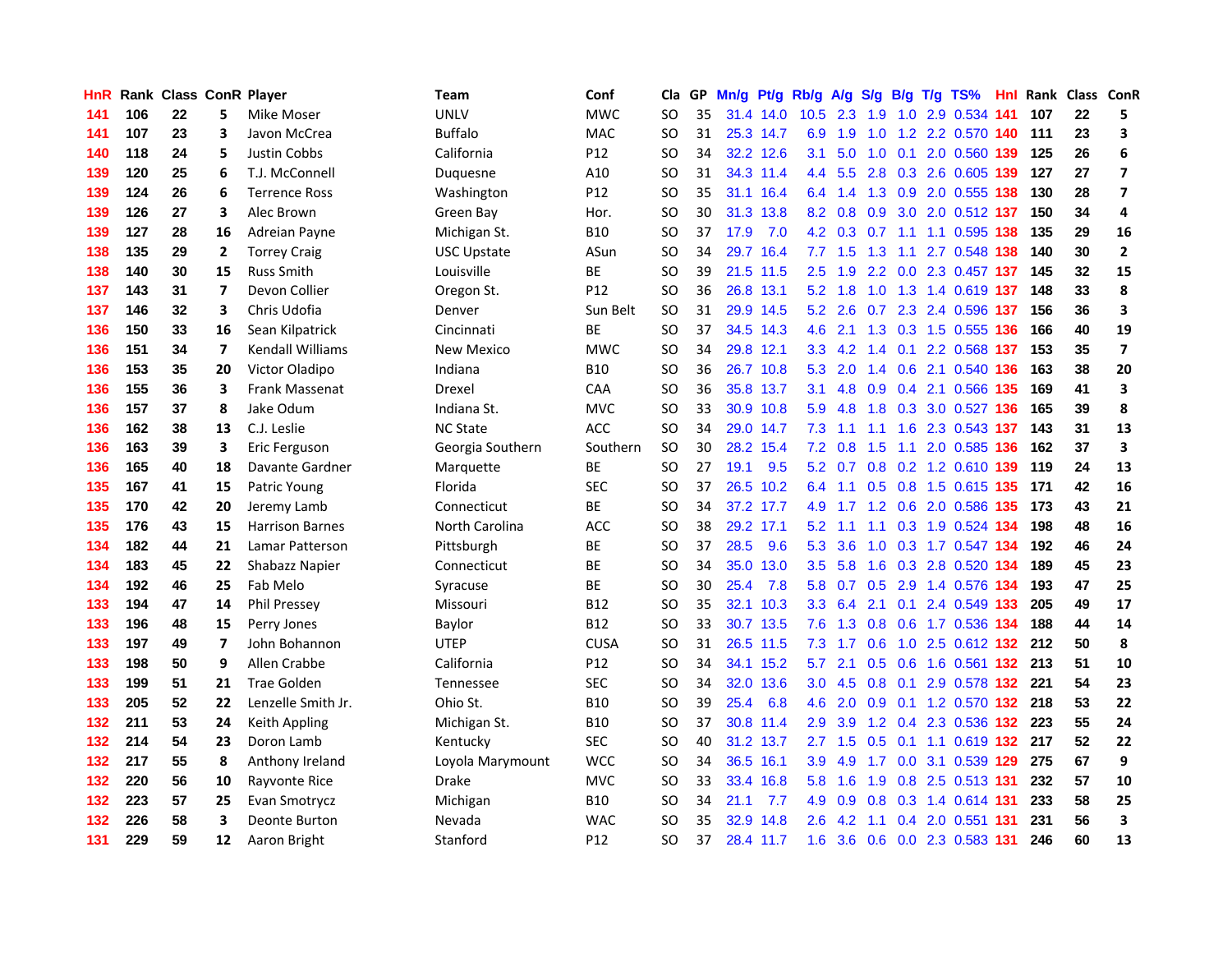| HnR |     | Rank Class ConR Player |    |                       | Team               | Conf        | Cla           |    | GP Mn/g | Pt/g Rb/g |                  | A/g             |     |                 | S/g B/g T/g TS%               | Hnl |     | Rank Class ConR |                         |
|-----|-----|------------------------|----|-----------------------|--------------------|-------------|---------------|----|---------|-----------|------------------|-----------------|-----|-----------------|-------------------------------|-----|-----|-----------------|-------------------------|
| 131 | 235 | 60                     | 9  | Juvonte Reddic        | VCU                | CAA         | SO            | 36 |         | 27.3 10.3 | 6.6              | 0.5             | 1.3 | 1.2             | 1.6 0.534                     | 131 | 241 | 59              | 9                       |
| 131 | 236 | 61                     | 8  | <b>Tarik Black</b>    | Memphis            | <b>CUSA</b> | SO            | 35 |         | 25.6 10.7 | 4.9              | 0.2             | 0.6 | 1.5             | 1.3 0.665 130                 |     | 263 | 66              | 10                      |
| 131 | 237 | 62                     | 4  | Daniel Coursey        | Mercer             | ASun        | <b>SO</b>     | 38 | 19.6    | 8.2       | 4.2              | 0.4             |     |                 | 0.3 2.3 1.3 0.618 130         |     | 252 | 61              | 4                       |
| 131 | 239 | 63                     | 3  | Kareem Jamar          | Montana            | <b>BSky</b> | SO            | 32 |         | 34.9 13.6 | 5.6              | 3.7             |     |                 | 1.1 0.6 2.2 0.578 130         |     | 261 | 65              | 3                       |
| 130 | 242 | 64                     | 9  | Jordan Clarkson       | Tulsa              | <b>CUSA</b> | SO            | 31 |         | 33.9 16.5 | 3.9 <sup>°</sup> | 2.5             |     |                 | 0.9 0.5 2.7 0.544 130         |     | 256 | 63              | 9                       |
| 130 | 245 | 65                     | 10 | Neil Watson           | Southern Miss.     | <b>CUSA</b> | <b>SO</b>     | 34 |         | 30.2 12.3 | 3.0 <sub>1</sub> | 4.4             | 1.1 |                 | 0.1 2.1 0.522 129             |     | 282 | 69              | ${\bf 12}$              |
| 130 | 247 | 66                     | 30 | C.J. Fair             | Syracuse           | BE          | SO            | 37 | 26.4    | 8.5       |                  | 5.4 0.9         | 1.1 |                 | 0.5 0.8 0.522 130             |     | 257 | 64              | 32                      |
| 129 | 264 | 67                     | 13 | <b>Chris Crawford</b> | Memphis            | <b>CUSA</b> | SO            | 35 | 28.5    | 9.1       | 3.1              | 3.9             | 1.8 |                 | 0.8 2.0 0.541 128             |     | 292 | 72              | 14                      |
| 129 | 265 | 68                     | 13 | Langston Galloway     | Saint Joseph's     | A10         | SO            | 34 |         | 35.7 15.5 | 4.5              | 2.2             | 1.0 |                 | 0.6 1.2 0.628                 | 129 | 277 | 68              | 13                      |
| 129 | 271 | 69                     | 15 | <b>Travis Wear</b>    | <b>UCLA</b>        | P12         | <b>SO</b>     | 30 |         | 26.2 11.5 | 5.9              | 0.4             |     |                 | 0.7 1.2 1.1 0.575 130         |     | 255 | 62              | 14                      |
| 129 | 273 | 70                     | 6  | <b>Taylor Braun</b>   | North Dakota St.   | Summit      | <b>SO</b>     | 31 |         | 30.3 15.4 | 6.6              | 2.5             |     | $1.3 \quad 0.1$ | 2.5 0.620 128                 |     | 291 | 71              | $\overline{7}$          |
| 129 | 280 | 71                     | 16 | Joshua Smith          | <b>UCLA</b>        | P12         | <b>SO</b>     | 32 | 17.2    | 9.9       | 4.9              | 0.4             | 0.6 |                 | 0.7 1.9 0.578 128             |     | 287 | 70              | 17                      |
| 129 | 281 | 72                     | 19 | Kenny Kadji           | Miami (FL)         | <b>ACC</b>  | SO            | 32 |         | 27.4 11.7 | 5.3              | 0.7             | 0.6 | 1.6             | 1.6 0.556 127                 |     | 310 | 77              | 21                      |
| 128 | 284 | 73                     | 8  | Ray McCallum          | Detroit            | Hor.        | SO            | 36 |         | 33.7 15.4 | 4.5              | 4.0             | 1.6 |                 | 0.2 2.2 0.543 127             |     | 324 | 82              | 11                      |
| 128 | 290 | 74                     | 6  | Matt Stainbrook       | Western Michigan   | <b>MAC</b>  | <sub>SO</sub> | 33 |         | 26.9 11.4 | 6.8              | 1.9             | 0.5 | 0.9             | 1.8 0.591 128                 |     | 293 | 73              | 5                       |
| 128 | 292 | 75                     | 7  | <b>Trey Zeigler</b>   | Central Michigan   | <b>MAC</b>  | <sub>SO</sub> | 32 |         | 31.8 15.8 | 6.7              | 2.5             | 1.1 |                 | 0.7 2.6 0.478 128             |     | 304 | 75              | $\overline{\mathbf{z}}$ |
| 128 | 293 | 76                     | 20 | Reggie Bullock        | North Carolina     | <b>ACC</b>  | SO            | 38 | 25.4    | 8.8       |                  |                 |     |                 | 5.1 1.4 0.7 0.2 1.0 0.556 127 |     | 319 | 80              | 22                      |
| 128 | 300 | 77                     | 4  | J.J. Avila            | Navy               | Pat.        | SO            | 21 |         | 33.4 15.9 |                  | $7.2$ 2.9       |     |                 | 1.8 0.5 2.5 0.563 144         |     | 76  | 14              | 3                       |
| 128 | 301 | 78                     | 29 | Josh Gasser           | Wisconsin          | <b>B10</b>  | SO            | 36 | 34.1    | 7.6       |                  | $4.2 \quad 1.9$ |     |                 | 0.7 0.1 1.2 0.618 128         |     | 300 | 74              | 28                      |
| 127 | 312 | 79                     | 5  | Augustine Rubit       | South Alabama      | Sun Belt    | <b>SO</b>     | 29 |         | 32.3 15.2 |                  | $9.2 \quad 0.8$ |     |                 | 0.4 0.9 2.3 0.551 127         |     | 323 | 81              | 8                       |
| 127 | 317 | 80                     | 24 | Cory Jefferson        | Baylor             | <b>B12</b>  | <b>SO</b>     | 34 | 10.5    | 3.6       | 2.6              | 0.1             |     |                 | 0.2 1.2 0.4 0.538 127         |     | 329 | 83              | 23                      |
| 127 | 321 | 81                     | 5  | Ricardo Glenn         | <b>USC Upstate</b> | ASun        | SO            | 34 | 22.3    | 9.5       | 7.3              | 1.5             |     |                 | 0.8 0.3 1.4 0.534 127         |     | 333 | 84              | 5                       |
| 127 | 322 | 82                     | 25 | Melvin Ejim           | Iowa St.           | <b>B12</b>  | SO            | 34 | 23.7    | 9.3       | 6.6              | 1.0             | 1.0 |                 | 0.3 1.4 0.560 126             |     | 335 | 85              | 24                      |
| 127 | 325 | 83                     | 11 | Khyle Marshall        | <b>Butler</b>      | Hor.        | SO            | 35 | 21.2    | 9.8       | 4.3              | 0.4             |     |                 | 0.3 0.7 0.9 0.555 127         |     | 307 | 76              | 10                      |
| 126 | 326 | 84                     | 10 | Carlos Lopez          | UNLV               | <b>MWC</b>  | SO            | 32 | 11.5    | 5.4       | $2.7^{\circ}$    | 0.4             | 0.6 |                 | 0.9 0.8 0.627 127             |     | 314 | 78              | 10                      |
| 126 | 329 | 85                     | 16 | C.J. Aiken            | Saint Joseph's     | A10         | <b>SO</b>     | 34 | 31.4    | 10.9      | 5.1              | 1.2             | 0.4 | 3.5             | 1.1 0.608                     | 126 | 340 | 87              | 18                      |
| 126 | 332 | 86                     | 21 | C.J. Wilcox           | Washington         | P12         | SO            | 32 |         | 28.5 14.2 |                  | $3.4$ 1.2       | 0.9 | 0.6             | 1.3 0.577 127                 |     | 316 | 79              | 21                      |
| 126 | 334 | 87                     | 15 | Joe Jackson           | Memphis            | <b>CUSA</b> | SO            | 34 |         | 26.9 11.0 | $2.2^{\circ}$    | 3.8             | 1.2 | 0.1             | 2.4 0.550 125                 |     | 357 | 93              | 17                      |
| 126 | 335 | 88                     | 24 | Joe Harris            | Virginia           | ACC         | <b>SO</b>     | 32 |         | 30.3 11.3 | 3.9              | 1.7             |     |                 | 0.7 0.4 1.4 0.566 124         |     | 375 | 96              | 25                      |
| 126 | 339 | 89                     | 18 | Dwayne Evans          | Saint Louis        | A10         | SO            | 34 | 25.1    | 7.9       | 7.3              |                 |     |                 | 0.7 0.6 0.5 1.4 0.509 126     |     | 343 | 89              | 19                      |
| 126 | 341 | 90                     | 11 | Sam Dower             | Gonzaga            | <b>WCC</b>  | SO            | 33 | 18.1    | 8.3       | 3.7              | 0.6             |     |                 | 0.5 0.3 1.2 0.592 126         |     | 349 | 91              | 12                      |
| 126 | 342 | 91                     | 39 | Jerian Grant          | Notre Dame         | <b>BE</b>   | SO            | 34 |         | 36.2 12.3 | 2.9              | 5.0             |     |                 | 1.3 0.2 1.8 0.529 125         |     | 362 | 94              | 39                      |
| 126 | 343 | 92                     | 11 | <b>Tony Snell</b>     | <b>New Mexico</b>  | <b>MWC</b>  | <b>SO</b>     | 35 |         | 25.6 10.5 | $2.7^{\circ}$    | 2.3             |     |                 | 0.5 0.4 1.5 0.609 126         |     | 348 | 90              | 11                      |
| 126 | 344 | 93                     | 18 | DeAndre Kane          | Marshall           | <b>CUSA</b> | SO            | 34 |         | 34.0 16.5 | 5.4              | 3.5             |     |                 | 1.4 0.3 3.0 0.473 126         |     | 341 | 88              | 15                      |
| 125 | 350 | 94                     | 10 | Alex Abreu            | Akron              | MAC         | <b>SO</b>     | 31 | 30.5    | 9.6       | 2.6              | 4.8             | 1.8 | 0.0             | 2.5 0.611 126                 |     | 339 | 86              | 10                      |
| 125 | 351 | 95                     | 26 | Daniel Miller         | Georgia Tech       | ACC         | <b>SO</b>     | 31 | 30.0    | 8.1       | 6.5              | 1.5             | 0.9 | 2.4             | 1.6 0.521                     | 123 | 408 | 102             | 29                      |
| 125 | 361 | 96                     | 40 | <b>Edwin Fuguan</b>   | <b>Seton Hall</b>  | ВE          | SO            | 34 | 33.6    | 12.5      | 6.2              | 1.3             | 3.0 | 0.4             | 2.1 0.554                     | 124 | 377 | 97              | 40                      |
| 125 | 364 | 97                     | 32 | Will Yeguete          | Florida            | <b>SEC</b>  | <b>SO</b>     | 26 | 21.9    | 4.4       |                  | 6.3 1.0         |     |                 | 1.2 0.4 0.7 0.540 125         |     | 350 | 92              | 31                      |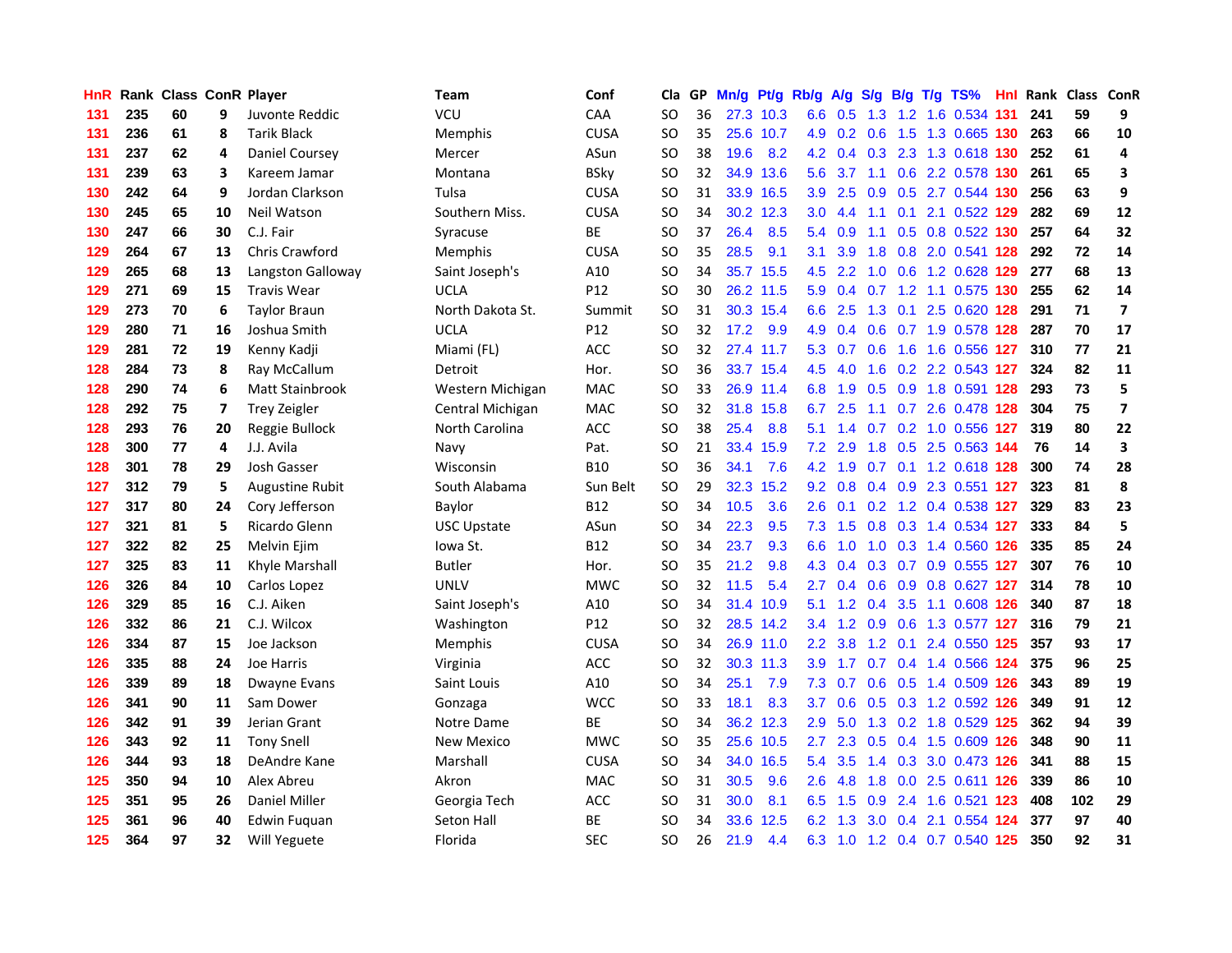| HnR |     | <b>Rank Class ConR Player</b> |                |                            | Team               | Conf            | Cla           |    | GP Mn/g | Pt/g      | Rb/g             | <b>A/g</b>      | <b>S/g</b> |                 | B/g T/g TS%                   | Hnl |     | Rank Class ConR |                          |
|-----|-----|-------------------------------|----------------|----------------------------|--------------------|-----------------|---------------|----|---------|-----------|------------------|-----------------|------------|-----------------|-------------------------------|-----|-----|-----------------|--------------------------|
| 125 | 366 | 98                            | 6              | Jake Gollon                | Mercer             | ASun            | SO            | 38 |         | 31.8 10.5 | 5.9              | 3.3             | 1.6        | 0.4             | 3.1 0.573                     | 124 | 372 | 95              | 6                        |
| 124 | 372 | 99                            | 19             | Jordair Jett               | Saint Louis        | A10             | SO            | 34 | 22.2    | 6.5       | 2.8              | 2.1             | 1.1        | 0.2             | 1.4 0.512 124                 |     | 380 | 98              | 20                       |
| 124 | 378 | 100                           | 12             | <b>Rian Pearson</b>        | Toledo             | <b>MAC</b>      | <b>SO</b>     | 36 |         | 32.3 16.4 | 8.3              | 1.9             | 1.6        |                 | 0.4 2.6 0.514 122             |     | 427 | 106             | 13                       |
| 124 | 382 | 101                           | 8              | <b>Scott Eatherton</b>     | Saint Francis (PA) | <b>NEC</b>      | <b>SO</b>     | 29 |         | 28.7 14.0 | 7.0              | 1.0             | 0.9        |                 | 1.2 2.4 0.643 122 432         |     |     | 107             | 9                        |
| 124 | 383 | 102                           | 20             | Mike McCall                | Saint Louis        | A10             | SO            | 33 | 22.9    | 7.0       | 1.8              | 2.2             |            |                 | 1.2 0.1 1.2 0.536 124         |     | 386 | 99              | 21                       |
| 123 | 392 | 103                           | 23             | Josh Huestis               | Stanford           | P <sub>12</sub> | SO.           | 37 | 20.1    | 5.3       | 4.8              | 0.9             |            |                 | 0.5 1.2 0.7 0.480 123         |     | 407 | 101             | 25                       |
| 123 | 397 | 104                           | 41             | <b>Brandon Young</b>       | DePaul             | <b>BE</b>       | SO            | 31 |         | 30.5 14.5 | 2.6 <sup>°</sup> | 4.7             | 1.6        |                 | 0.1 2.4 0.510 123             |     | 416 | 104             | 42                       |
| 123 | 402 | 105                           | 29             | lan Miller                 | Florida St.        | ACC             | SO            | 24 |         | 23.5 10.3 | 2.0              | 1.3             | 1.3        |                 | 0.1 1.3 0.517 123             |     | 399 | 100             | 28                       |
| 123 | 408 | 106                           | 8              | <b>Travis Wallace</b>      | North Florida      | ASun            | <sub>SO</sub> | 32 |         | 19.9 10.9 | 5.3              | 0.9             | 0.3        |                 | 0.4 1.2 0.529 123             |     | 415 | 103             | $\overline{\mathbf{z}}$  |
| 123 | 412 | 107                           | 37             | Roy Devyn Marble           | lowa               | <b>B10</b>      | <b>SO</b>     | 35 |         | 29.5 11.5 | 3.8 <sub>2</sub> | 3.6             | 1.5        |                 | 0.4 1.7 0.516 122             |     | 425 | 105             | 37                       |
| 123 | 416 | 108                           | 20             | Isaiah Sykes               | Central Florida    | <b>CUSA</b>     | SO            | 33 |         | 30.7 12.3 | 6.4              | 2.0             | 1.1        |                 | 0.4 2.8 0.553 120             |     | 477 | 126             | 23                       |
| 122 | 419 | 109                           | 35             | <b>Damontre Harris</b>     | South Carolina     | <b>SEC</b>      | SO            | 31 | 25.9    | 6.8       | 5.5              | 0.5             | 0.9        | 2.3             | 1.2 0.589 122                 |     | 435 | 108             | 36                       |
| 122 | 422 | 110                           | 36             | Andrew Steele              | Alabama            | <b>SEC</b>      | SO            | 19 | 25.6    | 6.6       | 3.9              | 2.7             | 0.9        | 0.1             | 1.6 0.592 121                 |     | 466 | 122             | 37                       |
| 122 | 423 | 111                           | 32             | <b>Brady Heslip</b>        | Baylor             | <b>B12</b>      | SO            | 38 |         | 27.1 10.2 | 1.3              | 1.0             | 0.6        | 0.0             | 0.4 0.654 122                 |     | 441 | 111             | 31                       |
| 122 | 429 | 112                           | $\overline{7}$ | <b>Rhamel Brown</b>        | Manhattan          | <b>MAAC</b>     | <sub>SO</sub> | 34 | 19.1    | 7.9       | 4.9              | 0.5             | 0.7        | 2.5             | 1.6 0.589 121                 |     | 447 | 112             | $\overline{\phantom{a}}$ |
| 122 | 430 | 113                           | 24             | Raphiael Putney            | Massachusetts      | A10             | <sub>SO</sub> | 36 |         | 24.2 10.1 | 5.9              | 1.3             | 1.0        |                 | 1.4 1.8 0.570 122             |     | 438 | 110             | 27                       |
| 122 | 432 | 114                           | 14             | <b>Demetrius Treadwell</b> | Akron              | MAC             | SO            | 32 | 16.5    | 7.2       | 5.1              | 0.9             |            |                 | 0.5 0.6 1.3 0.497 122 437     |     |     | 109             | 14                       |
| 121 | 443 | 115                           | 27             | <b>Tyreek Duren</b>        | La Salle           | A10             | <b>SO</b>     | 34 |         | 35.0 13.2 | $3.4^{\circ}$    | 4.0             |            |                 | 1.7 0.2 2.4 0.577 121         |     | 465 | 121             | 29                       |
| 121 | 446 | 116                           | 3              | <b>Brian Voelkel</b>       | Vermont            | AEC             | SO            | 36 | 30.6    | 4.6       | 8.6              | 5.1             |            |                 | 1.7 0.2 2.0 0.404 121         |     | 459 | 118             | $\overline{4}$           |
| 121 | 448 | 117                           | 39             | <b>Ben Brust</b>           | Wisconsin          | <b>B10</b>      | <b>SO</b>     | 36 | 21.4    | 7.3       |                  |                 |            |                 | 2.2 0.7 0.7 0.0 0.7 0.537 121 |     | 461 | 119             | 40                       |
| 121 | 449 | 118                           | 27             | John Gage                  | Stanford           | P12             | SO            | 33 | 9.2     | 3.9       |                  | $1.2 \quad 0.2$ |            |                 | 0.3 0.2 0.5 0.566 121         |     | 467 | 123             | 30                       |
| 121 | 451 | 119                           | 28             | <b>Derrick Williams</b>    | Richmond           | A10             | SO            | 32 | 25.9    | 11.2      | 5.6              | 0.8             |            |                 | 0.6 0.5 1.7 0.618 121         |     | 462 | 120             | 28                       |
| 121 | 452 | 120                           | 28             | <b>Dwight Powell</b>       | Stanford           | P12             | SO            | 35 | 17.5    | 5.8       | 4.6              | 0.7             |            |                 | 0.8 0.6 1.5 0.505 121         |     | 470 | 124             | 31                       |
| 121 | 457 | 121                           | 22             | Kodi Maduka                | Tulsa              | <b>CUSA</b>     | <b>SO</b>     | 30 | 22.7    | 8.1       | 6.3              | 0.6             | 0.5        |                 | 1.8 1.7 0.542 121             |     | 458 | 117             | 22                       |
| 121 | 459 | 122                           | 40             | Tim Hardaway Jr.           | Michigan           | <b>B10</b>      | SO            | 34 |         | 34.2 14.6 | 3.8              | 2.1             |            | $0.5 \quad 0.3$ | 1.9 0.521 121                 |     | 473 | 125             | 41                       |
| 121 | 464 | 123                           | 11             | Marshall Bjorklund         | North Dakota St.   | Summit          | <b>SO</b>     | 31 |         | 26.3 11.6 | 5.9              | 0.6             |            |                 | 0.8 0.7 1.0 0.670 120         |     | 489 | 129             | 11                       |
| 120 | 471 | 124                           | 45             | Nate Lubick                | Georgetown         | ВE              | SO            | 33 | 18.4    | 3.5       | 3.9              | 2.0             |            |                 | 0.3 0.5 0.9 0.520 120         |     | 483 | 128             | 43                       |
| 120 | 472 | 125                           | 29             | Halil Kanacevic            | Saint Joseph's     | A10             | SO            | 34 | 27.9    | 8.3       | 8.3              | 3.7             |            |                 | 0.7 1.7 2.9 0.481 120         |     | 491 | 130             | 30                       |
| 120 | 473 | 126                           | 42             | Will Sheehey               | Indiana            | <b>B10</b>      | <sub>SO</sub> | 31 | 22.4    | 8.6       | 3.1              | 1.1             |            |                 | 0.5 0.2 1.3 0.574 121         |     | 450 | 113             | 39                       |
| 120 | 474 | 127                           | 46             | Talib Zanna                | Pittsburgh         | <b>BE</b>       | SO            | 39 | 19.3    | 6.3       | 5.5 <sub>1</sub> |                 |            |                 | 0.3 0.3 0.4 0.7 0.588 119     |     | 522 | 134             | 48                       |
| 120 | 480 | 128                           | 43             | Terone Johnson             | Purdue             | <b>B10</b>      | SO            | 35 | 23.7    | 9.2       | 3.4              | 2.0             |            |                 | 1.0 0.2 1.5 0.500 120         |     | 495 | 131             | 44                       |
| 120 | 483 | 129                           | 10             | <b>Laurent Rivard</b>      | Harvard            | Ivy             | SO            | 31 |         | 25.8 10.1 | $2.6\,$          | 0.9             | 0.6        |                 | 0.1 0.9 0.630 120             |     | 497 | 132             | 10                       |
| 119 | 501 | 130                           | 47             | Vander Blue                | Marquette          | <b>BE</b>       | <sub>SO</sub> | 35 | 25.7    | 8.4       | 4.5              | 2.6             |            |                 | 1.1 0.2 2.2 0.485 118         |     | 525 | 135             | 49                       |
| 119 | 503 | 131                           | 31             | Rob Loe                    | Saint Louis        | A10             | SO            | 34 | 16.3    | 5.2       | 2.9              | 0.6             |            |                 | 0.4 0.5 0.8 0.538 119         |     | 514 | 133             | 31                       |
| 119 | 504 | 132                           | 4              | D.J. Irving                | Boston U.          | <b>AEC</b>      | <b>SO</b>     | 29 | 33.0    | 11.4      | 2.9              | 5.4             | 1.1        | 0.1             | 2.3 0.525 121                 |     | 451 | 114             | 3                        |
| 118 | 519 | 133                           | 51             | Justin Jackson             | Cincinnati         | <b>BE</b>       | <b>SO</b>     | 37 | 21.1    | 5.1       | 4.2              | 1.1             | 0.9        | 1.6             | 1.5 0.521                     | 118 | 545 | 140             | 52                       |
| 118 | 523 | 134                           | 33             | <b>Ronald Roberts</b>      | Saint Joseph's     | A10             | SO            | 34 | 25.0    | 10.9      | 5.9              | 0.4             | 0.5        | 0.7             | 1.4 0.588                     | 118 | 541 | 139             | 34                       |
| 118 | 527 | 135                           | 46             | Jordan Morgan              | Michigan           | <b>B10</b>      | <b>SO</b>     | 34 | 24.4    | 7.3       |                  |                 |            |                 | 5.6 0.3 0.6 0.3 1.6 0.603 118 |     | 536 | 137             | 48                       |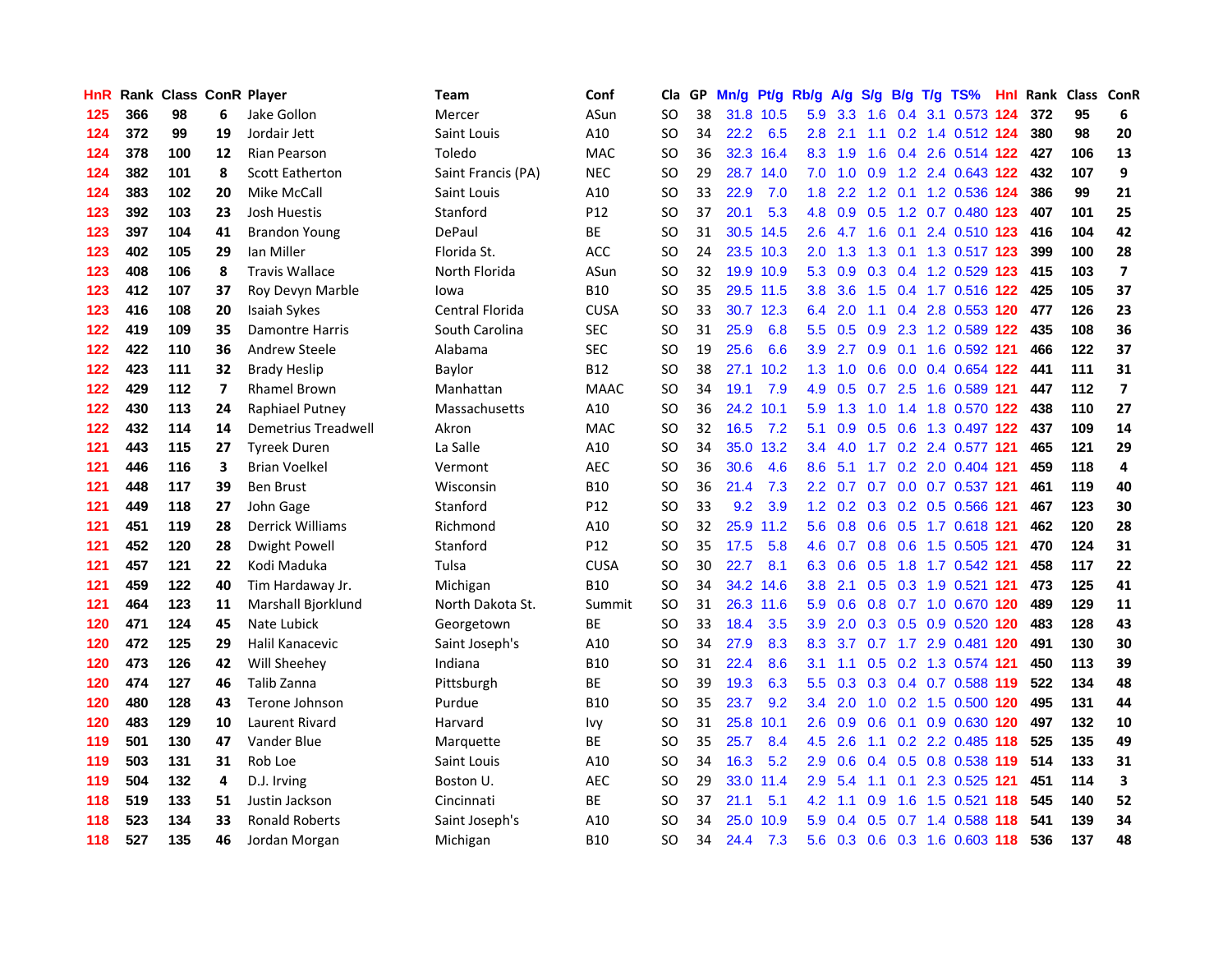| HnR |     | Rank Class ConR Player |    |                           | Team                | Conf            | Cla           |    | GP Mn/g | Pt/g      | Rb/g             | <b>A/g</b>      |             |                 | S/g B/g T/g TS%               | Hnl | Rank Class |     | ConR                    |
|-----|-----|------------------------|----|---------------------------|---------------------|-----------------|---------------|----|---------|-----------|------------------|-----------------|-------------|-----------------|-------------------------------|-----|------------|-----|-------------------------|
| 118 | 536 | 136                    | 39 | <b>Will Spradling</b>     | Kansas St.          | <b>B12</b>      | SO            | 33 | 31.2    | 9.3       | 2.1              | 2.8             | 0.8         | 0.2             | 1.6 0.507                     | 117 | 553        | 143 | 39                      |
| 118 | 538 | 137                    | 17 | Stephen Holt              | Saint Mary's (CA)   | <b>WCC</b>      | <b>SO</b>     | 28 |         | 32.4 10.1 | 4.7              | 3.2             | 1.8         | 0.0             | 1.6 0.617 118                 |     | 540        | 138 | 18                      |
| 118 | 541 | 138                    | 48 | <b>Austin Hollins</b>     | Minnesota           | <b>B10</b>      | SO            | 38 | 28.4    | 9.2       | 2.8              | 2.1             | 1.1         |                 | 0.3 1.7 0.573 116             |     | 590        | 151 | 51                      |
| 117 | 551 | 139                    | 8  | <b>Dylon Cormier</b>      | Loyola (MD)         | <b>MAAC</b>     | <b>SO</b>     | 32 |         | 31.0 13.4 |                  | $3.3$ $1.8$     |             |                 | 1.6 0.2 1.7 0.549 117         |     | 552        | 142 | 8                       |
| 117 | 554 | 140                    | 12 | Shawn Jones               | Middle Tennessee    | Sun Belt        | <b>SO</b>     | 32 | 16.2    | 7.3       |                  |                 |             |                 | 3.3 0.2 0.4 1.2 1.2 0.556 117 |     | 558        | 144 | ${\bf 12}$              |
| 117 | 555 | 141                    | 35 | <b>Travis McKie</b>       | Wake Forest         | <b>ACC</b>      | SO            | 31 |         | 34.5 16.1 | 7.0              | 1.1             |             |                 | 0.8 0.6 2.5 0.561 117         |     | 573        | 146 | 36                      |
| 117 | 558 | 142                    | 15 | Nick Harney               | Akron               | <b>MAC</b>      | <b>SO</b>     | 29 | 15.3    | 8.3       | 2.9              | 0.6             | 0.6         |                 | $0.1$ 1.6 0.574 117           |     | 550        | 141 | 15                      |
| 117 | 563 | 143                    | 34 | <b>Maurice Jones</b>      | <b>USC</b>          | P <sub>12</sub> | SO            | 32 |         | 38.2 13.0 | 2.7              | 3.5             | 1.8         |                 | 0.0 2.3 0.430 113             |     | 676        | 172 | 47                      |
| 117 | 564 | 144                    | 12 | Jodd Maxey                | <b>USC Upstate</b>  | ASun            | <sub>SO</sub> | 34 | 21.6    | 7.7       | 4.8              | 1.0             | 1.6         |                 | 1.4 1.8 0.531 117             |     | 572        | 145 | 12                      |
| 117 | 567 | 145                    | 55 | Jamil Wilson              | Marquette           | ВE              | <sub>SO</sub> | 34 | 24.1    | 7.1       | 4.1              | 1.1             | 0.7         |                 | 1.4 1.1 0.500 116             |     | 581        | 149 | 55                      |
| 117 | 568 | 146                    | 13 | JJ Mann                   | <b>Belmont</b>      | ASun            | <b>SO</b>     | 35 | 21.8    | 8.3       | 3.6              | 1.8             | 1.1         |                 | 0.0 1.2 0.518 116             |     | 580        | 148 | 13                      |
| 117 | 569 | 147                    | 20 | Demetrius Walker          | New Mexico          | <b>MWC</b>      | SO            | 35 | 16.8    | 7.4       | 2.8              | 1.8             | 0.3         | 0.1             | 1.5 0.524 117                 |     | 575        | 147 | 20                      |
| 117 | 572 | 148                    | 8  | Jack Isenbarger           | Elon                | Southern        | <b>SO</b>     | 29 | 29.4    | 14.5      | 3.4              | 2.7             | 0.8         | 0.0             | 1.8 0.608                     | 118 | 526        | 136 | $\overline{\mathbf{z}}$ |
| 116 | 582 | 149                    | 16 | Kerry Hammonds            | Middle Tennessee    | Sun Belt        | SO            | 27 | 18.5    | 4.9       | 2.7              | 1.8             | 0.7         | 0.5             | 1.0 0.645 116                 |     | 583        | 150 | 15                      |
| 116 | 591 | 150                    | 10 | Sean Armand               | Iona                | <b>MAAC</b>     | SO            | 33 | 18.9    | 9.5       | 2.1              | 1.2             | 0.6         | 0.1             | 0.8 0.659 116                 |     | 601        | 153 | ${\bf 10}$              |
| 116 | 593 | 151                    | 41 | <b>Cadarian Raines</b>    | Virginia Tech       | <b>ACC</b>      | <sub>SO</sub> | 33 | 18.8    | 5.9       | 3.9 <sup>°</sup> | 0.4             |             |                 | 0.7 0.8 0.8 0.516 115         |     | 617        | 156 | 42                      |
| 116 | 598 | 152                    | 42 | Okaro White               | Florida St.         | <b>ACC</b>      | SO            | 35 | 22.6    | 7.7       |                  | 4.4 0.5         |             |                 | 0.6 0.4 1.5 0.557 115         |     | 612        | 154 | 41                      |
| 116 | 599 | 153                    | 24 | Jon Ekev                  | Illinois St.        | <b>MVC</b>      | SO            | 35 | 29.2    | 9.0       | 4.9              | 1.5             |             |                 | 0.6 0.7 0.6 0.600 115         |     | -619       | 157 | 24                      |
| 116 | 600 | 154                    | 41 | Markel Brown              | Oklahoma St.        | <b>B12</b>      | SO            | 33 |         | 31.1 10.5 | 5.1              | 2.4             |             |                 | 1.2 0.6 2.3 0.519 115         |     | 626        | 158 | 43                      |
| 115 | 608 | 155                    | 53 | Chip Armelin              | Minnesota           | <b>B10</b>      | <b>SO</b>     | 38 | 13.7    | 5.2       | 2.1              | 0.9             |             |                 | 0.4 0.1 0.8 0.476 114         |     | 646        | 161 | 54                      |
| 115 | 609 | 156                    | 12 | Jordan Dykstra            | South Dakota St.    | Summit          | <b>SO</b>     | 32 |         | 24.8 11.3 | 4.9              | 1.3             |             |                 | 0.3 0.3 1.3 0.622 116         |     | 599        | 152 | 12                      |
| 115 | 615 | 157                    | 6  | <b>Pendarvis Williams</b> | Norfolk St.         | <b>MEAC</b>     | <b>SO</b>     | 35 |         | 28.7 11.9 | 3.8 <sub>1</sub> | 2.5             |             |                 | 0.9 0.3 2.0 0.585 115         |     | 613        | 155 | 6                       |
| 115 | 620 | 158                    | 37 | Aaron Brown               | Temple              | A10             | <b>SO</b>     | 32 | 14.6    | 6.4       | 2.1              | 0.6             |             |                 | 0.2 0.0 0.3 0.595 114         |     | 633        | 159 | 38                      |
| 115 | 624 | 159                    | 44 | Jaye Crockett             | <b>Texas Tech</b>   | <b>B12</b>      | SO            | 30 | 25.0    | 8.8       | 5.7              | 1.1             |             |                 | 0.8 0.8 2.4 0.533 113         |     | 662        | 166 | 45                      |
| 114 | 633 | 160                    | 13 | Steven Roundtree          | <b>Oral Roberts</b> | Summit          | SO            | 34 | 25.5    | 9.8       | 5.3              | 1.4             | 1.0         |                 | 0.3 1.9 0.601 114             |     | 648        | 162 | 13                      |
| 114 | 635 | 161                    | 44 | Jarell Eddie              | Virginia Tech       | ACC             | SO            | 33 | 27.3    | 9.1       | 4.8              | 1.4             | 0.5         |                 | 0.4 1.4 0.591 113             |     | 661        | 165 | 45                      |
| 114 | 640 | 162                    | 27 | Josh Davis                | Tulane              | CUSA            | <b>SO</b>     | 31 |         | 34.3 11.2 | 9.3              | 2.3             | 1.0         |                 | 1.2 2.3 0.455 111             |     | 745        | 191 | 32                      |
| 114 | 641 | 163                    | 39 | DeMario Mayfield          | Charlotte           | A10             | SO            | 29 |         | 30.6 11.2 | 7.0              | 2.6             | 1.0         |                 | 0.3 1.8 0.470 113             |     | 660        | 164 | 40                      |
| 114 | 644 | 164                    | 60 | Victor Rudd               | South Florida       | ВE              | SO            | 36 | 27.7    | 9.3       | 4.8              | 1.3             | 0.7         |                 | 0.2 1.7 0.487 113             |     | 671        | 169 | 60                      |
| 114 | 656 | 165                    | 61 | Gilvydas Biruta           | Rutgers             | ВE              | <sub>SO</sub> | 32 | 25.5    | 9.7       | 5.3              | 1.4             | 0.9         |                 | 0.4 2.2 0.498 113             |     | 672        | 170 | 61                      |
| 113 | 657 | 166                    | 6  | Luke Apfeld               | Vermont             | <b>AEC</b>      | SO            | 35 | 21.3    | 9.9       | 4.1              |                 |             |                 | 0.5 0.5 0.5 1.3 0.613 114     |     | 650        | 163 | 6                       |
| 113 | 658 | 167                    | 43 | Anthony Brown             | Stanford            | P <sub>12</sub> | SO            | 37 | 23.9    | 8.1       | 4.0              |                 |             |                 | 1.0 0.6 0.1 1.3 0.492 113     |     | 669        | 168 | 46                      |
| 113 | 660 | 168                    | 28 | Omar Oraby                | Rice                | <b>CUSA</b>     | <sub>SO</sub> | 34 | 11.6    | 6.0       | 3.6 <sup>2</sup> | $0.3 \quad 0.1$ |             |                 | 1.6 1.2 0.646 113             |     | 675        | 171 | 30                      |
| 113 | 662 | 169                    | 24 | Rob Brandenberg           | VCU                 | CAA             | <sub>SO</sub> | 36 | 25.8    | 9.0       | 2.7              | 1.8             |             | $1.2 \quad 0.6$ | 1.4 0.453 113                 |     | 667        | 167 | 25                      |
| 113 | 668 | 170                    | 25 | Tim Rusthoven             | William & Mary      | CAA             | SO            | 26 | 25.0    | 10.3      | 6.6              | 1.5             | 0.8         |                 | 0.8 1.5 0.562 120             |     | 480        | 127 | 18                      |
| 113 | 670 | 171                    | 44 | David Wear                | <b>UCLA</b>         | P12             | <b>SO</b>     | 32 |         | 28.4 10.2 | 6.3              | 0.8             | 0.7         |                 | 0.2 1.2 0.545 112             |     | 692        | 175 | 48                      |
| 113 | 672 | 172                    | 45 | <b>Tyler Lamb</b>         | <b>UCLA</b>         | P12             | <b>SO</b>     | 33 | 31.4    | 9.0       | 3.6 <sup>°</sup> | 2.8             | 1.8         | 0.6             | 2.3 0.510 112                 |     | 700        | 179 | 49                      |
| 113 | 673 | 173                    | 9  | Lucas Troutman            | Elon                | Southern        | <b>SO</b>     | 31 |         | 26.8 12.8 |                  |                 | 5.5 0.9 0.8 |                 | 1.4 1.7 0.537 112             |     | 697        | 177 | 10                      |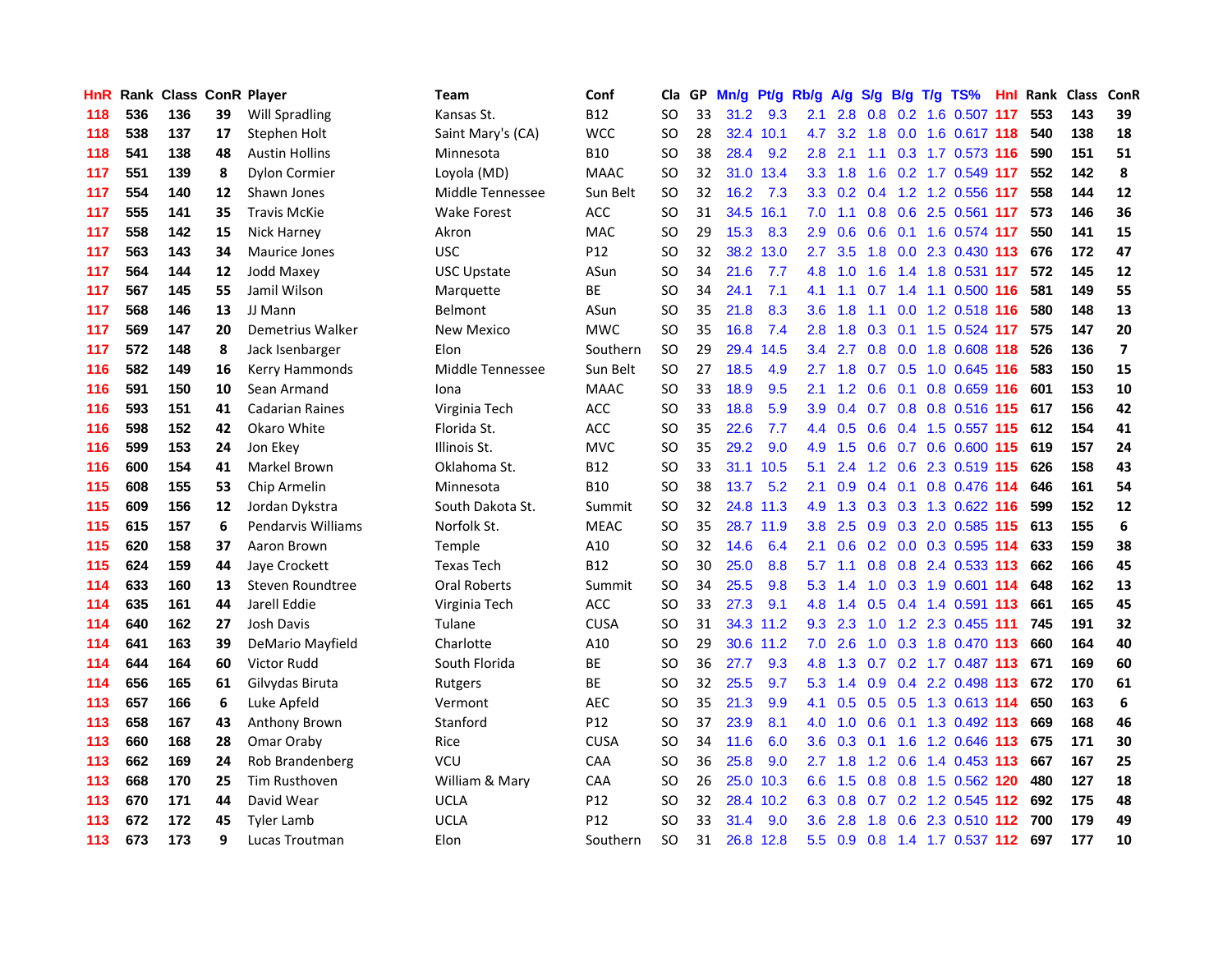| HnR. |     | Rank Class ConR Player |                |                         | Team                 | Conf        | Cla       |    | GP Mn/g | Pt/g      | Rb/g             | <b>A/g</b>    | <b>S/g</b>      |                 | B/g T/g TS%                         | Hnl | Rank Class |     | ConR                    |
|------|-----|------------------------|----------------|-------------------------|----------------------|-------------|-----------|----|---------|-----------|------------------|---------------|-----------------|-----------------|-------------------------------------|-----|------------|-----|-------------------------|
| 113  | 678 | 174                    | 12             | LaQuentin Miles         | Central Arkansas     | Southland   | <b>SO</b> | 28 |         | 25.4 14.9 | 5.0              | 2.1           | 2.0             | 0.2             | 2.4 0.491                           | 112 | 688        | 174 | 13                      |
| 113  | 683 | 175                    | 20             | <b>Brian Walsh</b>      | Akron                | <b>MAC</b>  | <b>SO</b> | 34 | 24.7    | 8.3       | 3.9              | 1.2           | 0.9             | 0.1             | 1.0 0.597 112 723                   |     |            | 184 | 22                      |
| 113  | 688 | 176                    | 20             | <b>Ryan Nicholas</b>    | Portland             | <b>WCC</b>  | <b>SO</b> | 31 | 28.4    | 11.5      | 7.6              | 1.1           | 0.4             |                 | 0.2 1.7 0.550 112 705               |     |            | 180 | 22                      |
| 112  | 692 | 177                    | 11             | <b>Chris Eversley</b>   | Cal Poly             | <b>BWst</b> | SO        | 33 | 19.4    | 8.2       | 4.8              |               |                 |                 | 0.8 0.5 0.1 1.0 0.532 112 715       |     |            | 182 | 12                      |
| 112  | 693 | 178                    | 10             | <b>Tyler Stone</b>      | SE Missouri St.      | OVC         | <b>SO</b> | 31 |         | 29.6 14.7 |                  |               |                 |                 | 7.3 0.8 0.7 1.1 1.5 0.551 112 734   |     |            | 186 | ${\bf 11}$              |
| 112  | 694 | 179                    | 18             | Langston Hall           | Mercer               | ASun        | SO        | 38 |         | 34.7 11.4 | $3.4^{\circ}$    |               |                 |                 | 4.2 1.3 0.2 2.7 0.522 112 711       |     |            | 181 | 18                      |
| 112  | 698 | 180                    | 30             | Ethan Wragge            | Creighton            | <b>MVC</b>  | <b>SO</b> | 35 | 16.0    | 6.6       | $2.7^{\circ}$    |               |                 |                 | $0.4$ $0.3$ $0.2$ $0.4$ $0.617$ 112 |     | 695        | 176 | 29                      |
| 112  | 699 | 181                    | 31             | Keith Pickens           | Missouri St.         | <b>MVC</b>  | SO        | 29 | 21.6    | 4.8       | 4.4              | 1.4           |                 |                 | 0.6 0.7 0.8 0.545 112               |     | 699        | 178 | 31                      |
| 112  | 700 | 182                    | 13             | <b>Anthony Myers</b>    | <b>Robert Morris</b> | <b>NEC</b>  | SO        | 37 | 23.2    | 6.2       | 2.6              | 3.0           |                 |                 | 1.2 0.0 1.6 0.550 112               |     | 738        | 187 | 14                      |
| 112  | 703 | 183                    | 64             | Eric Atkins             | Notre Dame           | ВE          | <b>SO</b> | 32 | 37.9    | 12.1      | 3.2 <sub>2</sub> | 4.1           | 1.3             | 0.1             | 2.2 0.511 112 733                   |     |            | 185 | 66                      |
| 112  | 705 | 184                    | 32             | Chip Rank               | Northern Iowa        | <b>MVC</b>  | SO        | 34 | 19.0    | 6.1       | 2.8 <sub>1</sub> | 0.4           |                 | $0.2 \quad 0.1$ | 0.4 0.650 112 718                   |     |            | 183 | 32                      |
| 112  | 706 | 185                    | 46             | Dewayne Dedmon          | <b>USC</b>           | P12         | SO        | 20 | 23.3    | 7.6       | 5.5              |               | $0.3 \quad 0.7$ |                 | 1.0 1.5 0.549 121                   |     | 457        | 116 | 29                      |
| 112  | 707 | 186                    | 44             | Jordan McRae            | Tennessee            | <b>SEC</b>  | SO        | 34 | 21.7    | 8.6       | 2.9              | 1.5           | 0.6             | 0.8             | 1.5 0.494 111                       |     | 753        | 194 | 45                      |
| 112  | 718 | 187                    | 9              | Tony Wroblicky          | American             | Pat.        | SO        | 32 | 18.4    | 6.5       | 6.0              | 0.2           | 0.3             | 1.6             | $0.8$ 0.520 112                     |     | 740        | 189 | 11                      |
| 112  | 720 | 188                    | 21             | <b>Bud Thomas</b>       | Mercer               | ASun        | SO        | 38 | 31.6    | 8.6       | 4.6              | 2.1           | 1.2             | 0.5             | 1.9 0.578 112                       |     | 739        | 188 | 22                      |
| 112  | 724 | 189                    | 67             | <b>Cleveland Melvin</b> | DePaul               | ВE          | SO        | 31 |         | 32.1 17.5 | $7.4^{\circ}$    | 0.8           | 0.8             | 1.1             | 2.2 0.485 111                       |     | 744        | 190 | 70                      |
| 112  | 731 | 190                    | 57             | Melsahn Basabe          | lowa                 | <b>B10</b>  | SO        | 35 | 20.1    | 8.2       | 4.8              |               | $0.3 \quad 0.5$ |                 | 1.0 1.3 0.551 111                   |     | 746        | 192 | 58                      |
| 112  | 741 | 191                    | 10             | <b>Stephen Madison</b>  | Idaho                | <b>WAC</b>  | SO        | 33 |         | 28.7 12.1 |                  | $5.5$ 2.1     |                 |                 | 0.6 0.4 1.8 0.561 111               |     | 754        | 195 | 10                      |
| 112  | 743 | 192                    | 46             | Mardracus Wade          | Arkansas             | <b>SEC</b>  | <b>SO</b> | 32 |         | 28.8 10.8 |                  | $1.8$ 1.5     |                 |                 | 1.5 0.1 1.3 0.643 111               |     | 771        | 199 | 46                      |
| 111  | 748 | 193                    | 70             | <b>Markel Starks</b>    | Georgetown           | <b>BE</b>   | SO        | 31 | 24.4    | 7.1       | 1.6 <sup>1</sup> | 1.6           |                 |                 | 0.6 0.1 1.4 0.569 113               |     | 681        | 173 | 63                      |
| 111  | 749 | 194                    | 59             | Joseph Bertrand         | Illinois             | <b>B10</b>  | <b>SO</b> | 32 | 20.1    | 6.5       |                  |               |                 |                 | 2.7 1.3 0.3 0.2 1.2 0.562 111       |     | 765        | 198 | 60                      |
| 111  | 750 | 195                    | 49             | <b>Rion Brown</b>       | Miami (FL)           | ACC         | SO        | 31 | 19.9    | 7.2       | 2.8              | 0.5           |                 |                 | 0.5 0.0 0.7 0.573 110               |     | 800        | 205 | 50                      |
| 111  | 760 | 196                    | 15             | <b>Latif Rivers</b>     | Wagner               | <b>NEC</b>  | SO        | 31 | 30.4    | 14.6      | $2.6\,$          | $2.2^{\circ}$ |                 |                 | 0.7 0.4 2.2 0.549 111               |     | 772        | 200 | 15                      |
| 111  | 761 | 197                    | 24             | Nick Kellogg            | Ohio                 | MAC         | SO        | 37 | 27.5    | 9.0       | 2.0              | 1.1           | 1.1             | 0.1             | 0.8 0.650 111                       |     | 762        | 197 | 24                      |
| 111  | 763 | 198                    | 48             | Dundrecous Massey       | Mississippi          | <b>SEC</b>  | SO        | 14 |         | 21.5 11.6 | 1.9              | 1.4           |                 |                 | 1.4 0.4 2.3 0.481 114               |     | 637        | 160 | 41                      |
| 111  | 765 | 199                    | 48             | Sam Mills               | La Salle             | A10         | <b>SO</b> | 33 |         | 35.5 10.6 | 2.4              | 2.6           | 1.1             |                 | 0.0 1.2 0.539 111                   |     | 758        | 196 | 47                      |
| 111  | 776 | 200                    | 19             | Will Neighbour          | Ark.-Little Rock     | Sun Belt    | SO.       | 29 |         | 26.2 10.5 | 5.3              | 0.6           |                 | $0.9\quad 0.9$  | 2.0 0.540 111                       |     | 747        | 193 | 19                      |
| 111  | 779 | 201                    | $\overline{7}$ | Clancy Rugg             | Vermont              | <b>AEC</b>  | SO        | 36 | 13.6    | 5.0       | 3.1              | 0.5           |                 |                 | 0.2 0.3 0.6 0.657 110               |     | 778        | 201 | $\overline{\mathbf{z}}$ |
| 110  | 787 | 202                    | 73             | J.J. Moore              | Pittsburgh           | <b>BE</b>   | SO        | 38 | 18.4    | 7.5       | 2.9              | 0.4           |                 |                 | 0.4 0.2 1.0 0.544 109               |     | 844        | 210 | 76                      |
| 110  | 793 | 203                    | 23             | <b>Blake Jenkins</b>    | <b>Belmont</b>       | ASun        | SO        | 33 | 15.3    | 6.0       | 3.1              | 0.8           |                 |                 | 0.4 0.3 1.2 0.581 110               |     | 782        | 202 | 23                      |
| 110  | 794 | 204                    | 26             | <b>Amric Fields</b>     | <b>TCU</b>           | <b>MWC</b>  | SO        | 33 | 21.2    | 9.6       | 2.5              | 0.8           | 0.6             |                 | 0.6 1.2 0.601 110                   |     | 788        | 203 | 26                      |
| 110  | 803 | 205                    | 51             | Kammeon Holsey          | Georgia Tech         | ACC         | <b>SO</b> | 31 | 24.3    | 9.4       | 4.9              | 0.9           |                 |                 | 0.6 0.4 2.2 0.579 108               |     | 880        | 219 | 55                      |
| 110  | 818 | 206                    | 35             | <b>Alandise Harris</b>  | Houston              | <b>CUSA</b> | SO        | 30 |         | 29.8 13.3 |                  |               |                 |                 | 6.4 1.2 0.7 1.3 2.0 0.564 109       |     | 820        | 208 | 36                      |
| 110  | 824 | 207                    | 30             | Devonta White           | Georgia St.          | CAA         | SO        | 34 |         | 34.3 12.9 | $2.2^{\circ}$    | 2.9           | 1.8             |                 | 0.1 2.0 0.508 109                   |     | 813        | 206 | 30                      |
| 110  | 825 | 208                    | 37             | Antonio Barton          | Memphis              | <b>CUSA</b> | SO        | 34 | 21.9    | 6.6       | $2.3^{\circ}$    | 1.6           |                 |                 | 0.5 0.1 1.3 0.584 109               |     | 835        | 209 | 37                      |
| 109  | 827 | 209                    | 49             | Donte Williams          | Georgia              | <b>SEC</b>  | SO        | 32 | 25.9    | 7.8       | 5.1              | 0.2           | 0.3             | 1.6             | 0.8 0.486 109                       |     | 853        | 212 | 49                      |
| 109  | 834 | 210                    | 14             | <b>Charlie Reddick</b>  | Furman               | Southern    | <b>SO</b> | 29 | 27.4    | 10.4      | 4.9              | 1.6           | 1.3             | 0.5             | 1.7 0.543 110                       |     | 790        | 204 | 12                      |
| 109  | 840 | 211                    | 54             | Ahmad Starks            | Oregon St.           | P12         | SO        | 35 |         | 31.1 12.1 | $2.3^{\circ}$    |               |                 |                 | 2.7 1.7 0.0 1.4 0.518 109           |     | 814        | 207 | 52                      |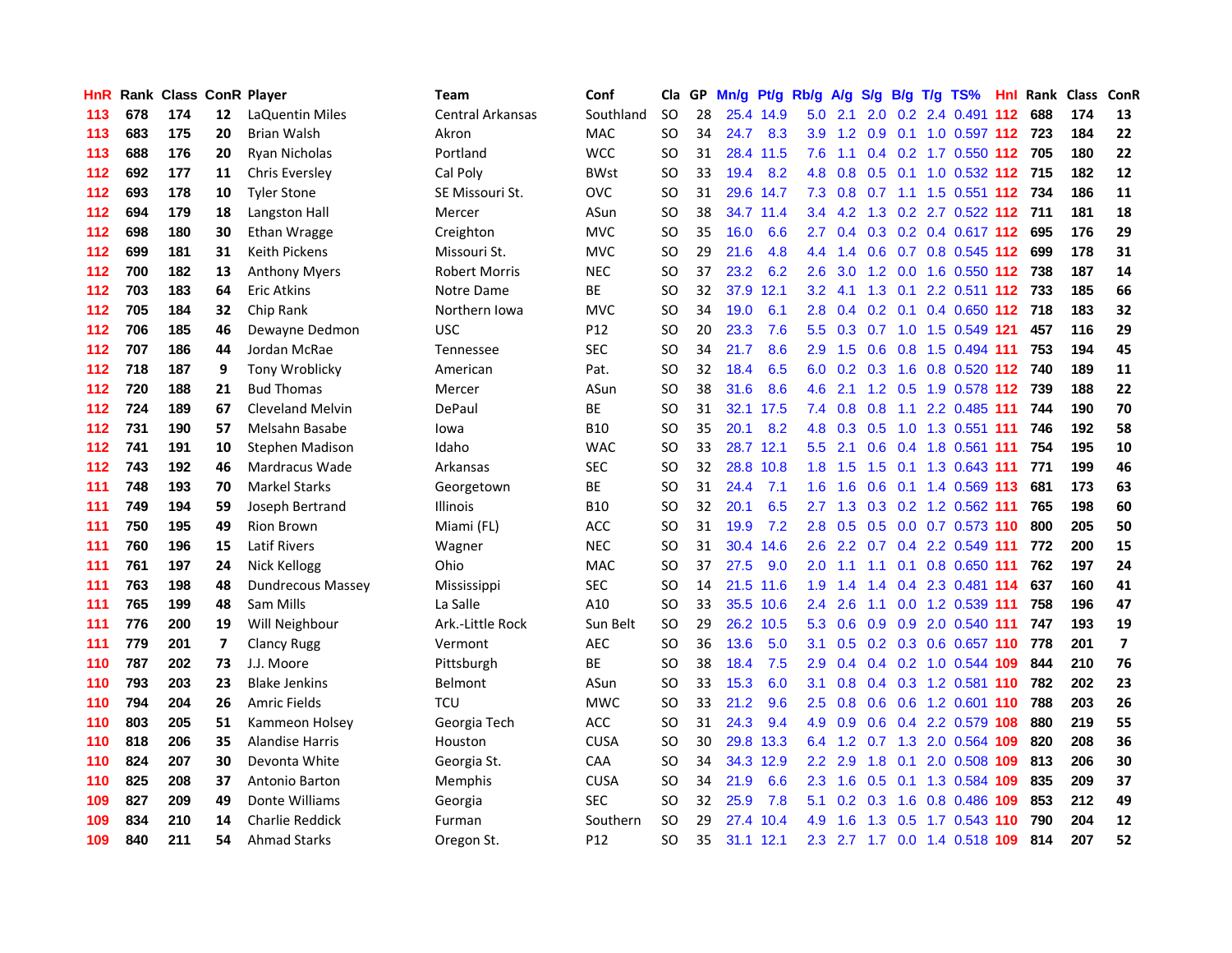| HnR |      | Rank Class ConR Player |    |                        | Team                 | Conf        | Cla       |    | GP Mn/g | Pt/g      | Rb/g             | <b>A/g</b>      | S/g |                 |     | B/g T/g TS%               | Hnl |      | Rank Class ConR |                         |
|-----|------|------------------------|----|------------------------|----------------------|-------------|-----------|----|---------|-----------|------------------|-----------------|-----|-----------------|-----|---------------------------|-----|------|-----------------|-------------------------|
| 109 | 850  | 212                    | 56 | Roberto Nelson         | Oregon St.           | P12         | SO        | 36 | 20.8    | 9.3       | 2.6              | $2.2^{\circ}$   | 0.9 | 0.2             |     | 1.8 0.515                 | 109 | 847  | 211             | 56                      |
| 109 | 851  | 213                    | 18 | Coron Williams         | <b>Robert Morris</b> | <b>NEC</b>  | SO        | 37 |         | 27.1 10.8 | 2.6              | 1.3             | 0.8 | 0.1             |     | 0.9 0.559 108             |     | 859  | 214             | 18                      |
| 109 | 858  | 214                    | 50 | Demarco Cox            | Mississippi          | <b>SEC</b>  | <b>SO</b> | 33 | 13.4    | 3.2       | 2.9              | 0.4             | 0.3 | 0.5             |     | 0.5 0.543 107             |     | 909  | 227             | 53                      |
| 109 | 866  | 215                    | 16 | Drew Windler           | Samford              | Southern    | SO        | 30 |         | 26.1 14.4 | 3.8 <sub>1</sub> |                 |     |                 |     | 1.3 0.5 0.4 2.4 0.625 108 |     | 885  | 220             | 17                      |
| 109 | 867  | 216                    | 20 | Kenneth Ortiz          | Wagner               | <b>NEC</b>  | SO        | 31 | 27.8    | 8.1       | 4.5              | 4.3             |     |                 |     | 1.8 0.1 2.9 0.426 108     |     | 864  | 215             | 19                      |
| 109 | 873  | 217                    | 40 | Jahenns Manigat        | Creighton            | <b>MVC</b>  | SO        | 35 | 22.7    | 6.6       | $2.2^{\circ}$    | 1.5             |     |                 |     | 0.7 0.0 0.8 0.680 109     |     | 858  | 213             | 40                      |
| 108 | 878  | 218                    | 51 | Scottie Wilbekin       | Florida              | <b>SEC</b>  | SO        | 37 | 15.2    | 2.6       | 1.5              | 1.6             | 0.6 |                 |     | 0.1 0.6 0.584 108         |     | 874  | 218             | 50                      |
| 108 | 879  | 219                    | 26 | Cole Dickerson         | San Francisco        | <b>WCC</b>  | SO        | 34 | 18.0    | 7.1       | 4.0              | 0.6             |     |                 |     | 0.6 0.8 1.0 0.610 108     |     | 905  | 225             | 28                      |
| 108 | 882  | 220                    | 30 | <b>Xavier Thames</b>   | San Diego St.        | <b>MWC</b>  | SO        | 31 | 33.8    | 10.1      | 3.2              | 4.1             |     |                 |     | 1.0 0.2 2.5 0.513 108     |     | 888  | 222             | 30                      |
| 108 | 885  | 221                    | 14 | Drew Kelly             | Morehead St.         | <b>OVC</b>  | <b>SO</b> | 33 |         | 24.8 10.2 | 4.8              | 1.0             | 0.9 |                 |     | 0.2 1.6 0.544 107         |     | 925  | 231             | 17                      |
| 108 | 894  | 222                    | 33 | Sherrod Wright         | George Mason         | CAA         | SO        | 32 | 26.4    | 9.6       | 3.3 <sub>1</sub> | 1.3             | 0.8 |                 |     | 0.3 1.7 0.623 108         |     | 898  | 224             | 33                      |
| 108 | 898  | 223                    | 24 | Phil Taylor            | Fla. International   | Sun Belt    | SO        | 29 |         | 31.1 13.5 | 2.0              | 3.0             | 1.0 |                 |     | 0.0 2.7 0.537 104         |     | 1069 | 262             | 28                      |
| 108 | 902  | 224                    | 28 | Jon Smith              | Ohio                 | <b>MAC</b>  | SO        | 37 | 19.6    | 3.6       | 4.5              | 0.5             | 0.6 | 1.2             |     | 1.1 0.635 108             |     | 886  | 221             | 28                      |
| 108 | 903  | 225                    | 60 | D.J. Shelton           | Washington St.       | P12         | SO        | 35 | 14.7    | 4.7       | 2.9              | 0.3             | 0.3 | 0.5             |     | 1.0 0.610 106             |     | 974  | 239             | 64                      |
| 108 | 905  | 226                    | 21 | Naofall Folahan        | Wagner               | <b>NEC</b>  | SO        | 31 | 17.5    | 4.3       | 3.7              | 0.4             | 0.2 |                 |     | 1.7 0.8 0.611 108         |     | 907  | 226             | 20                      |
| 108 | 907  | 227                    | 55 | Charles Hankerson Jr.  | Alabama              | <b>SEC</b>  | SO        | 30 | 11.3    | 3.6       | 1.5 <sub>1</sub> | 0.6             | 0.6 | 0.0             |     | 0.6 0.474 106             |     | 1015 | 252             | 64                      |
| 108 | 916  | 228                    | 13 | Mackey McKnight        | Lehigh               | Pat.        | SO        | 34 | 28.6    | 8.8       | 2.9 <sup>°</sup> | 3.6             | 1.1 |                 |     | 0.1 1.7 0.555 107         |     | 915  | 228             | 14                      |
| 108 | 920  | 229                    | 33 | <b>Ryan Watkins</b>    | Boise St.            | <b>MWC</b>  | SO        | 29 | 15.5    | 6.8       | 4.0              |                 |     |                 |     | 0.3 0.6 0.2 1.1 0.499 107 |     | 936  | 232             | 34                      |
| 108 | 923  | 230                    | 79 | Baye Moussa Keita      | Syracuse             | ВE          | <b>SO</b> | 35 | 12.3    | 2.3       |                  | $2.5 \quad 0.1$ |     |                 |     | 0.2 1.0 0.3 0.702 108     |     | 872  | 217             | 78                      |
| 107 | 931  | 231                    | 62 | Akil Mitchell          | Virginia             | <b>ACC</b>  | SO        | 32 | 22.0    | 4.1       | 4.4              | 0.8             |     |                 |     | 0.7 0.3 0.8 0.506 106     |     | 1013 | 251             | 64                      |
| 107 | 932  | 232                    | 19 | Chris Czerapowicz      | Davidson             | Southern    | <b>SO</b> | 33 |         | 25.1 10.1 | 4.9              |                 |     |                 |     | 0.7 0.2 0.4 1.0 0.537 107 |     | 921  | 229             | 18                      |
| 107 | 933  | 233                    | 55 | Jesse Morgan           | Massachusetts        | A10         | SO        | 37 | 26.7    | 9.9       | 2.9              | 2.2             |     |                 |     | 1.4 0.2 1.9 0.506 107     |     | 942  | 233             | 56                      |
| 107 | 935  | 234                    | 18 | Ross Rivera            | Pacific              | <b>BWst</b> | SO        | 30 | 22.3    | 11.1      | 3.7              | 0.4             |     |                 |     | 0.5 0.1 1.0 0.617 107     |     | 947  | 235             | 18                      |
| 107 | 936  | 235                    | 18 | Chad White             | South Dakota St.     | Summit      | SO        | 35 | 25.1    | 9.3       | 3.3 <sub>1</sub> | 1.4             | 0.6 |                 |     | 0.4 1.2 0.623 107         |     | 945  | 234             | 18                      |
| 107 | 937  | 236                    | 18 | <b>Brandon Edwards</b> | Texas-Arlington      | Southland   | <b>SO</b> | 33 | 15.5    | 4.3       | 4.4              | 0.5             |     |                 |     | 0.3 0.7 0.7 0.608 107     |     | 922  | 230             | 18                      |
| 107 | 940  | 237                    | 3  | Aaron Anderson         | North Dakota         | GWC         | <b>SO</b> | 32 | 30.1    | 11.0      | 2.8              | 2.9             | 1.3 | 0.1             |     | 1.8 0.609 107             |     | 949  | 236             | $\overline{\mathbf{3}}$ |
| 107 | 958  | 238                    | 63 | <b>Tyler Thornton</b>  | <b>Duke</b>          | ACC         | SO.       | 34 | 21.1    | 4.1       | 1.9              | 2.0             | 0.9 | 0.0             |     | 1.0 0.552 107             |     | 957  | 237             | 63                      |
| 107 | 962  | 239                    | 68 | Zach McCabe            | lowa                 | B10         | SO        | 35 | 21.5    | 7.8       | 4.6              | 1.0             | 0.8 |                 |     | 0.3 1.7 0.580 107         |     | 963  | 238             | 67                      |
| 107 | 971  | 240                    | 83 | James Bell             | Villanova            | <b>BE</b>   | SO        | 29 | 23.0    | 7.0       | 3.8 <sub>2</sub> | 1.3             |     | $0.7 \quad 0.3$ |     | 1.3 0.532 106             |     | 988  | 243             | 84                      |
| 107 | 972  | 241                    | 20 | Brayden Carlson        | South Dakota St.     | Summit      | SO        | 35 | 31.9    | 7.3       | 3.1              | 2.5             | 1.3 | 0.1             |     | 1.6 0.633 106             |     | 979  | 241             | 20                      |
| 107 | 975  | 242                    | 84 | <b>Blake Nash</b>      | South Florida        | ВE          | <b>SO</b> | 34 | 12.2    | 3.4       | 0.8 <sub>0</sub> | 1.1             | 0.5 |                 |     | 0.0 0.9 0.518 106         |     | 998  | 246             | 85                      |
| 107 | 979  | 243                    | 18 | Alfonzo McKinnie       | Eastern Illinois     | OVC         | <b>SO</b> | 29 | 23.8    | 10.2      | 7.0              | 0.4             |     |                 |     | 0.6 0.8 1.6 0.595 106     |     | 983  | 242             | 20                      |
| 106 | 982  | 244                    | 19 | <b>Nick Cook</b>       | Jacksonville St.     | <b>OVC</b>  | SO        | 33 | 20.6    | 6.0       | 4.8              |                 |     |                 |     | 1.0 0.5 1.5 1.2 0.531 106 |     | 1021 | 253             | 21                      |
| 106 | 987  | 245                    | 18 | T.J. Bray              | Princeton            | lvy         | SO        | 32 | 33.1    | 7.2       | 4.6              | 3.7             | 1.6 |                 |     | 0.1 2.1 0.602 106         |     | 1008 | 249             | 19                      |
| 106 | 992  | 246                    | 19 | <b>Tyler Johnson</b>   | Fresno St.           | <b>WAC</b>  | SO        | 33 | 29.6    | 9.3       | 4.6              | 2.5             | 1.3 |                 |     | 0.3 1.2 0.495 106         |     | 989  | 244             | 20                      |
| 106 | 995  | 247                    | 26 | Monty Brown            | Mercer               | ASun        | SO        | 38 | 11.6    | 4.7       | $2.5^{\circ}$    | 0.2             | 0.1 | 0.5             |     | 1.1 0.601                 | 106 | 997  | 245             | 27                      |
| 106 | 1001 | 248                    | 21 | Kevin Olekaibe         | Fresno St.           | WAC         | SO        | 33 | 36.5    | 17.8      | $3.2\phantom{0}$ | 1.2             | 1.3 | 0.1             | 1.5 | 0.505                     | 106 | 999  | 247             | 21                      |
| 106 | 1009 | 249                    | 19 | <b>Maurice Barrow</b>  | Fairfield            | <b>MAAC</b> | SO        | 37 | 30.4    | 9.3       | 6.0              |                 |     |                 |     | 2.0 1.0 0.6 2.3 0.536 106 |     | 1023 | 254             | 20                      |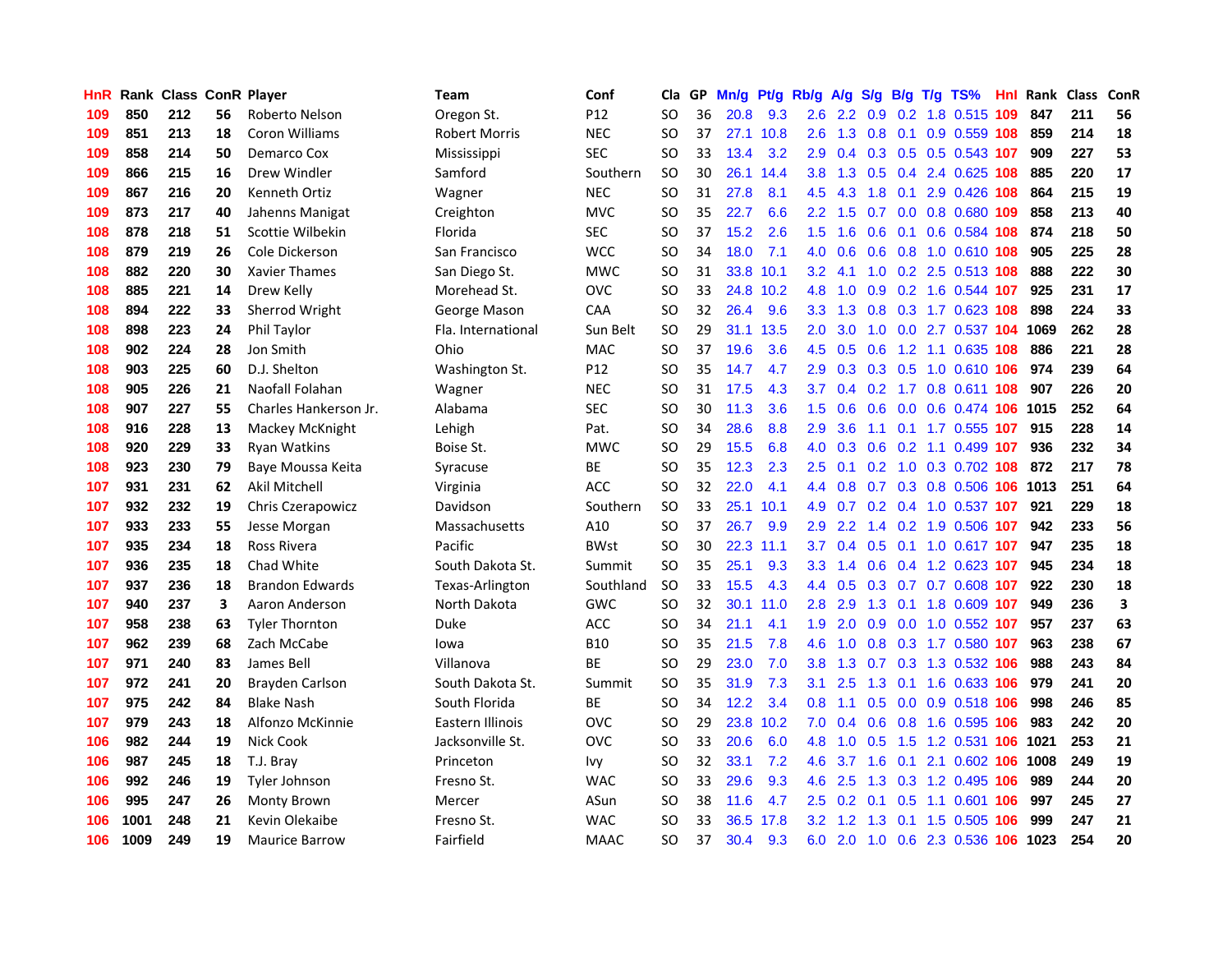| HnR. |      |     |    | Rank Class ConR Player  | Team                    | Conf        | Cla       |    | GP Mn/g | Pt/g      | Rb/g             | <b>A/g</b>      | S/g             |                 | B/g T/g TS%                    | Hnl | Rank Class |     | ConR                    |
|------|------|-----|----|-------------------------|-------------------------|-------------|-----------|----|---------|-----------|------------------|-----------------|-----------------|-----------------|--------------------------------|-----|------------|-----|-------------------------|
| 106  | 1017 | 250 | 60 | Cedrick Lindsay         | Richmond                | A10         | SO        | 31 |         | 32.2 11.2 | 2.5              | 3.7             | 1.0             | 0.2             | 2.2 0.528                      | 106 | 1012       | 250 | 59                      |
| 106  | 1019 | 251 | 88 | Mike Poole              | Rutgers                 | ВE          | SO        | 32 | 22.1    | 6.5       | 3.3 <sub>2</sub> | 1.2             | 1.3             | 0.6             | 1.3 0.454 105                  |     | 1040       | 255 | 88                      |
| 106  | 1023 | 252 | 61 | Jerry Jones             | Duquesne                | A10         | SO        | 29 | 19.4    | 6.4       | 3.2              | 0.9             | 0.5             | 0.3             | 0.8 0.632 105                  |     | 1041       | 256 | 63                      |
| 105  | 1026 | 253 | 4  | <b>Brandon Brekke</b>   | North Dakota            | GWC         | <b>SO</b> | 30 | 21.0    | 9.2       | 6.1              |                 |                 |                 | 0.6 0.3 0.8 1.8 0.644 106      |     | 975        | 240 | 4                       |
| 105  | 1030 | 254 | 29 | Evan Roguemore          | Santa Clara             | <b>WCC</b>  | <b>SO</b> | 30 |         | 33.5 13.8 | 3.1              |                 |                 |                 | 5.3 0.9 0.3 2.8 0.492 103 1140 |     |            | 280 | 32                      |
| 105  | 1031 | 255 | 14 | <b>Cameron Ayers</b>    | <b>Bucknell</b>         | Pat.        | SO        | 35 |         | 31.5 11.1 | $2.6^{\circ}$    | 1.8             |                 |                 | 0.7 0.1 1.0 0.576 105          |     | 1042       | 257 | 15                      |
| 105  | 1035 | 256 | 70 | Jermaine Marshall       | Penn St.                | B10         | SO        | 31 |         | 27.1 10.8 | 4.1              | 1.1             |                 |                 | 1.0 0.5 1.8 0.498 104 1070     |     |            | 263 | 71                      |
| 105  | 1041 | 257 | 65 | Keala King              | ASU                     | P12         | SO        | 13 |         | 32.6 13.7 | 4.9              | 3.3             | 1.5             |                 | 0.1 3.9 0.593 121              |     | 456        | 115 | 28                      |
| 105  | 1042 | 258 | 21 | Osas Ebomwonyi          | Lamar                   | Southland   | <b>SO</b> | 35 | 12.3    | 2.2       | 3.6 <sup>°</sup> | 0.1             | 0.5             | 1.8             | 0.5 0.470 105                  |     | 1059       | 261 | 22                      |
| 105  | 1046 | 259 | 89 | <b>Tyler Olander</b>    | Connecticut             | ВE          | SO        | 34 | 17.6    | 4.2       | 3.9 <sup>°</sup> | 1.2             | 0.4             | 0.5             | 0.9 0.483 105                  |     | 1055       | 260 | 89                      |
| 105  | 1050 | 260 | 30 | Jorden Page             | Saint Mary's (CA)       | <b>WCC</b>  | <b>SO</b> | 33 | 26.0    | 8.0       | 1.2              | 2.3             |                 | $0.7 \quad 0.1$ | 1.6 0.520 105                  |     | 1052       | 259 | 30                      |
| 105  | 1052 | 261 | 23 | Jerry Evans             | Nevada                  | WAC         | SO        | 35 | 25.4    | 6.7       | 4.7              | 1.1             | 0.8             | 0.5             | 1.1 0.548                      | 105 | 1049       | 258 | 24                      |
| 105  | 1054 | 262 | 34 | Jonathan Arledge        | George Mason            | CAA         | <b>SO</b> | 31 | 12.0    | 4.3       | 3.1              | 0.4             | 0.3             | 0.5             | 0.8 0.496 104 1075             |     |            | 264 | 35                      |
| 105  | 1058 | 263 | 35 | Dartaye Ruffin          | Drexel                  | CAA         | SO        | 36 | 21.7    | 5.6       | 4.9              | 0.4             | 0.6             | 0.6             | 1.0 0.525 104                  |     | 1088       | 267 | 36                      |
| 105  | 1061 | 264 | 65 | Andre Stringer          | LSU                     | <b>SEC</b>  | SO        | 28 | 32.3    | 10.1      | 2.0              | 2.7             | 1.3             | 0.0             | 1.8 0.482 106                  |     | 1002       | 248 | 61                      |
| 105  | 1074 | 265 | 25 | Christian Kabongo       | New Mexico St.          | <b>WAC</b>  | SO        | 11 |         | 29.0 14.6 | $3.4^{\circ}$    | 3.5             | 1.3             |                 | 0.2 4.2 0.518 108              |     | 889        | 223 | 15                      |
| 105  | 1077 | 266 | 46 | Walt Lemon              | <b>Bradley</b>          | <b>MVC</b>  | SO        | 32 |         | 30.7 12.6 | 3.1              | 2.5             |                 |                 | 1.3 0.5 3.2 0.549 104 1126     |     |            | 278 | 47                      |
| 104  | 1080 | 267 | 6  | <b>Troy Huff</b>        | North Dakota            | GWC         | <b>SO</b> | 32 |         | 28.3 13.1 | 5.9              | 2.0             |                 |                 | 1.6 0.5 2.4 0.461 104 1100     |     |            | 272 | 6                       |
| 104  | 1083 | 268 | 28 | Daylon Guy              | Ark.-Little Rock        | Sun Belt    | SO        | 31 |         | 30.8 10.4 | $3.5^{\circ}$    | 1.7             |                 |                 | 1.4 0.1 1.2 0.498 104 1090     |     |            | 268 | 31                      |
| 104  | 1090 | 269 | 64 | Charlon Kloof           | St. Bonaventure         | A10         | SO        | 32 | 25.0    | 6.4       | 2.1              | 2.7             |                 |                 | 0.8 0.2 1.5 0.544 104 1099     |     |            | 271 | 66                      |
| 104  | 1096 | 270 | 32 | David Stockton          | Gonzaga                 | <b>WCC</b>  | SO        | 33 | 16.8    | 3.7       | 1.0 <sub>1</sub> | 2.4             |                 |                 | 0.8 0.1 1.5 0.510 104 1101     |     |            | 273 | 31                      |
| 104  | 1098 | 271 | 68 | Varez Ward              | Auburn                  | <b>SEC</b>  | SO        | 27 | 27.4    | 9.0       | 3.1              | 3.8             |                 |                 | 0.9 0.2 2.7 0.454 104 1114     |     |            | 275 | 69                      |
| 104  | 1101 | 272 | 30 | <b>Shamile Cabell</b>   | Jacksonville            | ASun        | <b>SO</b> | 29 | 25.2    | 12.3      | 1.8              | 2.5             | 0.8             |                 | 0.1 2.0 0.511 104 1091         |     |            | 269 | 30                      |
| 104  | 1102 | 273 | 67 | Matthew Wright          | St. Bonaventure         | A10         | SO        | 32 | 27.3    | 6.8       | 2.5              | 2.8             | 0.9             |                 | 0.3 1.5 0.472 104 1112         |     |            | 274 | 68                      |
| 104  | 1106 | 274 | 47 | R.J. Mahurin            | Indiana St.             | <b>MVC</b>  | SO        | 30 | 16.4    | 7.2       | $2.4^{\circ}$    | 0.4             |                 |                 | 0.4 0.4 0.7 0.522 104 1087     |     |            | 266 | 45                      |
| 104  | 1114 | 275 | 92 | <b>Bryce Cotton</b>     | Providence              | ВE          | SO        | 32 | 38.6    | 14.3      | 2.5              | 2.3             | 1.0             |                 | 0.2 1.6 0.569 103 1142         |     |            | 281 | 94                      |
| 104  | 1115 | 276 | 34 | Jarod Oldham            | <b>Buffalo</b>          | <b>MAC</b>  | SO        | 31 | 29.0    | 4.7       | 4.3              | 5.9             | 1.5             |                 | 0.5 2.7 0.403 104 1122         |     |            | 276 | 33                      |
| 104  | 1117 | 277 | 94 | Patrik Auda             | <b>Seton Hall</b>       | ВE          | <b>SO</b> | 34 | 24.0    | 6.8       | 4.0              | 1.1             | 0.7             |                 | 0.3 1.2 0.570 103 1139         |     |            | 279 | 93                      |
| 104  | 1121 | 278 | 69 | <b>Rickey Scott</b>     | Arkansas                | <b>SEC</b>  | SO        | 32 | 25.3    | 9.1       | 3.5              | 2.4             | 0.8             |                 | 0.2 1.6 0.455 103 1155         |     |            | 286 | 70                      |
| 104  | 1126 | 279 | 7  | Demarquelle Tabb        | Alabama A&M             | <b>SWAC</b> | SΟ        | 27 | 29.3    | 10.6      | 7.6              |                 | $1.2 \quad 0.8$ |                 | 1.9 2.0 0.523 104 1082         |     |            | 265 | $\overline{\mathbf{z}}$ |
| 104  | 1128 | 280 | 45 | Dwight Smith            | Colorado St.            | <b>MWC</b>  | SO        | 30 | 15.8    | 5.1       | 2.0              |                 |                 |                 | 1.0 0.4 0.3 0.9 0.575 102 1175 |     |            | 291 | 47                      |
| 103  | 1136 | 281 | 16 | Dave Dudzinski          | <b>Holy Cross</b>       | Pat.        | SO        | 29 | 25.7    | 9.4       |                  | $6.0 \quad 0.4$ | 0.6             |                 | 1.1 1.2 0.568 103 1152         |     |            | 285 | 16                      |
| 103  | 1142 | 282 | 22 | Kyle Boswell            | <b>UC Santa Barbara</b> | <b>BWst</b> | <b>SO</b> | 31 | 21.9    | 7.5       | 1.5              | 1.7             | 0.6             |                 | 0.0 0.8 0.652 103 1145         |     |            | 282 | 23                      |
| 103  | 1146 | 283 | 70 | <b>Billy Baron</b>      | Rhode Island            | A10         | SO        | 20 | 32.3    | 13.0      | 4.5              | 2.6             |                 |                 | 1.2 0.0 2.1 0.534 108          |     | 868        | 216 | 52                      |
| 103  | 1148 | 284 | 17 | Anthony Jackson         | Stony Brook             | <b>AEC</b>  | SO        | 32 | 12.5    | 5.5       | 1.3              | 0.6             | 0.5             |                 | 0.1 1.1 0.557 103 1147         |     |            | 283 | 15                      |
| 103  | 1151 | 285 | 70 | <b>Brenton Williams</b> | South Carolina          | <b>SEC</b>  | SO        | 23 | 14.0    | 6.1       | 0.8 <sub>0</sub> | 0.6             | 0.7             | 0.1             | 0.8 0.538                      |     | 104 1093   | 270 | 67                      |
| 103  | 1155 | 286 | 71 | <b>RJ Slawson</b>       | South Carolina          | SEC         | SO        | 31 | 17.8    | 4.5       | 4.0              | 0.6             | 0.7             | 0.6             | 1.0 0.502                      | 103 | 1165       | 289 | 71                      |
| 103  | 1157 | 287 | 31 | Evan Bruinsma           | Detroit                 | Hor.        | SO        | 36 | 12.1    | 4.1       | $2.5^{\circ}$    |                 |                 |                 | 0.4 0.4 0.4 0.6 0.569 102 1195 |     |            | 300 | 32                      |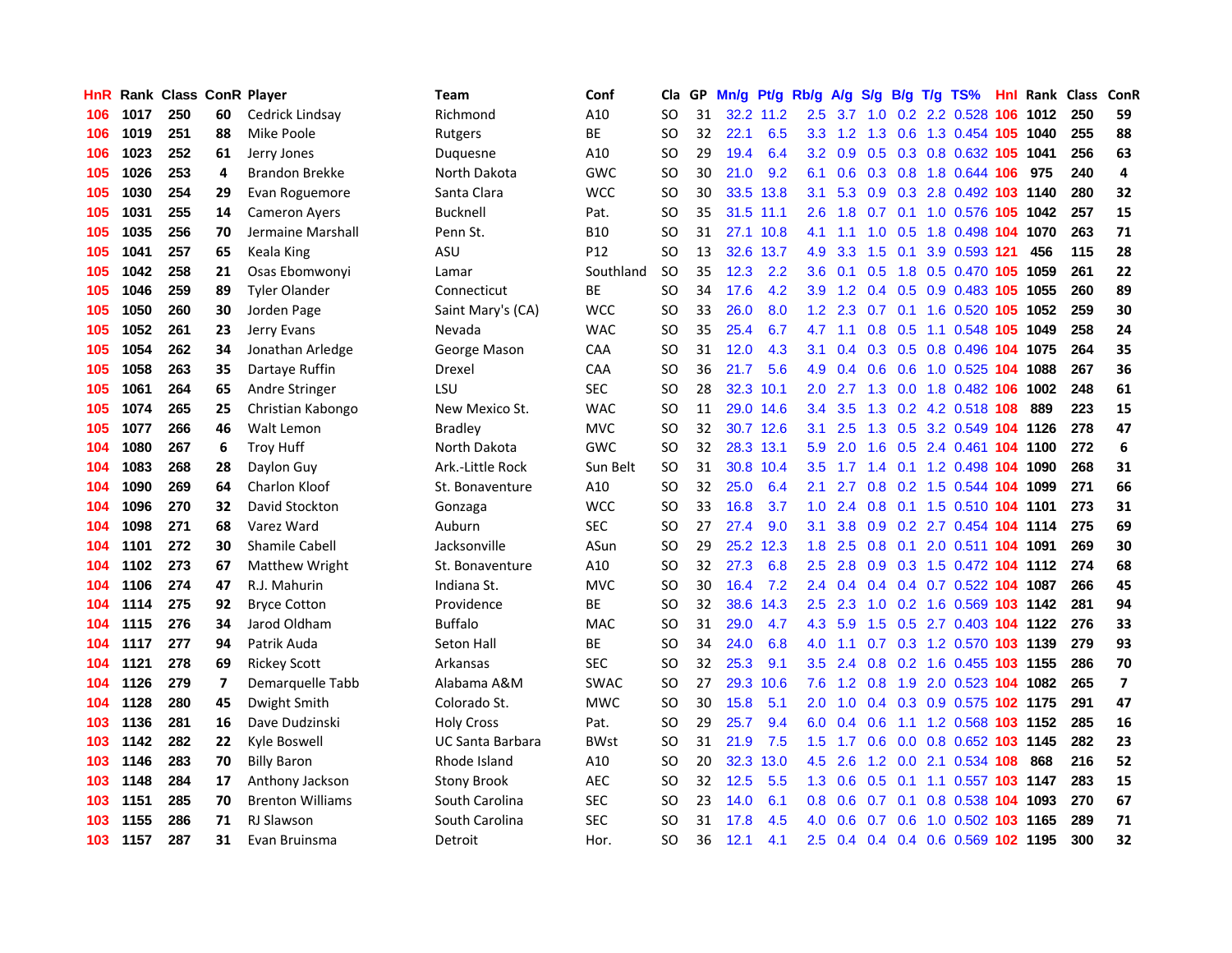| HnR |      | <b>Rank Class ConR Player</b> |    |                         | Team                | Conf        | Cla       |    | GP Mn/g | Pt/g      | Rb/g A/g         |         | <b>S/g</b>      |     | B/g T/g TS%                        |     |          | <b>Hnl Rank Class</b> | ConR |
|-----|------|-------------------------------|----|-------------------------|---------------------|-------------|-----------|----|---------|-----------|------------------|---------|-----------------|-----|------------------------------------|-----|----------|-----------------------|------|
| 103 | 1159 | 288                           | 32 | Kyle Kelm               | Milwaukee           | Hor.        | SO        | 32 | 24.5    | 7.6       | 4.5              | 1.1     | $0.4^{\circ}$   | 0.5 | 1.4 0.529                          |     | 102 1197 | 302                   | 33   |
| 103 | 1161 | 289                           | 65 | <b>Shane Southwell</b>  | Kansas St.          | <b>B12</b>  | SO        | 32 | 16.8    | 3.2       | $2.2^{\circ}$    | 2.0     | 0.4             |     | 0.4 1.3 0.444 103 1150             |     |          | 284                   | 66   |
| 103 | 1164 | 290                           | 33 | Pablo Bertone           | Florida Atlantic    | Sun Belt    | SO        | 30 | 19.6    | 7.3       | 3.7              | 1.1     | 0.7             |     | 0.4 1.1 0.506 102 1179             |     |          | 293                   | 35   |
| 103 | 1168 | 291                           | 69 | Johnathan Loyd          | Oregon              | P12         | SO        | 34 | 17.3    | 3.3       | $1.4^{\circ}$    | 2.9     | 0.9             |     | 0.0 1.4 0.457 101 1231             |     |          | 311                   | 70   |
| 103 | 1169 | 292                           | 33 | Chrishawn Hopkins       | <b>Butler</b>       | Hor.        | <b>SO</b> | 37 | 23.2    | 9.1       |                  |         |                 |     | 2.4 1.5 0.8 0.1 1.9 0.470 102 1173 |     |          | 290                   | 30   |
| 103 | 1177 | 293                           | 21 | <b>Trevis Simpson</b>   | NC-Greensboro       | Southern    | <b>SO</b> | 30 | 27.8    | 18.3      |                  |         |                 |     | 4.2 0.7 0.8 0.2 2.2 0.488 104 1125 |     |          | 277                   | 20   |
| 103 | 1180 | 294                           | 72 | <b>Ralston Turner</b>   | LSU                 | <b>SEC</b>  | SO        | 33 | 29.0    | 9.1       | 3.0 <sub>1</sub> | 1.6     |                 |     | 0.5 0.2 1.8 0.491 102 1187         |     |          | 297                   | 72   |
| 102 | 1181 | 295                           | 96 | <b>Gerard Coleman</b>   | Providence          | ВE          | SO        | 30 | 34.0    | 13.2      | 5.0              | 2.1     |                 |     | 1.1 0.2 2.2 0.479 102 1184         |     |          | 296                   | 96   |
| 102 | 1184 | 296                           | 70 | Jordan Bachynski        | ASU                 | P12         | SO        | 30 | 17.4    | 6.0       | 4.0              |         | $0.2 \quad 0.2$ |     | 1.4 1.1 0.568 100 1279             |     |          | 325                   | 71   |
| 102 | 1185 | 297                           | 14 | lan Chiles              | Morgan St.          | <b>MEAC</b> | <b>SO</b> | 28 | 19.8    | 8.8       | 4.0              | 0.8     | 0.3             | 1.6 | 1.5 0.575 103 1162                 |     |          | 288                   | 14   |
| 102 | 1188 | 298                           | 25 | Jeromie Hill            | Texas-San Antonio   | Southland   | <b>SO</b> | 32 | 30.5    | 12.5      | 6.4              | 1.5     | 0.9             |     | 0.7 2.5 0.547 102 1181             |     |          | 295                   | 25   |
| 102 | 1193 | 299                           | 30 | Keith Shamburger        | San Jose St.        | <b>WAC</b>  | SO        | 30 |         | 35.2 13.1 | 2.9              | 5.2     | 1.3             |     | 0.0 2.1 0.479 102 1178             |     |          | 292                   | 30   |
| 102 | 1194 | 300                           | 41 | Devon Saddler           | Delaware            | CAA         | <b>SO</b> | 32 |         | 35.3 18.8 | 4.1              | 1.8     | 0.8             | 0.3 | 3.2 0.510 102 1196                 |     |          | 301                   | 42   |
| 102 | 1196 | 301                           | 42 | DJ Haley                | <b>VCU</b>          | <b>CAA</b>  | SO        | 36 | 15.4    | 3.2       | 3.9 <sup>°</sup> | 0.2     | 0.5             |     | 0.6 0.8 0.483 102 1189             |     |          | 299                   | 41   |
| 102 | 1197 | 302                           | 32 | Aaron Graham            | Stetson             | ASun        | SO        | 29 | 28.6    | 12.7      | 4.3              | 2.5     | 1.3             |     | 0.2 2.7 0.547 102 1203             |     |          | 304                   | 32   |
| 102 | 1199 | 303                           | 23 | Michael Alvarado        | Manhattan           | <b>MAAC</b> | SO        | 30 | 26.5    | 8.5       | $2.3^{\circ}$    | 3.2     | 1.4             | 0.1 | 2.5 0.537 102 1180                 |     |          | 294                   | 23   |
| 102 | 1200 | 304                           | 31 | Tshilidzi Nephawe       | New Mexico St.      | <b>WAC</b>  | <b>SO</b> | 36 | 16.8    | 5.8       | 3.8 <sub>1</sub> | 0.4     | 0.1             |     | 0.9 0.9 0.587 102 1205             |     |          | 305                   | 32   |
| 102 | 1204 | 305                           | 22 | <b>Trent Weideman</b>   | Coll. of Charleston | Southern    | SO        | 30 |         | 31.3 12.1 | 8.7              |         |                 |     | 0.9 0.7 0.9 2.5 0.518 101 1217     |     |          | 307                   | 23   |
| 102 | 1206 | 306                           | 36 | Cody Doolin             | San Francisco       | <b>WCC</b>  | SO        | 34 | 30.9    | 9.3       | 3.1              | 3.8     |                 |     | 1.6 0.1 1.5 0.532 101 1239         |     |          | 312                   | 35   |
| 102 | 1209 | 307                           | 38 | Derek Jackson           | Central Michigan    | <b>MAC</b>  | SO        | 32 |         | 33.1 11.5 | $2.3^{\circ}$    | 1.8     |                 |     | 1.8 0.2 1.5 0.520 101 1213         |     |          | 306                   | 38   |
| 102 | 1211 | 308                           | 26 | Jordan Aaberg           | North Dakota St.    | Summit      | SO        | 31 | 11.8    | 3.9       | $2.6^{\circ}$    | 0.1     |                 |     | 0.3 0.8 0.6 0.723 101 1225         |     |          | 309                   | 26   |
| 102 | 1222 | 309                           | 67 | <b>Cameron Clark</b>    | Oklahoma            | <b>B12</b>  | SO        | 31 | 27.2    | 8.5       | 4.7              | 1.2     | 0.8             |     | 0.4 1.6 0.451 101                  |     | 1243     | 314                   | 69   |
| 102 | 1224 | 310                           | 44 | Bryon Allen             | George Mason        | CAA         | SO        | 33 | 27.7    | 7.5       | 3.1              | 3.7     |                 |     | 1.0 0.2 2.7 0.470 101              |     | 1245     | 315                   | 45   |
| 102 | 1225 | 311                           | 32 | <b>Brian Williams</b>   | Jacksonville St.    | <b>OVC</b>  | SO        | 33 | 35.4    | 13.2      | 2.8              | 3.1     | 1.3             |     | 0.2 1.8 0.488 101                  |     | 1258     | 316                   | 32   |
| 102 | 1227 | 312                           | 41 | Shayne Whittington      | Western Michigan    | <b>MAC</b>  | SO        | 32 | 14.1    | 4.2       | 4.0              |         |                 |     | 0.2 0.3 0.8 0.6 0.572 101 1242     |     |          | 313                   | 44   |
| 101 | 1231 | 313                           | 45 | Donte Hill              | Old Dominion        | CAA         | SO        | 27 | 28.3    | 7.8       | 3.7              | 2.0     |                 |     | 1.2 0.4 1.5 0.490 103 1160         |     |          | 287                   | 40   |
| 101 | 1241 | 314                           | 75 | Chris Denson            | Auburn              | <b>SEC</b>  | <b>SO</b> | 30 | 22.3    | 8.7       | 1.8              | 1.1     | 0.5             |     | 0.1 1.4 0.529 101                  |     | 1264     | 319                   | 74   |
| 101 | 1242 | 315                           | 99 | Alex Dragicevich        | Notre Dame          | ВE          | SO        | 34 | 20.9    | 6.6       | 1.8              | 1.2     | 0.1             |     | 0.3 0.9 0.531 100                  |     | 1266     | 320                   | 99   |
| 101 | 1243 | 316                           | 19 | <b>Chase Plummer</b>    | <b>UMBC</b>         | <b>AEC</b>  | SO        | 29 | 28.3    | 15.4      | 7.4              | 1.4     | 1.4             | 0.3 | 3.9 0.481                          | 99  | 1327     | 331                   | 20   |
| 101 | 1253 | 317                           | 43 | Ricardo Johnson         | Ohio                | <b>MAC</b>  | SO        | 36 | 13.5    | 3.1       | $2.4^{\circ}$    | 0.6     | 0.9             |     | 0.2 0.7 0.516 101                  |     | 1228     | 310                   | 41   |
| 101 | 1255 | 318                           | 48 | <b>Tristan Spurlock</b> | Central Florida     | <b>CUSA</b> | SO        | 33 | 23.5    | 7.2       |                  | 4.4 0.7 |                 |     | $0.5$ 0.7 1.1 0.476                | -99 | 1324     | 330                   | 50   |
| 101 | 1256 | 319                           | 26 | Chris McNealy           | UC Irvine           | <b>BWst</b> | SO        | 32 | 29.5    | 10.2      | 4.6              | 3.1     |                 |     | 0.8 0.5 1.8 0.506 101              |     | 1263     | 318                   | 26   |
| 101 | 1261 | 320                           | 37 | <b>Chase Fieler</b>     | Florida Gulf Coast  | ASun        | SO        | 32 | 24.6    | 6.8       | 4.4              | 1.9     | 0.8             |     | 1.2 1.3 0.558 100 1275             |     |          | 322                   | 37   |
| 101 | 1262 | 321                           | 38 | Babatunde Olomuwiya     | <b>USC Upstate</b>  | ASun        | SO        | 34 | 16.6    | 5.6       | 3.2 <sub>2</sub> | 0.6     | 0.4             |     | 1.0 1.2 0.531 101 1260             |     |          | 317                   | 36   |
| 101 | 1264 | 322                           | 73 | Devin Oliver            | Dayton              | A10         | SO        | 33 | 20.5    | 4.9       | 5.0              | 1.0     |                 |     | 0.7 0.2 1.3 0.497 100              |     | 1273     | 321                   | 75   |
| 101 | 1265 | 323                           | 37 | <b>Alzee Williams</b>   | North Texas         | Sun Belt    | SO        | 32 | 31.8    | 10.5      | $3.4^{\circ}$    | 1.7     | 0.5             | 0.1 | 1.3 0.529                          | 96  | 1500     | 381                   | 45   |
| 101 | 1271 | 324                           | 10 | Ben Aird                | Utah Valley         | <b>GWC</b>  | SO        | 33 | 30.5    | 10.4      | 7.5              | 1.3     | 1.2             | 1.5 | 1.7 0.500                          | 100 | 1276     | 323                   | 10   |
| 101 | 1272 | 325                           | 17 | David Bruce             | Hampton             | <b>MEAC</b> | SO        | 30 | 22.8    | 9.2       | 7.3              |         |                 |     | 0.4 0.4 0.8 1.8 0.518 101 1222     |     |          | 308                   | 17   |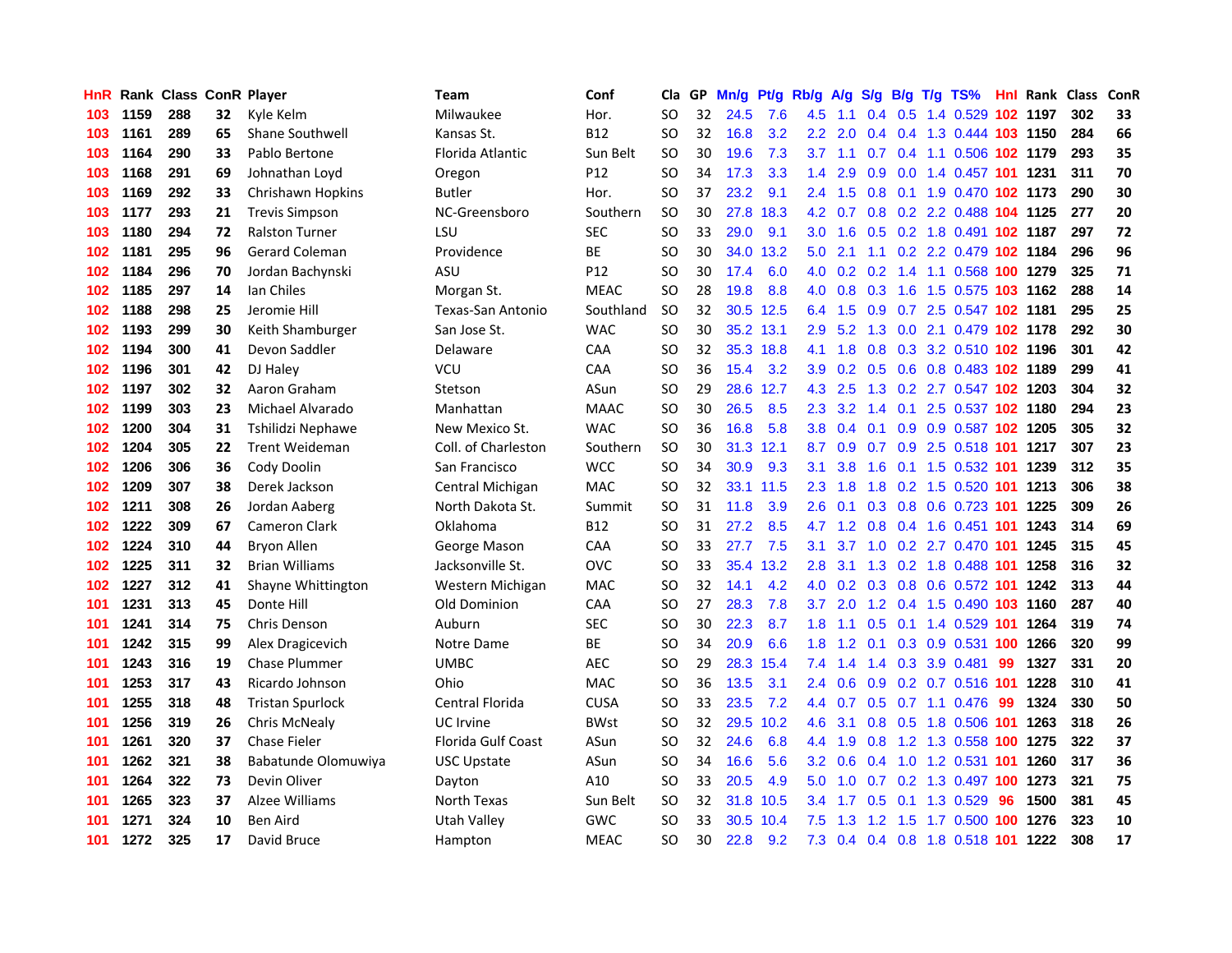| <b>HnR</b> |      | Rank Class ConR Player |    |                         | Team                 | Conf        | Cla       |    | GP Mn/g Pt/g Rb/g |           |                  |                 |     |                 | A/g S/g B/g T/g TS%        | Hnl | Rank Class |     | ConR                    |
|------------|------|------------------------|----|-------------------------|----------------------|-------------|-----------|----|-------------------|-----------|------------------|-----------------|-----|-----------------|----------------------------|-----|------------|-----|-------------------------|
| 100        | 1279 | 326                    | 39 | Christophe Varidel      | Florida Gulf Coast   | ASun        | SO.       | 32 | 21.5              | 9.2       | 2.5              | 0.9             | 0.8 | 0.2             | 1.3 0.599                  | 100 | 1288       | 327 | 38                      |
| 100        | 1285 | 327                    | 20 | Sandro Carissimo        | Vermont              | AEC         | <b>SO</b> | 36 | 29.2              | 7.1       | 2.9              | 2.4             |     | $1.2 \quad 0.2$ | 1.4 0.528                  | 100 | 1278       | 324 | 19                      |
| 100        | 1289 | 328                    | 27 | <b>Trey Sumler</b>      | Western Carolina     | Southern    | <b>SO</b> | 35 |                   | 36.3 13.5 | 4.9              | 4.1             | 1.4 | 0.1             | 3.3 0.548                  | 100 | 1283       | 326 | 27                      |
| 100        | 1295 | 329                    | 28 | Josh Ritchart           | <b>UC Davis</b>      | <b>BWst</b> | <b>SO</b> | 30 |                   | 27.7 11.3 | 5.1              | 1.0             |     |                 | 0.7 0.7 1.6 0.568          | -99 | 1342       | 335 | 29                      |
| 100        | 1298 | 330                    | 28 | Justin Drummond         | Loyola (MD)          | <b>MAAC</b> | SO.       | 33 |                   | 22.7 10.7 | 3.9 <sup>°</sup> | 0.7             |     |                 | 1.0 0.3 1.9 0.458 100      |     | 1308       | 328 | 29                      |
| 100        | 1302 | 331                    | 28 | Jason Brickman          | Long Island U.       | <b>NEC</b>  | SO.       | 34 | 34.5              | 9.6       | $2.6\,$          | 7.3             |     |                 | $0.9$ $0.0$ $3.9$ $0.629$  | -99 | 1309       | 329 | 29                      |
| 100        | 1306 | 332                    | 29 | Mike McFadden           | Robert Morris        | <b>NEC</b>  | SO.       | 27 | 25.4              | 8.4       |                  | 4.3 0.4         |     |                 | 1.0 0.6 1.7 0.535 102 1198 |     |            | 303 | 26                      |
| 100        | 1309 | 333                    | 78 | Jalen Steele            | Mississippi St.      | <b>SEC</b>  | <b>SO</b> | 33 | 23.7              | 8.7       | 1.8              | 0.8             |     |                 | 0.3 0.1 1.1 0.575          | 99  | 1345       | 338 | 79                      |
| 99         | 1316 | 334                    | 72 | Garrett Jackson         | <b>USC</b>           | P12         | <b>SO</b> | 32 | 22.2              | 6.9       | 3.1              | 0.5             |     |                 | $0.7$ $0.6$ 1.2 $0.461$    | 96  | 1511       | 382 | 74                      |
| 99         | 1317 | 335                    | 33 | <b>Patrick Miller</b>   | Tennessee St.        | <b>OVC</b>  | <b>SO</b> | 33 |                   | 33.4 10.8 | 3.6              | 3.6             | 1.5 |                 | 0.2 2.5 0.502              | -99 | 1344       | 337 | 33                      |
| 99         | 1318 | 336                    | 51 | Jordan Swing            | <b>UAB</b>           | <b>CUSA</b> | SO.       | 28 |                   | 31.2 11.2 | 3.9              | 1.8             |     |                 | 0.5 0.2 2.2 0.538          | -99 | 1328       | 332 | 51                      |
| 99         | 1319 | 337                    | 52 | <b>Michael Perez</b>    | <b>UTEP</b>          | <b>CUSA</b> | <b>SO</b> | 31 |                   | 30.9 11.0 | 2.6              | 1.9             |     |                 | 0.7 0.2 2.3 0.519          | 98  | 1378       | 348 | 55                      |
| 99         | 1320 | 338                    | 16 | <b>Tate Unruh</b>       | Northern Colorado    | <b>BSky</b> | <b>SO</b> | 27 |                   | 28.5 11.3 | 3.2 <sub>2</sub> | 1.2             | 0.9 |                 | $0.2$ 1.6 0.650            | -99 | 1343       | 336 | 16                      |
| 99         | 1323 | 339                    | 68 | <b>Bubu Palo</b>        | lowa St.             | B12         | <b>SO</b> | 21 | 13.8              | 4.0       | 1.5 <sub>1</sub> | 1.5             |     | $0.4\quad 0.0$  | 1.1 0.571 102 1188         |     |            | 298 | 68                      |
| 99         | 1325 | 340                    | 53 | <b>Tim Peete</b>        | Tulsa                | <b>CUSA</b> | SO.       | 31 | 26.9              | 5.3       | 3.2 <sub>1</sub> | 2.2             | 1.0 | 0.2             | 1.7 0.487                  | -99 | 1330       | 333 | 52                      |
| 99         | 1328 | 341                    | 20 | Adrien Coleman          | Bethune-Cookman      | <b>MEAC</b> | <b>SO</b> | 35 | 28.6              | 11.6      | 4.2              | 1.5             | 1.4 |                 | 0.3 2.3 0.501              | 98  | 1390       | 352 | 27                      |
| 99         | 1332 | 342                    | 38 | <b>Cole Darling</b>     | Wright St.           | Hor.        | <b>SO</b> | 30 | 20.3              | 6.3       | 3.6              | 0.8             |     |                 | $0.7$ $0.2$ 1.1 $0.470$    | -99 | 1348       | 340 | 38                      |
| 99         | 1339 | 343                    | 55 | Robert Sampson          | East Carolina        | <b>CUSA</b> | <b>SO</b> | 29 | 20.2              | 5.6       |                  | $5.2 \quad 0.6$ |     |                 | 0.9 0.6 1.2 0.542          | -99 | 1346       | 339 | 54                      |
| 99         | 1343 | 344                    | 48 | Cameron Black           | <b>Bowling Green</b> | <b>MAC</b>  | <b>SO</b> | 32 | 20.3              | 3.7       |                  | $3.9\quad 0.3$  |     |                 | 0.7 1.6 0.5 0.568          | -98 | 1369       | 345 | 48                      |
| 99         | 1344 | 345                    | 41 | <b>Willie Green</b>     | Stetson              | ASun        | <b>SO</b> | 29 | 22.1              | 7.3       |                  | $4.6$ 1.3       |     |                 | 0.3 1.3 1.4 0.549          | 98  | 1363       | 343 | 41                      |
| 99         | 1345 | 346                    | 30 | Shaquille White-Miller  | Texas-Arlington      | Southland   | <b>SO</b> | 33 | 20.2              | 4.8       | $2.2\,$          | 3.7             |     |                 | $0.6$ $0.0$ 2.2 $0.502$    | -99 | 1338       | 334 | 29                      |
| 99         | 1347 | 347                    | 47 | Vertrail Vaughns        | George Mason         | CAA         | <b>SO</b> | 33 | 25.3              | 8.8       | 1.8              | 1.1             |     |                 | 0.7 0.0 0.8 0.530          | 98  | 1373       | 346 | 47                      |
| 99         | 1351 | 348                    | 25 | <b>Miles Cartwright</b> | Pennsylvania         | lvy         | <b>SO</b> | 32 |                   | 33.2 10.8 | 2.9              | 2.1             | 1.1 | 0.1             | 2.2 0.555                  | 98  | 1366       | 344 | 25                      |
| 99         | 1364 | 349                    | 32 | <b>Alex Francis</b>     | Bryant               | <b>NEC</b>  | <b>SO</b> | 30 |                   | 32.6 17.0 | 7.4              | 1.5             |     |                 | $0.7$ $0.2$ 4.8 $0.559$    | 96  | 1481       | 373 | 38                      |
| 99         | 1370 | 350                    | 30 | Mike Felt               | North Dakota St.     | Summit      | SO.       | 31 | 21.6              | 9.6       | 1.5              | 0.7             |     |                 | $0.4$ 0.1 0.7 0.629        | 98  | 1388       | 351 | 31                      |
| 98         | 1378 | 351                    | 22 | Jyles Smith             | Savannah St.         | <b>MEAC</b> | <b>SO</b> | 33 | 19.5              | 4.1       | 4.4              | 0.4             | 0.6 | 1.9             | 1.4 0.521                  | 98  | 1379       | 349 | 26                      |
| 98         | 1384 | 352                    | 81 | <b>Bruce Ellington</b>  | South Carolina       | <b>SEC</b>  | <b>SO</b> | 24 |                   | 29.0 11.0 | 2.3              | 3.1             | 0.7 | 0.1             | 2.3 0.446                  | -99 | 1353       | 342 | 80                      |
| 98         | 1385 | 353                    | 43 | Charles Winborne        | Louisiana-Monroe     | Sun Belt    | <b>SO</b> | 28 |                   | 26.6 11.2 | 2.1              | 1.6             |     | $0.5\ 0.0$      | 1.4 0.584                  | 98  | 1385       | 350 | 41                      |
| 98         | 1389 | 354                    | 56 | <b>Preston Purifov</b>  | <b>UAB</b>           | <b>CUSA</b> | <b>SO</b> | 31 | 25.8              | 8.6       | 2.1              | 0.9             |     | $0.4 \quad 0.1$ | 0.8 0.587                  | 98  | 1411       | 356 | 58                      |
| 98         | 1390 | 355                    | 31 | <b>Travis Bader</b>     | Oakland              | Summit      | <b>SO</b> | 36 |                   | 36.2 15.9 | 3.2              | 1.2             | 0.9 | 0.1             | 1.0 0.587                  | 98  | 1408       | 354 | 32                      |
| 98         | 1392 | 356                    | 41 | Ken Cerroni             | Green Bay            | Hor.        | <b>SO</b> | 30 | 24.4              | 7.9       | 1.3              | 1.4             | 0.6 | 0.0             | 1.1 0.661                  | 97  | 1457       | 370 | 43                      |
| 98         | 1397 | 357                    | 53 | <b>Cameron Bairstow</b> | New Mexico           | <b>MWC</b>  | SO.       | 34 | 15.4              | 3.7       | 3.6 <sup>°</sup> | 0.3             |     |                 | $0.4$ 0.6 0.9 0.498        | 98  | 1376       | 347 | 53                      |
| 98         | 1398 | 358                    | 17 | Emmanuel Addo           | Northern Colorado    | <b>BSky</b> | <b>SO</b> | 28 | 21.4              | 9.6       | 4.1              | 1.0             |     |                 | 0.2 0.4 1.9 0.607          | 97  | 1443       | 364 | 17                      |
| 98         | 1400 | 359                    | 35 | Jerry Brown             | Fresno St.           | <b>WAC</b>  | <b>SO</b> | 33 | 30.5              | 8.8       | $5.5^{\circ}$    | 0.9             |     |                 | 1.1 0.8 1.4 0.535          | 98  | 1409       | 355 | 36                      |
| 98         | 1401 | 360                    | 33 | TrayVonn Wright         | North Dakota St.     | Summit      | <b>SO</b> | 31 | 23.7              | 7.7       | 4.8              | 0.8             | 0.7 |                 | 1.2 1.2 0.512              | 97  | 1420       | 358 | 34                      |
| 98         | 1403 | 361                    | 42 | Hayden Humes            | Illinois-Chicago     | Hor.        | <b>SO</b> | 30 | 30.8              | 8.2       | 5.6              | 1.1             | 0.6 |                 | 0.4 1.3 0.578              | 97  | 1421       | 359 | 41                      |
| 98         | 1407 | 362                    | 7  | <b>Clarence Trent</b>   | Seattle              | Ind.        | <b>SO</b> | 27 | 19.7              | 9.4       | 4.4              | 0.9             | 1.1 | $0.4^{\circ}$   | 1.9 0.509                  | 97  | 1435       | 362 | $\overline{\mathbf{z}}$ |
| 98         | 1410 | 363                    | 36 | Danny Berger            | Utah St.             | <b>WAC</b>  | SO.       | 31 | 25.8              | 6.6       |                  |                 |     |                 | 3.4 2.4 0.5 0.0 1.1 0.515  | -99 | 1350       | 341 | 35                      |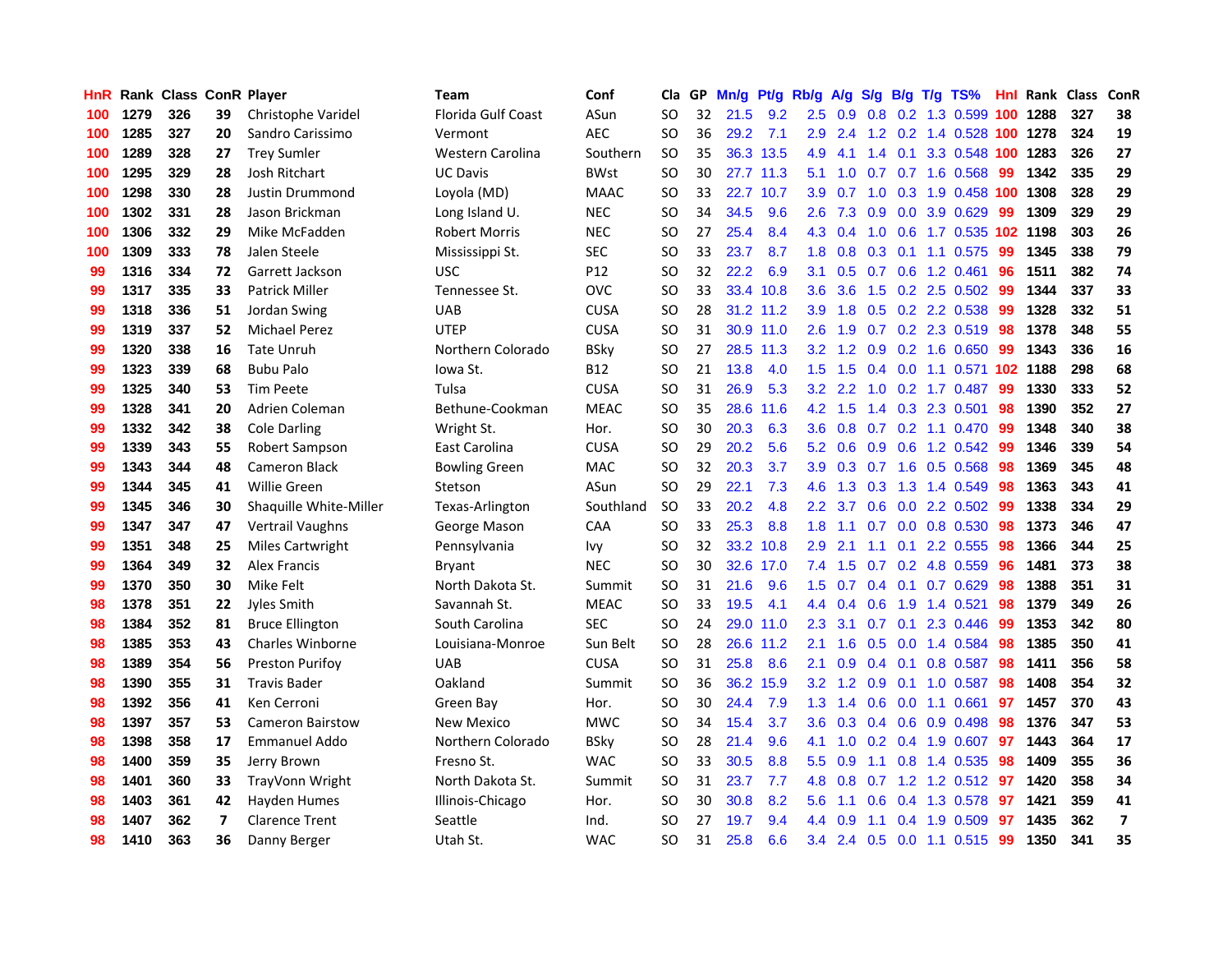| <b>HnR</b> |      | Rank Class ConR Player |     |                          | Team               | Conf        | Cla       |    | GP Mn/g Pt/g Rb/g A/g |           |                  |                 |     |                 | S/g B/g T/g TS%         | Hnl | Rank Class |     | ConR |
|------------|------|------------------------|-----|--------------------------|--------------------|-------------|-----------|----|-----------------------|-----------|------------------|-----------------|-----|-----------------|-------------------------|-----|------------|-----|------|
| 98         | 1420 | 364                    | 33  | Isiah Umipig             | Cal St. Fullerton  | <b>BWst</b> | SO.       | 30 |                       | 33.6 13.5 | 2.7              | 2.3             | 0.8 | 0.0             | 1.9 0.589               | 97  | 1427       | 360 | 32   |
| 98         | 1426 | 365                    | 37  | Cordarius Johnson        | Louisiana Tech     | <b>WAC</b>  | SO.       | 34 | 22.8                  | 9.6       | 3.8 <sup>°</sup> | 1.0             |     | $0.5 \quad 0.2$ | 1.6 0.515               | 97  | 1446       | 366 | 37   |
| 97         | 1429 | 366                    | 45  | Alex Osborne             | Loyola Marymount   | <b>WCC</b>  | SO.       | 32 | 12.2                  | 2.6       | 3.0              | 0.3             | 0.8 | 0.3             | 0.6 0.475               | 95  | 1539       | 388 | 47   |
| 97         | 1432 | 367                    | 83  | Allen Payne              | Auburn             | <b>SEC</b>  | <b>SO</b> | 20 | 19.0                  | 4.3       | 4.0              | 0.9             |     | $0.7 \quad 0.1$ | 1.0 0.480               | -98 | 1405       | 353 | 82   |
| 97         | 1447 | 368                    | 33  | Desmond Haymon           | Stephen F. Austin  | Southland   | <b>SO</b> | 32 | 31.3                  | 8.2       |                  | $4.3 \quad 1.4$ |     |                 | 0.9 0.0 1.5 0.490 97    |     | 1459       | 371 | 33   |
| 97         | 1454 | 369                    | 44  | Jay Harris               | Valparaiso         | Hor.        | SO.       | 31 | 25.6                  | 9.0       | 1.9              | 2.6             |     |                 | $0.6$ 0.1 1.9 0.532     | 96  | 1497       | 379 | 44   |
| 97         | 1458 | 370                    | 46  | Dennis Kramer            | San Diego          | <b>WCC</b>  | SO.       | 31 | 22.9                  | 8.5       | 4.4              | 0.6             |     |                 | $0.4$ 1.2 1.4 0.594     | 97  | 1444       | 365 | 45   |
| 97         | 1465 | 371                    | 101 | Moses Morgan             | DePaul             | ВE          | SO.       | 26 | 19.6                  | 9.0       | 2.5              | 1.0             |     |                 | $0.6$ $0.3$ 1.2 0.499   | 97  | 1428       | 361 | 102  |
| 97         | 1467 | 372                    | 47  | <b>Chris Perez</b>       | Stetson            | ASun        | <b>SO</b> | 29 |                       | 31.1 13.5 | 4.5              | 1.7             | 1.1 |                 | $0.0$ 2.0 $0.521$       | 97  | 1476       | 372 | 47   |
| 97         | 1474 | 373                    | 39  | Orlando Parker           | Wagner             | <b>NEC</b>  | <b>SO</b> | 31 | 13.6                  | 3.9       | 3.2              | 0.2             | 0.5 |                 | 0.4 0.6 0.504           | 96  | 1482       | 374 | 39   |
| 97         | 1477 | 374                    | 31  | Sean McGonagill          | Brown              | Ivy         | <b>SO</b> | 29 |                       | 36.0 13.5 | 4.3              | 5.4             |     |                 | 1.2 0.0 3.6 0.482       | 97  | 1450       | 368 | 28   |
| 97         | 1485 | 375                    | 35  | Darius Gardner           | Stephen F. Austin  | Southland   | <b>SO</b> | 32 | 23.3                  | 4.7       | $2.3^{\circ}$    | 3.2             | 1.3 | 0.1             | 1.8 0.478               | 96  | 1494       | 377 | 36   |
| 97         | 1492 | 376                    | 37  | Will Triggs              | <b>Austin Peay</b> | <b>OVC</b>  | SO        | 31 | 20.9                  | 6.2       | 3.9              | 1.2             |     |                 | $0.4$ 0.6 0.9 0.495     | 95  | 1569       | 391 | 40   |
| 97         | 1493 | 377                    | 32  | Meiko Lyles              | Columbia           | Ivy         | <b>SO</b> | 30 |                       | 29.6 10.6 | 3.0              | 0.6             | 1.1 |                 | 0.2 1.2 0.589           | 96  | 1527       | 386 | 32   |
| 96         | 1496 | 378                    | 82  | <b>Travis Carroll</b>    | Purdue             | <b>B10</b>  | <b>SO</b> | 35 | 17.1                  | 2.6       | 2.9              | 0.5             | 0.5 | 0.5             | 0.6 0.503               | 96  | 1498       | 380 | 81   |
| 96         | 1500 | 379                    | 22  | Alasdair Fraser          | Maine              | <b>AEC</b>  | SO.       | 27 |                       | 31.4 12.9 | 7.8              | 0.9             | 0.4 | 1.4             | 2.4 0.552               | 96  | 1484       | 375 | 22   |
| 96         | 1503 | 380                    | 23  | Dave Coley               | <b>Stony Brook</b> | <b>AEC</b>  | SO.       | 32 |                       | 25.6 10.0 | 3.6 <sup>°</sup> | 1.4             | 0.5 | 0.0             | 1.9 0.475               | -96 | 1496       | 378 | 23   |
| 96         | 1508 | 381                    | 32  | <b>Anthony Myles</b>     | Rider              | <b>MAAC</b> | <b>SO</b> | 29 |                       | 26.3 10.1 | 3.5              | 1.6             |     |                 | 0.6 0.8 2.0 0.581       | -96 | 1516       | 385 | 33   |
| 96         | 1512 | 382                    | 58  | Lucas Eitel              | Indiana St.        | <b>MVC</b>  | SO.       | 32 | 13.3                  | 3.0       | 1.6              | 0.9             |     |                 | 0.4 0.1 0.5 0.595       | 96  | 1515       | 384 | 59   |
| 96         | 1538 | 383                    | 58  | Jeff Elorriaga           | Boise St.          | <b>MWC</b>  | SO.       | 26 | 27.9                  | 6.0       |                  | $2.4$ 1.8       |     |                 | 0.7 0.1 0.8 0.567       | 97  | 1440       | 363 | 54   |
| 96         | 1540 | 384                    | 35  | Jay Bowie                | Marist             | <b>MAAC</b> | SO.       | 32 | 20.4                  | 7.3       | 4.3              | 0.8             |     |                 | 0.6 0.3 1.3 0.581       | 95  | 1537       | 387 | 35   |
| 95         | 1554 | 385                    | 37  | <b>Richard Brown</b>     | Furman             | Southern    | <b>SO</b> | 22 | 27.1                  | 8.5       | 1.8              | 3.0             |     |                 | $0.5$ 0.1 1.8 0.555     | 96  | 1489       | 376 | 35   |
| 95         | 1555 | 386                    | 73  | <b>Tyler Neal</b>        | Oklahoma           | <b>B12</b>  | SO.       | 31 | 13.1                  | 4.0       | 2.5              | 0.6             |     |                 | $0.5$ 0.1 1.1 0.549     | 95  | 1567       | 390 | 72   |
| 95         | 1562 | 387                    | 24  | <b>Malik Thomas</b>      | Boston U.          | <b>AEC</b>  | <b>SO</b> | 25 | 15.4                  | 4.8       | 3.9              | 0.4             |     |                 | $0.4$ 0.6 1.0 0.463     | 95  | 1585       | 394 | 25   |
| 95         | 1566 | 388                    | 48  | Vance Hall               | Wright St.         | Hor.        | <b>SO</b> | 30 | 20.2                  | 4.5       | 1.5              | 0.9             |     |                 | 0.7 0.0 0.7 0.620       | 94  | 1594       | 395 | 47   |
| 95         | 1574 | 389                    | 65  | Shawn Williams           | SMU                | <b>CUSA</b> | SO.       | 24 | 23.1                  | 5.6       | 4.0              | 1.2             |     |                 | $0.8$ 0.4 0.8 0.447     | 95  | 1576       | 392 | 66   |
| 95         | 1575 | 390                    | 84  | <b>Maverick Ahanmisi</b> | Minnesota          | <b>B10</b>  | SO.       | 36 | 13.3                  | 2.7       | 1.3              | 1.6             | 0.5 |                 | $0.1$ 1.0 0.471         | 94  | 1599       | 397 | 85   |
| 95         | 1580 | 391                    | 20  | Kyle Tresnak             | Weber St.          | <b>BSky</b> | <b>SO</b> | 32 |                       | 25.2 10.0 | 3.8 <sub>2</sub> | 0.6             |     |                 | $0.5$ 0.7 1.3 0.566     | 94  | 1611       | 401 | 21   |
| 95         | 1587 | 392                    | 42  | Mitch Bruneel            | Utah St.           | <b>WAC</b>  | <b>SO</b> | 36 | 14.9                  | 4.1       | 1.8              | 0.7             |     | $0.3 \quad 0.1$ | 0.6 0.593               | 94  | 1615       | 403 | 43   |
| 95         | 1589 | 393                    | 35  | Josh Greene              | Cal St. Northridge | <b>BWst</b> | <b>SO</b> | 28 |                       | 29.3 12.4 | 3.2 <sub>2</sub> | 3.0             |     | $0.8\ 0.0$      | 2.0 0.502               | -94 | 1644       | 408 | 37   |
| 95         | 1591 | 394                    | 43  | Kenyon McNeaill          | Louisiana Tech     | <b>WAC</b>  | SO.       | 34 | 21.8                  | 6.8       | 2.1              | 2.2             | 1.0 | 0.1             | 1.6 0.496               | -94 | 1605       | 398 | 42   |
| 95         | 1592 | 395                    | 38  | Danny Stewart            | Rider              | <b>MAAC</b> | SO.       | 32 |                       | 30.5 11.1 | 6.6              | 0.6             |     |                 | 0.6 0.8 2.0 0.592       | -94 | 1625       | 404 | 39   |
| 95         | 1593 | 396                    | 39  | Adam Kemp                | Marist             | <b>MAAC</b> | SO.       | 32 | 28.8                  | 8.5       | 7.2              | 0.8             |     |                 | 0.6 2.2 1.8 0.497       | -94 | 1598       | 396 | 38   |
| 94         | 1600 | 397                    | 17  | Jamal Webb               | North Dakota       | GWC         | <b>SO</b> | 31 | 31.4                  | 9.5       | 4.4              | 3.5             |     |                 | 1.8 0.3 3.3 0.530       | -94 | 1609       | 399 | 18   |
| 94         | 1601 | 398                    | 35  | Jeremiah Kreisberg       | Yale               | Ivy         | <b>SO</b> | 29 | 25.7                  | 7.7       | 5.1              | 1.3             |     |                 | $0.3$ $0.2$ 1.9 $0.539$ | 94  | 1637       | 407 | 35   |
| 94         | 1610 | 399                    | 27  | Dom Morris               | Boston U.          | <b>AEC</b>  | SO.       | 32 | 26.0                  | 6.8       | 5.9              | 1.0             |     |                 | 0.4 0.3 1.5 0.535       | 94  | 1635       | 406 | 27   |
| 94         | 1613 | 400                    | 21  | Paul Garnica             | Northern Colorado  | BSkv        | SO.       | 27 | 24.4                  | 9.3       | 2.0              | 2.4             | 1.0 | 0.1             | 2.3 0.574               | 94  | 1645       | 409 | 22   |
| 94         | 1616 | 401                    | 42  | <b>Tom Droney</b>        | Davidson           | Southern    | SO        | 33 | 21.3                  | 3.8       | 3.7              | 2.1             |     |                 | $0.4$ 0.0 1.4 0.471     | 94  | 1610       | 400 | 42   |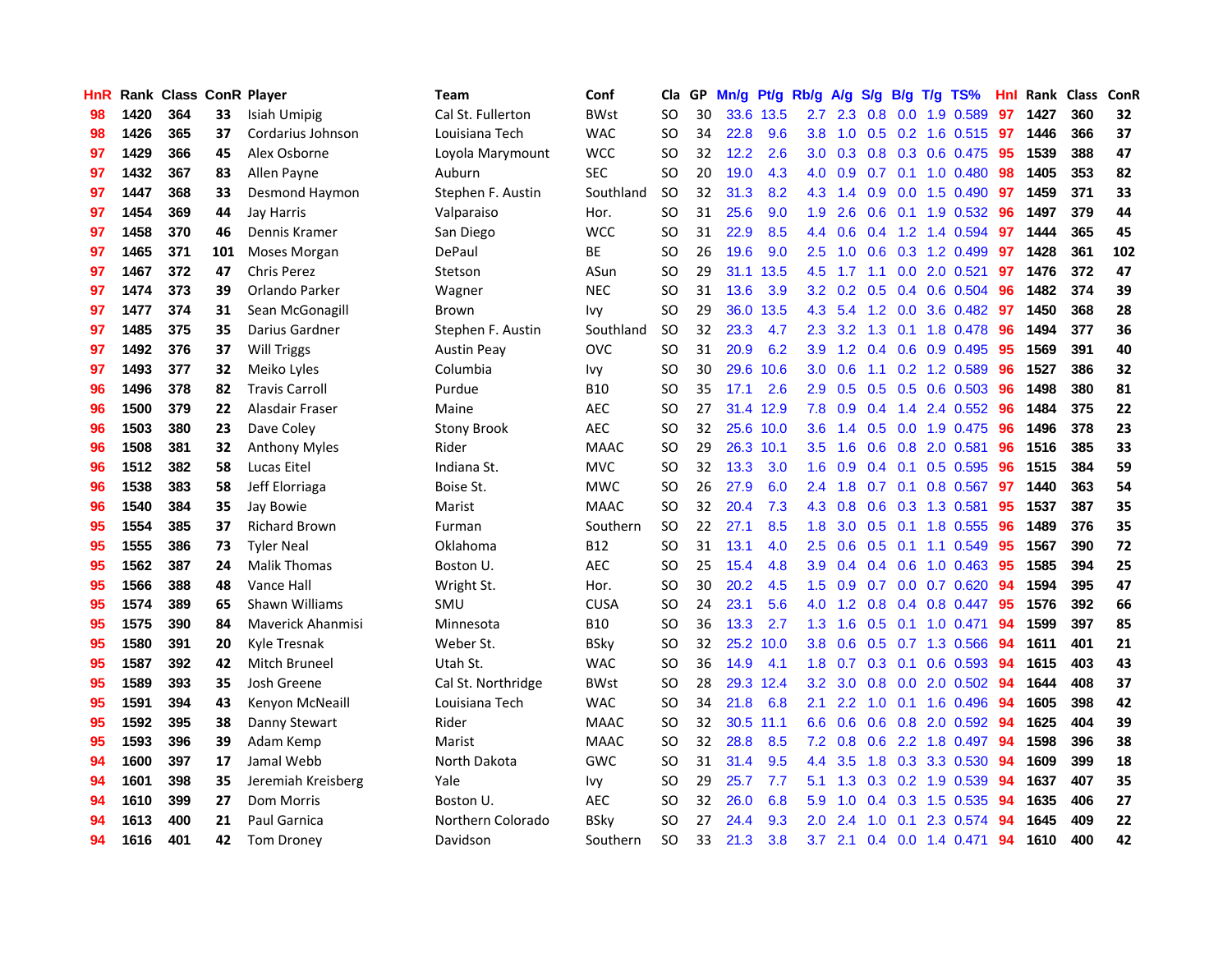| HnR |      | Rank Class ConR Player |     |                          | <b>Team</b>                | Conf        | Cla       |    | GP Mn/g Pt/g Rb/g |           |                  |                 |               |                 | A/g S/g B/g T/g TS%       | Hnl  | Rank Class |     | ConR |
|-----|------|------------------------|-----|--------------------------|----------------------------|-------------|-----------|----|-------------------|-----------|------------------|-----------------|---------------|-----------------|---------------------------|------|------------|-----|------|
| 94  | 1624 | 402                    | 56  | Matt Smith               | Toledo                     | <b>MAC</b>  | SO.       | 35 | 24.0              | 8.6       | 4.1              | 0.2             | 0.6           | 0.8             | 1.1 0.615                 | 93   | 1702       | 428 | 63   |
| 94  | 1631 | 403                    | 79  | <b>Carson Desrosiers</b> | <b>Wake Forest</b>         | ACC         | <b>SO</b> | 31 | 21.6              | 4.8       | 4.4              | 0.7             | $0.4^{\circ}$ | 1.9             | 0.7 0.505                 | 93   | 1653       | 413 | 81   |
| 94  | 1633 | 404                    | 44  | Jelani Hewitt            | Georgia Southern           | Southern    | <b>SO</b> | 30 | 29.0              | 10.5      | 3.4              | 1.4             |               | $1.3 \quad 0.1$ | 1.5 0.529                 | 94   | 1628       | 405 | 43   |
| 94  | 1635 | 405                    | 57  | <b>Tyrae Robinson</b>    | Ball St.                   | <b>MAC</b>  | SO.       | 21 | 25.8              | 8.0       | 1.8              | 3.8             |               |                 | 1.0 0.0 2.5 0.512 93      |      | 1651       | 411 | 56   |
| 94  | 1639 | 406                    | 58  | Askel Bolin              | Northern Illinois          | <b>MAC</b>  | SO.       | 31 | 25.6              | 6.2       | 5.1              | 1.3             |               |                 | 0.6 0.2 1.7 0.566         | -93  | 1678       | 417 | 59   |
| 94  | 1641 | 407                    | 69  | Joseph Young             | Houston                    | <b>CUSA</b> | <b>SO</b> | 30 |                   | 30.1 11.3 | 3.6 <sup>°</sup> | 2.4             |               |                 | $0.9$ $0.2$ 1.8 $0.535$   | -94  | 1646       | 410 | 70   |
| 94  | 1643 | 408                    | 70  | <b>Quincy Taylor</b>     | <b>UAB</b>                 | <b>CUSA</b> | <b>SO</b> | 29 | 33.0              | 6.4       | 1.7 <sub>z</sub> | 3.0             |               |                 | $0.9$ $0.0$ $3.2$ $0.511$ | 96   | 1514       | 383 | 64   |
| 94  | 1644 | 409                    | 10  | <b>Sterling Carter</b>   | Seattle                    | Ind.        | <b>SO</b> | 27 |                   | 22.0 10.1 | 3.3 <sub>1</sub> | 1.3             |               |                 | 0.8 0.1 1.5 0.524         | 93   | 1668       | 415 | 11   |
| 94  | 1652 | 410                    | 59  | <b>Thomas Bropleh</b>    | Boise St.                  | <b>MWC</b>  | <b>SO</b> | 30 | 18.9              | 7.0       | 3.4              | 0.3             |               | $0.3 \quad 0.1$ | 1.1 0.500                 | 93   | 1693       | 424 | 60   |
| 94  | 1654 | 411                    | 71  | Jeremiah Samarrippas     | SMU                        | <b>CUSA</b> | <b>SO</b> | 31 | 31.9              | 6.9       | $2.2\phantom{0}$ | 4.2             |               |                 | 1.0 0.0 2.4 0.478         | 93   | 1652       | 412 | 71   |
| 94  | 1660 | 412                    | 60  | <b>Quinten Rollins</b>   | Miami (OH)                 | MAC         | SO.       | 30 | 30.9              | 7.7       | 2.8              | 3.2             |               |                 | 1.6 0.2 2.3 0.509         | 93   | 1664       | 414 | 58   |
| 93  | 1665 | 413                    | 44  | Julian Norfleet          | Mount St. Mary's           | <b>NEC</b>  | <b>SO</b> | 29 |                   | 36.4 13.7 | 4.2              | 2.3             | 1.0           |                 | 0.3 2.7 0.512             | 93   | 1712       | 430 | 46   |
| 93  | 1666 | 414                    | 45  | Nori Johnson             | Coll. of Charleston        | Southern    | <b>SO</b> | 31 | 17.9              | 6.0       | 1.6              | 0.5             | 1.0           |                 | 0.3 0.9 0.543             | -93  | 1689       | 422 | 46   |
| 93  | 1668 | 415                    | 89  | <b>Branden Frazier</b>   | Fordham                    | A10         | <b>SO</b> | 29 |                   | 33.9 11.7 | 2.4              | 4.1             | 1.1           | 0.4             | 2.1 0.454                 | 93   | 1696       | 425 | 89   |
| 93  | 1671 | 416                    | 22  | Jackson Carbajal         | Sacramento St.             | <b>BSky</b> | <b>SO</b> | 18 |                   | 21.4 11.1 | 3.1              | 0.7             | 0.8           | 0.0             | 1.4 0.541                 | 97   | 1447       | 367 | 18   |
| 93  | 1674 | 417                    | 61  | Jon Harris               | Miami (OH)                 | <b>MAC</b>  | <b>SO</b> | 30 | 33.3              | 8.5       | 4.1              | 1.6             |               | $0.8\quad 0.5$  | 1.2 0.559                 | -93  | 1684       | 419 | 60   |
| 93  | 1676 | 418                    | 62  | Drew McGhee              | Miami (OH)                 | <b>MAC</b>  | <b>SO</b> | 29 | 16.4              | 5.2       | 2.3              |                 |               |                 | 0.2 0.3 0.4 0.8 0.588     | -93  | 1687       | 420 | 61   |
| 93  | 1678 | 419                    | 45  | <b>Brent Jones</b>       | St. Francis (NY)           | <b>NEC</b>  | <b>SO</b> | 30 | 22.2              | 7.9       | 2.8 <sup>°</sup> | 3.9             |               | $1.4 \quad 0.1$ | 3.3 0.437                 | -92  | 1715       | 431 | 47   |
| 93  | 1679 | 420                    | 110 | Nurideen Lindsey         | St. John's                 | ВE          | <b>SO</b> | 9  |                   | 29.6 11.8 |                  | 4.9 2.9         |               |                 | 1.6 0.0 4.1 0.491         | 95   | 1582       | 393 | 107  |
| 93  | 1683 | 421                    | 63  | Chris Bond               | Ball St.                   | MAC         | SO.       | 28 | 23.6              | 7.1       |                  | 4.4 0.8         |               |                 | 1.0 0.4 1.6 0.513 93      |      | 1701       | 427 | 62   |
| 93  | 1684 | 422                    | 53  | Rashaad Richardson       | Georgia St.                | <b>CAA</b>  | <b>SO</b> | 34 | 13.7              | 5.4       |                  | $1.4 \quad 0.3$ |               |                 | $0.4$ 0.1 0.5 0.503       | 93   | 1672       | 416 | 53   |
| 93  | 1685 | 423                    | 29  | <b>Chris Grier</b>       | <b>Charleston Southern</b> | <b>BSou</b> | <b>SO</b> | 25 | 11.0              | 4.3       | 2.1              | 0.8             |               |                 | $0.4$ 0.0 1.0 0.578       | 93   | 1680       | 418 | 29   |
| 93  | 1687 | 424                    | 72  | <b>Robert Williams</b>   | <b>UAB</b>                 | <b>CUSA</b> | <b>SO</b> | 31 | 23.1              | 3.7       | 4.0              | 1.2             |               |                 | $0.5$ 0.2 0.9 0.558       | 93   | 1710       | 429 | 72   |
| 93  | 1690 | 425                    | 15  | Kelsey Howard            | Jackson St.                | <b>SWAC</b> | <b>SO</b> | 31 |                   | 32.2 14.6 | 4.1              | 0.9             |               | $1.0 \quad 0.1$ | 2.5 0.494                 | -90  | 1806       | 449 | 21   |
| 93  | 1692 | 426                    | 39  | Ian Chiles               | <b>IUPUI</b>               | Summit      | <b>SO</b> | 32 |                   | 29.7 10.5 | 3.3              | 1.7             |               | $1.2 \quad 0.6$ | 1.8 0.567                 | 93   | 1698       | 426 | 39   |
| 93  | 1704 | 427                    | 47  | Davis Rozitis            | Hawaii                     | <b>WAC</b>  | <b>SO</b> | 32 | 9.4               | 3.1       | 2.6              | 0.2             | 0.1           | 0.5             | 0.6 0.589                 | 92   | 1724       | 434 | 47   |
| 93  | 1709 | 428                    | 50  | Godwin Okonji            | Loyola Marymount           | <b>WCC</b>  | <b>SO</b> | 33 | 20.2              | 3.7       | 4.6              | 0.3             |               | $0.8\quad 0.9$  | 0.9 0.504                 | -91  | 1791       | 447 | 53   |
| 93  | 1713 | 429                    | 63  | <b>Edward Townsel</b>    | Arkansas St.               | Sun Belt    | SO.       | 34 | 31.8              | 9.0       | 3.6              | 3.0             | 1.9           | 0.1             | 3.1 0.452                 | -91  | 1764       | 439 | 65   |
| 92  | 1719 | 430                    | 76  | Javarez Willis           | <b>Texas Tech</b>          | <b>B12</b>  | <b>SO</b> | 31 | 29.4              | 8.1       | 2.4              | 1.9             | 0.7           | 0.0             | 2.1 0.522                 | 91   | 1794       | 448 | 76   |
| 92  | 1720 | 431                    | 111 | Roscoe Smith             | Connecticut                | ВE          | <b>SO</b> | 33 | 18.2              | 4.4       |                  |                 |               |                 | 3.4 0.2 0.2 0.6 0.8 0.485 | -93  | 1688       | 421 | 110  |
| 92  | 1722 | 432                    | 20  | Demondre Chapman         | <b>Prairie View</b>        | <b>SWAC</b> | <b>SO</b> | 31 | 21.6              | 8.4       | 4.6              | 0.4             |               |                 | $0.6$ 0.7 1.4 0.502       | 92   | 1716       | 432 | 20   |
| 92  | 1729 | 433                    | 51  | A.J. Pacher              | Wright St.                 | Hor.        | <b>SO</b> | 32 | 14.4              | 5.4       |                  | $3.4 \quad 0.3$ |               |                 | $0.2$ $0.3$ 1.5 $0.491$   | - 91 | 1765       | 440 | 51   |
| 92  | 1739 | 434                    | 57  | Keith McDougle           | Jacksonville               | ASun        | <b>SO</b> | 19 |                   | 26.5 11.2 |                  | $3.2 \quad 1.3$ |               |                 | 1.0 0.0 1.7 0.472 92      |      | 1749       | 436 | 57   |
| 92  | 1753 | 435                    | 33  | Michael Byron            | Gardner-Webb               | <b>BSou</b> | <b>SO</b> | 32 | 18.5              | 5.6       | 4.5              | 0.3             | 0.1           |                 | 1.1 1.3 0.552             | -91  | 1774       | 441 | 33   |
| 92  | 1756 | 436                    | 88  | JerShon Cobb             | Northwestern               | <b>B10</b>  | <b>SO</b> | 21 | 20.4              | 7.1       | 1.8              | 1.0             | 1.4           |                 | $0.1$ 1.6 0.507           | 95   | 1540       | 389 | 83   |
| 92  | 1757 | 437                    | 82  | <b>Mychal Parker</b>     | Maryland                   | ACC         | <b>SO</b> | 32 | 18.0              | 4.3       | 3.0              | 1.0             |               | $0.5 \quad 0.3$ | 1.4 0.521                 | 90   | 1813       | 450 | 83   |
| 92  | 1766 | 438                    | 40  | Ryan Bass                | Oakland                    | Summit      | <b>SO</b> | 30 | 19.8              | 7.3       | 1.8              | 1.8             | 0.8           | 0.1             | 1.0 0.522                 | 92   | 1722       | 433 | 40   |
| 92  | 1768 | 439                    | 66  | J.J. Thomas              | Louisiana-Lafayette        | Sun Belt    | SO        | 24 | 21.1              | 8.6       | 5.5              | 1.1             |               |                 | 0.3 0.1 2.7 0.507         | -92  | 1728       | 435 | 63   |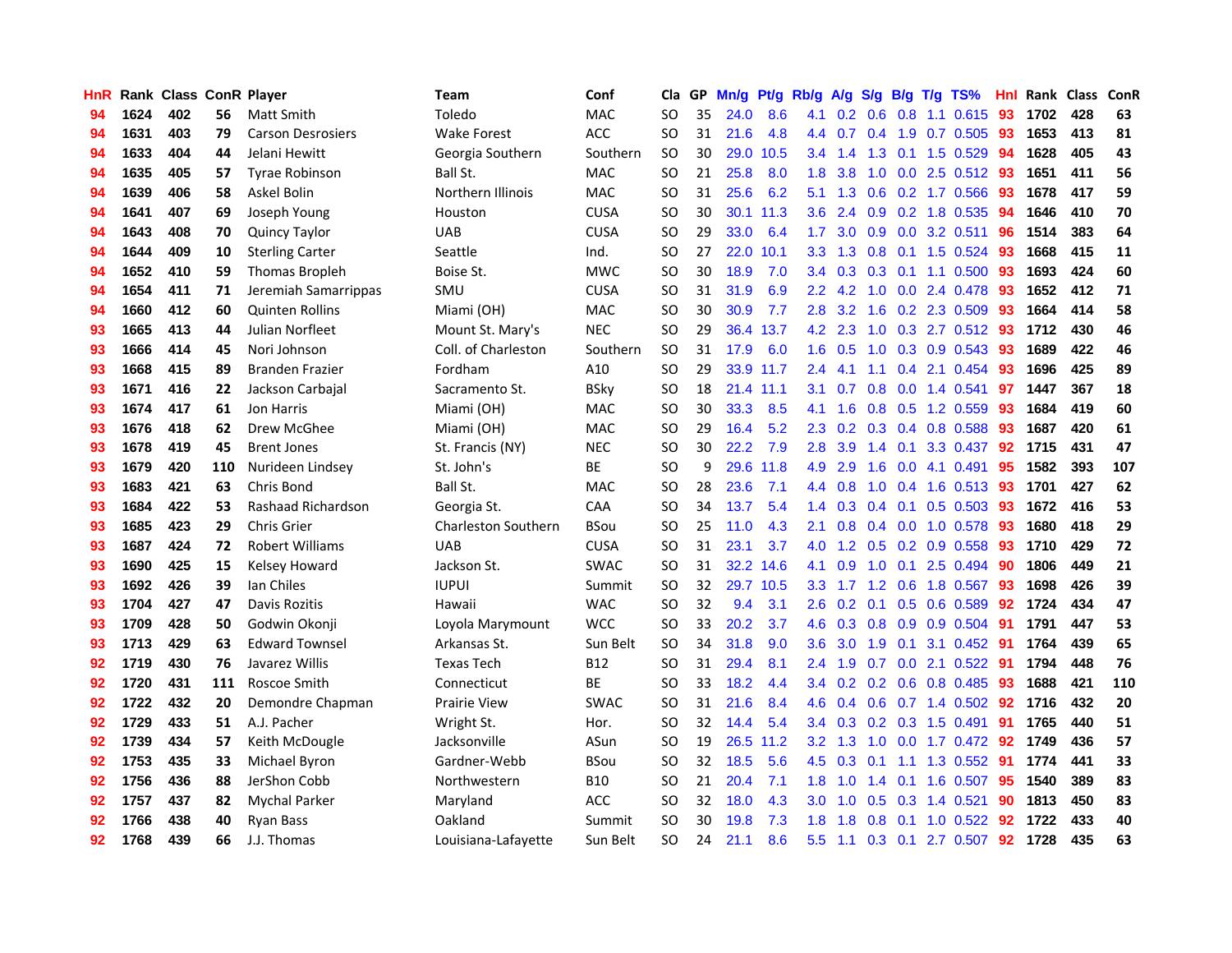| HnR |      | <b>Rank Class ConR Player</b> |     |                        | <b>Team</b>             | Conf        | Cla           | GP. | Mn/g Pt/g Rb/g A/g S/g B/g T/g TS% |           |                  |                  |                  |                 |                           | Hnl | Rank Class |     | ConR |
|-----|------|-------------------------------|-----|------------------------|-------------------------|-------------|---------------|-----|------------------------------------|-----------|------------------|------------------|------------------|-----------------|---------------------------|-----|------------|-----|------|
| 92  | 1769 | 440                           | 48  | <b>Preston Ross</b>    | <b>Western Carolina</b> | Southern    | <b>SO</b>     | 35  | 14.6                               | 4.5       | 3.1              | 0.5              | 0.7              | 0.2             | 0.8 0.547                 | 92  | 1758       | 437 | 48   |
| 91  | 1779 | 441                           | 20  | <b>Holton Hunsaker</b> | Utah Valley             | <b>GWC</b>  | <b>SO</b>     | 33  | 31.6                               | 10.5      | 2.5              | 3.3 <sub>2</sub> | 1.5              | 0.0             | 2.4 0.481                 | 91  | 1788       | 445 | 20   |
| 91  | 1788 | 442                           | 80  | Kyle Cain              | ASU                     | P12         | <b>SO</b>     | 29  | 23.4                               | 7.5       | 5.5              | 0.8              |                  | $0.5 \quad 0.1$ | 1.8 0.491                 | 89  | 1891       | 470 | 82   |
| 91  | 1789 | 443                           | 49  | Z Mason                | Chattanooga             | Southern    | <b>SO</b>     | 25  | 15.8                               | 5.6       | 5.6              | 0.4              |                  |                 | 0.3 0.3 0.8 0.450         | -91 | 1763       | 438 | 49   |
| 91  | 1794 | 444                           | 33  | <b>Travis Robinson</b> | Boston U.               | <b>AEC</b>  | <b>SO</b>     | 32  | 20.9                               | 5.3       |                  | $2.9$ 1.2        |                  |                 | $0.6$ 0.1 1.1 0.573       | -90 | 1815       | 451 | 33   |
| 91  | 1795 | 445                           | 51  | Jordan Burris          | Nevada                  | <b>WAC</b>  | SO.           | 34  | 11.1                               | 2.6       | 1.3              | 1.0              |                  |                 | 0.5 0.1 0.7 0.489         | 91  | 1789       | 446 | 51   |
| 91  | 1798 | 446                           | 49  | <b>DeMarcus Gatlin</b> | Sam Houston St.         | Southland   | <b>SO</b>     | 32  |                                    | 30.5 10.4 | 4.3              | 2.6              |                  |                 | 1.0 0.4 2.6 0.454         | 90  | 1831       | 454 | 50   |
| 91  | 1801 | 447                           | 40  | Fran Dougherty         | Pennsylvania            | Ivy         | <b>SO</b>     | 33  | 16.6                               | 4.5       | 4.0              | 0.4              |                  |                 | 0.4 0.8 1.5 0.492         | 90  | 1827       | 453 | 40   |
| 91  | 1802 | 448                           | 84  | <b>Brandon Reed</b>    | Georgia Tech            | <b>ACC</b>  | <b>SO</b>     | 31  | 25.7                               | 7.5       | 3.2              | 1.2              | 0.8              | 0.0             | 1.9 0.452                 | 89  | 1895       | 471 | 87   |
| 91  | 1803 | 449                           | 85  | Tony Chennault         | <b>Wake Forest</b>      | <b>ACC</b>  | <b>SO</b>     | 31  | 30.2                               | 9.0       | 3.2              | 2.8              | 1.0              |                 | $0.0$ 2.2 $0.464$         | 90  | 1819       | 452 | 84   |
| 90  | 1813 | 450                           | 50  | Dantrell Thomas        | Nicholls St.            | Southland   | <b>SO</b>     | 22  |                                    | 23.1 11.7 | 3.3              | 1.4              | 0.9              | 0.1             | 2.0 0.547                 | 94  | 1612       | 402 | 43   |
| 90  | 1823 | 451                           | 65  | Reese Holliday         | Toledo                  | MAC         | <b>SO</b>     | 36  | 25.6                               | 7.1       | 5.8              | 1.1              | 0.3              | 0.1             | 1.8 0.599                 | 89  | 1885       | 468 | 68   |
| 90  | 1824 | 452                           | 82  | Jordin Mayes           | Arizona                 | P12         | <b>SO</b>     | 29  | 17.7                               | 4.7       | 1.6              | 1.1              | 0.9              | 0.1             | 1.0 0.464                 | 93  | 1691       | 423 | 76   |
| 90  | 1833 | 453                           | 42  | <b>Mitchell Patton</b> | <b>IUPUI</b>            | Summit      | <b>SO</b>     | 32  | 10.3                               | 3.9       | $2.2^{\circ}$    | 0.4              | 0.3              |                 | 0.4 0.3 0.440             | 90  | 1836       | 456 | 41   |
| 90  | 1835 | 454                           | 51  | Louis Montes           | Sacred Heart            | <b>NEC</b>  | <sub>SO</sub> | 32  | 22.2                               | 7.8       | 5.1              | 0.8              | 0.6              |                 | 0.5 1.3 0.526             | -89 | 1861       | 461 | 53   |
| 90  | 1836 | 455                           | 114 | <b>Niels Giffey</b>    | Connecticut             | <b>BE</b>   | <b>SO</b>     | 30  | 11.7                               | 2.6       | 1.5              | 0.4              |                  |                 | $0.3$ 0.2 0.4 0.574       | -91 | 1785       | 444 | 114  |
| 90  | 1838 | 456                           | 52  | Ben Mockford           | St. Francis (NY)        | <b>NEC</b>  | <b>SO</b>     | 30  | 30.7                               | 11.8      |                  | $1.7 \quad 1.2$  |                  |                 | $0.5$ 0.1 1.6 0.493       | -89 | 1866       | 463 | 54   |
| 90  | 1839 | 457                           | 45  | Malcolm Lemmons        | Niagara                 | <b>MAAC</b> | <sub>SO</sub> | 23  | 25.9                               | 8.3       |                  | $4.3$ $1.3$      |                  |                 | 1.0 0.2 1.8 0.551         | -90 | 1833       | 455 | 44   |
| 90  | 1841 | 458                           | 66  | Jesse Berry            | Ball St.                | <b>MAC</b>  | <b>SO</b>     | 30  | 22.7                               | 9.7       | 1.6              | 1.1              |                  |                 | $0.2$ 0.0 1.5 0.536       | -89 | 1858       | 460 | 67   |
| 90  | 1842 | 459                           | 49  | Casey Walker           | Delaware St.            | <b>MEAC</b> | SO.           | 29  |                                    | 37.4 13.3 | 3.8              | 0.8              |                  |                 | $0.9$ $0.5$ 1.1 $0.539$   | -89 | 1901       | 473 | 51   |
| 90  | 1849 | 460                           | 30  | <b>Byron Fulton</b>    | Weber St.               | <b>BSky</b> | <b>SO</b>     | 32  | 20.0                               | 7.2       | 4.3              | 0.5              |                  |                 | $0.2$ $0.3$ $0.8$ $0.548$ | 89  | 1883       | 467 | 34   |
| 90  | 1854 | 461                           | 56  | <b>Tim Douglas</b>     | Portland                | <b>WCC</b>  | <b>SO</b>     | 31  | 23.1                               | 8.5       | 1.8              | 3.0              |                  |                 | 0.6 0.0 3.1 0.538         | 89  | 1857       | 459 | 56   |
| 90  | 1860 | 462                           | 70  | Dominique Ferguson     | Fla. International      | Sun Belt    | <b>SO</b>     | 29  | 29.1                               | 8.7       | 6.2              | 0.7              | 0.7              |                 | 1.0 2.2 0.447             | -87 | 2021       | 501 | 77   |
| 90  | 1861 | 463                           | 31  | Pat Moore              | Colgate                 | Pat.        | <b>SO</b>     | 30  | 25.9                               | 9.9       | 3.0              | 1.3              | 0.5              |                 | $0.0$ 1.8 $0.610$         | -89 | 1862       | 462 | 32   |
| 89  | 1871 | 464                           | 67  | <b>Tyler Koch</b>      | Ball St.                | MAC         | <b>SO</b>     | 27  | 23.9                               | 6.6       | 3.3              | 1.4              |                  |                 | 0.6 0.2 1.2 0.525         | 90  | 1848       | 458 | 66   |
| 89  | 1874 | 465                           | 37  | Patrick Konan          | New Hampshire           | <b>AEC</b>  | <b>SO</b>     | 29  | 25.9                               | 9.7       | 5.8              | 1.2              | 0.6              |                 | 0.2 2.2 0.495             | -89 | 1872       | 465 | 36   |
| 89  | 1876 | 466                           | 65  | Robert Boyd            | Lipscomb                | ASun        | <b>SO</b>     | 13  |                                    | 27.9 11.2 | 3.3 <sub>2</sub> | 1.2              | 1.6              | 0.4             | 2.2 0.487                 | 91  | 1776       | 442 | 60   |
| 89  | 1878 | 467                           | 86  | Jason Morris           | Georgia Tech            | <b>ACC</b>  | <sub>SO</sub> | 31  | 24.6                               | 7.8       | 3.3              | 1.1              | 0.5              | 0.5             | 1.9 0.436                 | 88  | 1967       | 488 | 88   |
| 89  | 1881 | 468                           | 95  | Mike Talley            | Duquesne                | A10         | <b>SO</b>     | 31  | 20.6                               | 7.5       | 1.2              | 1.9              | 0.6              | 0.0             | 1.5 0.463                 | 89  | 1900       | 472 | 96   |
| 89  | 1886 | 469                           | 48  | Marvin Jordan          | Niagara                 | <b>MAAC</b> | <b>SO</b>     | 33  | 30.1                               | 10.4      | 2.3              | 2.1              |                  | $1.4 \quad 0.0$ | 1.5 0.505                 | -89 | 1888       | 469 | 49   |
| 89  | 1891 | 470                           | 53  | Sebastian Koch         | Elon                    | Southern    | <b>SO</b>     | 31  | 30.9                               | 8.9       | 5.3              | 2.1              |                  |                 | $0.5$ $0.2$ 1.6 $0.524$   | -89 | 1910       | 474 | 56   |
| 89  | 1897 | 471                           | 53  | <b>Chris Evans</b>     | Sacred Heart            | <b>NEC</b>  | <b>SO</b>     | 28  | 25.1                               | 8.1       | $3.5^{\circ}$    | 2.3              |                  |                 | 0.9 0.1 1.8 0.525         | -88 | 1924       | 476 | 56   |
| 89  | 1902 | 472                           | 50  | Keith Matthews         | Fairfield               | <b>MAAC</b> | <b>SO</b>     | 34  | 13.0                               | 3.7       | 1.9              | 0.4              |                  |                 | 0.5 0.5 0.7 0.496         | 89  | 1873       | 466 | 47   |
| 89  | 1909 | 473                           | 54  | Corey Maynard          | Bryant                  | <b>NEC</b>  | <b>SO</b>     | 19  |                                    | 34.5 11.4 | 4.8              | 3.5              | 1.1              |                 | $0.1$ 1.8 $0.520$         | 97  | 1416       | 357 | 34   |
| 89  | 1911 | 474                           | 73  | <b>Bryant Mbamalu</b>  | Louisiana-Lafayette     | Sun Belt    | <b>SO</b>     | 32  | 23.8                               | 7.3       | 3.4              | 1.0              | 0.8              | 0.0             | 1.7 0.497                 | 88  | 1936       | 479 | 74   |
| 89  | 1921 | 475                           | 51  | <b>Emanuel Chapman</b> | <b>NC Central</b>       | <b>MEAC</b> | <b>SO</b>     | 32  | 25.9                               | 3.3       | $2.2\phantom{0}$ | 5.1              | 1.2              | 0.4             | 2.4 0.461                 | 88  | 1957       | 484 | 53   |
| 89  | 1923 | 476                           | 90  | Sasa Borovnjak         | Penn St.                | <b>B10</b>  | <b>SO</b>     | 32  | 17.5                               | 4.3       | 3.1              | 0.1              | 0.3 <sub>0</sub> |                 | 0.2 0.9 0.554             | 88  | 1963       | 486 | 92   |
| 89  | 1926 | 477                           | 42  | <b>Trevin Harris</b>   | Pacific                 | <b>BWst</b> | SO            | 30  | 17.9                               | 4.9       | 2.5              | 1.2              |                  |                 | $0.3$ 0.2 0.5 0.510       | 88  | 1944       | 481 | 44   |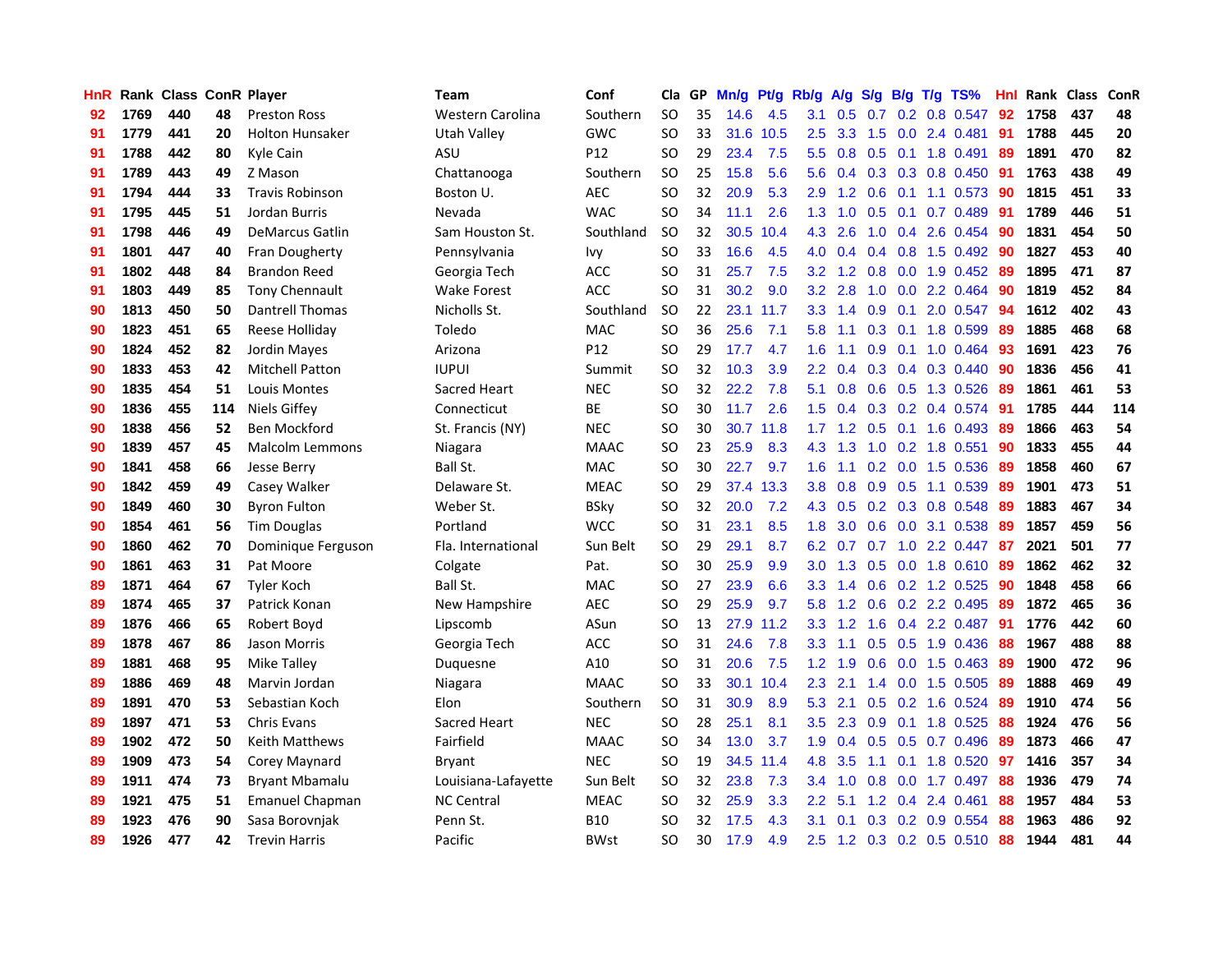| HnR |      | <b>Rank Class ConR Player</b> |     |                       | Team                    | Conf        | Cla           |    | GP Mn/g | Pt/g      | Rb/g             | <b>A/g</b>      | <b>S/g</b> |                 | B/g T/g TS%                     | Hnl | Rank Class |     | ConR |
|-----|------|-------------------------------|-----|-----------------------|-------------------------|-------------|---------------|----|---------|-----------|------------------|-----------------|------------|-----------------|---------------------------------|-----|------------|-----|------|
| 88  | 1932 | 478                           | 97  | Nemanja Mikic         | George Washington       | A10         | SO            | 31 | 24.5    | 7.6       | 2.6              | 0.6             | 0.6        | 0.1             | 1.0 0.487                       | 88  | 1953       | 482 | 97   |
| 88  | 1954 | 479                           | 53  | Jeremy Ingram         | <b>NC Central</b>       | <b>MEAC</b> | <b>SO</b>     | 26 | 22.9    | 9.3       | 2.9              | 1.0             | 0.7        | 0.5             | 1.5 0.540                       | 88  | 1938       | 480 | 52   |
| 88  | 1957 | 480                           | 52  | <b>Anell Alexis</b>   | Marist                  | <b>MAAC</b> | <sub>SO</sub> | 29 | 13.2    | 4.2       | 3.1              | 0.5             |            | $0.2 \quad 0.3$ | 1.1 0.538                       | 88  | 1960       | 485 | 52   |
| 88  | 1958 | 481                           | 45  | <b>Wade Collie</b>    | Southern Utah           | Summit      | SO            | 30 | 16.8    | 4.3       | 2.9              | 1.3             |            |                 | $0.7$ 0.0 0.9 0.498             | 88  | 1956       | 483 | 45   |
| 88  | 1960 | 482                           | 55  | <b>Trevor Wiseman</b> | Hawaii                  | <b>WAC</b>  | SO            | 31 | 22.1    | 6.2       | 4.5              | 1.1             |            |                 | $0.7$ $0.0$ 1.5 $0.575$         | -88 | 1968       | 489 | 55   |
| 88  | 1961 | 483                           | 54  | Jamel Fuentes         | Norfolk St.             | <b>MEAC</b> | <b>SO</b>     | 36 | 18.3    | 3.1       | $2.6^{\circ}$    | 2.9             | 0.8        |                 | $0.1$ 1.8 0.409                 | -87 | 1980       | 490 | 55   |
| 88  | 1964 | 484                           | 26  | Daniel Broughton      | Ark.-Pine Bluff         | <b>SWAC</b> | <sub>SO</sub> | 33 |         | 23.9 10.7 | 6.1              | 0.9             |            |                 | $0.6$ 0.7 2.2 0.492             | 87  | 1984       | 491 | 25   |
| 88  | 1965 | 485                           | 37  | Connor Osborne        | Northern Colorado       | <b>BSky</b> | SO            | 27 | 21.1    | 7.6       | 4.6              | 0.4             | 0.1        |                 | 0.6 1.6 0.554                   | 87  | 1992       | 494 | 38   |
| 88  | 1969 | 486                           | 57  | Jordan Harks          | Central Arkansas        | Southland   | <sub>SO</sub> | 25 | 18.3    | 7.6       | 4.9              | 0.8             |            |                 | 0.7 0.3 1.2 0.491               | 88  | 1965       | 487 | 56   |
| 88  | 1970 | 487                           | 46  | Nate Rogers           | <b>UMKC</b>             | Summit      | <b>SO</b>     | 31 | 17.5    | 6.0       | $1.5^{\circ}$    | 1.7             |            |                 | $0.7$ $0.2$ 1.4 $0.537$         | -87 | 1999       | 496 | 46   |
| 88  | 1971 | 488                           | 67  | Jordan Prosser        | <b>Bradley</b>          | <b>MVC</b>  | SO            | 32 | 27.0    | 7.8       | 6.5              | 0.5             |            |                 | $0.4$ 0.2 1.6 0.485             | -87 | 2008       | 499 | 69   |
| 88  | 1974 | 489                           | 62  | <b>Marcus Damas</b>   | Towson                  | CAA         | <b>SO</b>     | 32 |         | 34.2 12.5 | 5.3              | 1.5             | 0.9        |                 | 0.5 2.8 0.461                   | 87  | 1985       | 492 | 64   |
| 87  | 1980 | 490                           | 68  | <b>Matt Morrison</b>  | Northern Iowa           | <b>MVC</b>  | <b>SO</b>     | 30 | 11.8    | 3.4       | 1.0              | 0.6             | 0.5        |                 | 0.0 0.8 0.534                   | 88  | 1925       | 477 | 65   |
| 87  | 1981 | 491                           | 63  | David Williams        | NC-Greensboro           | Southern    | <b>SO</b>     | 32 | 24.3    | 5.5       | 5.3              | 1.3             | 1.6        | 0.5             | 2.3 0.527                       | 87  | 1988       | 493 | 63   |
| 87  | 1984 | 492                           | 42  | Luke Devlin           | Albany (NY)             | <b>AEC</b>  | SO            | 32 | 20.4    | 5.7       | 4.3              | 0.8             |            |                 | $0.4$ 0.2 0.7 0.496             | -87 | 2000       | 497 | 42   |
| 87  | 1993 | 493                           | 43  | Josh Elbaum           | Vermont                 | <b>AEC</b>  | SO            | 36 | 12.8    | 1.8       | 1.3 <sub>1</sub> | 1.5             | 0.9        | 0.1             | 1.1 0.521                       | 87  | 1993       | 495 | 41   |
| 87  | 2000 | 494                           | 64  | Stephen Nwaukoni      | Hofstra                 | CAA         | <sub>SO</sub> | 31 | 19.2    | 4.6       | 5.3              | 0.1             |            |                 | 0.4 0.3 0.9 0.539               | 87  | 2007       | 498 | 66   |
| 87  | 2012 | 495                           | 65  | Will Cook             | Samford                 | Southern    | <b>SO</b>     | 30 | 28.7    | 8.0       | 5.3              |                 |            |                 | 1.4 0.6 0.3 1.3 0.526           | 86  | 2035       | 503 | 65   |
| 87  | 2013 | 496                           | 118 | Donnavan Kirk         | DePaul                  | <b>BE</b>   | <b>SO</b>     | 23 | 18.0    | 3.5       |                  |                 |            |                 | 4.0 0.2 0.4 1.4 0.5 0.488       | -89 | 1869       | 464 | 117  |
| 87  | 2021 | 497                           | 57  | <b>Ronald Spencer</b> | Md.-Eastern Shore       | <b>MEAC</b> | <b>SO</b>     | 19 | 26.6    | 6.9       | 7.7              |                 |            |                 | $0.3$ $0.3$ $1.2$ $1.6$ $0.491$ | -91 | 1779       | 443 | 45   |
| 87  | 2023 | 498                           | 44  | Keegan Hornbuckle     | <b>UC Santa Barbara</b> | <b>BWst</b> | <b>SO</b>     | 25 | 14.6    | 3.6       | 1.8              | 0.8             |            |                 | $0.8$ 0.2 0.8 0.511             | 89  | 1917       | 475 | 42   |
| 87  | 2028 | 499                           | 78  | Steven McClellan      | Louisiana-Monroe        | Sun Belt    | <b>SO</b>     | 22 | 24.6    | 7.9       | 6.2              | 0.7             |            |                 | $0.6$ $0.6$ 1.6 0.496           | 88  | 1935       | 478 | 73   |
| 86  | 2048 | 500                           | 63  | LaBradford Franklin   | San Diego St.           | <b>MWC</b>  | <b>SO</b>     | 33 | 12.1    | 2.8       | $1.4^{\circ}$    | 1.6             | 0.3        |                 | $0.0$ 1.4 0.511                 | 85  | 2076       | 509 | 63   |
| 86  | 2057 | 501                           | 15  | John Karhoff          | Neb.-Omaha              | Ind.        | <b>SO</b>     | 29 | 26.3    | 12.9      | 4.5              | 1.9             | 0.6        |                 | 0.5 1.7 0.565                   | 86  | 2068       | 506 | 16   |
| 86  | 2059 | 502                           | 71  | Josh Sewell           | Miami (OH)              | <b>MAC</b>  | SO            | 29 | 19.9    | 6.3       |                  | $2.2 \quad 0.7$ |            |                 | 0.5 0.1 1.4 0.514               | 86  | 2059       | 504 | 72   |
| 86  | 2064 | 503                           | 92  | <b>Billy Oliver</b>   | Penn St.                | <b>B10</b>  | <b>SO</b>     | 21 | 24.0    | 6.8       | 3.3              | 0.3             |            | $0.4\quad 0.5$  | 1.0 0.518                       | 90  | 1837       | 457 | 90   |
| 86  | 2066 | 504                           | 51  | Michael Kibiloski     | <b>IPFW</b>             | Summit      | <b>SO</b>     | 29 | 14.3    | 5.2       | $2.2^{\circ}$    | 0.6             |            | $0.3 \quad 0.1$ | 0.6 0.539                       | 85  | 2107       | 513 | 52   |
| 86  | 2068 | 505                           | 30  | Louis Munks           | <b>Prairie View</b>     | <b>SWAC</b> | <b>SO</b>     | 31 | 20.0    | 9.6       | 2.7              | 0.7             | 0.9        |                 | $0.3$ 1.6 0.478                 | 86  | 2073       | 508 | 28   |
| 86  | 2071 | 506                           | 42  | Jeff Budinich         | Montana St.             | <b>BSky</b> | <b>SO</b>     | 26 | 10.8    | 4.5       | 2.2 <sub>2</sub> | 0.3             | 0.0        |                 | $0.5$ 0.4 0.498                 | 85  | 2084       | 510 | 44   |
| 86  | 2072 | 507                           | 66  | Tawaski King          | Western Carolina        | Southern    | <sub>SO</sub> | 35 | 26.6    | 7.7       | 5.8              | 0.4             |            |                 | 0.8 0.2 1.7 0.532               | 86  | 2066       | 505 | 66   |
| 86  | 2075 | 508                           | 72  | T.J. Hall             | Ohio                    | <b>MAC</b>  | <b>SO</b>     | 37 | 12.0    | 3.8       | 2.1              | 0.4             |            |                 | $0.5$ 0.2 0.7 0.432             | 86  | 2071       | 507 | 74   |
| 85  | 2085 | 509                           | 65  | Alphonso Leary        | Howard                  | <b>MEAC</b> | SO            | 31 | 21.3    | 5.3       |                  |                 |            |                 | 4.8 0.3 0.4 0.7 1.5 0.546       | -84 | 2160       | 523 | 66   |
| 85  | 2086 | 510                           | 67  | <b>Brandon Boggs</b>  | Western Carolina        | Southern    | <b>SO</b>     | 35 |         | 27.3 10.0 | 3.8 <sup>°</sup> | 1.0             |            |                 | 1.0 0.5 1.5 0.442               | -85 | 2089       | 511 | 68   |
| 85  | 2097 | 511                           | 60  | Mike Liabo            | Tennessee-Martin        | <b>OVC</b>  | <sub>SO</sub> | 30 |         | 31.5 15.3 | 4.0              | 2.6             | 0.6        |                 | $0.1$ 2.8 $0.461$               | 84  | 2142       | 519 | 64   |
| 85  | 2102 | 512                           | 54  | <b>Trevor Gruis</b>   | South Dakota            | Summit      | SO            | 28 |         | 30.8 11.3 | 6.7              | 1.4             |            |                 | 0.8 0.8 2.4 0.547               | 85  | 2129       | 517 | 54   |
| 85  | 2107 | 513                           | 60  | Beau Levesque         | Saint Mary's (CA)       | <b>WCC</b>  | SO            | 33 | 9.8     | 3.1       | 1.7 <sub>z</sub> | 0.2             | 0.2        |                 | $0.0$ 0.5 0.564                 | 85  | 2111       | 514 | 61   |
| 85  | 2108 | 514                           | 46  | Shawn Reid            | Montana St.             | <b>BSky</b> | <b>SO</b>     | 29 | 23.4    | 10.6      | 3.3 <sub>2</sub> | 0.9             | 0.7        | 0.1             | 1.7 0.507                       | 85  | 2128       | 516 | 47   |
| 85  | 2121 | 515                           | 82  | R.J. Scott            | Trov                    | Sun Belt    | SO            | 28 | 21.5    | 8.9       | 3.6 <sup>°</sup> |                 |            |                 | 1.0 0.7 0.3 2.0 0.494           | 85  | 2122       | 515 | 83   |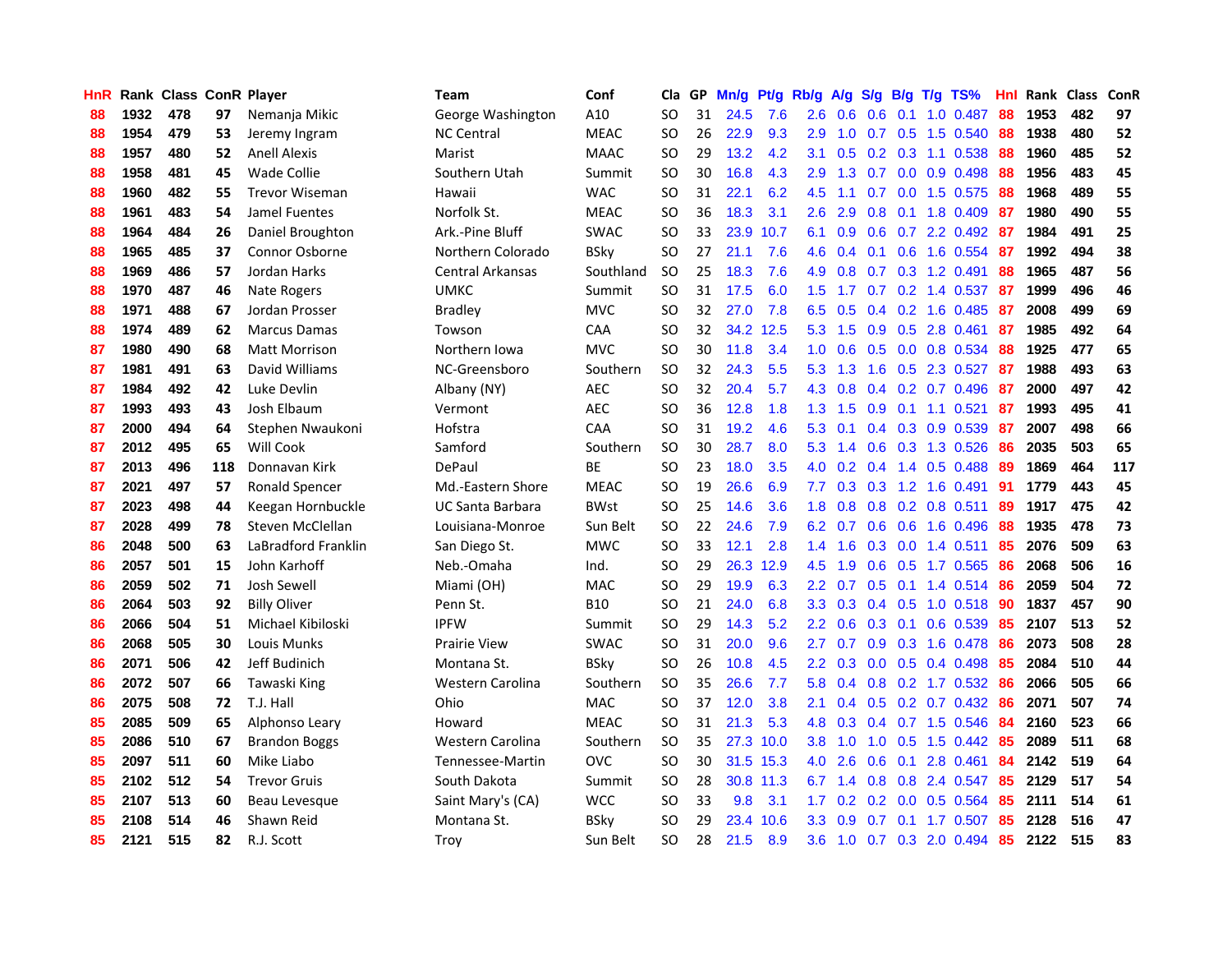| HnR |      | Rank Class ConR Player |    |                           | Team                       | Conf        | Cla       |    | GP Mn/g Pt/g Rb/g A/g |           |                  |                 |               |                 | S/g B/g T/g TS%           | Hnl |      | Rank Class | <b>ConR</b> |
|-----|------|------------------------|----|---------------------------|----------------------------|-------------|-----------|----|-----------------------|-----------|------------------|-----------------|---------------|-----------------|---------------------------|-----|------|------------|-------------|
| 85  | 2123 | 516                    | 66 | <b>Avery Moore</b>        | Florida A&M                | <b>MEAC</b> | SO.       | 33 | 21.5                  | 9.7       | 1.5              | 1.3             | 0.9           | 0.0             | 1.7 0.490                 | 81  | 2284 | 564        | 71          |
| 85  | 2125 | 517                    | 87 | <b>Chanse Creekmur</b>    | ASU                        | P12         | SO.       | 30 | 24.1                  | 4.7       | 2.3              | 0.6             | 0.6           | 0.3             | 0.7 0.559                 | 83  | 2194 | 530        | 88          |
| 85  | 2131 | 518                    | 48 | Tre Johnson               | Montana St.                | <b>BSky</b> | <b>SO</b> | 27 | 26.2                  | 8.8       | 6.0              | 0.8             | 1.0           | 1.1             | 2.1 0.481                 | 84  | 2141 | 518        | 49          |
| 85  | 2133 | 519                    | 92 | <b>Eric Smith</b>         | South Carolina             | <b>SEC</b>  | <b>SO</b> | 28 | 14.3                  | 4.1       | 0.9              |                 |               |                 | 1.2 0.4 0.0 1.3 0.518     | -85 | 2104 | 512        | 93          |
| 85  | 2135 | 520                    | 76 | <b>Craig Sealey</b>       | <b>Bowling Green</b>       | <b>MAC</b>  | SO.       | 32 | 11.8                  | 3.8       | 2.6              |                 | $0.2$ 0.4 0.1 |                 | $0.8$ 0.464               | -84 | 2156 | 521        | 78          |
| 84  | 2136 | 521                    | 59 | <b>Chris Burke</b>        | Saint Peter's              | <b>MAAC</b> | <b>SO</b> | 29 | 25.2                  | 6.2       |                  | $4.0 \quad 1.4$ |               |                 | 1.0 0.9 1.6 0.465         | -84 | 2165 | 524        | 60          |
| 84  | 2152 | 522                    | 17 | T.T. Carey                | Longwood                   | Ind.        | SO.       | 31 |                       | 31.6 13.4 | 5.1              | 3.4             |               |                 | 1.0 0.7 2.3 0.525         | 83  | 2218 | 541        | 19          |
| 84  | 2155 | 523                    | 73 | <b>Ryley Beaumont</b>     | Elon                       | Southern    | <b>SO</b> | 31 | 25.1                  | 7.0       | 5.8              | 1.3             |               |                 | $0.5$ $0.3$ 1.5 $0.425$   | 84  | 2177 | 527        | 73          |
| 84  | 2164 | 524                    | 46 | Thurgood Wynn             | Navy                       | Pat.        | <b>SO</b> | 24 | 12.5                  | 4.2       | 1.3              | 0.7             |               |                 | 0.5 0.0 0.9 0.565         | 81  | 2283 | 563        | 52          |
| 84  | 2165 | 525                    | 51 | Joab Jerome               | Winthrop                   | <b>BSou</b> | <b>SO</b> | 29 | 24.1                  | 4.6       | 3.6              | 1.9             |               |                 | 0.8 0.6 1.4 0.472         | 84  | 2144 | 520        | 51          |
| 84  | 2171 | 526                    | 62 | Jeremy Smith              | Nicholls St.               | Southland   | <b>SO</b> | 30 | 21.2                  | 7.6       | 3.5              | 1.2             |               |                 | $0.6$ $0.2$ 2.1 $0.596$   | 82  | 2265 | 560        | 69          |
| 84  | 2172 | 527                    | 48 | Josh Herbeck              | Army                       | Pat.        | SO.       | 30 |                       | 29.2 10.3 | 3.0 <sub>2</sub> | 1.3             |               |                 | $0.5$ 0.1 1.5 0.546       | 83  | 2198 | 533        | 48          |
| 84  | 2179 | 528                    | 66 | Lucas Nutt                | SE Missouri St.            | <b>OVC</b>  | <b>SO</b> | 31 | 21.4                  | 5.1       | 1.2              | 3.1             |               | $0.4\quad 0.0$  | 1.4 0.525                 | 83  | 2197 | 532        | 67          |
| 84  | 2180 | 529                    | 32 | Jules Montgomery          | <b>Prairie View</b>        | <b>SWAC</b> | <b>SO</b> | 32 | 23.7                  | 5.8       | 6.3              | 0.8             | 0.8           | 0.8             | 1.3 0.397                 | 83  | 2196 | 531        | 31          |
| 84  | 2183 | 530                    | 54 | John Caleb Sanders        | Liberty                    | <b>BSou</b> | <b>SO</b> | 32 |                       | 26.2 11.6 | 2.7              | 1.4             | 0.7           | 0.0             | 1.6 0.556                 | 83  | 2213 | 538        | 55          |
| 84  | 2184 | 531                    | 85 | <b>Marcelis Hansberry</b> | Louisiana-Monroe           | Sun Belt    | <b>SO</b> | 28 | 18.1                  | 5.8       | 2.3              | 1.6             | 0.5           | 0.0             | $1.1 \quad 0.472$         | 83  | 2206 | 536        | 85          |
| 83  | 2195 | 532                    | 75 | <b>Ishmael Hollis</b>     | Western Carolina           | Southern    | <b>SO</b> | 29 | 10.9                  | 3.3       | 2.2 <sub>2</sub> | 0.2             |               | $0.4 \quad 0.3$ | 0.4 0.490                 | -84 | 2179 | 528        | 74          |
| 83  | 2197 | 533                    | 52 | Jordan Richardson         | Weber St.                  | <b>BSky</b> | <b>SO</b> | 32 | 20.7                  | 4.2       |                  | $1.4$ 2.1       |               |                 | $0.4$ 0.1 0.8 0.510 83    |     | 2226 | 544        | 54          |
| 83  | 2199 | 534                    | 76 | <b>Drew Parker</b>        | NC-Greensboro              | Southern    | <b>SO</b> | 32 | 23.3                  | 4.8       | 1.8              | 2.6             |               |                 | 0.7 0.1 1.6 0.566         | -83 | 2203 | 534        | 77          |
| 83  | 2201 | 535                    | 94 | Rod Odom                  | Vanderbilt                 | <b>SEC</b>  | <b>SO</b> | 36 | 14.4                  | 2.4       | 2.0              | 0.5             |               |                 | $0.2$ 0.2 0.6 0.494       | 83  | 2215 | 540        | 96          |
| 83  | 2204 | 536                    | 60 | Denzel Brito              | Loyola (IL)                | Hor.        | SO.       | 30 | 31.5                  | 7.0       | $2.5^{\circ}$    | 3.5             |               |                 | 0.7 0.0 2.8 0.445         | -81 | 2288 | 567        | 61          |
| 83  | 2207 | 537                    | 55 | Kirk Korver               | UMKC                       | Summit      | SO.       | 31 | 25.8                  | 7.6       | 3.9              | 0.8             |               |                 | $0.5$ 0.3 1.1 0.558       | 82  | 2238 | 548        | 56          |
| 83  | 2208 | 538                    | 55 | <b>Marvelle Harris</b>    | Campbell                   | <b>BSou</b> | <b>SO</b> | 32 | 24.4                  | 5.0       | 5.8              | 1.1             |               |                 | 0.7 1.0 1.4 0.480         | 82  | 2240 | 549        | 57          |
| 83  | 2212 | 539                    | 68 | PJ Santavenere            | St. Francis (NY)           | <b>NEC</b>  | <b>SO</b> | 24 | 10.1                  | 3.5       | 0.7              | 0.5             |               |                 | 0.5 0.0 0.5 0.538         | 83  | 2212 | 537        | 67          |
| 83  | 2213 | 540                    | 64 | Dominique O'Connor        | San Francisco              | <b>WCC</b>  | <b>SO</b> | 24 | 20.0                  | 6.0       | 1.1              | 2.1             |               |                 | 1.2 0.0 1.9 0.498         | 87  | 2022 | 502        | 60          |
| 83  | 2217 | 541                    | 56 | Rico Ferguson             | Campbell                   | <b>BSou</b> | SO.       | 31 | 24.0                  | 6.6       | $2.2^{\circ}$    | 2.8             |               | $1.2 \ 0.0$     | 1.9 0.494                 | 83  | 2223 | 542        | 56          |
| 83  | 2218 | 542                    | 69 | Jeff Johnson              | Eastern Kentucky           | <b>OVC</b>  | SO.       | 32 | 17.7                  | 3.9       | 3.8              | 1.1             | 0.5           |                 | $0.3$ 0.7 0.453           | 83  | 2225 | 543        | 68          |
| 83  | 2219 | 543                    | 73 | Steve McWhorter           | Indiana St.                | <b>MVC</b>  | <b>SO</b> | 33 | 24.8                  | 4.0       | 1.6              | 1.6             | 0.6           |                 | $0.1$ 1.3 0.441           | 82  | 2235 | 546        | 74          |
| 83  | 2223 | 544                    | 65 | Igor Nujic                | <b>Texas-San Antonio</b>   | Southland   | <b>SO</b> | 32 | 18.3                  | 5.8       | 2.7              | 0.7             | 0.5           | 0.3             | 1.3 0.512                 | 83  | 2227 | 545        | 63          |
| 83  | 2225 | 545                    | 66 | Reid Koenen               | Texas St.                  | Southland   | <b>SO</b> | 30 | 19.0                  | 7.2       | 2.9              | 0.8             |               |                 | 0.5 0.2 1.3 0.570         | 82  | 2247 | 552        | 66          |
| 83  | 2231 | 546                    | 59 | <b>Kevin Panzer</b>       | Nevada                     | <b>WAC</b>  | <b>SO</b> | 34 | 12.1                  | 2.9       | $2.5\,$          | 0.4             | 0.1           |                 | 0.4 0.6 0.465             | 83  | 2214 | 539        | 59          |
| 83  | 2234 | 547                    | 71 | <b>Donte Morales</b>      | NC-Wilmington              | CAA         | SO.       | 28 | 24.8                  | 7.2       |                  | $3.2 \quad 1.5$ |               |                 | $0.8$ 0.4 2.4 0.502       | 83  | 2187 | 529        | 71          |
| 82  | 2237 | 548                    | 58 | Sheldon Strickland        | <b>Charleston Southern</b> | <b>BSou</b> | <b>SO</b> | 31 | 14.5                  | 5.1       |                  | $1.2 \quad 1.5$ |               |                 | $0.5$ $0.0$ $1.0$ $0.477$ | -82 | 2248 | 553        | 58          |
| 82  | 2243 | 549                    | 58 | <b>Steve Tecker</b>       | South Dakota               | Summit      | <b>SO</b> | 28 | 21.3                  | 5.6       | 3.7 <sup>2</sup> | 1.6             | 0.6           |                 | 0.1 0.9 0.538             | 82  | 2264 | 559        | 59          |
| 82  | 2245 | 550                    | 68 | <b>Gary Stewart</b>       | Northwestern St.           | Southland   | <b>SO</b> | 32 | 16.5                  | 5.1       | 2.1              | 1.0             |               |                 | $0.7$ $0.3$ $1.3$ $0.506$ | 82  | 2261 | 558        | 68          |
| 82  | 2250 | 551                    | 49 | <b>Robert Mansell</b>     | Binghamton                 | <b>AEC</b>  | SO.       | 28 | 32.6                  | 14.0      | 3.3 <sub>2</sub> | 1.5             | 0.9           |                 | 0.2 2.7 0.500             | 82  | 2236 | 547        | 49          |
| 82  | 2252 | 552                    | 50 | Ryan Hill                 | Bucknell                   | Pat.        | <b>SO</b> | 33 | 16.5                  | 2.2       | 1.9              | 1.8             | 0.6           | 0.0             | 1.0 0.477                 | 83  | 2204 | 535        | 49          |
| 82  | 2264 | 553                    | 71 | Michael Porter            | SE Missouri St.            | <b>OVC</b>  | SO.       | 31 | 16.0                  | 4.4       | 2.9              | 0.6             |               |                 | $0.5$ 0.0 0.9 0.584       | -81 | 2285 | 565        | 70          |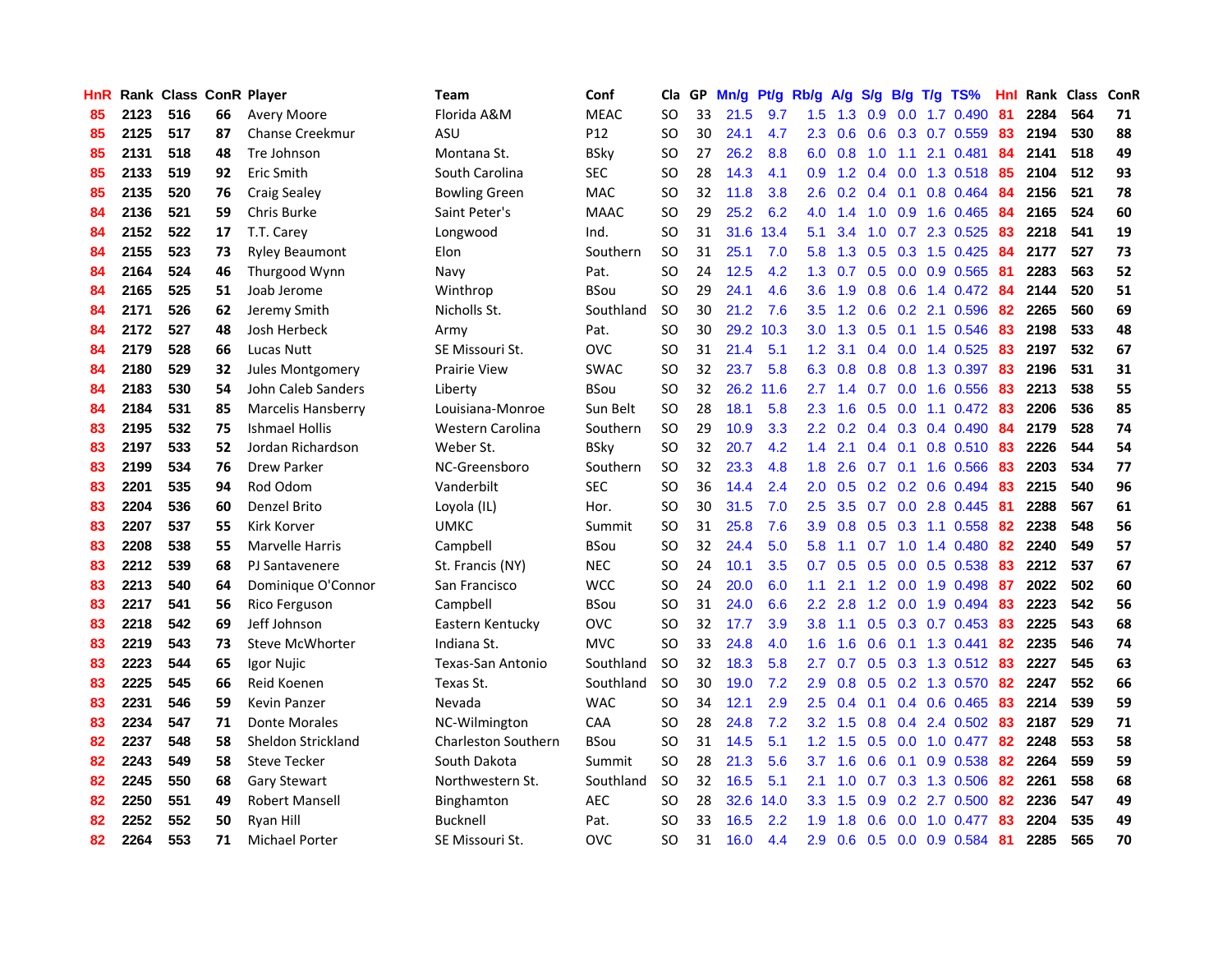| <b>HnR</b> |      | Rank Class ConR Player |     |                          | <b>Team</b>           | Conf        | Cla       |    | GP Mn/g Pt/g Rb/g A/g |           |                  |                 |                  |                 | S/g B/g T/g TS%              | Hnl | Rank Class |     | ConR |
|------------|------|------------------------|-----|--------------------------|-----------------------|-------------|-----------|----|-----------------------|-----------|------------------|-----------------|------------------|-----------------|------------------------------|-----|------------|-----|------|
| 82         | 2265 | 554                    | 95  | Matt Glover              | Penn St.              | <b>B10</b>  | SO.       | 32 | 23.5                  | 2.8       | 4.2              | 1.3             | 0.8              | 0.1             | 1.5 0.336                    | 81  | 2301       | 570 | 95   |
| 82         | 2267 | 555                    | 59  | <b>Trinity Hall</b>      | <b>UMKC</b>           | Summit      | <b>SO</b> | 26 |                       | 27.9 10.0 | 4.3              | 0.7             | 0.8              | 0.8             | 2.3 0.505                    | 82  | 2246       | 551 | 57   |
| 82         | 2272 | 556                    | 121 | <b>Kadeem Batts</b>      | Providence            | ВE          | <b>SO</b> | 21 | 19.7                  | 6.2       | 4.2              | 0.4             |                  |                 | $0.4$ 0.7 1.5 0.455          | -87 | 2009       | 500 | 120  |
| 82         | 2273 | 557                    | 72  | Reggie Lewis             | Florida A&M           | <b>MEAC</b> | SO.       | 33 |                       | 27.6 11.2 | 2.3              | 1.4             |                  |                 | 0.7 0.0 1.4 0.478            | 78  | 2405       | 593 | 75   |
| 82         | 2277 | 558                    | 80  | Matt Kamieniecki         | Ball St.              | <b>MAC</b>  | <b>SO</b> | 25 | 12.6                  | 2.3       |                  | $3.3 \quad 0.6$ |                  |                 | 0.5 0.3 1.0 0.472 82         |     | 2258       | 556 | 81   |
| 82         | 2278 | 559                    | 61  | Terry Johnson            | Green Bav             | Hor.        | SO.       | 30 | 15.3                  | 4.4       |                  | $1.2 \quad 1.0$ |                  |                 | $0.5$ $0.0$ $1.0$ $0.477$    | -80 | 2326       | 576 | 64   |
| 81         | 2279 | 560                    | 88  | Dallas Jones             | South Alabama         | Sun Belt    | <b>SO</b> | 28 | 15.2                  | 4.5       | 1.0 <sub>1</sub> | 0.8             |                  |                 | $0.4$ 0.0 0.5 0.506          | -81 | 2280       | 562 | 88   |
| 81         | 2280 | 561                    | 103 | Daryus Quarles           | Saint Joseph's        | A10         | <b>SO</b> | 31 | 19.6                  | 4.7       | $2.3^{\circ}$    | 0.7             |                  |                 | $0.2$ 0.2 0.6 0.459          | 84  | 2169       | 526 | 102  |
| 81         | 2283 | 562                    | 33  | <b>Cortney Bell</b>      | <b>Prairie View</b>   | <b>SWAC</b> | <b>SO</b> | 30 | 11.6                  | 2.5       | 2.9              | 0.5             |                  |                 | 0.4 0.4 0.8 0.490            | 81  | 2293       | 568 | 34   |
| 81         | 2289 | 563                    | 81  | Antone Christian         | Northern Illinois     | MAC         | <b>SO</b> | 31 | 17.2                  | 5.2       | $3.2\phantom{0}$ | 0.9             | 0.6              |                 | $0.1$ 1.2 0.411              | 80  | 2327       | 577 | 84   |
| 81         | 2294 | 564                    | 35  | <b>Michael Celestine</b> | Southern              | <b>SWAC</b> | SO.       | 31 | 23.1                  | 8.5       | 2.2 <sub>2</sub> | 1.2             | 0.7              |                 | 0.1 1.3 0.516                | -81 | 2294       | 569 | 35   |
| 81         | 2295 | 565                    | 56  | <b>Tyler Lee</b>         | <b>UC Davis</b>       | <b>BWst</b> | <b>SO</b> | 31 | 27.4                  | 9.7       | 1.7              | 1.1             | 0.5              | 0.0             | 1.4 0.607                    | 80  | 2355       | 583 | 58   |
| 81         | 2296 | 566                    | 95  | Pe'Shon Howard           | Maryland              | ACC         | <b>SO</b> | 14 | 32.9                  | 6.5       | 3.7              | 3.7             | 0.9 <sub>0</sub> | 0.1             | 3.2 0.462                    | 97  | 1452       | 369 | 76   |
| 81         | 2297 | 567                    | 62  | <b>Trent Meyer</b>       | NC-Asheville          | <b>BSou</b> | <b>SO</b> | 29 | 9.8                   | 2.1       | 0.7              | 1.1             | 0.5              | 0.0             | $0.4$ 0.517                  | 82  | 2259       | 557 | 60   |
| 81         | 2312 | 568                    | 25  | Josh Schuler             | North Dakota          | <b>GWC</b>  | <b>SO</b> | 32 | 23.0                  | 5.7       | 1.4              | 1.7             | $0.4^{\circ}$    | 0.1             | 0.9 0.504                    | 80  | 2328       | 578 | 25   |
| 81         | 2313 | 569                    | 73  | Evan Kelley              | Sacred Heart          | <b>NEC</b>  | <b>SO</b> | 29 | 27.2                  | 7.3       | 2.8              | 2.5             | 1.0              | 0.1             | 2.6 0.501                    | 82  | 2249       | 554 | 68   |
| 81         | 2314 | 570                    | 64  | Erik Fromm               | <b>Butler</b>         | Hor.        | <b>SO</b> | 36 | 11.0                  | 4.0       | 1.7 <sub>z</sub> | 0.1             |                  |                 | $0.1$ $0.2$ $0.8$ $0.467$ 81 |     | 2307       | 572 | 63   |
| 81         | 2317 | 571                    | 80  | Aerris Smith             | Wofford               | Southern    | <b>SO</b> | 33 | 16.3                  | 4.2       | 3.0              | 0.1             |                  |                 | $0.2$ 0.1 0.9 0.612 81       |     | 2322       | 575 | 81   |
| 81         | 2323 | 572                    | 55  | <b>Isaiah Roberts</b>    | Navy                  | Pat.        | <b>SO</b> | 29 | 22.6                  | 7.1       |                  | $1.5$ 1.9       |                  |                 | 1.1 0.1 2.2 0.523 77         |     | 2438       | 600 | 57   |
| 80         | 2327 | 573                    | 64  | Rodney Glasgow           | VMI                   | <b>BSou</b> | SO.       | 27 | 21.9                  | 6.2       | 1.8              | 2.8             |                  |                 | 0.9 0.0 1.3 0.527            | -81 | 2286       | 566 | 63   |
| 80         | 2329 | 574                    | 66  | Chris Manhertz           | Canisius              | <b>MAAC</b> | <b>SO</b> | 30 | 27.9                  | 7.0       | 7.4              | 0.6             |                  |                 | $0.8$ 0.6 1.6 0.498          | 80  | 2339       | 580 | 67   |
| 80         | 2330 | 575                    | 54  | Jordon Bronner           | New Hampshire         | <b>AEC</b>  | <b>SO</b> | 28 | 26.9                  | 5.0       | 2.1              | 2.4             |                  |                 | $0.8$ 0.0 1.0 0.449          | -81 | 2321       | 574 | 52   |
| 80         | 2335 | 576                    | 66  | <b>Tanner Riley</b>      | Portland              | <b>WCC</b>  | <b>SO</b> | 28 | 16.9                  | 6.2       | 1.1              | 0.8             |                  |                 | $0.4$ 0.2 1.1 0.507          | -81 | 2319       | 573 | 66   |
| 80         | 2339 | 577                    | 67  | Jamel Fields             | Fairfield             | <b>MAAC</b> | <b>SO</b> | 35 | 17.4                  | 3.5       | 1.8              | 1.1             |                  |                 | 0.7 0.3 1.0 0.436            | -81 | 2305       | 571 | 66   |
| 80         | 2340 | 578                    | 74  | Josh Castellanos         | Mount St. Mary's      | <b>NEC</b>  | <b>SO</b> | 29 | 31.0                  | 8.1       | 2.1              | 4.6             | 0.9              | 0.1             | 3.9 0.443                    | -79 | 2364       | 585 | 75   |
| 80         | 2344 | 579                    | 79  | <b>Keith Davis</b>       | Texas A&M             | <b>B12</b>  | SO.       | 32 | 17.0                  | 1.4       | 3.6              | 0.3             |                  | $0.3 \quad 0.6$ | 1.0 0.478                    | -79 | 2398       | 591 | 79   |
| 80         | 2345 | 580                    | 56  | Andrew Stire             | Army                  | Pat.        | <b>SO</b> | 29 | 14.2                  | 3.6       | 2.3              | 0.6             |                  |                 | $0.4$ 0.3 1.1 0.630          | -79 | 2356       | 584 | 55   |
| 80         | 2347 | 581                    | 53  | Dockery Walker           | Brown                 | Ivy         | <b>SO</b> | 29 | 16.6                  | 5.3       | 4.6              | 0.3             |                  |                 | 0.4 0.3 1.1 0.481            | -79 | 2382       | 587 | 54   |
| 80         | 2355 | 582                    | 58  | Khalil Kelley            | Pacific               | <b>BWst</b> | <b>SO</b> | 30 | 21.1                  | 6.8       | 4.8              | 0.2             |                  |                 | $0.3$ $0.4$ 1.6 $0.465$      | -79 | 2370       | 586 | 59   |
| 80         | 2358 | 583                    | 66  | D.J. Covington           | VMI                   | <b>BSou</b> | <b>SO</b> | 24 | 15.1                  | 5.0       | $2.7^{\circ}$    |                 |                  |                 | 0.2 0.3 0.7 0.6 0.596        | 80  | 2333       | 579 | 65   |
| 80         | 2362 | 584                    | 72  | Dennis Ogbe              | <b>Tennessee Tech</b> | <b>OVC</b>  | <b>SO</b> | 31 | 10.2                  | 3.0       | 1.5              | 0.3             |                  | $0.2 \quad 0.1$ | 0.6 0.667                    | 80  | 2345       | 581 | 72   |
| 80         | 2364 | 585                    | 59  | Malik Love               | Cal Poly              | <b>BWst</b> | <b>SO</b> | 32 | 12.5                  | 2.1       |                  | $1.4 \quad 0.9$ |                  |                 | $0.4$ 0.0 0.4 0.444          | 80  | 2353       | 582 | 57   |
| 79         | 2372 | 586                    | 75  | <b>Tanner Milson</b>     | NC-Wilmington         | CAA         | <b>SO</b> | 31 | 20.8                  | 5.5       | 1.5              | 2.3             |                  |                 | 0.5 0.1 1.7 0.485            | -79 | 2384       | 588 | 76   |
| 79         | 2377 | 587                    | 98  | Marcus Thornton          | Georgia               | <b>SEC</b>  | SO.       | 27 | 22.3                  | 3.0       | 4.8              | 0.8             |                  |                 | $0.4$ 0.5 1.2 0.333          | 84  | 2157       | 522 | 94   |
| 79         | 2379 | 588                    | 86  | <b>Eric Gaines</b>       | Kent St.              | <b>MAC</b>  | <b>SO</b> | 26 | 16.2                  | 4.3       | 1.6              | 0.7             |                  |                 | 0.8 0.2 0.9 0.498            | 82  | 2242       | 550 | 80   |
| 79         | 2388 | 589                    | 74  | Chris Talkington         | Nicholls St.          | Southland   | <b>SO</b> | 26 | 18.6                  | 8.0       | $2.3\phantom{0}$ | 0.6             | 0.3              | 0.0             | 1.1 0.516                    | 77  | 2437       | 599 | 75   |
| 79         | 2389 | 590                    | 27  | Enrique Mason            | Texas-Pan American    | <b>GWC</b>  | SO.       | 31 | 11.5                  | 3.1       | 2.6              | 0.4             | 0.3              | 0.4             | $0.5$ 0.471                  | 78  | 2406       | 594 | 27   |
| 79         | 2395 | 591                    | 79  | Alwayne Bigby            | Northeastern          | CAA         | SΟ        | 31 | 22.8                  | 3.3       | 3.5              | 1.3             |                  |                 | 1.1 0.2 1.9 0.414 79         |     | 2395       | 590 | 79   |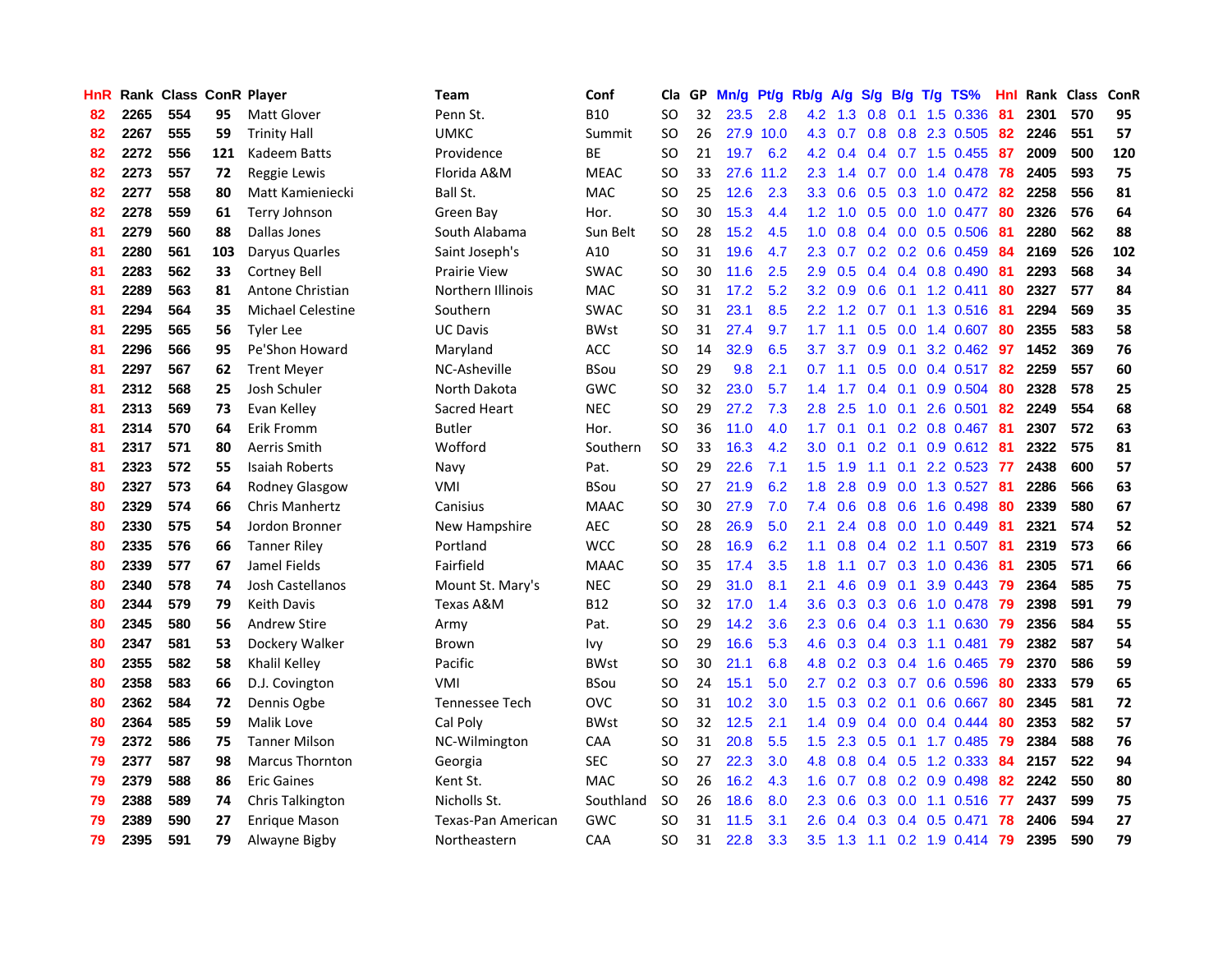| <b>HnR</b> |      | <b>Rank Class ConR Player</b> |     |                           | Team                  | Conf        | Cla       |    | GP Mn/g Pt/g Rb/g A/g |     |                  |                 |               |                 | S/g B/g T/g TS%           | Hnl  | Rank Class |     | <b>ConR</b> |
|------------|------|-------------------------------|-----|---------------------------|-----------------------|-------------|-----------|----|-----------------------|-----|------------------|-----------------|---------------|-----------------|---------------------------|------|------------|-----|-------------|
| 79         | 2398 | 592                           | 77  | Olatunji Kosile           | Md.-Eastern Shore     | <b>MEAC</b> | SO.       | 28 | 13.3                  | 2.5 | 3.3              | 0.1             | $0.4^{\circ}$ | 0.9             | 0.8 0.464                 | 78   | 2427       | 598 | 78          |
| 78         | 2414 | 593                           | 91  | Dennis Mavin              | Florida Atlantic      | Sun Belt    | <b>SO</b> | 28 | 13.2                  | 5.0 | 2.0              | 0.6             | 0.5           | 0.0             | 1.3 0.434                 | -79  | 2399       | 592 | 91          |
| 78         | 2415 | 594                           | 80  | <b>Brandon Britt</b>      | William & Mary        | CAA         | SO.       | 32 | 24.1                  | 9.0 | 1.8              | 1.5             | 0.8           | 0.0             | 2.1 0.467                 | -77  | 2440       | 602 | 82          |
| 78         | 2431 | 595                           | 71  | Jareal Smith              | Radford               | <b>BSou</b> | <b>SO</b> | 32 | 26.8                  | 9.3 | 2.5              | 1.8             | 0.8           | 0.1             | 2.0 0.451                 | -77  | 2439       | 601 | 72          |
| 78         | 2443 | 596                           | 30  | Josh Cleveland            | Texas-Pan American    | <b>GWC</b>  | <b>SO</b> | 31 | 15.1                  | 4.7 | 2.9              | 0.6             |               |                 | 0.3 0.6 1.2 0.483 77      |      | 2454       | 603 | 30          |
| 77         | 2448 | 597                           | 56  | <b>Steve Rennard</b>      | Pennsylvania          | Ivy         | SO.       | 23 | 18.6                  | 3.7 |                  | $1.2 \quad 0.9$ |               |                 | 0.7 0.0 0.7 0.564         | -82  | 2269       | 561 | 48          |
| 77         | 2450 | 598                           | 88  | Delino Dear               | Toledo                | <b>MAC</b>  | <b>SO</b> | 33 | 13.5                  | 3.4 | $2.0^{\circ}$    | 0.1             |               |                 | 0.2 0.3 0.6 0.665 77      |      | 2460       | 607 | 89          |
| 77         | 2451 | 599                           | 87  | DeVontae Wright           | Citadel               | Southern    | <b>SO</b> | 30 | 26.7                  | 8.1 | 3.3 <sub>l</sub> | 2.7             |               |                 | 0.8 0.2 1.8 0.477 77      |      | 2459       | 606 | 88          |
| 77         | 2453 | 600                           | 77  | Jeremy Campbell           | SE Louisiana          | Southland   | <b>SO</b> | 29 | 28.6                  | 7.7 | 3.0 <sub>1</sub> | 1.3             |               |                 | 0.6 0.3 1.9 0.436         | 75   | 2523       | 623 | 79          |
| 77         | 2458 | 601                           | 58  | Marin Kukoc               | Pennsylvania          | Ivy         | <b>SO</b> | 33 | 10.0                  | 2.5 | 1.6              | 0.6             |               | $0.2 \quad 0.1$ | $0.6$ 0.500               | -77  | 2469       | 609 | 58          |
| 77         | 2459 | 602                           | 59  | Jesse Pritchard           | Yale                  | <b>Ivy</b>  | <b>SO</b> | 28 | 14.7                  | 2.3 | 2.0              | 0.7             |               | $0.2 \quad 0.1$ | 0.4 0.538                 | -77  | 2456       | 605 | 57          |
| 77         | 2461 | 603                           | 88  | <b>Tre Bussey</b>         | Georgia Southern      | Southern    | <b>SO</b> | 30 | 15.4                  | 5.4 | 1.5              | 0.2             |               |                 | 0.6 0.0 0.9 0.511         | 77   | 2455       | 604 | 87          |
| 77         | 2462 | 604                           | 70  | Ayodeji Egbeyemi          | Loyola Marymount      | <b>WCC</b>  | SO.       | 30 | 19.2                  | 4.0 | 3.0              | 0.8             | 0.5           | 0.1             | 0.9 0.407                 | 78   | 2426       | 597 | 68          |
| 77         | 2465 | 605                           | 31  | Lamar Kearse              | New Jersey Tech       | GWC         | <b>SO</b> | 32 | 23.3                  | 7.1 | 3.1              | 1.9             | 0.7           | 0.1             | 1.4 0.442                 | -76  | 2482       | 611 | 32          |
| 77         | 2470 | 606                           | 79  | Aaron Harwell             | Sam Houston St.       | Southland   | <b>SO</b> | 32 | 19.3                  | 3.0 | 1.9              | 2.2             | 0.9           | 0.0             | 1.4 0.404                 | 76   | 2486       | 613 | 76          |
| 77         | 2472 | 607                           | 91  | <b>Kevin Thomas</b>       | Tulane                | <b>CUSA</b> | SO.       | 30 | 11.4                  | 2.5 | 1.9              | 0.1             | 0.1           |                 | 0.7 0.7 0.547             | -75  | 2514       | 620 | 95          |
| 77         | 2473 | 608                           | 72  | Xavier Martin             | <b>High Point</b>     | <b>BSou</b> | <b>SO</b> | 31 | 20.6                  | 5.9 | 1.8              | 2.6             |               | $0.5 \quad 0.1$ | 1.8 0.451                 | 76   | 2476       | 610 | 73          |
| 76         | 2478 | 609                           | 69  | Daniel Turner             | Green Bay             | Hor.        | <b>SO</b> | 14 | 20.8                  | 4.6 | 4.9              | 1.1             |               |                 | $0.6$ $0.2$ 1.9 $0.427$   | -84  | 2167       | 525 | 60          |
| 76         | 2481 | 610                           | 110 | Marvin Dominique          | Fordham               | A10         | SO.       | 29 | 12.2                  | 2.9 | 3.1              | 0.2             |               |                 | 0.2 0.3 0.6 0.431         | - 76 | 2497       | 616 | 111         |
| 76         | 2484 | 611                           | 82  | Bryan Hammond             | Nicholls St.          | Southland   | <b>SO</b> | 30 | 29.4                  | 7.9 | 2.4              | 3.0             |               |                 | 0.5 0.1 1.8 0.456 74      |      | 2539       | 626 | 83          |
| 76         | 2488 | 612                           | 95  | R.J. McCray               | Louisiana-Monroe      | Sun Belt    | <b>SO</b> | 28 | 17.9                  | 3.1 | 2.1              | 1.2             |               |                 | 0.7 0.2 1.0 0.518 76      |      | 2501       | 617 | 97          |
| 76         | 2490 | 613                           | 64  | <b>Fred Chatmon</b>       | <b>UMKC</b>           | Summit      | <b>SO</b> | 26 | 12.0                  | 3.0 | 3.0 <sub>2</sub> | 0.1             |               |                 | 0.4 0.3 1.1 0.552 76      |      | 2484       | 612 | 66          |
| 76         | 2491 | 614                           | 73  | Joel Vander Pol           | Liberty               | BSou        | SO.       | 29 | 15.4                  | 4.6 | 3.4              | 0.2             |               |                 | $0.2$ 0.7 0.9 0.570       | 76   | 2495       | 615 | 74          |
| 76         | 2493 | 615                           | 96  | Daronte Clark             | Troy                  | Sun Belt    | <b>SO</b> | 25 | 15.2                  | 4.7 | 2.1              | 0.6             |               |                 | $0.6$ $0.0$ $0.6$ $0.440$ | -77  | 2463       | 608 | 94          |
| 76         | 2494 | 616                           | 65  | Justin Jordan             | <b>IPFW</b>           | Summit      | <b>SO</b> | 20 | 21.8                  | 6.9 | 2.1              | 1.9             | 0.9           | 0.1             | 2.1 0.507                 | 78   | 2411       | 595 | 63          |
| 76         | 2495 | 617                           | 78  | Kameron Ritter            | Saint Francis (PA)    | <b>NEC</b>  | <b>SO</b> | 28 | 26.1                  | 4.8 | $2.2^{\circ}$    | 2.6             |               |                 | 1.4 0.4 2.0 0.459         | 75   | 2516       | 622 | 78          |
| 76         | 2503 | 618                           | 63  | Andre Hatchett            | Idaho St.             | <b>BSky</b> | <b>SO</b> | 28 | 27.3                  | 7.4 | 4.5              | 1.2             |               |                 | 0.4 0.5 1.2 0.429         | 75   | 2505       | 618 | 62          |
| 75         | 2513 | 619                           | 89  | Jordan Scott              | Coll. of Charleston   | Southern    | <b>SO</b> | 29 | 14.8                  | 3.8 | 1.1              | 0.6             |               |                 | $0.7$ $0.2$ 1.0 $0.514$   | -76  | 2490       | 614 | 89          |
| 75         | 2517 | 620                           | 51  | <b>Brandon Ellis</b>      | Alabama A&M           | <b>SWAC</b> | <b>SO</b> | 28 | 16.9                  | 6.5 | 2.3              | 0.5             |               |                 | $0.4$ 0.1 1.1 0.513       | 75   | 2530       | 624 | 51          |
| 75         | 2520 | 621                           | 83  | <b>Patrick Robinson</b>   | Northwestern St.      | Southland   | <b>SO</b> | 32 | 17.3                  | 3.3 | 2.5              | 1.1             |               |                 | 0.8 0.4 1.2 0.475         | 75   | 2531       | 625 | 80          |
| 75         | 2528 | 622                           | 84  | Antonnio Benton           | SE Louisiana          | Southland   | SO.       | 22 | 19.9                  | 4.5 | 4.0              | 0.6             |               |                 | $0.4$ 0.7 1.0 0.418       | 74   | 2549       | 629 | 84          |
| 75         | 2529 | 623                           | 97  | Gabriel Moton             | <b>Boston College</b> | ACC         | <b>SO</b> | 29 | 15.6                  | 2.9 | 1.6              | 1.0             |               |                 | $0.4$ 0.1 1.0 0.494       | -75  | 2515       | 621 | 97          |
| 75         | 2532 | 624                           | 95  | <b>Shane Harris-Tunks</b> | Colorado              | P12         | SO.       | 36 | 12.8                  | 2.7 |                  | $2.2 \quad 0.5$ |               |                 | 0.3 0.3 1.2 0.488         | -74  | 2540       | 627 | 95          |
| 75         | 2535 | 625                           | 54  | Jeremy Crutcher           | Alabama A&M           | <b>SWAC</b> | <b>SO</b> | 28 | 32.2                  | 9.6 | 3.1              | 3.9             |               | $1.3 \quad 0.1$ | 3.3 0.445                 | -74  | 2552       | 630 | 52          |
| 74         | 2540 | 626                           | 78  | <b>Troy King</b>          | Tennessee-Martin      | <b>OVC</b>  | <b>SO</b> | 30 | 20.9                  | 7.6 | 3.2 <sub>2</sub> | 1.1             |               |                 | $0.4$ 0.2 2.1 0.497       | 73   | 2577       | 636 | 79          |
| 74         | 2546 | 627                           | 86  | Louis Bell                | Md.-Eastern Shore     | <b>MEAC</b> | <b>SO</b> | 26 | 26.0                  | 7.9 | 1.7 <sub>z</sub> | 1.4             |               | $0.4\quad 0.0$  | 1.6 0.486                 | 74   | 2542       | 628 | 85          |
| 74         | 2551 | 628                           | 76  | Reggie Groves             | Canisius              | <b>MAAC</b> | <b>SO</b> | 24 | 25.5                  | 5.8 | $2.3\phantom{0}$ | 2.5             | 1.3           | 0.1             | 2.2 0.473                 | 75   | 2510       | 619 | 76          |
| 74         | 2552 | 629                           | 35  | <b>Kherel Silcott</b>     | New Jersey Tech       | <b>GWC</b>  | <b>SO</b> | 29 | 12.6                  | 2.6 |                  |                 |               |                 | 3.4 0.2 0.3 0.4 0.4 0.531 | - 73 | 2570       | 633 | 35          |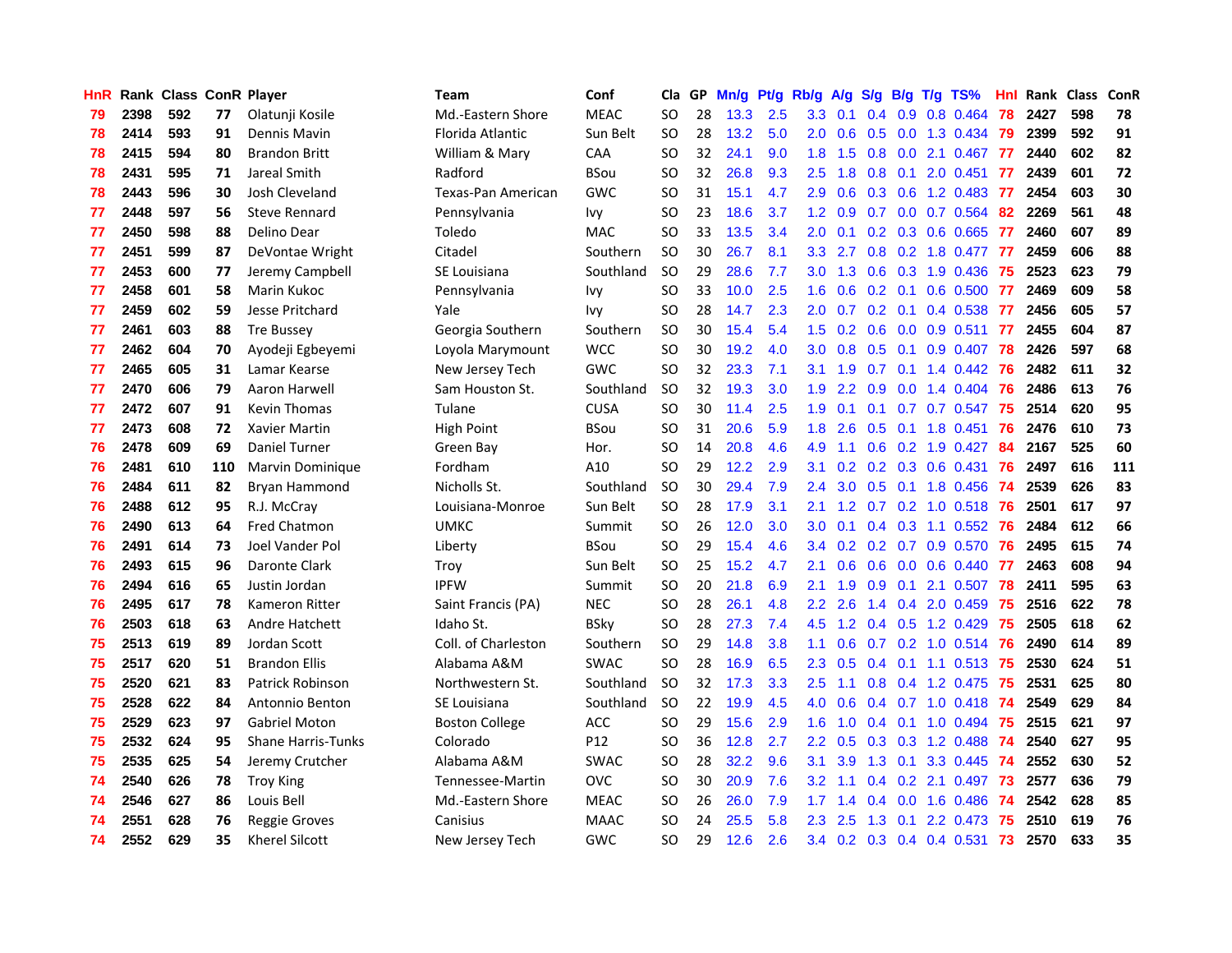| HnR |      | Rank Class ConR Player |    |                           | <b>Team</b>             | Conf        | Cla           |    | GP Mn/g Pt/g Rb/g A/g S/g B/g T/g TS% |     |                  |                 |               |                 |                           | Hnl | Rank Class |     | ConR |
|-----|------|------------------------|----|---------------------------|-------------------------|-------------|---------------|----|---------------------------------------|-----|------------------|-----------------|---------------|-----------------|---------------------------|-----|------------|-----|------|
| 74  | 2558 | 630                    | 87 | <b>Justin Black</b>       | Morgan St.              | <b>MEAC</b> | <b>SO</b>     | 16 | 22.8                                  | 8.6 | 1.9              | 1.8             | 0.7           | 0.1             | 1.8 0.439                 | 78  | 2420       | 596 | 77   |
| 73  | 2567 | 631                    | 62 | Garrett Jefferson         | Hawaii                  | <b>WAC</b>  | <b>SO</b>     | 32 | 11.0                                  | 3.2 | 1.4              | 0.3             | 0.7           |                 | $0.2$ 0.6 0.452           | -73 | 2588       | 639 | 62   |
| 73  | 2573 | 632                    | 91 | DaShonte Riley            | Eastern Michigan        | <b>MAC</b>  | <b>SO</b>     | 19 | 22.8                                  | 4.1 | 4.3              | 0.8             | 0.9           | 1.5             | 2.7 0.411                 | 79  | 2393       | 589 | 87   |
| 73  | 2574 | 633                    | 58 | <b>Willie Readus</b>      | Jackson St.             | <b>SWAC</b> | <b>SO</b>     | 25 | 18.4                                  | 5.7 | 4.0              | 0.6             |               |                 | 0.8 0.3 1.9 0.441 72      |     | 2620       | 649 | 59   |
| 73  | 2578 | 634                    | 24 | Caleb Steffensmeier       | Neb.-Omaha              | Ind.        | <b>SO</b>     | 29 | 27.0                                  | 5.3 | $2.4^{\circ}$    | 3.5             |               |                 | 0.9 0.2 1.0 0.445         | 73  | 2595       | 641 | 25   |
| 73  | 2580 | 635                    | 63 | Daymond Cowlah            | <b>UC Riverside</b>     | <b>BWst</b> | SO.           | 25 | 12.4                                  | 3.1 | 1.0 <sub>1</sub> | 0.7             |               |                 | $0.4$ 0.0 0.8 0.494       | -73 | 2576       | 635 | 65   |
| 73  | 2583 | 636                    | 60 | Lawrence Johnson-Danner   | <b>Texas Southern</b>   | <b>SWAC</b> | <b>SO</b>     | 31 | 19.8                                  | 5.6 | 1.9              | 1.1             |               |                 | $0.6$ 0.1 1.5 0.448       | 73  | 2571       | 634 | 54   |
| 73  | 2587 | 637                    | 71 | John McArthur             | Santa Clara             | <b>WCC</b>  | <b>SO</b>     | 27 | 23.5                                  | 5.6 | 4.2              | 0.4             |               |                 | $0.3$ $0.3$ 1.1 $0.463$   | -74 | 2561       | 631 | 71   |
| 73  | 2589 | 638                    | 77 | Diamond Taylor            | Southern Illinois       | <b>MVC</b>  | <b>SO</b>     | 27 | 14.0                                  | 4.3 | 1.4              | 0.5             | 0.1           | 0.1             | $0.7$ $0.462$             | 73  | 2591       | 640 | 77   |
| 73  | 2591 | 639                    | 92 | <b>Anthony Strickland</b> | Eastern Michigan        | MAC         | <b>SO</b>     | 31 | 15.5                                  | 2.3 | 2.5              | 0.4             | 0.5           | 0.1             | $0.7$ $0.401$             | 72  | 2604       | 642 | 92   |
| 73  | 2592 | 640                    | 75 | <b>Charles McRoy</b>      | North Florida           | ASun        | <b>SO</b>     | 31 | 15.9                                  | 3.8 | 2.8              | 0.5             |               |                 | 0.4 0.1 1.2 0.442         | 73  | 2583       | 638 | 75   |
| 73  | 2597 | 641                    | 61 | Dwight Tarwater           | Cornell                 | lvy         | <b>SO</b>     | 25 | 14.0                                  | 3.3 | 2.8              | 0.4             | 0.2           | 0.1             | $0.6$ 0.453               | -74 | 2569       | 632 | 62   |
| 72  | 2601 | 642                    | 88 | Shemiye McLendon          | Hofstra                 | CAA         | <b>SO</b>     | 32 | 20.3                                  | 5.4 | 1.8              | 1.3             | 0.6           | 0.0             | 1.5 0.430                 | -72 | 2608       | 644 | 88   |
| 72  | 2602 | 643                    | 93 | <b>Austin Harper</b>      | Eastern Michigan        | MAC         | <b>SO</b>     | 31 | $12.5$                                | 2.7 | 0.9              | 1.2             | 0.3           | 0.0             | $1.1 \quad 0.454$         | 72  | 2615       | 646 | 93   |
| 72  | 2606 | 644                    | 65 | Ageel Quinn               | Cal St. Northridge      | <b>BWst</b> | <b>SO</b>     | 23 | 21.1                                  | 6.8 | 2.1              | 1.7             | 0.7           | 0.2             | 1.8 0.435                 | 73  | 2579       | 637 | 66   |
| 72  | 2610 | 645                    | 94 | J.R. Sims                 | Eastern Michigan        | <b>MAC</b>  | <b>SO</b>     | 31 | 16.8                                  | 4.5 | 1.6              | 0.7             | 0.7           | 0.0             | 1.2 0.405                 | 72  | 2624       | 650 | 94   |
| 72  | 2614 | 646                    | 66 | Jamal Johnson             | Cal Poly                | <b>BWst</b> | <b>SO</b>     | 32 | 13.9                                  | 2.3 | $0.8\,$          | 1.7             |               |                 | 0.6 0.0 1.0 0.392 72      |     | 2613       | 645 | 67   |
| 72  | 2615 | 647                    | 81 | Anthony Horton            | Campbell                | <b>BSou</b> | <b>SO</b>     | 31 | 11.0                                  | 3.3 |                  | $1.2 \quad 0.4$ |               |                 | 0.1 0.3 0.3 0.573 71      |     | 2625       | 651 | 82   |
| 72. | 2616 | 648                    | 70 | Donovan Gibbs             | <b>IUPUI</b>            | Summit      | <b>SO</b>     | 31 | 12.7                                  | 3.1 |                  | $1.9 \quad 0.4$ |               |                 | 0.3 0.2 0.5 0.505 72      |     | 2617       | 647 | 73   |
| 72  | 2618 | 649                    | 77 | <b>Chris Davis</b>        | Jacksonville            | ASun        | <b>SO</b>     | 30 | 17.0                                  | 4.0 | $2.0^{\circ}$    | 0.8             |               |                 | 0.4 0.2 1.3 0.480 71      |     | 2627       | 652 | 77   |
| 71  | 2621 | 650                    | 88 | Ryan Williams             | <b>Central Arkansas</b> | Southland   | <b>SO</b>     | 28 | 16.9                                  | 4.2 | 2.1              | 2.0             |               |                 | $0.7$ $0.0$ 1.4 $0.405$   | -71 | 2642       | 657 | 88   |
| 71  | 2623 | 651                    | 82 | Danny Nieman              | Coastal Carolina        | <b>BSou</b> | <b>SO</b>     | 20 | 26.7                                  | 4.4 | 3.2 <sub>2</sub> | 2.0             |               |                 | $0.5$ 0.1 1.6 0.509       | 82  | 2255       | 555 | 59   |
| 71  | 2624 | 652                    | 81 | Justin Wesley             | Kansas                  | <b>B12</b>  | <b>SO</b>     | 38 | 8.6                                   | 1.2 | 1.6              | 0.0             |               |                 | 0.2 0.4 0.3 0.523         | 72  | 2619       | 648 | 81   |
| 71  | 2627 | 653                    | 92 | Michael Murray            | Coppin St.              | <b>MEAC</b> | <b>SO</b>     | 30 | 20.6                                  | 5.3 | 3.7              | 0.7             |               |                 | $0.8$ 0.2 1.4 0.411       | -71 | 2638       | 655 | 91   |
| 71  | 2634 | 654                    | 27 | Matt Hagerbaumer          | Neb.-Omaha              | Ind.        | <b>SO</b>     | 28 | 16.4                                  | 2.3 | 4.5              | 0.8             |               |                 | $0.4$ 0.8 0.6 0.563       | -71 | 2644       | 658 | 26   |
| 71  | 2637 | 655                    | 83 | Tolga Cerrah              | Radford                 | <b>BSou</b> | <b>SO</b>     | 30 | 19.0                                  | 5.0 | 3.3              | 0.5             | 0.5           | 0.3             | 1.4 0.487                 | -71 | 2637       | 654 | 83   |
| 71  | 2638 | 656                    | 61 | Jerome Hunter             | Alabama A&M             | <b>SWAC</b> | <b>SO</b>     | 28 | 19.5                                  | 3.8 | 3.9              | 0.4             |               | $0.2 \quad 0.8$ | 0.9 0.522                 | -70 | 2655       | 661 | 61   |
| 71  | 2640 | 657                    | 42 | Jon Evans                 | <b>Houston Baptist</b>  | <b>GWC</b>  | <b>SO</b>     | 29 | 19.2                                  | 4.1 | 1.9              | 2.3             | 0.9           | 0.0             | 1.8 0.465                 | -70 | 2665       | 663 | 42   |
| 71  | 2641 | 658                    | 96 | Javon Dawson              | Utah                    | P12         | <b>SO</b>     | 31 | 14.7                                  | 3.1 | 2.3              | 0.3             |               | $0.4\quad 0.0$  | 1.0 0.508                 | 69  | 2690       | 669 | 96   |
| 71  | 2642 | 659                    | 63 | <b>Tyler Melville</b>     | Dartmouth               | Ivy         | <b>SO</b>     | 29 | 14.6                                  | 5.4 | 1.3              | 0.6             |               |                 | $0.4$ 0.1 1.7 0.489       | -71 | 2639       | 656 | 63   |
| 70  | 2653 | 660                    | 73 | Dylan Hale                | North Dakota St.        | Summit      | <b>SO</b>     | 29 | 21.3                                  | 4.5 | 1.3              | 1.8             |               |                 | $0.9$ $0.3$ $1.9$ $0.390$ | 72  | 2605       | 643 | 71   |
| 70  | 2657 | 661                    | 78 | Nathan Scheer             | Missouri St.            | <b>MVC</b>  | <b>SO</b>     | 32 | 16.4                                  | 2.5 |                  | $1.4 \quad 0.5$ |               |                 | $0.4$ 0.0 0.6 0.440       | -70 | 2668       | 664 | 78   |
| 70  | 2661 | 662                    | 70 | Harrison DuPont           | <b>UC Davis</b>         | <b>BWst</b> | <b>SO</b>     | 25 | 25.6                                  | 9.0 | 4.1              | 1.7             |               |                 | 0.4 0.3 2.6 0.423         | -71 | 2636       | 653 | 69   |
| 70  | 2665 | 663                    | 85 | Joshua Clyburn            | Presbyterian            | <b>BSou</b> | <b>SO</b>     | 26 | 13.3                                  | 3.3 | 3.2 <sub>2</sub> | 0.2             |               |                 | $0.0$ $0.3$ $1.0$ $0.489$ | 70  | 2650       | 659 | 85   |
| 69  | 2673 | 664                    | 82 | Omari Minor               | Tennessee-Martin        | <b>OVC</b>  | <sub>SO</sub> | 31 | 26.7                                  | 2.9 | 1.7 <sub>z</sub> | 2.8             |               |                 | 1.2 0.1 1.8 0.423         | 68  | 2708       | 671 | 84   |
| 69  | 2674 | 665                    | 75 | David Gebru               | Western Illinois        | Summit      | <b>SO</b>     | 30 | 9.8                                   | 2.2 | 1.7              | 0.3             |               | $0.2 \quad 0.4$ | 0.6 0.493                 | 69  | 2684       | 666 | 76   |
| 69  | 2676 | 666                    | 90 | Kristijan Krajina         | Mount St. Mary's        | <b>NEC</b>  | <b>SO</b>     | 26 | 23.0                                  | 5.3 | 4.0              | 0.7             | $0.4^{\circ}$ |                 | 0.3 2.3 0.519             | 70  | 2654       | 660 | 88   |
| 69  | 2685 | 667                    | 97 | <b>Tre Lee</b>            | Howard                  | <b>MEAC</b> | SO            | 21 | 15.2                                  | 3.8 | 2.6              | 0.6             |               |                 | 0.4 0.0 1.3 0.451         | 70  | 2657       | 662 | 96   |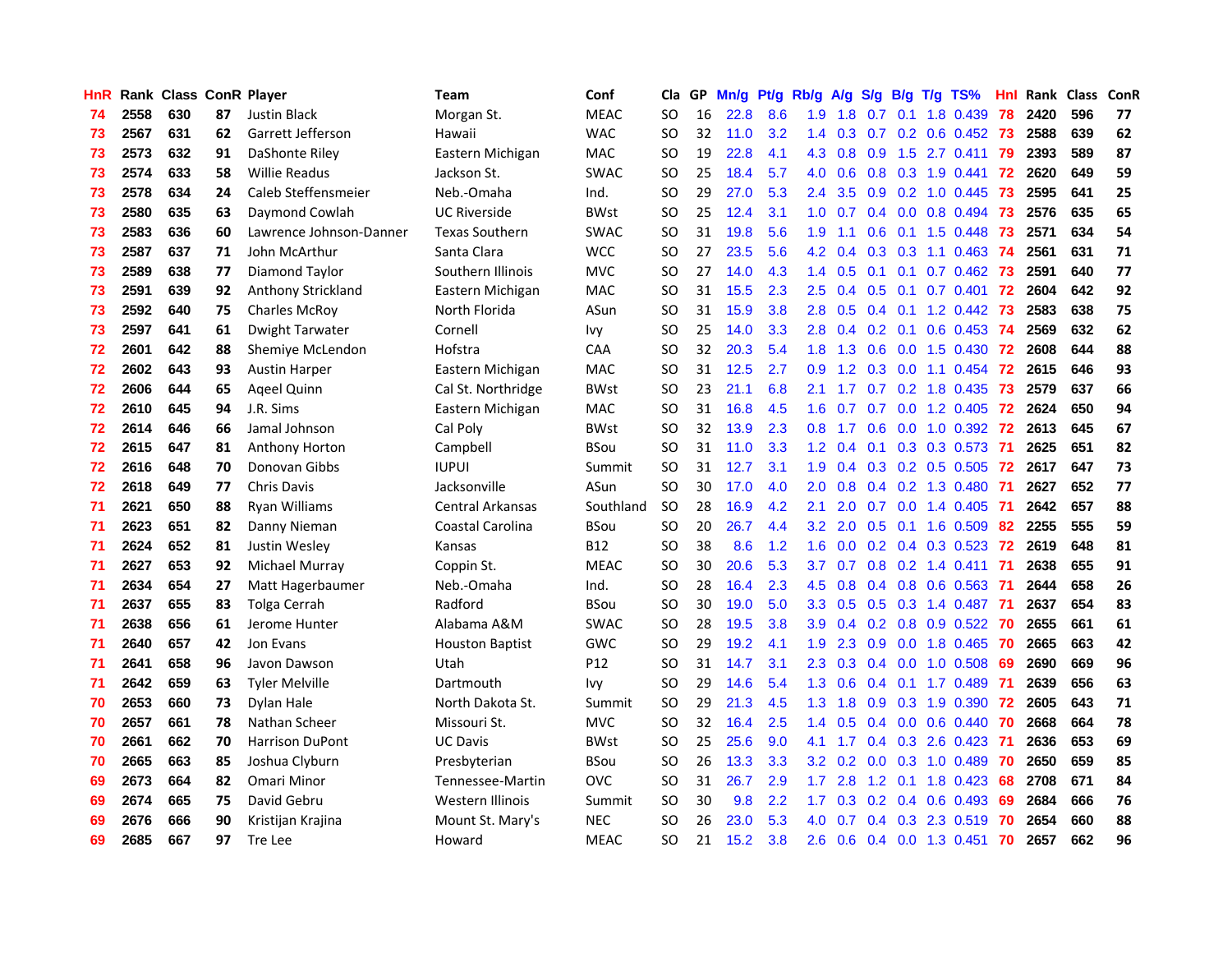| <b>HnR</b> |      |     |     | Rank Class ConR Player  | Team                  | Conf        | Cla       |    | GP Mn/g | Pt/g | Rb/g             | A/g             |     |                 | S/g B/g T/g TS%           | Hnl | Rank Class |     | ConR |
|------------|------|-----|-----|-------------------------|-----------------------|-------------|-----------|----|---------|------|------------------|-----------------|-----|-----------------|---------------------------|-----|------------|-----|------|
| 69         | 2688 | 668 | 73  | Chim Kadima             | Loyola (IL)           | Hor.        | SO        | 30 | 22.9    | 4.4  | 1.6              | 0.9             | 0.4 | 0.0             | 1.3 0.455                 | 67  | 2728       | 674 | 74   |
| 69         | 2693 | 669 | 72  | Andrew Bock             | Pacific               | <b>BWst</b> | SO.       | 29 | 14.1    | 3.4  | 1.0              | 1.6             | 0.2 | 0.0             | 1.2 0.448                 | 69  | 2698       | 670 | 73   |
| 69         | 2697 | 670 | 84  | Jabs Newby              | Eastern Kentucky      | <b>OVC</b>  | <b>SO</b> | 30 | 11.9    | 1.7  | 1.3 <sub>1</sub> | 1.4             |     | $0.4 \quad 0.2$ | 0.6 0.354                 | -69 | 2686       | 667 | 83   |
| 68         | 2707 | 671 | 75  | Nikolas Skouen          | Pepperdine            | <b>WCC</b>  | <b>SO</b> | 28 | 18.1    | 5.1  | 1.5              | 0.6             |     |                 | 0.4 0.1 1.0 0.440         | 68  | 2710       | 672 | 75   |
| 67         | 2714 | 672 | 66  | <b>Ryan Watts</b>       | Alabama St.           | <b>SWAC</b> | SO.       | 31 | 17.9    | 6.1  | 1.9              | 0.9             |     |                 | $0.7$ $0.2$ 1.6 $0.426$   | -65 | 2775       | 684 | 69   |
| 67         | 2718 | 673 | 68  | <b>Ralph Watts</b>      | Albany (NY)           | AEC         | SO.       | 30 | 16.5    | 2.5  | 1.9              | 1.5             |     |                 | $0.5$ $0.2$ 1.1 $0.434$   | 69  | 2689       | 668 | 66   |
| 67         | 2721 | 674 | 99  | Auraum Nuiriankh        | <b>Buffalo</b>        | <b>MAC</b>  | <b>SO</b> | 27 | 13.1    | 3.1  | $2.2^{\circ}$    | 0.5             |     |                 | $0.2$ 0.0 0.8 0.483       | 69  | 2675       | 665 | 95   |
| 67         | 2722 | 675 | 65  | <b>Brennan Wyatt</b>    | Navy                  | Pat.        | SO.       | 23 | 12.9    | 2.0  | 1.1              | 1.2             | 0.7 |                 | $0.0$ $0.9$ $0.451$       | 66  | 2764       | 682 | 68   |
| 67         | 2726 | 676 | 29  | David Robinson          | Longwood              | Ind.        | <b>SO</b> | 24 | 20.6    | 7.7  | 1.6              | 1.2             |     |                 | 0.3 0.0 0.7 0.568         | 67  | 2742       | 678 | 30   |
| 67         | 2730 | 677 | 67  | Anthony D'Orazio        | Lehigh                | Pat.        | SO.       | 33 | 10.8    | 2.6  | 1.0              | 0.6             |     | $0.4 \quad 0.1$ | 0.8 0.460                 | 67  | 2724       | 673 | 63   |
| 66         | 2743 | 678 | 93  | Julian Boatner          | William & Mary        | CAA         | SO.       | 31 | 19.5    | 4.4  | 1.2 <sub>1</sub> | 0.9             |     |                 | 0.5 0.0 1.0 0.455         | 66  | 2758       | 679 | 93   |
| 66         | 2750 | 679 | 67  | <b>Brandon Dorsett</b>  | Grambling             | <b>SWAC</b> | <b>SO</b> | 20 | 25.5    | 6.8  | 2.5              | 1.7             | 1.1 | 0.2             | 2.6 0.449                 | 62  | 2828       | 693 | 73   |
| 66         | 2755 | 680 | 94  | <b>Tyler Washington</b> | Northwestern St.      | Southland   | <b>SO</b> | 27 | 11.9    | 2.9  | 0.9              | 1.0             | 0.5 | 0.0             | 0.7 0.484                 | 67  | 2737       | 676 | 95   |
| 65         | 2758 | 681 | 68  | Aaron Clayborn          | <b>Texas Southern</b> | <b>SWAC</b> | SO.       | 32 | 16.1    | 4.3  | 3.7              | 0.3             | 0.2 |                 | $0.2$ 1.3 0.420           | 66  | 2767       | 683 | 66   |
| 65         | 2761 | 682 | 95  | <b>Adrian Fields</b>    | McNeese St.           | Southland   | <b>SO</b> | 31 | 16.8    | 4.3  | 2.0              | 0.5             | 0.2 | 0.0             | 0.8 0.445                 | 66  | 2762       | 681 | 96   |
| 65         | 2762 | 683 | 93  | <b>Terrell Allen</b>    | C. Connecticut St.    | <b>NEC</b>  | <b>SO</b> | 26 | 13.2    | 2.1  | 2.5              | 0.1             |     | $0.3 \quad 0.5$ | $0.5$ 0.425               | 66  | 2761       | 680 | 93   |
| 65         | 2769 | 684 | 94  | Matt Milk               | St. Francis (NY)      | <b>NEC</b>  | <b>SO</b> | 30 | 9.6     | 2.0  | 1.6              | 0.1             |     |                 | $0.2$ 0.2 0.5 0.541       | 64  | 2788       | 688 | 94   |
| 65         | 2773 | 685 | 95  | <b>Erique Gumbs</b>     | Towson                | CAA         | <b>SO</b> | 32 | 22.4    | 5.5  | 4.8              | 0.6             |     |                 | $0.6$ $0.4$ 2.1 $0.402$   | 65  | 2786       | 687 | 95   |
| 64         | 2779 | 686 | 88  | <b>Travis Elliott</b>   | High Point            | <b>BSou</b> | SO.       | 31 | 18.5    | 2.9  |                  | $3.4 \quad 0.3$ |     |                 | 0.5 0.4 0.7 0.401         | -64 | 2797       | 690 | 88   |
| 64         | 2783 | 687 | 71  | Xavier Rogers           | Grambling             | <b>SWAC</b> | SO.       | 25 | 28.8    | 8.6  |                  | $2.4$ 1.6       |     |                 | $0.9$ $0.0$ 1.9 $0.432$   | -60 | 2852       | 702 | 75   |
| 64         | 2787 | 688 | 99  | G.J. Vilarino           | Appalachian St.       | Southern    | <b>SO</b> | 28 | 16.1    | 3.8  |                  | $1.8$ 1.3       |     |                 | $0.4$ 0.0 1.3 0.411       | 65  | 2779       | 685 | 100  |
| 64         | 2793 | 689 | 101 | Mitch Woods             | Appalachian St.       | Southern    | <b>SO</b> | 30 | 13.8    | 2.1  | 1.0 <sub>1</sub> | 1.6             |     |                 | $0.2$ 0.2 1.0 0.460       | 64  | 2805       | 691 | 102  |
| 64         | 2794 | 690 | 76  | Avery Johnson           | San Francisco         | <b>WCC</b>  | <b>SO</b> | 31 | 9.5     | 1.5  | 1.0              | 0.6             |     |                 | $0.5$ 0.0 0.3 0.421       | 64  | 2795       | 689 | 76   |
| 63         | 2797 | 691 | 106 | Jeremy Underwood        | <b>NCA&amp;T</b>      | <b>MEAC</b> | SO.       | 31 | 17.1    | 5.0  | 1.7 <sup>2</sup> | 2.1             |     |                 | $0.7$ $0.0$ 2.4 $0.414$   | 63  | 2814       | 692 | 106  |
| 63         | 2806 | 692 | 102 | <b>Barry Smith</b>      | Citadel               | Southern    | <b>SO</b> | 14 | 19.4    | 6.3  | 2.6              | 0.9             |     |                 | 0.4 0.3 1.3 0.431         | -67 | 2736       | 675 | 95   |
| 63         | 2808 | 693 | 95  | Claybrin McMath         | Bryant                | <b>NEC</b>  | <b>SO</b> | 30 | 19.3    | 4.8  | 2.9              | 0.5             |     |                 | $0.4$ 0.3 0.7 0.422       | -61 | 2834       | 697 | 95   |
| 62         | 2818 | 694 | 76  | Green Hill              | Alabama A&M           | <b>SWAC</b> | SO.       | 28 | 18.2    | 3.9  | 1.3              | 1.6             | 0.6 | 0.0             | 1.6 0.474                 | -61 | 2832       | 695 | 74   |
| 62         | 2822 | 695 | 68  | <b>Bobby Miles</b>      | Hawaii                | <b>WAC</b>  | SO.       | 26 | 14.8    | 2.2  | 1.6              | 1.5             | 0.5 | 0.0             | 1.3 0.427                 | 65  | 2783       | 686 | 67   |
| 62         | 2826 | 696 | 118 | Levan Shengelia         | Rhode Island          | A10         | SO.       | 31 | 9.3     | 2.1  | 1.7 <sup>2</sup> | 0.3             |     |                 | $0.2$ $0.2$ $0.7$ $0.468$ | 60  | 2845       | 700 | 118  |
| 61         | 2828 | 697 | 105 | Marvin Baynham          | Georgia Southern      | Southern    | <b>SO</b> | 30 | 16.7    | 2.5  | 3.5              | 0.3             |     |                 | $0.4$ 0.2 1.4 0.455       | -61 | 2836       | 698 | 105  |
| 61         | 2830 | 698 | 108 | <b>Gregory Womack</b>   | Md.-Eastern Shore     | <b>MEAC</b> | <b>SO</b> | 26 | 12.2    | 3.2  | $1.4^{\circ}$    | 0.4             |     |                 | $0.4$ 0.0 0.9 0.454       | 62  | 2831       | 694 | 109  |
| 61         | 2832 | 699 | 70  | Les Smith               | Lafayette             | Pat.        | SO        | 29 | 10.4    | 2.0  | 1.1              | 0.7             |     |                 | $0.2$ 0.0 0.6 0.467       | -61 | 2839       | 699 | 70   |
| 60         | 2841 | 700 | 79  | Pieter Prinsolo         | Marist                | <b>MAAC</b> | SO.       | 31 | 9.6     | 1.4  | 2.1              | 0.1             |     |                 | $0.1$ 0.4 0.5 0.512       | -60 | 2848       | 701 | 80   |
| 60         | 2851 | 701 | 91  | <b>Justin Cheek</b>     | High Point            | <b>BSou</b> | <b>SO</b> | 28 | 15.5    | 4.0  | 1.6 <sup>°</sup> | 0.5             |     |                 | 0.3 0.1 1.0 0.514         | -61 | 2833       | 696 | 91   |
| 60         | 2855 | 702 | 73  | Jamar Wertz             | <b>UMBC</b>           | <b>AEC</b>  | <b>SO</b> | 29 | 12.2    | 3.0  | 1.7 <sup>2</sup> | 0.4             |     |                 | $0.2$ 0.0 0.6 0.442       | 58  | 2880       | 708 | 77   |
| 59         | 2857 | 703 | 66  | Isaiah Salafia          | Yale                  | Ivy         | SO.       | 18 | 15.4    | 3.4  | 1.1              | 1.3             |     |                 | $0.4$ 0.2 1.9 0.592       | 67  | 2740       | 677 | 65   |
| 59         | 2858 | 704 | 96  | <b>Fred Heldring</b>    | William & Mary        | CAA         | SO.       | 30 | 11.6    | 1.9  | 1.8              | 0.4             |     |                 | $0.2$ 0.2 0.7 0.509       | 59  | 2864       | 703 | 96   |
| 59         | 2861 | 705 | 99  | Mathias Seilund         | Fairleigh Dickinson   | <b>NEC</b>  | SΟ        | 28 | 17.1    | 3.2  | 1.9              |                 |     |                 | $0.4$ 0.4 0.7 1.1 0.462   | -59 | 2869       | 705 | 98   |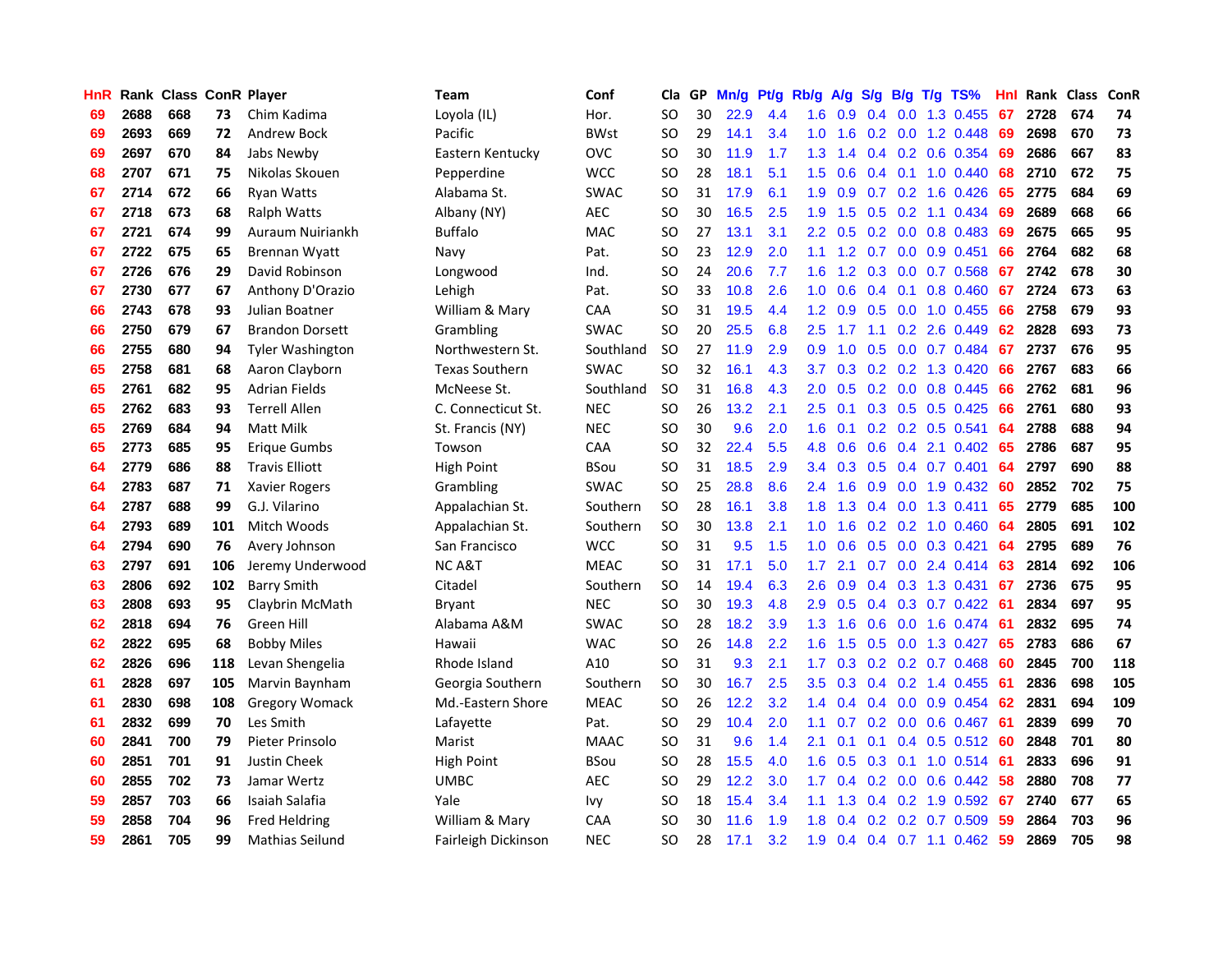| HnR |                | Rank Class ConR Player |                |                         | Team               | Conf            | Cla           |    | GP Mn/g   | Pt/g      | Rb/g             | A/g | S/g             |                 | B/g T/g TS%                   | Hnl | Rank Class |                  | ConR           |
|-----|----------------|------------------------|----------------|-------------------------|--------------------|-----------------|---------------|----|-----------|-----------|------------------|-----|-----------------|-----------------|-------------------------------|-----|------------|------------------|----------------|
| 59  | 2866           | 706                    | 74             | Quentin Jones           | <b>UMBC</b>        | <b>AEC</b>      | SO.           | 24 | 16.9      | 3.6       | 1.8              | 1.5 | 0.5             | 0.0             | 1.5 0.441                     | 59  | 2865       | 704              | 74             |
| 59  | 2869           | 707                    | 84             | <b>Brandon Dawson</b>   | Kennesaw St.       | ASun            | <b>SO</b>     | 31 | 17.6      | 3.6       | 2.1              | 0.2 | 0.4             | 0.4             | $0.6$ $0.448$                 | 58  | 2877       | 707              | 86             |
| 58  | 2875           | 708                    | 106            | Egheosa Edomwonyi       | Elon               | Southern        | SO.           | 31 | 10.3      | 2.6       | 1.9              | 0.3 | $0.2 \quad 0.5$ |                 | 0.9 0.432                     | -58 | 2882       | 710              | 106            |
| 57  | 2878           | 709                    | 111            | Shaquille Barber        | South Carolina St. | <b>MEAC</b>     | SO.           | 29 | 21.9      | 5.4       | 2.7              | 0.9 |                 |                 | $0.5$ $0.2$ 1.6 $0.416$       | 58  | 2881       | 709              | 111            |
| 57  | 2879           | 710                    | 46             | <b>Aaron Williams</b>   | Chicago St.        | GWC             | SO.           | 29 | 14.7      | 3.9       | 2.6              | 0.6 |                 |                 | 0.9 0.3 1.5 0.377             | -58 | 2883       | 711              | 46             |
| 57  | 2881           | 711                    | 76             | John Puk                | Albany (NY)        | <b>AEC</b>      | SO.           | 31 | 15.2      | 2.2       | 2.7              | 0.3 |                 |                 | $0.0$ $0.5$ $0.9$ $0.527$     | -59 | 2872       | 706              | 76             |
| 57  | 2885           | 712                    | 107            | <b>Taylor Hoffer</b>    | NC-Greensboro      | Southern        | <b>SO</b>     | 31 | 10.0      | 1.3       | 2.3              | 0.1 |                 |                 | $0.2$ $0.3$ $0.5$ $0.443$     | 57  | 2891       | 714              | 107            |
| 56  | 2887           | 713                    | 92             | Chase Dunn              | Tennessee Tech     | <b>OVC</b>      | SO.           | 31 | 9.6       | 2.8       | 0.4              | 0.5 | 0.3             |                 | $0.0$ 0.5 0.434               | 57  | 2888       | 713              | 92             |
| 55  | 2896           | 714                    | 79             | Rondale Livas           | Grambling          | <b>SWAC</b>     | <b>SO</b>     | 28 | 25.1      | 4.2       | 2.8              | 1.9 | 1.0             | 0.0             | 3.1 0.368                     | 52  | 2916       | 720              | 80             |
| 55  | 2899           | 715                    | 78             | <b>Hector Harold</b>    | Pepperdine         | <b>WCC</b>      | <b>SO</b>     | 27 | 14.2      | 3.2       | 2.3              | 0.4 | 0.1             |                 | 0.2 1.0 0.377                 | 56  | 2897       | 715              | 78             |
| 55  | 2901           | 716                    | 78             | <b>Frankie Eteuati</b>  | Cal St. Northridge | <b>BWst</b>     | <b>SO</b>     | 27 | 10.6      | 1.7       | 2.0              | 0.4 | 0.3             | 1.0             | 1.1 0.398                     | 54  | 2904       | 716              | 78             |
| 54  | 2903           | 717                    | 105            | <b>Brian Richardson</b> | South Carolina     | <b>SEC</b>      | SO.           | 25 | 12.3      | 3.2       | 1.0              | 0.4 | 0.2             | 0.0             | 0.6 0.385                     | -57 | 2886       | 712              | 105            |
| 54  | 2904           | 718                    | 81             | Steven Danridge         | Grambling          | <b>SWAC</b>     | SO.           | 28 | 17.6      | 2.4       | 2.6              | 0.2 | 0.2             | 0.5             | 0.7 0.475                     | 50  | 2927       | 726              | 85             |
| 53  | 2905           | 719                    | 73             | James Loupos            | Navy               | Pat.            | SO.           | 29 | 13.4      | 2.4       | $1.5^{\circ}$    | 0.3 | 0.5             | 0.1             | $1.0 \t0.443$                 | 51  | 2919       | 721              | 73             |
| 52  | 2909           | 720                    | 112            | <b>Blake Foeman</b>     | Denver             | Sun Belt        | <sub>SO</sub> | 30 | 8.5       | 1.5       | 0.6              | 0.5 | 0.1             | 0.1             | 0.6 0.556                     | 52  | 2914       | 719              | 112            |
| 52  | 2911           | 721                    | 79             | Alex Tiffin             | <b>UC Davis</b>    | <b>BWst</b>     | <b>SO</b>     | 30 | 16.3      | 3.3       | 2.7              | 0.6 |                 |                 | $0.2$ 0.2 1.8 0.493           | -51 | 2922       | 723              | 79             |
| 51  | 2915           | 722                    | 93             | <b>Chene Phillips</b>   | Liberty            | <b>BSou</b>     | <b>SO</b>     | 26 | 10.6      | 1.5       | 1.6              | 1.3 |                 |                 | 0.5 0.0 0.9 0.320             | -53 | 2913       | 718              | 93             |
| 50  | 2919           | 723                    | 104            | <b>Richard Wonnell</b>  | Toledo             | <b>MAC</b>      | SO.           | 28 | 11.8      | 1.3       | 1.9              | 0.1 |                 |                 | $0.3$ $0.2$ $0.5$ $0.556$     | -53 | 2910       | 717              | 103            |
| 50  | 2921           | 724                    | 85             | Demetri Wheeler         | Grambling          | <b>SWAC</b>     | SO.           | 19 | 22.7      | 3.3       | 2.8              | 0.4 |                 |                 | $0.3$ 0.2 0.8 0.404           | -51 | 2921       | 722              | 83             |
| 50  | 2922           | 725                    | 78             | Alex Ogundadegbe        | Binghamton         | <b>AEC</b>      | SO.           | 29 | 13.4      | 2.4       | 2.0 <sub>1</sub> | 0.2 |                 |                 | $0.3$ 0.1 0.5 0.397           | 50  | 2930       | 727              | 79             |
| 50  | 2923           | 726                    | 80             | Josh Chojnacki          | Youngstown St.     | Hor.            | <b>SO</b>     | 31 | 9.6       | 1.4       | 1.0              | 0.3 |                 |                 | $0.1$ $0.2$ $0.5$ $0.525$     | 50  | 2931       | 728              | 80             |
| 48  | 2927           | 727                    | 99             | Jeremy Adams            | Colorado           | P <sub>12</sub> | <b>SO</b>     | 31 | 9.9       | 2.3       | 1.4              | 0.3 |                 |                 | $0.2$ 0.0 0.8 0.417           | 51  | 2925       | 724              | 99             |
| 47  | 2930           | 728                    | 114            | Stephen Wilson          | Savannah St.       | <b>MEAC</b>     | <b>SO</b>     | 32 | 8.7       | 2.2       | 0.8              | 0.5 |                 |                 | $0.4$ 0.0 0.8 0.376           | 47  | 2934       | 729              | 114            |
| 45  | 2937           | 729                    | 83             | Jordan Latham           | Loyola (MD)        | <b>MAAC</b>     | SO.           | 26 | 12.2      | 1.8       | 1.9              | 0.2 |                 | $0.2\quad 0.7$  | $0.6$ 0.313                   | 50  | 2926       | 725              | 83             |
| 41  | 2947           | 730                    | 118            | Keierre Richards        | Savannah St.       | <b>MEAC</b>     | SO            | 33 | 11.9      | 1.8       | 1.0              | 0.5 | 0.3             | 0.0             | 1.1 0.387                     | -41 | 2948       | 730              | 118            |
| 38  | 2952           | 731                    | 34             | Jeff Havenstein         | Longwood           | Ind.            | <b>SO</b>     | 28 | 13.2      | 1.0       | 2.2              | 0.3 |                 | $0.3 \quad 0.3$ | 0.5 0.367                     | 39  | 2953       | 731              | 34             |
| 37  | 2955           | 732                    | 95             | Chris Richardson        | Tennessee-Martin   | <b>OVC</b>      | SO.           | 29 | 14.7      | 1.5       | 0.8              | 1.1 |                 |                 | 0.4 0.1 1.5 0.371             | 38  | 2957       | 732              | 95             |
| 36  | 2956           | 733                    | 89             | <b>Reginald Martin</b>  | Alabama A&M        | <b>SWAC</b>     | <b>SO</b>     | 28 | 9.2       | 1.3       | 1.7 <sup>2</sup> | 0.2 | 0.3             |                 | $0.0$ 0.8 0.424               | 36  | 2959       | 733              | 90             |
| 175 | $\overline{7}$ | $\mathbf{1}$           | 4              | <b>Tim Frazier</b>      | Penn St.           | <b>B10</b>      | JR            | 32 |           | 37.1 18.8 | 4.7              |     |                 |                 | 6.2 2.4 0.2 3.7 0.504 173     |     | 10         | 3                | 4              |
| 175 | 8              | $\mathbf{2}$           | 1              | C.J. McCollum           | Lehigh             | Pat.            | JR            | 35 |           | 33.1 21.9 | 6.5              |     |                 |                 | 3.5 2.6 0.5 2.3 0.551         | 174 | 8          | $\mathbf{2}$     | 1              |
| 174 | 9              | 3                      | 1              | <b>Thomas Robinson</b>  | Kansas             | <b>B12</b>      | JR            | 39 |           | 31.8 17.7 | 11.9             | 1.8 |                 |                 | 1.1 0.9 2.7 0.544 174         |     | 7          | $\mathbf 1$      | 1              |
| 163 | 15             | 4                      | 1              | Damian Lillard          | Weber St.          | <b>BSky</b>     | JR            | 32 |           | 34.5 24.5 | 5.0              | 4.0 |                 |                 | 1.5 0.2 2.3 0.629 162         |     | 15         | 4                | $\mathbf 1$    |
| 162 | 16             | 5                      | $\overline{2}$ | Mike Muscala            | Bucknell           | Pat.            | JR            | 35 |           | 29.9 17.0 | 9.1              | 1.8 | 0.5             |                 | 1.7 2.1 0.592 162             |     | 16         | 5                | $\mathbf{2}$   |
| 161 | 18             | 6                      | $\mathbf{2}$   | John Jenkins            | Vanderbilt         | <b>SEC</b>      | JR            | 35 |           | 33.6 19.9 | 2.9              | 1.2 | 0.8             |                 | 0.3 1.6 0.651 162             |     | 17         | 6                | $\mathbf{2}$   |
| 160 | 20             | $\overline{7}$         | 1              | Robert Covington        | Tennessee St.      | <b>OVC</b>      | JR            | 33 | 31.2 17.8 |           | 7.9              | 1.3 | 1.5             | 1.4             | 2.3 0.630 159                 |     | 22         | 8                | $\mathbf{1}$   |
| 159 | 21             | 8                      | 2              | Nate Wolters            | South Dakota St.   | Summit          | JR            | 34 |           | 35.8 21.2 | 5.1              | 5.9 | 1.7             | 0.1             | 2.2 0.532                     | 160 | 20         | $\overline{7}$   | $\mathbf{2}$   |
| 158 | 22             | 9                      | $\overline{2}$ | Isaiah Canaan           | Murray St.         | <b>OVC</b>      | <b>JR</b>     | 33 | 33.7      | 19.0      | 3.5              | 3.6 | 1.4             | 0.1             | 2.7 0.636                     | 158 | 24         | $\boldsymbol{9}$ | $\mathbf{2}$   |
| 155 | 29             | 10                     | $\overline{2}$ | Jeff Withey             | Kansas             | <b>B12</b>      | <b>JR</b>     | 39 | 24.8      | 9.0       |                  |     |                 |                 | 6.3 0.7 0.6 3.6 1.3 0.606 154 |     | 32         | 11               | $\overline{2}$ |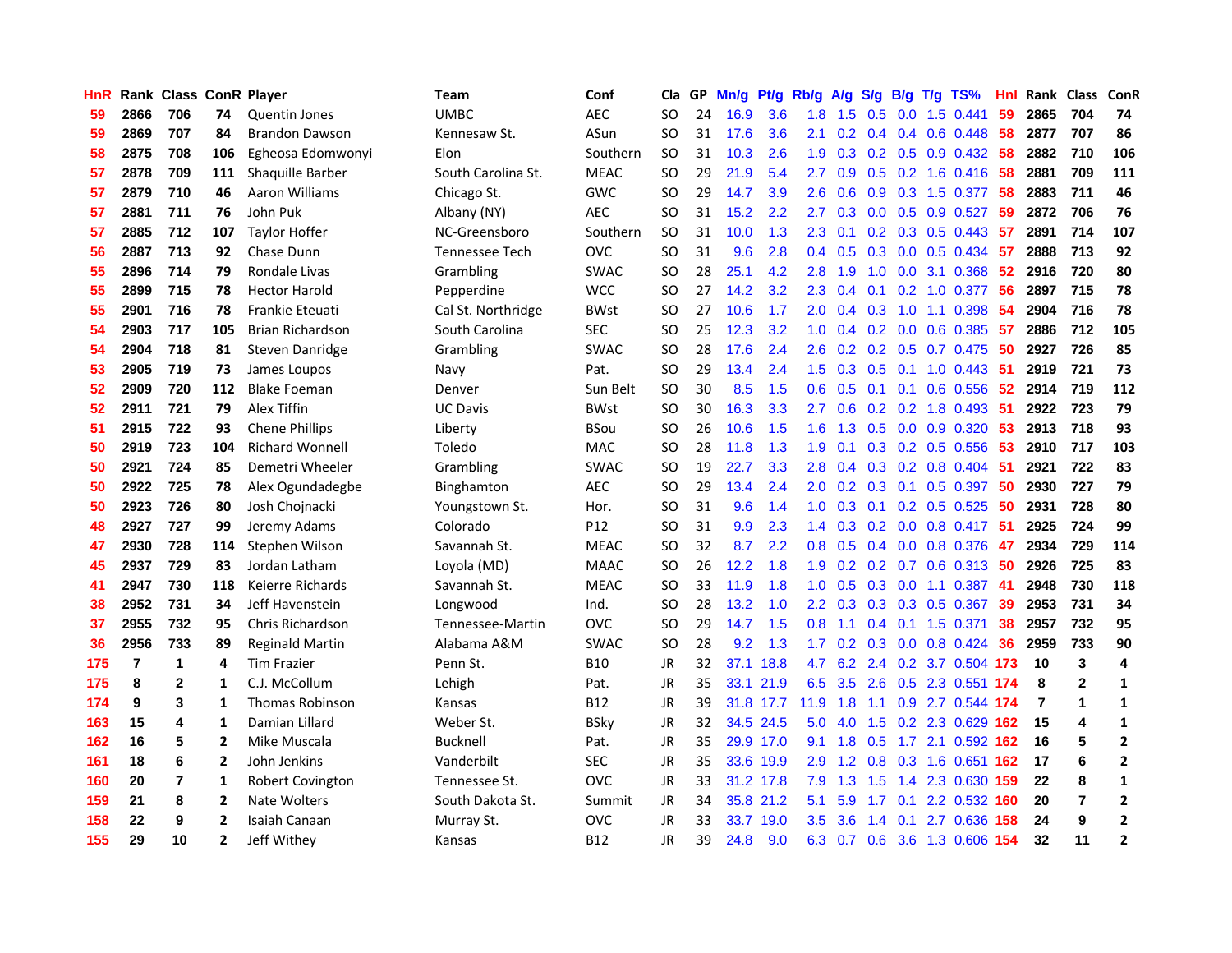| <b>HnR</b> |     |    |                | Rank Class ConR Player  | <b>Team</b>          | Conf           | Cla       |    | GP Mn/g Pt/g |           | Rb/g             | A/g              |                 |     | S/g B/g T/g TS%               | Hnl  | Rank Class ConR |    |                         |
|------------|-----|----|----------------|-------------------------|----------------------|----------------|-----------|----|--------------|-----------|------------------|------------------|-----------------|-----|-------------------------------|------|-----------------|----|-------------------------|
| 154        | 30  | 11 | 3              | Jack Cooley             | Notre Dame           | ВE             | <b>JR</b> | 33 |              | 28.7 12.5 | 8.9              | 0.8              | 0.6             | 1.6 | 1.4 0.636                     | 155  | 30              | 10 | 3                       |
| 154        | 31  | 12 | 3              | Pierre Jackson          | Baylor               | <b>B12</b>     | <b>JR</b> | 38 |              | 30.8 13.8 | 2.9              | 5.9              | 1.8             | 0.1 | 3.5 0.591                     | 153  | 36              | 13 | 3                       |
| 153        | 33  | 13 | 4              | J'Covan Brown           | Texas                | <b>B12</b>     | JR        | 34 |              | 35.6 20.1 | 3.4              | 3.8              | $1.2 \quad 0.1$ |     | 2.7 0.546 152                 |      | 37              | 14 | 4                       |
| 153        | 34  | 14 | 3              | John Henson             | North Carolina       | <b>ACC</b>     | JR        | 35 |              | 29.1 13.7 |                  |                  | 9.9 1.3 0.6     | 2.9 | 1.3 0.502 153                 |      | 34              | 12 | 3                       |
| 152        | 40  | 15 | 1              | Ryan Broekhoff          | Valparaiso           | Hor.           | JR        | 34 |              | 32.6 14.9 |                  | $8.5$ 2.3        |                 |     | 1.3 0.6 1.7 0.629 149         |      | 49              | 17 | $\mathbf{1}$            |
| 151        | 44  | 16 | $\overline{2}$ | Leonard Washington      | Wyoming              | <b>MWC</b>     | JR        | 33 |              | 26.0 12.9 | 6.9              | 0.6              |                 |     | 1.2 1.1 2.2 0.615 150         |      | 45              | 16 | $\overline{\mathbf{3}}$ |
| 149        | 48  | 17 | 1              | D.J. Cooper             | Ohio                 | <b>MAC</b>     | JR        | 37 |              | 32.4 14.7 | 3.7              | 5.7              |                 |     | 2.3 0.1 2.9 0.484 149         |      | 50              | 18 | $\mathbf{1}$            |
| 148        | 51  | 18 | 3              | Khalif Wyatt            | Temple               | A10            | JR        | 31 |              | 33.0 17.1 | 3.2 <sub>2</sub> | 3.3 <sub>2</sub> |                 |     | 2.2 0.4 2.5 0.620 149         |      | 51              | 19 | 3                       |
| 147        | 54  | 19 | 5              | <b>Mason Plumlee</b>    | Duke                 | <b>ACC</b>     | <b>JR</b> | 34 |              | 28.4 11.1 | 9.2              | 1.6              | 0.8             |     | 1.6 2.2 0.561                 | 146  | 58              | 21 | 5                       |
| 147        | 56  | 20 | 7              | Rodney McGruder         | Kansas St.           | <b>B12</b>     | JR        | 33 |              | 32.9 15.8 |                  | $5.2 \quad 1.4$  |                 |     | 1.2 0.3 1.5 0.561             | 146  | 61              | 23 | $\overline{\mathbf{z}}$ |
| 147        | 57  | 21 | $\mathbf{1}$   | lan Hummer              | Princeton            | Ivy            | JR        | 32 |              | 32.1 16.1 | 7.3              | 3.2              | 1.4             |     | 1.2 2.8 0.522 146             |      | 62              | 24 | $\mathbf{1}$            |
| 145        | 65  | 22 | 3              | Arsalan Kazemi          | Rice                 | <b>CUSA</b>    | JR        | 33 |              | 29.4 12.1 | 10.3             | 2.1              | 2.1             | 1.0 | 2.0 0.619 148                 |      | 55              | 20 | 3                       |
| 145        | 66  | 23 | 5              | Colt Ryan               | Evansville           | <b>MVC</b>     | JR        | 32 |              | 36.3 20.5 | 4.2              | 3.3              | 1.9             | 0.2 | 2.4 0.587 145                 |      | 71              | 29 | 5                       |
| 145        | 67  | 24 | 6              | Jackie Carmichael       | Illinois St.         | <b>MVC</b>     | <b>JR</b> | 35 |              | 29.1 13.9 | 9.7              | 1.0              | 0.6             | 1.4 | 2.2 0.581 144                 |      | 77              | 31 | 6                       |
| 145        | 69  | 25 | 3              | <b>Brock Motum</b>      | Washington St.       | P12            | <b>JR</b> | 34 |              | 31.5 18.0 | 6.4              | 1.6              | 0.6             |     | 0.4 3.0 0.620 146             |      | 60              | 22 | $\mathbf{2}$            |
| 145        | 70  | 26 | $\overline{2}$ | Jake Cohen              | Davidson             | Southern       | JR        | 33 |              | 24.8 14.3 | 6.1              | 1.4              | 0.7             |     | 1.7 2.1 0.606 145             |      | 69              | 28 | $\mathbf{2}$            |
| 145        | 71  | 27 | 1              | Elias Harris            | Gonzaga              | <b>WCC</b>     | JR        | 33 |              | 29.1 13.1 | 8.5              |                  |                 |     | 1.2 0.9 0.8 1.8 0.565 144     |      | 74              | 30 | 1                       |
| 144        | 72  | 28 | 1              | Kerron Johnson          | Belmont              | ASun           | JR        | 34 |              | 28.6 13.8 | 3.1              |                  |                 |     | 5.2 1.4 0.0 2.4 0.615 145     |      | 65              | 26 | $\mathbf{1}$            |
| 144        | 80  | 29 | 11             | Rodney Williams         | Minnesota            | <b>B10</b>     | JR        | 38 |              | 31.9 12.2 |                  |                  |                 |     | 5.6 1.7 1.3 1.4 1.6 0.590 142 |      | 94              | 35 | 13                      |
| 144        | 81  | 30 | 7              | Kenny Boynton           | Florida              | <b>SEC</b>     | JR        | 37 |              | 31.6 15.9 | 2.6              |                  |                 |     | 2.7 0.8 0.0 1.4 0.595 143     |      | 85              | 33 | $\overline{\mathbf{z}}$ |
| 143        | 84  | 31 | $\mathbf{2}$   | George Beamon           | Manhattan            | <b>MAAC</b>    | JR        | 33 |              | 32.0 19.0 | 5.6              | 2.0              |                 |     | 1.5 0.5 2.7 0.599 144         |      | 78              | 32 | $\mathbf{2}$            |
| 143        | 87  | 32 | 3              | Pierce Hornung          | Colorado St.         | <b>MWC</b>     | JR        | 26 | 27.2         | 8.8       | 8.7              | 1.7              | 1.9             |     | 0.5 1.4 0.649 151             |      | 43              | 15 | $\mathbf{2}$            |
| 142        | 92  | 33 | 4              | Keith Clanton           | Central Florida      | <b>CUSA</b>    | JR        | 33 | 32.9         | 14.5      | 8.1              | 1.8              | 1.0             |     | 1.8 2.4 0.524 140             |      | 113             | 42 | 4                       |
| 142        | 94  | 34 | 8              | Maalik Wayns            | Villanova            | BE             | JR        | 29 |              | 33.6 17.6 | 3.8              | 4.6              | 1.0             | 0.0 | 3.0 0.543 145                 |      | 64              | 25 | $\overline{7}$          |
| 141        | 103 | 35 | 10             | <b>Justin Hamilton</b>  | LSU                  | <b>SEC</b>     | <b>JR</b> | 33 |              | 30.0 12.9 | 7.2              | 0.9              | 0.8             |     | 1.3 1.7 0.548 140             |      | 108             | 39 | 10                      |
| 141        | 105 | 36 | 12             | James Southerland       | Syracuse             | BE             | <b>JR</b> | 37 | 16.0         | 6.8       | 3.1              | 0.4              | 0.8             | 0.9 | 0.4 0.566                     | -141 | 106             | 38 | 12                      |
| 140        | 108 | 37 | 5              | <b>Kwamain Mitchell</b> | Saint Louis          | A10            | <b>JR</b> | 34 |              | 31.4 12.4 | 2.6              | 3.7              | 1.3             | 0.0 | 1.8 0.555 140                 |      | 110             | 41 | 5                       |
| 140        | 109 | 38 | 4              | Solomon Hill            | Arizona              | P12            | <b>JR</b> | 35 |              | 32.4 12.9 | 7.7              | 2.6              | 1.0             | 0.5 | 2.5 0.595 140                 |      | 114             | 43 | 4                       |
| 140        | 110 | 39 | 14             | Jared Berggren          | Wisconsin            | <b>B10</b>     | JR        | 36 |              | 27.8 10.5 | 4.9              | 0.8              | 0.9             |     | 1.7 1.4 0.545 140             |      | 109             | 40 | 14                      |
| 140        | 112 | 40 | 6              | Chase Tapley            | San Diego St.        | <b>MWC</b>     | JR        | 34 |              | 34.0 15.8 |                  | 4.3 2.3          | 1.8             |     | 0.4 1.6 0.558 139             |      | 128             | 47 | 6                       |
| 140        | 113 | 41 | 9              | Ryan Kelly              | Duke                 | $\mathsf{ACC}$ | JR        | 31 |              | 25.9 11.8 |                  | $5.4$ 1.1        | 0.8             |     | 1.0 1.4 0.590 142             |      | 99              | 36 | 9                       |
| 140        | 114 | 42 | 3              | <b>Velton Jones</b>     | <b>Robert Morris</b> | <b>NEC</b>     | <b>JR</b> | 37 |              | 29.6 16.0 | 2.8              | 4.5              |                 |     | 1.8 0.0 2.7 0.499 139         |      | 120             | 46 | 3                       |
| 140        | 116 | 43 | 10             | Erick Green             | Virginia Tech        | <b>ACC</b>     | JR        | 31 |              | 34.5 15.6 | 3.3 <sub>2</sub> | 2.8              |                 |     | 1.3 0.1 1.5 0.538 141         |      | 104             | 37 | 11                      |
| 139        | 122 | 44 | 7              | Chris Braswell          | Charlotte            | A10            | JR        | 29 |              | 29.8 15.8 | 7.6              | 1.2              | 1.2             | 1.2 | 3.1 0.581 139                 |      | 117             | 44 | 6                       |
| 139        | 123 | 45 | $\overline{2}$ | Jamelle Hagins          | Delaware             | CAA            | JR        | 32 |              | 31.2 12.4 | 11.1             | 0.9              | 0.7             | 3.0 | 2.3 0.570 139                 |      | 129             | 48 | $\overline{2}$          |
| 139        | 125 | 46 | 13             | Cashmere Wright         | Cincinnati           | <b>BE</b>      | JR        | 37 |              | 31.2 10.9 | 3.8              | 4.6              | 2.0             | 0.1 | 2.2 0.509                     | 138  | 137             | 53 | 14                      |
| 139        | 129 | 47 | 4              | <b>Brandon Davies</b>   | <b>BYU</b>           | <b>WCC</b>     | JR        | 35 | 28.6         | 15.2      | 7.7              | 2.1              | 1.5             | 1.3 | 2.9 0.548                     | 138  | 136             | 52 | 4                       |
| 138        | 130 | 48 | 1              | <b>Tommy Brenton</b>    | <b>Stony Brook</b>   | <b>AEC</b>     | <b>JR</b> | 32 | 29.6         | 7.8       | 8.1              |                  |                 |     | 3.4 1.7 0.2 2.0 0.572 138     |      | 134             | 51 | $\mathbf{1}$            |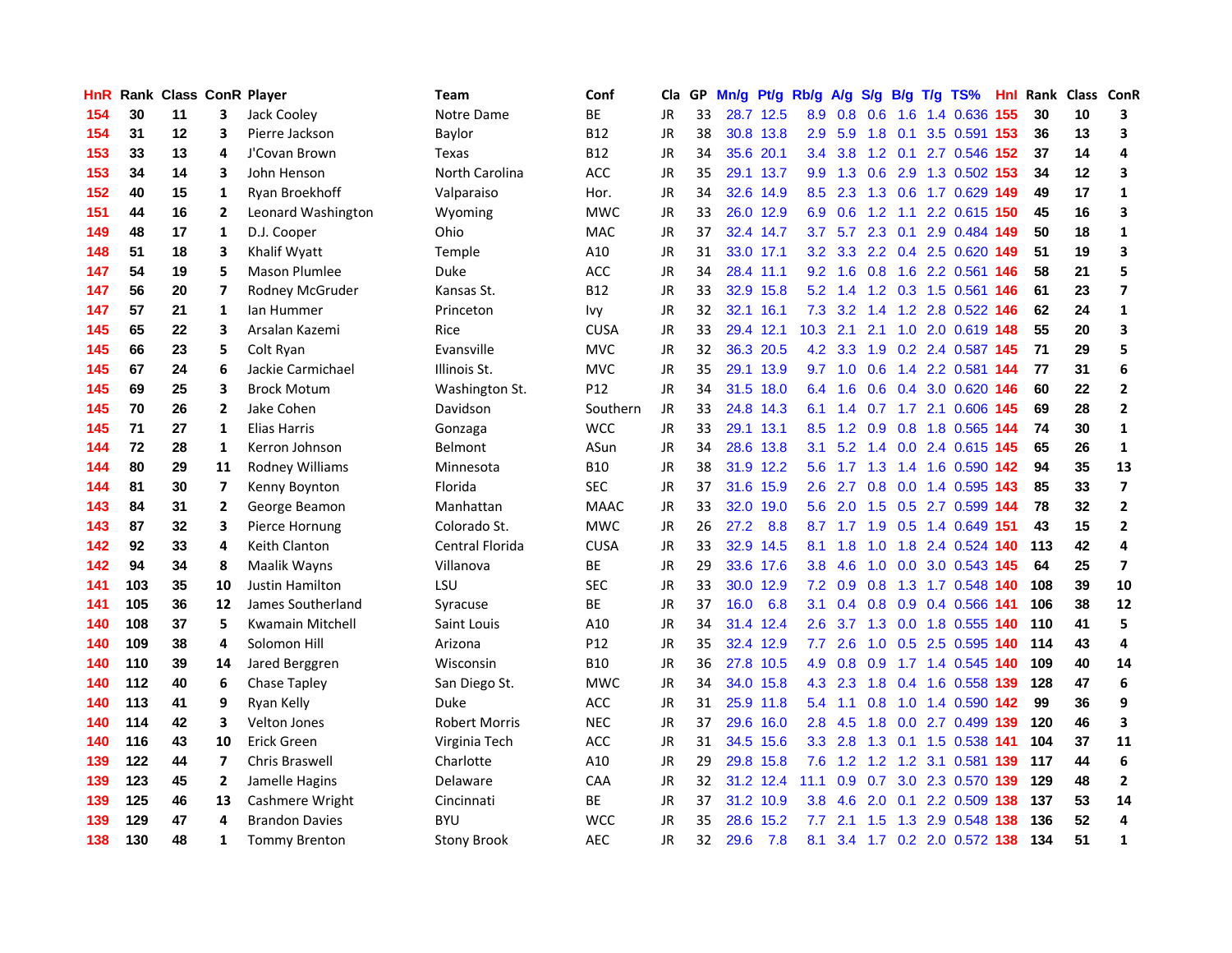| <b>HnR</b> |     | Rank Class ConR Player |                |                            | <b>Team</b>       | Conf        | Cla       |    | GP Mn/g Pt/g Rb/g |           |                  | A/g             |               |                 | S/g B/g T/g TS%                | Hnl  | Rank Class |    | ConR                    |
|------------|-----|------------------------|----------------|----------------------------|-------------------|-------------|-----------|----|-------------------|-----------|------------------|-----------------|---------------|-----------------|--------------------------------|------|------------|----|-------------------------|
| 138        | 131 | 49                     | 11             | Mike Dixon                 | Missouri          | <b>B12</b>  | JR        | 35 |                   | 26.7 13.5 | 1.8              | 3.3             | 1.2           | 0.1             | 1.6 0.620                      | 138  | 133        | 50 | 11                      |
| 138        | 137 | 50                     | 17             | <b>Derrick Nix</b>         | Michigan St.      | <b>B10</b>  | JR        | 37 | 18.9              | 8.1       | 3.8              | 1.0             | 0.7           | 0.4             | 1.4 0.562 137                  |      | 144        | 54 | 17                      |
| 138        | 138 | 51                     | 4              | Erik Etherly               | Loyola (MD)       | <b>MAAC</b> | JR        | 33 |                   | 31.2 13.7 | 7.5              | 1.9             | 1.1           | 1.5             | 2.4 0.568 137                  |      | 146        | 55 | 4                       |
| 138        | 139 | 52                     | 12             | <b>Tony Mitchell</b>       | Alabama           | <b>SEC</b>  | JR        | 22 |                   | 31.1 13.1 |                  | $7.0$ 1.8       | 1.0           |                 | 1.4 1.9 0.505 145              |      | 67         | 27 | 6                       |
| 137        | 141 | 53                     | 12             | <b>Michael Snaer</b>       | Florida St.       | ACC         | JR        | 35 |                   | 30.4 14.0 |                  | $3.8 \quad 1.9$ |               |                 | 1.1 0.4 2.1 0.562 137          |      | 151        | 56 | 14                      |
| 137        | 145 | 54                     | 13             | <b>Arnett Moultrie</b>     | Mississippi St.   | <b>SEC</b>  | JR        | 30 |                   | 35.8 16.4 |                  |                 |               |                 | 10.5 1.2 0.8 0.8 2.4 0.604 139 |      | 118        | 45 | 11                      |
| 137        | 147 | 55                     | 14             | Jeronne Maymon             | Tennessee         | <b>SEC</b>  | JR        | 33 |                   | 28.1 12.7 |                  | 8.1 1.2         |               |                 | 1.0 0.3 2.5 0.584 137          |      | 157        | 60 | 15                      |
| 137        | 148 | 56                     | 2              | Will Cherry                | Montana           | <b>BSky</b> | JR        | 32 |                   | 33.8 15.8 | 3.9              | 3.3             | 2.6           |                 | 0.3 2.8 0.566 136              |      | 160        | 62 | $\mathbf{2}$            |
| 136        | 149 | 57                     | 12             | Jordan Henriguez-Roberts   | Kansas St.        | <b>B12</b>  | JR        | 32 | 20.4              | 7.6       | 5.8              | 0.7             |               |                 | 0.2 2.4 1.6 0.547 137          |      | 155        | 59 | 12                      |
| 136        | 152 | 58                     | 19             | <b>Ryan Evans</b>          | Wisconsin         | <b>B10</b>  | JR        | 36 |                   | 30.5 11.0 | 6.8              | 1.6             |               | $0.7 \quad 0.9$ | 1.6 0.494 136                  |      | 159        | 61 | 19                      |
| 136        | 158 | 59                     | 4              | <b>Julius Mays</b>         | Wright St.        | Hor.        | <b>JR</b> | 30 |                   | 33.4 14.1 | 2.8              | 2.5             | $1.4^{\circ}$ | 0.1             | 2.1 0.574                      | 138  | 131        | 49 | 3                       |
| 136        | 159 | 60                     | 4              | Keith Rendelman            | NC-Wilmington     | CAA         | JR        | 31 |                   | 33.0 15.3 | 10.0             | 1.2             | 1.3           | 1.1             | 2.1 0.548 135                  |      | 170        | 63 | 4                       |
| 136        | 161 | 61                     | 3              | <b>Terell Parks</b>        | Western Illinois  | Summit      | JR        | 33 |                   | 30.2 11.9 | 9.1              | 1.5             | 1.2           | 1.4             | 1.6 0.609 134                  |      | 178        | 65 | 3                       |
| 135        | 166 | 62                     | 4              | Shane Gibson               | Sacred Heart      | <b>NEC</b>  | JR        | 32 |                   | 33.8 22.0 | 4.7              | 2.2             | 1.5           | 0.3             | 3.2 0.628                      | -134 | 177        | 64 | 4                       |
| 135        | 169 | 63                     | 16             | Murphy Holloway            | Mississippi       | <b>SEC</b>  | JR        | 31 |                   | 31.8 11.2 | 9.0              | 1.4             | 1.6           | 0.6             | 1.7 0.510 137                  |      | 154        | 58 | 14                      |
| 135        | 172 | 64                     | 21             | Jordan Hulls               | Indiana           | <b>B10</b>  | JR        | 36 |                   | 30.1 11.7 | 2.5              | 3.3             | 1.1           | 0.1             | 2.1 0.659 134                  |      | 179        | 66 | 21                      |
| 135        | 177 | 65                     | 9              | <b>Kevin Dillard</b>       | Dayton            | A10         | JR        | 33 |                   | 32.7 13.3 | $2.7^{\circ}$    | 6.0             |               |                 | 1.4 0.4 2.8 0.528 134          |      | 186        | 70 | 10                      |
| 134        | 180 | 66                     | 4              | <b>Kyle Casey</b>          | Harvard           | Ivy         | JR        | 31 |                   | 24.4 11.4 |                  |                 | 5.5 0.8 0.8   | $-1.1$          | 1.8 0.583 134                  |      | 184        | 68 | 4                       |
| 134        | 181 | 67                     | 10             | Cody Ellis                 | Saint Louis       | A10         | JR        | 34 |                   | 21.2 10.1 |                  |                 |               |                 | 3.4 0.7 0.4 0.4 0.9 0.573 134  |      | 183        | 67 | 9                       |
| 134        | 184 | 68                     | 23             | <b>Brandon Triche</b>      | Syracuse          | <b>BE</b>   | JR        | 37 | 22.5              | 9.4       | $2.5^{\circ}$    | 2.6             |               |                 | 1.0 0.1 1.4 0.529 134          |      | 187        | 71 | 22                      |
| 133        | 193 | 69                     | 6              | <b>Dennis Tinnon</b>       | Marshall          | <b>CUSA</b> | JR        | 35 |                   | 29.3 10.2 | 10.0             | 0.9             |               |                 | 0.7 0.3 1.3 0.584 133          |      | 207        | 75 | $\overline{\mathbf{z}}$ |
| 133        | 201 | 70                     | 26             | Dane Miller                | Rutgers           | BE          | JR        | 32 | 28.8              | 7.9       | 6.6              | 2.2             | 1.3           | 1.6             | 2.0 0.556 132                  |      | 214        | 76 | 27                      |
| 132        | 208 | 71                     | 23             | <b>Brandon Paul</b>        | Illinois          | <b>B10</b>  | JR        | 32 |                   | 33.4 14.7 | 4.7              | 2.9             |               |                 | 1.4 0.8 3.4 0.514 132          |      | 219        | 77 | 23                      |
| 132        | 210 | 72                     | $\overline{2}$ | Gerardo Suero              | Albany (NY)       | AEC         | JR        | 32 |                   | 31.7 21.5 | 5.8              | 3.1             |               |                 | 1.3 0.3 4.2 0.563 134          |      | 185        | 69 | $\overline{2}$          |
| 132        | 218 | 73                     | 27             | <b>Toarlyn Fitzpatrick</b> | South Florida     | BE          | JR        | 35 | 25.5              | 8.0       |                  | 6.4 0.9         | 0.7           |                 | 1.0 1.4 0.549 131              |      | 229        | 80 | 29                      |
| 132        | 219 | 74                     | 4              | Mike Groselle              | Citadel           | Southern    | <b>JR</b> | 30 |                   | 35.3 16.7 | 9.6              | 1.8             | $1.4^{\circ}$ |                 | 0.6 2.2 0.608 131              |      | 234        | 81 | 4                       |
| 132        | 225 | 75                     | 28             | <b>Hollis Thompson</b>     | Georgetown        | <b>BE</b>   | <b>JR</b> | 33 |                   | 31.1 12.8 | 5.5              | 1.5             | 0.7           | 0.5             | 1.7 0.565                      | -131 | 235        | 82 | 30                      |
| 131        | 228 | 76                     | $\mathbf{2}$   | <b>Taylor Smith</b>        | Stephen F. Austin | Southland   | JR        | 32 | 19.2              | 9.2       | 6.3              | 0.3             | 0.4           |                 | 1.3 1.2 0.624                  | -131 | 244        | 84 | $\overline{2}$          |
| 131        | 231 | 77                     | 11             | Jamar Gulley               | Missouri St.      | <b>MVC</b>  | <b>JR</b> | 32 |                   | 25.0 10.4 | 5.8              | 1.3             | 1.1           | 0.1             | 1.3 0.552 130                  |      | 251        | 86 | 11                      |
| 131        | 232 | 78                     | 26             | <b>Christian Watford</b>   | Indiana           | <b>B10</b>  | JR        | 36 |                   | 28.4 12.6 | 5.8              | 1.3             |               |                 | 0.8 0.4 1.7 0.550 130          |      | 253        | 87 | 26                      |
| 131        | 234 | 79                     | 29             | <b>Travon Woodall</b>      | Pittsburgh        | ВE          | JR        | 28 |                   | 31.0 11.7 | 3.1              | 6.1             |               | $0.9\quad 0.1$  | 3.2 0.573 137                  |      | 152        | 57 | 17                      |
| 131        | 240 | 80                     | 17             | <b>Durand Scott</b>        | Miami (FL)        | ACC         | JR        | 30 |                   | 33.2 12.9 | 5.4              | 3.1             |               |                 | 1.0 0.2 1.8 0.537 131          |      | 242        | 83 | 18                      |
| 130        | 243 | 81                     | 17             | Elijah Johnson             | Kansas            | <b>B12</b>  | JR        | 39 |                   | 32.2 10.2 |                  | $3.2 \quad 3.5$ |               | $1.4 \quad 0.1$ | 1.8 0.541 130                  |      | 254        | 88 | 18                      |
| 130        | 244 | 82                     | 5              | Jamal Olasewere            | Long Island U.    | <b>NEC</b>  | JR        | 34 |                   | 26.0 16.9 | 7.5              | $-1.1$          | 1.5           | 1.1             | 3.2 0.626 130                  |      | 259        | 90 | 6                       |
| 130        | 249 | 83                     | 9              | <b>Matthew Dellavedova</b> | Saint Mary's (CA) | <b>WCC</b>  | JR        | 33 |                   | 37.5 15.5 | 3.3 <sub>2</sub> | 6.4             | 0.8           | 0.1             | 2.9 0.592 130                  |      | 260        | 91 | 8                       |
| 130        | 250 | 84                     | 18             | Kevin Young                | Kansas            | <b>B12</b>  | JR        | 38 | 11.3              | 3.4       | 3.0 <sub>2</sub> | 0.6             | 0.5           | 0.4             | 0.8 0.526 130                  |      | 258        | 89 | 19                      |
| 130        | 253 | 85                     | 4              | Marcos Knight              | Middle Tennessee  | Sun Belt    | JR        | 34 | 27.6              | 11.8      | 5.2              | 2.8             | 1.3           | 0.4             | 2.1 0.527                      | 130  | 262        | 92 | 6                       |
| 130        | 254 | 86                     | 7              | Andrew Smith               | Butler            | Hor.        | JR        | 37 |                   | 26.4 10.9 |                  | $5.2 \quad 0.6$ |               |                 | 0.8 0.7 1.4 0.577 129          |      | 268        | 94 | 8                       |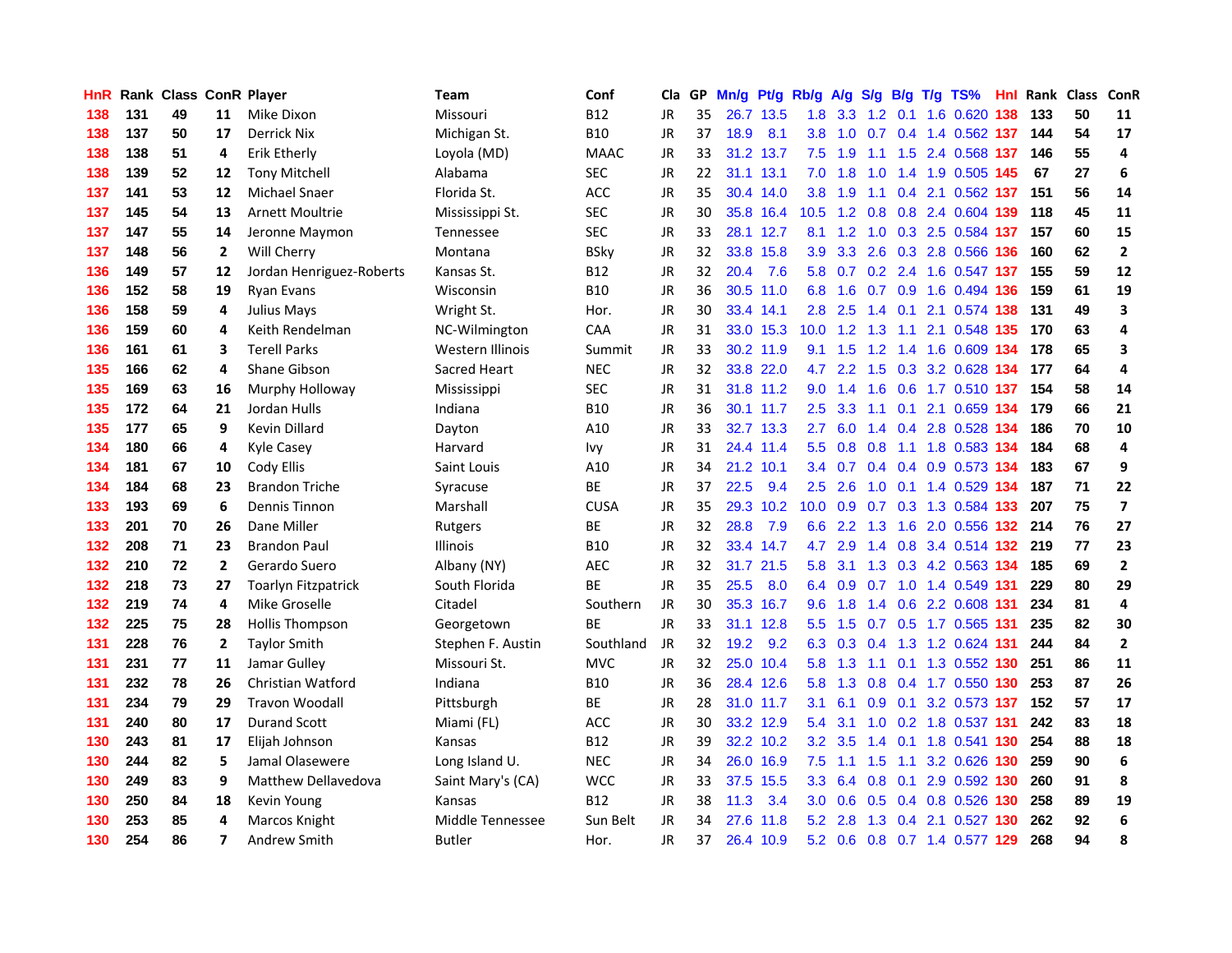| HnR |     | <b>Rank Class ConR Player</b> |    |                        | Team                | Conf            | Cla       |    | GP Mn/g | Pt/g      | Rb/g             | <b>A/g</b>      |     |                 | S/g B/g T/g TS%               | Hnl |     | Rank Class ConR |                         |
|-----|-----|-------------------------------|----|------------------------|---------------------|-----------------|-----------|----|---------|-----------|------------------|-----------------|-----|-----------------|-------------------------------|-----|-----|-----------------|-------------------------|
| 130 | 255 | 87                            | 6  | Julian Boyd            | Long Island U.      | <b>NEC</b>      | JR        | 33 |         | 27.1 17.4 | 9.3              | 0.8             | 0.5 | 0.6             | 2.1 0.616                     | 131 | 245 | 85              | 5                       |
| 130 | 256 | 88                            | 8  | Jamal Fenton           | New Mexico          | <b>MWC</b>      | <b>JR</b> | 35 | 16.7    | 6.5       | 1.3              | 2.4             | 1.1 | 0.0             | 1.2 0.585 130                 |     | 265 | 93              | 8                       |
| 130 | 260 | 89                            | 14 | E.J. Singler           | Oregon              | P12             | JR        | 34 | 30.8    | 13.6      | 5.6              | $2.2^{\circ}$   | 0.6 |                 | 0.4 1.9 0.601 128             |     | 303 | 108             | 19                      |
| 130 | 261 | 90                            | 12 | <b>Miguel Paul</b>     | East Carolina       | <b>CUSA</b>     | <b>JR</b> | 31 |         | 31.5 15.2 | 2.0 <sub>1</sub> | 5.9             |     | $1.3 \quad 0.1$ | 2.8 0.544 129                 |     | 273 | 95              | 11                      |
| 129 | 269 | 91                            | 19 | <b>Travis Releford</b> | Kansas              | <b>B12</b>      | <b>JR</b> | 39 | 30.9    | 8.5       |                  | $4.2 \quad 1.8$ |     |                 | 1.2 0.2 0.9 0.570 129         |     | 274 | 96              | 20                      |
| 129 | 270 | 92                            | 28 | Erik Murphy            | Florida             | <b>SEC</b>      | <b>JR</b> | 34 |         | 25.9 10.5 |                  | $4.5 \t0.9$     | 0.5 |                 | 1.1 1.3 0.611 129             |     | 281 | 99              | 28                      |
| 129 | 274 | 93                            | 6  | O.D. Anosike           | Siena               | <b>MAAC</b>     | JR        | 31 |         | 36.8 15.0 | 12.5             | 1.1             | 1.1 |                 | 1.0 2.4 0.532 128             |     | 297 | 104             | 6                       |
| 129 | 276 | 94                            | 5  | Zeke Marshall          | Akron               | <b>MAC</b>      | <b>JR</b> | 34 |         | 26.1 10.4 | 5.4              | 0.8             | 0.4 | 2.8             | 1.6 0.584 128                 |     | 299 | 106             | 6                       |
| 129 | 277 | 95                            | 13 | Jake Koch              | Northern Iowa       | <b>MVC</b>      | <b>JR</b> | 33 | 28.1    | 8.5       | 5.4              | 2.7             | 1.0 | 1.1             | 1.8 0.528 129                 |     | 276 | 97              | 13                      |
| 129 | 278 | 96                            | 14 | Gregory Echenique      | Creighton           | <b>MVC</b>      | <b>JR</b> | 35 | 23.9    | 9.7       | 7.3              | 0.6             | 0.4 | 1.6             | 1.5 0.621 129                 |     | 283 | 100             | 14                      |
| 128 | 283 | 97                            | 20 | Ray Turner             | Texas A&M           | <b>B12</b>      | <b>JR</b> | 32 | 21.6    | 9.1       | 5.5              | 0.3             |     |                 | 0.4 0.4 1.5 0.579 126         |     | 338 | 118             | 26                      |
| 128 | 285 | 98                            | 9  | Luke Martinez          | Wyoming             | <b>MWC</b>      | <b>JR</b> | 32 |         | 29.5 11.8 | 4.0              | 1.5             | 1.7 | 0.3             | 1.3 0.542 128                 |     | 288 | 101             | 9                       |
| 128 | 286 | 99                            | 17 | Jason Washburn         | Utah                | P <sub>12</sub> | JR        | 31 |         | 28.8 11.4 | 6.2              | 0.5             | 0.4 | 1.4             | 1.5 0.584 125                 |     | 360 | 122             | 23                      |
| 128 | 287 | 100                           | 18 | Jared Cunningham       | Oregon St.          | P12             | JR        | 36 |         | 34.6 17.9 | 3.8 <sub>2</sub> | 2.8             | 2.5 | 0.4             | 2.8 0.561 128                 |     | 296 | 103             | 18                      |
| 128 | 291 | 101                           | 37 | Peyton Siva            | Louisville          | <b>BE</b>       | <b>JR</b> | 38 | 31.7    | 9.1       | 3.2              | 5.6             | 1.7 | 0.1             | 3.4 0.481 128                 |     | 302 | 107             | 36                      |
| 128 | 296 | 102                           | 9  | Ben Averkamp           | Loyola (IL)         | Hor.            | <b>JR</b> | 28 |         | 34.5 15.4 | 7.1              | 2.6             | 0.8 |                 | 0.9 2.3 0.494 129             |     | 278 | 98              | 9                       |
| 128 | 299 | 103                           | 21 | <b>Elston Turner</b>   | Texas A&M           | <b>B12</b>      | <b>JR</b> | 32 |         | 33.8 13.8 | 3.6 <sup>2</sup> | 2.3             |     |                 | 1.0 0.2 2.1 0.533 126         |     | 345 | 120             | 27                      |
| 128 | 302 | 104                           | 15 | Mark Lyons             | Xavier              | A10             | <b>JR</b> | 34 |         | 31.9 15.1 |                  | $3.2$ $2.8$     |     |                 | 1.3 0.3 2.2 0.532 128         |     | 298 | 105             | 15                      |
| 128 | 303 | 105                           | 38 | Mouphtaou Yarou        | Villanova           | <b>BE</b>       | JR        | 32 |         | 27.5 11.3 |                  |                 |     |                 | 8.2 0.5 0.5 0.8 1.4 0.522 127 |     | 331 | 115             | 38                      |
| 128 | 304 | 106                           | 21 | Glen Rice Jr.          | Georgia Tech        | ACC             | JR        | 21 |         | 29.9 13.0 | 6.7              | 2.3             |     |                 | 1.3 0.9 2.3 0.535 143         |     | 91  | 34              | 8                       |
| 128 | 309 | 107                           | 30 | Julian Welch           | Minnesota           | <b>B10</b>      | <b>JR</b> | 36 | 24.6    | 9.5       | $2.4^{\circ}$    | 2.9             |     |                 | 1.1 0.2 2.3 0.594 126         |     | 334 | 116             | 31                      |
| 127 | 310 | 108                           | 15 | Carl Hall              | Wichita St.         | <b>MVC</b>      | JR        | 33 | 22.3    | 8.4       | 5.0              | 0.7             |     |                 | 0.5 0.8 0.8 0.587 127         |     | 320 | 111             | 15                      |
| 127 | 311 | 109                           | 23 | Steven Pledger         | Oklahoma            | <b>B12</b>      | <b>JR</b> | 30 | 32.9    | 16.2      | 3.9              | 1.6             |     |                 | 1.0 0.2 1.9 0.587 128         |     | 305 | 109             | 21                      |
| 127 | 316 | 110                           | 31 | D.J. Byrd              | Purdue              | <b>B10</b>      | <b>JR</b> | 33 | 19.5    | 8.9       | $2.3^{\circ}$    | 0.9             |     |                 | 0.4 0.2 0.5 0.590 127         |     | 308 | 110             | 30                      |
| 127 | 319 | 111                           | 22 | Seth Curry             | <b>Duke</b>         | ACC             | <b>JR</b> | 34 |         | 30.2 13.2 | 2.6              | 2.4             |     |                 | 1.3 0.2 2.0 0.568 127         |     | 328 | 114             | 23                      |
| 127 | 320 | 112                           | 9  | <b>Chris Evans</b>     | Kent St.            | <b>MAC</b>      | <b>JR</b> | 33 | 21.0    | 9.5       | 4.1              | 0.7             | 1.4 | 1.0             | 1.1 0.609 126                 |     | 336 | 117             | 9                       |
| 127 | 323 | 113                           | 23 | Reggie Johnson         | Miami (FL)          | <b>ACC</b>      | <b>JR</b> | 23 |         | 26.2 10.0 |                  | $7.2$ 1.6       | 0.6 | 1.0             | 1.6 0.537 132                 |     | 222 | 78              | 17                      |
| 126 | 338 | 114                           | 17 | <b>Chris Gaston</b>    | Fordham             | A10             | JR        | 28 |         | 33.9 17.1 | 9.9              | 1.1             | 1.3 | 1.6             | 2.7 0.476 127                 |     | 327 | 113             | 17                      |
| 126 | 340 | 115                           | 25 | <b>Richard Howell</b>  | <b>NC State</b>     | <b>ACC</b>      | <b>JR</b> | 37 |         | 27.0 10.8 | 9.2              | 1.1             | 1.0 |                 | 0.3 2.0 0.514 125             |     | 355 | 121             | 24                      |
| 126 | 345 | 116                           | 7  | Jonathon Williams      | Wagner              | <b>NEC</b>      | <b>JR</b> | 30 |         | 24.5 13.4 | 5.0              | 0.9             |     |                 | 0.6 0.3 2.0 0.603 126         |     | 344 | 119             | $\overline{\mathbf{z}}$ |
| 125 | 349 | 117                           | 5  | Andrew Lawrence        | Coll. of Charleston | Southern        | <b>JR</b> | 31 |         | 35.4 13.0 | 2.9 <sup>°</sup> | 5.5             |     |                 | 1.9 0.5 2.7 0.546 125         |     | 367 | 125             | 5                       |
| 125 | 352 | 118                           | 4  | James Ennis            | Long Beach St.      | <b>BWst</b>     | <b>JR</b> | 34 |         | 29.0 10.0 | 4.1              | 2.6             |     |                 | 1.6 0.8 2.0 0.609 125         |     | 364 | 123             | 4                       |
| 125 | 353 | 119                           | 32 | Drew Crawford          | Northwestern        | <b>B10</b>      | <b>JR</b> | 33 |         | 34.6 16.1 | 4.7              | 2.1             |     |                 | 1.2 0.6 1.6 0.578 124         |     | 370 | 127             | 32                      |
| 125 | 355 | 120                           | 4  | Vander Joaquim         | Hawaii              | <b>WAC</b>      | <b>JR</b> | 32 |         | 30.6 14.3 | 9.5              | 1.0             | 0.7 |                 | 1.8 2.0 0.577 124             |     | 374 | 128             | 4                       |
| 125 | 359 | 121                           | 2  | Rashad Hassan          | Savannah St.        | <b>MEAC</b>     | <b>JR</b> | 33 |         | 22.8 13.0 | 5.3              | 0.8             | 0.2 | 0.6             | 2.1 0.574 125                 |     | 366 | 124             | 3                       |
| 125 | 363 | 122                           | 7  | <b>Trey Finn</b>       | Arkansas St.        | Sun Belt        | JR        | 30 |         | 32.2 11.6 | 5.3              | 1.8             | 1.5 | 0.2             | 0.8 0.601                     | 128 | 289 | 102             | 7                       |
| 124 | 369 | 123                           | 5  | Gabe Knutson           | Lehigh              | Pat.            | <b>JR</b> | 34 | 25.4    | 12.2      | 5.6              | 1.1             | 0.7 | 0.5             | 1.4 0.583                     | 124 | 369 | 126             | 5                       |
| 124 | 370 | 124                           | 5  | <b>Jud Dillard</b>     | Tennessee Tech      | OVC             | <b>JR</b> | 33 |         | 33.4 17.3 |                  |                 |     |                 | 8.5 1.3 1.0 0.2 2.4 0.589 124 |     | 381 | 129             | 6                       |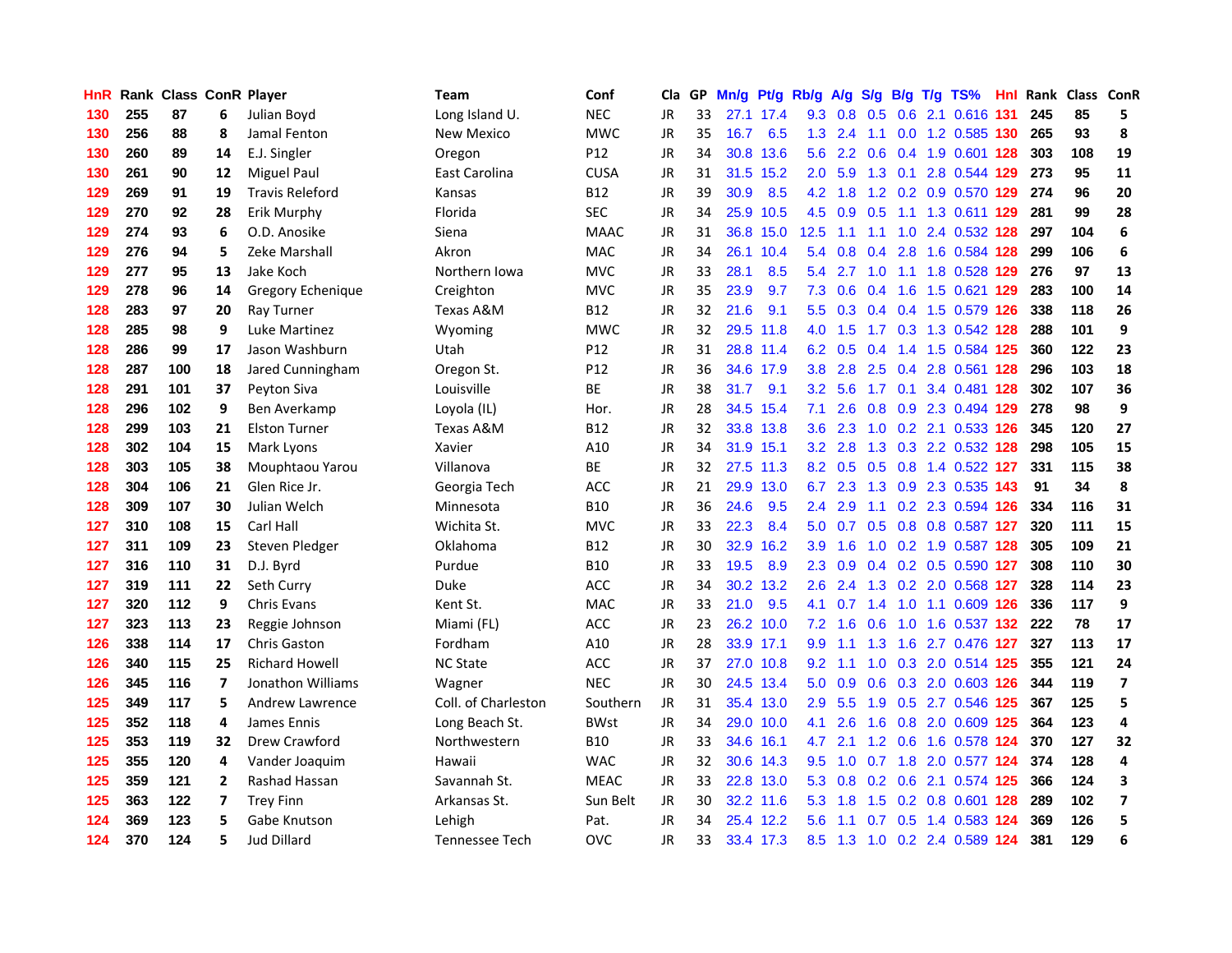| HnR |     | Rank Class ConR Player |    |                         | Team              | Conf       | Cla       |    | GP Mn/g | Pt/g      | Rb/g             | A/g             | <b>S/g</b>       |     | B/g T/g TS%                   | Hnl | Rank Class |     | ConR                    |
|-----|-----|------------------------|----|-------------------------|-------------------|------------|-----------|----|---------|-----------|------------------|-----------------|------------------|-----|-------------------------------|-----|------------|-----|-------------------------|
| 124 | 371 | 125                    | 8  | <b>Frank Gaines</b>     | <b>IPFW</b>       | Summit     | <b>JR</b> | 30 |         | 32.1 21.2 | 5.9              | 1.2             | 1.4              | 0.6 | 2.6 0.547                     | 123 | 405        | 137 | 10                      |
| 124 | 385 | 126                    | 28 | Khris Middleton         | Texas A&M         | <b>B12</b> | <b>JR</b> | 20 |         | 28.8 13.2 | 5.0              | 2.3             | 1.0              | 0.3 | 2.2 0.483 133                 |     | 204        | 74  | 16                      |
| 124 | 388 | 127                    | 13 | <b>Walter Offutt</b>    | Ohio              | <b>MAC</b> | JR        | 37 |         | 29.4 12.4 | 3.6              | 1.8             | 1.5              | 0.1 | 1.7 0.564 124                 |     | 390        | 132 | 12                      |
| 124 | 389 | 128                    | 33 | Reginald Buckner        | Mississippi       | <b>SEC</b> | <b>JR</b> | 32 | 27.4    | 6.9       | 8.1              | 0.9             |                  |     | 0.7 2.2 1.3 0.500 123         |     | 401        | 136 | 35                      |
| 124 | 390 | 129                    | 36 | Mike Bruesewitz         | Wisconsin         | <b>B10</b> | <b>JR</b> | 36 | 25.5    | 5.6       | 5.1              | 1.8             |                  |     | 0.6 0.3 1.1 0.494 123         |     | 394        | 134 | 36                      |
| 123 | 393 | 130                    | 34 | Mike Rosario            | Florida           | <b>SEC</b> | <b>JR</b> | 31 | 14.4    | 6.6       | $1.4^{\circ}$    | 1.0             |                  |     | 0.5 0.1 0.9 0.545 123         |     | 392        | 133 | 34                      |
| 123 | 395 | 131                    | 13 | <b>Brennan Cougill</b>  | Green Bay         | Hor.       | JR        | 30 | 26.5    | 9.2       | 7.0              | 2.0             |                  |     | 0.9 0.9 2.4 0.598 122         |     | 442        | 148 | 17                      |
| 123 | 396 | 132                    | 30 | Romero Osby             | Oklahoma          | <b>B12</b> | <b>JR</b> | 31 |         | 30.2 12.9 | 7.3              | 0.9             | 0.6              |     | 1.0 1.8 0.541 122             |     | 421        | 141 | 30                      |
| 123 | 399 | 133                    | 14 | Kevin Van Wijk          | Valparaiso        | Hor.       | <b>JR</b> | 31 |         | 23.7 14.1 | 5.2              | 0.6             | 0.6              |     | 0.7 2.4 0.627 124             |     | 382        | 130 | 14                      |
| 123 | 400 | 134                    | 21 | David Pellom            | George Washington | A10        | <b>JR</b> | 27 |         | 26.8 10.4 | 6.1              | 1.1             | 0.5              |     | 0.7 1.5 0.664 127             |     | 322        | 112 | 16                      |
| 123 | 401 | 135                    | 42 | <b>Vincent Council</b>  | Providence        | BE         | <b>JR</b> | 31 |         | 38.7 15.9 | 4.1              | 7.5             | 1.3              | 0.4 | 3.5 0.454 123                 |     | 411        | 138 | 41                      |
| 123 | 413 | 136                    | 16 | Jonathan Lee            | Northeastern      | CAA        | <b>JR</b> | 31 |         | 35.1 14.5 | 3.8 <sub>1</sub> | 3.5             | $1.5^{\circ}$    | 0.1 | 3.1 0.589 122                 |     | 422        | 142 | 16                      |
| 123 | 414 | 137                    | 7  | Jordan Reves            | Texas-Arlington   | Southland  | JR        | 33 | 23.9    | 9.1       | 7.8              | 0.8             | 0.6              | 1.7 | 2.0 0.602 123                 |     | 417        | 139 | $\overline{\mathbf{z}}$ |
| 123 | 415 | 138                    | 23 | Demitrius Conger        | St. Bonaventure   | A10        | <b>JR</b> | 32 |         | 33.5 12.1 | 6.2              | 2.3             | 0.8              | 0.3 | 2.2 0.608 122                 |     | 426        | 143 | 25                      |
| 122 | 420 | 139                    | 9  | Ian Clark               | Belmont           | ASun       | <b>JR</b> | 34 |         | 27.6 12.7 | 2.6              | 2.4             | 1.0              | 0.1 | 1.3 0.603 122                 |     | 428        | 144 | 9                       |
| 122 | 425 | 140                    | 17 | <b>Tyler Brown</b>      | Illinois St.      | <b>MVC</b> | JR        | 34 |         | 31.0 13.7 | 3.8 <sub>1</sub> | 2.3             | 1.0              | 0.1 | 2.5 0.600 122                 |     | 434        | 146 | 19                      |
| 122 | 426 | 141                    | 17 | Tim Kamczyc             | Cleveland St.     | Hor.       | JR        | 33 | 30.6    | 9.1       |                  | $3.9$ 2.2       |                  |     | 1.1 0.2 1.3 0.672 121         |     | 468        | 150 | 18                      |
| 122 | 435 | 142                    | 26 | Ramon Galloway          | La Salle          | A10        | <b>JR</b> | 31 |         | 33.3 14.1 | 4.6              | 3.5             |                  |     | 1.5 0.3 3.0 0.582 123         |     | 418        | 140 | 24                      |
| 122 | 440 | 143                    | 14 | <b>Anthony Marshall</b> | <b>UNLV</b>       | <b>MWC</b> | JR        | 34 |         | 32.0 12.2 | 5.1              | 4.5             |                  |     | 1.5 0.6 3.0 0.521 122         |     | 445        | 149 | 14                      |
| 121 | 454 | 144                    | 18 | <b>Ben Simons</b>       | <b>Drake</b>      | <b>MVC</b> | JR        | 29 |         | 35.9 16.4 |                  |                 |                  |     | 3.4 1.4 0.8 0.3 1.6 0.603 124 |     | 384        | 131 | 17                      |
| 121 | 455 | 145                    | 7  | <b>Ella Ellis</b>       | Army              | Pat.       | <b>JR</b> | 30 |         | 30.5 17.5 | 4.9              | 2.1             | 0.8 <sub>0</sub> |     | 0.4 2.4 0.552 120             |     | 487        | 153 | 8                       |
| 121 | 458 | 146                    | 8  | <b>Brandyn Curry</b>    | Harvard           | Ivy        | JR        | 31 | 30.3    | 7.9       | 2.0              | 4.9             | 1.6              |     | 0.6 1.9 0.480 120             |     | 474        | 151 | 8                       |
| 120 | 470 | 147                    | 17 | Dorian Green            | Colorado St.      | <b>MWC</b> | JR        | 32 |         | 33.6 13.1 | 3.5              | 2.4             | 0.8              |     | 0.1 1.8 0.624 119             |     | 519        | 162 | 18                      |
| 120 | 486 | 148                    | 11 | <b>Brian Barbour</b>    | Columbia          | Ivy        | <b>JR</b> | 30 |         | 35.6 15.5 | 2.8              | 4.4             | 1.0              | 0.1 | 2.3 0.530 119                 |     | 520        | 163 | 11                      |
| 120 | 488 | 149                    | 31 | C.J. Harris             | Wake Forest       | ACC        | <b>JR</b> | 30 |         | 35.1 16.7 | 3.1              | 2.5             | 1.1              | 0.1 | 2.4 0.615 120                 |     | 479        | 152 | 31                      |
| 120 | 493 | 150                    | 32 | Devin Booker            | Clemson           | <b>ACC</b> | <b>JR</b> | 31 |         | 29.2 10.5 | 7.0              | 1.3             | 0.9              | 0.9 | 1.8 0.506 119                 |     | 510        | 156 | 33                      |
| 119 | 494 | 151                    | 8  | <b>Matt Staff</b>       | Texas St.         | Southland  | JR        | 30 |         | 25.3 13.3 | 7.9              | 1.6             | 0.5              | 1.5 | 2.0 0.589 119                 |     | 516        | 159 | 8                       |
| 119 | 497 | 152                    | 18 | Darius Theus            | <b>VCU</b>        | CAA        | <b>JR</b> | 36 | 31.2    | 8.5       | 2.2              | 4.7             | 1.9              | 0.2 | 2.3 0.504 119                 |     | 511        | 157 | 19                      |
| 119 | 498 | 153                    | 45 | <b>Kelsey Barlow</b>    | Purdue            | <b>B10</b> | <b>JR</b> | 26 | 24.3    | 8.3       | 3.7              | 1.7             |                  |     | 1.2 0.2 1.0 0.494 119         |     | 506        | 155 | 46                      |
| 119 | 499 | 154                    | 38 | Frankie Sullivan        | Auburn            | <b>SEC</b> | JR        | 31 |         | 31.8 12.6 | 3.9 <sup>°</sup> | 2.3             |                  |     | 1.4 0.2 1.6 0.508 118         |     | 530        | 167 | 40                      |
| 119 | 502 | 155                    | 18 | <b>Quintrell Thomas</b> | UNLV              | <b>MWC</b> | <b>JR</b> | 33 | 11.8    | 4.4       | 3.1              |                 |                  |     | 0.2 0.2 0.9 0.5 0.573 119     |     | 513        | 158 | 17                      |
| 119 | 507 | 156                    | 49 | Jaquon Parker           | Cincinnati        | <b>BE</b>  | <b>JR</b> | 30 | 26.6    | 9.4       | 5.6              |                 |                  |     | 1.3 0.6 0.1 1.0 0.502 119     |     | 517        | 160 | 47                      |
| 119 | 511 | 157                    | 19 | <b>Troy Daniels</b>     | VCU               | CAA        | <b>JR</b> | 36 |         | 24.4 10.0 |                  | $3.3 \quad 0.5$ |                  |     | 1.2 0.1 1.0 0.556 119         |     | 518        | 161 | 20                      |
| 119 | 515 | 158                    | 6  | <b>Edward Daniel</b>    | Murray St.        | <b>OVC</b> | <b>JR</b> | 33 | 23.6    | 6.8       | $5.5^{\circ}$    | 0.9             | 0.9              |     | 1.5 1.4 0.589 118             |     | 527        | 165 | $\overline{\mathbf{z}}$ |
| 119 | 516 | 159                    | 50 | Dante Taylor            | Pittsburgh        | BE         | <b>JR</b> | 37 | 18.8    | 5.8       | 4.9              | 0.5             |                  |     | 0.4 0.7 1.1 0.587 117         |     | 560        | 176 | 54                      |
| 118 | 518 | 160                    | 19 | James Haarsma           | Milwaukee         | Hor.       | JR        | 33 | 27.5    | 10.8      | 5.4              | 0.6             | 0.7              |     | $0.2$ 1.5 0.596               | 118 | 546        | 171 | 19                      |
| 118 | 520 | 161                    | 32 | Darien Brothers         | Richmond          | A10        | <b>JR</b> | 32 | 30.3    | 14.6      | 2.9              | 1.7             | 0.9              | 0.1 | 1.4 0.576                     | 118 | 529        | 166 | 32                      |
| 118 | 524 | 162                    | 38 | <b>Tyrus McGee</b>      | Iowa St.          | <b>B12</b> | <b>JR</b> | 34 | 19.9    | 7.7       |                  |                 |                  |     | 3.3 0.6 0.5 0.2 0.6 0.598 118 |     | 535        | 168 | 38                      |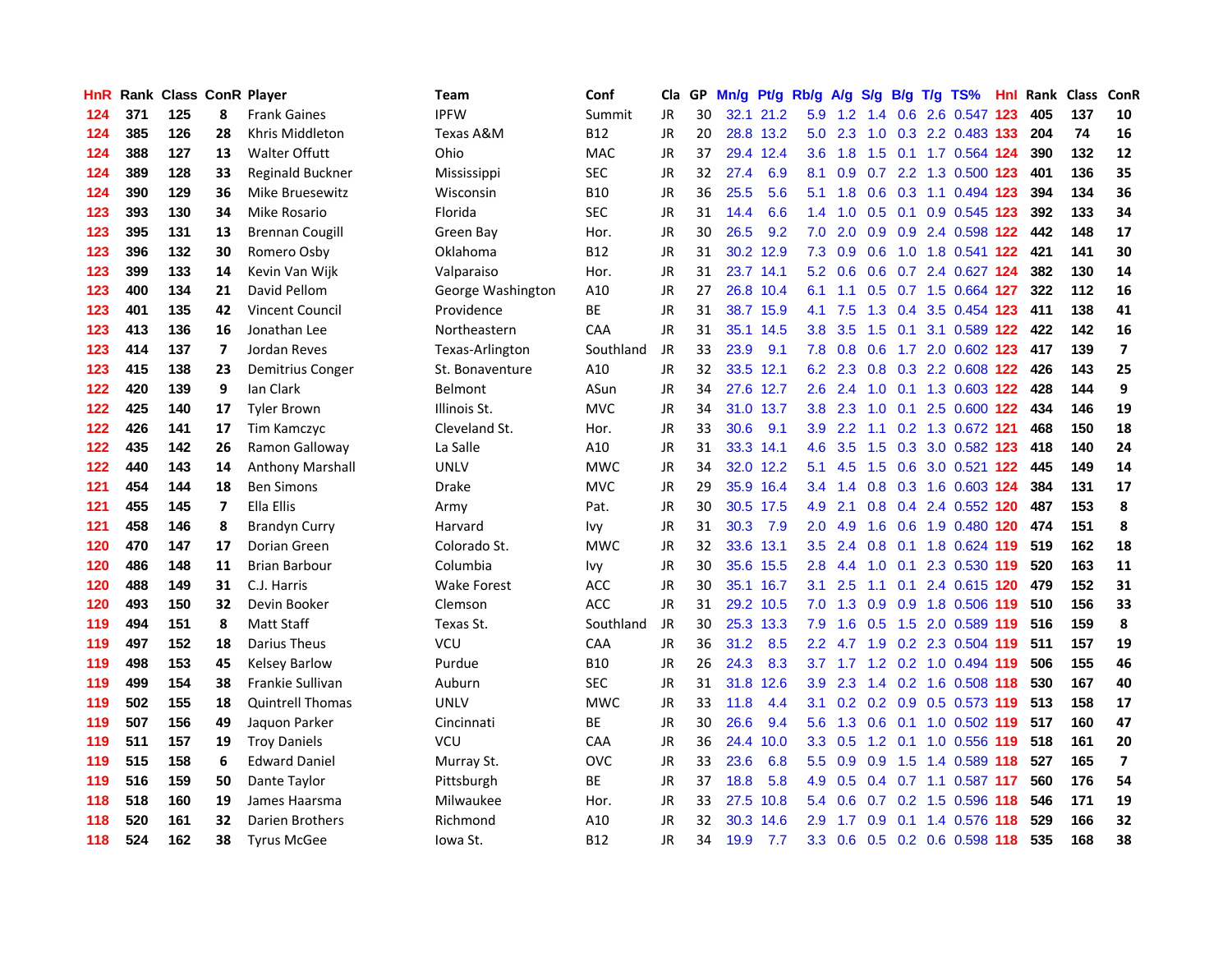| <b>HnR</b> |     | <b>Rank Class ConR Player</b> |                |                       | Team                    | Conf            | Cla       |    | GP Mn/g | Pt/g Rb/g |                  | <b>A/g</b>      | <b>S/g</b>      |     | B/g T/g TS%                   |     | Hnl Rank Class ConR |     |              |
|------------|-----|-------------------------------|----------------|-----------------------|-------------------------|-----------------|-----------|----|---------|-----------|------------------|-----------------|-----------------|-----|-------------------------------|-----|---------------------|-----|--------------|
| 118        | 525 | 163                           | 12             | Mark Cisco            | Columbia                | Ivy             | <b>JR</b> | 30 |         | 25.2 10.0 | 7.2              | 1.1             | 0.3             | 0.8 | 1.6 0.602                     | 117 | 562                 | 177 | 12           |
| 118        | 528 | 164                           | 8              | Anthony Raffa         | <b>Coastal Carolina</b> | BSou            | <b>JR</b> | 31 | 31.0    | 16.7      | 3.7              | 2.0             | 1.8             | 0.1 | 2.2 0.569 117                 |     | 577                 | 181 | 9            |
| 118        | 530 | 165                           | 24             | Johnathan Mills       | Southern Miss.          | <b>CUSA</b>     | <b>JR</b> | 34 | 23.1    | 9.5       | 6.1              | 0.6             | 0.6             |     | 0.2 1.6 0.539 117             |     | 569                 | 179 | 27           |
| 118        | 532 | 166                           | 11             | <b>Travis Smith</b>   | Mercer                  | ASun            | <b>JR</b> | 30 | 21.7    | 8.8       | 2.5              |                 | $1.8\quad 0.8$  |     | 0.0 1.5 0.613 120             |     | 499                 | 154 | 11           |
| 118        | 535 | 167                           | 54             | Junior Cadougan       | Marquette               | ВE              | <b>JR</b> | 34 | 28.6    | 6.3       | 2.1              |                 |                 |     | 5.4 1.1 0.2 2.6 0.459 118     |     | 542                 | 170 | 51           |
| 118        | 537 | 168                           | 8              | Kyisean Reed          | Utah St.                | <b>WAC</b>      | <b>JR</b> | 36 | 25.0    | 10.0      | 5.1              | 0.6             | 0.6             |     | 1.1 1.3 0.629 117             |     | 556                 | 174 | 8            |
| 118        | 540 | 169                           | $\overline{ }$ | Nik Cochran           | Davidson                | Southern        | JR        | 33 | 29.6    | 10.9      | 2.8 <sup>°</sup> | 3.6             |                 |     | 0.9 0.0 1.7 0.598 118         |     | 547                 | 172 | 8            |
| 118        | 545 | 170                           | 32             | Carlos Emory          | Oregon                  | P12             | <b>JR</b> | 34 | 17.9    | 6.8       | 3.8 <sub>1</sub> | 0.9             |                 |     | 0.6 0.2 1.2 0.565 116         |     | 598                 | 190 | 37           |
| 117        | 552 | 171                           | 33             | Joe Burton            | Oregon St.              | P12             | JR        | 36 | 25.4    | 8.3       | 5.9              | 2.8             |                 |     | 1.3 0.3 2.2 0.582 117         |     | 559                 | 175 | 36           |
| 117        | 556 | 172                           | 13             | J.T. Sulton           | Middle Tennessee        | Sun Belt        | JR        | 34 | 25.0    | 10.3      |                  | $5.2 \quad 0.7$ | 0.7             |     | 0.6 1.8 0.576 117             |     | 564                 | 178 | 14           |
| 117        | 557 | 173                           | 25             | Maurice Kemp          | East Carolina           | <b>CUSA</b>     | <b>JR</b> | 30 |         | 23.3 10.5 | 6.3              | 1.1             | 1.1             |     | 0.9 2.1 0.535 118             |     | 549                 | 173 | 25           |
| 117        | 566 | 174                           | $\mathbf{1}$   | <b>Quincy Roberts</b> | Grambling               | <b>SWAC</b>     | <b>JR</b> | 20 |         | 37.3 23.9 | 6.0              | 1.6             | 1.0             | 0.3 | 3.8 0.530 134                 |     | 191                 | 72  | $\mathbf{1}$ |
| 117        | 573 | 175                           | 9              | Kwame Vaughn          | Cal St. Fullerton       | <b>BWst</b>     | JR        | 31 | 31.5    | 15.6      | 4.5              | 3.7             | 0.9             | 0.1 | 2.7 0.592 116                 |     | 594                 | 186 | 9            |
| 117        | 576 | 176                           | 23             | <b>Grant Gibbs</b>    | Creighton               | <b>MVC</b>      | <b>JR</b> | 35 | 29.9    | 7.0       | 4.5              | 5.0             | 1.1             |     | $0.1$ 2.1 0.579 117           |     | 576                 | 180 | 23           |
| 117        | 578 | 177                           | 51             | Dylan Talley          | Nebraska                | <b>B10</b>      | <b>JR</b> | 25 | 23.8    | 8.9       | 3.3 <sub>1</sub> | 1.8             | 1.0             |     | 0.4 1.6 0.541 119             |     | 524                 | 164 | 47           |
| 116        | 581 | 178                           | 15             | Parker Smith          | North Florida           | ASun            | <b>JR</b> | 32 | 27.4    | 14.5      | 2.4              | 1.0             | 0.7             | 0.1 | 1.8 0.614 116                 |     | 587                 | 183 | 15           |
| 116        | 585 | 179                           | 9              | <b>Malik Story</b>    | Nevada                  | <b>WAC</b>      | <b>JR</b> | 35 |         | 31.1 14.1 | 2.8              |                 |                 |     | 2.3 0.7 0.3 2.0 0.574 116     |     | 593                 | 185 | 9            |
| 116        | 586 | 180                           | 22             | A.J. Davis            | James Madison           | CAA             | JR        | 32 |         | 32.4 15.9 |                  | $4.7 \quad 1.9$ |                 |     | 1.7 0.3 2.7 0.545 115         |     | 614                 | 194 | 23           |
| 116        | 587 | 181                           | 38             | Scott Wood            | <b>NC State</b>         | ACC             | JR        | 36 |         | 32.9 12.4 |                  |                 |                 |     | 2.3 1.6 0.7 0.6 1.1 0.623 116 |     | 596                 | 188 | 39           |
| 116        | 594 | 182                           | 36             | Aaron Fuller          | <b>USC</b>              | P <sub>12</sub> | JR        | 18 |         | 29.2 10.6 | 5.9              |                 |                 |     | 0.4 0.9 0.4 1.4 0.543 132     |     | -226                | 79  | 11           |
| 116        | 601 | 183                           | 37             | <b>Tony Woods</b>     | Oregon                  | P <sub>12</sub> | <b>JR</b> | 33 | 17.9    | 6.8       | 3.5              | 0.6             |                 |     | 0.3 1.5 1.4 0.542 114         |     | 649                 | 207 | 42           |
| 116        | 602 | 184                           | 43             | Jontel Evans          | Virginia                | ACC             | JR        | 32 | 30.8    | 7.3       | 2.0 <sub>1</sub> | 3.9             | 1.6             |     | 0.2 2.4 0.500 114             |     | 645                 | 205 | 44           |
| 116        | 603 | 185                           | 36             | Rahlir Jefferson      | Temple                  | A10             | <b>JR</b> | 32 | 33.9    | 9.3       | 6.6              | 2.4             |                 |     | 1.5 0.9 1.8 0.568 115         |     | 616                 | 195 | 37           |
| 116        | 604 | 186                           | 8              | Joe Willman           | <b>Bucknell</b>         | Pat.            | JR        | 35 | 27.1    | 10.7      | 4.9              | 1.5             |                 |     | 0.7 0.5 1.2 0.554 115         |     | 607                 | 192 | 9            |
| 115        | 605 | 187                           | 22             | <b>Justin Hawkins</b> | <b>UNLV</b>             | <b>MWC</b>      | <b>JR</b> | 35 | 24.9    | 7.9       | 2.9              | 1.6             | 1.5             |     | 0.3 0.5 0.524 115             |     | 604                 | 191 | 22           |
| 115        | 607 | 188                           | 56             | Dominic Cheek         | Villanova               | BE              | <b>JR</b> | 32 |         | 30.5 12.5 | 3.9              | 1.3             | 1.0             |     | 0.2 1.6 0.535 114             |     | 628                 | 199 | 56           |
| 115        | 610 | 189                           | 42             | Chris Babb            | lowa St.                | <b>B12</b>      | <b>JR</b> | 34 | 33.1    | 7.8       | 4.1              | 1.6             | 1.0             |     | 0.1 0.7 0.506 115             |     | 611                 | 193 | 41           |
| 115        | 611 | 190                           | 5              | <b>Amin Stevens</b>   | Florida A&M             | <b>MEAC</b>     | JR        | 21 |         | 32.4 17.1 | 10.4             | 1.4             | 1.5             | 1.1 | 3.1 0.531 134                 |     | 197                 | 73  | $\mathbf{2}$ |
| 115        | 614 | 191                           | 14             | <b>Mack Darrow</b>    | Princeton               | <b>Ivy</b>      | <b>JR</b> | 32 | 21.5    | 7.0       | 3.6 <sup>°</sup> |                 | $2.2 \quad 0.3$ | 0.3 | 0.8 0.581 115                 |     | 620                 | 196 | 15           |
| 115        | 617 | 192                           | 12             | Akeem Johnson         | St. Francis (NY)        | <b>NEC</b>      | <b>JR</b> | 28 | 23.9    | 11.3      | 5.1              |                 | $0.9\quad 0.7$  |     | 1.0 2.1 0.602 116             |     | 589                 | 184 | 12           |
| 115        | 625 | 193                           | 17             | <b>Bruce Massey</b>   | Middle Tennessee        | Sun Belt        | <b>JR</b> | 34 | 27.3    | 6.1       | 3.9              | 3.9             | 1.6             |     | 0.3 1.9 0.501 114             |     | 630                 | 200 | 18           |
| 115        | 626 | 194                           | 10             | D.J. Seeley           | Cal St. Fullerton       | BWst            | <b>JR</b> | 31 |         | 31.2 17.3 |                  |                 |                 |     | 5.5 1.8 1.5 0.2 2.9 0.564 114 |     | 652                 | 209 | 10           |
| 114        | 629 | 195                           | 10             | Jeremy Atkinson       | NC-Asheville            | BSou            | <b>JR</b> | 34 |         | 29.6 11.7 |                  |                 |                 |     | 6.6 2.2 1.2 0.2 1.5 0.613 114 |     | 641                 | 203 | 10           |
| 114        | 630 | 196                           | 17             | <b>Randal Holt</b>    | Kent St.                | <b>MAC</b>      | <b>JR</b> | 33 |         | 30.2 12.7 | $2.4^{\circ}$    | 2.6             |                 |     | 1.4 0.2 1.8 0.573 114         |     | 644                 | 204 | 17           |
| 114        | 637 | 197                           | 18             | <b>Greg Gantt</b>     | Florida Atlantic        | Sun Belt        | JR        | 27 |         | 27.0 14.0 | 3.3 <sub>2</sub> | 0.8             | 0.8             |     | 0.1 1.1 0.545 116             |     | 595                 | 187 | 17           |
| 114        | 638 | 198                           | 17             | Sherwood Brown        | Florida Gulf Coast      | ASun            | <b>JR</b> | 28 | 27.0    | 12.8      | 5.9              | 0.8             | 1.2             |     | 0.4 1.2 0.576 116             |     | 584                 | 182 | 14           |
| 114        | 639 | 199                           | 21             | Damian Eargle         | Youngstown St.          | Hor.            | <b>JR</b> | 31 | 31.4    | 11.1      | 7.5              | 0.7             | 0.9             |     | 3.7 1.6 0.471 114             |     | 647                 | 206 | 22           |
| 114        | 647 | 200                           | 41             | <b>Abdul Gaddy</b>    | Washington              | P12             | JR        | 35 | 33.9    | 8.1       | $2.6^{\circ}$    |                 |                 |     | 5.2 0.7 0.1 2.1 0.491 113     |     | 663                 | 211 | 44           |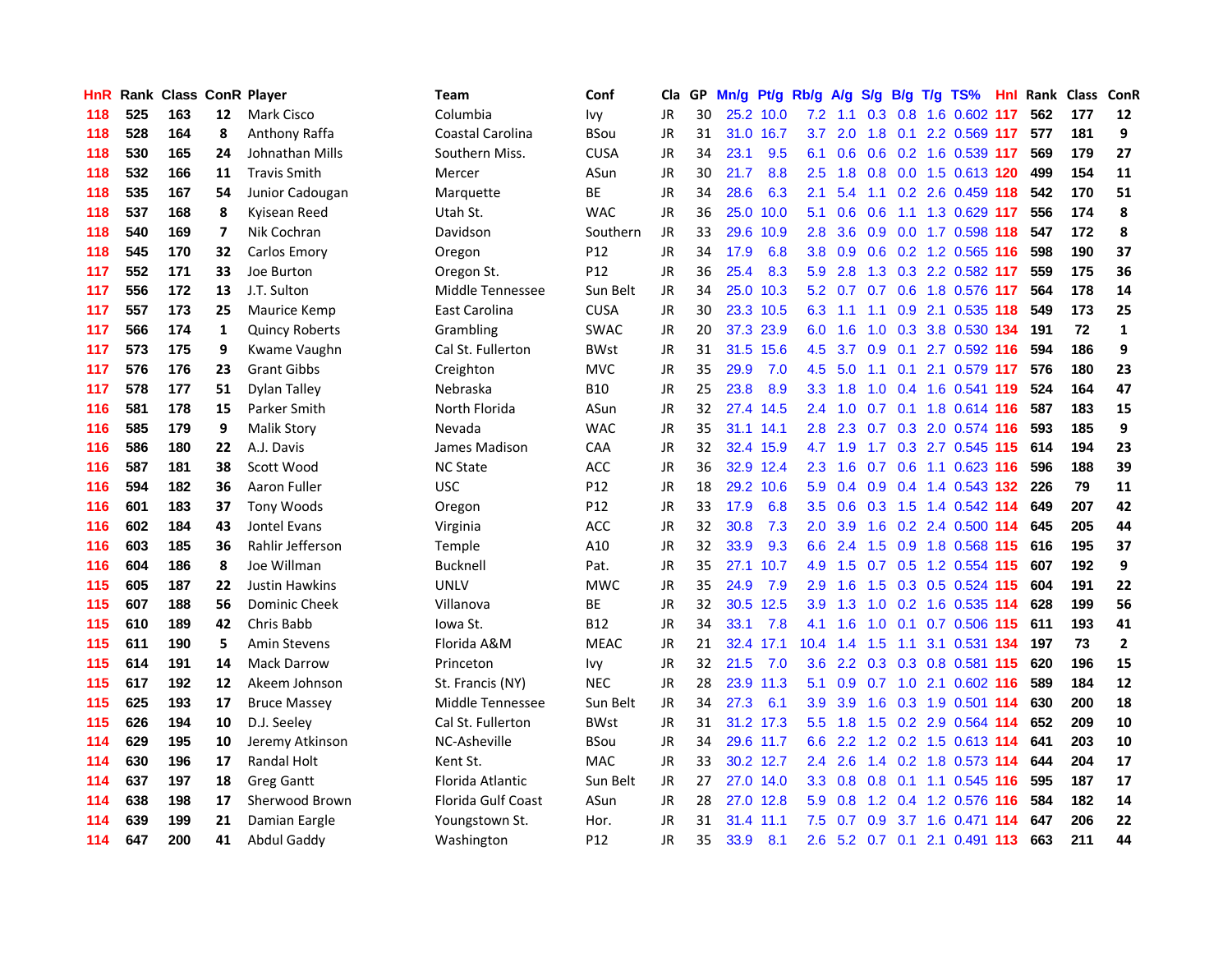| <b>HnR</b> |     | <b>Rank Class ConR Player</b> |    |                          | Team              | Conf            | Cla       |    | GP Mn/g | Pt/g Rb/g A/g |                  |                 | S/g             |     | B/g T/g TS%                       | Hnl |     | Rank Class ConR |                         |
|------------|-----|-------------------------------|----|--------------------------|-------------------|-----------------|-----------|----|---------|---------------|------------------|-----------------|-----------------|-----|-----------------------------------|-----|-----|-----------------|-------------------------|
| 114        | 650 | 201                           | 42 | <b>Kevin Parrom</b>      | Arizona           | P12             | <b>JR</b> | 20 | 15.6    | 4.9           | 2.9              | 1.7             | 0.2             | 0.2 | 0.8 0.508                         | 114 | 640 | 202             | 41                      |
| 114        | 651 | 202                           | 11 | <b>Kevin Butler</b>      | Texas-Arlington   | Southland       | JR        | 33 |         | 27.1 10.8     | 5.9              | 1.5             | 1.5             | 0.2 | 1.9 0.535 114                     |     | 658 | 210             | 12                      |
| 114        | 652 | 203                           | 45 | Dexter Strickland        | North Carolina    | ACC             | <b>JR</b> | 19 | 24.3    | 7.5           | 2.1              | 2.1             | 1.3             |     | 0.2 1.4 0.587 122                 |     | 433 | 145             | 30                      |
| 114        | 655 | 204                           | 12 | Stan Okoye               | VMI               | <b>BSou</b>     | <b>JR</b> | 32 |         | 28.9 17.1     |                  |                 |                 |     | 7.2 2.0 1.5 0.7 2.7 0.567 114     |     | 651 | 208             | 11                      |
| 113        | 663 | 205                           | 40 | Lasan Kromah             | George Washington | A10             | <b>JR</b> | 31 |         | 29.4 11.1     | 5.1              |                 |                 |     | 2.5 1.7 0.6 2.5 0.467 113         |     | 685 | 215             | 41                      |
| 113        | 666 | 206                           | 26 | <b>Demetric Williams</b> | Wichita St.       | <b>MVC</b>      | <b>JR</b> | 33 | 24.3    | 5.5           | 2.0 <sub>1</sub> |                 | $2.3 \quad 0.8$ |     | 0.1 1.2 0.583 113                 |     | 679 | 214             | 26                      |
| 113        | 671 | 207                           | 13 | Robert Olson             | Loyola (MD)       | <b>MAAC</b>     | JR        | 32 |         | 27.8 11.1     |                  | $3.4$ 1.9       | 0.8             |     | 0.1 1.3 0.601 113                 |     | 677 | 213             | 13                      |
| 113        | 675 | 208                           | 26 | Chris Fouch              | Drexel            | CAA             | <b>JR</b> | 32 |         | 24.5 10.8     | $2.5^{\circ}$    |                 |                 |     | 1.2 0.7 0.3 1.2 0.521 112         |     | 696 | 219             | 26                      |
| 113        | 676 | 209                           | 55 | Evan Ravenel             | Ohio St.          | <b>B10</b>      | <b>JR</b> | 39 | 10.2    | 3.4           | $2.2\phantom{0}$ | 0.3             | 0.3             |     | 0.2 0.7 0.581 112                 |     | 710 | 223             | 57                      |
| 113        | 684 | 210                           | 28 | Anthony James            | Northern Iowa     | <b>MVC</b>      | <b>JR</b> | 33 | 28.1    | 12.5          | 4.3              | 1.7             |                 |     | 0.7 0.0 1.5 0.473 112             |     | 693 | 218             | 28                      |
| 113        | 686 | 211                           | 41 | <b>Eric Mosley</b>       | St. Bonaventure   | A10             | JR        | 32 | 16.3    | 6.6           |                  | $2.2$ 1.7       |                 |     | 0.7 0.1 1.4 0.539 112             |     | 706 | 221             | 42                      |
| 113        | 690 | 212                           | 21 | <b>Brock Zylstra</b>     | <b>BYU</b>        | <b>WCC</b>      | <b>JR</b> | 34 | 28.2    | 8.3           | 4.3              | 1.9             | 1.2             |     | 0.2 1.4 0.581 112                 |     | 690 | 216             | 21                      |
| 113        | 691 | 213                           | 22 | Reggie Keely             | Ohio              | <b>MAC</b>      | <b>JR</b> | 37 | 21.4    | 9.0           | 4.9              | 0.5             | 0.6             |     | 0.4 1.9 0.543 112                 |     | 691 | 217             | 19                      |
| 112        | 695 | 214                           | 19 | Glenn Powell             | Jacksonville      | ASun            | <b>JR</b> | 30 | 27.9    | 10.9          | 6.4              | 0.4             | 1.1             |     | 1.2 1.9 0.541 112 726             |     |     | 225             | 20                      |
| 112        | 696 | 215                           | 42 | Carl Jones               | Saint Joseph's    | A10             | <b>JR</b> | 33 | 36.5    | 17.0          | 3.3              | 3.3             | 1.2             | 0.0 | 2.8 0.544 112                     |     | 712 | 224             | 44                      |
| 112        | 701 | 216                           | 56 | Derek Elston             | Indiana           | <b>B10</b>      | <b>JR</b> | 34 | 12.3    | 4.2           |                  |                 |                 |     | 2.4 0.4 0.2 0.3 0.6 0.571 112 703 |     |     | 220             | 56                      |
| 112        | 716 | 217                           | 7  | Preston Blackmon         | Savannah St.      | <b>MEAC</b>     | JR        | 33 | 27.2    | 9.0           |                  |                 |                 |     | 2.2 5.0 0.9 0.2 2.7 0.489 112 731 |     |     | 227             | $\overline{\mathbf{z}}$ |
| 112        | 723 | 218                           | 8  | <b>Marques Oliver</b>    | Delaware St.      | <b>MEAC</b>     | <b>JR</b> | 29 |         | 31.0 11.4     |                  |                 | 7.2 1.4 1.1     |     | 2.5 2.0 0.577 111                 |     | 774 | 238             | 8                       |
| 112        | 725 | 219                           | 47 | <b>Trent Lockett</b>     | ASU               | P <sub>12</sub> | JR        | 25 |         | 34.9 13.0     | 5.8              |                 |                 |     | 2.2 1.5 0.5 3.2 0.584 114         |     | 634 | 201             | 40                      |
| 112        | 726 | 220                           | 24 | Kenny Buckner            | Boise St.         | <b>MWC</b>      | JR        | 29 | 21.0    | 8.4           | 4.6              |                 |                 |     | 0.6 0.3 0.3 1.3 0.600 111         |     | 750 | 231             | 25                      |
| 112        | 729 | 221                           | 47 | <b>Andre Dawkins</b>     | Duke              | <b>ACC</b>      | <b>JR</b> | 34 | 22.4    | 8.4           | 2.1              | 0.6             |                 |     | 0.4 0.1 0.8 0.563 112 743         |     |     | 229             | 47                      |
| 112        | 732 | 222                           | 45 | Matt Kavanaugh           | Dayton            | A10             | JR        | 33 | 23.9    | 9.0           | 5.9              | 0.8             | 0.5             |     | 0.2 1.9 0.592 111                 |     | 748 | 230             | 46                      |
| 112        | 735 | 223                           | 10 | R.J. Evans               | <b>Holy Cross</b> | Pat.            | JR        | 28 | 29.4    | 11.5          | 4.8              | 2.8             | 1.8             |     | 0.4 2.0 0.497 112                 |     | 709 | 222             | 10                      |
| 112        | 736 | 224                           | 69 | Jawanza Poland           | South Florida     | BE              | <b>JR</b> | 25 | 22.0    | 8.0           |                  | $3.2 \quad 0.8$ | 0.6             |     | 0.4 1.6 0.506 112                 |     | 737 | 228             | 68                      |
| 112        | 738 | 225                           | 58 | D.J. Richardson          | <b>Illinois</b>   | B10             | <b>JR</b> | 32 |         | 34.7 11.6     | 3.0 <sub>1</sub> | 1.7             | 0.8             |     | 0.2 1.4 0.513 111                 |     | 752 | 232             | 59                      |
| 112        | 744 | 226                           | 47 | Josh Benson              | Dayton            | A10             | <b>JR</b> | 14 | 26.5    | 10.9          | 5.2              | 1.0             | 0.5             |     | 1.1 2.2 0.618 116                 |     | 597 | 189             | 36                      |
| 111        | 753 | 227                           | 60 | <b>Tyler Griffey</b>     | Illinois          | <b>B10</b>      | <b>JR</b> | 30 | 16.5    | 4.9           | 3.3 <sub>2</sub> | 0.6             |                 |     | 0.4 0.4 0.9 0.503 111             |     | 766 | 236             | 61                      |
| 111        | 754 | 228                           | 50 | James Padgett            | Maryland          | <b>ACC</b>      | <b>JR</b> | 32 | 23.6    | 8.8           | 5.8              | 0.6             | 0.1             |     | 0.3 1.4 0.528 109                 |     | 823 | 259             | 53                      |
| 111        | 756 | 229                           | 71 | <b>Maurice Sutton</b>    | Villanova         | ВE              | <b>JR</b> | 25 | 13.7    | 3.6           | 3.1              |                 |                 |     | 0.4 0.4 0.8 0.6 0.553 111         |     | 764 | 235             | 71                      |
| 111        | 757 | 230                           | 13 | Roosevelt Johnson        | SE Louisiana      | Southland       | JR        | 29 | 25.5    | 11.5          | 7.9              |                 | $0.8\quad 0.9$  |     | 1.0 2.8 0.529 108                 |     | 890 | 272             | 17                      |
| 111        | 758 | 231                           | 11 | J.P. Kuhlman             | Davidson          | Southern        | JR        | 33 |         | 31.9 10.8     | 3.8 <sub>1</sub> | 2.9             |                 |     | 0.9 0.0 1.5 0.535 111             |     | 761 | 234             | 11                      |
| 111        | 759 | 232                           | 14 | Melvin Johnson           | Texas-San Antonio | Southland       | JR        | 30 | 23.8    | 13.0          | $3.4^{\circ}$    |                 |                 |     | 1.2 1.0 0.1 2.0 0.600 112 728     |     |     | 226             | 14                      |
| 111        | 762 | 233                           | 47 | Renardo Sidney           | Mississippi St.   | <b>SEC</b>      | <b>JR</b> | 29 | 22.7    | 9.7           | 5.2              | 0.6             |                 |     | 0.8 0.7 1.4 0.541 111             |     | 775 | 239             | 47                      |
| 111        | 764 | 234                           | 35 | Jordan Clarke            | <b>Drake</b>      | <b>MVC</b>      | <b>JR</b> | 34 | 23.7    | 6.0           | 7.0              | 1.1             |                 |     | 1.4 0.5 1.5 0.482 109             |     | 815 | 257             | 37                      |
| 111        | 766 | 235                           | 49 | Aziz N'Diaye             | Washington        | P12             | <b>JR</b> | 33 | 23.3    | 7.8           | 7.3              | 0.3             | 0.5             |     | 1.0 1.5 0.494 111                 |     | 769 | 237             | 51                      |
| 111        | 769 | 236                           | 14 | Lamont Jones             | Iona              | <b>MAAC</b>     | <b>JR</b> | 33 | 34.3    | 15.7          | 3.3 <sub>1</sub> | 2.9             | $1.2^{\circ}$   | 0.1 | 2.2 0.546                         | 110 | 779 | 241             | 14                      |
| 111        | 770 | 237                           | 14 | Darren White             | Campbell          | BSou            | <b>JR</b> | 32 | 32.0    | 16.8          | 5.5 <sub>1</sub> | 2.1             | 0.9             | 1.1 | 2.6 0.592                         | 110 | 801 | 251             | 15                      |
| 111        | 772 | 238                           | 25 | Michael Lyons            | Air Force         | <b>MWC</b>      | <b>JR</b> | 23 |         | 33.1 15.6     |                  |                 |                 |     | 4.0 1.5 1.1 0.2 2.4 0.551 113     |     | 673 | 212             | 23                      |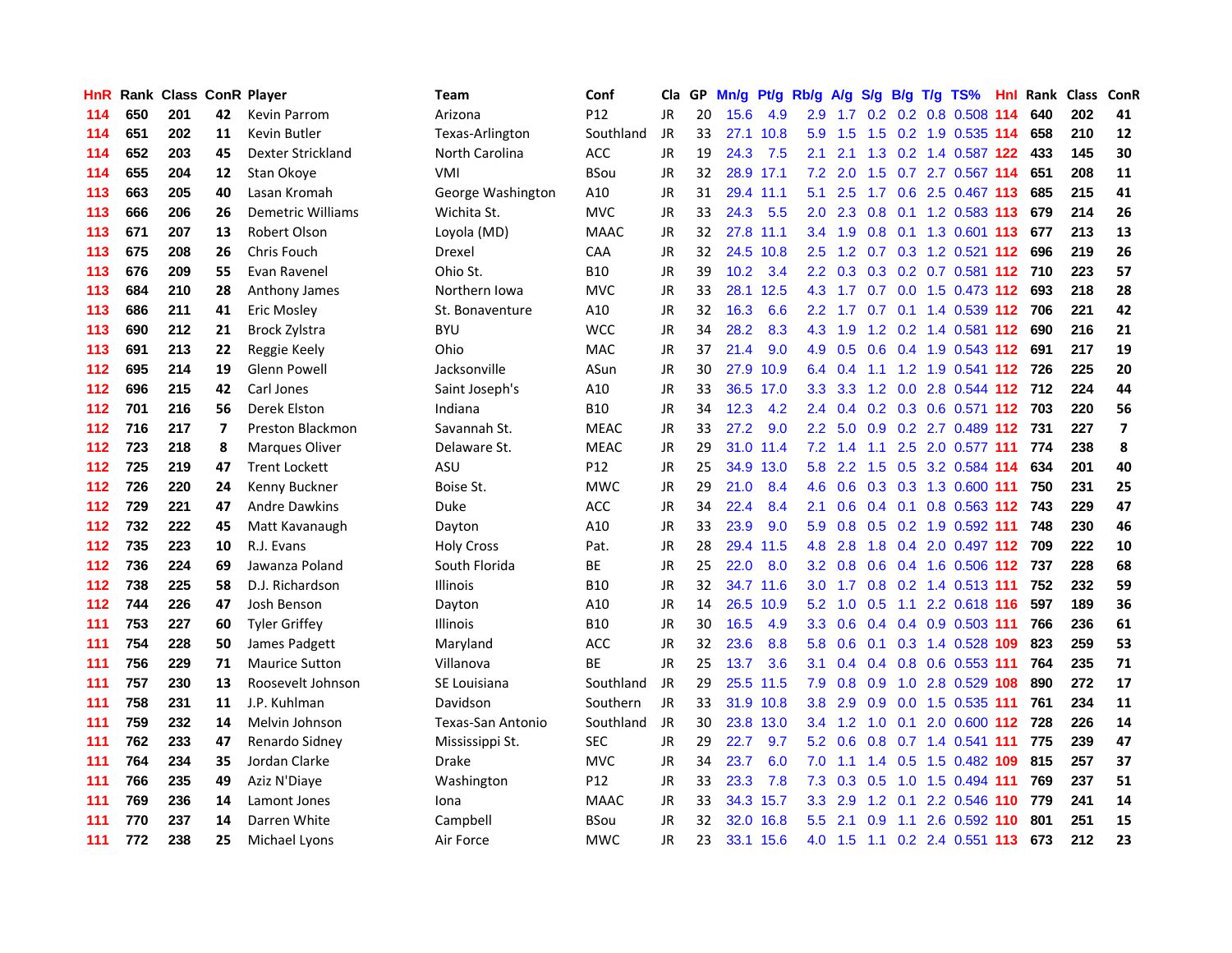| <b>HnR</b> |     | <b>Rank Class ConR Player</b> |    |                            | Team                 | Conf        | Cla       |     | GP Mn/g |           | Pt/g Rb/g A/g    |           | S/g |                 | B/g T/g TS%                   | Hnl  | Rank Class |     | <b>ConR</b> |
|------------|-----|-------------------------------|----|----------------------------|----------------------|-------------|-----------|-----|---------|-----------|------------------|-----------|-----|-----------------|-------------------------------|------|------------|-----|-------------|
| 111        | 774 | 239                           | 24 | Doug Anderson              | Detroit              | Hor.        | JR.       | 36  | 24.3    | 9.2       | 4.6              | 1.2       | 1.1 | 0.4             | 1.4 0.587                     | 109  | 819        | 258 | 24          |
| 111        | 775 | 240                           | 13 | Mark Yelovich              | SIU-Edwardsville     | OVC         | JR        | 26  |         | 28.8 15.1 | 6.2              | 1.2       | 1.0 | 0.5             | 2.1 0.527 111                 |      | 757        | 233 | 12          |
| 111        | 777 | 241                           | 33 | LaShay Page                | Southern Miss.       | <b>CUSA</b> | JR        | 33  | 36.8    | 11.6      | 3.4              | 0.8       | 0.5 | 0.1             | 1.1 0.522 110                 |      | 783        | 243 | 34          |
| 111        | 778 | 242                           | 49 | Jean-Paul Olukemi          | Oklahoma St.         | B12         | JR        | 13  | 23.0    | 9.4       | 4.8              | 1.0       | 1.1 |                 | 0.0 2.4 0.570 115             |      | 627        | 198 | 44          |
| 110        | 782 | 243                           | 22 | Adam Pegg                  | Stetson              | ASun        | <b>JR</b> | 29  |         | 27.9 14.9 | 5.5              |           |     |                 | 1.4 0.6 0.4 2.3 0.572 110     |      | 796        | 249 | 24          |
| 110        | 783 | 244                           | 11 | Kyle Barone                | Idaho                | <b>WAC</b>  | JR        | 33  |         | 32.8 12.9 | 8.0              | 1.5       | 0.5 |                 | 1.5 2.6 0.569 110             |      | 791        | 246 | 12          |
| 110        | 784 | 245                           | 22 | Perris Blackwell           | San Francisco        | <b>WCC</b>  | JR        | 34  |         | 25.6 12.7 | 6.1              | 0.9       |     |                 | 0.4 0.3 1.9 0.573 110         |      | 809        | 255 | 24          |
| 110        | 786 | 246                           | 50 | Anthony Booker             | Iowa St.             | <b>B12</b>  | JR        | 32  | 11.6    | 3.5       | 2.9              | 0.1       | 0.5 |                 | 0.6 0.5 0.539 110             |      | 781        | 242 | 51          |
| 110        | 789 | 247                           | 15 | Kannon Burrage             | Texas-San Antonio    | Southland   | JR        | 32  | 24.8    | 13.5      | 3.3 <sub>2</sub> | 1.3       | 1.0 |                 | 0.0 1.7 0.559 110             |      | 787        | 245 | 15          |
| 110        | 790 | 248                           | 37 | Marc Sonnen                | Northern Iowa        | <b>MVC</b>  | JR        | 34  | 28.0    | 8.6       | 2.2 <sub>2</sub> | 1.7       | 0.8 | 0.1             | 1.1 0.595                     | 110  | 792        | 247 | 36          |
| 110        | 791 | 249                           | 51 | Martavious Irving          | Kansas St.           | <b>B12</b>  | JR        | 31  | 19.0    | 5.5       | 1.6 <sup>°</sup> | 1.5       | 1.0 |                 | 0.0 1.0 0.535                 | -110 | 776        | 240 | 50          |
| 110        | 792 | 250                           | 12 | <b>Derrell Armstrong</b>   | NC-Greensboro        | Southern    | JR        | 32  | 23.4    | 12.5      | $4.4^{\circ}$    | 2.2       | 1.5 |                 | 0.3 2.8 0.494 110             |      | 799        | 250 | 13          |
| 110        | 797 | 251                           | 16 | <b>Steven Werner</b>       | Sam Houston St.      | Southland   | JR        | 27  | 21.8    | 10.7      | 6.1              | 0.4       | 0.6 |                 | 0.4 2.2 0.617 115             |      | 622        | 197 | 10          |
| 110        | 800 | 252                           | 29 | James Vincent              | Georgia St.          | <b>CAA</b>  | JR.       | 32  | 8.6     | 3.2       | 2.0 <sub>1</sub> | 0.0       |     |                 | 0.2 0.4 0.5 0.583 110         |      | 794        | 248 | 29          |
| 110        | 801 | 253                           | 50 | Sean Johnson               | Duguesne             | A10         | <b>JR</b> | 31  |         | 25.9 13.5 | 3.2              | 1.4       | 0.8 |                 | 0.3 1.8 0.542 109             |      | 811        | 256 | 50          |
| 110        | 802 | 254                           | 34 | <b>Kendall Timmons</b>     | Tulane               | <b>CUSA</b> | JR        | 16  | 31.6    | 13.6      | 5.2              | 2.1       |     |                 | 1.2 1.3 2.4 0.537 122         |      | 436        | 147 | 20          |
| 110        | 806 | 255                           | 51 | Reggie Moore               | Washington St.       | P12         | JR        | 37  |         | 33.0 10.2 | 2.7              |           |     |                 | 5.2 0.9 0.2 2.6 0.474 108     |      | 870        | 270 | 57          |
| 110        | 810 | 256                           | 75 | Deniz Kilicli              | West Virginia        | ВE          | JR        | 32  |         | 26.6 10.7 |                  |           |     |                 | 5.3 1.5 0.5 0.4 2.3 0.513 110 |      | 805        | 252 | 73          |
| 110        | 813 | 257                           | 25 | Chauncey Gilliam           | Akron                | <b>MAC</b>  | JR        | 34  | 17.1    | 6.5       |                  |           |     |                 | 1.6 0.8 0.7 0.0 0.6 0.580 109 |      | 840        | 264 | 26          |
| 110        | 815 | 258                           | 17 | Lijah Thompson             | <b>Robert Morris</b> | <b>NEC</b>  | JR        | 32  | 19.8    | 7.3       |                  |           |     |                 | 4.2 0.4 0.4 1.0 1.2 0.541 110 |      | 806        | 253 | 16          |
| 110        | 822 | 259                           | 15 | Jackson Stevenett          | Southern Utah        | Summit      | JR        | 31  | 32.5    | 14.1      |                  | $5.7$ 1.5 |     |                 | 0.7 0.7 2.1 0.564 109         |      | 825        | 260 | 15          |
| 109        | 839 | 260                           | 20 | <b>Raymond Cintron</b>     | Middle Tennessee     | Sun Belt    | JR.       | 34  | 22.5    | 8.4       | 1.5 <sub>1</sub> | 1.1       | 0.5 |                 | 0.1 1.3 0.662 109             |      | 837        | 263 | 20          |
| 109        | 841 | 261                           | 38 | <b>Anthony Downing</b>     | Missouri St.         | <b>MVC</b>  | JR        | 32  | 30.3    | 11.5      | 3.2              | 2.3       | 0.5 |                 | 0.0 1.7 0.541 109             |      | 849        | 266 | 38          |
| 109        | 842 | 262                           | 38 | <b>Nigel Spikes</b>        | Marshall             | <b>CUSA</b> | JR        | 29  | 16.7    | 4.1       | 4.8              |           |     |                 | 0.2 0.7 0.8 0.9 0.529 109     |      | 843        | 265 | 38          |
| 109        | 845 | 263                           | 56 | <b>Trey McKinney-Jones</b> | Miami (FL)           | ACC         | JR        | 33  | 24.1    | 7.0       | 3.5              | 1.4       |     |                 | 0.7 0.1 1.3 0.585 108         |      | 897        | 275 | 57          |
| 109        | 849 | 264                           | 25 | Mitchell Young             | Saint Mary's (CA)    | <b>WCC</b>  | JR        | 29  | 12.4    | 4.4       | 2.7              | 0.3       | 0.6 |                 | 0.4 1.0 0.615 109             |      | 830        | 261 | 25          |
| 109        | 852 | 265                           | 26 | <b>Quincy Diggs</b>        | Akron                | <b>MAC</b>  | JR.       | 34  | 25.5    | 8.5       | 3.1              | 2.4       |     | $1.2 \quad 0.1$ | 2.4 0.550 108                 |      | 862        | 267 | 27          |
| 109        | 865 | 266                           | 11 | <b>Holden Greiner</b>      | Lehigh               | Pat.        | JR        | 34  | 24.6    | 9.4       | 4.8              | 0.9       | 0.9 |                 | 0.6 1.2 0.548 108             |      | 866        | 269 | 12          |
| 109        | 872 | 267                           | 9  | Mathias Ward               | Montana              | BSkv        | JR        | 32  | 26.2    | 10.9      | 3.9 <sup>°</sup> | 0.6       |     |                 | 0.3 0.4 0.9 0.598 108         |      | 877        | 271 | 9           |
| 109        | 874 | 268                           | 17 | <b>Tashan Newsome</b>      | Gardner-Webb         | BSou        | JR        | 29  |         | 26.8 12.3 | 7.0              | 1.6       |     |                 | 0.8 0.2 1.6 0.477 110         |      | 784        | 244 | 14          |
| 109        | 876 | 269                           | 18 | Jaron Lane                 | NC-Asheville         | <b>BSou</b> | JR        | 26  |         | 25.1 11.5 | 4.1              | 1.1       |     |                 | 0.7 0.4 1.4 0.659 109         |      | 833        | 262 | 17          |
| 108        | 884 | 270                           | 22 | Kadeem Coleby              | Louisiana-Lafayette  | Sun Belt    | JR        | 31  | 24.4    | 9.5       | 4.9              | 0.8       |     |                 | 0.4 2.4 2.2 0.545 108         |      | 865        | 268 | 21          |
| 108        | 888 | 271                           | 31 | Wes Eikmeier               | Colorado St.         | <b>MWC</b>  | JR        | 32. |         | 32.7 15.5 | 1.8              | 2.0       |     |                 | 0.8 0.1 2.1 0.523 107         |      | 954        | 287 | 35          |
| 108        | 889 | 272                           | 15 | Bandja Sy                  | New Mexico St.       | <b>WAC</b>  | JR        | 36  | 21.8    | 8.8       | 4.0              | 1.1       | 0.6 |                 | 0.6 1.5 0.542 108             |      | 895        | 274 | 16          |
| 108        | 897 | 273                           | 27 | A'uston Calhoun            | <b>Bowling Green</b> | MAC         | JR        | 32  | 28.9    | 13.6      | 5.9              | 0.7       | 0.5 |                 | 0.4 1.8 0.520 107             |      | 914        | 279 | 30          |
| 108        | 909 | 274                           | 12 | <b>Brian Fitzpatrick</b>   | <b>Bucknell</b>      | Pat.        | JR        | 35  | 11.8    | 3.9       | $3.4^{\circ}$    | 0.3       | 0.1 | 0.2             | 0.9 0.670 108                 |      | 899        | 276 | 13          |
| 108        | 912 | 275                           | 56 | Kenny Hall                 | <b>Tennessee</b>     | <b>SEC</b>  | <b>JR</b> | 25  | 20.2    | 6.2       | 4.5              | 0.4       | 0.4 | 1.0             | 1.3 0.560                     | 108  | 902        | 277 | 51          |
| 108        | 913 | 276                           | 29 | Ivo Baltic                 | Ohio                 | <b>MAC</b>  | <b>JR</b> | 37  | 27.4    | 8.7       |                  |           |     |                 | 5.0 1.5 0.9 0.4 1.9 0.481 108 |      | 892        | 273 | 29          |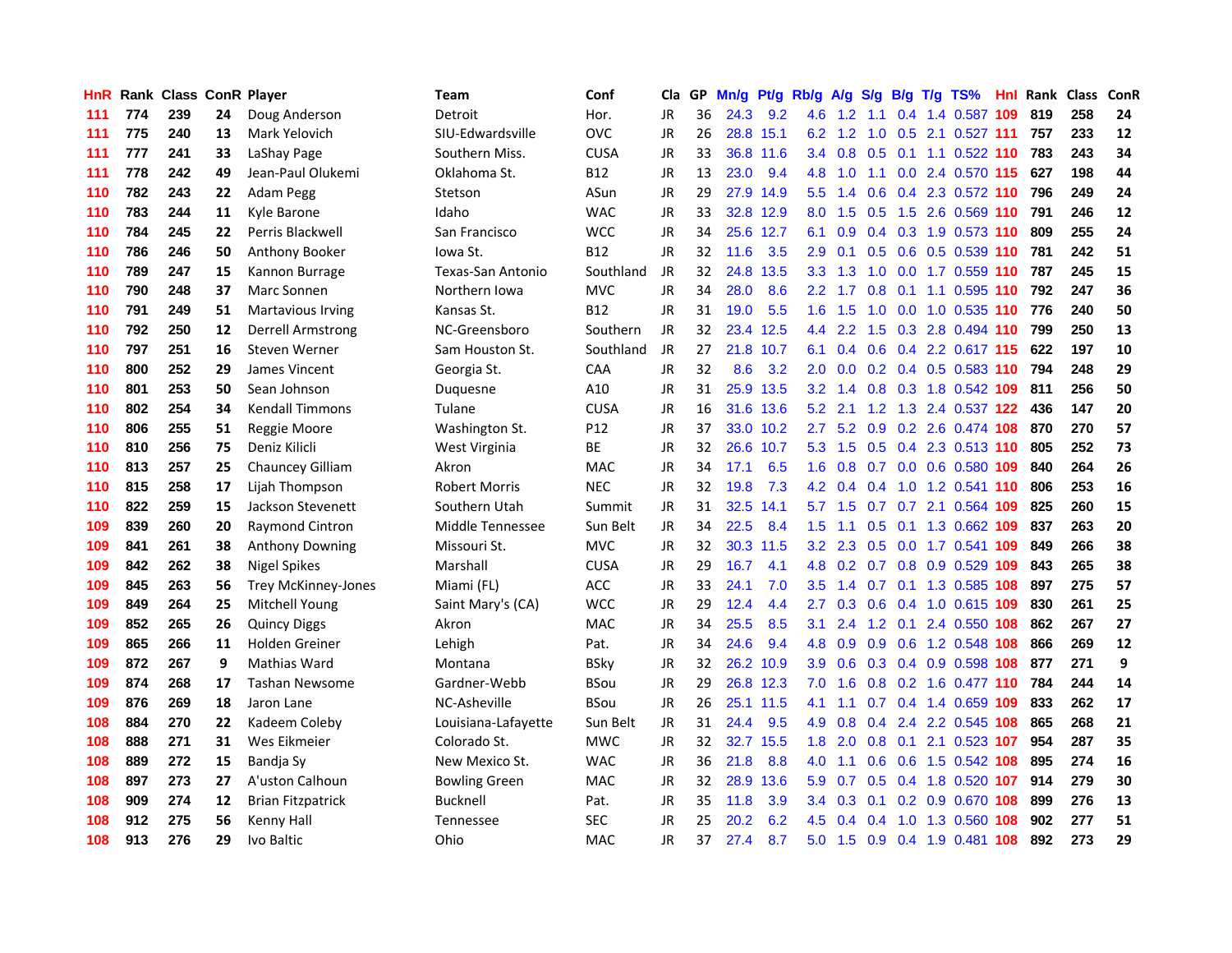| <b>HnR</b> |      | Rank Class ConR Player |    |                         | Team                    | Conf        | Cla       |    | GP Mn/g | Pt/g      | Rb/g             | <b>A/g</b> | S/g             |     | B/g T/g TS%                        | Hnl | Rank Class |     | ConR |
|------------|------|------------------------|----|-------------------------|-------------------------|-------------|-----------|----|---------|-----------|------------------|------------|-----------------|-----|------------------------------------|-----|------------|-----|------|
| 108        | 924  | 277                    | 35 | Greg Smith              | Colorado St.            | <b>MWC</b>  | JR        | 30 | 22.6    | 9.4       | 5.1              | 0.9        | 0.3             | 0.4 | 2.0 0.525                          | 106 | 984        | 300 | 37   |
| 108        | 925  | 278                    | 66 | <b>Brandon Ubel</b>     | Nebraska                | <b>B10</b>  | JR        | 30 | 28.2    | 6.7       | 5.3              | 1.3        | 0.4             | 0.3 | 0.9 0.583 107                      |     | 953        | 286 | 66   |
| 108        | 926  | 279                    | 80 | Alex Oriakhi            | Connecticut             | <b>BE</b>   | JR        | 34 | 21.5    | 6.7       | 4.8              | 0.3        | 0.1             |     | 1.3 1.2 0.507 107                  |     | 926        | 280 | 79   |
| 108        | 927  | 280                    | 30 | Jordon Crawford         | <b>Bowling Green</b>    | <b>MAC</b>  | JR        | 32 |         | 31.3 11.3 | 1.8              | 4.8        | 1.6             | 0.1 | 3.4 0.528 107                      |     | 941        | 284 | 31   |
| 107        | 934  | 281                    | 36 | Deshawn Stephens        | San Diego St.           | <b>MWC</b>  | JR        | 34 | 18.7    | 5.2       | 4.9              | 0.3        |                 |     | 0.4 0.3 0.9 0.565 106              |     | 981        | 299 | 36   |
| 107        | 945  | 282                    | 16 | <b>Stacy Wilson</b>     | Murray St.              | <b>OVC</b>  | JR        | 32 | 10.6    | 4.3       | 0.9 <sup>°</sup> | 0.5        |                 |     | 0.6 0.2 0.9 0.591 107              |     | 933        | 281 | 18   |
| 107        | 946  | 283                    | 56 | <b>Terrell Vinson</b>   | Massachusetts           | A10         | JR        | 37 | 26.2    | 9.9       | 5.1              | 1.1        | 0.8             |     | 0.4 1.3 0.512 107                  |     | 955        | 288 | 57   |
| 107        | 947  | 284                    | 37 | <b>Jesse Carr</b>       | Colorado St.            | <b>MWC</b>  | JR        | 32 | 25.7    | 7.2       | 3.3 <sub>1</sub> | 2.7        |                 |     | 0.7 0.1 1.7 0.570 106              |     | 1017       | 310 | 39   |
| 107        | 948  | 285                    | 54 | Philip Jurick           | Oklahoma St.            | <b>B12</b>  | JR        | 27 | 16.5    | 1.6       | 4.9              | 0.7        | 0.2             |     | 1.7 0.9 0.571                      | 106 | 977        | 296 | 56   |
| 107        | 949  | 286                    | 55 | Andrew Fitzgerald       | Oklahoma                | <b>B12</b>  | JR        | 31 | 28.0    | 12.1      | 5.0              | 0.6        | 0.6             | 0.5 | 1.3 0.496                          | 106 | 965        | 293 | 55   |
| 107        | 953  | 287                    | 19 | Sam McLaurin            | Coastal Carolina        | <b>BSou</b> | JR        | 31 | 29.5    | 10.0      | 7.5              | 1.0        | 0.6             |     | 1.2 1.6 0.634 105 1033             |     |            | 314 | 20   |
| 107        | 956  | 288                    | 62 | Angus Brandt            | Oregon St.              | P12         | JR        | 36 | 23.2    | 9.1       | 3.4              | 1.1        | $0.4^{\circ}$   |     | 0.4 1.3 0.610 107                  |     | 946        | 285 | 63   |
| 107        | 959  | 289                    | 62 | <b>Julysses Nobles</b>  | Arkansas                | <b>SEC</b>  | JR        | 32 | 28.4    | 8.7       | 3.4              | 3.1        | 1.5             | 0.3 | 1.8 0.508                          | 106 | 996        | 304 | 60   |
| 107        | 960  | 290                    | 17 | Joston Thomas           | Hawaii                  | WAC         | JR        | 32 |         | 24.3 13.7 | 5.3              | 1.3        | 0.5             | 0.4 | 2.4 0.553 106                      |     | 971        | 294 | 18   |
| 107        | 961  | 291                    | 64 | <b>Milton Jennings</b>  | Clemson                 | ACC         | <b>JR</b> | 28 | 26.4    | 9.8       | 5.6              | 1.1        | 0.9             | 0.9 | 2.4 0.488 107                      |     | 940        | 283 | 62   |
| 107        | 964  | 292                    | 18 | James Kinney            | San Jose St.            | <b>WAC</b>  | JR        | 31 | 31.1    | 15.8      | 3.6 <sup>°</sup> | 2.7        |                 |     | 1.3 0.2 3.0 0.536 106              |     | 980        | 298 | 19   |
| 107        | 965  | 293                    | 27 | <b>Blake Allen</b>      | Youngstown St.          | Hor.        | JR        | 31 |         | 34.2 12.8 | 3.3 <sub>2</sub> |            |                 |     | 3.0 0.9 0.1 1.6 0.590 107          |     | 958        | 289 | 27   |
| 107        | 966  | 294                    | 81 | Jared Swopshire         | Louisville              | ВE          | JR        | 39 | 13.1    | 3.3       |                  |            |                 |     | 2.8 0.4 0.3 0.2 0.6 0.460 107      |     | 964        | 292 | 81   |
| 107        | 967  | 295                    | 20 | Kierre Greenwood        | <b>Coastal Carolina</b> | BSou        | JR        | 28 |         | 31.7 11.1 | 3.6 <sup>2</sup> | 5.0        |                 |     | 1.4 0.4 2.8 0.556 107              |     | 961        | 290 | 19   |
| 107        | 973  | 296                    | 63 | <b>Vincent Williams</b> | Georgia                 | <b>SEC</b>  | JR        | 32 | 12.4    | 2.9       | 1.0 <sub>1</sub> |            |                 |     | 1.4 0.5 0.0 0.8 0.531 106          |     | 1009       | 307 | 63   |
| 107        | 976  | 297                    | 57 | Sam Grooms              | Oklahoma                | <b>B12</b>  | JR        | 31 | 31.5    | 6.7       | 3.0              | 6.0        | 0.9             |     | 0.1 2.1 0.418 106                  |     | 990        | 302 | 57   |
| 106        | 980  | 298                    | 17 | Derek Needham           | Fairfield               | <b>MAAC</b> | JR        | 29 | 30.2    | 11.8      | 2.7              | 3.4        | 1.3             |     | 0.2 2.9 0.536 107                  |     | 962        | 291 | 16   |
| 106        | 984  | 299                    | 23 | Russell Johnson         | <b>Robert Morris</b>    | <b>NEC</b>  | JR.       | 31 | 26.9    | 8.5       | 5.7              | 1.5        |                 |     | 1.2 0.8 1.9 0.500 106              |     | 1003       | 306 | 23   |
| 106        | 989  | 300                    | 5  | <b>Fred Sturdivant</b>  | <b>Texas Southern</b>   | <b>SWAC</b> | JR        | 33 | 23.3    | 9.1       | 5.5 <sub>1</sub> | 0.5        | 1.2             |     | 1.4 1.9 0.503 106                  |     | 994        | 303 | 5    |
| 106        | 994  | 301                    | 20 | <b>Tyrone Watson</b>    | New Mexico St.          | WAC         | JR        | 36 | 29.1    | 7.0       | 4.0              | 3.1        | 0.9             |     | 0.3 2.2 0.520 106                  |     | 1014       | 309 | 22   |
| 106        | 996  | 302                    | 31 | <b>Curtis Dennis</b>    | Toledo                  | MAC         | JR        | 27 | 27.2    | 12.7      | $3.5^{\circ}$    | 1.5        | 1.3             | 0.1 | 1.4 0.575 110                      |     | 807        | 254 | 25   |
| 106        | 998  | 303                    | 64 | <b>Nick Williams</b>    | Mississippi             | <b>SEC</b>  | <b>JR</b> | 34 |         | 31.7 10.1 | 3.4              | 1.1        | 0.8             |     | 0.1 1.4 0.497 105                  |     | 1051       | 319 | 65   |
| 106        | 1000 | 304                    | 21 | <b>Tarvin Gaines</b>    | Jacksonville St.        | OVC         | JR        | 31 | 24.0    | 10.9      | 4.3              | 0.4        | 0.4             | 0.9 | 1.1 0.545 106                      |     | 972        | 295 | 19   |
| 106        | 1003 | 305                    | 86 | <b>Bilal Dixon</b>      | Providence              | ВE          | <b>JR</b> | 31 | 15.7    | 4.3       | 4.1              |            | $0.2 \quad 0.3$ | 1.2 | 0.6 0.617 106                      |     | 1024       | 311 | 87   |
| 106        | 1005 | 306                    | 42 | Josh Jones              | Creighton               | <b>MVC</b>  | JR        | 35 | 17.0    | 5.2       | 1.8 <sup>°</sup> | 1.8        | 0.6             |     | 0.0 0.9 0.555 106                  |     | 985        | 301 | 42   |
| 106        | 1008 | 307                    | 18 | Sean Crawford           | Fairfield               | <b>MAAC</b> | <b>JR</b> | 32 | 12.5    | 4.3       | 1.5 <sub>1</sub> | 1.1        | 0.8             |     | 0.0 0.8 0.521 106                  |     | 1011       | 308 | 18   |
| 106        | 1010 | 308                    | 21 | <b>Brendan Connolly</b> | Princeton               | Ivy         | JR        | 32 | 18.5    | 5.7       | 3.6              | 1.0        |                 |     | 0.4 0.8 1.3 0.564 105              |     | 1029       | 312 | 21   |
| 106        | 1012 | 309                    | 29 | <b>Richie Edwards</b>   | Valparaiso              | Hor.        | <b>JR</b> | 30 | 17.8    | 9.4       | 3.1              | 0.5        |                 |     | 0.3 0.2 1.3 0.574 105              |     | 1036       | 315 | 29   |
| 106        | 1013 | 310                    | 58 | A.J. Walton             | Baylor                  | B12         | <b>JR</b> | 38 | 20.3    | 3.8       | 2.8              | 2.8        | 1.3             | 0.1 | 2.0 0.410 105                      |     | 1032       | 313 | 60   |
| 106        | 1015 | 311                    | 28 | Kevin Foster            | Santa Clara             | <b>WCC</b>  | <b>JR</b> | 18 | 31.6    | 17.8      | 3.1              | 3.2        |                 |     | 1.4 0.2 2.3 0.517 118              |     | 538        | 169 | 17   |
| 105        | 1038 | 312                    | 21 | <b>Warren Niles</b>     | Oral Roberts            | Summit      | JR        | 34 | 33.9    | 12.1      | 3.7              | 2.2        | 1.0             |     | $0.2$ 1.9 0.585                    | 105 | 1048       | 318 | 21   |
| 105        | 1039 | 313                    | 43 | <b>Troy Taylor</b>      | Evansville              | <b>MVC</b>  | JR        | 32 | 27.3    | 5.8       | 4.9              | 3.5        | 1.4             | 0.1 | 1.8 0.575                          | 105 | 1064       | 323 | 43   |
| 105        | 1040 | 314                    | 71 | Brian Jorge Diaz        | Nebraska                | <b>B10</b>  | JR        | 16 | 27.3    | 8.6       |                  |            |                 |     | 4.3 0.6 0.4 1.9 1.5 0.496 105 1043 |     |            | 316 | 70   |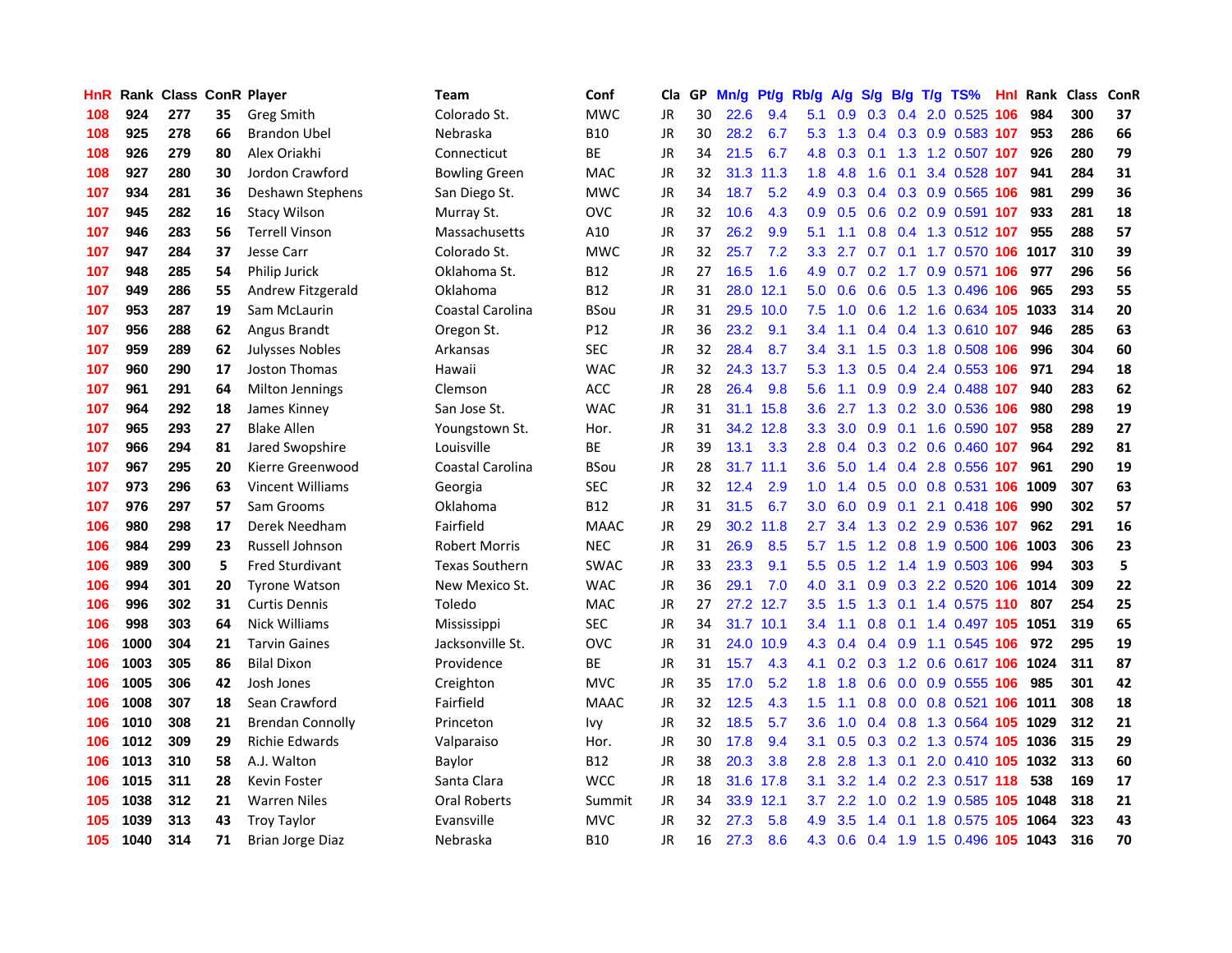| HnR |      | <b>Rank Class ConR Player</b> |    |                        | Team                 | Conf        | Cla       |    | GP Mn/g |           | Pt/g Rb/g A/g    |                 | <b>S/g</b> |     | B/g T/g TS%                        | Hnl | Rank Class |     | <b>ConR</b> |
|-----|------|-------------------------------|----|------------------------|----------------------|-------------|-----------|----|---------|-----------|------------------|-----------------|------------|-----|------------------------------------|-----|------------|-----|-------------|
| 105 | 1043 | 315                           | 41 | Marcus Jordan          | Central Florida      | <b>CUSA</b> | JR.       | 31 |         | 35.9 13.7 | 2.7              | 2.4             | 0.6        | 0.0 | 1.9 0.492                          | 104 | 1086       | 328 | 43          |
| 105 | 1047 | 316                           | 40 | <b>Todd Fletcher</b>   | Air Force            | MWC         | JR        | 29 | 30.9    | 8.1       | $2.6\,$          | 3.3             | 1.6        | 0.1 | 1.9 0.571 <b>104 1107</b>          |     |            | 337 | 42          |
| 105 | 1048 | 317                           | 41 | Taylor Broekhuis       | Air Force            | <b>MWC</b>  | <b>JR</b> | 29 | 29.8    | 9.0       | 4.8              | 2.0             | 0.7        | 1.0 | 1.9 0.572 104 1108                 |     |            | 338 | 43          |
| 105 | 1053 | 318                           | 42 | Jonathon Simmons       | Houston              | <b>CUSA</b> | JR        | 30 | 30.1    | 14.7      | 5.0              |                 |            |     | 2.2 0.7 0.4 3.3 0.594 105 1060     |     |            | 321 | 41          |
| 105 | 1055 | 319                           | 61 | Carl Blair             | Oklahoma             | B12         | <b>JR</b> | 31 | 15.4    | 3.5       | 2.1              | 2.5             |            |     | 1.1 0.1 1.8 0.454 104 1076         |     |            | 325 | 64          |
| 105 | 1056 | 320                           | 12 | Scott Bamforth         | Weber St.            | <b>BSky</b> | JR        | 31 |         | 32.1 14.5 | 3.6 <sup>2</sup> |                 |            |     | 2.4 0.9 0.0 1.8 0.616 104 1079     |     |            | 326 | 13          |
| 105 | 1057 | 321                           | 22 | Myron Dempsey          | Tx.A&M-Corp. Christi | Southland   | JR        | 28 | 27.7    | 8.6       |                  | $7.2 \quad 0.9$ |            |     | 1.2 0.8 1.5 0.468 106              |     | 978        | 297 | 20          |
| 105 | 1059 | 322                           | 43 | Scottie Haralson       | Tulsa                | <b>CUSA</b> | JR        | 31 |         | 31.3 11.1 | $2.3^{\circ}$    | 1.1             |            |     | 0.3 0.2 1.1 0.562 105 1061         |     |            | 322 | 42          |
| 105 | 1062 | 323                           | 20 | Dylan Royer            | Cal Poly             | <b>BWst</b> | JR        | 33 | 21.6    | 7.5       | $2.2^{\circ}$    | 0.6             |            |     | 0.5 0.1 0.3 0.647 104 1072         |     |            | 324 | 20          |
| 105 | 1065 | 324                           | 5  | <b>Brandon Provost</b> | Texas-Pan American   | <b>GWC</b>  | JR        | 30 | 32.7    | 13.4      | 3.5              | 2.1             | 0.9        |     | 0.4 2.0 0.630 106                  |     | 1000       | 305 | 5           |
| 105 | 1070 | 325                           | 45 | John Wilkins           | Illinois St.         | <b>MVC</b>  | JR        | 35 | 23.1    | 7.3       | 4.3              | 0.6             |            |     | 0.4 0.7 1.0 0.539 104 1098         |     |            | 332 | 46          |
| 105 | 1071 | 326                           | 15 | Tony Johnson           | Lafayette            | Pat.        | JR        | 12 | 27.7    | 8.0       | 2.8 <sub>1</sub> | 4.3             | 1.6        |     | 0.2 1.3 0.653 123                  |     | 398        | 135 | 6           |
| 105 | 1076 | 327                           | 23 | <b>Milton Chavis</b>   | Morehead St.         | <b>OVC</b>  | JR        | 32 | 19.2    | 7.9       | 4.2              | 0.5             | 0.9        |     | 0.4 2.0 0.551 104 1106             |     |            | 336 | 25          |
| 105 | 1079 | 328                           | 27 | Mike McChristian       | Idaho                | <b>WAC</b>  | JR        | 28 | 10.1    | 2.5       | 2.1              | 0.9             | 0.8        |     | 0.0 0.5 0.622 105                  |     | 1047       | 317 | 23          |
| 104 | 1087 | 329                           | 36 | Joel Smith             | Northeastern         | CAA         | JR        | 31 |         | 34.2 12.9 | 4.5              | 2.5             | 0.8        |     | 0.2 2.5 0.547 104 1089             |     |            | 329 | 37          |
| 104 | 1088 | 330                           | 31 | Guy Edi                | Gonzaga              | <b>WCC</b>  | JR        | 25 | 17.3    | 5.5       | $2.4^{\circ}$    | 0.9             | 0.6        |     | 0.2 0.9 0.531 107                  |     | 934        | 282 | 29          |
| 104 | 1091 | 331                           | 21 | Mike Wilder            | UC Irvine            | <b>BWst</b> | JR        | 32 | 30.3    | 11.5      | 5.2              | 2.4             | 0.8        | 0.1 | 1.9 0.594 104 1102                 |     |            | 333 | 21          |
| 104 | 1094 | 332                           | 65 | Chris Johnson          | St. Bonaventure      | A10         | JR        | 30 | 15.7    | 6.6       | $2.3^{\circ}$    | 0.7             |            |     | 0.5 0.1 1.3 0.537 104 1092         |     |            | 330 | 65          |
| 104 | 1097 | 333                           | 32 | Javier Carter          | South Alabama        | Sun Belt    | JR        | 27 | 23.6    | 6.1       |                  |                 |            |     | 5.0 0.7 0.7 2.7 1.3 0.505 105 1054 |     |            | 320 | 26          |
| 104 | 1100 | 334                           | 67 | Robert Thurman         | California           | P12         | JR        | 30 | 11.2    | 3.7       | 1.9 <sup>°</sup> | 0.1             |            |     | 0.0 0.1 0.4 0.620 104 1080         |     |            | 327 | 68          |
| 104 | 1104 | 335                           | 24 | Kahlil Owens           | Morehead St.         | <b>OVC</b>  | JR        | 30 | 14.6    | 4.4       |                  | 4.8 0.3         |            |     | 0.7 0.2 1.1 0.595 104 1105         |     |            | 335 | 24          |
| 104 | 1108 | 336                           | 44 | Ovie Soko              | <b>UAB</b>           | <b>CUSA</b> | JR        | 30 | 28.2    | 8.3       | 6.8              | 1.7             |            |     | 0.9 0.4 2.4 0.495 104 1119         |     |            | 339 | 44          |
| 104 | 1112 | 337                           | 25 | Kellen Thornton        | Tennessee St.        | <b>OVC</b>  | JR        | 32 | 21.4    | 9.1       | 4.5              | 0.5             |            |     | 0.6 0.3 1.2 0.547 104 1121         |     |            | 340 | 26          |
| 104 | 1123 | 338                           | 14 | Mike Black             | Albany (NY)          | <b>AEC</b>  | JR        | 34 | 33.0    | 13.4      | 2.8              | 4.3             | 1.1        |     | 0.0 2.6 0.554 103 1158             |     |            | 343 | 16          |
| 104 | 1130 | 339                           | 13 | Ray Willis             | <b>NC Central</b>    | <b>MEAC</b> | JR        | 32 | 32.4    | 14.6      | 5.6              | 2.7             |            |     | 1.3 0.7 3.4 0.552 103 1161         |     |            | 345 | 13          |
| 103 | 1144 | 340                           | 23 | Jonathan King          | Stephen F. Austin    | Southland   | JR        | 31 | 21.6    | 6.4       | 4.8              | 0.7             |            |     | 0.9 0.2 1.4 0.564 103 1148         |     |            | 342 | 24          |
| 103 | 1150 | 341                           | 39 | <b>Derrick Thomas</b>  | Drexel               | CAA         | JR        | 30 | 32.0    | 8.1       | 2.4              | 2.1             | 0.9        |     | 0.2 1.5 0.495 107                  |     | 910        | 278 | 34          |
| 103 | 1153 | 342                           | 24 | Josh Thompson          | Wagner               | <b>NEC</b>  | JR        | 31 | 14.8    | 4.2       | 2.9              | 0.8             |            |     | 0.7 0.3 0.9 0.535 103 1159         |     |            | 344 | 25          |
| 103 | 1176 | 343                           | 35 | <b>Teeng Akol</b>      | Western Kentucky     | Sun Belt    | <b>JR</b> | 32 | 17.1    | 6.3       | 3.4              | 0.3             | 0.2        |     | 1.4 1.1 0.496 102 1186             |     |            | 346 | 36          |
| 103 | 1179 | 344                           | 36 | Chase Hallam           | Denver               | Sun Belt    | JR        | 28 | 30.4    | 7.5       | 4.1              | 2.3             | 1.6        |     | 0.4 1.4 0.515 104 1124             |     |            | 341 | 34          |
| 102 | 1186 | 345                           | 25 | Justin Swidowski       | <b>Sacred Heart</b>  | <b>NEC</b>  | <b>JR</b> | 28 | 24.2    | 11.1      | 5.3              | 0.5             | 0.6        |     | 1.3 1.3 0.591 104 1096             |     |            | 331 | 24          |
| 102 | 1192 | 346                           | 40 | Daryl McCoy            | Drexel               | <b>CAA</b>  | <b>JR</b> | 36 | 24.4    | 4.3       | 6.7              |                 |            |     | 0.8 0.3 0.4 1.1 0.503 102 1206     |     |            | 350 | 44          |
| 102 | 1195 | 347                           | 72 | <b>Travis Taylor</b>   | Xavier               | A10         | JR        | 36 | 14.7    | 4.5       | 3.7              |                 |            |     | 0.3 0.2 0.4 0.9 0.487 101 1211     |     |            | 353 | 72          |
| 102 | 1198 | 348                           | 26 | <b>Cameron Catlett</b> | Texas-Arlington      | Southland   | JR        | 33 | 19.2    | 5.5       | 2.8              | 2.6             |            |     | 1.5 0.1 2.0 0.443 102 1191         |     |            | 347 | 26          |
| 102 | 1203 | 349                           | 31 | Latreze Mushatt        | Murray St.           | <b>OVC</b>  | <b>JR</b> | 33 | 19.8    | 4.3       | 4.8              | 0.8             |            |     | 0.7 0.3 1.3 0.513 102 1201         |     |            | 349 | 31          |
| 102 | 1213 | 350                           | 48 | Ned Cox                | Evansville           | <b>MVC</b>  | <b>JR</b> | 32 | 24.6    | 9.2       | 1.6              | 3.0             | 0.4        | 0.1 | 1.3 0.511 101 1233                 |     |            | 357 | 48          |
| 102 | 1214 | 351                           | 43 | Nick Wright            | Old Dominion         | CAA         | JR        | 33 | 26.7    | 8.4       | 5.2              | 0.7             | 0.7        | 1.1 | 1.5 0.466                          | 102 | 1199       | 348 | 43          |
| 102 | 1216 | 352                           | 27 | <b>Shamir Davis</b>    | Northwestern St.     | Southland   | JR        | 32 | 29.0    | 13.3      | $2.4^{\circ}$    | 3.1             |            |     | 1.3 0.1 2.7 0.543 101 1227         |     |            | 356 | 28          |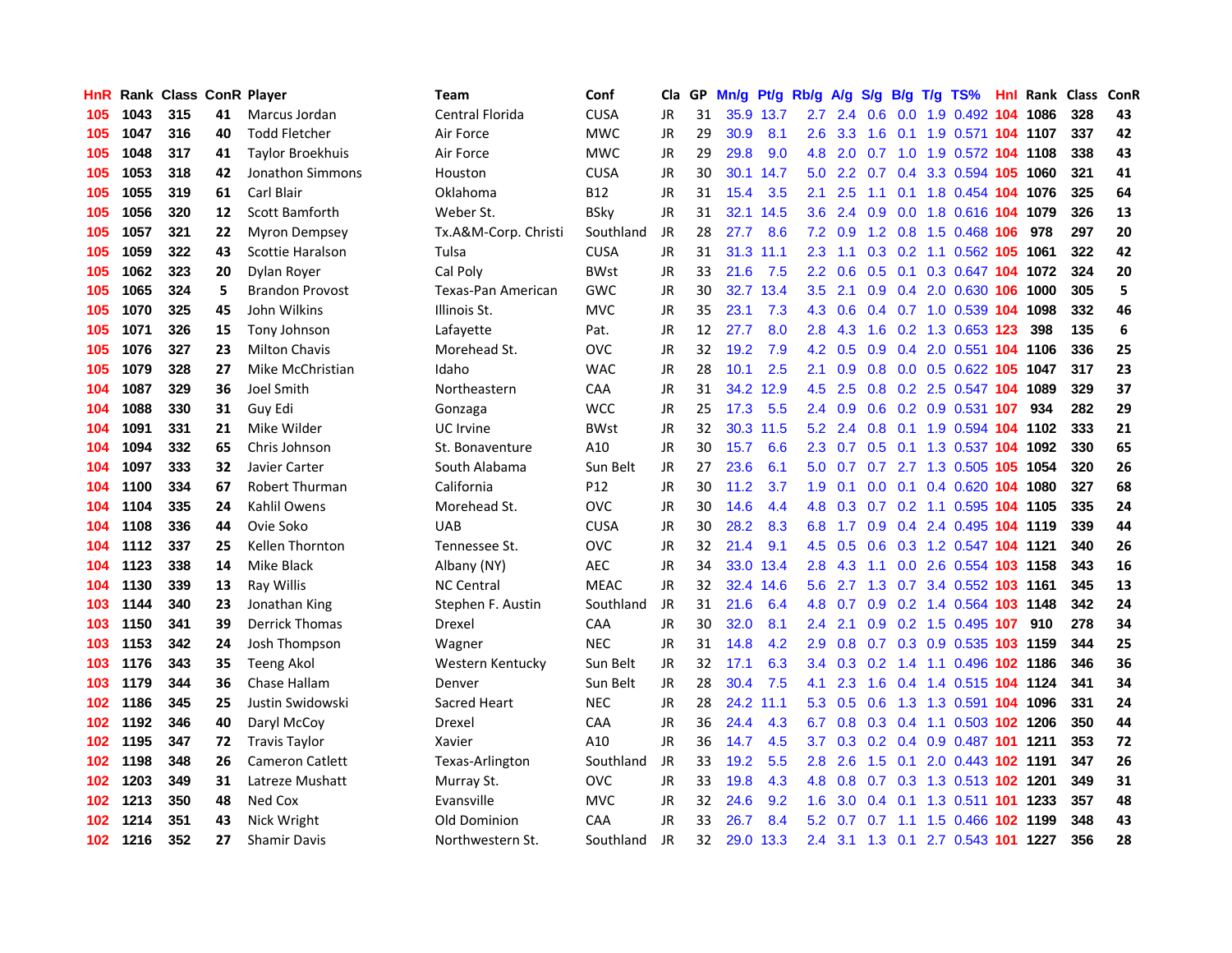| HnR |      | <b>Rank Class ConR Player</b> |    |                          | Team                  | Conf        | Cla       | GP. | Mn/g              | Pt/g      | Rb/g             | A/g             | S/g             | B/g             | $T/g$ TS%                  |      | <b>Hnl Rank Class</b> |     | ConR |
|-----|------|-------------------------------|----|--------------------------|-----------------------|-------------|-----------|-----|-------------------|-----------|------------------|-----------------|-----------------|-----------------|----------------------------|------|-----------------------|-----|------|
| 102 | 1229 | 353                           | 25 | Harold Washington        | Canisius              | <b>MAAC</b> | JR        | 30  | 35.0              | 17.0      | 4.3              | 2.8             | 1.0             | 0.0             | 3.1 0.523                  | 101  | 1241                  | 361 | 26   |
| 101 | 1230 | 354                           | 25 | Drake U'u                | Cal Poly              | <b>BWst</b> | JR        | 26  | 21.2              | 6.1       | 3.7              | 1.3             | 1.0             | 0.3             | 1.2 0.521 101              |      | 1209                  | 352 | 25   |
| 101 | 1232 | 355                           | 19 | Bryson Johnson           | <b>Bucknell</b>       | Pat.        | <b>JR</b> | 34  | 25.4              | 9.3       | 2.0              | 1.3             | 0.3             | 0.1             | 1.0 0.579 101 1208         |      |                       | 351 | 17   |
| 101 | 1233 | 356                           | 48 | James Rahon              | San Diego St.         | <b>MWC</b>  | <b>JR</b> | 31  | 31.7              | 8.9       | $2.7^{\circ}$    | 0.8             |                 |                 | 0.5 0.0 0.8 0.491 104 1104 |      |                       | 334 | 41   |
| 101 | 1235 | 357                           | 34 | Sheldon Cooley           | East Tennessee St.    | ASun        | JR        | 27  | 30.2              | 9.6       | 3.1              | 1.9             |                 |                 | 2.5 0.0 1.8 0.514 101 1214 |      |                       | 354 | 33   |
| 101 | 1239 | 358                           | 98 | Worrel Clahar            | DePaul                | ВE          | JR        | 31  | 16.8              | 6.0       | 1.5              | 2.0             |                 |                 | 1.3 0.0 2.1 0.600 101      |      | 1248                  | 363 | 98   |
| 101 | 1244 | 359                           | 26 | Kinu Rochford            | Fairleigh Dickinson   | <b>NEC</b>  | JR        | 29  | 25.5              | 9.3       | 6.8              | 1.0             | 0.8             |                 | 0.9 1.6 0.548 100          |      | 1287                  | 373 | 27   |
| 101 | 1245 | 360                           | 8  | Jeremy Robinson          | Chicago St.           | <b>GWC</b>  | <b>JR</b> | 30  |                   | 29.7 13.6 | 7.5              | 1.1             | 0.9             |                 | 1.5 3.0 0.506 101          |      | 1254                  | 365 | 9    |
| 101 | 1246 | 361                           | 35 | Andy Diaz                | North Florida         | ASun        | JR        | 32  | 21.0              | 9.0       | 4.3              | 1.0             | 0.7             |                 | 0.7 2.4 0.512 101          |      | 1234                  | 358 | 35   |
| 101 | 1247 | 362                           | 37 | Chris Manresa            | San Diego             | <b>WCC</b>  | JR        | 30  | 23.4              | 8.8       | 5.9              | 0.8             | 0.5             |                 | 0.5 1.0 0.520 101 1215     |      |                       | 355 | 34   |
| 101 | 1248 | 363                           | 46 | Jacques Streeter         | <b>UTEP</b>           | <b>CUSA</b> | <b>JR</b> | 32  | 33.2              | 7.2       | 3.1              | 4.4             | 0.7             | 0.0             | 2.0 0.525 100              |      | 1300                  | 378 | 48   |
| 101 | 1251 | 364                           | 26 | Colin Nickerson          | Fairfield             | <b>MAAC</b> | JR        | 36  | 18.6              | 4.7       | 2.2 <sub>2</sub> | 1.3             | 1.3             | 0.1             | 1.0 0.554                  | -101 | 1259                  | 366 | 27   |
| 101 | 1257 | 365                           | 25 | Nathan Healy             | Appalachian St.       | Southern    | <b>JR</b> | 30  | 18.4              | 6.2       | 3.5              | 1.1             | 0.8             | 0.5             | 0.8 0.585 101              |      | 1262                  | 367 | 25   |
| 101 | 1260 | 366                           | 27 | <b>Travis Fulton</b>     | Pacific               | <b>BWst</b> | <b>JR</b> | 30  | 28.9              | 9.5       | 6.1              | 1.9             | 0.6             |                 | 0.2 1.3 0.494 100          |      | 1272                  | 368 | 28   |
| 101 | 1270 | 367                           | 9  | <b>Chris Flores</b>      | New Jersey Tech       | <b>GWC</b>  | <b>JR</b> | 32  | 29.0              | 13.1      | 3.7              | 3.3             | 1.3             | 0.3             | 2.1 0.521                  | 100  | 1297                  | 376 | 12   |
| 101 | 1276 | 368                           | 11 | Alfonzo Hubbard          | Utah Valley           | <b>GWC</b>  | JR        | 31  | 18.5              | 7.1       |                  | $4.2 \quad 1.3$ | 0.8             |                 | 0.4 1.3 0.529 101 1253     |      |                       | 364 | 8    |
| 100 | 1277 | 369                           | 50 | <b>Robert Goff</b>       | Marshall              | <b>CUSA</b> | JR        | 35  | 24.3              | 6.1       | 4.6              |                 | $0.6 \quad 0.5$ |                 | 1.1 0.9 0.462 100 1277     |      |                       | 369 | 46   |
| 100 | 1280 | 370                           | 36 | Matt Kenney              | Valparaiso            | Hor.        | <b>JR</b> | 33  | 27.8              | 7.3       |                  | $4.5$ 2.5       |                 |                 | 1.1 0.8 2.0 0.567          | -99  | 1336                  | 389 | 37   |
| 100 | 1281 | 371                           | 37 | Jason Calliste           | Detroit               | Hor.        | JR        | 36  | 30.6              | 10.2      | 3.0 <sub>1</sub> | 1.6             | 1.1             |                 | $0.1$ 1.6 0.542            | -99  | 1319                  | 385 | 36   |
| 100 | 1283 | 372                           | 75 | Javorn Farrell           | Massachusetts         | A10         | JR        | 36  | 21.5              | 6.3       | $2.7^{\circ}$    | 2.4             | 1.1             |                 | 0.2 1.9 0.465 100 1280     |      |                       | 370 | 76   |
| 100 | 1288 | 373                           | 15 | <b>Colin Chiverton</b>   | Eastern Washington    | <b>BSky</b> | JR        | 32  |                   | 22.1 13.9 | 2.1              | 0.5             | 0.8             |                 | 0.4 1.0 0.505 100          |      | 1282                  | 372 | 15   |
| 100 | 1292 | 374                           | 69 | DeShawn Painter          | <b>NC State</b>       | ACC         | JR        | 37  | 20.0              | 6.2       | 4.3              | 0.4             |                 | $0.2 \quad 0.6$ | 0.9 0.474 100              |      | 1298                  | 377 | 70   |
| 100 | 1293 | 375                           | 46 | <b>Andrey Semenov</b>    | James Madison         | CAA         | <b>JR</b> | 32  | 30.0 <sub>2</sub> | 10.2      | 4.8              | 1.8             |                 |                 | 0.5 0.9 1.3 0.568          | -99  | 1320                  | 386 | 46   |
| 100 | 1294 | 376                           | 39 | Niyi Harrison            | Santa Clara           | <b>WCC</b>  | <b>JR</b> | 30  |                   | 24.9 10.7 | 6.3              | 0.1             |                 |                 | 0.7 0.6 1.8 0.576          | 98   | 1389                  | 405 | 43   |
| 100 | 1297 | 377                           | 75 | Reggie Hearn             | Northwestern          | <b>B10</b>  | <b>JR</b> | 33  | 26.1              | 7.4       | 3.7              | 1.3             | 0.7             | 0.3             | 1.5 0.611                  | 99   | 1317                  | 384 | 76   |
| 100 | 1300 | 378                           | 50 | Mike Fitzgerald          | Air Force             | <b>MWC</b>  | JR        | 29  |                   | 29.1 10.4 | 3.8              | 0.6             | 0.7             | 0.4             | 1.6 0.632                  | 99   | 1352                  | 391 | 51   |
| 100 | 1301 | 379                           | 29 | Desmond Wade             | Fairfield             | <b>MAAC</b> | JR        | 32  | 28.3              | 6.3       | 2.7              | 3.0             | $1.2^{\circ}$   | 0.1             | 1.4 0.506 101              |      | 1237                  | 359 | 25   |
| 100 | 1305 | 380                           | 51 | <b>Connell Crossland</b> | <b>TCU</b>            | <b>MWC</b>  | <b>JR</b> | 32  | 11.4              | 2.4       | 3.2              | 0.8             |                 | $0.2 \quad 0.2$ | 0.6 0.570 100              |      | 1303                  | 379 | 50   |
| 100 | 1307 | 381                           | 18 | DeWayne Jackson          | Morgan St.            | <b>MEAC</b> | <b>JR</b> | 28  |                   | 26.7 12.1 | 3.0              | 1.4             |                 | $1.7 \t0.5$     | 1.8 0.521 100              |      | 1293                  | 375 | 19   |
| 100 | 1310 | 382                           | 46 | Derek Thompson           | Eastern Michigan      | <b>MAC</b>  | JR        | 27  | 17.3              | 7.2       | 1.8              | 0.8             |                 |                 | 0.4 0.0 0.8 0.513 101      |      | 1238                  | 360 | 43   |
| 100 | 1311 | 383                           | 30 | <b>Travis Nichols</b>    | St. Francis (NY)      | <b>NEC</b>  | <b>JR</b> | 28  | 20.0              | 9.3       |                  |                 |                 |                 | 4.2 0.3 0.5 0.1 1.3 0.574  | -99  | 1316                  | 383 | 30   |
| 100 | 1313 | 384                           | 41 | <b>Craig Cusick</b>      | <b>BYU</b>            | <b>WCC</b>  | JR        | 35  | 16.8              | 3.1       | 1.5 <sub>1</sub> | 2.1             |                 |                 | $0.8$ 0.0 0.7 0.519        | -99  | 1326                  | 387 | 40   |
| 99  | 1322 | 385                           | 23 | Andrew McCarthy          | <b>Brown</b>          | Ivy         | <b>JR</b> | 29  | 26.9              | 9.9       | 7.3              | 0.5             | 0.3             |                 | 1.4 1.2 0.534 100          |      | 1292                  | 374 | 23   |
| 99  | 1326 | 386                           | 80 | Skylar McBee             | Tennessee             | <b>SEC</b>  | JR        | 34  | 22.4              | 6.6       | 1.3              | 0.7             | 0.6             |                 | 0.0 0.7 0.570              | 98   | 1372                  | 400 | 81   |
| 99  | 1327 | 387                           | 9  | <b>Omar Strong</b>       | <b>Texas Southern</b> | <b>SWAC</b> | <b>JR</b> | 33  | 30.7              | 13.3      | $2.4^{\circ}$    | 1.6             | 1.0             | 0.1             | 2.1 0.569                  | 99   | 1333                  | 388 | 12   |
| 99  | 1329 | 388                           | 77 | Alex Marcotullio         | Northwestern          | <b>B10</b>  | JR        | 29  | 20.6              | 5.2       | 2.0              | 1.9             | 0.8             | 0.2             | 1.0 0.602                  | 99   | 1314                  | 381 | 75   |
| 99  | 1341 | 389                           | 29 | Antonio Bostic           | Stephen F. Austin     | Southland   | JR        | 32  | 34.2              | 11.3      | 4.0              | 2.8             | 1.3             | 0.1             | 2.3 0.493                  | 99   | 1357                  | 393 | 30   |
| 99  | 1346 | 390                           | 51 | Jeff Early               | Southern Illinois     | <b>MVC</b>  | JR        | 31  | 22.6              | 8.6       |                  | $3.8\quad 0.8$  |                 |                 | 1.2 0.4 1.9 0.488          | 97   | 1429                  | 422 | 55   |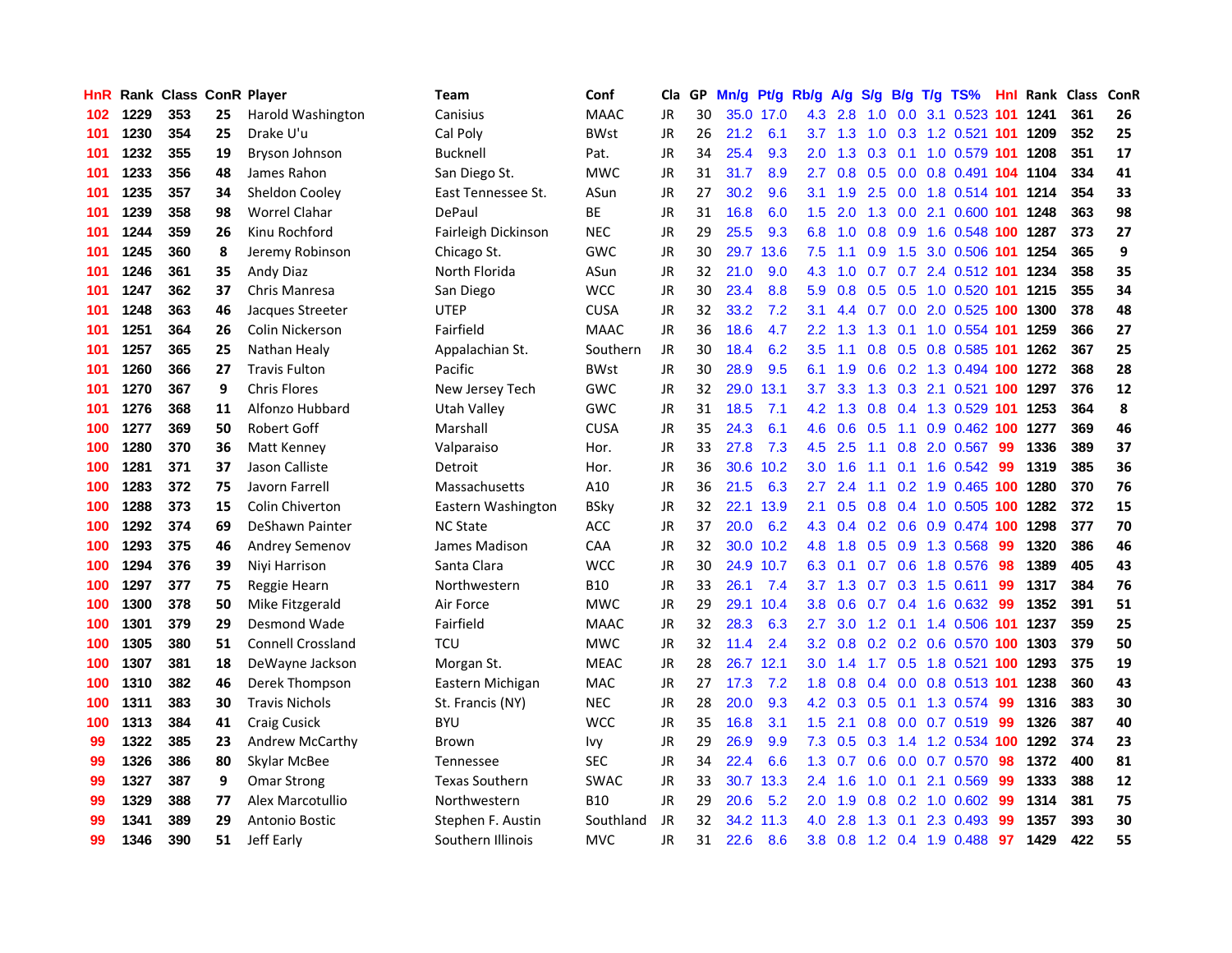| HnR |      | Rank Class ConR Player |    |                            | <b>Team</b>              | Conf        | Cla       |     | GP Mn/g Pt/g Rb/g |           |               | A/g             |     |                 | S/g B/g T/g TS%           | Hnl | Rank Class |     | ConR |
|-----|------|------------------------|----|----------------------------|--------------------------|-------------|-----------|-----|-------------------|-----------|---------------|-----------------|-----|-----------------|---------------------------|-----|------------|-----|------|
| 99  | 1353 | 391                    | 21 | Joshua Montgomery          | Savannah St.             | <b>MEAC</b> | <b>JR</b> | 33  | 13.6              | 5.0       | 2.5           | 0.4             | 0.4 | 0.0             | 0.6 0.480                 | 99  | 1356       | 392 | 23   |
| 99  | 1354 | 392                    | 29 | <b>Drew Valentine</b>      | Oakland                  | Summit      | <b>JR</b> | 36  |                   | 35.0 11.4 | 7.1           | 2.6             | 1.1 | 0.3             | 2.3 0.590                 | 98  | 1371       | 399 | 29   |
| 99  | 1355 | 393                    | 42 | <b>Adam Barnes</b>         | Belmont                  | ASun        | <b>JR</b> | 35  | 10.2              | 2.8       | 1.3           | 0.7             |     | $0.3 \quad 0.1$ | 0.5 0.649                 | 99  | 1360       | 394 | 40   |
| 99  | 1357 | 394                    | 78 | Greg Robbins               | Richmond                 | A10         | <b>JR</b> | 32  | 16.9              | 3.6       | 2.6           | 1.0             |     |                 | 0.8 0.3 0.5 0.521         | -99 | 1351       | 390 | 79   |
| 99  | 1358 | 395                    | 41 | Roger Franklin             | North Texas              | Sun Belt    | JR        | 32  | 23.6              | 8.2       |               | $5.0 \quad 1.2$ |     |                 | $0.6$ $0.5$ 1.4 $0.452$   | -94 | 1603       | 472 | 52   |
| 99  | 1359 | 396                    | 26 | Austin Morgan              | Yale                     | <b>Ivy</b>  | JR        | 29  |                   | 31.3 11.8 | 2.1           | 2.3             |     |                 | 0.8 0.0 1.7 0.563         | 98  | 1398       | 409 | 27   |
| 99  | 1361 | 397                    | 6  | Issiah Grayson             | Cal St. Bakersfield      | Ind.        | JR        | 31  |                   | 32.6 10.2 | $2.2\,$       | 5.8             |     |                 | 2.0 0.1 3.8 0.539         | 98  | 1367       | 396 | 6    |
| 99  | 1362 | 398                    | 42 | Jason Jones                | Middle Tennessee         | Sun Belt    | <b>JR</b> | 23  | 13.8              | 4.9       | 2.0           | 0.7             |     |                 | 0.3 0.0 0.7 0.544         | 101 | 1244       | 362 | 37   |
| 99  | 1365 | 399                    | 30 | Anthony Winbush            | Loyola (MD)              | <b>MAAC</b> | <b>JR</b> | 33  | 17.5              | 3.2       | 3.0           | 1.2             |     |                 | 1.2 0.3 0.9 0.507         | 98  | 1382       | 402 | 30   |
| 99  | 1369 | 400                    | 49 | Jamell Harris              | Eastern Michigan         | <b>MAC</b>  | JR        | 32  | 29.0              | 6.3       | 6.2           | 0.5             | 0.8 |                 | 1.3 1.3 0.488             | 98  | 1410       | 415 | 49   |
| 98  | 1371 | 401                    | 52 | <b>Garlon Green</b>        | TCU                      | <b>MWC</b>  | JR        | 33  | 24.4              | 9.9       | 3.4           | 0.8             |     |                 | 0.5 0.4 1.2 0.542         | 98  | 1370       | 398 | 52   |
| 98  | 1373 | 402                    | 79 | Dwayne Smith               | George Washington        | A10         | JR        | 29  | 16.3              | 5.5       | 3.9           | 0.4             |     |                 | 0.6 0.4 1.2 0.464         | 98  | 1396       | 408 | 80   |
| 98  | 1374 | 403                    | 33 | Ed Waite                   | Monmouth                 | <b>NEC</b>  | <b>JR</b> | 32  | 22.3              | 7.1       | 5.4           | 1.6             | 1.3 |                 | 0.3 1.5 0.495             | 98  | 1387       | 404 | 32   |
| 98  | 1376 | 404                    | 40 | Gary Talton                | Illinois-Chicago         | Hor.        | <b>JR</b> | 30  |                   | 30.7 11.6 | 3.3           | 3.3             | 0.6 | 0.2             | 2.7 0.479                 | 98  | 1395       | 407 | 39   |
| 98  | 1377 | 405                    | 35 | <b>Marland Smith</b>       | SE Missouri St.          | <b>OVC</b>  | JR        | 31  |                   | 30.2 12.3 | 3.0           | 2.5             | 0.9 | 0.2             | 1.6 0.578                 | 98  | 1402       | 412 | 34   |
| 98  | 1383 | 406                    | 27 | Josh Figini                | Cornell                  | Ivy         | JR        | 26  | 12.1              | 4.3       | 2.1           | 0.3             |     |                 | $0.4$ 0.3 0.4 0.514       | -98 | 1391       | 406 | 26   |
| 98  | 1387 | 407                    | 44 | Raymond Taylor             | Florida Atlantic         | Sun Belt    | JR        | 28  | 27.6              | 8.9       | 2.1           | 4.5             |     |                 | 1.4 0.0 2.5 0.433         | -98 | 1407       | 414 | 42   |
| 98  | 1391 | 408                    | 44 | <b>Markeith Cummings</b>   | Kennesaw St.             | ASun        | <b>JR</b> | 30  |                   | 34.8 15.4 | 5.3           | 2.1             |     |                 | 1.1 0.6 2.9 0.514         | -98 | 1368       | 397 | 43   |
| 98  | 1393 | 409                    | 25 | Corey Law                  | <b>High Point</b>        | <b>BSou</b> | <b>JR</b> | 30  | 25.6              | 9.5       | 7.2           | 0.7             |     |                 | $0.7$ $0.7$ 1.6 $0.562$   | -98 | 1384       | 403 | 25   |
| 98  | 1394 | 410                    | 30 | Lorenzo McCloud            | Pacific                  | <b>BWst</b> | JR        | 28  |                   | 28.4 11.2 | 2.8           | 3.5             |     |                 | 1.1 0.1 2.8 0.502         | 98  | 1364       | 395 | 30   |
| 98  | 1396 | 411                    | 57 | Erin Straughn              | East Carolina            | <b>CUSA</b> | JR        | 30  | 23.3              | 5.7       | 4.6           | 1.3             |     |                 | $0.8$ 0.6 1.0 0.543       | 98  | 1406       | 413 | 57   |
| 98  | 1399 | 412                    | 32 | <b>Tony Fiegen</b>         | South Dakota St.         | Summit      | JR        | 35  | 24.4              | 7.0       | 3.9           | 0.8             |     |                 | 0.5 0.2 0.9 0.518         | 97  | 1419       | 419 | 33   |
| 98  | 1404 | 413                    | 34 | Darien Johnson             | Quinnipiac               | <b>NEC</b>  | <b>JR</b> | 31  | 30.3              | 8.7       | 4.0           | 3.7             |     | $1.0 \quad 0.1$ | 2.5 0.466                 | -97 | 1424       | 420 | 36   |
| 98  | 1405 | 414                    | 45 | <b>Eddie Murray</b>        | Florida Gulf Coast       | ASun        | JR        | 32  | 22.3              | 6.5       | 3.9           | 0.5             |     |                 | 0.6 0.9 0.6 0.623         | -97 | 1430       | 423 | 46   |
| 98  | 1409 | 415                    | 82 | Rob Chubb                  | Auburn                   | <b>SEC</b>  | JR        | 31  | 24.6              | 8.1       | 5.1           | 0.9             |     |                 | 0.4 0.9 2.1 0.479         | -97 | 1453       | 428 | 83   |
| 98  | 1411 | 416                    | 35 | C.J. Garner                | Long Island U.           | <b>NEC</b>  | <b>JR</b> | 34  |                   | 29.8 12.6 | 2.5           | 3.3             | 1.0 | 0.2             | 2.2 0.522                 | -97 | 1418       | 418 | 35   |
| 98  | 1412 | 417                    | 24 | Deric Rudolph              | Savannah St.             | <b>MEAC</b> | JR        | 33  |                   | 28.8 10.7 | 1.8           | 1.6             | 0.9 | 0.0             | 1.4 0.506                 | 98  | 1414       | 416 | 28   |
| 98  | 1413 | 418                    | 44 | Mike Hart                  | Gonzaga                  | <b>WCC</b>  | <b>JR</b> | 32  | 13.5              | 1.8       | 3.0           | 0.6             | 0.8 |                 | 0.2 0.5 0.459             | 98  | 1400       | 410 | 44   |
| 98  | 1418 | 419                    | 46 | <b>Brandan Walton</b>      | North Texas              | Sun Belt    | <b>JR</b> | 32  | 24.8              | 8.8       | 2.6           | 1.1             | 0.8 | 0.0             | 1.2 0.521                 | 93  | 1659       | 493 | 56   |
| 98  | 1419 | 420                    | 22 | Daniel Munoz               | American                 | Pat.        | JR        | 32  | 31.8              | 8.0       | 2.7           | 4.2             |     | $1.0 \quad 0.1$ | 2.1 0.531                 | 97  | 1431       | 424 | 22   |
| 97  | 1430 | 421                    | 46 | <b>Brandon Baker</b>       | Belmont                  | ASun        | JR        | 33  | 13.1              | 2.6       | $2.7^{\circ}$ | 1.1             |     |                 | $0.6$ $0.2$ $0.5$ $0.437$ | -98 | 1401       | 411 | 44   |
| 97  | 1431 | 422                    | 31 | Dontay Hampton             | Chattanooga              | Southern    | JR        | 32. | 16.6              | 7.1       |               | $2.0$ 1.2       |     |                 | 1.0 0.0 0.8 0.551         | 97  | 1434       | 425 | 31   |
| 97  | 1433 | 423                    | 32 | <b>Michael Hale</b>        | <b>Texas-San Antonio</b> | Southland   | JR        | 31  | 29.9              | 9.9       | 2.7           | 3.2             |     |                 | 1.3 0.0 1.9 0.545         | -97 | 1426       | 421 | 32   |
| 97  | 1434 | 424                    | 59 | Jordan Callahan            | Tulane                   | <b>CUSA</b> | <b>JR</b> | 31  |                   | 33.0 11.8 | 3.0           | 2.2             |     |                 | 1.3 0.2 2.2 0.499         | 95  | 1553       | 451 | 65   |
| 97  | 1442 | 425                    | 54 | <b>Anthony Cousin</b>      | Illinois St.             | <b>MVC</b>  | JR        | 34  | 25.7              | 4.6       | 1.7           | 2.4             | 0.7 | 0.0             | 1.2 0.474                 | 97  | 1417       | 417 | 53   |
| 97  | 1445 | 426                    | 48 | Jamal Crook                | Western Kentucky         | Sun Belt    | <b>JR</b> | 35  | 25.1              | 8.5       | 2.7           | 2.7             | 1.1 | 0.1             | 2.3 0.450                 | 96  | 1501       | 436 | 46   |
| 97  | 1449 | 427                    | 55 | <b>Kendal Brown-Surles</b> | Southern Illinois        | <b>MVC</b>  | JR        | 25  | 25.8              | 8.0       | $2.2\,$       | 2.4             | 1.0 | 0.1             | 1.6 0.517                 | 97  | 1468       | 430 | 56   |
| 97  | 1450 | 428                    | 62 | Tamir Jackson              | Rice                     | <b>CUSA</b> | <b>JR</b> | 34  |                   | 29.9 10.5 | 2.5           | 2.9             |     |                 | 0.8 0.0 1.9 0.479         | 97  | 1455       | 429 | 59   |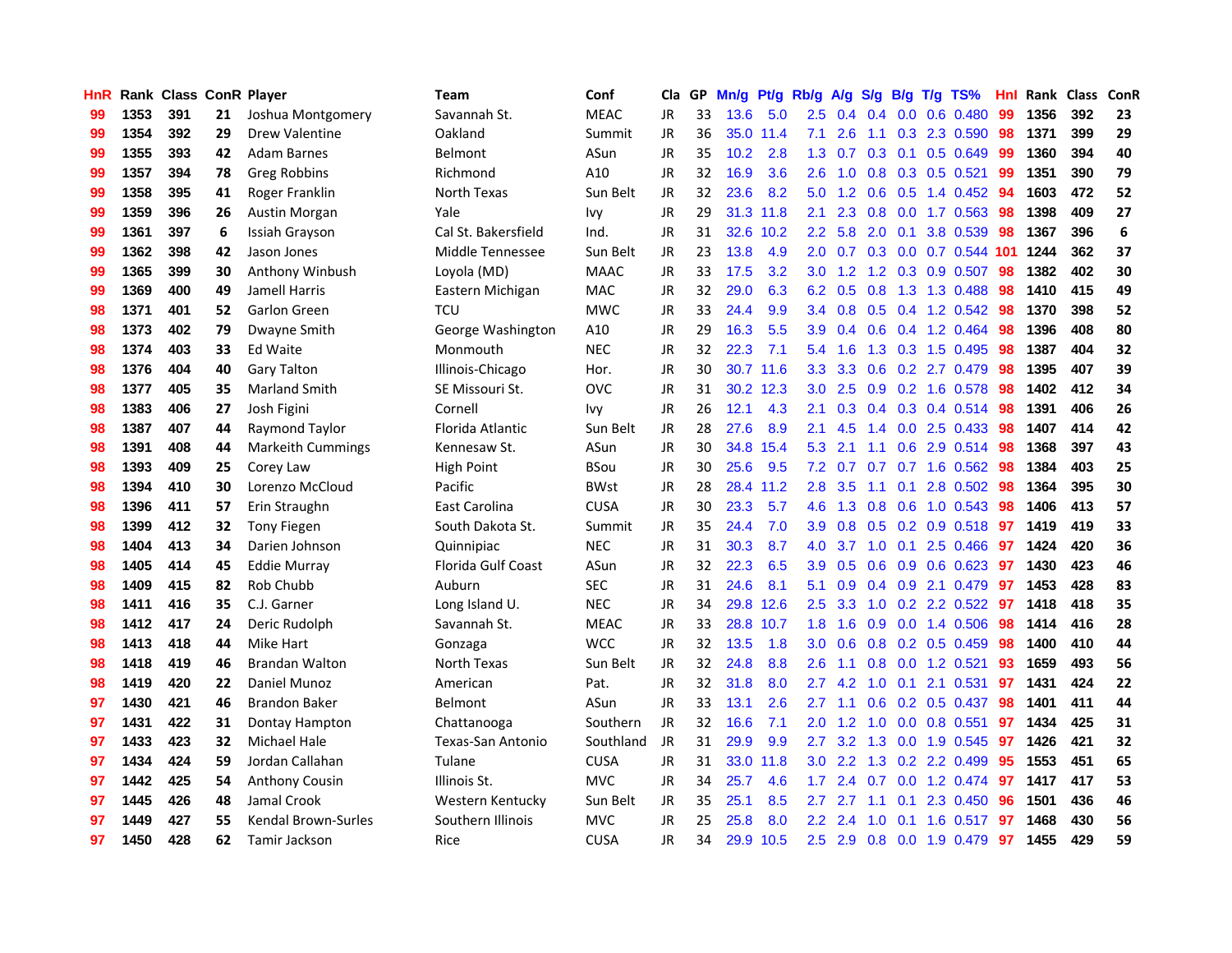| HnR |      | Rank Class ConR Player |     |                         | <b>Team</b>            | Conf        | <b>Cla</b> |    | GP Mn/g Pt/g Rb/g A/g S/g B/g T/g TS% |           |               |           |               |                 |                            | Hnl | Rank Class |     | ConR |
|-----|------|------------------------|-----|-------------------------|------------------------|-------------|------------|----|---------------------------------------|-----------|---------------|-----------|---------------|-----------------|----------------------------|-----|------------|-----|------|
| 97  | 1463 | 429                    | 49  | <b>Brandon Peterson</b> | Arkansas St.           | Sun Belt    | <b>JR</b>  | 34 | 32.6                                  | 9.2       | 7.9           | 0.9       | 0.7           | 1.0             | 2.0 0.499                  | 96  | 1517       | 438 | 49   |
| 97  | 1468 | 430                    | 81  | Cory Remekun            | Saint Louis            | A10         | <b>JR</b>  | 33 | 9.5                                   | 1.9       | 1.6           | 0.2       |               | $0.2 \quad 0.6$ | $0.5$ 0.552                | 97  | 1436       | 426 | 81   |
| 97  | 1471 | 431                    | 30  | Eitan Chemerinski       | Cornell                | Ivy         | JR         | 28 | 17.6                                  | 5.9       | 2.8           | 0.7       |               |                 | 0.9 0.4 1.7 0.620          | 96  | 1483       | 433 | 31   |
| 97  | 1473 | 432                    | 14  | Marcus Davis            | <b>Houston Baptist</b> | <b>GWC</b>  | <b>JR</b>  | 28 |                                       | 25.9 12.4 |               | $5.6$ 1.3 |               |                 | 1.4 0.3 2.5 0.558          | 97  | 1474       | 432 | 15   |
| 97  | 1475 | 433                    | 40  | <b>Frankie Dobbs</b>    | Bryant                 | <b>NEC</b>  | JR         | 30 |                                       | 38.0 13.3 | 3.5           | 4.6       |               |                 | 0.9 0.1 2.7 0.526          | -95 | 1577       | 463 | 44   |
| 97  | 1479 | 434                    | 85  | <b>Wendell Lewis</b>    | Mississippi St.        | <b>SEC</b>  | JR         | 33 | 21.1                                  | 3.8       | 4.0           | 0.3       |               |                 | 0.5 0.9 0.7 0.607          | 96  | 1508       | 437 | 87   |
| 97  | 1482 | 435                    | 75  | Mfon Udofia             | Georgia Tech           | ACC         | JR         | 31 | 31.8                                  | 9.9       | $3.4^{\circ}$ | 2.8       |               |                 | $0.5$ $0.1$ 2.7 $0.483$    | -95 | 1566       | 458 | 79   |
| 97  | 1488 | 436                    | 77  | Garrius Adams           | Miami (FL)             | ACC         | JR         | 19 | 16.8                                  | 4.5       | 2.1           | 0.9       |               |                 | $0.6$ $0.1$ $0.7$ $0.512$  | -99 | 1315       | 382 | 72   |
| 96  | 1504 | 437                    | 48  | Jerron Granberry        | North Florida          | ASun        | <b>JR</b>  | 31 | 28.9                                  | 10.9      | 3.0           | 1.0       |               |                 | 0.7 0.2 1.5 0.554          | 96  | 1488       | 434 | 48   |
| 96  | 1507 | 438                    | 49  | Aaron Anderson          | Kennesaw St.           | ASun        | <b>JR</b>  | 31 | 32.3                                  | 8.9       | 9.0           | 1.1       | 0.6           |                 | $0.5$ 1.1 $0.521$          | 96  | 1522       | 440 | 50   |
| 96  | 1511 | 439                    | 57  | <b>Bryant Allen</b>     | Illinois St.           | <b>MVC</b>  | JR         | 24 | 21.5                                  | 8.0       | 1.4           | 0.9       |               |                 | 0.5 0.1 1.0 0.546          | 99  | 1312       | 380 | 51   |
| 96  | 1513 | 440                    | 52  | Niko Stojilkovic        | North Texas            | Sun Belt    | <b>JR</b>  | 31 | 11.1                                  | 3.2       | 2.6           | 0.8       | 0.3           | 0.1             | 0.8 0.469                  | 92  | 1737       | 516 | 64   |
| 96  | 1517 | 441                    | 57  | Drew Wiley              | Boise St.              | <b>MWC</b>  | JR         | 28 | 18.0                                  | 5.8       | 2.5           | 0.7       |               | $0.3 \quad 0.3$ | 0.9 0.544                  | 96  | 1524       | 441 | 58   |
| 96  | 1519 | 442                    | 87  | Josh Wallace            | Auburn                 | <b>SEC</b>  | <b>JR</b>  | 31 | 18.1                                  | 3.4       | 1.3           | 2.2       | 0.8           |                 | $0.1$ 1.1 0.491            | 95  | 1548       | 450 | 89   |
| 96  | 1522 | 443                    | 31  | <b>Adrian Powell</b>    | <b>NCA&amp;T</b>       | <b>MEAC</b> | <b>JR</b>  | 32 | 26.5                                  | 10.2      | 5.3           | 1.2       | 1.6           | 0.4             | 2.4 0.544                  | 95  | 1559       | 454 | 35   |
| 96  | 1523 | 444                    | 33  | Jonathan Thompson       | Rider                  | <b>MAAC</b> | <b>JR</b>  | 30 | 32.2                                  | 8.1       | 3.5           | 4.7       |               |                 | 1.0 0.3 2.4 0.569          | 95  | 1533       | 443 | 34   |
| 96  | 1529 | 445                    | 46  | Paris Gulley            | Milwaukee              | Hor.        | JR         | 34 | 27.7                                  | 8.5       | 2.6           | 0.8       |               |                 | $0.4$ 0.1 1.1 0.473        | -95 | 1580       | 464 | 46   |
| 96  | 1532 | 446                    | 88  | Lakeem Jackson          | South Carolina         | <b>SEC</b>  | JR         | 31 | 17.0                                  | 3.2       | 2.7           | 1.4       |               |                 | $0.8$ 0.1 1.2 0.458        | -95 | 1542       | 447 | 88   |
| 96  | 1533 | 447                    | 34  | Darius Conley           | Saint Peter's          | <b>MAAC</b> | JR         | 28 |                                       | 28.9 11.6 | 7.4           | 0.6       |               |                 | $0.6$ 1.2 2.5 0.502        | 97  | 1470       | 431 | 32   |
| 96  | 1534 | 448                    | 34  | Damen Bell-Holter       | Oral Roberts           | Summit      | JR         | 29 | 26.8                                  | 7.9       | 5.8           | 1.2       |               |                 | $0.3$ $0.8$ 2.0 $0.474$    | 98  | 1377       | 401 | 30   |
| 96  | 1535 | 449                    | 47  | Caleb Willis            | Pepperdine             | <b>WCC</b>  | <b>JR</b>  | 29 | 29.4                                  | 6.1       | 3.7           | 3.7       |               |                 | 1.0 0.1 1.9 0.517          | 95  | 1546       | 448 | 48   |
| 96  | 1536 | 450                    | 42  | Jesse Steele            | Monmouth               | <b>NEC</b>  | <b>JR</b>  | 32 | 34.6                                  | 12.6      | 2.0           | 4.2       |               |                 | 1.2 0.0 2.5 0.515          | 95  | 1536       | 446 | 43   |
| 96  | 1537 | 451                    | 72  | <b>Ty Nurse</b>         | <b>Texas Tech</b>      | <b>B12</b>  | JR         | 30 | 30.2                                  | 8.9       | 1.8           | 1.9       |               |                 | 0.8 0.0 1.8 0.585          | 94  | 1620       | 478 | 74   |
| 96  | 1539 | 452                    | 40  | <b>Dion Waiters</b>     | Jacksonville St.       | <b>OVC</b>  | JR         | 24 | 16.0                                  | 3.2       | 2.7           | 1.9       |               |                 | 1.2 0.0 1.3 0.445          | 95  | 1534       | 444 | 38   |
| 96  | 1543 | 453                    | 41  | Marsell Holden          | Morehead St.           | ovc         | JR         | 32 | 21.6                                  | 8.4       | 1.4           | 0.8       |               |                 | 0.8 0.1 1.3 0.547          | 95  | 1575       | 462 | 41   |
| 96  | 1544 | 454                    | 103 | God'sgift Achiuwa       | St. John's             | <b>BE</b>   | <b>JR</b>  | 32 | 29.9                                  | 9.4       | 5.8           | 0.3       |               | $0.3 \quad 0.8$ | 1.8 0.566                  | -95 | 1562       | 456 | 106  |
| 96  | 1545 | 455                    | 12  | Jourdan Demunyck        | <b>Prairie View</b>    | <b>SWAC</b> | <b>JR</b>  | 32 |                                       | 22.2 10.1 | $4.4^{\circ}$ | 1.8       | 1.0           | 0.1             | 2.1 0.454                  | 95  | 1557       | 453 | 16   |
| 95  | 1552 | 456                    | 52  | Dominique Buckley       | Toledo                 | <b>MAC</b>  | <b>JR</b>  | 36 | 30.5                                  | 9.7       | 2.7           | 2.9       | 1.4           |                 | 0.2 2.0 0.576              | 94  | 1617       | 477 | 55   |
| 95  | 1558 | 457                    | 38  | Colin Reddick           | Furman                 | Southern    | <b>JR</b>  | 29 | 13.3                                  | 4.3       | 3.2           | 0.8       |               |                 | $0.4$ 0.5 1.2 0.490        | -95 | 1572       | 460 | 39   |
| 95  | 1560 | 458                    | 16  | Art Bernardi            | <b>Houston Baptist</b> | <b>GWC</b>  | JR         | 22 |                                       | 22.7 12.0 | 4.6           | 1.1       |               |                 | 1.2 0.2 1.8 0.551 100 1281 |     |            | 371 | 11   |
| 95  | 1563 | 459                    | 36  | Taaj Ridley             | Iona                   | <b>MAAC</b> | JR         | 33 | 18.5                                  | 6.7       | 4.0           | 0.5       |               |                 | 0.6 0.2 1.2 0.533          | -95 | 1563       | 457 | 37   |
| 95  | 1564 | 460                    | 25  | Jacob lati              | Albany (NY)            | <b>AEC</b>  | <b>JR</b>  | 25 | 13.5                                  | 5.2       | 1.1           | 0.4       |               |                 | 0.5 0.0 0.3 0.670          | 95  | 1560       | 455 | 24   |
| 95  | 1569 | 461                    | 40  | <b>Brandon Gibson</b>   | Louisiana Tech         | <b>WAC</b>  | <b>JR</b>  | 34 | 21.2                                  | 7.7       | 4.6           | 1.1       |               |                 | 0.8 0.4 1.3 0.438          | -95 | 1583       | 465 | 41   |
| 95  | 1572 | 462                    | 84  | T.J. DiLeo              | Temple                 | A10         | JR         | 32 | 16.5                                  | 2.9       | $2.0^{\circ}$ | 0.9       | 0.8           | 0.1             | 0.6 0.634                  | 95  | 1590       | 469 | 84   |
| 95  | 1573 | 463                    | 34  | Johnathan Gray          | Cornell                | Ivy         | <b>JR</b>  | 28 | 21.9                                  | 8.8       | 3.1           | 0.8       |               |                 | 0.8 0.1 1.3 0.498          | 95  | 1588       | 467 | 34   |
| 95  | 1576 | 464                    | 32  | Javoris Bryant          | Bethune-Cookman        | <b>MEAC</b> | JR         | 25 | 19.5                                  | 6.8       | 3.8           | 1.0       | 0.9           |                 | 0.4 1.3 0.514              | 96  | 1495       | 435 | 31   |
| 95  | 1581 | 465                    | 40  | Stan Brown              | Lamar                  | Southland   | JR         | 33 | 17.5                                  | 4.9       | 4.3           | 0.4       | $0.4^{\circ}$ | 0.8             | 0.9 0.516                  | 95  | 1568       | 459 | 40   |
| 95  | 1582 | 466                    | 36  | <b>Thomas Staton</b>    | <b>UMKC</b>            | Summit      | <b>JR</b>  | 31 | 27.3                                  | 7.8       | 4.1           |           |               |                 | 2.1 1.7 0.7 1.7 0.490      | 94  | 1613       | 475 | 36   |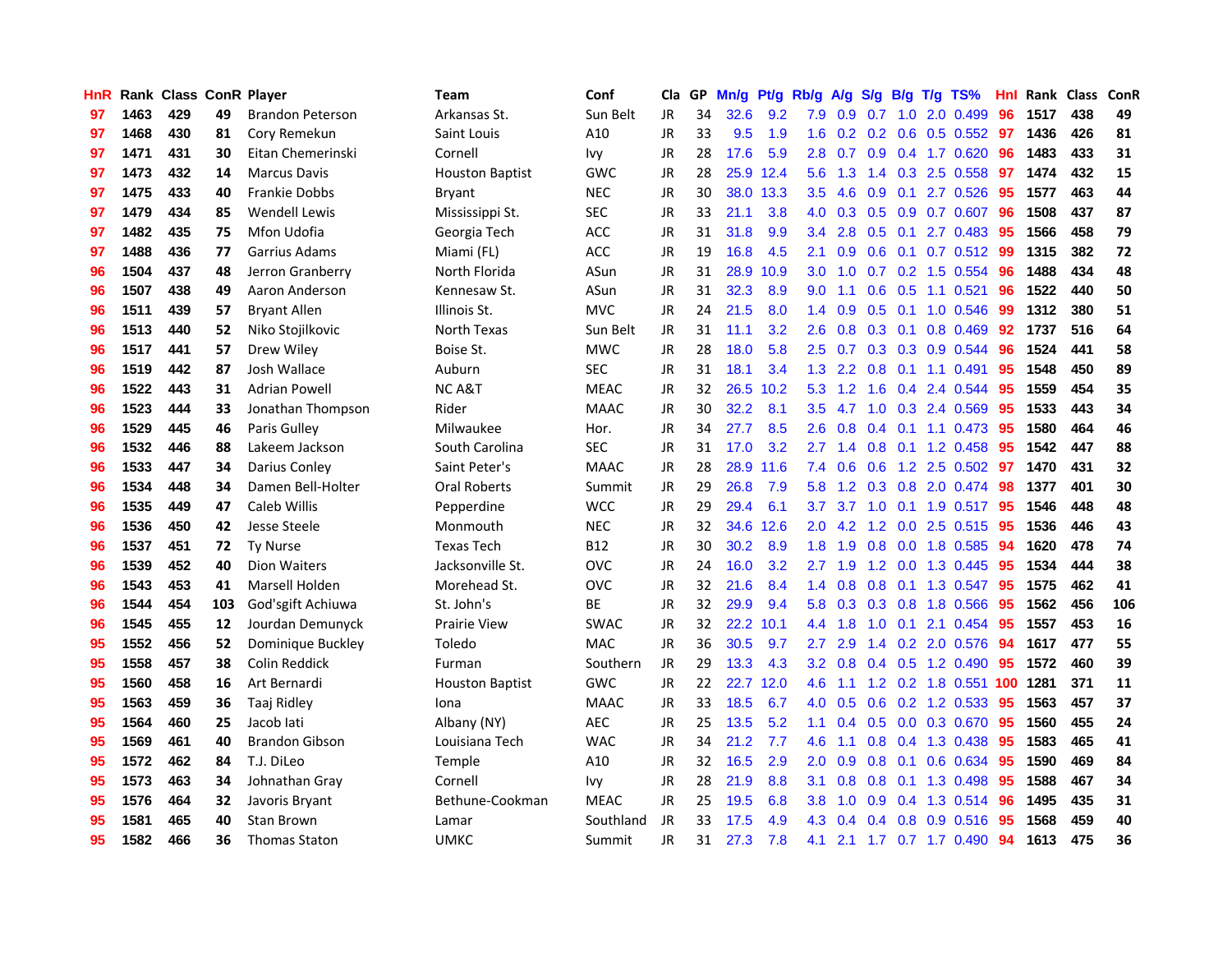| <b>HnR</b> |      | Rank Class ConR Player |    |                              | <b>Team</b>             | Conf        |           |    | Cla GP Mn/g Pt/g Rb/g A/g |           |                  |                |     |                 | S/g B/g T/g TS%           | Hnl |      | Rank Class | <b>ConR</b> |
|------------|------|------------------------|----|------------------------------|-------------------------|-------------|-----------|----|---------------------------|-----------|------------------|----------------|-----|-----------------|---------------------------|-----|------|------------|-------------|
| 95         | 1584 | 467                    | 41 | James Hulbin                 | Northwestern St.        | Southland   | JR        | 32 | 18.4                      | 8.5       | 4.1              | 0.5            | 0.6 | 0.4             | $1.0$ $0.481$             | 94  | 1601 | 471        | 42          |
| 95         | 1585 | 468                    | 34 | Cedric Smith                 | Savannah St.            | <b>MEAC</b> | <b>JR</b> | 33 | 25.8                      | 4.8       | 4.6              | 1.5            |     | $1.2 \quad 0.0$ | 1.4 0.454                 | -95 | 1589 | 468        | 36          |
| 95         | 1586 | 469                    | 60 | <b>Dyricus Simms-Edwards</b> | <b>Bradley</b>          | <b>MVC</b>  | <b>JR</b> | 32 |                           | 33.1 11.5 | 3.8              | 2.9            | 1.3 | 0.2             | 2.7 0.474                 | -94 | 1629 | 483        | 61          |
| 95         | 1595 | 470                    | 54 | Tony Watson                  | <b>Buffalo</b>          | <b>MAC</b>  | JR        | 30 | 19.1                      | 6.1       | 1.8              | 1.9            |     |                 | 0.4 0.0 1.3 0.581         | 95  | 1574 | 461        | 52          |
| 95         | 1597 | 471                    | 43 | Jamee Jackson                | Quinnipiac              | <b>NEC</b>  | JR        | 18 | 23.3                      | 8.4       | 5.1              | 0.6            |     |                 | 0.4 0.7 1.7 0.503         | -96 | 1518 | 439        | 41          |
| 94         | 1599 | 472                    | 39 | Clint Mann                   | Davidson                | Southern    | JR        | 31 | 16.2                      | 5.7       | 3.0 <sub>1</sub> | 0.5            |     |                 | $0.6$ $0.3$ 1.2 $0.507$   | -95 | 1555 | 452        | 38          |
| 94         | 1602 | 473                    | 35 | <b>Kevin Dukes</b>           | Bethune-Cookman         | <b>MEAC</b> | JR        | 35 |                           | 31.2 11.7 | 1.9 <sup>°</sup> | 2.4            |     |                 | $0.6$ 0.1 1.9 0.555       | 93  | 1658 | 492        | 38          |
| 94         | 1603 | 474                    | 49 | Will Bogan                   | Valparaiso              | Hor.        | JR        | 34 | 27.8                      | 7.2       | 1.5              | 1.4            |     |                 | $0.7$ $0.1$ $1.2$ $0.609$ | 93  | 1681 | 500        | 49          |
| 94         | 1604 | 475                    | 67 | <b>London Giles</b>          | SMU                     | <b>CUSA</b> | <b>JR</b> | 31 |                           | 29.7 10.0 | 2.5              | 1.1            | 1.1 |                 | 0.0 1.6 0.568             | 94  | 1624 | 481        | 68          |
| 94         | 1605 | 476                    | 9  | <b>Stephon Carter</b>        | Cal St. Bakersfield     | Ind.        | <b>JR</b> | 31 |                           | 30.5 12.1 | 3.9              | 2.3            | 1.8 |                 | 0.3 2.0 0.486             | 94  | 1616 | 476        | 9           |
| 94         | 1607 | 477                    | 26 | Jayson Guerrier              | Albany (NY)             | <b>AEC</b>  | JR        | 34 | 19.5                      | 6.6       | 3.4              | 0.6            |     |                 | $0.4$ $0.3$ $0.6$ $0.597$ | 93  | 1654 | 489        | 28          |
| 94         | 1609 | 478                    | 36 | DaMetrius Upchurch           | <b>NCA&amp;T</b>        | <b>MEAC</b> | JR        | 27 | 17.6                      | 7.0       | 4.6              | 0.5            |     |                 | 0.7 0.9 1.3 0.545         | 95  | 1531 | 442        | 34          |
| 94         | 1615 | 479                    | 42 | <b>Robert Crawford</b>       | Central Arkansas        | Southland   | JR        | 28 | 17.4                      | 7.8       | 2.9              | 1.3            | 0.9 |                 | $0.3$ 1.5 $0.580$         | -93 | 1655 | 490        | 44          |
| 94         | 1617 | 480                    | 86 | Nikola Malesevic             | Rhode Island            | A10         | <b>JR</b> | 22 |                           | 25.9 11.0 | 3.0 <sub>1</sub> | 1.3            | 0.8 | 0.6             | 1.6 0.485                 | 93  | 1677 | 499        | 88          |
| 94         | 1620 | 481                    | 48 | <b>Michael Williams</b>      | San Francisco           | <b>WCC</b>  | <b>JR</b> | 31 |                           | 29.4 11.1 | 2.3              | 1.4            | 0.7 | 0.0             | 1.2 0.499                 | 95  | 1535 | 445        | 46          |
| 94         | 1621 | 482                    | 56 | <b>Emil Jones</b>            | Trov                    | Sun Belt    | JR        | 28 | 30.4                      | 9.6       | 5.9              | 2.0            | 1.5 | 0.2             | 1.5 0.511                 | 94  | 1623 | 480        | 54          |
| 94         | 1623 | 483                    | 57 | Kore White                   | Florida Atlantic        | Sun Belt    | JR        | 29 | 23.2                      | 7.7       | 4.5              | 0.5            | 0.6 | 1.3             | 1.6 0.467                 | -94 | 1636 | 485        | 55          |
| 94         | 1628 | 484                    | 37 | Adam Folker                  | UC Irvine               | <b>BWst</b> | JR        | 32 | 22.1                      | 8.2       | 6.7              | 0.6            |     |                 | $0.4$ 0.3 1.6 0.515       | -94 | 1638 | 486        | 36          |
| 94         | 1629 | 485                    | 44 | <b>Kevin Foster</b>          | Fresno St.              | <b>WAC</b>  | JR        | 33 | 21.2                      | 8.0       |                  | $5.4\quad 0.1$ |     |                 | 0.7 0.8 1.8 0.484         | -94 | 1632 | 484        | 44          |
| 94         | 1630 | 486                    | 74 | Naji Hibbert                 | Texas A&M               | <b>B12</b>  | <b>JR</b> | 26 | 19.2                      | 3.8       |                  | $2.0$ 1.4      |     |                 | $0.5$ 0.0 0.8 0.458       | 95  | 1587 | 466        | 73          |
| 94         | 1632 | 487                    | 28 | <b>Ben Crenca</b>            | Vermont                 | <b>AEC</b>  | JR        | 32 | 11.1                      | 4.0       | 2.9              | 0.2            |     |                 | $0.0$ $0.3$ $0.9$ $0.582$ | -94 | 1604 | 473        | 26          |
| 94         | 1636 | 488                    | 87 | Jamar Briscoe                | Charlotte               | A10         | JR        | 30 | 20.5                      | 7.3       | 2.1              | 1.1            |     |                 | $0.9$ $0.0$ 1.1 $0.463$   | 93  | 1674 | 498        | 87          |
| 94         | 1640 | 489                    | 59 | Nate Hutcheson               | Western Michigan        | <b>MAC</b>  | JR        | 33 | 27.0                      | 9.4       | 4.1              | 1.2            |     |                 | 0.5 0.4 2.0 0.550         | 93  | 1656 | 491        | 57          |
| 94         | 1642 | 490                    | 77 | <b>Carrick Felix</b>         | ASU                     | P12         | <b>JR</b> | 29 | 32.9                      | 10.5      | 4.0              | 1.3            | 1.1 |                 | 0.8 2.3 0.536             | 92  | 1755 | 526        | 77          |
| 94         | 1645 | 491                    | 49 | Jarred DuBois                | Loyola Marymount        | <b>WCC</b>  | JR        | 29 |                           | 28.1 10.1 | 2.6              | 2.1            |     |                 | 1.0 0.0 2.4 0.509         | 94  | 1606 | 474        | 50          |
| 94         | 1646 | 492                    | 37 | <b>Austin Witter</b>         | <b>NCA&amp;T</b>        | <b>MEAC</b> | JR        | 30 | 25.1                      | 6.9       | 5.3              | 1.9            | 1.0 |                 | 1.1 1.6 0.519             | -93 | 1649 | 488        | 37          |
| 94         | 1648 | 493                    | 29 | Logan Aronhalt               | Albany (NY)             | <b>AEC</b>  | JR.       | 30 |                           | 31.4 13.8 | 4.3              | 1.0            | 0.7 | 0.6             | 1.9 0.536                 | 93  | 1690 | 502        | 29          |
| 94         | 1658 | 494                    | 43 | Hal Bateman                  | Stephen F. Austin       | Southland   | JR        | 32 | 17.0                      | 4.1       | 1.5 <sub>1</sub> | 2.6            | 1.0 |                 | $0.1$ 1.8 $0.464$         | -93 | 1660 | 494        | 45          |
| 93         | 1663 | 495                    | 14 | <b>Mitchell Anderson</b>     | Ark.-Pine Bluff         | <b>SWAC</b> | <b>JR</b> | 33 |                           | 29.5 11.4 | 6.3              | 1.2            | 1.0 | 1.6             | 2.2 0.470                 | 93  | 1683 | 501        | 18          |
| 93         | 1667 | 496                    | 11 | Mo Hughley                   | Cal St. Bakersfield     | Ind.        | JR        | 31 | 17.6                      | 5.5       | 3.5              | 1.3            |     | $0.8$ 0.5       | 1.5 0.541                 | 93  | 1665 | 496        | 10          |
| 93         | 1673 | 497                    | 37 | Damon Heuir                  | Southern Utah           | Summit      | JR        | 30 | 31.3                      | 10.8      | 3.1              | 3.1            |     |                 | $0.7$ $0.2$ 1.5 $0.514$   | -93 | 1661 | 495        | 37          |
| 93         | 1677 | 498                    | 59 | Jordan McCov                 | Florida Atlantic        | Sun Belt    | JR        | 29 | 19.0                      | 4.7       |                  |                |     |                 | 4.4 0.2 0.2 0.4 0.5 0.566 | -93 | 1695 | 505        | 59          |
| 93         | 1680 | 499                    | 51 | <b>Russell Powell</b>        | Jacksonville            | ASun        | <b>JR</b> | 30 | 32.0                      | 8.3       | 2.9 <sup>°</sup> | 4.0            |     |                 | 1.3 0.0 1.8 0.463         | -93 | 1697 | 506        | 51          |
| 93         | 1682 | 500                    | 46 | Jarvis Garner                | <b>Central Arkansas</b> | Southland   | JR        | 29 |                           | 22.4 10.6 | 6.0              | 1.1            |     |                 | $0.7$ $0.5$ 2.0 $0.501$   | 92  | 1746 | 523        | 48          |
| 93         | 1688 | 501                    | 53 | Deonte Alexander             | Lipscomb                | ASun        | JR        | 31 | 25.3                      | 8.6       | 3.4              | 1.9            | 1.1 |                 | $0.1$ 1.1 $0.465$         | 92  | 1740 | 518        | 56          |
| 93         | 1693 | 502                    | 87 | Matt Vogrich                 | Michigan                | <b>B10</b>  | <b>JR</b> | 34 | 10.7                      | 2.3       | 1.3              | 0.4            | 0.4 | 0.1             | 0.3 0.494                 | 93  | 1692 | 503        | 88          |
| 93         | 1695 | 503                    | 54 | Josh Brinkley                | Delaware                | CAA         | <b>JR</b> | 32 | 25.9                      | 8.7       | 4.7              | 0.6            |     | $0.2 \quad 0.6$ | 1.5 0.566                 | 93  | 1706 | 508        | 54          |
| 93         | 1697 | 504                    | 60 | Freddie Goldstein            | South Alabama           | Sun Belt    | JR        | 29 |                           | 31.5 11.7 | $2.7^{\circ}$    | 2.6            |     |                 | 0.8 0.1 2.8 0.518         | 93  | 1708 | 510        | 61          |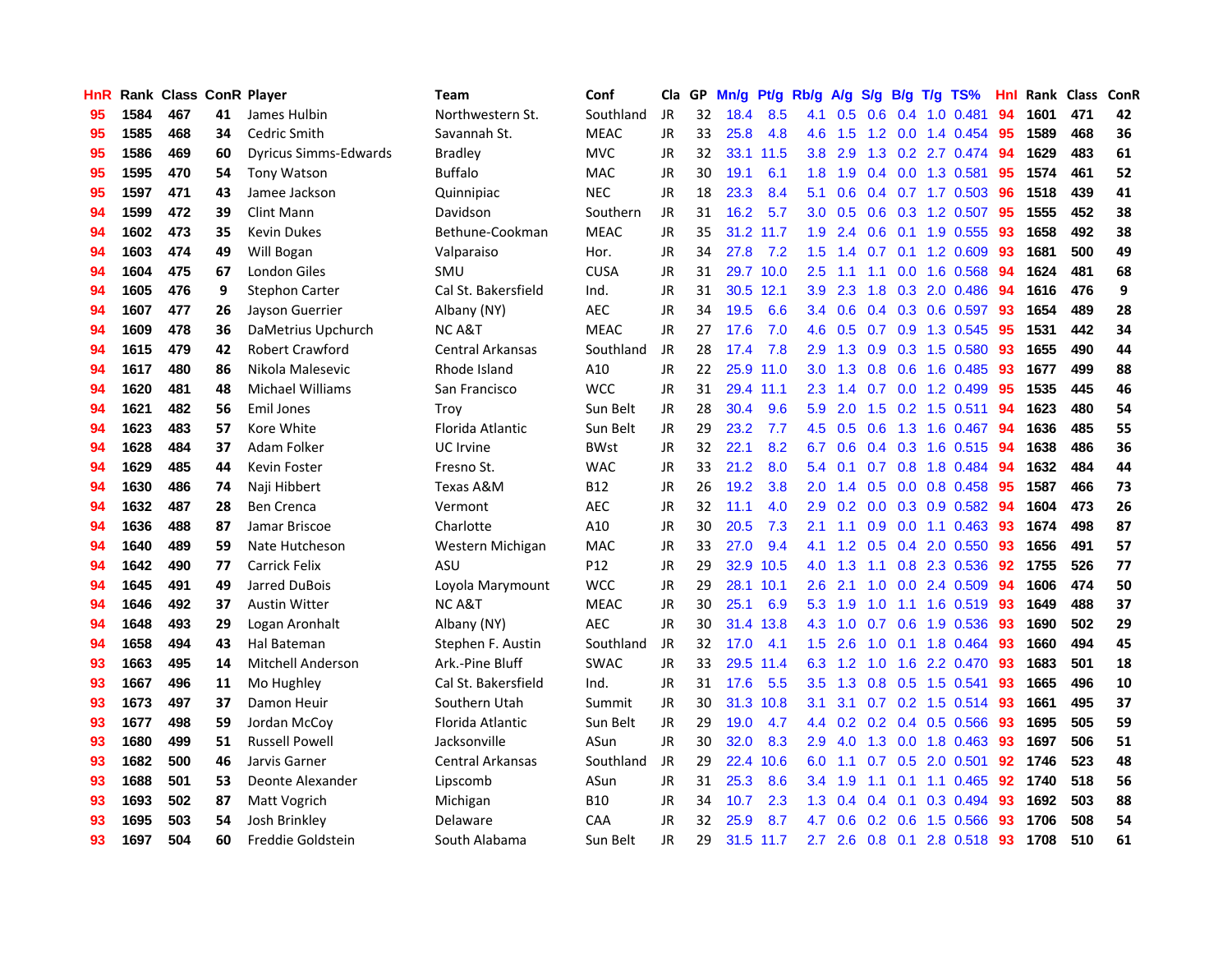| <b>HnR</b> |      | Rank Class ConR Player |    |                           | Team                       | Conf        | Cla       |    | GP Mn/g Pt/g Rb/g |           |                  |                 |     |                 | A/g S/g B/g T/g TS%       | Hnl | Rank Class |     | ConR       |
|------------|------|------------------------|----|---------------------------|----------------------------|-------------|-----------|----|-------------------|-----------|------------------|-----------------|-----|-----------------|---------------------------|-----|------------|-----|------------|
| 93         | 1699 | 505                    | 54 | Lukas Poderis             | East Tennessee St.         | ASun        | JR        | 31 | 20.5              | 4.0       | 4.6              | 0.4             | 0.5 | 1.0             | $0.5$ 0.486               | 92  | 1714       | 511 | 53         |
| 93         | 1700 | 506                    | 16 | <b>Phillip Crawford</b>   | Alabama St.                | <b>SWAC</b> | <b>JR</b> | 23 |                   | 24.4 10.8 | 5.8              | 0.4             | 0.6 |                 | $0.7$ 1.8 0.503           | 95  | 1547       | 449 | 15         |
| 93         | 1702 | 507                    | 40 | Kyle Smyth                | Iona                       | <b>MAAC</b> | <b>JR</b> | 31 | 20.8              | 5.5       | 2.0              | 1.4             |     | $0.8\quad 0.2$  | 0.6 0.544                 | 94  | 1626       | 482 | 40         |
| 93         | 1703 | 508                    | 61 | Will Weathers             | Troy                       | Sun Belt    | JR        | 27 |                   | 33.8 12.2 | 2.8              | 5.5             |     |                 | 1.2 0.0 3.1 0.478         | 93  | 1694       | 504 | 58         |
| 93         | 1705 | 509                    | 12 | Zachary Lamb              | Cal St. Bakersfield        | Ind.        | <b>JR</b> | 30 |                   | 22.9 10.2 |                  | $1.9$ $1.3$     |     |                 | 0.8 0.3 2.0 0.595         | -93 | 1707       | 509 | ${\bf 12}$ |
| 93         | 1706 | 510                    | 17 | Jameel Grace              | Southern                   | <b>SWAC</b> | JR        | 31 | 32.5              | 9.6       |                  | 4.4 4.2         | 1.9 |                 | 0.0 3.1 0.466             | 93  | 1704       | 507 | 19         |
| 93         | 1708 | 511                    | 18 | <b>Christian Williams</b> | Jackson St.                | <b>SWAC</b> | JR        | 23 |                   | 28.4 11.0 | 2.7              | 2.4             |     |                 | 1.5 0.2 2.3 0.480         | 97  | 1442       | 427 | 13         |
| 93         | 1712 | 512                    | 55 | Marcus Dubose             | East Tennessee St.         | ASun        | <b>JR</b> | 31 |                   | 25.8 10.8 | 2.8              | 0.5             |     |                 | 0.7 0.1 2.0 0.492         | 92  | 1721       | 513 | 54         |
| 93         | 1714 | 513                    | 51 | <b>Raymond Cowels</b>     | Santa Clara                | <b>WCC</b>  | <b>JR</b> | 30 |                   | 27.7 10.1 | 3.5              | 1.0             |     |                 | 0.8 0.2 0.8 0.567         | 91  | 1798       | 539 | 54         |
| 93         | 1715 | 514                    | 47 | Vonn Jones                | Texas St.                  | Southland   | JR        | 30 | 25.1              | 7.7       | 1.9              | 3.9             | 1.7 |                 | $0.1$ 1.9 $0.490$         | 92  | 1730       | 514 | 47         |
| 93         | 1716 | 515                    | 50 | Armond Battle             | Wright St.                 | Hor.        | JR        | 30 | 23.1              | 6.8       | 3.5              | 0.9             | 1.0 |                 | $0.4$ 1.7 0.461           | 92  | 1747       | 524 | 50         |
| 92         | 1725 | 516                    | 31 | Jason Dawson              | Gardner-Webb               | <b>BSou</b> | JR        | 28 | 20.9              | 8.4       | 2.0              | 1.7             | 0.9 | 0.0             | 1.3 0.476                 | 92  | 1719       | 512 | 30         |
| 92         | 1726 | 517                    | 48 | Hauns Brereton            | Hawaii                     | <b>WAC</b>  | <b>JR</b> | 32 | 19.5              | 7.7       | 3.2              | 0.6             | 0.4 | 0.1             | 1.0 0.579                 | 92  | 1743       | 521 | 49         |
| 92         | 1727 | 518                    | 64 | <b>Marcus Hooten</b>      | Arkansas St.               | Sun Belt    | JR        | 34 |                   | 32.0 12.5 | 2.4              | 1.6             | 0.6 | 0.0             | 1.9 0.479                 | 91  | 1783       | 535 | 66         |
| 92         | 1732 | 519                    | 81 | Matt Humphrey             | <b>Boston College</b>      | ACC         | <b>JR</b> | 31 |                   | 30.2 10.3 | 3.4              | 1.6             | 1.1 | 0.3             | 2.0 0.458                 | 92  | 1741       | 519 | 82         |
| 92         | 1736 | 520                    | 30 | Jordan Stevens            | <b>Holy Cross</b>          | Pat.        | <b>JR</b> | 28 | 16.1              | 5.1       | 2.1              | 1.1             | 0.4 | 0.1             | 0.6 0.524                 | 92  | 1745       | 522 | 30         |
| 92         | 1737 | 521                    | 41 | <b>Devin Price</b>        | Marist                     | <b>MAAC</b> | JR        | 32 | 33.9              | 13.6      | 2.8              | 2.2             | 1.1 |                 | 0.0 2.1 0.524             | 92  | 1738       | 517 | 41         |
| 92         | 1743 | 522                    | 32 | <b>Mathiang Muo</b>       | <b>Charleston Southern</b> | <b>BSou</b> | JR        | 31 | 26.9              | 9.8       | 4.0              | 1.0             |     |                 | 0.7 0.3 1.5 0.585         | 92  | 1742       | 520 | 31         |
| 92         | 1745 | 523                    | 38 | Daman Starring            | <b>UC</b> Irvine           | <b>BWst</b> | JR        | 32 |                   | 32.1 11.4 |                  | $4.2 \quad 3.1$ |     |                 | 1.1 0.2 2.8 0.508         | 92  | 1754       | 525 | 39         |
| 92         | 1747 | 524                    | 58 | <b>Joel Naburgs</b>       | Stetson                    | ASun        | JR        | 28 | 29.2              | 9.2       | 5.0              | 2.6             |     |                 | 0.9 0.1 2.1 0.541         | 92  | 1756       | 527 | 58         |
| 92         | 1748 | 525                    | 54 | Ashley Hamilton           | Loyola Marymount           | <b>WCC</b>  | JR        | 22 |                   | 27.5 11.0 | 5.6              | 0.6             |     |                 | 0.7 0.3 2.7 0.516 94      |     | 1593       | 470 | 49         |
| 92         | 1749 | 526                    | 91 | Jeff Robinson             | Xavier                     | A10         | JR        | 36 | 13.6              | 3.6       | 2.9              | 0.1             |     |                 | $0.1$ $0.5$ $0.8$ $0.535$ | -91 | 1772       | 532 | 91         |
| 92         | 1752 | 527                    | 78 | <b>Dilon Farr</b>         | Utah                       | P12         | <b>JR</b> | 31 | 25.9              | 6.7       | 4.8              | 0.5             |     |                 | 0.9 0.5 1.4 0.524         | -89 | 1855       | 557 | 80         |
| 92         | 1754 | 528                    | 39 | <b>Robert Smith</b>       | <b>UC Riverside</b>        | <b>BWst</b> | JR        | 24 | 27.4              | 8.8       | $3.4^{\circ}$    | 3.2             |     |                 | 0.7 0.0 2.5 0.486         | 93  | 1671       | 497 | 38         |
| 92         | 1758 | 529                    | 25 | John Dickson              | Sacramento St.             | <b>BSky</b> | JR        | 28 |                   | 25.6 12.4 | 4.2              | $-1.1$          | 0.5 |                 | 1.0 2.1 0.499             | -91 | 1802       | 541 | 29         |
| 92         | 1765 | 530                    | 27 | Christian Moon            | Montana St.                | <b>BSky</b> | JR        | 29 |                   | 27.0 10.4 | 2.1              | 1.6             |     |                 | 1.2 0.2 1.1 0.568         | 91  | 1775       | 533 | 26         |
| 92         | 1767 | 531                    | 46 | Dion Nesmith              | Monmouth                   | <b>NEC</b>  | JR        | 32 | 23.6              | 8.8       | 3.1              | 1.5             | 1.1 |                 | $0.2$ 1.5 $0.518$         | 91  | 1770       | 531 | 49         |
| 92         | 1771 | 532                    | 89 | Eric May                  | lowa                       | <b>B10</b>  | JR        | 33 | 14.7              | 4.3       | 2.4              | 1.0             | 0.6 |                 | $0.2$ 0.9 0.446           | 92  | 1736       | 515 | 89         |
| 92         | 1772 | 533                    | 59 | Jarvis Jones              | East Tennessee St.         | ASun        | <b>JR</b> | 31 | 20.9              | 5.9       | 1.9              | 1.0             | 1.1 | 0.0             | 0.8 0.497 91              |     | 1782       | 534 | 61         |
| 91         | 1775 | 534                    | 34 | Stefon Johnson            | Gardner-Webb               | <b>BSou</b> | <b>JR</b> | 32 | 26.8              | 7.6       | 6.4              | 0.4             |     | $0.8\quad 0.5$  | 1.2 0.515                 | 91  | 1796       | 537 | 34         |
| 91         | 1787 | 535                    | 47 | Garvey Young              | Quinnipiac                 | <b>NEC</b>  | JR        | 29 | 22.7              | 5.9       | 3.8 <sup>°</sup> | 1.3             |     |                 | 0.8 0.1 1.2 0.487 91      |     | 1761       | 529 | 48         |
| 91         | 1791 | 536                    | 67 | Alan Jones                | Trov                       | Sun Belt    | JR        | 28 |                   | 21.9 10.4 | 1.9 <sup>°</sup> | 0.6             |     | $1.0 \quad 0.1$ | 0.9 0.513 91              |     | 1795       | 536 | 67         |
| 91         | 1792 | 537                    | 62 | Jacob Arnett              | Lipscomb                   | ASun        | JR        | 31 | 28.5              | 8.1       | 3.6 <sup>2</sup> | 2.2             |     |                 | 0.8 0.1 1.7 0.489         | -90 | 1839       | 551 | 64         |
| 91         | 1793 | 538                    | 63 | Chris Smith               | Mercer                     | ASun        | <b>JR</b> | 38 | 9.7               | 2.6       | 1.5              | 0.4             |     |                 | 0.4 0.2 0.7 0.516 91      |     | 1803       | 542 | 62         |
| 91         | 1796 | 539                    | 52 | Garrett Johnson           | Fresno St.                 | <b>WAC</b>  | JR        | 31 | 13.7              | 3.9       | $2.3\phantom{0}$ | 0.5             |     |                 | $0.4$ 0.3 0.5 0.511       | 91  | 1797       | 538 | 52         |
| 91         | 1797 | 540                    | 44 | Yvon Raymond              | Saint Peter's              | <b>MAAC</b> | <b>JR</b> | 31 | 22.8              | 7.5       | 3.9              | 1.7             |     | $1.2 \quad 0.5$ | 2.0 0.496                 | 90  | 1844       | 553 | 45         |
| 91         | 1804 | 541                    | 13 | Prince Obasi              | Seattle                    | Ind.        | <b>JR</b> | 27 | 20.2              | 4.8       | 2.3              | 2.7             | 1.0 | 0.1             | 1.4 0.540                 | 90  | 1823       | 546 | 13         |
| 91         | 1808 | 542                    | 74 | Shamarr Bowden            | East Carolina              | <b>CUSA</b> | JR        | 28 | 21.6              | 8.3       | 1.3              |                 |     |                 | 0.7 0.5 0.1 1.0 0.560     | 92  | 1757       | 528 | 74         |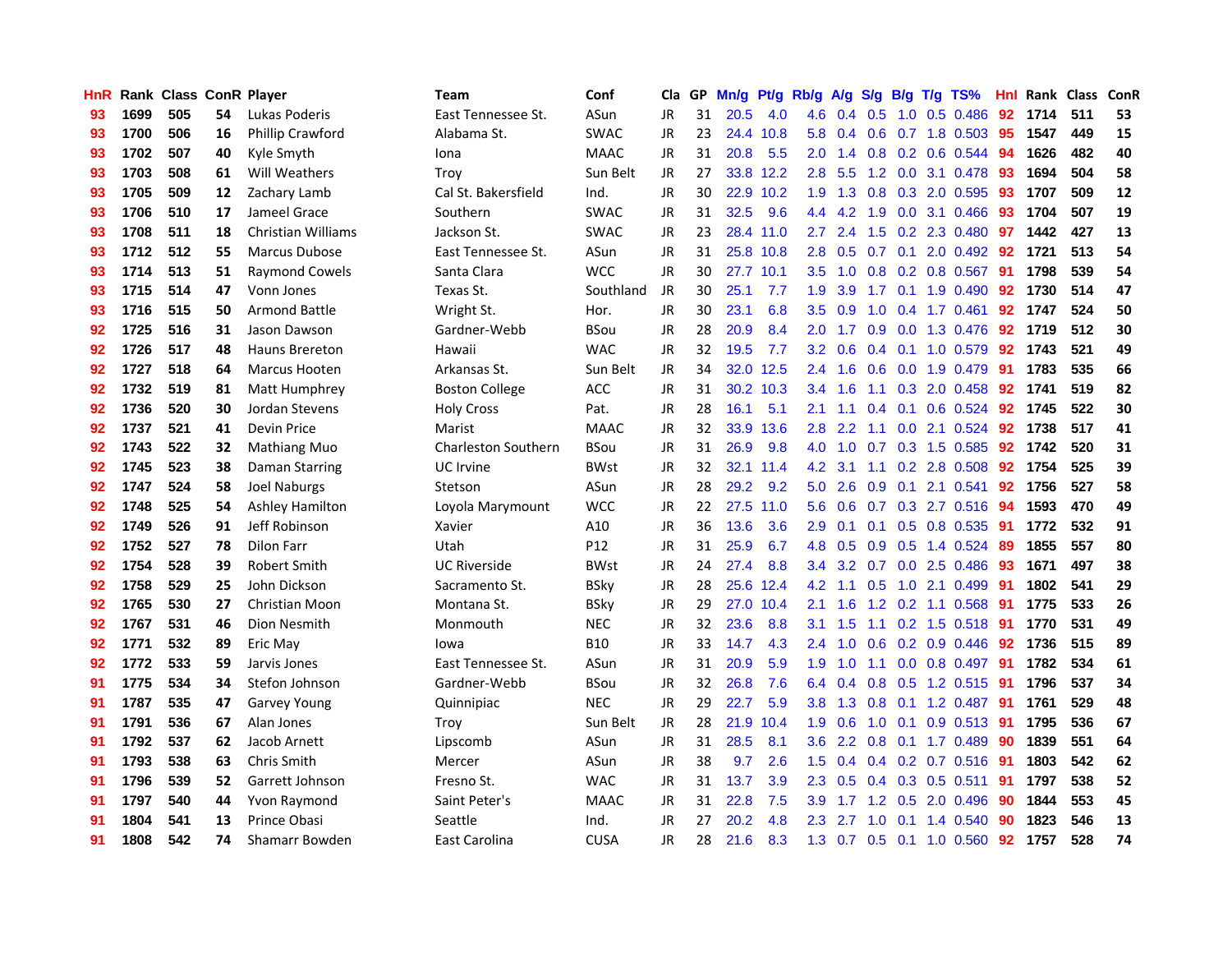| HnR |      | Rank Class ConR Player |    |                        | Team                       | Conf        | Cla       |     | GP Mn/g Pt/g Rb/g A/g |           |                  |         |     |                 | S/g B/g T/g TS%           | Hnl | Rank Class |     | ConR |
|-----|------|------------------------|----|------------------------|----------------------------|-------------|-----------|-----|-----------------------|-----------|------------------|---------|-----|-----------------|---------------------------|-----|------------|-----|------|
| 91  | 1811 | 543                    | 68 | Raymone Andrews        | Louisiana-Lafayette        | Sun Belt    | JR        | 30  | 25.3                  | 6.3       | 2.0              | 2.2     | 0.9 | 0.2             | 1.3 0.516                 | 91  | 1799       | 540 | 68   |
| 90  | 1814 | 544                    | 51 | Terence Jones          | Tx.A&M-Corp. Christi       | Southland   | JR        | 30  |                       | 30.9 13.7 | 3.0              | 1.8     | 0.7 | 0.2             | 2.9 0.501                 | 90  | 1835       | 550 | 51   |
| 90  | 1815 | 545                    | 41 | <b>Demario Hines</b>   | <b>IPFW</b>                | Summit      | <b>JR</b> | 29  | 18.2                  | 7.1       | 4.5              | 0.9     |     |                 | $0.4$ 0.7 1.9 0.548       | 90  | 1847       | 554 | 42   |
| 90  | 1817 | 546                    | 53 | Erik Buggs             | Valparaiso                 | Hor.        | <b>JR</b> | 34  | 26.4                  | 4.4       | 2.4              | 3.0     |     |                 | 1.2 0.1 2.2 0.460         | -89 | 1890       | 567 | 54   |
| 90  | 1818 | 547                    | 81 | Ruslan Pateev          | ASU                        | P12         | JR        | 29  | 16.7                  | 4.6       | 3.1              | 0.7     |     |                 | 0.2 1.0 1.6 0.562         | 88  | 1934       | 580 | 84   |
| 90  | 1826 | 548                    | 64 | Aaron Hawley           | <b>Drake</b>               | <b>MVC</b>  | <b>JR</b> | 34  | 20.7                  | 6.4       | 2.6              | 0.8     |     |                 | $0.4$ 0.2 1.0 0.488       | -89 | 1878       | 563 | 64   |
| 90  | 1827 | 549                    | 47 | <b>Mike Phillips</b>   | Howard                     | <b>MEAC</b> | JR        | 29  | 24.3                  | 7.4       | 5.2              | 0.7     |     |                 | $0.9$ $0.6$ 1.7 $0.447$   | -89 | 1860       | 559 | 50   |
| 90  | 1829 | 550                    | 47 | James Hollowell        | Eastern Illinois           | <b>OVC</b>  | JR        | 19  | 16.5                  | 6.2       | 4.1              | 0.8     |     |                 | $0.7$ $0.7$ 1.2 $0.476$   | -94 | 1639       | 487 | 43   |
| 90  | 1832 | 551                    | 55 | Joshua Lowery          | Pepperdine                 | <b>WCC</b>  | <b>JR</b> | 29  | 31.8                  | 8.7       | 3.9              | 3.0     |     |                 | 0.8 0.2 1.9 0.484         | 90  | 1850       | 555 | 55   |
| 90  | 1834 | 552                    | 48 | Jordan Cyphers         | Tennessee St.              | <b>OVC</b>  | <b>JR</b> | 31  | 19.5                  | 8.0       | 1.7              | 0.7     |     |                 | 0.4 0.3 1.3 0.537         | 90  | 1832       | 549 | 47   |
| 90  | 1837 | 553                    | 29 | Joe Eberhard           | Sacramento St.             | <b>BSky</b> | JR        | 28  | 35.7                  | 11.1      | 5.9              | 1.5     | 0.6 |                 | $0.1$ 1.6 0.619           | 89  | 1899       | 569 | 35   |
| 90  | 1848 | 554                    | 75 | Kirk Van Slyke         | Houston                    | <b>CUSA</b> | JR        | 27  | 11.6                  | 5.9       | $2.3\phantom{0}$ | 0.2     |     |                 | 0.1 0.2 0.8 0.515         | -90 | 1842       | 552 | 75   |
| 90  | 1850 | 555                    | 36 | Mike Allison           | Maine                      | <b>AEC</b>  | <b>JR</b> | 22  | 26.1                  | 7.1       | 6.9              | 0.5     | 0.5 |                 | 2.2 1.4 0.527             | 90  | 1830       | 548 | 35   |
| 90  | 1852 | 556                    | 65 | T.J. Lindsay           | Southern Illinois          | <b>MVC</b>  | <b>JR</b> | 31  | 22.0                  | 7.1       | $2.2^{\circ}$    | 1.3     | 0.8 | 0.0             | 1.5 0.502                 | 88  | 1933       | 579 | 66   |
| 90  | 1857 | 557                    | 31 | Xavier Johnson-Blount  | Montana St.                | <b>BSky</b> | JR        | 24  |                       | 26.1 11.7 | 3.4              | 2.0     | 1.1 | 0.1             | 1.8 0.493                 | 90  | 1809       | 543 | 30   |
| 90  | 1858 | 558                    | 32 | Jeffrey Forbes         | Eastern Washington         | <b>BSky</b> | JR        | 32  | 32.1                  | 6.9       | 2.8              | 1.5     | 1.0 | 0.0             | 1.1 0.520                 | 90  | 1854       | 556 | 32   |
| 90  | 1863 | 559                    | 58 | David Imes             | Hofstra                    | CAA         | JR        | 27  | 28.7                  | 7.0       | 5.4              | 1.0     | 1.3 | 1.0             | 1.1 0.459                 | -89 | 1868       | 561 | 59   |
| 89  | 1867 | 560                    | 33 | Renado Parker          | Portland St.               | <b>BSky</b> | JR        | 25  | 24.4                  | 9.8       | 5.1              | 0.6     |     | $0.4\quad 0.5$  | 1.6 0.580                 | -89 | 1882       | 564 | 33   |
| 89  | 1868 | 561                    | 52 | Drazen Zlovaric        | Chattanooga                | Southern    | JR        | 32  |                       | 27.7 10.2 |                  | 6.4 0.5 |     |                 | 0.5 0.2 1.5 0.549         | -89 | 1865       | 560 | 52   |
| 89  | 1869 | 562                    | 49 | Nick Niernczyk         | SE Missouri St.            | <b>OVC</b>  | <b>JR</b> | 26  | 26.4                  | 9.2       | 2.5              | 2.0     |     |                 | 0.8 0.1 0.9 0.531         | -89 | 1859       | 558 | 50   |
| 89  | 1877 | 563                    | 71 | Justin Wright          | Troy                       | Sun Belt    | JR        | 28  |                       | 23.3 10.3 | 3.7              | 1.1     |     |                 | $0.3$ 0.0 1.5 0.542       | -89 | 1870       | 562 | 70   |
| 89  | 1879 | 564                    | 37 | Khalid Mutakabbir      | Presbyterian               | <b>BSou</b> | <b>JR</b> | 29  |                       | 36.4 13.7 | 3.1              | 2.0     |     |                 | 1.1 0.2 2.2 0.521         | 89  | 1889       | 566 | 38   |
| 89  | 1880 | 565                    | 38 | <b>Blake Metcalf</b>   | Albany (NY)                | <b>AEC</b>  | <b>JR</b> | 34  | 22.3                  | 4.4       | 5.3              | 0.7     |     |                 | 0.6 0.7 0.7 0.547         | 88  | 1920       | 575 | 38   |
| 89  | 1885 | 566                    | 96 | Andre Marhold          | Duquesne                   | A10         | <b>JR</b> | 29  | 21.5                  | 5.1       | 4.0              | 0.2     | 0.5 |                 | 1.4 1.2 0.482             | 90  | 1828       | 547 | 92   |
| 89  | 1890 | 567                    | 53 | Dontae Cannon          | McNeese St.                | Southland   | JR        | 33  | 34.9                  | 11.5      | 4.4              | 2.8     |     |                 | 1.3 0.2 2.4 0.504         | 88  | 1929       | 578 | 54   |
| 89  | 1893 | 568                    | 57 | Ken Rancifer           | San Diego                  | <b>WCC</b>  | JR        | 31  | 24.0                  | 7.5       | 3.6              | 1.1     | 0.6 |                 | 0.4 1.6 0.520             | -89 | 1894       | 568 | 57   |
| 89  | 1896 | 569                    | 39 | Jeremy Sexton          | <b>Charleston Southern</b> | <b>BSou</b> | JR        | 25  | 23.8                  | 8.8       | 1.9              | 2.0     | 0.7 | 0.0             | 1.4 0.530                 | 90  | 1814       | 545 | 35   |
| 89  | 1901 | 570                    | 77 | <b>Corvonn Gaines</b>  | East Carolina              | <b>CUSA</b> | JR        | 31  | 22.2                  | 3.5       | 2.5              | 2.1     |     | $1.2 \quad 0.3$ | 1.4 0.466                 | -89 | 1911       | 572 | 79   |
| 89  | 1903 | 571                    | 55 | John Balwigaire        | Wright St.                 | Hor.        | JR        | 31  | 18.6                  | 4.3       | 1.2 <sub>2</sub> | 1.0     | 0.7 | 0.0             | $0.7$ 0.491               | 88  | 1937       | 581 | 56   |
| 89  | 1910 | 572                    | 50 | Jerome Clyburn         | <b>Austin Peay</b>         | <b>OVC</b>  | <b>JR</b> | 32  | 23.6                  | 6.3       | 1.7              | 2.8     | 0.8 |                 | 0.2 2.0 0.488             | 87  | 1995       | 595 | 54   |
| 89  | 1915 | 573                    | 55 | Raven Barber           | Mount St. Mary's           | <b>NEC</b>  | JR        | 27  | 24.1                  | 9.2       | 4.5              | 0.2     |     | $0.2 \quad 0.5$ | 1.7 0.586                 | 88  | 1923       | 577 | 55   |
| 89  | 1916 | 574                    | 84 | Chris Colvin           | ASU                        | P12         | JR        | 27  | 26.3                  | 7.0       | $2.5^{\circ}$    | 4.0     |     |                 | $1.0$ $0.0$ $3.4$ $0.453$ | 88  | 1954       | 586 | 85   |
| 89  | 1919 | 575                    | 41 | Antwan Burrus          | Liberty                    | <b>BSou</b> | JR        | 32. |                       | 29.8 11.2 |                  | 6.3 0.6 | 0.6 |                 | 1.1 1.6 0.555             | 88  | 1949       | 584 | 43   |
| 89  | 1925 | 576                    | 24 | Derick Beltran         | Southern                   | <b>SWAC</b> | <b>JR</b> | 31  |                       | 31.2 13.2 | 3.5              | 1.6     | 0.9 |                 | 0.4 2.2 0.511             | 88  | 1922       | 576 | 24   |
| 89  | 1929 | 577                    | 57 | Matt Sundberg          | Coll. of Charleston        | Southern    | JR        | 29  | 21.8                  | 6.2       | 3.8              | 0.4     | 0.6 |                 | 0.2 0.8 0.507             | 89  | 1903       | 570 | 54   |
| 88  | 1941 | 578                    | 55 | Jeremie Mitchell       | McNeese St.                | Southland   | JR        | 33  |                       | 32.1 10.8 | $2.4^{\circ}$    | 1.6     | 1.3 | 0.1             | 1.8 0.494                 | 88  | 1973       | 589 | 57   |
| 88  | 1942 | 579                    | 36 | <b>Blake Jolivette</b> | American                   | Pat.        | JR        | 32  | 23.7                  | 7.3       | 2.6              | 1.8     | 0.4 | 0.0             | 1.7 0.467                 | 88  | 1945       | 583 | 35   |
| 88  | 1945 | 580                    | 61 | Devon Moore            | James Madison              | CAA         | JR        | 24  | 33.9                  | 8.8       |                  |         |     |                 | 3.4 4.2 0.9 0.1 2.3 0.487 | -89 | 1909       | 571 | 61   |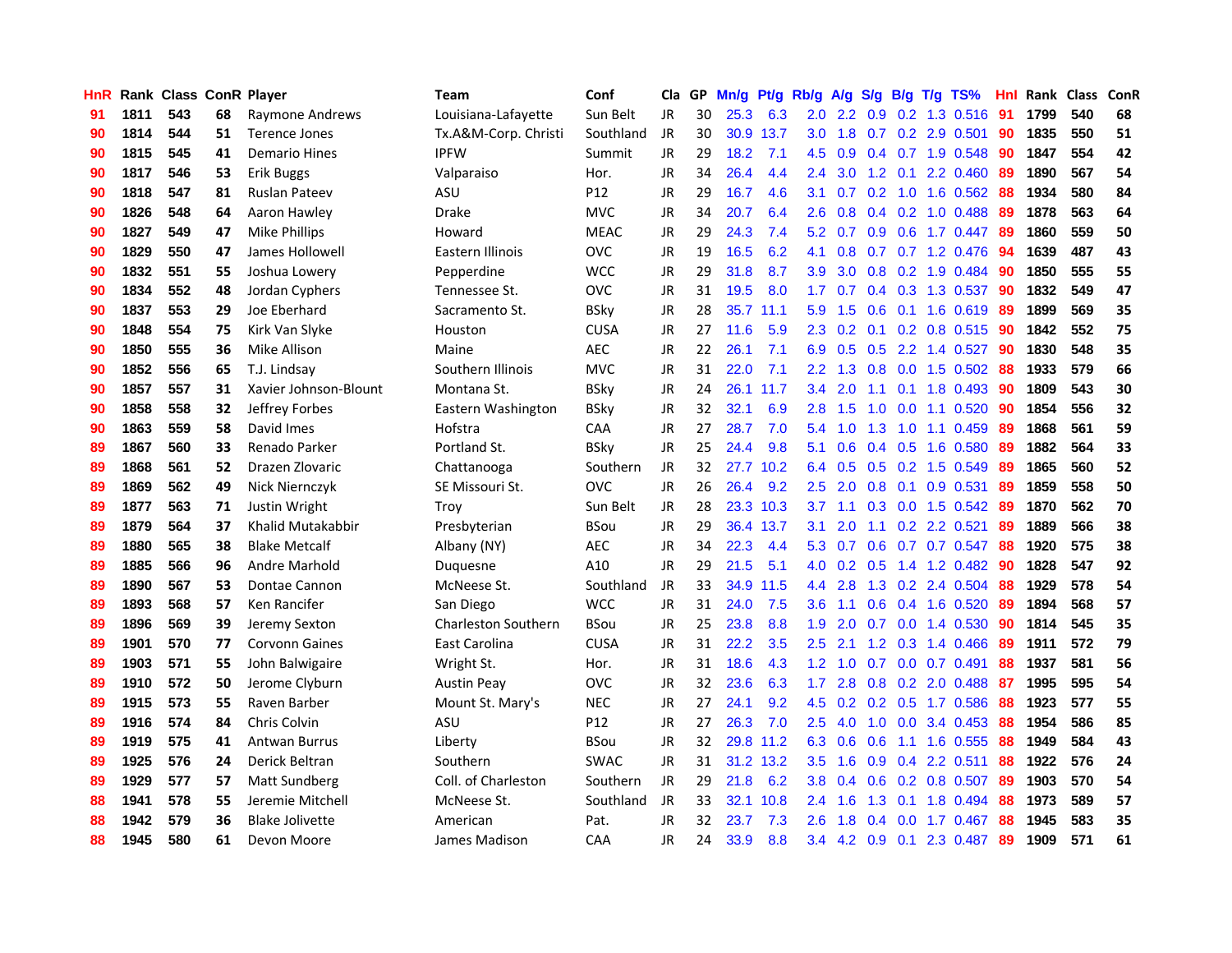| HnR |      | Rank Class ConR Player |     |                      | <b>Team</b>        | Conf        | Cla       |    | GP Mn/g Pt/g |           | Rb/g             |                 |     |                 | A/g S/g B/g T/g TS%     | Hnl | Rank Class |     | ConR |
|-----|------|------------------------|-----|----------------------|--------------------|-------------|-----------|----|--------------|-----------|------------------|-----------------|-----|-----------------|-------------------------|-----|------------|-----|------|
| 88  | 1952 | 581                    | 25  | Peter "PJ" Roberson  | Grambling          | <b>SWAC</b> | JR        | 28 | 28.8         | 7.4       | 7.1              | 0.4             | 0.3 | 2.5             | $1.1 \quad 0.418$       | 82  | 2231       | 657 | 32   |
| 88  | 1953 | 582                    | 36  | <b>Mohammed Fall</b> | Montana St.        | <b>BSky</b> | <b>JR</b> | 28 | 24.4         | 7.2       | 5.4              | 0.9             | 0.5 | 1.3             | 1.5 0.563               | 88  | 1955       | 587 | 37   |
| 88  | 1962 | 583                    | 76  | Jacob Holmen         | North Texas        | Sun Belt    | <b>JR</b> | 22 | 20.8         | 7.0       | 3.3              | 1.0             | 0.3 | 0.1             | 1.0 0.464               | -87 | 1978       | 590 | 75   |
| 88  | 1963 | 584                    | 53  | Mike DiNunno         | Eastern Kentucky   | <b>OVC</b>  | <b>JR</b> | 32 | 28.6         | 9.5       | 1.9              | 2.8             |     |                 | 1.5 0.0 2.0 0.505       | 88  | 1961       | 588 | 52   |
| 88  | 1967 | 585                    | 98  | Freddie Riley        | Massachusetts      | A10         | JR        | 37 | 17.3         | 6.5       |                  | $1.5 \t0.7$     |     |                 | 0.6 0.1 0.9 0.456       | -87 | 1983       | 592 | 98   |
| 88  | 1968 | 586                    | 37  | Eric Obeysekere      | <b>Holy Cross</b>  | Pat.        | JR        | 24 | 18.0         | 3.4       | 5.2              | 0.5             |     |                 | $0.4$ 1.7 1.2 0.429     | 88  | 1950       | 585 | 36   |
| 88  | 1972 | 587                    | 38  | Jamie Stewart        | Montana St.        | <b>BSky</b> | JR        | 12 | 22.8         | 9.1       | 3.1              | 2.1             |     |                 | $1.0$ 0.4 2.3 0.542     | 91  | 1767       | 530 | 25   |
| 88  | 1975 | 588                    | 39  | Melvin Morgan        | Idaho St.          | <b>BSkv</b> | <b>JR</b> | 30 | 31.6         | 12.2      | 2.3              | 2.8             | 1.8 |                 | 0.0 3.0 0.508           | 86  | 2028       | 602 | 40   |
| 88  | 1976 | 589                    | 40  | Jimmy Gray           | Binghamton         | <b>AEC</b>  | <b>JR</b> | 31 | 34.5         | 8.4       | 3.6              | 3.6             | 1.9 |                 | 0.2 2.7 0.494           | 86  | 2033       | 604 | 43   |
| 87  | 1982 | 590                    | 77  | Cameron Bell         | Fla. International | Sun Belt    | JR        | 27 | 14.0         | 4.0       | 2.5              | 0.5             | 0.7 |                 | 0.1 1.0 0.505           | 85  | 2120       | 628 | 82   |
| 87  | 1983 | 591                    | 41  | Ferg Myrick          | New Hampshire      | <b>AEC</b>  | <b>JR</b> | 28 | 22.0         | 8.5       | 3.7              | 1.1             |     |                 | 0.8 0.5 2.3 0.482       | -87 | 1982       | 591 | 40   |
| 87  | 1985 | 592                    | 41  | Christian Webster    | Harvard            | lvy.        | JR        | 29 | 16.7         | 4.5       | 1.9              | 0.7             |     | $0.3 \quad 0.0$ | 0.8 0.447               | -89 | 1912       | 573 | 41   |
| 87  | 1986 | 593                    | 58  | <b>Chase Stigall</b> | <b>Butler</b>      | Hor.        | <b>JR</b> | 37 | 22.4         | 5.2       | 2.1              | 1.0             | 0.5 | 0.1             | 1.0 0.425               | -87 | 1997       | 596 | 58   |
| 87  | 1987 | 594                    | 63  | Kauri Black          | Northeastern       | CAA         | <b>JR</b> | 31 | 20.9         | 4.4       | 3.2              | 1.3             | 1.3 |                 | $0.7$ 1.7 $0.450$       | 87  | 1991       | 593 | 65   |
| 87  | 1989 | 595                    | 64  | <b>Bryant Irwin</b>  | Furman             | Southern    | JR        | 31 | 22.3         | 7.7       | 2.8              | 0.5             | 0.2 | 0.3             | 0.8 0.482               | -87 | 2023       | 601 | 64   |
| 87  | 1990 | 596                    | 40  | Lateef McMullan      | Portland St.       | <b>BSky</b> | <b>JR</b> | 32 | 31.0         | 9.4       | 2.9              | 2.8             | 0.8 |                 | $0.0$ 2.2 0.483         | -87 | 2006       | 599 | 39   |
| 87  | 1991 | 597                    | 70  | Olivier Mbaigoto     | Central Michigan   | <b>MAC</b>  | JR        | 31 | 22.3         | 7.1       | 4.8              |                 |     |                 | $0.4$ 0.6 0.6 1.4 0.445 | -87 | 1998       | 597 | 71   |
| 87  | 1999 | 598                    | 43  | <b>Blake Smith</b>   | Radford            | <b>BSou</b> | JR        | 26 | 16.7         | 5.4       |                  | $3.2 \quad 0.7$ |     |                 | 1.1 0.2 1.2 0.511       | -89 | 1914       | 574 | 40   |
| 87  | 2007 | 599                    | 117 | Joey Brooks          | Notre Dame         | ВE          | <b>JR</b> | 31 | 11.1         | 3.2       | 1.9              | 0.6             |     |                 | 0.2 0.1 0.7 0.472 87    |     | 1994       | 594 | 118  |
| 87  | 2011 | 600                    | 59  | Joe Efese            | C. Connecticut St. | <b>NEC</b>  | JR        | 27 | 15.2         | 3.9       | 3.9 <sup>°</sup> | 0.2             |     |                 | 0.3 0.9 0.9 0.556       | -86 | 2036       | 605 | 60   |
| 87  | 2015 | 601                    | 70  | Jake Eastman         | <b>Bradley</b>     | <b>MVC</b>  | JR        | 32 | 27.7         | 5.9       | 4.1              | 1.9             |     |                 | $0.9$ $0.3$ 1.1 $0.429$ | 86  | 2049       | 609 | 70   |
| 87  | 2020 | 602                    | 85  | Cedric Martin        | Utah               | P12         | JR        | 31 | 31.1         | 7.4       | 3.2 <sub>2</sub> | 1.9             |     |                 | $0.7$ $0.2$ 1.4 $0.507$ | -84 | 2131       | 634 | 86   |
| 87  | 2036 | 603                    | 41  | <b>Brandon James</b> | Colgate            | Pat.        | <b>JR</b> | 30 | 14.7         | 5.0       | 3.9              | 0.9             |     |                 | $0.4$ 0.1 1.4 0.517     | 86  | 2040       | 606 | 39   |
| 86  | 2038 | 604                    | 57  | D'Mitri Riggs        | Eastern Kentucky   | <b>OVC</b>  | <b>JR</b> | 30 | 28.9         | 8.3       | 3.0              | 1.4             |     |                 | 1.4 0.3 0.9 0.497       | 87  | 2016       | 600 | 57   |
| 86  | 2046 | 605                    | 60  | Darius Gatson        | Sam Houston St.    | Southland   | JR        | 32 | 33.6         | 6.7       | 2.9              | 4.5             | 1.1 | 0.1             | 2.4 0.427               | 85  | 2078       | 614 | 59   |
| 86  | 2052 | 606                    | 84  | Leon Gibson          | Houston            | <b>CUSA</b> | JR        | 27 | 12.6         | 4.0       | 3.3              | 0.4             | 0.1 |                 | 0.4 0.7 0.502           | 86  | 2046       | 608 | 84   |
| 86  | 2053 | 607                    | 60  | Calvin Thompson      | Howard             | <b>MEAC</b> | JR        | 25 | 24.7         | 9.5       | 3.7 <sub>2</sub> | 1.8             | 1.0 | 0.1             | 2.7 0.442               | 86  | 2074       | 612 | 60   |
| 86  | 2058 | 608                    | 85  | Josh Crittle         | Central Florida    | <b>CUSA</b> | <b>JR</b> | 31 | 17.7         | 4.7       | 2.9              | 0.4             | 0.5 |                 | 0.3 1.0 0.485           | 85  | 2082       | 616 | 86   |
| 86  | 2060 | 609                    | 62  | Percy Woods          | Md.-Eastern Shore  | <b>MEAC</b> | <b>JR</b> | 30 | 33.3         | 10.9      | 2.6              | 3.2             | 1.7 | 0.1             | 3.3 0.464               | 85  | 2109       | 623 | 64   |
| 86  | 2062 | 610                    | 61  | Konner Tucker        | Sam Houston St.    | Southland   | JR        | 32 |              | 31.8 12.0 | 3.3 <sub>2</sub> | 1.0             | 0.7 | 0.0             | 1.7 0.495               | -85 | 2095       | 620 | 60   |
| 86  | 2067 | 611                    | 86  | Mychal Ladd          | Washington St.     | P12         | JR        | 26 | 19.7         | 5.4       | 3.0 <sub>1</sub> | 0.8             |     |                 | $0.4$ 0.0 0.9 0.500     | 90  | 1810       | 544 | 79   |
| 86  | 2070 | 612                    | 31  | lan Francis          | Alcorn St.         | <b>SWAC</b> | JR        | 30 | 23.8         | 6.7       | $5.4^{\circ}$    | 1.1             |     |                 | $0.7$ $0.6$ 1.5 $0.536$ | -84 | 2135       | 635 | 30   |
| 86  | 2073 | 613                    | 52  | Sean Esposito        | <b>IUPUI</b>       | Summit      | <b>JR</b> | 25 | 14.0         | 4.5       | 1.3              | 0.6             |     |                 | $0.4$ 0.1 0.4 0.592     | 86  | 2043       | 607 | 51   |
| 86  | 2074 | 614                    | 43  | Michael Harthun      | Portland St.       | <b>BSkv</b> | JR        | 32 | 29.2         | 8.6       | 2.3              | 1.5             |     |                 | 0.3 0.1 1.2 0.583       | 85  | 2090       | 618 | 45   |
| 86  | 2077 | 615                    | 53  | Jack Houpt           | Western Illinois   | Summit      | JR        | 33 | 30.3         | 6.5       | 2.5              | 1.3             | 0.6 | 0.6             | 1.0 0.518               | 85  | 2126       | 632 | 53   |
| 85  | 2084 | 616                    | 68  | Matt Rum             | William & Mary     | CAA         | <b>JR</b> | 32 | 24.8         | 6.3       | 3.6              | 1.7             |     | $0.4 \quad 0.1$ | 1.2 0.549               | 84  | 2140       | 638 | 70   |
| 85  | 2090 | 617                    | 44  | <b>Marcus Rouse</b>  | <b>Stony Brook</b> | AEC         | JR        | 31 | 14.6         | 4.5       | 1.3              | 0.5             | 0.5 | 0.0             | 0.5 0.495               | 85  | 2077       | 613 | 44   |
| 85  | 2092 | 618                    | 101 | <b>Brad Redford</b>  | Xavier             | A10         | JR        | 35 | 11.1         | 3.2       | 0.7              |                 |     |                 | 0.3 0.2 0.0 0.3 0.546   | 85  | 2102       | 621 | 101  |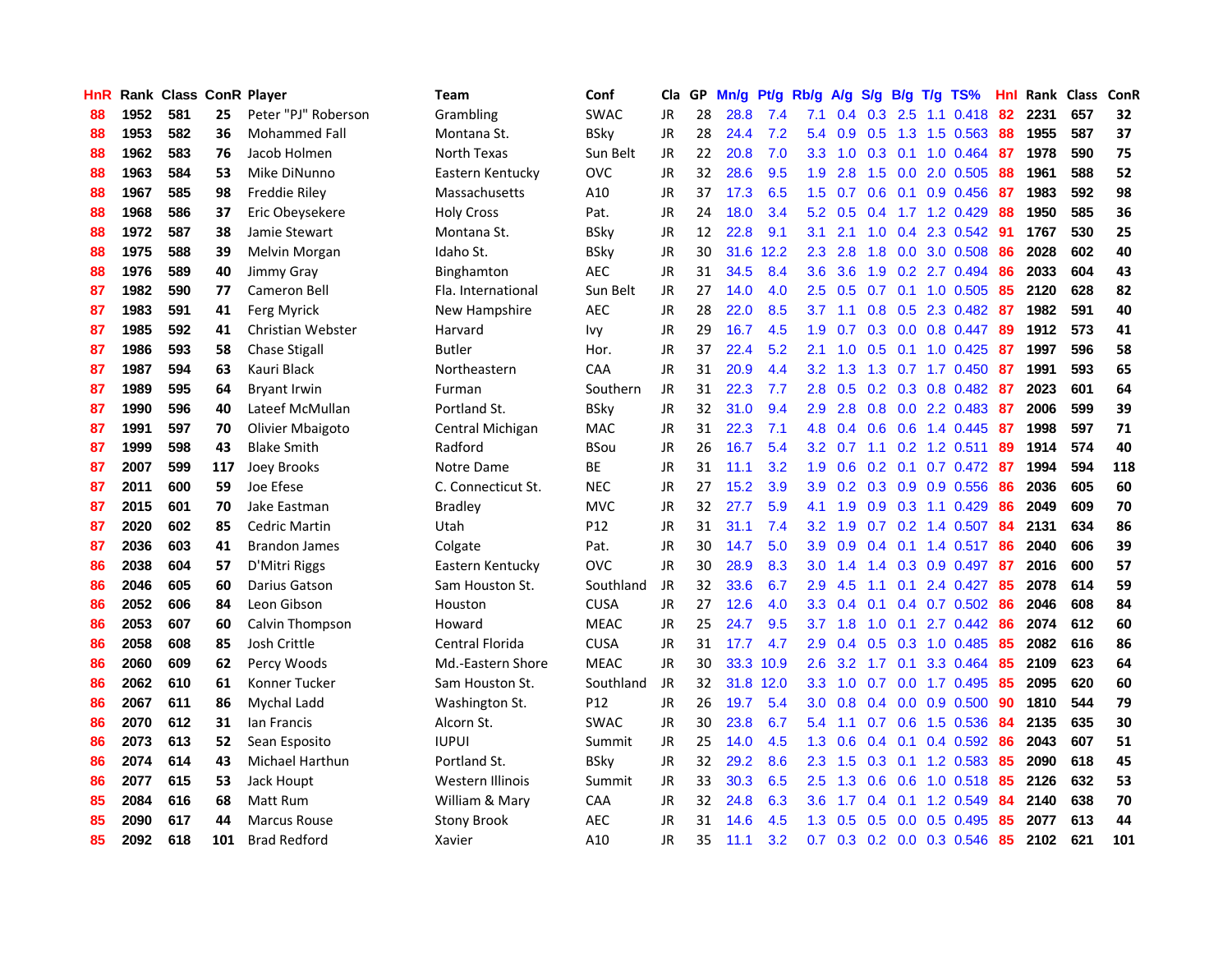| HnR. |      | <b>Rank Class ConR Player</b> |     |                        | Team                    | Conf        | Cla       | GP. | Mn/g | Pt/g | Rb/g A/g         |     |               |                 | S/g B/g T/g TS%           | Hnl | Rank Class |     | <b>ConR</b> |
|------|------|-------------------------------|-----|------------------------|-------------------------|-------------|-----------|-----|------|------|------------------|-----|---------------|-----------------|---------------------------|-----|------------|-----|-------------|
| 85   | 2093 | 619                           | 67  | Liam McInerney         | Stetson                 | ASun        | JR.       | 29  | 22.6 | 4.3  | 4.1              | 1.4 | 0.8           | 0.5             | 1.4 0.585                 | 85  | 2110       | 624 | 68          |
| 85   | 2100 | 620                           | 81  | Ray Chambers           | Troy                    | Sun Belt    | <b>JR</b> | 28  | 16.7 | 4.9  | 4.5              | 0.3 |               |                 | $0.4$ $0.3$ $0.8$ $0.486$ | 85  | 2105       | 622 | 79          |
| 85   | 2101 | 621                           | 46  | <b>Derick Flowers</b>  | <b>UC</b> Irvine        | <b>BWst</b> | <b>JR</b> | 32  | 26.0 | 7.8  | 2.4              | 3.2 | 0.6           |                 | 0.0 2.7 0.515             | 85  | 2116       | 626 | 48          |
| 85   | 2103 | 622                           | 61  | Derian Shaffer         | SIU-Edwardsville        | <b>OVC</b>  | <b>JR</b> | 27  | 23.7 | 7.1  | 5.7              | 0.5 |               |                 | 0.7 0.7 1.6 0.523         | 84  | 2136       | 636 | 62          |
| 85   | 2109 | 623                           | 56  | Mansa Habeeb           | Idaho                   | <b>WAC</b>  | <b>JR</b> | 29  | 11.0 | 3.6  | 1.0 <sub>1</sub> |     |               |                 | 0.8 0.6 0.1 1.2 0.565     | 85  | 2087       | 617 | 56          |
| 85   | 2110 | 624                           | 46  | <b>Chandler Rhoads</b> | New Hampshire           | <b>AEC</b>  | <b>JR</b> | 29  | 36.6 | 11.2 | 3.5              | 2.7 |               |                 | 1.0 0.2 2.2 0.461         | 85  | 2121       | 629 | 47          |
| 85   | 2111 | 625                           | 119 | Shaun Noriega          | South Florida           | <b>BE</b>   | JR        | 28  | 11.9 | 3.6  |                  |     | $0.5$ 0.3 0.1 |                 | $0.0$ 0.4 0.526           | -87 | 2003       | 598 | 119         |
| 85   | 2112 | 626                           | 47  | <b>Ryan Cook</b>       | <b>UMBC</b>             | AEC         | JR        | 25  | 29.8 | 12.5 | 4.3              | 1.6 |               |                 | $0.9$ 0.4 1.9 0.460       | 85  | 2118       | 627 | 46          |
| 85   | 2116 | 627                           | 45  | John Brandenburg       | Colgate                 | Pat.        | <b>JR</b> | 30  | 15.2 | 5.3  | 2.8              | 0.7 |               |                 | 0.1 0.8 1.5 0.548         | 85  | 2124       | 630 | 44          |
| 85   | 2124 | 628                           | 83  | <b>Brandon Moore</b>   | Fla. International      | Sun Belt    | JR        | 18  | 24.8 | 3.9  | $4.4^{\circ}$    | 0.4 | 0.4           | 2.1             | 1.1 0.490                 | 85  | 2112       | 625 | 80          |
| 85   | 2130 | 629                           | 75  | <b>Tony Nixon</b>      | Northern Illinois       | <b>MAC</b>  | <b>JR</b> | 28  | 19.0 | 5.5  | 2.9              | 0.7 |               | $0.5 \quad 0.1$ | 0.8 0.480                 | 85  | 2125       | 631 | 77          |
| 85   | 2132 | 630                           | 44  | <b>Michael Grace</b>   | Yale                    | <b>Ivy</b>  | <b>JR</b> | 26  | 21.5 | 5.4  | 1.6 <sup>°</sup> | 2.2 |               |                 | $0.5$ 0.0 1.7 0.495       | 86  | 2065       | 611 | 42          |
| 84   | 2138 | 631                           | 71  | Jamaal Trice           | Appalachian St.         | Southern    | <b>JR</b> | 30  | 24.1 | 9.1  | $2.4^{\circ}$    | 0.7 |               |                 | $0.3$ 0.2 1.4 0.534       | 84  | 2146       | 639 | 71          |
| 84   | 2140 | 632                           | 88  | James Blasczyk         | <b>USC</b>              | P12         | <b>JR</b> | 32  | 19.2 | 3.2  | 2.9              | 0.4 | 0.3           |                 | 0.3 0.8 0.468             | 81  | 2281       | 668 | 91          |
| 84   | 2143 | 633                           | 63  | Corey Wilford          | SE Missouri St.         | <b>OVC</b>  | <b>JR</b> | 26  | 15.3 | 6.6  | 1.3              | 0.8 | 0.3           | 0.1             | 0.8 0.526                 | 85  | 2130       | 633 | 60          |
| 84   | 2147 | 634                           | 49  | <b>Ryan Howley</b>     | <b>UC Davis</b>         | <b>BWst</b> | <b>JR</b> | 18  | 27.0 | 6.7  | $5.6^{\circ}$    | 1.3 | 0.5           | 0.1             | $0.9$ $0.608$             | 88  | 1943       | 582 | 43          |
| 84   | 2156 | 635                           | 84  | James Gallman          | Middle Tennessee        | Sun Belt    | JR        | 34  | 13.7 | 3.8  | 0.9              | 0.8 |               |                 | $0.3$ 0.0 0.7 0.542       | -84 | 2162       | 641 | 84          |
| 84   | 2159 | 636                           | 64  | <b>Adrick McKinney</b> | TCU                     | <b>MWC</b>  | JR        | 32  | 18.1 | 5.5  | 3.8 <sub>1</sub> |     |               |                 | 0.8 0.7 0.3 1.6 0.426     | -84 | 2139       | 637 | 65          |
| 84   | 2160 | 637                           | 18  | <b>Tyrone White</b>    | Cal St. Bakersfield     | Ind.        | <b>JR</b> | 31  | 25.1 | 7.7  |                  |     |               |                 | 2.1 1.3 0.8 0.2 1.3 0.507 | 84  | 2171       | 643 | 18          |
| 84   | 2161 | 638                           | 89  | Greg Allen             | <b>USC</b>              | P12         | JR        | 26  | 21.2 | 4.7  | 1.8              | 1.0 |               |                 | $0.4$ 0.0 0.7 0.440       | -83 | 2200       | 648 | 89          |
| 84   | 2163 | 639                           | 74  | <b>Brett Ervin</b>     | Elon                    | Southern    | JR        | 31  | 13.4 | 4.4  | $2.7^{\circ}$    | 0.3 |               |                 | $0.1$ 0.0 0.7 0.612 84    |     | 2181       | 645 | 75          |
| 84   | 2167 | 640                           | 47  | Jordan Springer        | Army                    | Pat.        | <b>JR</b> | 30  | 17.3 | 4.5  | 4.6              | 0.6 |               |                 | $0.3$ $0.3$ 1.0 $0.596$   | 83  | 2192       | 646 | 47          |
| 84   | 2168 | 641                           | 87  | Ferrakohn Hall         | Memphis                 | <b>CUSA</b> | <b>JR</b> | 27  | 16.7 | 3.7  | 2.9              | 0.5 |               |                 | $0.3$ 0.5 0.9 0.498       | 89  | 1886       | 565 | 76          |
| 84   | 2178 | 642                           | 79  | <b>Brandon Pokley</b>  | Western Michigan        | <b>MAC</b>  | <b>JR</b> | 21  | 16.2 | 4.6  | 1.9              | 0.3 |               |                 | $0.4$ 0.2 0.9 0.708       | 86  | 2061       | 610 | 73          |
| 84   | 2182 | 643                           | 61  | Ali Langford           | Niagara                 | <b>MAAC</b> | JR        | 29  | 10.7 | 1.8  | 2.0              | 0.3 |               |                 | 0.6 0.4 0.5 0.639         | 84  | 2176       | 644 | 61          |
| 83   | 2187 | 644                           | 68  | Ebuka Anyaorah         | <b>NC Central</b>       | <b>MEAC</b> | JR        | 32  | 21.8 | 8.3  | 2.8              | 0.6 |               |                 | $0.4$ 0.3 1.5 0.530       | 83  | 2221       | 653 | 69          |
| 83   | 2191 | 645                           | 64  | Anthony Ervin          | Saint Francis (PA)      | <b>NEC</b>  | JR        | 29  | 31.4 | 11.2 | 3.7              | 1.4 | 1.1           | 0.0             | 2.1 0.533                 | 82  | 2250       | 662 | 69          |
| 83   | 2196 | 646                           | 51  | Colin Beatty           | Pacific                 | <b>BWst</b> | JR        | 30  | 20.0 | 4.8  | 3.1              | 1.3 | 0.6           |                 | $0.2$ 0.9 0.447           | 83  | 2211       | 651 | 50          |
| 83   | 2198 | 647                           | 65  | Chris Johnson          | Saint Francis (PA)      | <b>NEC</b>  | JR        | 8   | 31.0 | 5.8  | 2.5              | 5.8 | 1.4           | 0.0             | 2.5 0.554                 | 94  | 1621       | 479 | 45          |
| 83   | 2203 | 648                           | 67  | Mason Leggett          | Jacksonville St.        | <b>OVC</b>  | <b>JR</b> | 31  | 19.2 | 5.3  | 2.5              | 1.3 | 0.9           | 0.1             | 1.8 0.471                 | 83  | 2195       | 647 | 66          |
| 83   | 2205 | 649                           | 68  | Jerome Jones           | SIU-Edwardsville        | <b>OVC</b>  | JR        | 27  | 30.6 | 12.7 | 5.9              | 0.8 | 0.9           |                 | 0.4 2.7 0.491             | 83  | 2229       | 655 | 69          |
| 83   | 2206 | 650                           | 67  | Kenny Onyechi          | Long Island U.          | <b>NEC</b>  | JR        | 34  | 14.9 | 5.3  |                  |     |               |                 | 3.3 0.2 0.3 0.9 1.1 0.495 | 83  | 2210       | 650 | 66          |
| 83   | 2214 | 651                           | 66  | Derrious Gilmore       | Wyoming                 | <b>MWC</b>  | JR        | 24  | 12.4 | 3.1  | 0.8 <sub>0</sub> | 1.1 |               |                 | $0.5$ 0.0 1.0 0.484       | 85  | 2081       | 615 | 64          |
| 83   | 2215 | 652                           | 48  | <b>Brendan Bald</b>    | Vermont                 | <b>AEC</b>  | <b>JR</b> | 36  | 23.9 | 7.6  | 1.8              | 0.6 |               |                 | $0.6$ $0.2$ 1.4 $0.418$   | 83  | 2216       | 652 | 48          |
| 83   | 2216 | 653                           | 69  | Quasim Pugh            | Norfolk St.             | <b>MEAC</b> | JR        | 26  | 11.3 | 2.8  | 1.3 <sub>1</sub> | 1.3 |               |                 | 0.5 0.0 1.1 0.481         | 84  | 2166       | 642 | 67          |
| 83   | 2221 | 654                           | 56  | Jordan Johnson         | Southern Utah           | Summit      | <b>JR</b> | 31  | 13.5 | 2.3  | 2.1              | 0.8 | 0.9           | 0.1             | $0.5$ 0.514               | 82  | 2230       | 656 | 55          |
| 83   | 2222 | 655                           | 52  | Nate Garth             | <b>UC Santa Barbara</b> | <b>BWst</b> | <b>JR</b> | 31  | 15.3 | 2.8  | 1.5              | 2.4 | 0.5           | 0.0             | 1.2 0.421                 | 83  | 2228       | 654 | 52          |
| 83   | 2227 | 656                           | 70  | Rob Johnson            | Norfolk St.             | <b>MEAC</b> | JR        | 25  | 17.6 | 6.1  |                  |     |               |                 | 3.2 0.4 0.4 0.1 1.5 0.519 | -85 | 2091       | 619 | 62          |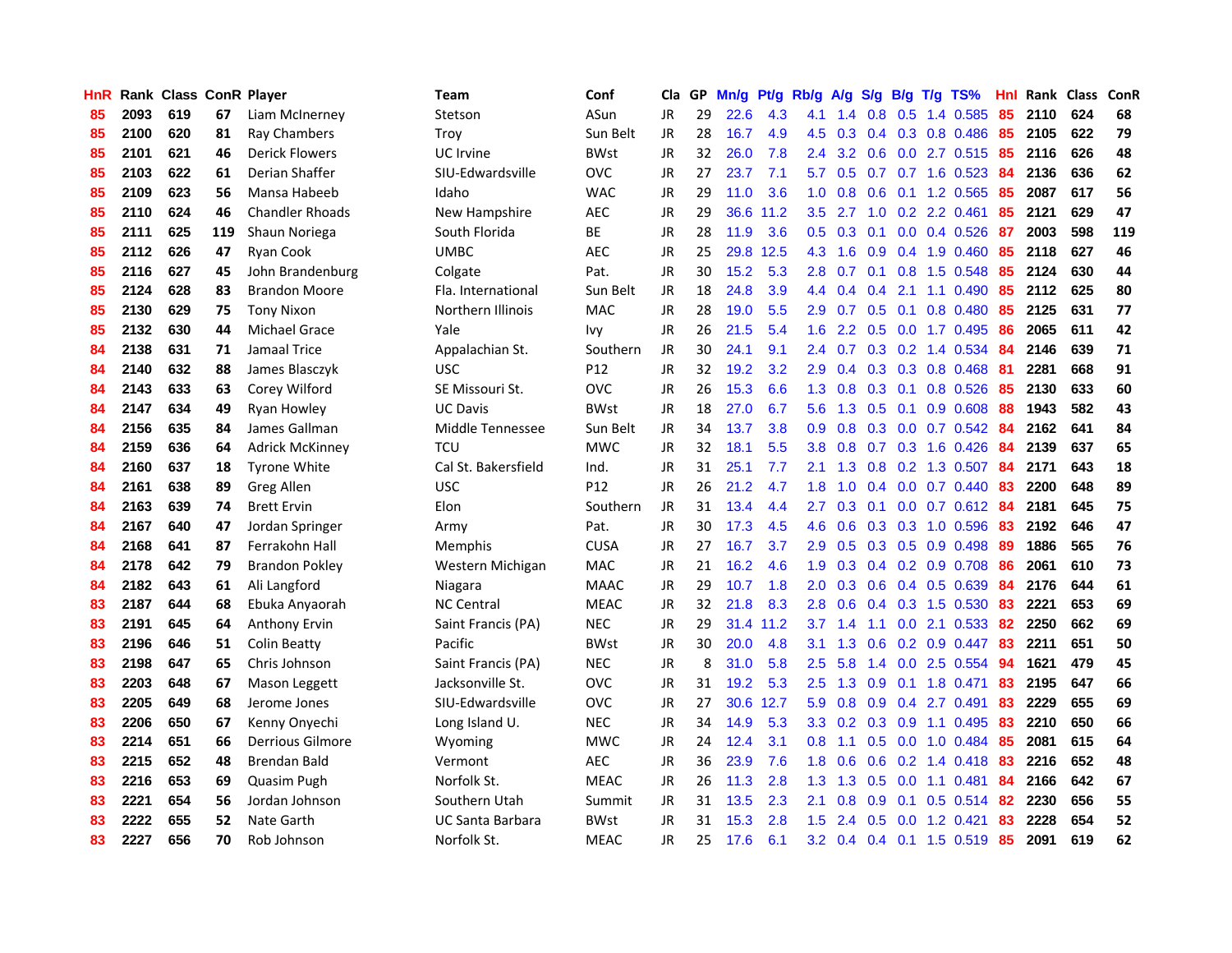| <b>HnR</b> |      | Rank Class ConR Player |     |                         | <b>Team</b>           | Conf            | Cla       |    | GP Mn/g Pt/g |           | Rb/g             | A/g           |     |                 | S/g B/g T/g TS%           | Hnl  | Rank Class |     | ConR |
|------------|------|------------------------|-----|-------------------------|-----------------------|-----------------|-----------|----|--------------|-----------|------------------|---------------|-----|-----------------|---------------------------|------|------------|-----|------|
| 82         | 2238 | 657                    | 90  | Sabatino Chen           | Colorado              | P12             | <b>JR</b> | 35 | 9.9          | 2.0       | 1.0              | 0.4           | 0.3 | 0.1             | 0.5 0.534                 | 82   | 2234       | 658 | 90   |
| 82         | 2239 | 658                    | 20  | Adam Young              | Cal St. Bakersfield   | Ind.            | JR        | 30 | 12.6         | 4.7       | 2.0              | 0.7           |     |                 | $0.3$ $0.2$ $0.8$ $0.484$ | 82   | 2244       | 661 | 20   |
| 82         | 2242 | 659                    | 54  | Elliott Lloyd           | Northern Colorado     | <b>BSky</b>     | JR        | 18 | 28.8         | 7.9       | 2.5              | 2.6           |     |                 | 0.9 0.2 2.7 0.603         | 86   | 2029       | 603 | 41   |
| 82         | 2251 | 660                    | 59  | <b>Kevin Hartley</b>    | Gardner-Webb          | <b>BSou</b>     | JR        | 32 | 22.3         | 5.5       | 4.1              | 1.0           |     |                 | 1.0 0.2 1.7 0.475         | 82   | 2276       | 665 | 62   |
| 82         | 2255 | 661                    | 48  | John Daniels            | Columbia              | Ivy             | JR        | 26 | 19.6         | 3.0       |                  | $5.4$ 1.4     |     |                 | 0.7 0.1 1.7 0.415 83      |      | 2202       | 649 | 45   |
| 82         | 2256 | 662                    | 70  | Jeremy Washington       | Tennessee-Martin      | <b>OVC</b>      | JR        | 31 | 24.7         | 5.8       | 4.1              | $2.2^{\circ}$ |     |                 | 0.8 0.4 1.2 0.460         | -81  | 2310       | 673 | 71   |
| 82         | 2257 | 663                    | 63  | Alshwan Hymes           | Canisius              | <b>MAAC</b>     | JR        | 30 |              | 35.4 15.4 | 3.2 <sub>1</sub> | 1.7           |     |                 | 1.2 0.1 2.7 0.502         | 82   | 2278       | 667 | 64   |
| 82         | 2259 | 664                    | 55  | Stallon Saldivar        | Northern Arizona      | <b>BSky</b>     | JR        | 29 | 31.2         | 6.7       | 3.6              | 4.9           | 1.0 |                 | $0.0$ 2.2 $0.456$         | 81   | 2317       | 677 | 58   |
| 82         | 2261 | 665                    | 92  | <b>Brandon Smith</b>    | California            | P <sub>12</sub> | JR        | 31 | 16.7         | 2.8       | 1.2              | 2.1           | 0.6 |                 | 0.0 1.7 0.429             | 84   | 2158       | 640 | 87   |
| 82         | 2268 | 666                    | 54  | Markus Duran            | Pacific               | <b>BWst</b>     | JR        | 30 | 26.8         | 7.0       | 1.7              | 1.1           |     |                 | 0.4 0.0 1.1 0.565         | 81   | 2287       | 670 | 54   |
| 82         | 2269 | 667                    | 69  | Gary Roberson           | Northwestern St.      | Southland       | JR        | 32 | 20.1         | 6.2       | $3.4^{\circ}$    | 0.8           |     |                 | $0.7$ $0.2$ 1.4 $0.501$   | 81   | 2282       | 669 | 70   |
| 82         | 2270 | 668                    | 64  | Scooter Gillette        | Niagara               | <b>MAAC</b>     | JR        | 33 | 16.4         | 4.2       | 2.5              | 0.2           |     |                 | 0.4 0.7 0.8 0.657         | 82   | 2277       | 666 | 63   |
| 82         | 2276 | 669                    | 96  | Eddie Ludwig            | LSU                   | <b>SEC</b>      | JR        | 29 | 10.0         | 2.0       | 1.9              | 0.4           |     |                 | $0.2$ $0.3$ $0.5$ $0.468$ | 82   | 2243       | 660 | 97   |
| 81         | 2286 | 670                    | 34  | Dexter Ellington        | <b>Texas Southern</b> | <b>SWAC</b>     | <b>JR</b> | 33 | 20.9         | 6.4       | 1.5              | 2.0           | 0.9 | 0.0             | 2.3 0.499                 | 81   | 2292       | 671 | 33   |
| 81         | 2291 | 671                    | 93  | <b>Chris Hines</b>      | Utah                  | P12             | <b>JR</b> | 29 | 30.4         | 9.6       | 2.3              | 0.7           | 0.6 | 0.0             | 1.4 0.459                 | 80   | 2330       | 680 | 92   |
| 81         | 2292 | 672                    | 50  | Matt Sullivan           | Brown                 | Ivy             | JR        | 31 | 30.2         | 9.8       | 2.9              | 1.7           | 0.8 | 0.1             | 1.1 0.519                 | -80  | 2332       | 681 | 52   |
| 81         | 2302 | 673                    | 51  | Stephen Albrecht        | Brown                 | Ivy             | JR        | 28 | 28.5         | 10.2      | 3.0 <sub>2</sub> | 2.0           |     |                 | 0.8 0.1 1.5 0.472 80      |      | 2336       | 683 | 53   |
| 81         | 2305 | 674                    | 89  | <b>Trey Anderson</b>    | South Alabama         | Sun Belt        | JR        | 29 | 26.0         | 5.8       | 2.9              | 3.1           |     |                 | $0.4$ 0.2 3.4 0.425 81    |      | 2312       | 674 | 89   |
| 81         | 2306 | 675                    | 79  | Korey VanDussen         | NC-Greensboro         | Southern        | JR        | 32 | 24.6         | 6.5       |                  | $2.4$ 1.8     |     |                 | 1.2 0.0 2.2 0.481         | -81  | 2314       | 676 | 80   |
| 81         | 2308 | 676                    | 72  | Marcus Ware             | Monmouth              | <b>NEC</b>      | JR        | 24 | 19.7         | 6.4       | 3.9              | 0.8           |     |                 | 1.0 0.3 1.5 0.475         | -82  | 2271       | 663 | 71   |
| 81         | 2318 | 677                    | 54  | <b>Mitch Rolls</b>      | Colgate               | Pat.            | JR        | 30 | 28.8         | 8.6       | 2.1              | 2.3           |     |                 | $0.7$ $0.1$ $2.1$ $0.560$ | 81   | 2325       | 678 | 54   |
| 81         | 2320 | 678                    | 83  | Matt Balkema            | Eastern Michigan      | <b>MAC</b>      | JR        | 31 | 16.8         | 4.5       | 3.2              | 0.4           |     |                 | $0.4$ 0.2 1.1 0.437       | -80  | 2337       | 684 | 85   |
| 81         | 2322 | 679                    | 61  | Mikey Manghum           | Oral Roberts          | Summit          | JR        | 34 | 13.7         | 2.3       | 0.6              | 1.3           |     |                 | $0.2$ 0.0 0.5 0.632       | -80  | 2329       | 679 | 61   |
| 80         | 2332 | 680                    | 105 | <b>Bryan Bynes</b>      | George Washington     | A10             | JR        | 29 | 20.0         | 4.4       | 1.9              | 1.6           | 0.7 |                 | $0.1$ 1.1 0.393           | -81  | 2302       | 672 | 104  |
| 80         | 2334 | 681                    | 84  | Jauwan Scaife           | Ball St.              | MAC             | JR        | 28 | 18.8         | 5.9       | 1.5 <sub>1</sub> | 0.9           | 0.7 | 0.1             | 0.9 0.457                 | -81  | 2313       | 675 | 82   |
| 80         | 2337 | 682                    | 60  | J.L. Lewis              | Louisiana Tech        | <b>WAC</b>      | JR        | 33 | 16.0         | 3.5       | 3.3              | 0.3           |     | $0.2 \quad 0.5$ | 0.7 0.504                 | -80  | 2335       | 682 | 60   |
| 80         | 2338 | 683                    | 55  | <b>Brian Neller</b>     | <b>UMBC</b>           | <b>AEC</b>      | JR        | 30 |              | 30.7 11.4 | $2.2\phantom{0}$ | 1.1           | 0.8 |                 | $0.1$ 1.0 $0.494$         | 78   | 2432       | 700 | 55   |
| 80         | 2343 | 684                    | 71  | David Jeune             | North Florida         | ASun            | JR        | 32 | 17.8         | 2.9       | 3.9              | 0.4           |     |                 | 0.5 0.3 1.0 0.503         | 80   | 2341       | 685 | 71   |
| 80         | 2353 | 685                    | 65  | <b>Tavares Speaks</b>   | Liberty               | <b>BSou</b>     | JR        | 32 | 30.6         | 10.2      | 3.3 <sub>1</sub> | 0.8           |     | $1.2 \quad 0.1$ | 1.6 0.494                 | -79  | 2379       | 693 | 70   |
| 80         | 2356 | 686                    | 67  | <b>Cameron Miles</b>    | San Diego             | <b>WCC</b>      | JR        | 30 | 13.8         | 3.4       | 1.0 <sub>1</sub> | 1.4           |     | $0.7 \quad 0.1$ | $0.9$ 0.442               | -80  | 2342       | 686 | 67   |
| 80         | 2363 | 687                    | 38  | Ryan Gesiakowski        | <b>Prairie View</b>   | <b>SWAC</b>     | JR        | 32 | 26.1         | 9.5       | 2.4              | 1.0           |     |                 | $0.9$ $0.0$ 1.7 $0.489$   | - 79 | 2375       | 692 | 40   |
| 80         | 2365 | 688                    | 75  | <b>Brandon Thompson</b> | Long Island U.        | <b>NEC</b>      | JR        | 34 | 17.6         | 4.4       | $2.5^{\circ}$    | 0.6           |     |                 | $0.7$ $0.1$ $0.8$ $0.515$ | -79  | 2361       | 689 | 74   |
| 80         | 2368 | 689                    | 74  | Stevie Mejia            | Hofstra               | CAA             | JR        | 26 | 22.4         | 6.0       | $1.4^{\circ}$    | 2.1           |     |                 | 1.3 0.0 1.7 0.451         | 82   | 2275       | 664 | 73   |
| 79         | 2384 | 690                    | 57  | <b>Phil Beans</b>       | <b>Holy Cross</b>     | Pat.            | JR        | 28 | 20.4         | 6.3       | 3.5              | 0.4           |     |                 | $0.2$ $0.5$ 1.4 $0.529$   | 79   | 2369       | 690 | 56   |
| 79         | 2386 | 691                    | 68  | <b>Branimir Mikulic</b> | <b>High Point</b>     | <b>BSou</b>     | JR        | 30 | 27.9         | 5.6       | 4.1              | 1.0           |     |                 | $0.3$ 0.4 1.1 0.553       | 80   | 2349       | 687 | 67   |
| 79         | 2390 | 692                    | 69  | Gabby Belardo           | Canisius              | <b>MAAC</b>     | JR        | 26 | 30.0         | 12.0      | 3.0 <sub>2</sub> | 2.6           | 1.2 | 0.1             | 3.0 0.465                 | 79   | 2390       | 695 | 69   |
| 79         | 2393 | 693                    | 63  | Don McAvoy              | Western Illinois      | Summit          | JR        | 33 | 8.6          | 2.7       | 1.0              | 0.4           | 0.3 | 0.1             | 0.3 0.486                 | 78   | 2422       | 698 | 64   |
| 79         | 2396 | 694                    | 45  | Lazabian Jackson        | Ark.-Pine Bluff       | <b>SWAC</b>     | <b>JR</b> | 30 | 29.8         | 9.8       | 3.0              |               |     |                 | 2.6 1.2 0.2 2.1 0.475 79  |      | 2397       | 696 | 43   |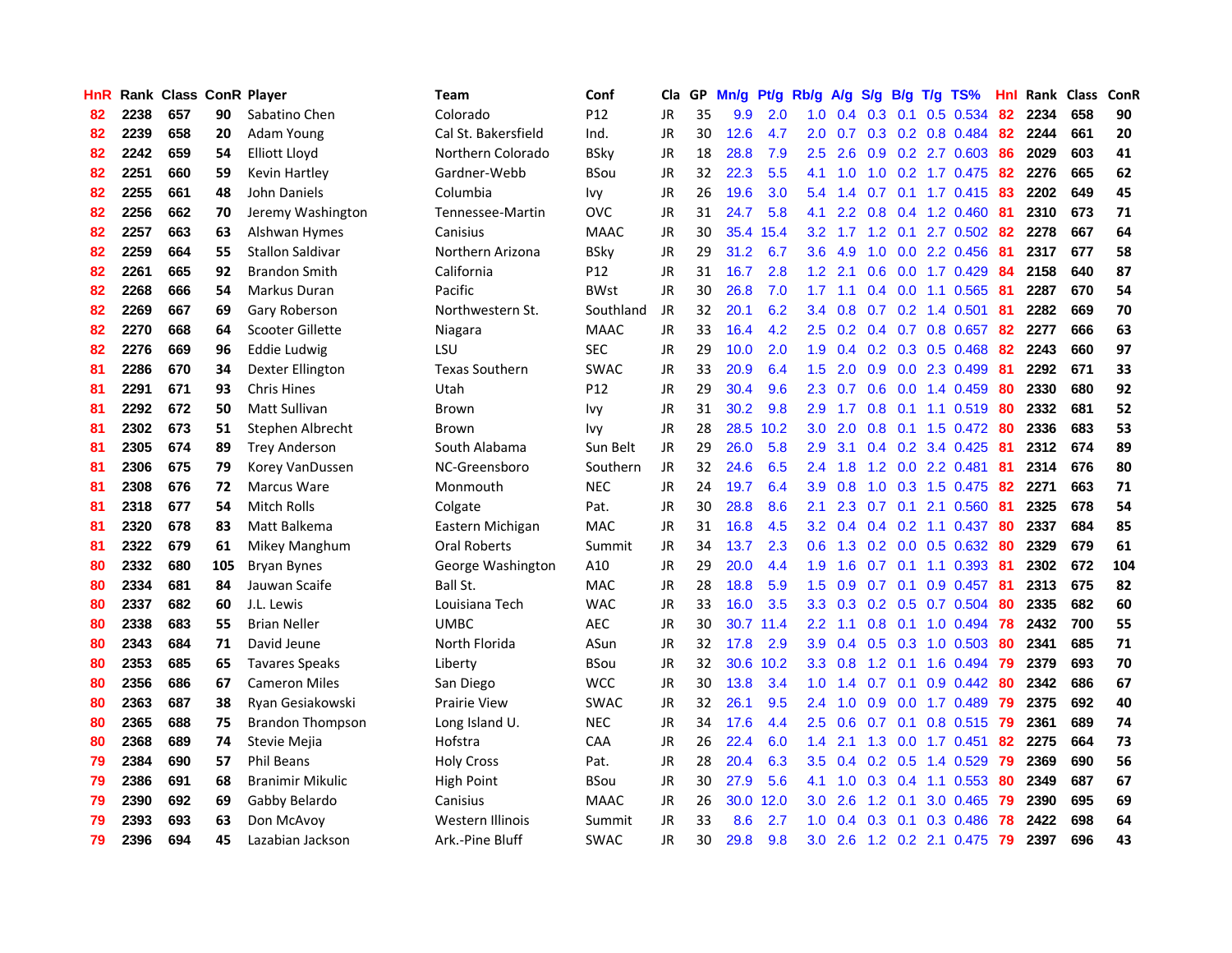| HnR |      | Rank Class ConR Player |     |                         | <b>Team</b>         | Conf        |           |    | Cla GP Mn/g Pt/g Rb/g A/g S/g B/g T/g TS% |           |                  |                 |     |                 |                           | Hnl  | Rank Class |     | ConR |
|-----|------|------------------------|-----|-------------------------|---------------------|-------------|-----------|----|-------------------------------------------|-----------|------------------|-----------------|-----|-----------------|---------------------------|------|------------|-----|------|
| 78  | 2417 | 695                    | 78  | Lawrence Smith          | <b>NCA&amp;T</b>    | <b>MEAC</b> | JR        | 32 | 16.7                                      | 4.5       | 3.5              | 0.5             | 0.7 | 0.2             | 1.1 0.537                 | 78   | 2436       | 703 | 80   |
| 78  | 2418 | 696                    | 74  | <b>Terrell Barnes</b>   | Tennessee Tech      | <b>OVC</b>  | <b>JR</b> | 31 | 23.2                                      | 2.9       | 4.4              | 1.5             |     |                 | $0.5$ $0.2$ $0.8$ $0.438$ | -79  | 2358       | 688 | 73   |
| 78  | 2421 | 697                    | 55  | R.J. Griffin            | Dartmouth           | <b>Ivy</b>  | <b>JR</b> | 30 | 26.2                                      | 7.6       | 2.5              | 1.1             | 0.7 | 0.1             | 1.8 0.491                 | 78   | 2419       | 697 | 56   |
| 78  | 2422 | 698                    | 92  | Darnell Jackson         | Louisiana-Lafayette | Sun Belt    | JR        | 26 | 12.5                                      | 2.5       | $2.5\,$          | 0.5             |     | $0.5$ 0.1       | 0.7 0.436                 | 79   | 2372       | 691 | 90   |
| 78  | 2425 | 699                    | 46  | Ronald Wright           | <b>Prairie View</b> | <b>SWAC</b> | <b>JR</b> | 32 | 21.7                                      | 4.4       | 3.1              | 2.5             |     |                 | 0.9 0.1 1.7 0.427 78      |      | 2433       | 701 | 46   |
| 78  | 2427 | 700                    | 79  | <b>Wesley Dunning</b>   | Hampton             | <b>MEAC</b> | JR        | 31 | 19.5                                      | 4.3       | 4.0              | 0.2             |     |                 | 0.3 0.4 0.9 0.510 78      |      | 2428       | 699 | 79   |
| 78  | 2428 | 701                    | 80  | Nathaniel Drayton       | Florida A&M         | <b>MEAC</b> | <b>JR</b> | 32 | 12.0                                      | 4.5       | $2.5\,$          | 0.1             |     |                 | $0.5$ 0.4 1.0 0.469       | -75  | 2527       | 730 | 84   |
| 78  | 2429 | 702                    | 75  | Daron Populist          | SE Louisiana        | Southland   | <b>JR</b> | 29 | 27.7                                      | 7.2       | 1.0 <sub>1</sub> | 1.3             |     |                 | 0.5 0.1 1.7 0.582         | 76   | 2498       | 723 | 78   |
| 78  | 2430 | 703                    | 29  | Aaron Urbanus           | Texas-Pan American  | <b>GWC</b>  | <b>JR</b> | 31 | 24.0                                      | 8.6       | 2.4              | 1.9             |     |                 | $0.5$ $0.0$ $2.0$ $0.511$ | 77   | 2445       | 706 | 28   |
| 78  | 2433 | 704                    | 47  | <b>Michael Starks</b>   | Alcorn St.          | <b>SWAC</b> | JR        | 31 | 16.3                                      | 3.9       | 3.9              | 0.2             |     | $0.2 \quad 1.1$ | 0.9 0.530                 | 76   | 2479       | 713 | 48   |
| 78  | 2440 | 705                    | 73  | <b>William Wilson</b>   | North Florida       | ASun        | JR        | 32 | 20.6                                      | 2.0       | 1.7              | 3.1             |     |                 | 0.8 0.0 2.1 0.390         | -78  | 2434       | 702 | 73   |
| 78  | 2441 | 706                    | 73  | <b>Blaise Ffrench</b>   | Saint Peter's       | <b>MAAC</b> | JR        | 29 | 22.1                                      | 4.4       | 2.5              | 2.9             |     |                 | 1.2 0.2 2.3 0.416         | -77  | 2457       | 709 | 72   |
| 78  | 2444 | 707                    | 48  | <b>Anthony Nieves</b>   | Alcorn St.          | <b>SWAC</b> | <b>JR</b> | 14 |                                           | 27.4 10.9 | 3.6              | 2.0             | 1.1 | 0.1             | 2.6 0.461                 | -79  | 2388       | 694 | 41   |
| 77  | 2445 | 708                    | 69  | Derrick Rodgers         | Portland            | <b>WCC</b>  | <b>JR</b> | 31 | 17.7                                      | 3.8       | 1.6              | 1.8             |     | $0.4\quad 0.0$  | 1.5 0.496                 | 77   | 2447       | 707 | 69   |
| 77  | 2446 | 709                    | 76  | <b>Todd Nelson</b>      | SE Louisiana        | Southland   | JR        | 25 | 19.1                                      | 6.5       | 1.2 <sub>1</sub> | 0.9             |     | $0.4 \quad 0.0$ | 1.3 0.522                 | -76  | 2494       | 722 | 77   |
| 77  | 2449 | 710                    | 86  | Kyle Randall            | NC-Greensboro       | Southern    | <b>JR</b> | 32 | 20.5                                      | 5.7       | 1.4              | 1.7             |     | $0.4\quad 0.0$  | 1.2 0.466                 | -77  | 2449       | 708 | 86   |
| 77  | 2455 | 711                    | 57  | <b>Tyler Ponticelli</b> | Brown               | <b>Ivy</b>  | <b>JR</b> | 31 | 25.7                                      | 4.3       | 3.5              | 2.3             |     |                 | 0.8 0.2 1.9 0.526         | 76   | 2480       | 714 | 59   |
| 77  | 2457 | 712                    | 75  | Corderio Maclin         | Tennessee-Martin    | <b>OVC</b>  | JR        | 30 | 14.5                                      | 6.3       |                  | $2.2 \quad 0.3$ |     |                 | 0.3 0.4 1.2 0.518 76      |      | 2483       | 716 | 75   |
| 77  | 2460 | 713                    | 126 | Austin Johnson          | Rutgers             | <b>BE</b>   | JR        | 31 | 16.0                                      | 4.1       | 2.1              | 0.4             |     |                 | 0.4 0.2 1.3 0.527 77      |      | 2441       | 704 | 126  |
| 77  | 2463 | 714                    | 78  | Demetrice Jacobs        | Northwestern St.    | Southland   | JR        | 16 | 21.9                                      | 6.6       | $2.5\,$          | 1.4             |     |                 | 1.5 0.2 1.6 0.455         | -82  | 2237       | 659 | 64   |
| 77  | 2466 | 715                    | 90  | Jekore Tyler            | <b>UAB</b>          | <b>CUSA</b> | <b>JR</b> | 31 | 12.2                                      | 4.3       | $1.6^{\circ}$    | 1.1             |     |                 | 0.4 0.1 1.7 0.423 76      |      | 2472       | 710 | 92   |
| 77  | 2468 | 716                    | 102 | John Florveus           | Georgia             | <b>SEC</b>  | <b>JR</b> | 32 | 12.8                                      | 1.8       | 1.8              | 0.2             |     |                 | $0.2$ 0.7 0.5 0.429       | -76  | 2481       | 715 | 102  |
| 77  | 2471 | 717                    | 80  | Jan Petrovcic           | SE Louisiana        | Southland   | <b>JR</b> | 27 | 17.0                                      | 2.3       | 4.5              | 0.8             |     |                 | $0.7$ $0.4$ 1.1 $0.374$   | -75  | 2534       | 733 | 82   |
| 76  | 2479 | 718                    | 58  | Dee Goens               | <b>Holy Cross</b>   | Pat.        | JR        | 23 | 11.8                                      | 2.3       | 1.0              | 1.6             |     |                 | $0.4$ 0.0 1.1 0.540       | - 77 | 2443       | 705 | 58   |
| 76  | 2480 | 719                    | 84  | <b>Matt Wilson</b>      | NC-Wilmington       | CAA         | JR        | 28 | 11.3                                      | 2.1       | 2.6              | 0.1             |     |                 | $0.1$ $0.2$ $0.4$ $0.625$ | -76  | 2474       | 711 | 84   |
| 76  | 2482 | 720                    | 32  | P.J. Miller             | New Jersey Tech     | <b>GWC</b>  | JR        | 30 | 25.1                                      | 6.8       | 3.0              | 2.1             |     |                 | 1.0 0.2 2.0 0.489         | 76   | 2477       | 712 | 31   |
| 76  | 2485 | 721                    | 82  | R.J. Buck               | NC A&T              | <b>MEAC</b> | JR        | 31 | 20.5                                      | 5.4       | 3.1              | 1.1             | 0.5 |                 | $0.1$ 1.2 0.493           | 76   | 2493       | 721 | 83   |
| 76  | 2492 | 722                    | 62  | Ephraim Ekanem          | Northern Arizona    | <b>BSky</b> | JR        | 28 | 17.8                                      | 5.6       | 3.9              | 0.3             |     |                 | $0.5$ 0.4 0.9 0.480       | -75  | 2525       | 729 | 63   |
| 76  | 2498 | 723                    | 75  | <b>Chris Prescott</b>   | Saint Peter's       | <b>MAAC</b> | JR        | 31 | 27.8                                      | 10.1      | 2.1              | 1.4             |     | $0.5 \quad 0.1$ | 2.2 0.472                 | 75   | 2522       | 728 | 77   |
| 76  | 2499 | 724                    | 49  | <b>Brandon Allen</b>    | Alabama A&M         | <b>SWAC</b> | <b>JR</b> | 19 | 12.9                                      | 4.3       | 2.2              | 0.6             |     | $0.5 \quad 0.1$ | 0.7 0.466                 | 76   | 2489       | 720 | 49   |
| 76  | 2500 | 725                    | 61  | E.J. Farris             | Utah St.            | <b>WAC</b>  | <b>JR</b> | 33 | 9.2                                       | 2.8       | 1.2              | 0.8             |     |                 | 0.3 0.0 0.9 0.453 76      |      | 2485       | 717 | 61   |
| 76  | 2501 | 726                    | 50  | Jeremy Ingram           | Alabama A&M         | <b>SWAC</b> | <b>JR</b> | 22 | 12.0                                      | 5.5       |                  | $1.1 \quad 0.7$ |     |                 | $0.5$ $0.2$ $0.9$ $0.447$ | -76  | 2504       | 725 | 50   |
| 76  | 2502 | 727                    | 83  | Paul Scotland           | Bethune-Cookman     | <b>MEAC</b> | JR        | 27 | 10.8                                      | 3.3       |                  | $0.9\quad 0.9$  |     |                 | 0.4 0.0 0.9 0.492 76      |      | 2487       | 718 | 81   |
| 75  | 2511 | 728                    | 97  | <b>Adam Sterrenberg</b> | Arkansas St.        | Sun Belt    | <b>JR</b> | 28 | 12.8                                      | 3.6       | 1.0 <sub>1</sub> | 0.5             |     |                 | 0.2 0.0 0.5 0.510 76      |      | 2488       | 719 | 96   |
| 75  | 2512 | 729                    | 22  | Alex Welhouse           | Neb.-Omaha          | Ind.        | JR        | 28 |                                           | 27.5 10.4 | 6.7              | 1.3             |     |                 | $0.4$ $0.2$ 2.1 $0.533$   | 75   | 2509       | 726 | 22   |
| 75  | 2515 | 730                    | 84  | <b>Khalif Toombs</b>    | South Carolina St.  | <b>MEAC</b> | <b>JR</b> | 31 |                                           | 34.8 10.9 | 2.5              | 4.4             | 1.2 | 0.0             | 2.7 0.467                 | -74  | 2545       | 736 | 86   |
| 75  | 2518 | 731                    | 75  | Jay Reynolds            | Presbyterian        | <b>BSou</b> | <b>JR</b> | 29 | 19.4                                      | 4.2       | 2.1              | 0.1             | 0.2 |                 | 0.3 0.9 0.731             | 75   | 2520       | 727 | 77   |
| 75  | 2519 | 732                    | 33  | <b>Matt Samuels</b>     | Chicago St.         | <b>GWC</b>  | JR        | 30 |                                           | 28.7 11.5 | 3.3 <sub>2</sub> | 1.9             |     |                 | 1.1 0.1 2.8 0.467 75      |      | 2528       | 731 | 33   |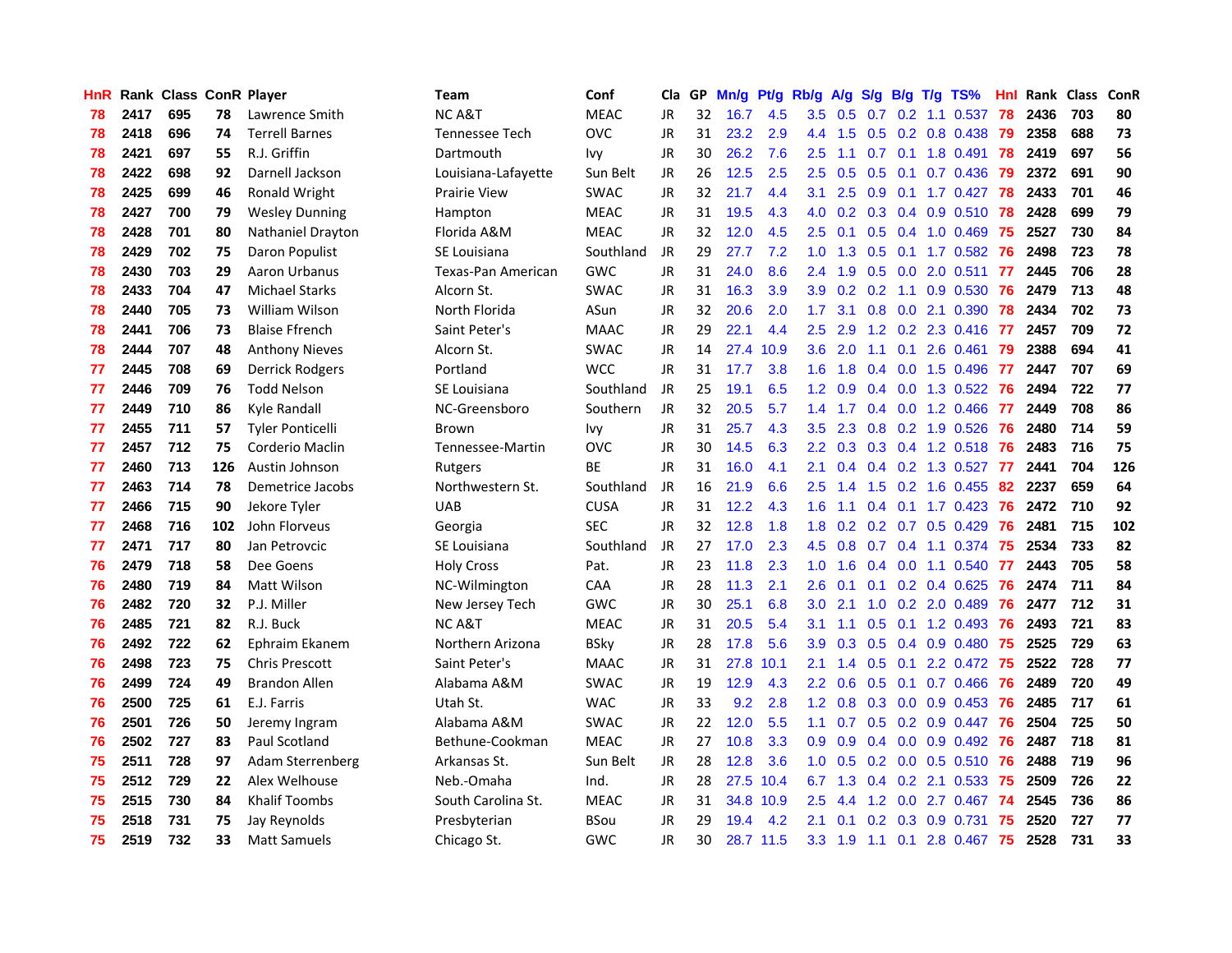| HnR |      |     |     | Rank Class ConR Player   | <b>Team</b>               | Conf        |           |    | Cla GP Mn/g Pt/g Rb/g A/g S/g B/g T/g TS% |           |                   |                 |               |                 |                           | Hnl  | Rank Class |     | ConR |
|-----|------|-----|-----|--------------------------|---------------------------|-------------|-----------|----|-------------------------------------------|-----------|-------------------|-----------------|---------------|-----------------|---------------------------|------|------------|-----|------|
| 75  | 2522 | 733 | 23  | Chad Rasmussen           | Seattle                   | Ind.        | JR        | 27 | 18.7                                      | 5.2       | 1.4               | 1.4             | 0.3           | 0.1             | $1.2$ 0.511               | 75   | 2536       | 734 | 23   |
| 75  | 2527 | 734 | 52  | <b>Twann Oakley</b>      | Alcorn St.                | <b>SWAC</b> | <b>JR</b> | 28 |                                           | 31.1 10.5 | 2.9               | 1.1             | 0.9           | 0.1             | 2.0 0.516                 | -74  | 2558       | 738 | 53   |
| 75  | 2533 | 735 | 53  | Jonathan Lewis           | Jackson St.               | <b>SWAC</b> | <b>JR</b> | 31 | 24.3                                      | 2.5       | 2.5               | 2.3             | 1.5           | 0.0             | 1.6 0.435                 | - 73 | 2597       | 751 | 57   |
| 74  | 2537 | 736 | 64  | <b>Sherrod Baldwin</b>   | Idaho St.                 | <b>BSky</b> | JR        | 29 | 16.6                                      | 4.8       | 1.3               | 1.0             |               |                 | 0.5 0.0 1.0 0.517 74      |      | 2568       | 742 | 65   |
| 74  | 2542 | 737 | 65  | Michael Dunn             | Northern Arizona          | <b>BSky</b> | JR        | 29 | 23.5                                      | 6.8       |                   | $3.0 \quad 1.8$ |               |                 | 1.0 0.2 1.9 0.491 73      |      | 2582       | 745 | 66   |
| 74  | 2543 | 738 | 77  | Nick Gore                | <b>VMI</b>                | <b>BSou</b> | JR        | 32 | 14.4                                      | 4.3       | 2.0 <sub>1</sub>  | 1.2             |               |                 | 0.5 0.2 1.0 0.513 74      |      | 2555       | 737 | 79   |
| 74  | 2548 | 739 | 89  | Patrick Jackson          | Kent St.                  | MAC         | JR        | 33 | 13.0                                      | 2.8       | $2.5\,$           | 0.1             |               |                 | $0.5$ 0.2 0.5 0.455 74    |      | 2565       | 741 | 90   |
| 74  | 2557 | 740 | 80  | <b>Melquan Bolding</b>   | Fairleigh Dickinson       | <b>NEC</b>  | <b>JR</b> | 25 |                                           | 32.4 15.1 | 3.0               | 1.9             |               |                 | 0.9 0.1 3.6 0.455         | -73  | 2573       | 743 | 81   |
| 74  | 2560 | 741 | 86  | Alioune Diouf            | James Madison             | CAA         | <b>JR</b> | 28 | 18.9                                      | 3.5       | 3.3               | 1.0             | 0.8           |                 | $0.4$ 1.3 0.413           | -75  | 2529       | 732 | 86   |
| 73  | 2566 | 742 | 56  | Stephawn Brown           | Alabama St.               | <b>SWAC</b> | JR        | 31 | 24.5                                      | 4.4       | 4.1               | 1.1             | 0.6           |                 | 0.4 1.5 0.420             | -71  | 2635       | 762 | 60   |
| 73  | 2568 | 743 | 76  | Lewis Jones              | Evansville                | <b>MVC</b>  | JR        | 32 | 17.3                                      | 5.3       | 2.4               | 0.4             |               |                 | 0.3 0.1 1.2 0.463         | 73   | 2589       | 748 | 76   |
| 73  | 2570 | 744 | 36  | Anthony Hill             | <b>Houston Baptist</b>    | <b>GWC</b>  | <b>JR</b> | 30 | 24.9                                      | 6.5       | 1.8               | 1.6             | 0.9           | 0.0             | 1.4 0.480                 | -72  | 2607       | 752 | 38   |
| 73  | 2576 | 745 | 86  | Jason Smith              | Tx.A&M-Corp. Christi      | Southland   | <b>JR</b> | 28 | 9.8                                       | 3.3       | 1.9               | 0.6             | 0.3           |                 | $0.1$ 1.2 0.431           | -73  | 2593       | 750 | 86   |
| 73  | 2577 | 746 | 79  | Jairus Simms             | High Point                | <b>BSou</b> | <b>JR</b> | 29 | 15.9                                      | 2.8       | 1.3               | 2.6             |               | $0.4\quad 0.0$  | 1.2 0.425                 | 73   | 2574       | 744 | 81   |
| 73  | 2579 | 747 | 59  | Madut Bol                | Southern                  | <b>SWAC</b> | JR        | 31 | 11.8                                      | 3.1       | 2.0               | 0.2             |               | $0.2 \quad 0.4$ | $0.5$ 0.514               | 73   | 2592       | 749 | 56   |
| 73  | 2584 | 748 | 82  | Lonnie Hayes             | Fairleigh Dickinson       | <b>NEC</b>  | <b>JR</b> | 11 | 36.4                                      | 13.0      | 3.3               | 4.1             | 2.0           |                 | 0.0 4.4 0.426             | -74  | 2559       | 739 | 80   |
| 73  | 2594 | 749 | 96  | <b>Rashard McGill</b>    | Southern Miss.            | <b>CUSA</b> | JR        | 31 | 14.6                                      | 2.6       | 2.9               | 0.4             |               |                 | 0.4 0.1 0.7 0.381 74      |      | 2564       | 740 | 97   |
| 73  | 2595 | 750 | 25  | Louis Green              | Seattle                   | Ind.        | <b>JR</b> | 24 | 11.3                                      | 3.8       | $2.6^{\circ}$     | 0.2             |               |                 | 0.1 0.5 1.0 0.552 73      |      | 2587       | 747 | 24   |
| 73  | 2596 | 751 | 85  | Raphael Jordan           | Bryant                    | <b>NEC</b>  | <b>JR</b> | 28 | 26.7                                      | 7.1       | 3.1               | 1.4             |               |                 | 0.8 0.1 1.4 0.513 71      |      | 2629       | 759 | 87   |
| 72  | 2598 | 752 | 39  | Ruben Cabrera            | <b>Texas-Pan American</b> | <b>GWC</b>  | JR        | 31 | 17.5                                      | 6.2       | 3.2 <sub>1</sub>  | 0.5             |               |                 | 0.2 0.1 1.4 0.512 72      |      | 2611       | 754 | 39   |
| 72  | 2600 | 753 | 86  | Nick Greenbacker         | Sacred Heart              | <b>NEC</b>  | JR        | 32 | 15.6                                      | 3.3       | $2.2\overline{ }$ | 0.6             |               |                 | 0.5 0.5 0.8 0.510 72      |      | 2614       | 755 | 86   |
| 72  | 2603 | 754 | 61  | Leonard Hayes            | <b>Stony Brook</b>        | <b>AEC</b>  | JR        | 32 | 15.8                                      | 3.5       | 1.7               | 1.0             |               |                 | $0.2$ $0.0$ $0.6$ $0.378$ | -72  | 2609       | 753 | 61   |
| 72  | 2604 | 755 | 89  | Jasper Williams          | Hampton                   | <b>MEAC</b> | <b>JR</b> | 29 | 18.2                                      | 5.6       | 1.7               | 1.0             |               |                 | 0.6 0.0 1.2 0.455         | -73  | 2584       | 746 | 90   |
| 72  | 2607 | 756 | 40  | Jordan Allard            | North Dakota              | <b>GWC</b>  | JR        | 32 | 17.0                                      | 3.5       | 3.6               | 0.3             |               |                 | $0.3$ 0.7 0.9 0.421       | 72   | 2623       | 757 | 40   |
| 72  | 2611 | 757 | 41  | Jesus M. Delgado         | <b>Texas-Pan American</b> | <b>GWC</b>  | JR        | 32 | 22.0                                      | 5.1       | 2.6               | 1.3             | 0.9           |                 | $0.1$ 1.7 $0.467$         | -71  | 2631       | 761 | 41   |
| 72  | 2612 | 758 | 68  | Nate Butler              | TCU                       | <b>MWC</b>  | JR        | 33 | 16.4                                      | 2.6       | 2.3               | 0.9             | 0.7           | 0.2             | 1.0 0.387                 | -72  | 2621       | 756 | 69   |
| 72  | 2613 | 759 | 62  | <b>Taylor Johnston</b>   | <b>Binghamton</b>         | AEC.        | JR        | 28 | 13.4                                      | 2.6       | 1.8               | 0.5             | 0.2           | 0.1             | 0.4 0.592                 | -71  | 2640       | 763 | 62   |
| 71  | 2620 | 760 | 78  | <b>Tyshawn Patterson</b> | Stetson                   | ASun        | <b>JR</b> | 29 | 13.1                                      | 3.4       | 1.6               | 1.5             | 0.7           |                 | $0.1$ 1.8 $0.450$         | -71  | 2630       | 760 | 78   |
| 71  | 2635 | 761 | 81  | <b>Brandon Garrett</b>   | Murray St.                | <b>OVC</b>  | <b>JR</b> | 32 | 11.7                                      | 2.3       | 2.1               | 0.1             |               | $0.3 \quad 0.6$ | 0.8 0.471                 | -71  | 2628       | 758 | 81   |
| 71  | 2643 | 762 | 94  | A.J. Rogers              | Norfolk St.               | <b>MEAC</b> | <b>JR</b> | 36 | 10.0                                      | 2.4       | 1.4               | 0.2             |               |                 | 0.2 0.4 0.6 0.512 70      |      | 2658       | 765 | 97   |
| 70  | 2648 | 763 | 95  | Pina Guillaume           | Md.-Eastern Shore         | <b>MEAC</b> | JR        | 24 | 15.4                                      | 3.1       |                   | $3.3 \quad 0.2$ |               |                 | 0.3 0.4 0.9 0.455 71      |      | 2646       | 764 | 92   |
| 70  | 2649 | 764 | 67  | Paolo Mancasola          | <b>UC Davis</b>           | <b>BWst</b> | <b>JR</b> | 30 | 20.3                                      | 3.2       | 1.7 <sub>z</sub>  | 2.1             |               |                 | 0.4 0.0 1.2 0.539         | -69  | 2678       | 769 | 72   |
| 70  | 2656 | 765 | 102 | Alan-Michael Thompson    | Louisiana-Lafayette       | Sun Belt    | <b>JR</b> | 32 | 10.3                                      | 3.9       |                   | $0.6 \quad 0.3$ |               | $0.3 \ 0.0$     | 0.5 0.448                 | -70  | 2667       | 767 | 103  |
| 70  | 2658 | 766 | 74  | Jordan Boots             | South Dakota              | Summit      | <b>JR</b> | 28 | 20.4                                      | 5.0       | 1.1               | 1.4             |               |                 | $0.4$ 0.0 0.6 0.475       | -70  | 2671       | 768 | 75   |
| 70  | 2659 | 767 | 89  | Lonnie Robinson          | Fairleigh Dickinson       | <b>NEC</b>  | <b>JR</b> | 29 | 27.6                                      | 6.9       | 3.3               | 2.0             | 0.6           | 0.1             | 2.5 0.446                 | 69   | 2682       | 771 | 90   |
| 70  | 2666 | 768 | 71  | David Chavarria          | <b>UC Riverside</b>       | <b>BWst</b> | <b>JR</b> | 28 | 14.8                                      | 2.5       | 2.5               | 0.4             | 0.1           | 0.2             | 0.7 0.526                 | 70   | 2663       | 766 | 70   |
| 69  | 2668 | 769 | 96  | Jean Louisme             | NC A&T                    | <b>MEAC</b> | JR        | 32 | 13.8                                      | 4.7       | $2.2\phantom{0}$  | 0.6             | $0.4^{\circ}$ | 0.1             | 0.9 0.439                 | 69   | 2695       | 772 | 99   |
| 69  | 2671 | 770 | 103 | Tola Akomolafe           | Fla. International        | Sun Belt    | <b>JR</b> | 14 | 21.4                                      | 3.2       | 3.6               | 0.6             |               |                 | 0.7 0.4 1.3 0.523         | 76   | 2503       | 724 | 98   |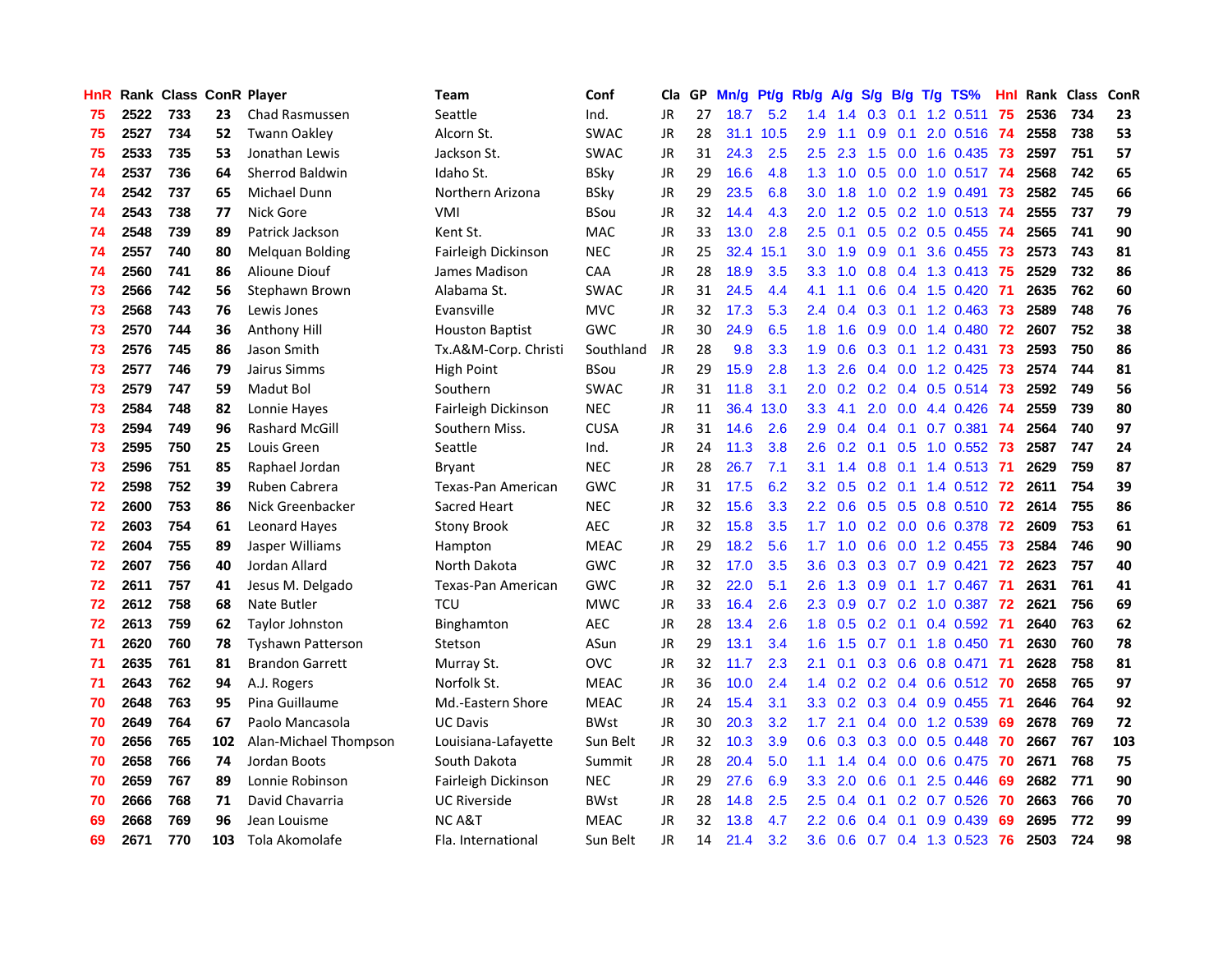| <b>HnR</b> |      |     |     | Rank Class ConR Player | Team                | Conf        | Cla       |    | GP Mn/g | Pt/g | Rb/g             | A/g             |                 |                 | S/g B/g T/g TS%                 | Hnl |      | Rank Class | <b>ConR</b> |
|------------|------|-----|-----|------------------------|---------------------|-------------|-----------|----|---------|------|------------------|-----------------|-----------------|-----------------|---------------------------------|-----|------|------------|-------------|
| 69         | 2675 | 771 | 61  | Jordan Brickman        | Navy                | Pat.        | JR        | 29 | 23.1    | 4.1  | 1.2              | $2.2^{\circ}$   | 0.7             | 0.0             | 1.7 0.404                       | 66  | 2749 | 788        | 67          |
| 69         | 2678 | 772 | 83  | Rinaldo Mafra          | Jacksonville St.    | <b>OVC</b>  | JR        | 31 | 13.5    | 3.2  | 2.6              |                 | $0.2$ 0.3 0.3   |                 | 0.8 0.463                       | 69  | 2679 | 770        | 82          |
| 69         | 2686 | 773 | 64  | Davon Jones            | Jackson St.         | <b>SWAC</b> | JR        | 31 | 14.3    | 3.5  | 3.1              | 0.3             |                 |                 | $0.3$ 0.7 1.1 0.413             | -67 | 2738 | 783        | 65          |
| 68         | 2700 | 774 | 98  | <b>Finis Craddock</b>  | Central Michigan    | <b>MAC</b>  | JR        | 31 | 13.8    | 2.8  | 2.5              | 0.8             |                 | $0.3 \quad 0.1$ | 0.8 0.399                       | 68  | 2700 | 773        | 96          |
| 68         | 2704 | 775 | 91  | Donley Minor           | Lamar               | Southland   | JR        | 34 | 13.0    | 2.4  |                  | $1.4 \quad 1.0$ |                 |                 | 0.6 0.0 0.8 0.389               | 68  | 2706 | 775        | 92          |
| 68         | 2710 | 776 | 28  | Jacques Coleman        | Neb.-Omaha          | Ind.        | JR        | 25 | 11.0    | 2.8  | 1.7              | 1.2             |                 |                 | 0.7 0.0 1.3 0.548               | 68  | 2717 | 777        | 29          |
| 67         | 2716 | 777 | 77  | Allan Saint-Gelais     | South Dakota        | Summit      | JR        | 27 | 17.7    | 5.5  | 2.1              | 0.7             |                 |                 | 0.3 0.3 1.3 0.550               | -67 | 2723 | 780        | 80          |
| 67         | 2725 | 778 | 78  | Mohamed Koita          | Manhattan           | <b>MAAC</b> | JR        | 33 | 13.3    | 2.9  | 1.6              | 0.7             |                 |                 | 0.3 0.2 0.8 0.429               | 67  | 2727 | 781        | 78          |
| 67         | 2731 | 779 | 91  | Gene Swindle           | James Madison       | CAA         | JR        | 31 | 14.7    | 2.9  | 2.8              | 0.2             |                 |                 | 0.3 0.3 0.9 0.529               | 67  | 2746 | 785        | 91          |
| 67         | 2732 | 780 | 67  | Jordan Hickert         | Eastern Washington  | <b>BSky</b> | JR        | 32 | 12.2    | 3.2  | 2.1              | 0.3             | 0.1             |                 | $0.3$ 0.3 0.449                 | 67  | 2744 | 784        | 68          |
| 67         | 2736 | 781 | 95  | Cameron Baskerville    | Georgia Southern    | Southern    | JR        | 30 | 20.1    | 4.1  | 2.7              | 0.4             |                 |                 | $0.3$ $0.3$ 1.5 $0.537$         | 67  | 2747 | 786        | 96          |
| 67         | 2737 | 782 | 65  | Chris Jones            | San Jose St.        | <b>WAC</b>  | JR        | 30 | 13.7    | 3.0  | 2.5              | 0.3             |                 | $0.3$ 0.1       | 0.7 0.471                       | 67  | 2748 | 787        | 66          |
| 66         | 2741 | 783 | 31  | Allen Tate             | Seattle             | Ind.        | JR        | 23 | 13.9    | 2.8  | 2.6              | 0.8             | 1.1             | 0.0             | 1.2 0.374                       | 68  | 2714 | 776        | 28          |
| 66         | 2742 | 784 | 116 | Ki Sherrill            | Charlotte           | A10         | JR        | 25 | 13.1    | 2.8  | $1.4^{\circ}$    | 0.2             | 0.3             |                 | $0.4$ 0.8 0.538                 | 68  | 2702 | 774        | 115         |
| 66         | 2744 | 785 | 103 | Aaron Martin           | South Carolina St.  | <b>MEAC</b> | JR        | 30 | 20.7    | 5.7  | 3.9              | 1.0             | 0.6             | 0.2             | 1.4 0.419                       | 65  | 2772 | 792        | 103         |
| 66         | 2748 | 786 | 74  | <b>Ben Boggs</b>       | Valparaiso          | Hor.        | JR        | 24 | 21.5    | 4.5  | 3.2 <sub>2</sub> | 0.9             | 0.3             | 0.1             | 1.5 0.445                       | -74 | 2541 | 735        | 71          |
| 66         | 2751 | 787 | 104 | Dadrian Collins        | Howard              | <b>MEAC</b> | JR        | 21 | 15.1    | 4.9  | 2.0 <sub>2</sub> | 0.4             | 0.1             |                 | 0.0 1.2 0.475                   | 68  | 2720 | 778        | 100         |
| 66         | 2752 | 788 | 93  | Joe Bright             | Stephen F. Austin   | Southland   | JR        | 28 | 12.2    | 1.6  | 1.7 <sub>z</sub> | 0.5             | $0.4 \quad 0.1$ |                 | 0.6 0.411 67                    |     | 2731 | 782        | 94          |
| 65         | 2759 | 789 | 69  | Chris Matagrano        | New Hampshire       | <b>AEC</b>  | JR        | 26 | 11.7    | 2.8  |                  |                 |                 |                 | 2.2 0.2 0.2 0.3 0.9 0.497       | 66  | 2756 | 790        | 69          |
| 65         | 2760 | 790 | 79  | Kourtney Goff          | Southern Illinois   | <b>MVC</b>  | JR        | 28 | 15.0    | 1.5  | 0.9 <sup>°</sup> | 1.6             |                 |                 | $0.8$ 0.0 1.1 0.345             | -66 | 2759 | 791        | 79          |
| 65         | 2763 | 791 | 97  | <b>Bo Holston</b>      | Citadel             | Southern    | JR        | 29 | 23.0    | 5.7  | $3.4^{\circ}$    | 1.1             |                 |                 | 0.6 0.1 1.9 0.494               | 65  | 2776 | 794        | 99          |
| 65         | 2765 | 792 | 96  | O.J. Evans             | Northwestern St.    | Southland   | JR        | 32 | 9.3     | 1.8  | 1.9              | 0.3             |                 |                 | $0.1$ $0.3$ $0.5$ $0.522$       | 65  | 2782 | 796        | 97          |
| 65         | 2766 | 793 | 69  | Jarvis Moore           | Alcorn St.          | <b>SWAC</b> | JR        | 20 | 14.0    | 2.9  | 1.1              | 1.5             |                 | $0.9\quad 0.1$  | 1.8 0.468                       | 65  | 2773 | 793        | 68          |
| 65         | 2771 | 794 | 106 | Wendell Wright         | South Alabama       | Sun Belt    | JR        | 28 | 15.6    | 1.9  | 1.8              | 0.8             |                 | $0.3 \quad 0.1$ | 0.8 0.505                       | 65  | 2777 | 795        | 106         |
| 65         | 2772 | 795 | 94  | Kelvin McNeil          | Delaware            | CAA         | JR        | 32 | 14.1    | 2.4  | 3.0 <sub>2</sub> | 0.4             |                 |                 | $0.2$ $0.0$ $0.7$ $0.432$       | 65  | 2784 | 797        | 94          |
| 64         | 2782 | 796 | 67  | Patrick Nyeko          | Nevada              | <b>WAC</b>  | JR        | 35 | 13.1    | 1.5  | 1.1              | 0.5             | 0.5             | 0.1             | $0.6$ $0.421$                   | 64  | 2794 | 799        | 68          |
| 63         | 2803 | 797 | 74  | Mayol Riathin          | <b>Prairie View</b> | <b>SWAC</b> | JR        | 28 | 12.0    | 2.6  | 2.6              | 0.3             |                 | $0.4$ 0.5       | $1.0 \t0.416$                   | 64  | 2802 | 802        | 71          |
| 63         | 2804 | 798 | 87  | Reggie Reed            | SIU-Edwardsville    | <b>OVC</b>  | JR        | 24 | 13.3    | 1.5  | 0.8 <sub>0</sub> | 2.0             | 0.6             |                 | $0.0$ 1.2 0.449                 | 64  | 2804 | 804        | 87          |
| 63         | 2805 | 799 | 100 | Nick Colella           | Penn St.            | <b>B10</b>  | <b>JR</b> | 26 | 14.9    | 2.7  | 1.3 <sup>°</sup> | 0.5             |                 |                 | $0.3$ 0.2 0.4 0.390             | 66  | 2752 | 789        | 100         |
| 63         | 2807 | 800 | 75  | Marcellus Jackson      | <b>Prairie View</b> | <b>SWAC</b> | JR        | 26 | 9.9     | 2.9  | $2.4^{\circ}$    | 0.3             |                 |                 | 0.3 0.3 1.2 0.391               | 64  | 2807 | 806        | 72          |
| 63         | 2810 | 801 | 32  | T.J. Diop              | Seattle             | Ind.        | JR        | 23 | 9.5     | 2.3  | 2.0 <sub>2</sub> | 0.4             |                 |                 | 0.3 0.2 0.6 0.468               | -64 | 2806 | 805        | 32          |
| 62         | 2814 | 802 | 89  | Gideon Gamble          | Winthrop            | <b>BSou</b> | JR        | 30 | 11.7    | 3.8  |                  |                 |                 |                 | 1.5 0.3 0.3 0.3 0.7 0.422       | 63  | 2819 | 807        | 90          |
| 62         | 2815 | 803 | 88  | <b>Taylor Jones</b>    | Eastern Illinois    | <b>OVC</b>  | JR        | 27 | 11.0    | 2.7  | 0.9 <sup>°</sup> | 0.6             |                 |                 | $0.1$ 0.0 0.4 0.537             | 63  | 2821 | 809        | 89          |
| 62         | 2819 | 804 | 89  | Justin Blake           | <b>Austin Peav</b>  | <b>OVC</b>  | JR        | 28 | 12.8    | 3.3  | 1.1              | 0.6             |                 |                 | $0.2$ 0.0 0.5 0.429             | 63  | 2820 | 808        | 88          |
| 62         | 2821 | 805 | 43  | Earl Jefferson         | Texas-Pan American  | <b>GWC</b>  | JR        | 28 | 21.5    | 4.2  | 4.8              | 0.9             |                 |                 | $0.4$ $0.2$ 2.1 $0.426$         | 64  | 2801 | 801        | 43          |
| 62         | 2824 | 806 | 77  | Ryan Haggerty          | Milwaukee           | Hor.        | JR        | 32 | 10.5    | 1.7  | 1.0              | 0.1             |                 |                 | $0.3$ $0.2$ $0.4$ $0.469$       | 62  | 2829 | 812        | 78          |
| 61         | 2831 | 807 | 65  | Matt LaBove            | Dartmouth           | Ivy         | JR        | 30 | 12.3    | 2.4  | 2.3              | 0.5             | 0.1             |                 | 0.3 0.6 0.404                   | -61 | 2838 | 813        | 66          |
| 60         | 2839 | 808 | 72  | Adrian Satchell        | <b>UMBC</b>         | <b>AEC</b>  | JR        | 20 | 12.3    | 3.4  | 3.1              |                 |                 |                 | $0.5$ $0.3$ $0.2$ $1.2$ $0.404$ | 60  | 2849 | 814        | 73          |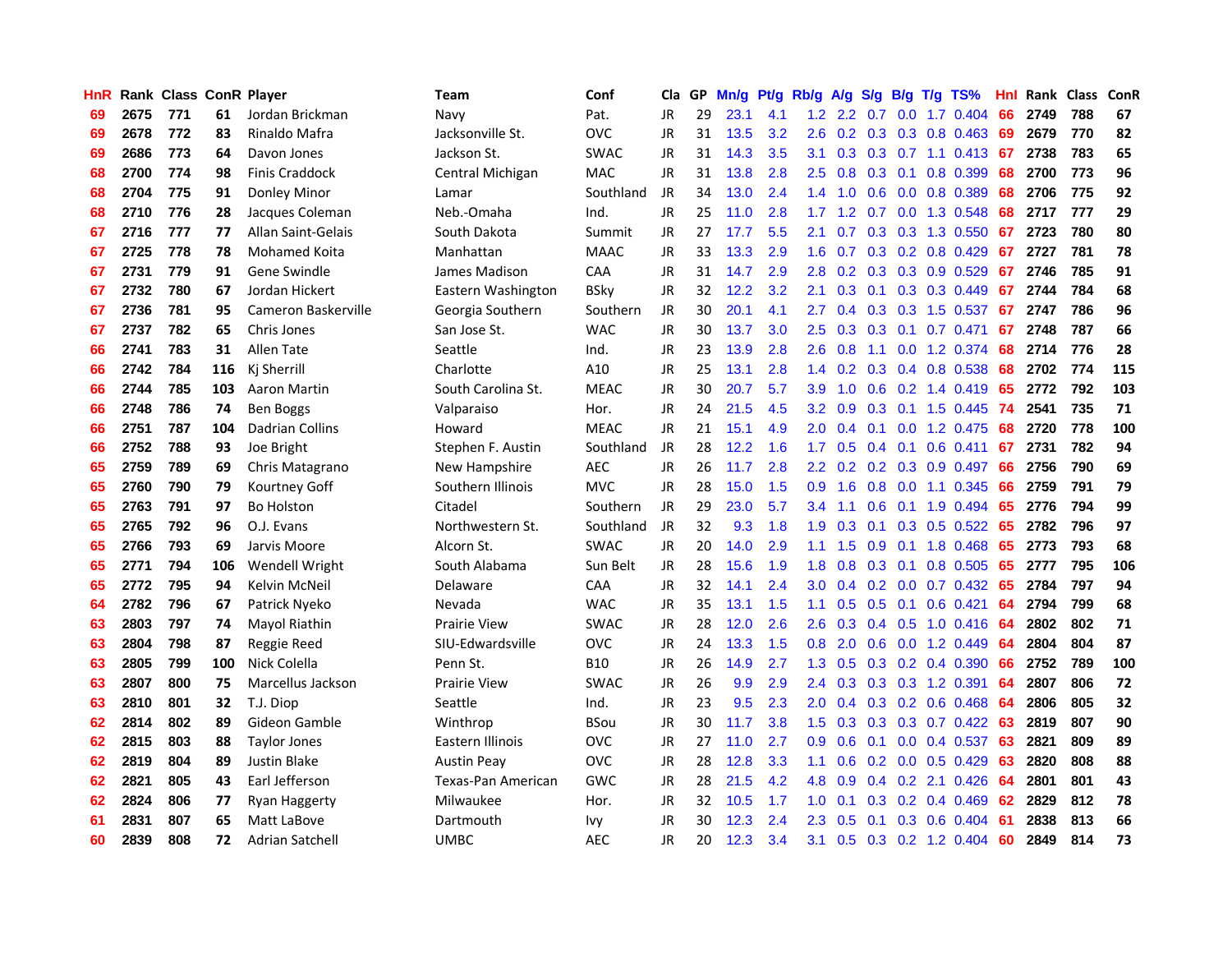| HnR |      | Rank Class ConR Player |                |                          | Team               | Conf        | Cla       | GP. | Mn/g | Pt/g      | Rb/g             | <b>A/g</b>      | S/g              | B/g             | T/g TS%                       | Hnl | Rank Class |                | <b>ConR</b>             |
|-----|------|------------------------|----------------|--------------------------|--------------------|-------------|-----------|-----|------|-----------|------------------|-----------------|------------------|-----------------|-------------------------------|-----|------------|----------------|-------------------------|
| 60  | 2842 | 809                    | 71             | Levi Giese               | Lafayette          | Pat.        | JR.       | 22  | 14.1 | 3.1       | 1.8              | 0.3             | 0.5              | 0.8             | 0.9 0.445                     | 64  | 2799       | 800            | 69                      |
| 60  | 2843 | 810                    | 109            | <b>Richard Connor</b>    | Savannah St.       | <b>MEAC</b> | <b>JR</b> | 28  | 11.1 | 1.4       | 1.2 <sub>1</sub> | 1.0             | $0.4^{\circ}$    | 0.0             | 0.8 0.382                     | 62  | 2825       | 811            | 108                     |
| 60  | 2850 | 811                    | 90             | <b>Austin Akers</b>      | Eastern Illinois   | <b>OVC</b>  | <b>JR</b> | 29  | 15.4 | 1.3       | 0.9              | 2.2             | 0.2              | 0.0             | 1.0 0.346                     | 60  | 2860       | 815            | 90                      |
| 59  | 2856 | 812                    | 98             | Daniel Calandrillo       | <b>Bryant</b>      | <b>NEC</b>  | <b>JR</b> | 29  | 18.4 | 3.4       | 1.9              | 0.8             |                  |                 | 0.3 0.0 0.5 0.434             | -59 | 2873       | 818            | 99                      |
| 59  | 2859 | 813                    | 130            | <b>Malik Stith</b>       | St. John's         | ВE          | <b>JR</b> | 23  | 14.6 | 2.6       | 1.0 <sub>1</sub> | 1.0             |                  |                 | 0.3 0.0 0.8 0.457             | -64 | 2790       | 798            | 130                     |
| 59  | 2862 | 814                    | 69             | Gabe Rogers              | Northern Arizona   | <b>BSky</b> | <b>JR</b> | 18  | 28.1 | 10.2      | 1.3              | 2.6             |                  | $0.4 \quad 0.1$ | 2.6 0.397                     | 68  | 2722       | 779            | 67                      |
| 59  | 2865 | 815                    | 82             | Karee Ferguson           | Saint Peter's      | <b>MAAC</b> | JR        | 16  | 16.5 | 4.1       | 3.3 <sup>°</sup> |                 |                  |                 | $0.4$ 0.3 1.0 1.4 0.385       | -64 | 2803       | 803            | 79                      |
| 58  | 2872 | 816                    | 101            | Anthony Borden           | Central Arkansas   | Southland   | JR        | 29  | 13.5 | 2.9       | $2.6^{\circ}$    | 0.4             | 0.3              |                 | 1.2 1.4 0.430                 | 58  | 2884       | 819            | 102                     |
| 58  | 2873 | 817                    | 110            | Eric Lawton              | Ark.-Little Rock   | Sun Belt    | <b>JR</b> | 29  | 9.9  | 2.4       | 0.7              | 0.4             |                  |                 | 0.3 0.0 0.8 0.454             | 59  | 2868       | 816            | 110                     |
| 57  | 2882 | 818                    | 78             | <b>Raymond Gregory</b>   | Jackson St.        | <b>SWAC</b> | <b>JR</b> | 26  | 9.7  | 2.1       | 1.3              | 0.1             | 0.0 <sub>1</sub> |                 | 0.6 0.8 0.478                 | 57  | 2892       | 821            | 78                      |
| 57  | 2884 | 819                    | 77             | Javon Ralling            | Binghamton         | <b>AEC</b>  | <b>JR</b> | 29  | 16.3 | 3.6       | $2.3^{\circ}$    | 0.6             | 0.1              |                 | $0.0$ 1.0 $0.460$             | 57  | 2890       | 820            | 78                      |
| 56  | 2886 | 820                    | 112            | Markee Teal              | Florida A&M        | <b>MEAC</b> | <b>JR</b> | 28  | 13.8 | 3.1       | 2.6              | 0.4             |                  |                 | 0.4 0.3 1.3 0.447             | 56  | 2895       | 823            | 112                     |
| 56  | 2890 | 821                    | 102            | Linden Smith-Hyde        | Nicholls St.       | Southland   | JR        | 24  | 19.6 | 3.8       | $2.3^{\circ}$    | 0.5             | 0.3              | 0.1             | 0.8 0.428                     | 59  | 2871       | 817            | 101                     |
| 55  | 2895 | 822                    | 86             | Mirza Sabic              | Kennesaw St.       | ASun        | <b>JR</b> | 27  | 13.2 | 3.6       | 1.3              | 0.3             | 0.2              | 0.0             | 0.9 0.548                     | 56  | 2894       | 822            | 87                      |
| 55  | 2897 | 823                    | 70             | Julian Demalleville      | Sacramento St.     | <b>BSky</b> | <b>JR</b> | 28  | 8.0  | 0.9       | 0.9              | 0.9             | 0.3              | 0.0             | $0.6$ 0.471                   | 54  | 2902       | 824            | 70                      |
| 55  | 2898 | 824                    | 87             | Amara Thompson           | Stetson            | ASun        | <b>JR</b> | 17  | 15.4 | 3.2       | $2.3^{\circ}$    | 2.2             | 0.5              | 0.2             | 2.9 0.447                     | 62  | 2824       | 810            | 83                      |
| 53  | 2906 | 825                    | 106            | <b>Sherrard Brantley</b> | Georgia            | <b>SEC</b>  | JR        | 29  | 10.0 | 1.7       | 0.8              | 0.4             | 0.1              | 0.1             | 0.4 0.402                     | -54 | 2906       | 825            | 106                     |
| 51  | 2916 | 826                    | 71             | Kevin Winford            | Eastern Washington | <b>BSky</b> | JR        | 30  | 11.0 | 2.1       |                  | $0.4 \quad 0.7$ |                  |                 | $0.3$ 0.0 0.6 0.463           | -52 | 2915       | 828            | 73                      |
| 51  | 2917 | 827                    | 103            | Zach Saylor              | Central Michigan   | <b>MAC</b>  | <b>JR</b> | 31  | 8.5  | 1.1       |                  | $1.3 \quad 0.1$ |                  |                 | $0.2$ $0.3$ $0.4$ $0.371$     | 51  | 2924       | 829            | 104                     |
| 49  | 2924 | 828                    | 113            | Aaron Austin             | Hampton            | <b>MEAC</b> | JR        | 22  | 12.2 | 1.9       |                  | $1.1 \quad 1.2$ |                  |                 | $0.5$ 0.0 1.2 0.414           | -54 | 2907       | 826            | 113                     |
| 48  | 2928 | 829                    | 73             | Jordan Estada            | Sacramento St.     | <b>BSky</b> | JR        | 22  | 18.0 | 2.9       | 1.1              | 1.1             |                  |                 | 0.2 0.0 0.5 0.320 54          |     | 2908       | 827            | 71                      |
| 47  | 2929 | 830                    | 74             | Dejan Kostur             | Idaho St.          | <b>BSky</b> | JR        | 24  | 13.4 | 3.5       | 1.7 <sub>z</sub> | 0.3             |                  |                 | $0.3$ $0.3$ 1.2 $0.494$       | 50  | 2928       | 830            | 74                      |
| 46  | 2933 | 831                    | 86             | Jamar Harris             | Ark.-Pine Bluff    | <b>SWAC</b> | JR        | 30  | 11.7 | 1.6       | 1.8              | 0.2             | 0.1              |                 | $0.4$ 0.7 0.425               | 47  | 2936       | 831            | 87                      |
| 46  | 2935 | 832                    | 102            | <b>Tony Peters</b>       | Saint Francis (PA) | <b>NEC</b>  | <b>JR</b> | 26  | 12.0 | 2.5       | 1.7              | 0.4             | 0.0              | 0.1             | 0.9 0.433                     | 47  | 2938       | 832            | 103                     |
| 45  | 2941 | 833                    | 116            | Jeffrey Kennings         | Florida A&M        | <b>MEAC</b> | JR        | 30  | 13.4 | 2.2       | 0.9              | 1.3             |                  |                 | $0.7$ 0.1 1.5 0.337           | 44  | 2942       | 834            | 117                     |
| 44  | 2942 | 834                    | 117            | Mark Robertson           | Md.-Eastern Shore  | <b>MEAC</b> | <b>JR</b> | 28  | 14.5 | 3.2       | 1.4              | 0.6             |                  |                 | $0.4$ 0.2 1.3 0.367           | 45  | 2940       | 833            | 116                     |
| 43  | 2944 | 835                    | 88             | <b>Bryant Purvis</b>     | Grambling          | <b>SWAC</b> | JR        | 28  | 20.1 | 3.4       | 3.3 <sub>2</sub> | 0.5             |                  | $0.3 \quad 0.1$ | 1.5 0.321                     | 40  | 2949       | 836            | 88                      |
| 41  | 2948 | 836                    | 106            | John Morris              | Central Michigan   | <b>MAC</b>  | JR        | 27  | 10.1 | 0.5       | 0.6 <sub>1</sub> | 0.7             |                  |                 | $0.3$ 0.0 0.3 0.259           | 43  | 2944       | 835            | 106                     |
| 36  | 2957 | 837                    | 90             | Joshua Mason             | Alabama St.        | <b>SWAC</b> | <b>JR</b> | 29  | 10.2 | 1.7       | 1.2 <sub>1</sub> | 0.6             | 0.3              | 0.0             | 1.2 0.338                     | 36  | 2958       | 837            | 89                      |
| 183 | 3    | $\mathbf{1}$           | 1              | Jae Crowder              | Marquette          | ВE          | <b>SR</b> | 35  | 32.9 | 17.5      | 8.4              | 2.1             | 2.5              | 1.0             | 1.3 0.594                     | 182 | 3          | $\mathbf{1}$   | 1                       |
| 181 | 4    | $\mathbf{2}$           | 1              | <b>Mike Scott</b>        | Virginia           | <b>ACC</b>  | <b>SR</b> | 32  |      | 31.2 18.0 | 8.3              |                 |                  |                 | 1.2 0.7 0.5 2.1 0.614         | 178 | 5          | 3              | 1                       |
| 181 | 5    | 3                      | 2              | Draymond Green           | Michigan St.       | <b>B10</b>  | <b>SR</b> | 37  |      | 33.2 16.2 | 10.6             | 3.8             |                  |                 | 1.5 0.9 3.0 0.538             | 180 | 4          | $\mathbf{2}$   | $\overline{\mathbf{2}}$ |
| 174 | 10   | 4                      | $\overline{2}$ | Kevin Jones              | West Virginia      | BE          | <b>SR</b> | 33  |      | 38.3 19.9 | 10.9             |                 |                  |                 | 1.2 0.7 1.0 1.3 0.569 174     |     | 9          | 4              | $\mathbf{2}$            |
| 171 | 11   | 5                      | 2              | <b>Tyler Zeller</b>      | North Carolina     | <b>ACC</b>  | <b>SR</b> | 38  |      | 28.2 16.3 | 9.6              | 0.9             | 0.9              | 1.5             | 1.9 0.609 169                 |     | 11         | 5              | $\overline{2}$          |
| 169 | 12   | 6                      | 1              | Andrew Nicholson         | St. Bonaventure    | A10         | <b>SR</b> | 32  |      | 30.1 18.5 | 8.4              | 1.0             | 0.7              |                 | 2.0 2.5 0.632 168             |     | 12         | 6              | $\mathbf 1$             |
| 162 | 17   | $\overline{7}$         | 1              | Reggie Hamilton          | Oakland            | Summit      | <b>SR</b> | 36  |      | 35.7 26.2 | 3.8              | 5.1             | 2.0              | 0.1             | 3.7 0.604 161                 |     | 18         | $\overline{7}$ | $\mathbf{1}$            |
| 158 | 24   | 8                      | 1              | Kyle O'Quinn             | Norfolk St.        | <b>MEAC</b> | <b>SR</b> | 36  | 31.3 | 15.9      | 10.3             | 1.4             | 0.7              | 2.7             | 2.6 0.609                     | 157 | 26         | 9              | 1                       |
| 157 | 25   | 9                      | 6              | Robbie Hummel            | Purdue             | <b>B10</b>  | SR        | 35  |      | 32.2 16.4 |                  |                 |                  |                 | 7.2 1.9 0.7 1.2 0.9 0.537 157 |     | 27         | 10             | 6                       |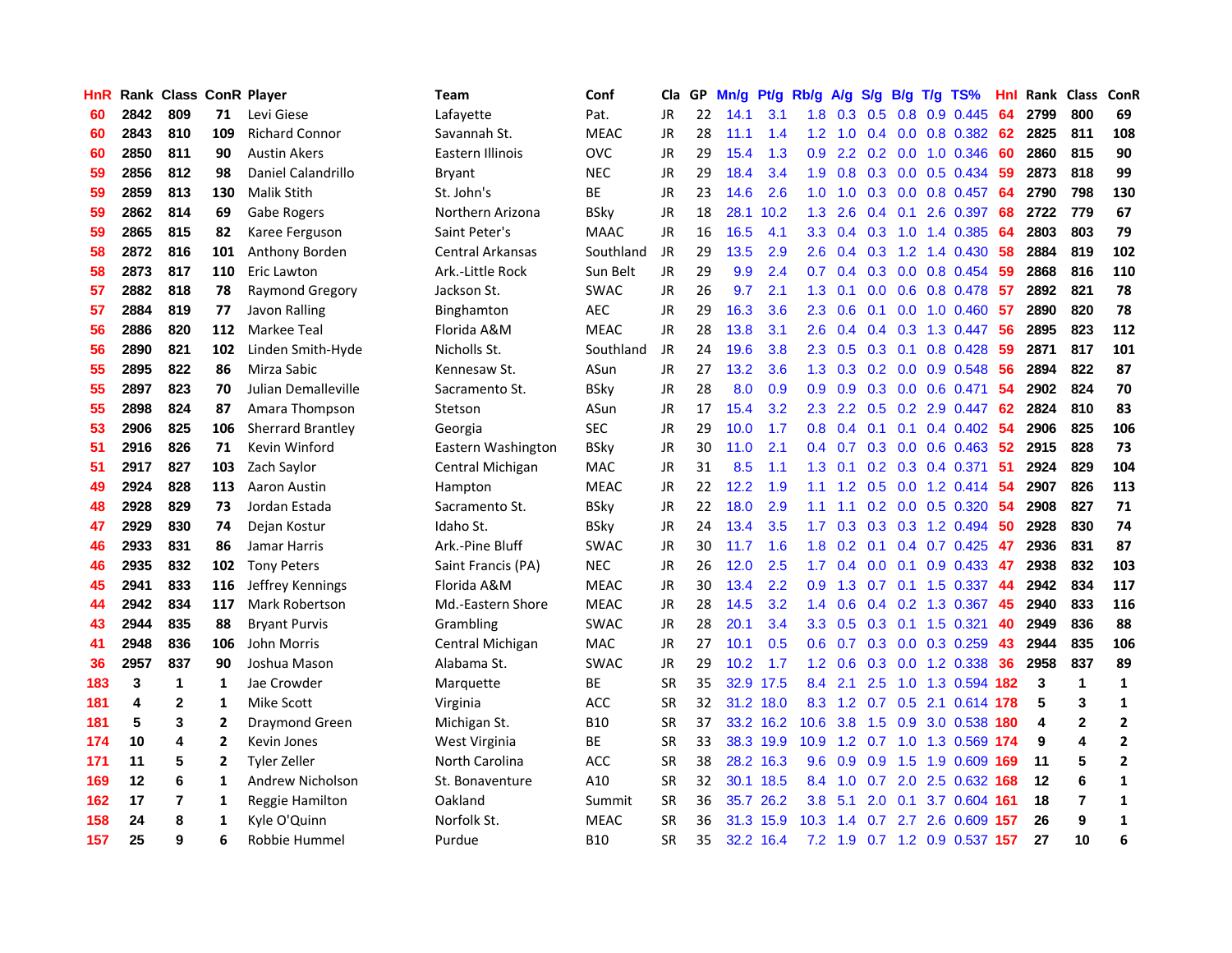| HnR |     | Rank Class ConR Player |                         |                         | Team               | Conf            | Cla       |    | GP Mn/g Pt/g |           | Rb/g A/g         |                 |                |             | S/g B/g T/g TS%                |     |     | Hnl Rank Class ConR |                         |
|-----|-----|------------------------|-------------------------|-------------------------|--------------------|-----------------|-----------|----|--------------|-----------|------------------|-----------------|----------------|-------------|--------------------------------|-----|-----|---------------------|-------------------------|
| 156 | 26  | 10                     | $\mathbf{2}$            | <b>Cameron Moore</b>    | <b>UAB</b>         | <b>CUSA</b>     | <b>SR</b> | 31 |              | 35.8 16.1 | 10.5             | 1.3             | 0.6            | 2.4         | 2.1 0.510                      | 155 | 29  | 12                  | $\mathbf{2}$            |
| 156 | 27  | 11                     | $\overline{ }$          | John Shurna             | Northwestern       | <b>B10</b>      | <b>SR</b> | 33 |              | 37.3 20.0 | 5.4              | 2.8             | 1.2            | 1.6         | 1.6 0.585 155                  |     | 31  | 13                  | 8                       |
| 155 | 28  | $12 \,$                | 8                       | Jordan Taylor           | Wisconsin          | <b>B10</b>      | <b>SR</b> | 36 |              | 36.0 14.8 | 3.8              | 4.1             | 1.0            | 0.0         | 1.6 0.533 155                  |     | 28  | 11                  | $\overline{ }$          |
| 152 | 35  | 13                     | 3                       | Jeffery Taylor          | Vanderbilt         | <b>SEC</b>      | <b>SR</b> | 36 |              | 32.1 16.1 | 5.6              | 1.7             |                |             | 1.3 0.4 2.2 0.576 152          |     | 41  | 17                  | 4                       |
| 152 | 36  | 14                     | $\mathbf{2}$            | <b>Terrell Holloway</b> | Xavier             | A10             | <b>SR</b> | 34 |              | 36.7 17.5 | 3.6 <sup>°</sup> | 4.9             |                | $1.5 \t0.1$ | 3.0 0.579 154                  |     | 33  | 14                  | $\overline{2}$          |
| 152 | 38  | 15                     | 1                       | Drew Gordon             | New Mexico         | <b>MWC</b>      | <b>SR</b> | 35 |              | 30.8 13.7 |                  |                 |                |             | 11.1 1.2 1.1 1.0 2.3 0.579 152 |     | 40  | 16                  | $\mathbf{1}$            |
| 152 | 39  | 16                     | 4                       | JaMychal Green          | Alabama            | <b>SEC</b>      | <b>SR</b> | 26 |              | 29.2 14.0 | 7.4              | 1.8             |                |             | 0.7 1.5 2.7 0.579 158          |     | 23  | 8                   | 3                       |
| 151 | 41  | 17                     | 4                       | <b>Bernard James</b>    | Florida St.        | <b>ACC</b>      | <b>SR</b> | 35 |              | 28.0 10.8 | 8.1              | 0.5             | 0.7            |             | 2.3 2.1 0.596 151              |     | 42  | 18                  | 4                       |
| 151 | 43  | 18                     | 1                       | Ken Horton              | C. Connecticut St. | <b>NEC</b>      | <b>SR</b> | 28 |              | 34.5 19.0 | 8.9              | 1.7             | 2.1            |             | 1.4 1.9 0.585 152              |     | 38  | 15                  | $\mathbf{1}$            |
| 150 | 46  | 19                     | 6                       | Ricardo Ratliffe        | Missouri           | <b>B12</b>      | <b>SR</b> | 35 |              | 26.2 13.9 | 7.5              | 0.6             | 0.6            | 1.0         | 1.6 0.693                      | 150 | 48  | 20                  | 6                       |
| 150 | 47  | 20                     | $\overline{2}$          | Joe Ragland             | Wichita St.        | <b>MVC</b>      | <b>SR</b> | 32 |              | 27.4 13.4 | 2.9              | 3.3             |                |             | 0.9 0.1 1.9 0.699              | 150 | 44  | 19                  | $\mathbf{2}$            |
| 148 | 49  | 21                     | $\mathbf{1}$            | Scott Machado           | Iona               | <b>MAAC</b>     | <b>SR</b> | 33 |              | 35.5 13.6 | 4.9              | 9.9             |                |             | 1.6 0.2 3.3 0.600 148          |     | 52  | 21                  | $\mathbf{1}$            |
| 148 | 50  | 22                     | $\mathbf{1}$            | Ryan Pearson            | George Mason       | CAA             | <b>SR</b> | 33 |              | 30.7 17.0 | 8.2              | 1.8             | 1.3            | 0.5         | 2.7 0.572 147                  |     | 56  | 23                  | $\mathbf{1}$            |
| 148 | 53  | 23                     | 4                       | <b>Garrett Stutz</b>    | Wichita St.        | <b>MVC</b>      | <b>SR</b> | 32 |              | 24.6 13.3 | 8.0              | 1.1             | $0.4^{\circ}$  | 1.0         | 2.1 0.601                      | 148 | 53  | 22                  | 3                       |
| 147 | 55  | 24                     | 6                       | <b>Henry Sims</b>       | Georgetown         | <b>BE</b>       | <b>SR</b> | 33 |              | 27.5 11.6 | 6.0              | 3.5             | 0.6            |             | 1.4 2.8 0.518 146              |     | 57  | 24                  | 6                       |
| 146 | 60  | 25                     | $\mathbf{2}$            | Zack Rosen              | Pennsylvania       | <b>Ivy</b>      | SR        | 33 |              | 38.2 18.2 | 3.2              | 5.2             | 1.4            | 0.1         | 2.7 0.573 145                  |     | 68  | 25                  | $\mathbf{2}$            |
| 146 | 63  | 26                     | 3                       | Greg Mangano            | Yale               | Ivy             | <b>SR</b> | 29 |              | 32.1 18.2 | 9.6              |                 |                |             | 0.5 0.4 2.2 2.0 0.539 144      |     | 73  | 26                  | 3                       |
| 145 | 68  | 27                     | 2                       | Josh Owens              | Stanford           | P <sub>12</sub> | <b>SR</b> | 37 |              | 27.1 11.6 |                  | 5.8 0.9         |                |             | 1.2 0.7 1.6 0.579 144          |     | 75  | 27                  | 3                       |
| 144 | 75  | 28                     | 2                       | LaRon Dendy             | Middle Tennessee   | Sun Belt        | <b>SR</b> | 34 |              | 27.6 14.6 | 7.1              | 2.1             |                |             | 0.6 1.4 2.4 0.555 144          |     | 79  | 28                  | $\mathbf{2}$            |
| 144 | 76  | 29                     | 8                       | <b>Quincy Acy</b>       | Baylor             | <b>B12</b>      | <b>SR</b> | 38 |              | 29.7 12.0 |                  |                 |                |             | 7.4 1.0 0.9 1.8 1.9 0.630 144  |     | 83  | 31                  | 9                       |
| 144 | 77  | 30                     | 9                       | <b>Marcus Denmon</b>    | Missouri           | <b>B12</b>      | <b>SR</b> | 35 |              | 34.6 17.7 | 5.0              | 2.1             |                |             | 1.5 0.0 1.2 0.617 144          |     | 81  | 29                  | 8                       |
| 144 | 78  | 31                     | $\mathbf{2}$            | Mitchell Watt           | <b>Buffalo</b>     | <b>MAC</b>      | SR        | 31 |              | 30.2 16.3 | 7.5              | 2.3             |                |             | 0.6 2.2 2.6 0.603 144          |     | 82  | 30                  | $\mathbf{2}$            |
| 144 | 79  | 32                     | 6                       | <b>Gerald Robinson</b>  | Georgia            | <b>SEC</b>      | <b>SR</b> | 32 |              | 30.6 14.2 | 3.8 <sub>2</sub> | 3.6             |                |             | 1.3 0.1 2.5 0.521 143          |     | 90  | 33                  | 9                       |
| 144 | 82  | 33                     | 10                      | <b>Tyshawn Taylor</b>   | Kansas             | <b>B12</b>      | <b>SR</b> | 39 |              | 33.4 16.6 | $2.3^{\circ}$    | 4.8             |                |             | 1.3 0.2 3.5 0.564 144          |     | 84  | 32                  | 10                      |
| 143 | 86  | 34                     | $\overline{\mathbf{z}}$ | Jordan Theodore         | Seton Hall         | ВE              | <b>SR</b> | 34 |              | 36.1 16.1 | 3.1              | 6.6             | 1.8            | 0.1         | 2.9 0.503 142                  |     | 92  | 34                  | 8                       |
| 142 | 93  | 35                     | 3                       | <b>Rakim Sanders</b>    | Fairfield          | <b>MAAC</b>     | <b>SR</b> | 37 |              | 32.3 16.6 | 8.2              | 2.5             | 1.4            | 0.4         | 3.3 0.560 142                  |     | 98  | 37                  | 3                       |
| 142 | 96  | 36                     | $\overline{2}$          | <b>Wendell McKines</b>  | New Mexico St.     | <b>WAC</b>      | <b>SR</b> | 35 |              | 33.7 18.7 | 10.7             | 1.5             | 0.8            | 0.4         | 2.0 0.549 142                  |     | 93  | 35                  | $\mathbf{1}$            |
| 141 | 100 | 37                     | $\mathbf{2}$            | Noah Hartsock           | <b>BYU</b>         | <b>WCC</b>      | <b>SR</b> | 34 |              | 30.9 16.8 | 5.0              | 1.5             | 0.9            | 1.6         | 1.6 0.624 142                  |     | 96  | 36                  | $\mathbf{2}$            |
| 141 | 101 | 38                     | 10                      | Scoop Jardine           | Syracuse           | <b>BE</b>       | <b>SR</b> | 37 | 25.2         | 8.9       | 2.4              | 4.9             | 1.4            | 0.1         | 2.3 0.547 141                  |     | 105 | 39                  | 11                      |
| 141 | 102 | 39                     | 7                       | Mamadou Seck            | Southern Illinois  | <b>MVC</b>      | <b>SR</b> | 31 |              | 31.4 13.3 | 7.9              | 2.6             | 1.0            | 0.5         | 2.0 0.532 139                  |     | 126 | 46                  | $\overline{\mathbf{z}}$ |
| 141 | 104 | 40                     | 11                      | <b>Herb Pope</b>        | <b>Seton Hall</b>  | <b>BE</b>       | <b>SR</b> | 33 |              | 31.4 15.1 | 10.4             | 1.5             | 1.1            |             | 1.7 2.6 0.511 142              |     | 100 | 38                  | 9                       |
| 140 | 111 | 41                     | 1                       | Al'Ionzo Coleman        | Presbyterian       | <b>BSou</b>     | <b>SR</b> | 29 |              | 30.4 16.9 | 8.8 <sub>1</sub> | 1.8             | 1.1            |             | 0.4 2.9 0.576 140              |     | 112 | 40                  | $\mathbf{1}$            |
| 140 | 115 | 42                     | 3                       | Rob Jones               | Saint Mary's (CA)  | <b>WCC</b>      | <b>SR</b> | 33 |              | 33.6 15.0 |                  |                 | $10.8$ 2.3 1.6 |             | 0.6 2.2 0.525 139              |     | 115 | 41                  | 3                       |
| 140 | 117 | 43                     | $\mathbf{1}$            | <b>William Mosley</b>   | Northwestern St.   | Southland       | <b>SR</b> | 32 |              | 29.5 11.7 |                  | $9.5 \quad 0.9$ | 1.4            | 3.9         | 1.2 0.566 139                  |     | 122 | 44                  | $\mathbf{1}$            |
| 139 | 119 | 44                     | 2                       | <b>Jesse Sanders</b>    | Liberty            | <b>BSou</b>     | <b>SR</b> | 32 |              | 35.1 12.5 | 7.8              | 8.0             | 1.2            | 0.1         | 2.8 0.585 138                  |     | 132 | 47                  | $\mathbf{2}$            |
| 139 | 121 | 45                     | 15                      | Lewis Jackson           | Purdue             | <b>B10</b>      | <b>SR</b> | 35 |              | 26.9 10.4 | 3.2 <sub>2</sub> | 4.2             | 1.2            | 0.0         | 1.7 0.523 139                  |     | 124 | 45                  | 15                      |
| 138 | 132 | 46                     | 4                       | Julian Mavunga          | Miami (OH)         | <b>MAC</b>      | <b>SR</b> | 30 | 36.9         | 16.4      | 9.0              | 3.4             | 0.9            | 0.6         | 4.0 0.542                      | 138 | 141 | 50                  | 4                       |
| 138 | 133 | 47                     | 11                      | <b>Tanner Smith</b>     | Clemson            | ACC             | SR        | 31 |              | 32.6 11.2 | 5.1              | 4.1             |                |             | 1.7 0.2 2.1 0.558 138          |     | 139 | 49                  | 12                      |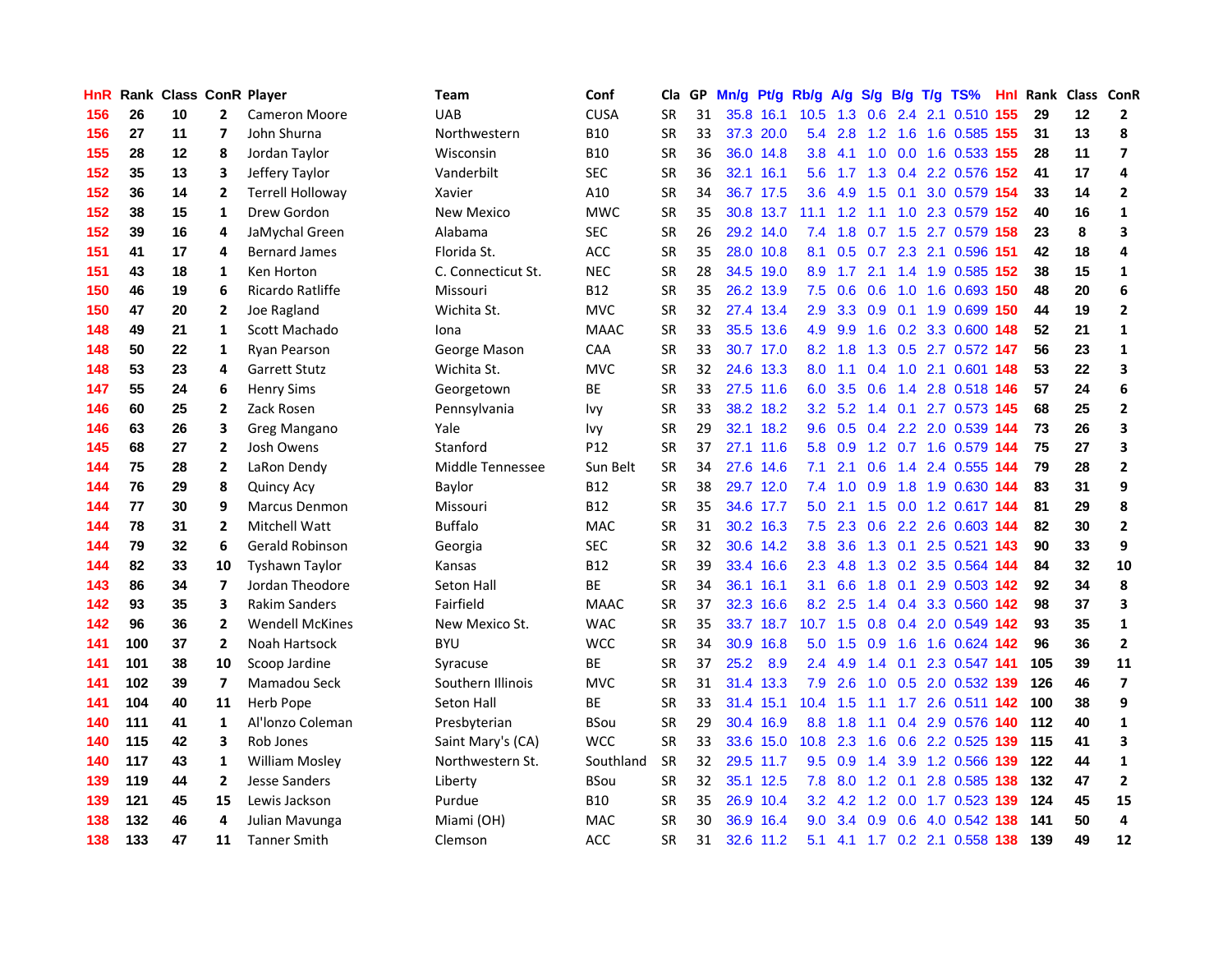| HnR |     | Rank Class ConR Player |                |                       | Team                       | Conf            | Cla       |    | GP Mn/g Pt/g |           | Rb/g             | <b>A/g</b>      |     |     | S/g B/g T/g TS%               | Hnl |      | Rank Class ConR |                         |
|-----|-----|------------------------|----------------|-----------------------|----------------------------|-----------------|-----------|----|--------------|-----------|------------------|-----------------|-----|-----|-------------------------------|-----|------|-----------------|-------------------------|
| 138 | 134 | 48                     | 8              | <b>Brian Conklin</b>  | Saint Louis                | A10             | <b>SR</b> | 34 |              | 29.4 13.9 | 4.6              | 1.2             | 0.7 | 0.3 | 2.1 0.591                     | 138 | 138  | 48              | 8                       |
| 137 | 142 | 49                     | $\mathbf{1}$   | Orlando Johnson       | UC Santa Barbara           | <b>BWst</b>     | <b>SR</b> | 31 |              | 34.4 19.7 | 5.8              | 2.9             | 1.1 |     | 0.7 2.5 0.555 137             |     | 149  | 51              | $\mathbf{1}$            |
| 137 | 144 | 50                     | 18             | William Buford        | Ohio St.                   | <b>B10</b>      | <b>SR</b> | 39 |              | 33.8 14.5 | 5.0 <sub>1</sub> | 2.7             |     |     | 0.8 0.2 2.2 0.518 136         |     | 158  | 52              | 18                      |
| 136 | 154 | 51                     | 8              | Devoe Joseph          | Oregon                     | P <sub>12</sub> | <b>SR</b> | 28 |              | 35.3 16.7 | 3.8 <sub>2</sub> | 3.3             |     |     | 1.4 0.1 1.9 0.592 139         |     | 116  | 42              | 5                       |
| 136 | 156 | 52                     | 17             | Darius Johnson-Odom   | Marquette                  | BE              | <b>SR</b> | 34 |              | 32.9 18.3 |                  |                 |     |     | 3.5 2.7 0.9 0.1 2.4 0.564 136 |     | 161  | 53              | 18                      |
| 135 | 168 | 53                     | 19             | <b>Jason Clark</b>    | Georgetown                 | <b>BE</b>       | <b>SR</b> | 33 |              | 32.6 14.0 |                  | 4.1 1.8         |     |     | 1.6 0.3 2.3 0.580 135         |     | 172  | 56              | 20                      |
| 135 | 171 | 54                     | 14             | Miles Plumlee         | Duke                       | <b>ACC</b>      | <b>SR</b> | 34 | 20.5         | 6.6       | 7.1              | 0.5             |     |     | 0.5 0.9 1.2 0.614 135         |     | 174  | 57              | 15                      |
| 135 | 173 | 55                     | 3              | <b>Charles Hinkle</b> | American                   | Pat.            | <b>SR</b> | 32 |              | 34.3 18.4 | 5.4              | 1.8             |     |     | 0.9 0.4 2.1 0.564 134         |     | 176  | 59              | 4                       |
| 135 | 174 | 56                     | 13             | <b>Keiton Page</b>    | Oklahoma St.               | <b>B12</b>      | <b>SR</b> | 32 |              | 35.6 17.1 | 1.8 <sup>°</sup> | 2.2             | 1.5 |     | 0.0 1.6 0.590 135             |     | 175  | 58              | 13                      |
| 135 | 175 | 57                     | 5              | Robert Nwankwo        | Towson                     | CAA             | <b>SR</b> | 32 |              | 33.0 12.5 | 10.1             | 0.5             | 1.1 |     | 2.4 2.1 0.458 134             |     | 181  | 61              | 5                       |
| 135 | 179 | 58                     | 3              | Kelvin Martin         | <b>Charleston Southern</b> | <b>BSou</b>     | <b>SR</b> | 31 |              | 32.8 15.4 | 9.1              | 1.7             | 2.1 |     | 1.6 2.3 0.594 134             |     | 180  | 60              | 3                       |
| 134 | 185 | 59                     | 18             | <b>Erving Walker</b>  | Florida                    | <b>SEC</b>      | <b>SR</b> | 37 |              | 31.3 12.1 | 2.9              | 4.6             | 1.0 | 0.0 | 2.1 0.548 134                 |     | 196  | 65              | 17                      |
| 134 | 186 | 60                     | 4              | Alex Young            | <b>IUPUI</b>               | Summit          | <b>SR</b> | 32 |              | 32.8 20.4 | 5.9              | 2.2             | 1.6 | 1.0 | 2.4 0.534 134                 |     | 194  | 63              | $\overline{4}$          |
| 134 | 187 | 61                     | 9              | Kyle Weems            | Missouri St.               | <b>MVC</b>      | SR        | 32 |              | 31.4 15.6 |                  | $7.2 \quad 1.4$ | 0.6 | 0.6 | 1.9 0.512 133                 |     | 202  | 68              | 9                       |
| 134 | 188 | 62                     | 24             | Kris Joseph           | Syracuse                   | BE              | <b>SR</b> | 37 |              | 32.2 13.4 |                  | $4.7$ 1.5       | 1.4 | 0.6 | 1.5 0.529 134                 |     | 195  | 64              | 26                      |
| 134 | 189 | 63                     | 19             | Dee Bost              | Mississippi St.            | <b>SEC</b>      | <b>SR</b> | 33 |              | 36.3 15.8 | 3.3 <sub>2</sub> | 5.5             | 2.0 |     | 0.2 3.0 0.532 133             |     | 210  | 72              | 20                      |
| 134 | 190 | 64                     | 3              | <b>Scott Saunders</b> | Belmont                    | ASun            | SR        | 35 |              | 17.1 10.2 |                  |                 |     |     | 5.0 0.4 0.4 0.7 1.1 0.600 133 |     | 201  | 67              | 3                       |
| 134 | 191 | 65                     | 5              | Steven Idlet          | Tulsa                      | <b>CUSA</b>     | <b>SR</b> | 31 |              | 24.3 10.6 |                  |                 |     |     | 5.3 1.3 0.5 1.0 1.6 0.589 133 |     | 203  | 69              | 6                       |
| 133 | 200 | 66                     | 6              | Samme Givens          | Drexel                     | <b>CAA</b>      | <b>SR</b> | 36 |              | 30.3 11.6 | 7.9              |                 |     |     | 1.8 0.5 1.0 2.1 0.563 132     |     | -216 | 74              | $\overline{\mathbf{z}}$ |
| 133 | 202 | 67                     | 6              | <b>Robert Sacre</b>   | Gonzaga                    | <b>WCC</b>      | <b>SR</b> | 33 |              | 26.3 11.6 |                  |                 |     |     | 6.3 0.7 0.4 1.4 1.8 0.586 133 |     | 211  | 73              | 6                       |
| 133 | 203 | 68                     | 10             | Jorge Gutierrez       | California                 | P12             | <b>SR</b> | 33 |              | 32.2 13.0 | 5.3              | 4.1             |     |     | 1.2 0.1 2.4 0.517 133         |     | 209  | 71              | 9                       |
| 133 | 204 | 69                     | 16             | Jamar Samuels         | Kansas St.                 | <b>B12</b>      | <b>SR</b> | 30 |              | 26.5 10.0 | 6.6              | 1.4             |     |     | 0.9 0.7 1.8 0.540 134         |     | 190  | 62              | 15                      |
| 133 | 206 | 70                     | 5              | Reggie Willhite       | Yale                       | lvy.            | <b>SR</b> | 29 |              | 31.9 12.1 | 6.1              | 3.9             |     |     | 2.2 0.7 2.9 0.529 132         |     | 225  | 77              | 6                       |
| 133 | 207 | 71                     | $\overline{ }$ | Kent Bazemore         | Old Dominion               | CAA             | <b>SR</b> | 35 |              | 31.5 15.4 | 6.1              | 3.1             | 2.1 |     | 0.3 3.2 0.491 133             |     | 208  | 70              | 6                       |
| 132 | 212 | 72                     | 11             | <b>Earl Pettis</b>    | La Salle                   | A10             | <b>SR</b> | 34 |              | 31.3 15.4 | 4.0              | 2.2             | 1.9 |     | 0.4 1.6 0.555 132             |     | 224  | 76              | 11                      |
| 132 | 213 | 73                     | 7              | Angelo Caloiaro       | San Francisco              | <b>WCC</b>      | <b>SR</b> | 34 |              | 30.8 14.2 | 6.0              | 2.4             | 1.6 |     | 0.2 1.7 0.629 131             |     | 238  | 81              | $\overline{\mathbf{z}}$ |
| 132 | 215 | 74                     | 6              | Keith Wright          | Harvard                    | Ivy             | <b>SR</b> | 31 |              | 28.1 10.6 | 8.1              | 0.6             | 0.5 | 1.4 | 2.0 0.597 132                 |     | 220  | 75              | 5                       |
| 132 | 216 | 75                     | $\mathbf{2}$   | Larry Anderson        | Long Beach St.             | <b>BWst</b>     | SR        | 31 |              | 34.1 13.7 | 4.9              | 3.0             | 1.8 | 0.3 | 2.1 0.601 133                 |     | 200  | 66              | $\mathbf{2}$            |
| 132 | 222 | 76                     | 8              | Eric Buckner          | Georgia St.                | CAA             | <b>SR</b> | 34 |              | 30.7 10.8 | 7.1              | 0.4             | 0.6 | 3.5 | 1.4 0.594 131                 |     | 228  | 78              | 8                       |
| 132 | 224 | 77                     | 24             | Kenny Gabriel         | Auburn                     | <b>SEC</b>      | SR        | 31 |              | 31.5 12.2 | 7.3              | 1.0             |     |     | 1.1 2.3 2.1 0.521 130         |     | 250  | 87              | 25                      |
| 131 | 227 | 78                     | 5              | Michael Glover        | Iona                       | <b>MAAC</b>     | <b>SR</b> | 33 |              | 33.6 18.3 | 9.0 <sub>1</sub> | 1.0             | 1.0 |     | 1.2 2.7 0.640 131             |     | 239  | 82              | 5                       |
| 131 | 230 | 79                     | 16             | Andre Young           | Clemson                    | <b>ACC</b>      | <b>SR</b> | 31 |              | 34.5 13.3 | $2.7^{\circ}$    | 3.1             |     |     | 1.7 0.0 1.3 0.553 131         |     | 243  | 84              | 19                      |
| 131 | 233 | 80                     | 5              | Dominique Morrison    | Oral Roberts               | Summit          | <b>SR</b> | 34 |              | 36.5 19.8 |                  | $4.3 \quad 1.6$ |     |     | 0.8 0.4 1.7 0.607 131         |     | 248  | 86              | 5                       |
| 131 | 238 | 81                     | 27             | <b>Bo Spencer</b>     | Nebraska                   | <b>B10</b>      | <b>SR</b> | 30 |              | 32.5 15.4 | $2.6^{\circ}$    | 3.3             | 1.3 | 0.1 | 3.0 0.542 130                 |     | 264  | 88              | 27                      |
| 131 | 241 | 82                     | 6              | D'Aundray Brown       | Cleveland St.              | Hor.            | <b>SR</b> | 26 |              | 29.7 10.8 | 4.5              | $2.2^{\circ}$   | 2.5 |     | 0.7 1.8 0.522 136             |     | 167  | 54              | 5                       |
| 130 | 246 | 83                     | 12             | Chris Johnson         | Dayton                     | A10             | <b>SR</b> | 32 |              | 29.7 12.4 | 6.4              | 1.3             | 0.7 | 0.6 | 1.6 0.619 131                 |     | 247  | 85              | 12                      |
| 130 | 248 | 84                     | 31             | Chris Smith           | Louisville                 | ВE              | <b>SR</b> | 40 | 27.5         | 9.7       | 3.6              | 1.9             | 0.9 | 0.0 | 1.1 0.547                     | 130 | 267  | 89              | 33                      |
| 130 | 252 | 85                     | 25             | <b>Brad Tinsley</b>   | Vanderbilt                 | <b>SEC</b>      | <b>SR</b> | 36 | 27.5         | 9.0       | 2.6              | 4.1             |     |     | 0.6 0.1 2.0 0.606 129         |     | 269  | 90              | 26                      |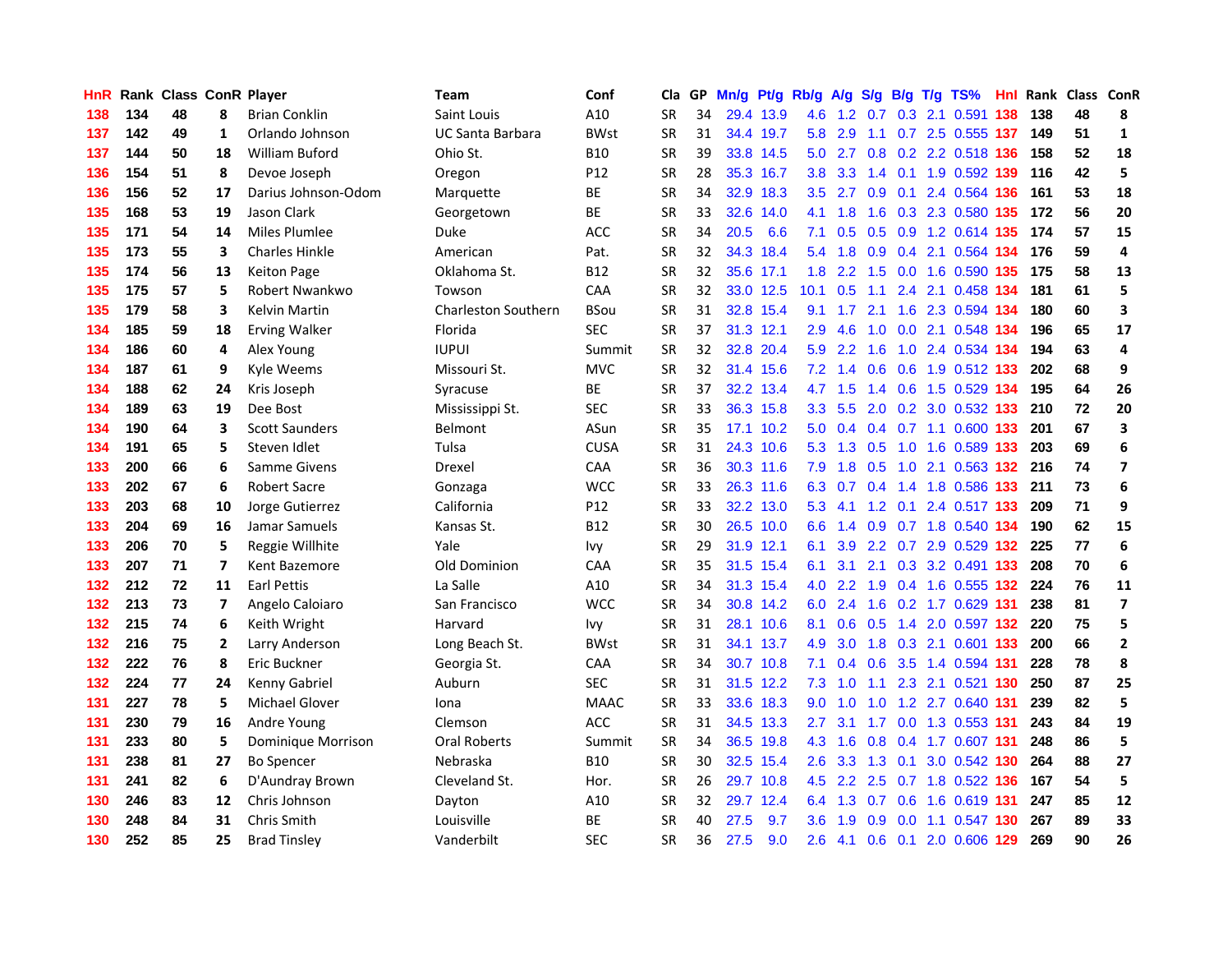| HnR |     | Rank Class ConR Player |                |                         | Team                 | Conf            | Cla       |    | GP Mn/g Pt/g |           | Rb/g             | A/g             |               |                 | S/g B/g T/g TS%               | Hnl |     | Rank Class ConR |                         |
|-----|-----|------------------------|----------------|-------------------------|----------------------|-----------------|-----------|----|--------------|-----------|------------------|-----------------|---------------|-----------------|-------------------------------|-----|-----|-----------------|-------------------------|
| 130 | 257 | 86                     | 11             | Darnell Dodson          | Southern Miss.       | <b>CUSA</b>     | <b>SR</b> | 24 |              | 18.9 11.2 | 4.9              | 0.3             | 0.9           | 0.6             | 0.9 0.555                     | 139 | 121 | 43              | 5                       |
| 130 | 258 | 87                     | 12             | Toure' Murry            | Wichita St.          | <b>MVC</b>      | <b>SR</b> | 33 |              | 29.3 12.2 | 4.7              | 3.3             | 1.3           |                 | 0.3 2.2 0.503 129             |     | 270 | 91              | 12                      |
| 129 | 263 | 88                     | 34             | <b>Yancy Gates</b>      | Cincinnati           | ВE              | <b>SR</b> | 31 |              | 32.0 12.2 | 8.9              | 0.7             |               | $0.7 \quad 0.9$ | 1.1 0.495 131                 |     | 240 | 83              | 31                      |
| 129 | 266 | 89                     | 26             | Festus Ezeli            | Vanderbilt           | <b>SEC</b>      | <b>SR</b> | 26 |              | 23.2 10.1 | 5.9              |                 |               |                 | 0.3 0.4 2.0 2.2 0.559 131     |     | 230 | 79              | 24                      |
| 129 | 267 | 90                     | 27             | Darius Miller           | Kentucky             | <b>SEC</b>      | <b>SR</b> | 40 | 26.1         | 9.9       | 2.8              | 2.1             |               |                 | 0.8 0.3 1.5 0.590 129         |     | 272 | 92              | 27                      |
| 129 | 275 | 91                     | 10             | <b>Michael Morrison</b> | George Mason         | <b>CAA</b>      | <b>SR</b> | 33 | 26.8         | 9.8       |                  |                 | 6.6 1.4 0.5   |                 | 1.9 1.4 0.582 128             |     | 295 | 98              | 10                      |
| 129 | 279 | 92                     | 35             | Kyle Kuric              | Louisville           | BE              | <b>SR</b> | 38 |              | 36.0 12.6 |                  | 4.2 1.2         |               |                 | 1.2 0.5 1.0 0.548 128         |     | 290 | 96              | 35                      |
| 129 | 282 | 93                     | $\overline{ }$ | Ceola Clark             | Western Illinois     | Summit          | <b>SR</b> | 32 |              | 37.4 13.3 | 3.6 <sub>1</sub> | 4.7             | 1.6           |                 | 0.1 1.7 0.609 129             |     | 285 | 94              | 6                       |
| 128 | 288 | 94                     | 28             | <b>Brandon Wood</b>     | Michigan St.         | <b>B10</b>      | SR        | 37 | 26.9         | 8.8       | 2.8              | 1.9             |               |                 | 0.6 0.2 1.0 0.557 128         |     | 301 | 99              | 29                      |
| 128 | 294 | 95                     | 3              | Casper Ware             | Long Beach St.       | <b>BWst</b>     | <b>SR</b> | 34 |              | 33.7 17.4 | $2.4^{\circ}$    | 3.4             | 1.4           | 0.1             | 2.4 0.541 127                 |     | 309 | 101             | 3                       |
| 128 | 295 | 96                     | 11             | Mike Moore              | Hofstra              | CAA             | <b>SR</b> | 32 |              | 34.6 19.9 | 4.6              | 2.1             |               | $1.7 \quad 0.1$ | 2.9 0.556 128                 |     | 306 | 100             | 11                      |
| 128 | 297 | 97                     | 8              | <b>Scott Thomas</b>     | <b>Bowling Green</b> | MAC             | <b>SR</b> | 32 |              | 34.4 12.3 | 6.5              | 3.2             |               |                 | 2.3 0.4 2.3 0.539 127         |     | 315 | 103             | 8                       |
| 128 | 305 | 98                     | 3              | <b>Anthony Miles</b>    | Lamar                | Southland       | <b>SR</b> | 35 |              | 31.9 14.5 | 4.6              | 4.1             | 1.7           | 0.0             | 2.3 0.561                     | 127 | 318 | 105             | 3                       |
| 128 | 306 | 99                     | 29             | Lance Goulbourne        | Vanderbilt           | <b>SEC</b>      | <b>SR</b> | 36 | 27.9         | 8.7       | 6.9              | 1.2             | 1.5           |                 | 0.7 1.9 0.534 127             |     | 325 | 106             | 30                      |
| 128 | 307 | 100                    | 19             | Lazeric Jones           | <b>UCLA</b>          | P <sub>12</sub> | <b>SR</b> | 32 |              | 33.4 13.6 | 3.5              | 4.1             | 1.8           | 0.2             | 2.6 0.538 127                 |     | 312 | 102             | 20                      |
| 127 | 313 | 101                    | 3              | Donte Poole             | Murray St.           | <b>OVC</b>      | <b>SR</b> | 33 |              | 31.0 14.0 | 3.6 <sup>°</sup> | 1.5             | 1.9           |                 | 0.2 1.8 0.603 127             |     | 317 | 104             | $\overline{\mathbf{3}}$ |
| 127 | 314 | 102                    | 10             | <b>Ronald Nored</b>     | <b>Butler</b>        | Hor.            | <b>SR</b> | 37 | 31.1         | 7.8       |                  |                 | $4.2$ 5.2 1.8 |                 | 0.0 2.8 0.498 127             |     | 326 | 107             | 12                      |
| 127 | 315 | 103                    | 4              | Devon Lamb              | Lamar                | Southland       | <b>SR</b> | 35 |              | 29.0 12.1 |                  | $7.9$ 1.7       |               |                 | 1.7 0.3 1.5 0.542 127         |     | 332 | 109             | 4                       |
| 127 | 318 | 104                    | 16             | David Kyles             | Wichita St.          | <b>MVC</b>      | <b>SR</b> | 33 | 23.4         | 8.5       |                  | $3.5$ 2.0       |               |                 | 1.0 0.3 1.2 0.556 127         |     | 330 | 108             | 16                      |
| 127 | 324 | 105                    | 20             | <b>Jesse Perry</b>      | Arizona              | P12             | <b>SR</b> | 35 |              | 30.4 12.2 |                  |                 |               |                 | 7.5 1.3 0.4 0.6 1.5 0.548 126 |     | 342 | 111             | 22                      |
| 126 | 327 | 106                    | 5              | <b>Patrick Richard</b>  | McNeese St.          | Southland       | <b>SR</b> | 33 |              | 36.5 17.9 | 6.4              | 3.3             |               |                 | 1.3 0.7 2.4 0.511 125         |     | 352 | 115             | 6                       |
| 126 | 328 | 107                    | 26             | Kim English             | Missouri             | <b>B12</b>      | SR        | 35 |              | 33.6 14.5 |                  | $4.2 \quad 1.6$ |               |                 | 1.3 0.3 1.7 0.653 126         |     | 337 | 110             | 25                      |
| 126 | 330 | 108                    | 6              | DeJuan Wright           | Fla. International   | Sun Belt        | <b>SR</b> | 22 |              | 36.1 16.7 | 7.9              | 1.9             | 1.4           |                 | 0.4 3.0 0.574 135             |     | 168 | 55              | 4                       |
| 126 | 333 | 109                    | 10             | <b>Charles Abouo</b>    | <b>BYU</b>           | <b>WCC</b>      | <b>SR</b> | 35 |              | 26.8 11.0 |                  | 6.2 2.6         | 1.1           |                 | 0.3 1.7 0.553 126             |     | 346 | 112             | 11                      |
| 126 | 336 | 110                    | 16             | <b>Gabriel McCulley</b> | <b>UTEP</b>          | <b>CUSA</b>     | <b>SR</b> | 28 |              | 30.0 11.1 | $5.5^{\circ}$    | 2.0             | 1.1           |                 | 0.6 1.6 0.585 129             |     | 286 | 95              | 13                      |
| 126 | 337 | 111                    | 17             | <b>Torye Pelham</b>     | Southern Miss.       | <b>CUSA</b>     | SR        | 33 | 19.4         | 6.2       | 4.8              | 0.4             | 1.1           | 0.8             | 1.0 0.661 125                 |     | 356 | 117             | 16                      |
| 126 | 346 | 112                    | 12             | J.R. Cadot              | <b>TCU</b>           | <b>MWC</b>      | <b>SR</b> | 33 |              | 30.2 11.4 | 7.0              | 1.4             | 1.5           | 0.5             | 1.5 0.577 <b>125</b>          |     | 353 | 116             | 12                      |
| 125 | 347 | 113                    | 6              | LaMarcus Reed           | Texas-Arlington      | Southland       | <b>SR</b> | 33 |              | 30.6 17.8 | 3.7              | 1.7             | 1.0           |                 | 0.4 2.6 0.598 125             |     | 351 | 114             | 5                       |
| 125 | 348 | 114                    | 4              | Chehales Tapscott       | Portland St.         | <b>BSky</b>     | <b>SR</b> | 32 |              | 31.8 14.1 | 9.3              | 1.8             | 1.8           | 1.3             | 2.4 0.593 125                 |     | 361 | 118             | 4                       |
| 125 | 354 | 115                    | 30             | <b>Storm Warren</b>     | LSU                  | <b>SEC</b>      | <b>SR</b> | 33 | 19.3         | 8.2       | 5.1              | 0.5             | 0.9           |                 | 0.8 0.9 0.480 125             |     | 365 | 119             | 32                      |
| 125 | 357 | 116                    | 11             | Jarrod Jones            | Ball St.             | <b>MAC</b>      | <b>SR</b> | 30 |              | 31.2 14.7 | 8.7              | 0.8             |               |                 | 0.7 0.8 1.7 0.547 124         |     | 378 | 124             | 11                      |
| 125 | 358 | 117                    | 31             | <b>Malik Cook</b>       | South Carolina       | <b>SEC</b>      | <b>SR</b> | 31 |              | 31.0 12.3 |                  | 4.7 1.7         |               |                 | 1.6 0.7 2.2 0.513 124         |     | 371 | 121             | 33                      |
| 125 | 360 | 118                    | 4              | Jaron Jones             | Eastern Kentucky     | <b>OVC</b>      | <b>SR</b> | 32 |              | 33.9 17.0 |                  | 4.4 1.8         |               |                 | 1.4 0.3 1.9 0.610 125         |     | 368 | 120             | 5                       |
| 125 | 362 | 119                    | 12             | Kaylon Williams         | Milwaukee            | Hor.            | <b>SR</b> | 33 |              | 33.8 10.8 |                  | $5.0\quad 6.5$  |               |                 | 1.5 0.1 3.8 0.458 124         |     | 376 | 123             | 13                      |
| 125 | 365 | 120                    | 33             | <b>Matt Gatens</b>      | lowa                 | <b>B10</b>      | <b>SR</b> | 35 |              | 34.6 15.2 | 3.6 <sup>°</sup> | 2.0             |               |                 | 1.4 0.2 1.1 0.613 124         |     | 373 | 122             | 33                      |
| 125 | 368 | 121                    | 1              | Aaron Broussard         | Seattle              | Ind.            | <b>SR</b> | 27 |              | 29.2 18.2 | 6.5              | 1.0             | 1.6           | 0.1             | 1.8 0.539 124                 |     | 388 | 127             | $\mathbf{1}$            |
| 124 | 373 | 122                    | 9              | Reggie Chamberlain      | <b>UMKC</b>          | Summit          | <b>SR</b> | 31 | 33.0         | 17.3      | 2.5              | 2.5             | 0.9           | 0.1             | 1.6 0.614 123                 |     | 397 | 133             | 9                       |
| 124 | 374 | 123                    | 27             | Luke Loucks             | Florida St.          | ACC             | SR        | 35 | 27.0         | 7.1       | 3.3 <sub>1</sub> |                 |               |                 | 4.3 1.2 0.3 2.5 0.510 124     |     | 383 | 125             | 26                      |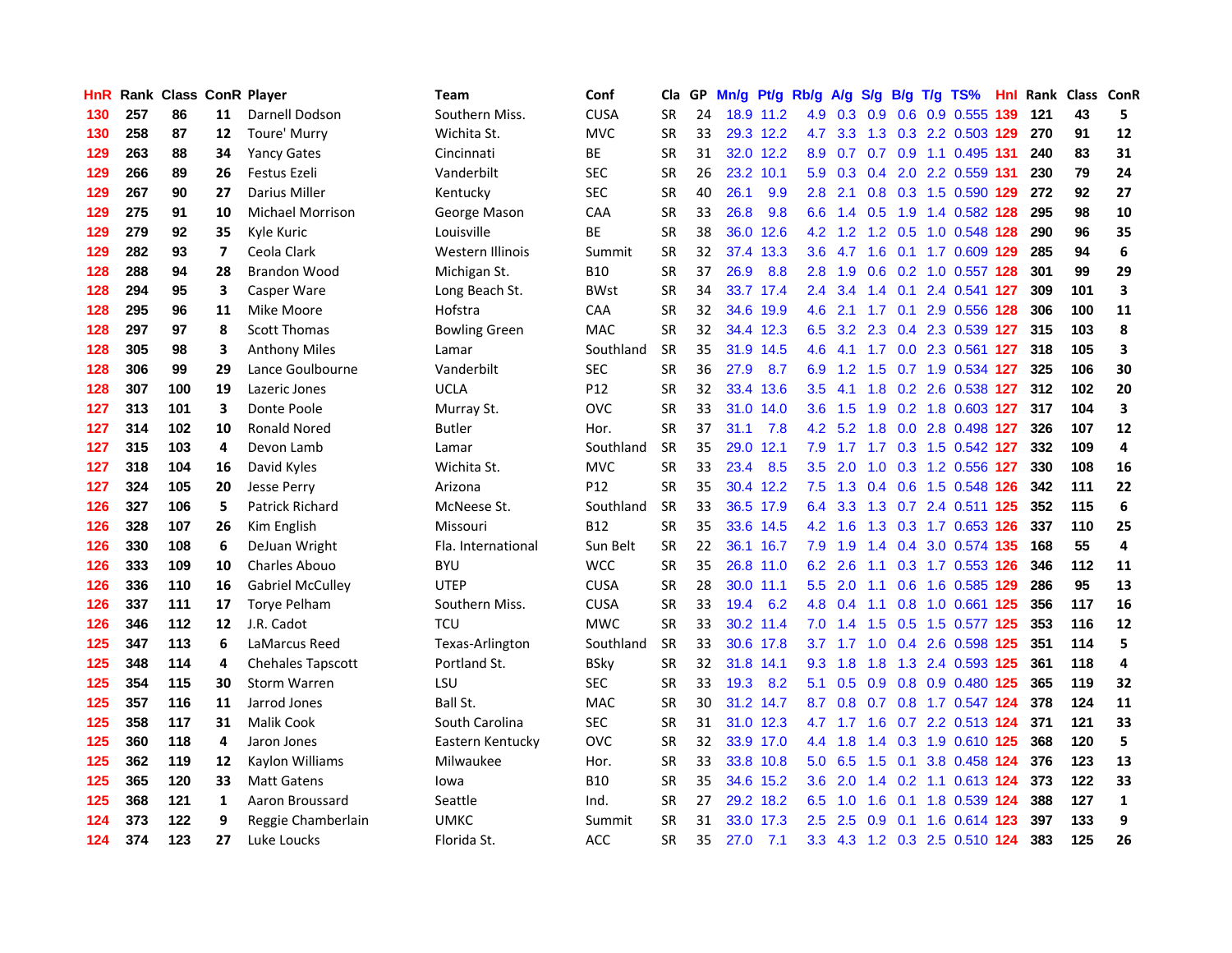| HnR. |     | <b>Rank Class ConR Player</b> |    |                         | Team               | Conf        |           | Cla GP | Mn/g Pt/g Rb/g A/g |           |                  |                 | S/q             |                 | B/g T/g TS%                   |     |     | Hnl Rank Class ConR |                         |
|------|-----|-------------------------------|----|-------------------------|--------------------|-------------|-----------|--------|--------------------|-----------|------------------|-----------------|-----------------|-----------------|-------------------------------|-----|-----|---------------------|-------------------------|
| 124  | 377 | 124                           | 10 | <b>Michael Craion</b>   | Oral Roberts       | Summit      | <b>SR</b> | 34     |                    | 28.8 10.9 | 6.3              | 1.6             | 1.6             | 0.9             | 2.3 0.599 124                 |     | 387 | 126                 | 8                       |
| 124  | 379 | 125                           | 3  | Dominique Sutton        | <b>NC Central</b>  | <b>MEAC</b> | SR        | 32     |                    | 33.9 16.4 | 7.4              | 1.7             | $2.2^{\circ}$   | 0.5             | 2.6 0.603 123                 |     | 412 | 139                 | 4                       |
| 124  | 381 | 126                           | 35 | Matt Roth               | Indiana            | <b>B10</b>  | <b>SR</b> | 34     | 11.8               | 4.3       | 0.6 <sub>2</sub> | 0.4             | 0.1             | 0.0             | 0.1 0.810 123                 |     | 393 | 130                 | 35                      |
| 124  | 384 | 127                           | 22 | Kyle Fogg               | Arizona            | P12         | <b>SR</b> | 35     | 32.1               | 13.5      | 3.7              | 2.2             | 1.1             |                 | 0.4 1.8 0.577 123             |     | 406 | 137                 | 24                      |
| 124  | 386 | 128                           | 29 | Anthony Jones           | Baylor             | <b>B12</b>  | <b>SR</b> | 37     | 14.6               | 5.2       | 2.9              |                 |                 |                 | 0.4 0.7 0.2 0.8 0.555 123     |     | 402 | 134                 | 28                      |
| 124  | 387 | 129                           | 7  | Chris Wroblewski        | Cornell            | lvy         | <b>SR</b> | 28     |                    | 33.7 11.5 |                  |                 |                 |                 | 4.7 5.2 1.6 0.0 2.7 0.514 123 |     | 404 | 136                 | $\overline{\mathbf{z}}$ |
| 123  | 391 | 130                           | 5  | Will Taylor             | Cal Poly           | <b>BWst</b> | <b>SR</b> | 33     | 21.1               | 9.8       |                  |                 |                 |                 | 6.7 0.5 0.7 0.4 1.3 0.569 123 |     | 409 | 138                 | 5                       |
| 123  | 398 | 131                           | 19 | Robert Nyakundi         | SMU                | <b>CUSA</b> | <b>SR</b> | 31     |                    | 33.4 14.8 | 4.8              | 1.0             |                 |                 | 1.1 0.3 1.9 0.608 124         |     | 389 | 128                 | 19                      |
| 123  | 404 | 132                           | 7  | Adam Sollazzo           | East Tennessee St. | ASun        | <b>SR</b> | 31     |                    | 34.9 14.9 | 5.5 <sub>1</sub> | 4.4             | 1.6             |                 | 0.1 3.1 0.496 122             |     | 423 | 142                 | 8                       |
| 123  | 405 | 133                           | 15 | <b>Bradford Burgess</b> | <b>VCU</b>         | CAA         | SR        | 36     |                    | 32.3 13.4 | 5.0 <sub>1</sub> | 1.6             |                 |                 | 1.1 0.3 1.3 0.522 123         |     | 414 | 141                 | 15                      |
| 123  | 406 | 134                           | 15 | Eli Holman              | Detroit            | Hor.        | <b>SR</b> | 26     |                    | 23.3 10.8 | 7.0              | 0.7             |                 |                 | 0.7 1.3 1.1 0.605             | 131 | 236 | 80                  | $\overline{\mathbf{z}}$ |
| 123  | 407 | 135                           | 22 | Kenny Frease            | Xavier             | A10         | <b>SR</b> | 36     |                    | 24.6 10.2 | 6.1              | 1.1             | 0.3             | 1.1             | 1.9 0.520 122                 |     | 431 | 146                 | 26                      |
| 123  | 409 | 136                           | 13 | Chace Stanback          | <b>UNLV</b>        | <b>MWC</b>  | <b>SR</b> | 34     |                    | 27.9 12.5 | 4.4              | 1.3             | 0.9             |                 | 0.4 1.1 0.599 123             |     | 413 | 140                 | 13                      |
| 123  | 410 | 137                           | 6  | Ryan Willen             | Lafayette          | Pat.        | <b>SR</b> | 31     |                    | 28.7 14.4 | 5.3              | 1.8             | 1.0             | 0.3             | 2.0 0.575 120                 |     | 475 | 161                 | $\overline{7}$          |
| 123  | 411 | 138                           | 4  | <b>Eric Griffin</b>     | Campbell           | BSou        | SR        | 31     |                    | 30.3 15.7 | 8.6              | 1.5             | 0.9             |                 | 2.4 2.7 0.613 123             |     | 403 | 135                 | 4                       |
| 123  | 417 | 139                           | 5  | Nick Barbour            | High Point         | <b>BSou</b> | SR        | 31     |                    | 32.7 20.4 | 2.5              | 1.4             | 1.1             |                 | 0.4 1.7 0.622 122             |     | 429 | 144                 | 5                       |
| 122  | 421 | 140                           | 16 | Darrin Williams         | Illinois-Chicago   | Hor.        | <b>SR</b> | 30     | 23.4               | 9.7       | 6.2              | 0.9             | 0.4             | 1.5             | 1.7 0.554 122                 |     | 440 | 148                 | 16                      |
| 122  | 424 | 141                           | 38 | <b>Austin Thornton</b>  | Michigan St.       | B10         | <b>SR</b> | 37     | 21.8               | 5.2       | 3.3 <sub>1</sub> | 1.1             |                 |                 | 0.6 0.2 0.7 0.666 122         |     | 439 | 147                 | 38                      |
| 122  | 427 | 142                           | 5  | Olek Czyz               | Nevada             | <b>WAC</b>  | SR        | 35     |                    | 28.4 13.8 |                  | 6.5 0.9         |                 |                 | 0.7 0.3 2.4 0.578 122         |     | 430 | 145                 | 5                       |
| 122  | 428 | 143                           | 17 | Chris Cooper            | Old Dominion       | CAA         | <b>SR</b> | 36     |                    | 29.0 10.5 | 10.1             |                 |                 |                 | 0.9 0.7 1.3 1.9 0.473 121     |     | 452 | 153                 | 17                      |
| 122  | 431 | 144                           | 24 | Garrett Sim             | Oregon             | P12         | SR        | 34     |                    | 31.4 12.2 | $2.5^{\circ}$    | 2.7             |                 |                 | 1.0 0.2 1.8 0.641 120         |     | 484 | 163                 | 32                      |
| 122  | 433 | 145                           | 25 | Carlon Brown            | Colorado           | P12         | <b>SR</b> | 36     |                    | 28.5 12.6 | 3.8              | 2.0             |                 |                 | 0.8 0.3 1.9 0.530 121         |     | 448 | 151                 | 27                      |
| 122  | 434 | 146                           | 25 | <b>B.J. Monteiro</b>    | Duquesne           | A10         | <b>SR</b> | 28     |                    | 31.0 15.0 | 5.4              | 2.2             |                 |                 | 1.1 1.0 1.6 0.526 123         |     | 391 | 129                 | 22                      |
| 122  | 436 | 147                           | 4  | Arnold Louis            | Savannah St.       | <b>MEAC</b> | <b>SR</b> | 33     | 23.6               | 9.5       | 7.8              | 0.8             |                 | $1.2 \quad 0.5$ | 1.6 0.478 121                 |     | 446 | 150                 | 5                       |
| 122  | 437 | 148                           | 33 | Clint Chapman           | Texas              | B12         | SR        | 34     | 21.9               | 7.4       | 5.7              |                 | $0.3 \quad 0.3$ | 1.6             | 1.0 0.548 121                 |     | 453 | 154                 | 33                      |
| 122  | 438 | 149                           | 26 | Olu Ashaolu             | Oregon             | P12         | <b>SR</b> | 34     | 20.1               | 9.2       |                  |                 |                 |                 | 5.2 0.8 0.5 0.5 1.6 0.559 120 |     | 494 | 169                 | 33                      |
| 122  | 441 | 150                           | 5  | <b>Charles Odum</b>     | Portland St.       | <b>BSky</b> | <b>SR</b> | 32     | 31.4               | 19.1      | 3.9              | 2.6             |                 |                 | 0.9 0.2 2.9 0.642 121         |     | 460 | 156                 | $6\phantom{a}$          |
| 122  | 442 | 151                           | 43 | Nasir Robinson          | Pittsburgh         | <b>BE</b>   | <b>SR</b> | 39     |                    | 29.1 10.6 | 6.5              | 2.0             | 0.6             |                 | 0.2 2.1 0.540 120             |     | 490 | 166                 | 44                      |
| 121  | 445 | 152                           | 10 | Drew Hanlen             | <b>Belmont</b>     | ASun        | SR        | 35     |                    | 31.5 10.8 | 3.4              | 3.9             | 1.1             |                 | 0.0 1.7 0.659 121             |     | 464 | 157                 | ${\bf 10}$              |
| 121  | 447 | 153                           | 8  | Jeremy Allen            | Fla. International | Sun Belt    | <b>SR</b> | 29     |                    | 32.5 13.9 |                  | $3.4$ 1.2       | 2.7             | 0.1             | 1.8 0.528 117                 |     | 561 | 183                 | 13                      |
| 121  | 450 | 154                           | 9  | D'Andre Williams        | Ark.-Little Rock   | Sun Belt    | <b>SR</b> | 31     |                    | 34.3 13.2 | 3.9 <sup>°</sup> | 3.9             | 1.7             | 0.1             | 2.7 0.499 121                 |     | 469 | 158                 | 9                       |
| 121  | 453 | 155                           | 9  | <b>Tyler Murray</b>     | Wagner             | <b>NEC</b>  | SR        | 31     |                    | 30.7 12.0 | 3.5              | 2.1             |                 |                 | 1.2 0.2 1.4 0.619 121         |     | 471 | 159                 | 10                      |
| 121  | 456 | 156                           | 13 | <b>Drew Viney</b>       | Loyola Marymount   | <b>WCC</b>  | <b>SR</b> | 24     |                    | 31.4 15.2 | 5.5              | 1.6             |                 |                 | 1.2 0.9 2.2 0.586 128         |     | 294 | 97                  | 10                      |
| 121  | 460 | 157                           | 15 | Phillip McDonald        | <b>New Mexico</b>  | <b>MWC</b>  | <b>SR</b> | 33     | 13.0               | 5.8       |                  | $1.6 \quad 0.6$ |                 |                 | 0.2 0.1 0.6 0.578 121         |     | 472 | 160                 | 15                      |
| 121  | 461 | 158                           | 44 | Dion Dixon              | Cincinnati         | ВE          | <b>SR</b> | 37     |                    | 34.2 13.0 | $3.4^{\circ}$    | 2.1             | 1.6             |                 | 0.5 1.8 0.470 120             |     | 492 | 167                 | 45                      |
| 121  | 463 | 159                           | 6  | J.P. Primm              | NC-Asheville       | BSou        | <b>SR</b> | 34     |                    | 32.0 15.4 | 3.3 <sub>2</sub> | 4.2             | 1.9             | 0.1             | 2.4 0.587 120                 |     | 482 | 162                 | 6                       |
| 121  | 465 | 160                           | 41 | Ralph Sampson           | Minnesota          | B10         | <b>SR</b> | 28     | 23.5               | 7.9       | 4.6              | 1.9             | 0.3             | 1.3             | 1.6 0.519                     | 120 | 493 | 168                 | 43                      |
| 120  | 475 | 161                           | 19 | <b>Caleb Patterson</b>  | Missouri St.       | <b>MVC</b>  | <b>SR</b> | 27     |                    | 23.2 12.2 |                  |                 |                 |                 | 2.7 0.5 0.4 0.4 1.1 0.559 122 |     | 424 | 143                 | 18                      |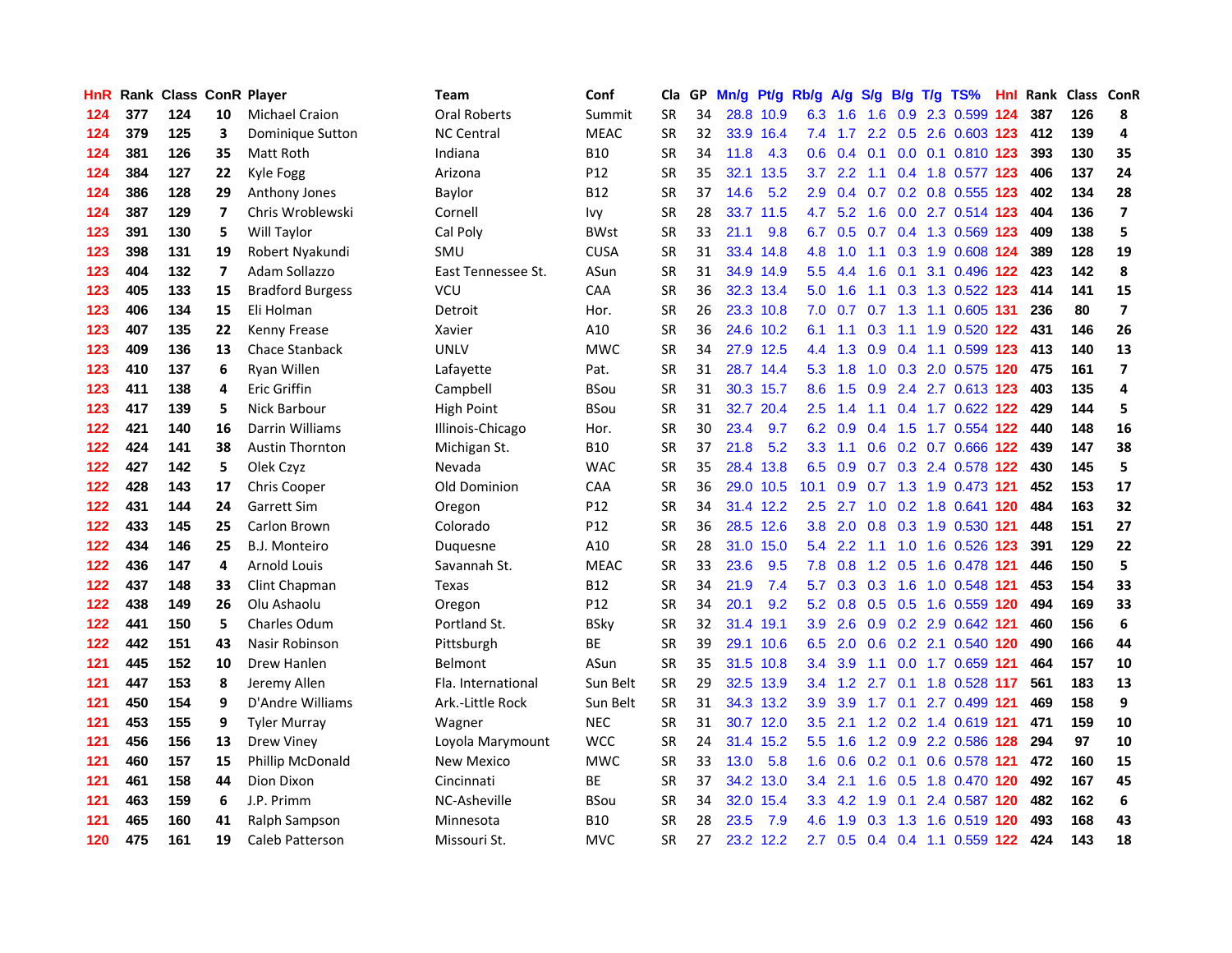| HnR. |     |     |                         | Rank Class ConR Player | Team                    | Conf        | Cla       |    | GP Mn/g |           | Pt/g Rb/g A/g    |           |     |                | S/g B/g T/g TS%               | Hnl  |     | Rank Class ConR |                         |
|------|-----|-----|-------------------------|------------------------|-------------------------|-------------|-----------|----|---------|-----------|------------------|-----------|-----|----------------|-------------------------------|------|-----|-----------------|-------------------------|
| 120  | 476 | 162 | 6                       | Dario Hunt             | Nevada                  | <b>WAC</b>  | SR        | 35 |         | 32.6 10.3 | 9.7              | 1.6       | 0.9 | 2.4            | 2.7 0.490                     | 120  | 485 | 164             | 6                       |
| 120  | 477 | 163 | 20                      | <b>Ben Smith</b>       | Wichita St.             | <b>MVC</b>  | <b>SR</b> | 33 | 25.4    | 9.8       | 3.2 <sub>2</sub> | 0.7       | 0.5 | 0.3            | 0.8 0.563 120                 |      | 496 | 170             | 21                      |
| 120  | 478 | 164 | 23                      | Wesley Witherspoon     | Memphis                 | <b>CUSA</b> | <b>SR</b> | 33 | 22.0    | 7.2       | 3.7              | 1.1       | 1.5 |                | 0.4 1.2 0.562 119             |      | 507 | 174             | 24                      |
| 120  | 479 | 165 | 18                      | <b>Tony Meier</b>      | Milwaukee               | Hor.        | <b>SR</b> | 28 |         | 25.8 11.3 | 5.0              |           |     |                | 0.8 0.7 0.2 1.4 0.609 123     |      | 396 | 132             | 15                      |
| 120  | 481 | 166 | 6                       | Antwaine Wiggins       | Coll. of Charleston     | Southern    | <b>SR</b> | 31 |         | 34.9 15.9 |                  | $6.5$ 2.2 |     |                | 1.1 0.5 2.4 0.523 119         |      | 509 | 175             | 6                       |
| 120  | 482 | 167 | 7                       | Hamidu Rahman          | New Mexico St.          | <b>WAC</b>  | <b>SR</b> | 36 | 20.4    | 9.9       | 5.8              |           |     |                | 0.5 0.3 1.1 1.7 0.571 119     |      | 505 | 173             | $\overline{ }$          |
| 120  | 484 | 168 | 30                      | <b>Micheal Eric</b>    | <b>Temple</b>           | A10         | <b>SR</b> | 19 | 25.1    | 9.0       | 8.8              | 0.9       | 0.1 |                | 2.1 1.6 0.526 123             |      | 395 | 131             | 23                      |
| 120  | 487 | 169 | 44                      | Zack Novak             | Michigan                | B10         | <b>SR</b> | 34 | 33.7    | 9.2       | 4.5              | 1.8       | 0.8 |                | 0.1 1.0 0.614 120             |      | 498 | 171             | 45                      |
| 120  | 490 | 170 | 15                      | Kenton Walker          | Saint Mary's (CA)       | <b>WCC</b>  | <b>SR</b> | 33 | 9.7     | 3.9       | 3.0              | 0.2       |     |                | 0.4 0.5 0.4 0.556 119         |      | 502 | 172             | 14                      |
| 119  | 496 | 171 | 6                       | Chase Grabau           | Idaho St.               | <b>BSky</b> | <b>SR</b> | 28 | 35.3    | 12.8      | 5.4              | 3.3       | 1.9 |                | 0.4 2.0 0.612 121             |      | 455 | 155             | 5                       |
| 119  | 505 | 172 | 29                      | Harper Kamp            | California              | P12         | SR        | 34 |         | 29.9 11.6 | 5.2              | 1.7       | 0.5 |                | 0.4 2.1 0.584 118             |      | 528 | 176             | 34                      |
| 119  | 512 | 173 | $\overline{\mathbf{z}}$ | T.J. Robinson          | Long Beach St.          | <b>BWst</b> | SR        | 34 |         | 32.1 12.0 | $10.2 \quad 0.8$ |           | 0.6 | 0.1            | 2.1 0.560 118                 |      | 534 | 178             | $\overline{\mathbf{z}}$ |
| 119  | 514 | 174 | 7                       | Shay Shine             | High Point              | <b>BSou</b> | <b>SR</b> | 31 |         | 31.4 15.6 | 5.4              | 3.0       | 1.2 | 0.5            | 2.3 0.588                     | 118  | 531 | 177             | $\overline{\mathbf{z}}$ |
| 119  | 517 | 175 | 30                      | Faisal Aden            | Washington St.          | P12         | SR        | 17 |         | 24.1 14.5 | 3.1              | 1.4       | 1.3 | 0.1            | 2.8 0.558 129                 |      | 280 | 93              | 16                      |
| 118  | 533 | 176 | 34                      | Xavier Gibson          | Florida St.             | ACC         | <b>SR</b> | 35 | 18.4    | 6.8       | 4.3              | 0.4       | 0.5 | 1.3            | 2.0 0.520 118                 |      | 548 | 179             | 35                      |
| 118  | 539 | 177 | 47                      | <b>Ryne Smith</b>      | Purdue                  | <b>B10</b>  | <b>SR</b> | 35 | 28.7    | 9.1       | $2.5^{\circ}$    | 1.1       | 0.8 | 0.1            | 0.6 0.630 117                 |      | 555 | 181             | 49                      |
| 118  | 542 | 178 | 20                      | <b>Trevon Harmon</b>   | Cleveland St.           | Hor.        | <b>SR</b> | 32 |         | 30.8 12.6 | 2.6              | 2.1       | 1.3 | 0.1            | 1.6 0.540 117                 |      | 574 | 190             | 20                      |
| 118  | 543 | 179 | 19                      | Oscar Bellfield        | <b>UNLV</b>             | <b>MWC</b>  | <b>SR</b> | 35 | 32.0    | 9.8       | 2.3              | 5.4       |     |                | 1.1 0.3 2.3 0.521 117         |      | 551 | 180             | 19                      |
| 118  | 544 | 180 | 35                      | Ramone Moore           | <b>Temple</b>           | A10         | <b>SR</b> | 32 |         | 36.6 17.3 |                  | 4.3 3.4   |     |                | 1.1 0.2 2.6 0.524 117         |      | 566 | 186             | 35                      |
| 118  | 546 | 181 | 49                      | <b>Verdell Jones</b>   | Indiana                 | B10         | <b>SR</b> | 30 | 24.5    | 7.5       | 2.9 <sup>°</sup> |           |     |                | 3.2 0.7 0.3 2.4 0.514 120     |      | 486 | 165             | 42                      |
| 118  | 547 | 182 | 9                       | Matt Dickey            | NC-Asheville            | <b>BSou</b> | <b>SR</b> | 34 |         | 33.2 16.1 | 3.3 <sub>1</sub> | 3.6       | 1.5 |                | 0.1 2.4 0.617 117             |      | 563 | 184             | 8                       |
| 117  | 548 | 183 | 50                      | Stu Douglass           | Michigan                | B10         | SR        | 34 | 30.5    | 7.5       | $2.6\,$          | 2.3       | 0.8 |                | 0.1 1.0 0.534 117             |      | 557 | 182             | 50                      |
| 117  | 550 | 184 | $\mathbf{1}$            | Isaiah Wilkerson       | New Jersey Tech         | GWC         | <b>SR</b> | 32 |         | 31.1 16.2 | 6.6              | 2.1       | 1.8 |                | 0.2 1.7 0.536 116             |      | 588 | 194             | $\mathbf{1}$            |
| 117  | 553 | 185 | 21                      | <b>Taylor Brown</b>    | <b>Bradley</b>          | <b>MVC</b>  | SR        | 28 |         | 31.3 14.8 | 6.4              | 1.6       | 1.0 |                | 0.5 2.3 0.513 121             |      | 449 | 152             | 20                      |
| 117  | 560 | 186 | 7                       | John Fraley            | Austin Peay             | OVC         | <b>SR</b> | 23 |         | 29.3 11.8 | 8.8 <sub>1</sub> | 0.9       | 0.4 |                | 1.6 2.0 0.603 126             |      | 347 | 113             | $\overline{\mathbf{4}}$ |
| 117  | 562 | 187 | 8                       | James Nunnally         | <b>UC Santa Barbara</b> | <b>BWst</b> | <b>SR</b> | 31 |         | 33.7 16.0 | 5.9              | 2.8       |     |                | 0.7 0.3 2.5 0.573 117         |      | 570 | 188             | 8                       |
| 117  | 565 | 188 | 36                      | Deividas Dulkys        | Florida St.             | ACC         | <b>SR</b> | 35 | 24.5    | 7.0       | 2.6              | 1.2       | 1.3 | 0.5            | 1.6 0.572 116                 |      | 582 | 192             | 37                      |
| 117  | 570 | 189 | 22                      | <b>Antoine Young</b>   | Creighton               | <b>MVC</b>  | SR        | 35 |         | 30.6 12.1 | 2.0              | 4.5       | 0.8 |                | 0.0 1.9 0.508 117             |      | 571 | 189             | 22                      |
| 117  | 575 | 190 | 15                      | <b>Brian Stafford</b>  | Denver                  | Sun Belt    | <b>SR</b> | 31 |         | 33.4 14.5 | 1.8              | 2.1       |     |                | 1.1 0.2 1.3 0.654 116         |      | 585 | 193             | 16                      |
| 116  | 579 | 191 | 13                      | Tyler Bernardini       | Pennsylvania            | lvy         | <b>SR</b> | 31 |         | 29.4 12.2 | 4.5              | 1.3       |     |                | 1.2 0.3 1.1 0.565 117         |      | 568 | 187             | 13                      |
| 116  | 580 | 192 | 14                      | Mick Hedgepeth         | <b>Belmont</b>          | ASun        | <b>SR</b> | 35 | 22.9    | 9.6       | 5.6              | 0.5       |     | $0.5\quad 0.5$ | 1.3 0.559 116                 |      | 592 | 195             | 16                      |
| 116  | 583 | 193 | 9                       | Jereal Scott           | Stephen F. Austin       | Southland   | <b>SR</b> | 31 |         | 24.0 12.4 |                  |           |     |                | 5.4 0.8 0.5 0.8 2.0 0.522 116 |      | 578 | 191             | 9                       |
| 116  | 584 | 194 | 18                      | <b>Corbin Moore</b>    | Pepperdine              | <b>WCC</b>  | <b>SR</b> | 29 |         | 30.5 10.4 | 8.6              |           |     |                | 1.0 0.4 1.0 1.5 0.537 116     |      | 600 | 196             | 19                      |
| 116  | 588 | 195 | 39                      | C.J. Williams          | <b>NC State</b>         | ACC         | <b>SR</b> | 37 |         | 31.1 10.6 | 3.8 <sup>°</sup> | 1.8       | 1.1 |                | 0.4 1.2 0.573 115             |      | 603 | 197             | 40                      |
| 116  | 590 | 196 | 40                      | Sammy Zeglinski        | Virginia                | <b>ACC</b>  | <b>SR</b> | 30 | 32.3    | 8.6       | 3.4              | 2.7       | 1.6 |                | 0.1 1.7 0.513 115             |      | 624 | 205             | 43                      |
| 116  | 596 | 197 | 16                      | Isiah Brown            | East Tennessee St.      | ASun        | <b>SR</b> | 31 | 30.3    | 12.4      | 5.9              | 1.1       | 1.4 | 1.4            | 2.5 0.556 115                 |      | 609 | 200             | 17                      |
| 115  | 606 | 198 | 5.                      | Dallis Joyner          | Stony Brook             | <b>AEC</b>  | <b>SR</b> | 32 | 26.1    | 9.0       | 6.6              | 0.8       | 0.4 | 0.7            | 1.8 0.601                     | -115 | 608 | 199             | 5                       |
| 115  | 612 | 199 | 54                      | Robert Wilson          | Wisconsin               | <b>B10</b>  | SR        | 36 | 13.0    | 4.0       | $1.4^{\circ}$    |           |     | $0.6$ 0.2 0.1  | 0.4 0.541 115                 |      | 606 | 198             | 52                      |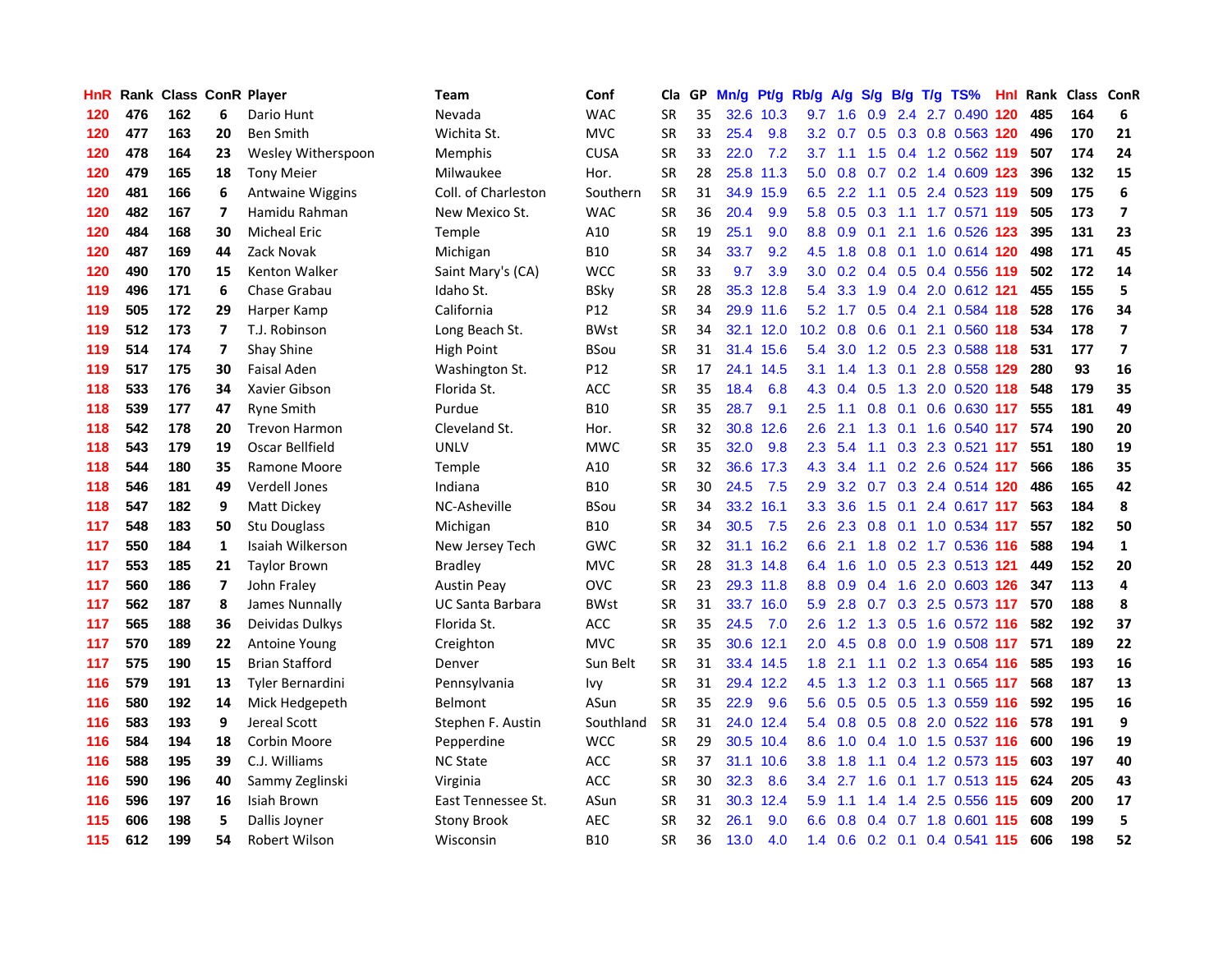| <b>HnR</b> |     | Rank Class ConR Player |                         |                       | Team                  | Conf        | Cla       |    | GP Mn/g | Pt/g      | Rb/g             | <b>A/g</b> | <b>S/g</b>      |                 | B/g T/g TS%                       | Hnl  |     | Rank Class | <b>ConR</b>             |
|------------|-----|------------------------|-------------------------|-----------------------|-----------------------|-------------|-----------|----|---------|-----------|------------------|------------|-----------------|-----------------|-----------------------------------|------|-----|------------|-------------------------|
| 115        | 613 | 200                    | 43                      | Scott Christopherson  | Iowa St.              | <b>B12</b>  | <b>SR</b> | 34 |         | 31.9 12.6 | 3.0              | 2.3        | 0.5             | 0.1             | 1.9 0.596                         | 115  | 615 | 202        | 42                      |
| 115        | 616 | 201                    | 15                      | Oliver McNally        | Harvard               | lvy         | <b>SR</b> | 31 | 30.5    | 7.3       | 2.5              |            | $3.2 \quad 0.8$ | 0.1             | 1.3 0.597 115                     |      | 618 | 203        | 14                      |
| 115        | 618 | 202                    | 16                      | Nikola Cvetinovic     | Akron                 | <b>MAC</b>  | <b>SR</b> | 34 | 25.9    | 9.9       | $5.4^{\circ}$    | 1.8        |                 |                 | 0.8 0.2 1.9 0.531 114             |      | 636 | 210        | 16                      |
| 115        | 619 | 203                    | 38                      | <b>Austin Dufault</b> | Colorado              | P12         | <b>SR</b> | 36 |         | 27.1 11.1 |                  | 4.4 0.9    |                 |                 | 0.6 0.3 1.3 0.547 115             |      | 625 | 206        | 39                      |
| 115        | 621 | 204                    | 26                      | <b>Damier Pitts</b>   | Marshall              | <b>CUSA</b> | <b>SR</b> | 35 |         | 34.0 14.7 | 2.4              | 4.3        |                 |                 | 1.0 0.1 3.2 0.523 114             |      | 629 | 207        | 29                      |
| 115        | 622 | 205                    | 23                      | Josh Micheaux         | Georgia St.           | CAA         | <b>SR</b> | 33 | 28.9    | 7.7       | 6.1              | 3.6        |                 |                 | 1.5 0.3 2.5 0.504 115             |      | 621 | 204        | 24                      |
| 115        | 623 | 206                    | 57                      | Ron Anderson          | South Florida         | ВE          | SR        | 36 | 26.2    | 6.9       | $5.5^{\circ}$    | 1.1        | 0.6             |                 | 0.6 1.6 0.535 114                 |      | 656 | 215        | 57                      |
| 115        | 627 | 207                    | 8                       | Jewuan Long           | Murray St.            | <b>OVC</b>  | <b>SR</b> | 33 | 28.0    | 8.6       | 3.0 <sub>1</sub> | 2.5        |                 |                 | 1.2 0.7 2.0 0.564 114             |      | 635 | 209        | 8                       |
| 114        | 628 | 208                    | 58                      | <b>Ashton Gibbs</b>   | Pittsburgh            | BE          | <b>SR</b> | 37 |         | 34.3 14.6 | 2.3              | 2.1        | 0.5             | 0.1             | 1.6 0.507 114                     |      | 657 | 216        | 58                      |
| 114        | 631 | 209                    | $\overline{\mathbf{z}}$ | Cliff Colimon         | Eastern Washington    | BSky        | <b>SR</b> | 32 |         | 35.1 16.5 | 3.8 <sub>2</sub> | 5.0        | 1.6             | 0.1             | 3.3 0.526                         | 114  | 638 | 211        | $\overline{\mathbf{z}}$ |
| 114        | 632 | 210                    | 38                      | Juan Fernandez        | Temple                | A10         | <b>SR</b> | 32 |         | 32.3 11.1 | 2.8              | 3.8        | 1.0             |                 | 0.2 2.3 0.532 114                 |      | 655 | 214        | 39                      |
| 114        | 634 | 211                    | 9                       | Kevin Murphy          | <b>Tennessee Tech</b> | OVC         | <b>SR</b> | 33 |         | 34.5 20.6 | 5.2              | 2.3        | 0.8             |                 | 0.2 3.3 0.546 114                 |      | 642 | 213        | 9                       |
| 114        | 643 | 212                    | 25                      | Dwayne Lathan         | Indiana St.           | <b>MVC</b>  | SR        | 32 |         | 28.2 12.3 | 4.9              | 1.5        | 0.8             |                 | 0.3 2.2 0.559 114                 |      | 639 | 212        | 25                      |
| 114        | 646 | 213                    | 40                      | Jerime Andersen       | <b>UCLA</b>           | P12         | SR        | 32 | 33.0    | 8.8       | 3.1              | 4.2        | 1.8             |                 | 0.3 1.8 0.524 113                 |      | 666 | 218        | 45                      |
| 114        | 648 | 214                    | 11                      | Reggie Middleton      | Winthrop              | <b>BSou</b> | <b>SR</b> | 32 | 31.9    | 12.8      | 4.0              | 4.3        | 1.4             |                 | 0.4 2.4 0.481 113                 |      | 664 | 217        | 12                      |
| 114        | 649 | 215                    | 10                      | Mike James            | Lamar                 | Southland   | <b>SR</b> | 32 |         | 31.1 17.1 | 3.2              | 2.0        | 1.6             | 0.1             | 2.1 0.527 114                     |      | 631 | 208        | 11                      |
| 114        | 653 | 216                    | 12                      | Roberto Colonette     | Manhattan             | <b>MAAC</b> | SR        | 34 | 18.1    | 6.3       | 5.1              |            | $0.8\quad 0.9$  |                 | 1.0 1.4 0.514 113                 |      | 670 | 219        | 12                      |
| 113        | 659 | 217                    | 62                      | Hugh Robertson        | South Florida         | ВE          | <b>SR</b> | 36 | 28.5    | 6.5       |                  |            |                 |                 | 4.3 1.3 0.7 0.4 1.3 0.544 112 687 |      |     | 224        | 64                      |
| 113        | 661 | 218                    | 29                      | Maurice Bolden        | Southern Miss.        | <b>CUSA</b> | SR        | 34 | 24.9    | 9.7       | 5.1              | 0.9        | 0.5             |                 | 1.0 1.4 0.486 112 713             |      |     | 230        | 31                      |
| 113        | 665 | 219                    | 30                      | A.J. Rompza           | Central Florida       | <b>CUSA</b> | SR        | 21 | 31.1    | 7.1       | $2.5^{\circ}$    | 4.4        |                 |                 | 2.4 0.1 1.4 0.493 117             |      | 565 | 185        | 26                      |
| 113        | 674 | 220                    | 18                      | Darrell Lampley       | Eastern Michigan      | <b>MAC</b>  | <b>SR</b> | 32 |         | 31.6 13.3 | 2.1              | 3.3        |                 | $1.2 \quad 0.1$ | 2.9 0.485 112 727                 |      |     | 237        | 23                      |
| 113        | 677 | 221                    | 10                      | <b>Willie Powers</b>  | Georgia Southern      | Southern    | <b>SR</b> | 30 | 30.8    | 10.8      | 4.0              | 5.4        |                 | $1.2 \quad 0.1$ | 3.0 0.524 113                     |      | 680 | 221        | 9                       |
| 113        | 679 | 222                    | 19                      | Michael Porrini       | Kent St.              | <b>MAC</b>  | <b>SR</b> | 32 | 29.5    | 8.9       | 5.0              | 4.7        |                 |                 | 1.7 0.4 2.9 0.481 113             |      | 683 | 222        | 18                      |
| 113        | 681 | 223                    | 43                      | Marvell Waithe        | Arkansas              | <b>SEC</b>  | <b>SR</b> | 30 | 15.8    | 4.7       | 3.3 <sub>1</sub> | 0.7        |                 |                 | 0.7 0.9 0.6 0.555 112             |      | 708 | 229        | 44                      |
| 113        | 682 | 224                    | 45                      | Chris Allen           | lowa St.              | B12         | <b>SR</b> | 34 |         | 29.2 12.2 | $2.3^{\circ}$    | 2.3        | 0.6             | 0.1             | 2.1 0.523 112                     |      | 686 | 223        | 46                      |
| 113        | 687 | 225                    | 21                      | Justin Greene         | Kent St.              | <b>MAC</b>  | <b>SR</b> | 32 |         | 30.5 14.0 | 6.8              | 1.5        |                 | $1.2 \quad 0.8$ | 3.2 0.542 112                     |      | 694 | 225        | 20                      |
| 113        | 689 | 226                    | 29                      | Kenny Harris          | Evansville            | <b>MVC</b>  | <b>SR</b> | 32 |         | 28.3 11.2 | 4.5              | 1.6        | 1.7             |                 | 0.6 1.9 0.556 112 729             |      |     | 238        | 33                      |
| 112        | 697 | 227                    | 20                      | <b>Justin Cecil</b>   | Mercer                | ASun        | <b>SR</b> | 38 |         | 25.1 10.8 | 3.6 <sup>°</sup> | 0.7        | 0.4             |                 | 0.4 1.1 0.548 112 714             |      |     | 231        | 19                      |
| 112        | 702 | 228                    | 12                      | David Hanson          | Cal Poly              | <b>BWst</b> | <b>SR</b> | 33 |         | 30.6 11.8 | $5.5^{\circ}$    | 1.8        |                 |                 | 0.9 0.3 1.4 0.505 112 725         |      |     | 236        | 13                      |
| 112        | 704 | 229                    | 43                      | <b>Kyle Cassity</b>   | Saint Louis           | A10         | SR        | 34 | 17.9    | 3.3       |                  |            |                 |                 | 1.4 1.9 0.7 0.1 0.5 0.514 112 707 |      |     | 228        | 43                      |
| 112        | 708 | 230                    | 13                      | <b>Phil Martin</b>    | <b>UC Riverside</b>   | <b>BWst</b> | <b>SR</b> | 30 |         | 35.2 17.5 | 5.6              |            |                 |                 | 1.0 0.5 0.4 2.4 0.511 112 701     |      |     | 226        | 11                      |
| 112        | 710 | 231                    | 8                       | Derek Selvig          | Montana               | <b>BSky</b> | <b>SR</b> | 29 | 30.3    | 9.1       | 6.1              | 3.0        |                 |                 | 1.0 1.2 2.2 0.524 112 704         |      |     | 227        | 8                       |
| 112        | 711 | 232                    | 66                      | Darryl Bryant         | West Virginia         | ВE          | <b>SR</b> | 33 |         | 37.3 16.9 | 3.1              | 2.7        |                 |                 | 1.4 0.1 2.4 0.509 112 736         |      |     | 241        | 67                      |
| 112        | 714 | 233                    | 11                      | <b>Melvin Baker</b>   | <b>Austin Peay</b>    | <b>OVC</b>  | <b>SR</b> | 32 |         | 26.2 11.7 | 6.3              | 0.8        | 1.0             |                 | 0.8 2.1 0.559 110                 |      | 789 | 250        | 14                      |
| 112        | 715 | 234                    | 28                      | Jihad Ali             | Georgia St.           | <b>CAA</b>  | <b>SR</b> | 34 |         | 33.0 12.5 | 6.0              | 1.4        | 1.6             |                 | 0.6 1.4 0.495 112                 |      | 722 | 235        | 28                      |
| 112        | 722 | 235                    | 14                      | Charlie Westbrook     | South Dakota          | Summit      | <b>SR</b> | 28 | 32.4    | 18.7      | 4.0              | 2.2        | 1.7             | 0.9             | 2.5 0.554                         | -111 | 749 | 242        | 14                      |
| 112        | 727 | 236                    | 48                      | Andrew Zimmerman      | Stanford              | P12         | <b>SR</b> | 33 | 13.5    | 4.0       | $2.5^{\circ}$    | 0.7        | 0.5             | 0.3             | 0.8 0.487                         | 112  | 719 | 233        | 50                      |
| 112        | 728 | 237                    | 23                      | <b>Randy Davis</b>    | Ball St.              | <b>MAC</b>  | <b>SR</b> | 29 | 30.1    | 8.2       | 3.0 <sub>1</sub> |            |                 |                 | 5.0 1.1 0.3 1.5 0.529 112 721     |      |     | 234        | 21                      |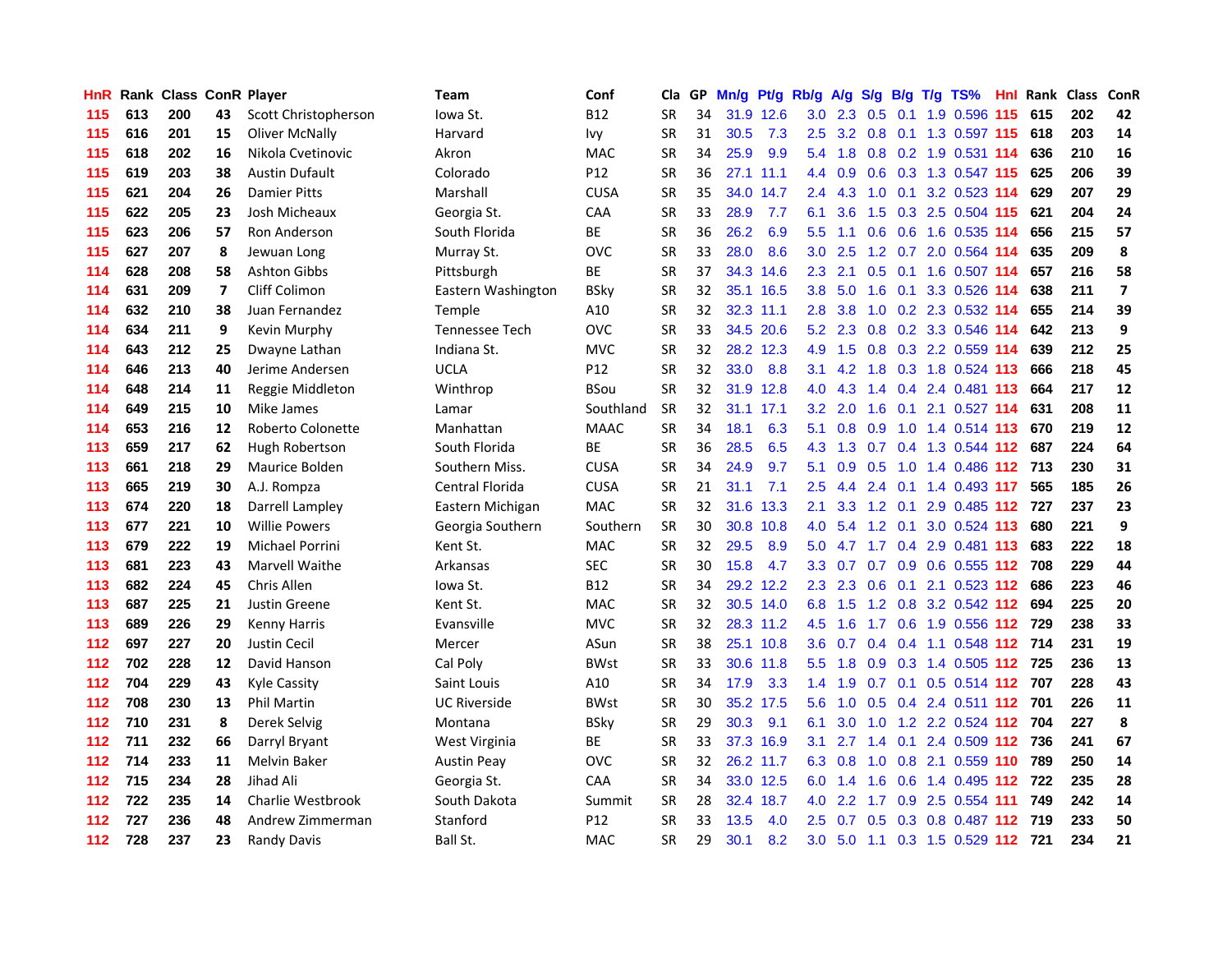| HnR. |     | <b>Rank Class ConR Player</b> |              |                           | Team                    | Conf            | Cla       |    | GP Mn/g Pt/g Rb/g |           |                  | <b>A/g</b>    |     |     | S/g B/g T/g TS%               | Hnl | Rank Class |     | ConR         |
|------|-----|-------------------------------|--------------|---------------------------|-------------------------|-----------------|-----------|----|-------------------|-----------|------------------|---------------|-----|-----|-------------------------------|-----|------------|-----|--------------|
| 112  | 730 | 238                           | 68           | <b>Scott Martin</b>       | Notre Dame              | <b>BE</b>       | <b>SR</b> | 33 | 34.7              | 9.5       | 5.7              | 1.7           | 0.9 | 0.4 | 1.6 0.470                     | 112 | 732        | 239 | 65           |
| 112  | 733 | 239                           | 12           | Ivan Aska                 | Murray St.              | <b>OVC</b>      | <b>SR</b> | 27 | 27.4              | 10.6      | 6.0              | 0.5           | 0.5 | 0.5 | 1.4 0.531 113                 |     | 674        | 220 | 10           |
| 112  | 734 | 240                           | 47           | David Loubeau             | Texas A&M               | <b>B12</b>      | <b>SR</b> | 32 | 27.0              | 11.0      | 4.6              | 0.5           | 0.7 |     | 0.3 1.9 0.521 110             |     | 803        | 253 | 53           |
| 112  | 740 | 241                           | 46           | Andre Walker              | Xavier                  | A10             | <b>SR</b> | 36 | 28.1              | 5.3       | 5.8              | 1.9           |     |     | 0.8 0.8 1.3 0.482 111         |     | 763        | 245 | 48           |
| 111  | 745 | 242                           | 48           | Matt Pressey              | Missouri                | <b>B12</b>      | <b>SR</b> | 35 | 24.9              | 6.2       | 3.0 <sub>1</sub> | 1.5           |     |     | 0.8 0.1 0.9 0.493 111         |     | 751        | 243 | 48           |
| 111  | 747 | 243                           | 31           | <b>Darrius Morrow</b>     | East Carolina           | <b>CUSA</b>     | <b>SR</b> | 31 |                   | 31.7 13.5 | 5.9              | 1.5           | 0.9 |     | 1.1 2.3 0.569 111             |     | 759        | 244 | 33           |
| 111  | 751 | 244                           | $\mathbf{2}$ | Savalance Townsend        | Ark.-Pine Bluff         | <b>SWAC</b>     | <b>SR</b> | 33 |                   | 37.4 16.0 | 4.7              | 3.1           |     |     | 2.2 0.7 3.0 0.510 111         |     | 770        | 247 | 3            |
| 111  | 752 | 245                           | 23           | <b>Walt Gibler</b>        | Loyola (IL)             | Hor.            | <b>SR</b> | 25 |                   | 26.5 12.4 | 5.8              | 1.0           |     |     | 0.5 0.2 2.2 0.581 115         |     | 610        | 201 | 21           |
| 111  | 767 | 246                           | 50           | Abe Lodwick               | Washington St.          | P12             | <b>SR</b> | 27 | 23.0              | 7.1       | 4.4              | 1.0           |     |     | 0.4 0.2 0.9 0.636 109         |     | 831        | 261 | 53           |
| 111  | 773 | 247                           | 49           | <b>Tony Taylor</b>        | George Washington       | A10             | <b>SR</b> | 31 | 34.4              | 13.1      | 2.5              | 4.3           | 1.4 | 0.1 | 2.8 0.498 110                 |     | 802        | 252 | 49           |
| 111  | 781 | 248                           | 72           | <b>Augustus Gilchrist</b> | South Florida           | <b>BE</b>       | <b>SR</b> | 33 | 28.1              | 9.5       | 5.0              | 0.5           | 0.4 |     | 1.2 1.7 0.453 111             |     | 767        | 246 | 72           |
| 110  | 795 | 249                           | 15           | Jaime Serna               | <b>UC Santa Barbara</b> | <b>BWst</b>     | <b>SR</b> | 30 | 24.0              | 9.0       | 5.0              | 1.0           | 0.5 |     | 0.9 1.3 0.630 110             |     | 786        | 249 | 14           |
| 110  | 798 | 250                           | 15           | <b>Keith Gabriel</b>      | VMI                     | <b>BSou</b>     | <b>SR</b> | 33 |                   | 28.6 17.5 | $3.5^{\circ}$    | 1.9           | 1.8 | 1.2 | 2.2 0.547 109                 |     | 817        | 256 | 16           |
| 110  | 804 | 251                           | 13           | Hernst Laroche            | New Mexico St.          | <b>WAC</b>      | SR        | 36 |                   | 33.6 11.9 | 2.9              | 3.8           | 1.8 | 0.1 | 2.3 0.571 109                 |     | 810        | 255 | 13           |
| 110  | 805 | 252                           | 52           | Conner Teahan             | Kansas                  | <b>B12</b>      | SR        | 39 | 21.0              | 5.5       | 2.1              | 1.1           | 0.7 | 0.0 | 0.9 0.526 110                 |     | 798        | 251 | 52           |
| 110  | 809 | 253                           | 53           | <b>Victor Davila</b>      | Virginia Tech           | <b>ACC</b>      | <b>SR</b> | 25 | 22.9              | 7.5       | 4.2              | 0.6           | 0.4 | 0.6 | 1.4 0.584 109                 |     | 828        | 259 | 54           |
| 110  | 812 | 254                           | 24           | Delwan Graham             | Jacksonville            | ASun            | <b>SR</b> | 30 | 23.8              | 9.1       | 6.6              | 1.3           | 1.1 |     | 0.9 2.4 0.506 109             |     | 818        | 257 | 25           |
| 110  | 816 | 255                           | 54           | Sean Mosley               | Maryland                | <b>ACC</b>      | <b>SR</b> | 32 | 32.4              | 10.2      | 5.0              | 2.1           |     |     | 1.0 0.5 1.6 0.522 108         |     | 881        | 284 | 56           |
| 110  | 817 | 256                           | $\mathbf{2}$ | Geddes Robinson           | Utah Valley             | <b>GWC</b>      | <b>SR</b> | 33 | 31.2              | 9.8       | 10.4             | 1.8           |     |     | 0.9 0.2 1.9 0.555 109         |     | 829        | 260 | $\mathbf{2}$ |
| 110  | 821 | 257                           | 55           | Catalin Baciu             | Clemson                 | <b>ACC</b>      | <b>SR</b> | 31 | 10.6              | 4.1       | 2.1              |               |     |     | 0.0 0.2 0.5 0.8 0.581 109     |     | 821        | 258 | 52           |
| 110  | 823 | 258                           | 17           | Eugene Phelps             | Long Beach St.          | <b>BWst</b>     | <b>SR</b> | 34 | 27.3              | 9.4       | 5.6              | 0.9           |     |     | 0.5 0.6 1.6 0.485 109         |     | 842        | 267 | 16           |
| 110  | 826 | 259                           | 27           | <b>Francisco Cruz</b>     | Wyoming                 | <b>MWC</b>      | <b>SR</b> | 33 |                   | 32.3 12.0 | 2.9              | $2.2^{\circ}$ | 0.8 |     | 0.1 1.9 0.545 109             |     | 846        | 269 | 27           |
| 109  | 828 | 260                           | 13           | <b>Brad Loesing</b>       | Wofford                 | Southern        | <b>SR</b> | 33 |                   | 38.3 14.9 | 3.0 <sub>1</sub> | 5.6           | 1.1 | 0.1 | 3.5 0.521                     | 109 | 832        | 262 | 14           |
| 109  | 830 | 261                           | 14           | Deremy Geiger             | Idaho                   | <b>WAC</b>      | <b>SR</b> | 33 |                   | 31.7 12.9 | 2.2 <sub>2</sub> | 2.3           | 0.8 |     | 0.0 1.3 0.640 109             |     | 841        | 266 | 14           |
| 109  | 831 | 262                           | 8            | Darryl Partin             | Boston U.               | <b>AEC</b>      | <b>SR</b> | 32 |                   | 33.7 19.6 | 3.9              | 1.1           | 1.1 | 0.1 | 3.2 0.505 109                 |     | 850        | 271 | 8            |
| 109  | 832 | 263                           | 53           | Darnell Gant              | Washington              | P <sub>12</sub> | <b>SR</b> | 35 | 24.5              | 7.2       | 5.4              | 0.8           | 0.4 |     | 0.3 0.7 0.535 109             |     | 845        | 268 | 55           |
| 109  | 833 | 264                           | 25           | Justin Glenn              | Lipscomb                | ASun            | <b>SR</b> | 31 | 25.0              | 7.9       | 7.4              | 1.5           | 0.8 | 1.6 | 2.1 0.578                     | 108 | 875        | 280 | 26           |
| 109  | 835 | 265                           | 28           | Garrett Green             | San Diego St.           | <b>MWC</b>      | <b>SR</b> | 34 | 19.3              | 6.0       | 4.6              | 0.6           | 0.3 | 0.5 | 1.0 0.564 108                 |     | 873        | 279 | 28           |
| 109  | 836 | 266                           | 63           | <b>Brandon Richardson</b> | Nebraska                | <b>B10</b>      | <b>SR</b> | 30 | 31.0              | 7.0       | 3.1              | 3.3           | 1.8 | 0.1 | 1.8 0.533 109                 |     | 857        | 276 | 62           |
| 109  | 837 | 267                           | 15           | Drew Crowell              | Wofford                 | Southern        | <b>SR</b> | 33 | 29.5              | 9.2       | $5.5^{\circ}$    | 1.4           | 0.4 | 0.5 | 0.8 0.609 109                 |     | 838        | 264 | 15           |
| 109  | 838 | 268                           | 24           | <b>Marquise Carter</b>    | Gonzaga                 | <b>WCC</b>      | SR        | 33 | 13.3              | 3.8       | 1.5 <sub>1</sub> | 1.7           |     |     | 0.8 0.0 1.4 0.502 109         |     | 839        | 265 | 26           |
| 109  | 843 | 269                           | 39           | Angelo Johnson            | Southern Miss.          | <b>CUSA</b>     | <b>SR</b> | 34 | 34.5              | 9.5       | 3.0 <sub>1</sub> | 2.9           |     |     | 1.0 0.1 1.8 0.447 108         |     | 879        | 283 | 39           |
| 109  | 844 | 270                           | 31           | <b>Nathaniel Lester</b>   | Hofstra                 | CAA             | <b>SR</b> | 32 | 32.4              | 14.6      | 6.5              | 1.0           |     |     | 1.3 0.5 1.8 0.489 109         |     | 851        | 272 | 32           |
| 109  | 846 | 271                           | 55           | Charlie Enquist           | Washington St.          | P12             | <b>SR</b> | 32 | 14.4              | 3.6       | 3.2 <sub>2</sub> | 0.3           |     |     | 0.3 0.5 0.5 0.673 107         |     | 913        | 299 | 59           |
| 109  | 847 | 272                           | 32           | James Fields              | Georgia St.             | CAA             | SR        | 31 | 31.4              | 9.6       | 3.9              | 2.9           | 2.0 | 0.1 | 2.0 0.508 109                 |     | 836        | 263 | 31           |
| 109  | 848 | 273                           | 25           | Jeremy Montgomery         | Cleveland St.           | Hor.            | <b>SR</b> | 33 | 28.8              | 10.9      | 2.3              | 3.1           | 1.1 | 0.0 | 2.9 0.510 108                 |     | 884        | 287 | 25           |
| 109  | 853 | 274                           | 17           | <b>Brooks Ybarra</b>      | Texas St.               | Southland       | <b>SR</b> | 30 | 25.3              | 12.5      | 3.4              | 1.3           | 1.3 | 0.5 | 1.4 0.641                     | 108 | 861        | 277 | 16           |
| 109  | 854 | 275                           | 39           | Johnny Moran              | Northern Iowa           | <b>MVC</b>      | <b>SR</b> | 34 | 31.2              | 7.5       |                  |               |     |     | 3.1 1.3 1.3 0.1 1.1 0.503 109 |     | 852        | 273 | 39           |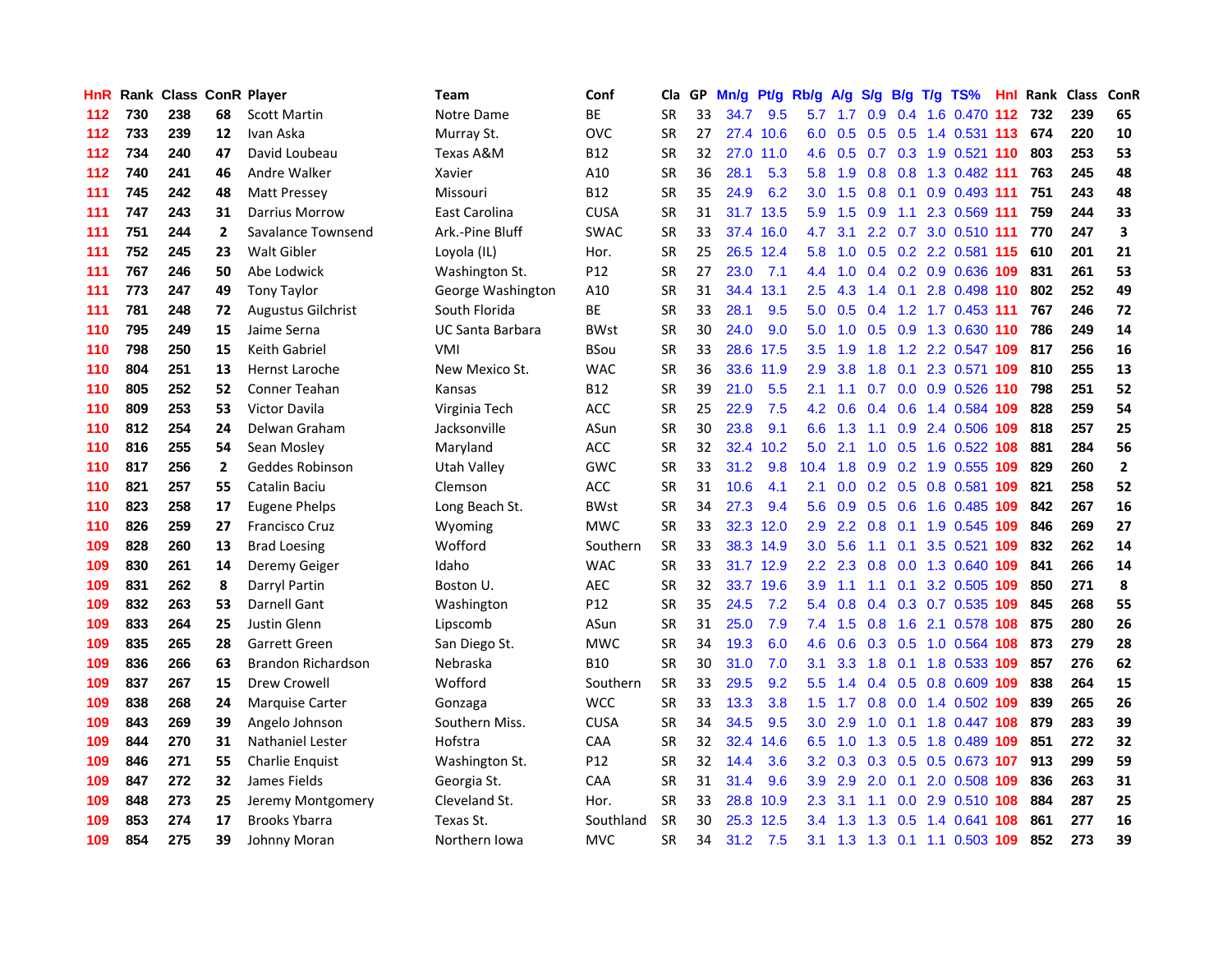| HnR. |     | Rank Class ConR Player |              |                         | Team                | Conf            | Cla       |    | GP Mn/g | Pt/g      | Rb/g A/g         |                 |        |                 | S/g B/g T/g TS%               | Hnl | Rank Class |     | ConR           |
|------|-----|------------------------|--------------|-------------------------|---------------------|-----------------|-----------|----|---------|-----------|------------------|-----------------|--------|-----------------|-------------------------------|-----|------------|-----|----------------|
| 109  | 856 | 276                    | 52           | Orion Outerbridge       | Rhode Island        | A10             | <b>SR</b> | 31 |         | 30.3 12.6 | 6.8              | 0.4             | 0.7    | 1.8             | 1.5 0.476                     | 107 | 937        | 308 | 55             |
| 109  | 857 | 277                    | 26           | Ryan Allen              | Milwaukee           | Hor.            | <b>SR</b> | 34 | 29.1    | 8.6       | 5.1              | 1.2             | $-1.1$ | 1.2             | 2.0 0.562 108                 |     | 894        | 291 | 26             |
| 109  | 859 | 278                    | 16           | Chris Stephenson        | NC-Asheville        | <b>BSou</b>     | <b>SR</b> | 33 | 28.8    | 12.8      | 6.3              | 2.7             |        |                 | 1.2 0.7 3.0 0.548 109         |     | 854        | 274 | 18             |
| 109  | 860 | 279                    | 64           | <b>Toney McCray</b>     | Nebraska            | B10             | <b>SR</b> | 30 | 27.3    | 9.9       | 4.6              | 1.3             |        |                 | 1.0 0.4 2.2 0.531 108         |     | 883        | 286 | 64             |
| 109  | 861 | 280                    | $\mathbf{2}$ | <b>Cervante Burrell</b> | Seattle             | Ind.            | <b>SR</b> | 25 | 24.1    | 8.3       | 3.0 <sub>1</sub> |                 |        |                 | 4.7 1.3 0.0 2.1 0.555 110     |     | 808        | 254 | $\overline{2}$ |
| 109  | 864 | 281                    | 19           | George Goode            | Fairleigh Dickinson | <b>NEC</b>      | <b>SR</b> | 29 | 30.9    | 12.8      | 7.4              | 1.6             |        |                 | 0.4 1.4 1.7 0.520 107         |     | 917        | 301 | 21             |
| 109  | 868 | 282                    | 17           | Andre Williamson        | Appalachian St.     | Southern        | <b>SR</b> | 30 | 25.8    | 9.6       |                  |                 |        |                 | 7.2 1.2 0.4 1.5 1.7 0.586 109 |     | 855        | 275 | 16             |
| 109  | 869 | 283                    | 58           | <b>Marcus Capers</b>    | Washington St.      | P12             | SR        | 37 | 29.6    | 5.8       | 4.9              | 2.2             |        |                 | 0.7 0.8 1.5 0.599 107         |     | 943        | 310 | 62             |
| 109  | 871 | 284                    | 21           | Malcolm Kirkland        | Arkansas St.        | Sun Belt        | <b>SR</b> | 34 | 31.1    | 12.1      |                  | 6.2 0.6         |        |                 | 0.5 0.9 2.2 0.582 107         |     | 931        | 305 | 23             |
| 109  | 875 | 285                    | 16           | Ray Jones               | Southern Utah       | Summit          | <b>SR</b> | 31 | 32.8    | 9.9       | 4.0              | 4.5             |        |                 | 1.2 0.3 2.5 0.600 108         |     | 869        | 278 | 16             |
| 109  | 877 | 286                    | 29           | Adam Waddell            | Wyoming             | <b>MWC</b>      | SR        | 33 | 28.1    | 9.6       |                  | 3.4 0.7         | 0.5    |                 | 1.0 1.2 0.583 108             |     | 878        | 282 | 29             |
| 108  | 883 | 287                    | 17           | Griffan Callahan        | South Dakota St.    | Summit          | SR        | 35 |         | 29.5 10.4 | 4.7              | 1.1             | 1.4    |                 | 0.2 1.1 0.601 108             |     | 891        | 289 | 17             |
| 108  | 886 | 288                    | 15           | Jeremy Granger          | Eastern Illinois    | OVC             | <b>SR</b> | 29 | 33.6    | 15.9      | $3.4^{\circ}$    | 3.0             | 1.0    | 0.1             | 2.3 0.552 108                 |     | 887        | 288 | 16             |
| 108  | 887 | 289                    | 53           | <b>Dustin Ware</b>      | Georgia             | SEC             | <b>SR</b> | 32 | 29.7    | 8.1       | $2.3^{\circ}$    | 2.3             | 1.0    |                 | 0.0 0.8 0.509 107             |     | 908        | 297 | 52             |
| 108  | 892 | 290                    | 23           | Justin Coughlin         | Denver              | Sun Belt        | <b>SR</b> | 31 | 9.5     | 3.8       | 0.8 <sub>0</sub> | 0.8             | 0.3    | 0.5             | 0.5 0.594 108                 |     | 882        | 285 | 22             |
| 108  | 893 | 291                    | 3            | Cor-J Cox               | Miss. Valley St.    | <b>SWAC</b>     | <b>SR</b> | 34 |         | 26.8 11.1 | 6.7              | 0.9             | 1.1    |                 | 0.4 1.6 0.546 107             |     | 916        | 300 | 4              |
| 108  | 895 | 292                    | 9            | <b>Matt Glass</b>       | Vermont             | AEC             | <b>SR</b> | 36 |         | 26.0 11.9 |                  |                 |        |                 | 3.7 1.0 0.3 0.2 1.0 0.557 108 |     | 876        | 281 | 9              |
| 108  | 900 | 293                    | 59           | <b>Brendon Lavender</b> | Arizona             | P <sub>12</sub> | <b>SR</b> | 35 | 16.1    | 5.5       |                  |                 |        |                 | 1.1 0.8 0.2 0.1 0.5 0.677 107 |     | 918        | 302 | 60             |
| 108  | 901 | 294                    | 59           | Dorenzo Hudson          | Virginia Tech       | <b>ACC</b>      | <b>SR</b> | 33 | 29.4    | 10.9      | 2.8 <sup>°</sup> |                 |        |                 | 1.5 0.7 0.1 1.9 0.513 107     |     | 927        | 303 | 61             |
| 108  | 904 | 295                    | 60           | DeQuan Jones            | Miami (FL)          | <b>ACC</b>      | SR        | 23 | 17.3    | 5.9       |                  |                 |        |                 | 3.6 0.4 0.6 0.5 0.9 0.489 108 |     | 900        | 292 | 58             |
| 108  | 908 | 296                    | 27           | <b>Clint Steindl</b>    | Saint Mary's (CA)   | <b>WCC</b>      | <b>SR</b> | 30 | 23.5    | 7.9       | 2.9 <sup>°</sup> | 0.9             |        |                 | 0.6 0.2 0.5 0.605 109         |     | 848        | 270 | 27             |
| 108  | 911 | 297                    | 61           | Malcolm Grant           | Miami (FL)          | <b>ACC</b>      | <b>SR</b> | 31 |         | 28.7 10.8 | 2.1              | 1.9             |        |                 | 0.7 0.0 1.7 0.485 108         |     | 906        | 296 | 59             |
| 108  | 914 | 298                    | 57           | <b>Cameron Tatum</b>    | Tennessee           | <b>SEC</b>      | <b>SR</b> | 34 | 29.1    | 8.1       | 4.1              | 2.6             | 0.8    |                 | 0.1 1.8 0.473 107             |     | 951        | 312 | 57             |
| 108  | 918 | 299                    | 15           | Jermel Jenkins          | Iona                | <b>MAAC</b>     | SR        | 31 | 13.3    | 5.5       | 1.5 <sub>1</sub> | 1.0             |        |                 | 0.5 0.0 0.4 0.590 108         |     | 901        | 293 | 15             |
| 108  | 919 | 300                    | 41           | Michael Bizoukas        | Missouri St.        | <b>MVC</b>      | <b>SR</b> | 32 | 31.4    | 4.0       | 3.1              | 5.4             |        |                 | 0.8 0.2 1.9 0.419 107         |     | 929        | 304 | 41             |
| 108  | 921 | 301                    | 54           | Sean Carter             | Massachusetts       | A10             | <b>SR</b> | 37 | 28.5    | 8.1       |                  | $6.5 \quad 0.8$ | 0.7    | 1.1             | 1.6 0.561 107                 |     | 932        | 306 | 54             |
| 108  | 922 | 302                    | 34           | <b>Hank Thorns</b>      | <b>TCU</b>          | <b>MWC</b>      | <b>SR</b> | 33 |         | 34.0 13.5 | 2.8              | 4.6             | 1.3    | 0.0             | 3.2 0.516 108                 |     | 903        | 294 | 31             |
| 107  | 928 | 303                    | 9            | <b>Tony Gallo</b>       | Coppin St.          | <b>MEAC</b>     | <b>SR</b> | 30 |         | 33.8 17.1 | 2.7              | 3.7             | 1.3    |                 | 0.1 2.2 0.553 107             |     | 939        | 309 | 10             |
| 107  | 929 | 304                    | 18           | Brandon Sebirumbi       | Furman              | Southern        | <b>SR</b> | 31 |         | 26.3 11.1 | 5.6              | 1.0             | 0.5    |                 | 0.3 2.2 0.577 107             |     | 959        | 314 | 19             |
| 107  | 930 | 305                    | 58           | <b>Terrance Henry</b>   | Mississippi         | <b>SEC</b>      | <b>SR</b> | 34 |         | 30.9 12.5 | 4.3              | 1.6             | 0.6    |                 | 1.0 3.4 0.537 106             |     | 991        | 320 | 59             |
| 107  | 938 | 306                    | 10           | Garrius Holloman        | Bethune-Cookman     | <b>MEAC</b>     | <b>SR</b> | 35 | 28.0    | 10.1      | 6.1              | 2.1             | 1.1    | 0.5             | 1.9 0.496 106                 |     | 992        | 321 | 11             |
| 107  | 942 | 307                    | 19           | Stephen Franklin        | Texas-San Antonio   | Southland       | <b>SR</b> | 32 | 24.8    | 7.5       | 4.7              | 2.1             |        |                 | 1.5 0.6 1.7 0.626 107         |     | 935        | 307 | 19             |
| 107  | 943 | 308                    | 22           | James Johnson           | Quinnipiac          | <b>NEC</b>      | <b>SR</b> | 31 |         | 36.1 16.5 |                  | $3.3 \quad 3.5$ |        |                 | 1.3 0.1 2.5 0.493 107         |     | 956        | 313 | 22             |
| 107  | 950 | 309                    | 4            | Ivory White             | Alabama St.         | <b>SWAC</b>     | <b>SR</b> | 31 | 32.2    | 9.7       | 6.1              | 1.7             |        | $1.4 \quad 0.8$ | 1.3 0.522 104 1120            |     |            | 361 | 8              |
| 107  | 951 | 310                    | 19           | Louie Krogman           | South Dakota        | Summit          | <b>SR</b> | 28 | 36.0    | 16.8      | 3.1              | 3.8             | 1.5    | 0.1             | 2.0 0.565 106                 |     | 966        | 316 | 19             |
| 107  | 952 | 311                    | 40           | Shaquille Johnson       | Marshall            | <b>CUSA</b>     | <b>SR</b> | 35 | 27.9    | 9.2       | 3.5              | 1.9             | 0.9    |                 | 0.2 1.5 0.519 107             |     | 950        | 311 | 40             |
| 107  | 954 | 312                    | 56           | Dash Harris             | Texas A&M           | <b>B12</b>      | <b>SR</b> | 25 | 30.4    | 6.0       | 3.0              | 4.1             | 1.4    | 0.1             | 1.9 0.418                     | 106 | 1022       | 331 | 59             |
| 107  | 963 | 313                    | 19           | Greg Somogyi            | UC Santa Barbara    | BWst            | SR        | 31 | 11.8    | 3.1       | 3.3 <sub>1</sub> |                 |        |                 | 0.4 0.1 1.6 0.5 0.482 107     |     | 960        | 315 | 19             |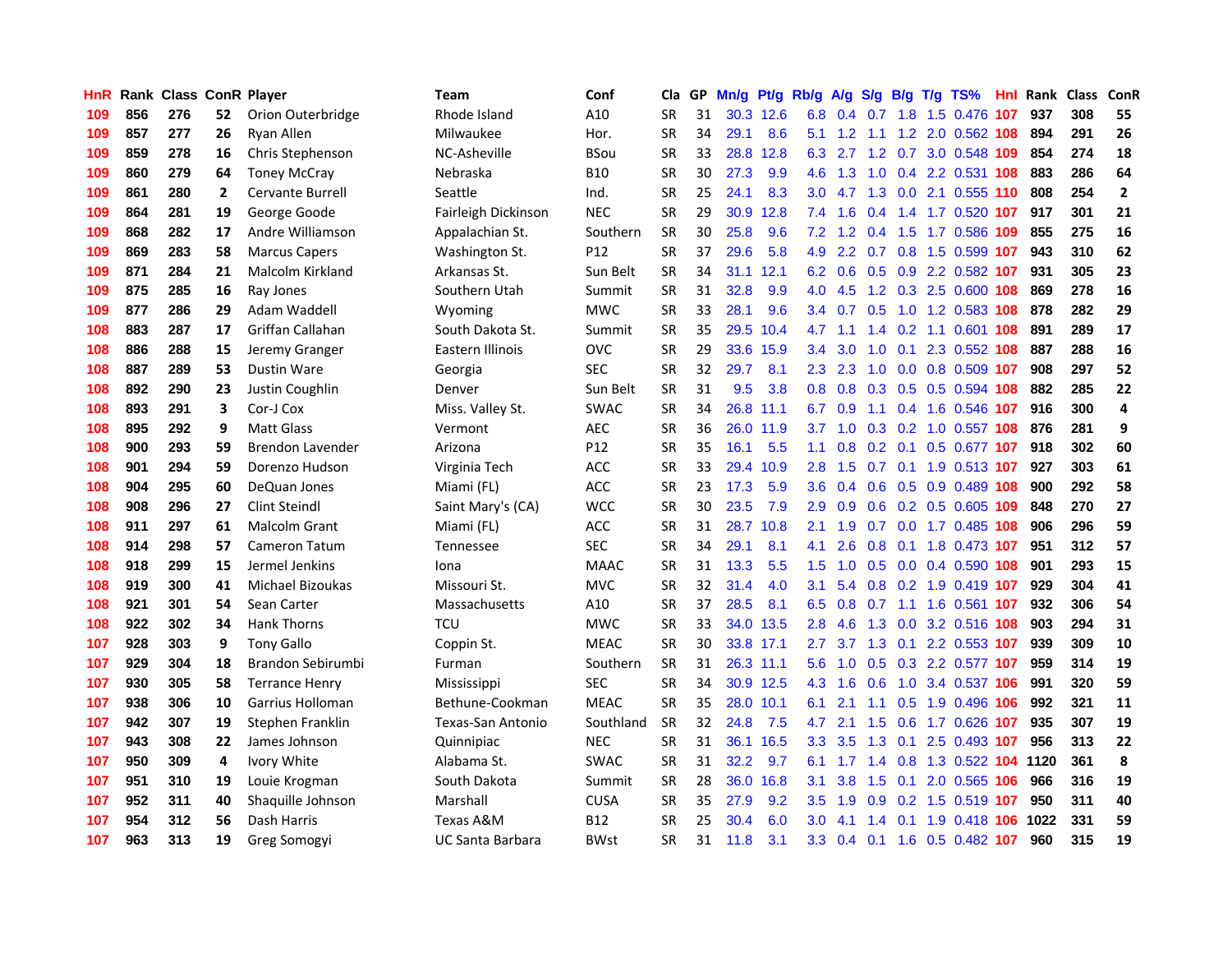| HnR. |      | Rank Class ConR Player |    |                        | <b>Team</b>          | Conf        | Cla       |    | GP Mn/g |           | Pt/g Rb/g        | <b>A/g</b> | S/g              |     | B/g T/g TS%                        | Hnl | Rank Class ConR |     |    |
|------|------|------------------------|----|------------------------|----------------------|-------------|-----------|----|---------|-----------|------------------|------------|------------------|-----|------------------------------------|-----|-----------------|-----|----|
| 107  | 974  | 314                    | 3  | Donald Johnson         | Cal St. Bakersfield  | Ind.        | SR        | 29 | 23.5    | 9.7       | 5.5              | 0.8        | 0.4              | 1.1 | 1.2 0.636                          | 108 | 893             | 290 | 3  |
| 106  | 981  | 315                    | 57 | Javarris Barnett       | Charlotte            | A10         | <b>SR</b> | 30 | 31.9    | 12.1      | $5.6^{\circ}$    | 1.3        | 0.5              | 0.2 | 1.5 0.548 105                      |     | 1030            | 333 | 62 |
| 106  | 983  | 316                    | 20 | Josh Terry             | <b>Austin Peay</b>   | <b>OVC</b>  | <b>SR</b> | 32 |         | 30.8 11.9 | 4.0              | 2.1        | 1.9              | 0.1 | 1.9 0.507 104 1068                 |     |                 | 346 | 23 |
| 106  | 985  | 317                    | 17 | Doug Davis             | Princeton            | lvy         | SR        | 32 |         | 33.0 13.8 | 1.9              | 1.4        |                  |     | 1.2 0.3 1.3 0.559 106              |     | 1005            | 325 | 18 |
| 106  | 986  | 318                    | 10 | <b>Art Steward</b>     | Montana              | BSky        | SR        | 32 | 29.4    | 9.5       | 4.6              | 1.3        |                  |     | 1.0 0.6 1.4 0.577 106              |     | 1010            | 327 | 11 |
| 106  | 988  | 319                    | 64 | Nate Tomlinson         | Colorado             | P12         | SR        | 36 | 29.7    | 5.5       | $2.0^{\circ}$    | 3.0        |                  |     | 0.9 0.0 1.6 0.539 106              |     | 993             | 322 | 65 |
| 106  | 991  | 320                    | 21 | Chris Gradnigo         | Coastal Carolina     | <b>BSou</b> | <b>SR</b> | 30 | 27.9    | 14.9      | 6.2              | 1.0        | 0.6              |     | 0.8 2.3 0.535 105                  |     | 1039            | 338 | 21 |
| 106  | 993  | 321                    | 11 | Jay Threatt            | Delaware St.         | <b>MEAC</b> | <b>SR</b> | 26 | 36.4    | 8.8       | 3.7              | 6.0        | 3.0 <sub>2</sub> |     | 0.2 1.9 0.500 108                  |     | 904             | 295 | 9  |
| 106  | 997  | 322                    | 20 | Rob Belcore            | Pennsylvania         | lvy         | <b>SR</b> | 33 | 31.2    | 7.2       | 4.9              | 2.5        | 1.8              |     | $0.2$ 1.5 $0.551$                  | 105 | 1027            | 332 | 20 |
| 106  | 999  | 323                    | 11 | Laron Griffin          | Eastern Washington   | BSkv        | <b>SR</b> | 32 | 24.1    | 8.5       | 7.0              | 0.4        | 0.8              |     | 0.7 0.7 0.604 106                  |     | 987             | 319 | 10 |
| 106  | 1002 | 324                    | 10 | Bryan Dougher          | Stony Brook          | <b>AEC</b>  | SR        | 32 | 29.8    | 13.2      | $2.5^{\circ}$    | 1.6        | 0.9              | 0.1 | 1.3 0.505                          | 106 | 995             | 323 | 10 |
| 106  | 1004 | 325                    | 58 | Luke Fabrizius         | Dayton               | A10         | <b>SR</b> | 30 | 16.4    | 5.7       | 2.5              | 0.8        | 0.1              |     | $0.5$ 0.6 0.566                    | 106 | 1006            | 326 | 58 |
| 106  | 1011 | 326                    | 20 | <b>Brandon Penn</b>    | Rider                | <b>MAAC</b> | <b>SR</b> | 31 | 28.9    | 12.0      | 6.4              | 1.5        | 1.2              | 0.6 | 1.8 0.527                          | 106 | 1019            | 330 | 19 |
| 106  | 1014 | 327                    | 87 | Jeremiah Kelly         | DePaul               | ВE          | <b>SR</b> | 29 | 28.2    | 8.6       | 2.6              | 3.9        | 1.1              |     | 0.0 1.3 0.534 106                  |     | 1001            | 324 | 86 |
| 106  | 1016 | 328                    | 38 | Brice Massamba         | <b>UNLV</b>          | <b>MWC</b>  | <b>SR</b> | 34 | 20.2    | 6.4       | 3.4              | 1.0        | $0.4^{\circ}$    |     | $0.4$ 1.2 0.610                    | 106 | 986             | 318 | 38 |
| 106  | 1020 | 329                    | 26 | Antione Lundy          | South Alabama        | Sun Belt    | <b>SR</b> | 29 | 19.1    | 8.0       | 6.1              | 0.3        | 0.5              |     | 0.2 1.3 0.507 105                  |     | 1037            | 336 | 25 |
| 106  | 1021 | 330                    | 6  | <b>Quinton Doggett</b> | Southern             | <b>SWAC</b> | <b>SR</b> | 31 | 32.4    | 12.3      | 7.8              | 0.5        | 0.4              | 1.9 | 1.6 0.526 105                      |     | 1031            | 334 | 6  |
| 106  | 1022 | 331                    | 69 | Sam Maniscalco         | Illinois             | B10         | SR        | 28 | 24.1    | 6.1       | 1.9              |            |                  |     | 2.3 0.5 0.0 1.0 0.501 106          |     | 973             | 317 | 69 |
| 106  | 1024 | 332                    | 39 | JayDee Luster          | Wyoming              | <b>MWC</b>  | SR        | 33 | 29.8    | 5.3       | 2.1              |            |                  |     | 3.7 0.9 0.0 1.6 0.494 105          |     | 1045            | 339 | 40 |
| 105  | 1029 | 333                    | 21 | Ryan Olander           | Fairfield            | <b>MAAC</b> | SR        | 37 | 26.1    | 8.6       | 4.4              | 1.4        |                  |     | 0.7 1.8 1.8 0.517 105 1050         |     |                 | 340 | 22 |
| 105  | 1032 | 334                    | 22 | Romario Souza          | Louisiana Tech       | <b>WAC</b>  | <b>SR</b> | 34 | 16.9    | 7.4       | 3.1              | 0.5        |                  |     | 0.3 0.4 1.0 0.617 105 1053         |     |                 | 341 | 25 |
| 105  | 1033 | 335                    | 27 | Josh Brown             | Louisiana-Lafayette  | Sun Belt    | SR        | 30 | 26.8    | 10.8      | 6.4              | 0.8        |                  |     | 0.8 0.6 1.6 0.473 106              |     | 1018            | 329 | 24 |
| 105  | 1036 | 336                    | 20 | Bo Ingram              | Texas-Arlington      | Southland   | <b>SR</b> | 33 |         | 26.3 12.8 |                  | 4.2 0.7    |                  |     | 0.7 0.1 1.9 0.549 105              |     | 1038            | 337 | 21 |
| 105  | 1037 | 337                    | 22 | Jeff Jones             | Rider                | <b>MAAC</b> | SR        | 30 |         | 28.2 13.4 | $2.6^{\circ}$    | 1.0        | 0.9              |     | 0.3 1.1 0.607 105                  |     | 1034            | 335 | 21 |
| 105  | 1045 | 338                    | 11 | <b>Andres Torres</b>   | Hartford             | <b>AEC</b>  | <b>SR</b> | 31 |         | 32.8 11.8 | 3.1              | 4.2        | 1.9              | 0.1 | 3.5 0.546 105                      |     | 1056            | 342 | 11 |
| 105  | 1049 | 339                    | 32 | <b>Torian Oglesby</b>  | <b>Bowling Green</b> | <b>MAC</b>  | <b>SR</b> | 32 | 16.9    | 5.0       | 4.4              | 0.3        |                  |     | 0.4 0.5 0.9 0.688 104 1073         |     |                 | 347 | 32 |
| 105  | 1060 | 340                    | 29 | Jordan Burgason        | Lipscomb             | ASun        | <b>SR</b> | 19 | 33.6    | 16.4      | 3.2 <sub>2</sub> | 1.6        | 0.5              |     | 0.2 2.1 0.672 112                  |     | 735             | 240 | 21 |
| 105  | 1063 | 341                    | 44 | <b>Denver Holmes</b>   | Evansville           | <b>MVC</b>  | SR        | 31 |         | 30.6 11.3 | 1.3              | 3.5        | 0.7              |     | 0.1 1.9 0.620 104 1083             |     |                 | 351 | 44 |
| 105  | 1064 | 342                    | 62 | <b>Darrius Garrett</b> | Richmond             | A10         | <b>SR</b> | 32 | 25.6    | 4.5       | 6.5              | 1.0        | 0.5              | 3.3 | 1.7 0.469 105                      |     | 1058            | 343 | 64 |
| 105  | 1066 | 343                    | 24 | <b>Wil Carter</b>      | San Jose St.         | <b>WAC</b>  | <b>SR</b> | 31 | 31.6    | 13.2      | 8.6              | 0.9        | 0.4              | 0.1 | 1.6 0.555 104 1095                 |     |                 | 355 | 26 |
| 105  | 1067 | 344                    | 22 | George Valentine       | Winthrop             | <b>BSou</b> | <b>SR</b> | 32 | 32.5    | 8.4       | 7.9              | 0.8        | 1.6              |     | 1.0 1.3 0.532 104 1081             |     |                 | 350 | 22 |
| 105  | 1069 | 345                    | 66 | <b>Brian Bryant</b>    | Mississippi St.      | SEC         | <b>SR</b> | 30 | 26.9    | 7.4       | 4.5              | 1.9        |                  |     | 0.8 0.5 1.1 0.503 105 1065         |     |                 | 345 | 66 |
| 105  | 1072 | 346                    | 12 | <b>Brian Benson</b>    | New Hampshire        | <b>AEC</b>  | <b>SR</b> | 29 | 28.8    | 8.0       |                  |            |                  |     | 8.6 0.2 0.5 0.9 1.2 0.563 104 1074 |     |                 | 348 | 13 |
| 105  | 1073 | 347                    | 12 | Kevin Thompson         | Morgan St.           | <b>MEAC</b> | <b>SR</b> | 29 | 29.2    | 10.8      | 8.2              | 1.6        | 0.6              |     | 1.2 2.7 0.527 104 1094             |     |                 | 354 | 12 |
| 105  | 1078 | 348                    | 26 | Morgan Grim            | Utah St.             | <b>WAC</b>  | <b>SR</b> | 37 | 27.9    | 9.1       | 6.1              | 1.1        |                  |     | 0.3 0.9 1.6 0.591 104 1118         |     |                 | 360 | 27 |
| 104  | 1084 | 349                    | 13 | <b>Cliff Ederain</b>   | Eastern Washington   | BSky        | <b>SR</b> | 32 | 30.3    | 10.5      | 7.3              | 3.0        | 1.3              | 1.3 | 3.3 0.524                          |     | 104 1077        | 349 | 12 |
| 104  | 1085 | 350                    | 29 | Darshawn McClellan     | Louisiana-Lafayette  | Sun Belt    | <b>SR</b> | 31 | 27.4    | 9.5       | 5.4              | 1.5        | 0.5              | 0.5 | 2.3 0.591                          | 104 | 1084            | 352 | 29 |
| 104  | 1086 | 351                    | 30 | Rob Lewis              | Denver               | Sun Belt    | SR        | 29 | 20.0    | 7.4       |                  |            |                  |     | 3.2 1.7 0.7 0.4 1.5 0.540 104 1085 |     |                 | 353 | 30 |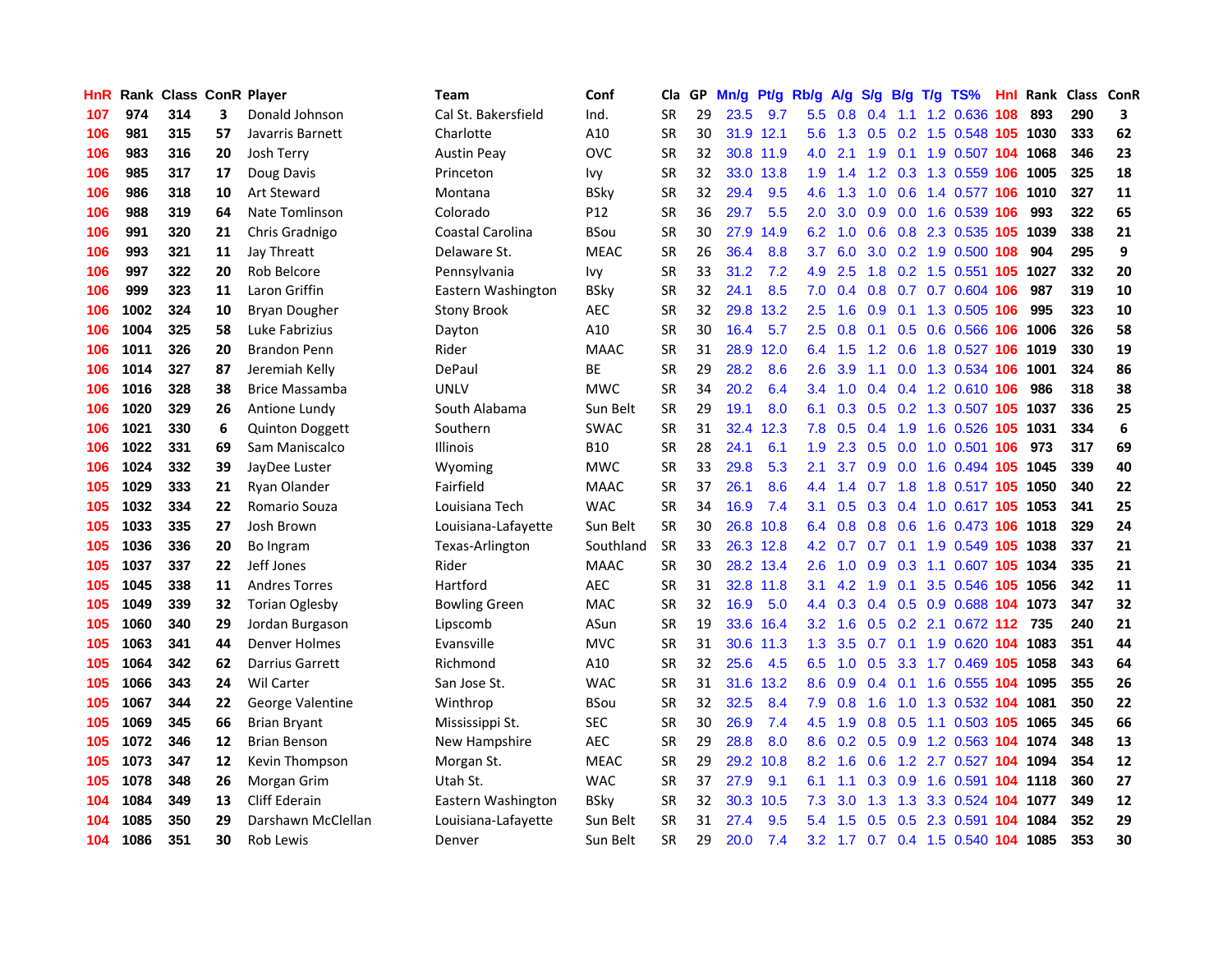| HnR |      | <b>Rank Class ConR Player</b> |    |                         | Team                | Conf            | Cla       |    | GP Mn/g | Pt/g      | Rb/g             | <b>A/g</b> |     |                 | S/g B/g T/g TS%                | Hnl | Rank Class |     | ConR                    |
|-----|------|-------------------------------|----|-------------------------|---------------------|-----------------|-----------|----|---------|-----------|------------------|------------|-----|-----------------|--------------------------------|-----|------------|-----|-------------------------|
| 104 | 1089 | 352                           | 63 | Josh Parker             | Dayton              | A10             | SR        | 33 | 23.0    | 8.7       | 1.9              | 1.8        | 0.9 | 0.1             | 1.7 0.515 104 1103             |     |            | 356 | 67                      |
| 104 | 1099 | 353                           | 66 | Eric Evans              | Duquesne            | A10             | <b>SR</b> | 31 | 26.0    | 9.4       | 2.4              | 2.5        | 1.1 | 0.0             | 1.1 0.510 104 1123             |     |            | 362 | 69                      |
| 104 | 1103 | 354                           | 23 | <b>Trey McCorkle</b>    | <b>IPFW</b>         | Summit          | <b>SR</b> | 29 | 25.6    | 12.2      | 5.1              | 1.0        | 0.3 | 0.6             | 1.4 0.603 104 1116             |     |            | 359 | 23                      |
| 104 | 1107 | 355                           | 33 | Carlton Guyton          | Kent St.            | MAC             | <b>SR</b> | 33 | 32.1    | 9.9       | 2.7              | 3.6        |     |                 | 1.1 0.3 2.3 0.502 103 1128     |     |            | 364 | 35                      |
| 104 | 1110 | 356                           | 62 | <b>Steve Moore</b>      | Missouri            | <b>B12</b>      | SR        | 35 | 16.1    | 2.9       | 3.0 <sub>1</sub> |            |     |                 | 0.6 0.5 1.2 0.6 0.552 104 1109 |     |            | 357 | 65                      |
| 104 | 1111 | 357                           | 37 | <b>Trian Iliadis</b>    | Old Dominion        | <b>CAA</b>      | SR        | 30 | 28.0    | 8.5       | 2.9              | 2.3        |     |                 | 1.5 0.2 1.4 0.471 104 1110     |     |            | 358 | 38                      |
| 104 | 1113 | 358                           | 28 | <b>Brockeith Pane</b>   | Utah St.            | <b>WAC</b>      | <b>SR</b> | 37 |         | 32.3 12.6 | 3.0 <sub>1</sub> | 4.3        |     |                 | 0.7 0.2 2.9 0.490 103 1149     |     |            | 372 | 29                      |
| 104 | 1118 | 359                           | 35 | Zach Filzen             | <b>Buffalo</b>      | MAC             | <b>SR</b> | 31 |         | 31.0 12.1 | 2.7              | 1.2        |     |                 | 0.5 0.0 1.2 0.579 104 1127     |     |            | 363 | 34                      |
| 104 | 1119 | 360                           | 68 | Paul Williams           | Dayton              | A10             | <b>SR</b> | 33 | 30.0    | 9.2       | 2.6              | 1.7        |     |                 | 0.5 0.1 1.2 0.477 103 1135     |     |            | 368 | 70                      |
| 104 | 1122 | 361                           | 43 | <b>Westly Perryman</b>  | Boise St.           | <b>MWC</b>      | <b>SR</b> | 29 | 23.9    | 5.8       | 3.2              | 2.2        | 1.3 |                 | 0.2 1.2 0.479 103 1153         |     |            | 374 | 46                      |
| 104 | 1124 | 362                           | 29 | <b>Trevor Gaskins</b>   | Louisiana Tech      | <b>WAC</b>      | SR        | 33 |         | 30.2 11.9 | 3.8 <sub>1</sub> | 2.2        | 1.1 |                 | 0.0 2.0 0.553 103 1131         |     |            | 366 | 28                      |
| 104 | 1125 | 363                           | 44 | <b>Taylor Stewart</b>   | Air Force           | <b>MWC</b>      | <b>SR</b> | 15 | 27.1    | 8.1       | 2.9              | 3.1        | 0.8 |                 | 0.3 1.5 0.521 107              |     | 912        | 298 | 32                      |
| 104 | 1129 | 364                           | 69 | Kervin Bristol          | Fordham             | A10             | <b>SR</b> | 29 | 25.4    | 5.4       | 8.0              | 0.4        | 0.6 |                 | 2.4 1.0 0.541 103 1156         |     |            | 376 | 71                      |
| 104 | 1131 | 365                           | 26 | Leon Powell             | SE Missouri St.     | <b>OVC</b>      | <b>SR</b> | 30 | 26.5    | 10.6      | 7.1              | 0.7        | 0.6 | 1.4             | 2.0 0.569 103 1129             |     |            | 365 | 27                      |
| 103 | 1132 | 366                           | 31 | Matt Sauey              | North Florida       | ASun            | <b>SR</b> | 32 | 22.3    | 5.8       | 3.8              | 0.7        | 0.8 |                 | 1.2 0.9 0.589 103 1134         |     |            | 367 | 31                      |
| 103 | 1133 | 367                           | 15 | Pat Bergmann            | Vermont             | <b>AEC</b>      | <b>SR</b> | 36 | 9.7     | 3.6       | $2.4^{\circ}$    | 0.3        | 0.1 | 0.5             | 0.8 0.594 103 1136             |     |            | 369 | 14                      |
| 103 | 1134 | 368                           | 46 | <b>Tim Shelton</b>      | San Diego St.       | <b>MWC</b>      | <b>SR</b> | 31 | 24.0    | 5.2       | 4.6              | 1.6        |     |                 | 0.5 0.3 1.0 0.510 103 1144     |     |            | 371 | 45                      |
| 103 | 1135 | 369                           | 63 | Alexis Wangmene         | Texas               | <b>B12</b>      | SR        | 31 | 21.5    | 4.6       | 4.7              |            |     |                 | 0.3 0.5 0.8 1.0 0.541 105 1063 |     |            | 344 | 62                      |
| 103 | 1137 | 370                           | 68 | Josh Watkins            | Utah                | P <sub>12</sub> | <b>SR</b> | 16 |         | 31.1 15.6 | 3.3 <sub>1</sub> | 4.8        |     |                 | 1.1 0.2 4.1 0.466 122          |     | 444        | 149 | 26                      |
| 103 | 1140 | 371                           | 4  | <b>Mitch Albers</b>     | Neb.-Omaha          | Ind.            | <b>SR</b> | 29 |         | 30.6 18.3 | 3.2 <sub>2</sub> | 3.1        |     |                 | 1.0 0.5 1.9 0.578 103 1154     |     |            | 375 | 4                       |
| 103 | 1145 | 372                           | 25 | <b>Roderick Pearson</b> | <b>Oral Roberts</b> | Summit          | <b>SR</b> | 34 | 30.9    | 8.4       | 2.6              | 3.7        |     |                 | 1.1 0.1 2.3 0.528 103 1151     |     |            | 373 | 25                      |
| 103 | 1158 | 373                           | 34 | <b>Taylor Darby</b>     | Pepperdine          | <b>WCC</b>      | <b>SR</b> | 29 |         | 29.8 12.3 | 6.0              | 0.8        |     |                 | 0.5 0.8 1.8 0.487 102 1169     |     |            | 380 | 33                      |
| 103 | 1162 | 374                           | 35 | LaRon Armstead          | Loyola Marymount    | <b>WCC</b>      | <b>SR</b> | 32 | 21.6    | 8.0       | 2.8              | 1.0        |     |                 | 0.7 0.2 0.9 0.567 101 1256     |     |            | 407 | 37                      |
| 103 | 1165 | 375                           | 23 | Omondi Amoke            | Cal St. Fullerton   | <b>BWst</b>     | <b>SR</b> | 30 |         | 28.8 10.8 | 9.1              | 1.2        |     |                 | 0.7 0.8 2.0 0.520 102 1172     |     |            | 382 | 24                      |
| 103 | 1170 | 376                           | 30 | <b>Terrance Hill</b>    | Morehead St.        | OVC             | <b>SR</b> | 15 |         | 29.1 13.3 | 2.1              | 2.3        |     | $1.3 \quad 0.1$ | 2.3 0.539 110                  |     | 780        | 248 | 13                      |
| 103 | 1171 | 377                           | 47 | Will Bell               | Colorado St.        | <b>MWC</b>      | <b>SR</b> | 31 | 24.8    | 8.3       | 3.8 <sub>1</sub> | 0.5        |     |                 | 0.3 0.5 1.4 0.584 102 1204     |     |            | 390 | 48                      |
| 103 | 1173 | 378                           | 8  | Paul Crosby             | Miss. Valley St.    | <b>SWAC</b>     | <b>SR</b> | 34 |         | 32.8 13.1 | 7.4              | 1.6        | 1.6 | 0.8             | 2.5 0.484 102 1192             |     |            | 387 | 9                       |
| 103 | 1174 | 379                           | 20 | Harouna Mutombo         | Western Carolina    | Southern        | <b>SR</b> | 35 |         | 29.9 13.9 | 5.9              | 1.9        | 1.4 |                 | 0.3 2.2 0.486 103 1164         |     |            | 378 | 21                      |
| 103 | 1175 | 380                           | 66 | C.J. Washington         | Oklahoma            | <b>B12</b>      | <b>SR</b> | 30 | 11.6    | 2.0       | 3.4              | 0.2        |     |                 | 0.4 0.4 0.3 0.488 102 1185     |     |            | 385 | 67                      |
| 102 | 1182 | 381                           | 67 | Alex Johnson            | <b>NC State</b>     | <b>ACC</b>      | <b>SR</b> | 37 | 19.5    | 4.4       | 1.7              | 2.8        | 0.8 |                 | 0.0 1.6 0.471 102 1190         |     |            | 386 | 68                      |
| 102 | 1183 | 382                           | 34 | Chase Simon             | Detroit             | Hor.            | <b>SR</b> | 36 | 33.6    | 13.3      | $4.4^{\circ}$    | 2.4        | 1.1 |                 | 0.2 2.7 0.481 101 1221         |     |            | 397 | 34                      |
| 102 | 1187 | 383                           | 71 | Jarrett Mann            | Stanford            | P <sub>12</sub> | <b>SR</b> | 36 | 19.4    | 3.7       | 2.9              | 2.0        |     |                 | 0.7 0.0 1.5 0.435 103 1163     |     |            | 377 | 69                      |
| 102 | 1189 | 384                           | 7  | Keith Thompson          | Utah Valley         | <b>GWC</b>      | <b>SR</b> | 33 | 23.7    | 9.2       | 4.1              | 1.4        | 0.8 |                 | 1.0 1.3 0.541 102 1193         |     |            | 388 | $\overline{\mathbf{z}}$ |
| 102 | 1190 | 385                           | 18 | Nick Petkovich          | Lafayette           | Pat.            | <b>SR</b> | 31 | 18.2    | 6.9       | $3.5^{\circ}$    | 0.4        | 0.6 |                 | 0.4 0.6 0.606 100 1267         |     |            | 409 | 20                      |
| 102 | 1201 | 386                           | 32 | Djim Bandoumel          | Idaho               | <b>WAC</b>      | SR        | 32 | 25.3    | 8.4       | 5.2              | 1.1        | 0.2 |                 | 1.5 1.2 0.543 102 1202         |     |            | 389 | 31                      |
| 102 | 1205 | 387                           | 15 | Danny Agbelese          | Hampton             | <b>MEAC</b>     | <b>SR</b> | 33 | 22.4    | 5.8       | 5.8              | 0.4        | 0.2 | 2.5             | $0.8$ 0.529 101                |     | 1249       | 405 | 18                      |
| 102 | 1208 | 388                           | 14 | Mike Proctor            | Northern Colorado   | <b>BSky</b>     | <b>SR</b> | 27 | 26.8    | 9.5       | 6.8              | 2.0        | 0.9 | 0.4             | 2.4 0.566                      | 101 | 1212       | 393 | 14                      |
| 102 | 1210 | 389                           | 39 | Demetrius Ward          | Western Michigan    | MAC             | SR        | 32 | 32.0    | 11.8      | 4.7              |            |     |                 | 3.2 1.2 0.1 2.4 0.482 101 1219 |     |            | 395 | 39                      |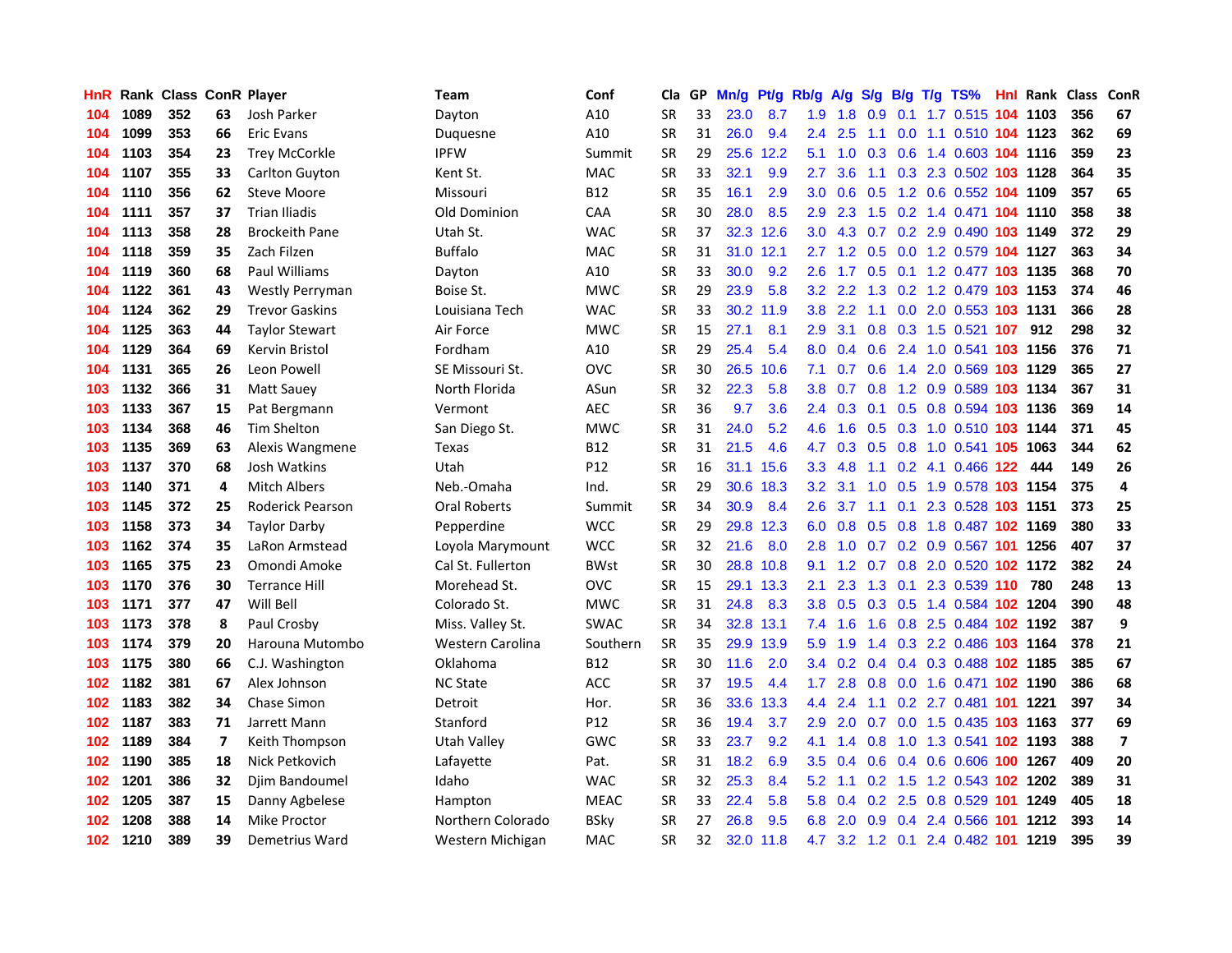| HnR I |      | Rank Class ConR Player |    |                         | Team                 | Conf        | Cla       | GP. | Mn/g | Pt/g      | Rb/g A/g         |                 |                 |                | S/g B/g T/g TS%                | Hnl |      | Rank Class | ConR |
|-------|------|------------------------|----|-------------------------|----------------------|-------------|-----------|-----|------|-----------|------------------|-----------------|-----------------|----------------|--------------------------------|-----|------|------------|------|
| 102   | 1212 | 390                    | 24 | Shane Walker            | Loyola (MD)          | <b>MAAC</b> | <b>SR</b> | 33  | 28.4 | 9.0       | 6.3              | 1.5             | 0.7             | 1.3            | 2.3 0.505                      | 101 | 1223 | 398        | 24   |
| 102   | 1215 | 391                    | 18 | Patrick Hazel           | Boston U.            | <b>AEC</b>  | <b>SR</b> | 32  | 23.5 | 6.6       | 5.3              | 0.7             | 0.5             | 1.6            | 1.7 0.537 101                  |     | 1240 | 402        | 18   |
| 102   | 1217 | 392                    | 28 | Charlie Harper          | Lamar                | Southland   | <b>SR</b> | 32  | 23.6 | 8.6       | 5.8              | 0.9             | 1.0             | 0.5            | 1.0 0.450 101                  |     | 1207 | 391        | 27   |
| 102   | 1219 | 393                    | 33 | <b>Tommy Hubbard</b>    | East Tennessee St.   | ASun        | <b>SR</b> | 30  | 32.4 | 10.1      |                  |                 | 7.2 1.2 2.2 0.1 |                | 2.3 0.507 101 1220             |     |      | 396        | 34   |
| 102   | 1220 | 394                    | 23 | <b>Isaac Butts</b>      | Appalachian St.      | Southern    | <b>SR</b> | 28  | 21.1 | 7.6       | 6.6              |                 |                 |                | 0.8 0.4 0.6 1.9 0.639 102 1171 |     |      | 381        | 22   |
| 102   | 1221 | 395                    | 24 | Edis Dervisevic         | Long Beach St.       | <b>BWst</b> | <b>SR</b> | 27  | 17.4 | 4.2       |                  | $3.1 \quad 1.5$ |                 |                | 0.4 0.6 1.3 0.557 103 1143     |     |      | 370        | 22   |
| 102   | 1223 | 396                    | 40 | <b>Titus Robinson</b>   | <b>Buffalo</b>       | <b>MAC</b>  | <b>SR</b> | 31  | 18.5 | 7.1       | 3.8 <sup>°</sup> |                 |                 |                | 0.7 0.6 0.6 1.6 0.573 101 1224 |     |      | 399        | 40   |
| 102   | 1226 | 397                    | 16 | <b>Yannick Crowder</b>  | Florida A&M          | <b>MEAC</b> | <b>SR</b> | 31  | 26.5 | 8.8       | 6.6              | 0.4             |                 |                | 0.8 2.3 1.3 0.505              | -99 | 1334 | 427        | 22   |
| 101   | 1234 | 398                    | 42 | <b>Justin Manns</b>     | Kent St.             | <b>MAC</b>  | <b>SR</b> | 30  | 16.6 | 5.1       | 4.1              | 0.3             |                 |                | 0.3 0.6 0.8 0.610 101          |     | 1230 | 400        | 42   |
| 101   | 1236 | 399                    | 24 | Andre Jones             | Winthrop             | <b>BSou</b> | <b>SR</b> | 32  | 34.7 | 16.0      | 3.2              | 1.7             |                 |                | 1.2 0.3 2.4 0.533 101          |     | 1250 | 406        | 24   |
| 101   | 1238 | 400                    | 35 | LaMarcus Lowe           | Detroit              | Hor.        | <b>SR</b> | 35  | 22.9 | 6.5       | 5.0              | 0.4             | 0.5             |                | 2.3 1.3 0.559 100              |     | 1274 | 411        | 35   |
| 101   | 1240 | 401                    | 72 | <b>Bryce Cartwright</b> | lowa                 | <b>B10</b>  | <b>SR</b> | 32  | 23.7 | 6.0       | 2.1              | 4.8             |                 | $0.9\quad 0.1$ | 2.5 0.416 102 1183             |     |      | 384        | 72   |
| 101   | 1252 | 402                    | 24 | <b>Ben Drayton</b>      | Georgia Southern     | Southern    | <b>SR</b> | 30  |      | 31.5 11.9 | 2.1              | 3.0             | 1.6             |                | 0.0 2.1 0.533 101              |     | 1247 | 404        | 24   |
| 101   | 1254 | 403                    | 49 | Craig Williams          | <b>TCU</b>           | <b>MWC</b>  | <b>SR</b> | 32  | 17.4 | 8.0       | 3.8 <sub>2</sub> | 0.5             | 0.1             |                | $0.2$ 1.0 0.537 101            |     | 1246 | 403        | 49   |
| 101   | 1258 | 404                    | 50 | Kurt Alexander          | <b>Drake</b>         | <b>MVC</b>  | <b>SR</b> | 33  | 20.3 | 8.5       | $2.2^{\circ}$    | 1.6             | 0.7             |                | 0.1 1.7 0.511 100              |     | 1301 | 417        | 50   |
| 101   | 1263 | 405                    | 27 | Eric Carlson            | North Dakota St.     | Summit      | <b>SR</b> | 20  | 15.4 | 5.3       | 3.2 <sub>2</sub> | 1.1             | 0.5             | 0.1            | 0.8 0.571 101                  |     | 1236 | 401        | 27   |
| 101   | 1269 | 406                    | 44 | Dee Brown               | <b>Bowling Green</b> | <b>MAC</b>  | <b>SR</b> | 32  | 29.7 | 10.8      | 2.8              | 2.4             | 0.9             | 0.0            | 1.6 0.497 100                  |     | 1284 | 412        | 45   |
| 101   | 1274 | 407                    | 5  | <b>Antwan Carter</b>    | Longwood             | Ind.        | <b>SR</b> | 31  |      | 34.0 19.4 |                  | $9.2 \quad 1.3$ | 1.0             |                | 0.9 2.3 0.555                  | -99 | 1339 | 430        | 5    |
| 101   | 1275 | 408                    | 27 | Danny Thompson          | Mount St. Mary's     | <b>NEC</b>  | SR        | 29  | 27.4 | 7.8       | 6.9              | 0.6             |                 |                | 1.2 1.3 1.6 0.510 100 1304     |     |      | 418        | 28   |
| 100   | 1278 | 409                    | 73 | Luka Mirkovic           | Northwestern         | <b>B10</b>  | <b>SR</b> | 19  | 19.9 | 5.9       | 3.8 <sup>°</sup> |                 |                 |                | 1.7 0.5 0.3 1.1 0.498 101      |     | 1210 | 392        | 73   |
| 100   | 1282 | 410                    | 20 | <b>Troy Brewer</b>      | American             | Pat.        | <b>SR</b> | 28  |      | 31.4 11.9 | $3.4^{\circ}$    | 1.5             |                 |                | 0.8 0.2 1.3 0.543 101          |     | 1257 | 408        | 18   |
| 100   | 1284 | 411                    | 74 | Caleb Walker            | Nebraska             | <b>B10</b>  | SR        | 30  | 25.2 | 6.8       | 4.0              | 1.2             |                 |                | $0.5$ 0.2 1.5 0.522            | -99 | 1311 | 421        | 74   |
| 100   | 1286 | 412                    | 27 | Kidani Brutus           | Manhattan            | <b>MAAC</b> | <b>SR</b> | 32  | 26.4 | 8.3       | 2.8              | 2.4             |                 |                | 0.9 0.2 1.9 0.553 100          |     | 1269 | 410        | 28   |
| 100   | 1287 | 413                    | 38 | Rashad Green            | San Francisco        | <b>WCC</b>  | <b>SR</b> | 33  | 29.4 | 11.8      | 5.2              | 2.2             | 1.8             |                | 0.2 3.3 0.538                  | -99 | 1313 | 422        | 39   |
| 100   | 1290 | 414                    | 45 | Mike Douglas            | Western Michigan     | <b>MAC</b>  | <b>SR</b> | 31  |      | 34.1 11.1 | 3.9              | 4.7             | 1.1             |                | 0.2 3.2 0.499 100 1294         |     |      | 415        | 46   |
| 100   | 1303 | 415                    | 38 | Fred Brown              | Louisiana-Monroe     | Sun Belt    | <b>SR</b> | 29  |      | 28.5 12.8 | 2.6              | 2.3             | 1.2             |                | $0.0$ 2.3 $0.512$              | -99 | 1341 | 431        | 39   |
| 100   | 1308 | 416                    | 76 | Devon White             | La Salle             | A10         | <b>SR</b> | 32  | 16.3 | 5.8       | 4.7              | 0.6             | 0.6             | 0.9            | 2.0 0.489 100                  |     | 1296 | 416        | 78   |
| 99    | 1315 | 417                    | 19 | Mike Tuitt              | Hampton              | <b>MEAC</b> | <b>SR</b> | 33  | 30.1 | 9.2       | 3.7              | 4.5             | 1.8             | 0.1            | 3.1 0.465                      | -99 | 1362 | 435        | 24   |
| 99    | 1330 | 418                    | 54 | Dago Pena               | Marshall             | <b>CUSA</b> | SR        | 35  | 20.7 | 6.0       | $1.5^{\circ}$    | 0.9             | 0.7             | 0.2            | 0.8 0.521                      | 99  | 1335 | 428        | 53   |
| 99    | 1333 | 419                    | 73 | <b>Tyrone Nared</b>     | Oregon               | P12         | <b>SR</b> | 28  | 15.9 | 2.9       | 3.0              | 0.8             | 0.6             | 0.6            | 0.8 0.526                      | 100 | 1307 | 420        | 72   |
| 99    | 1334 | 420                    | 34 | Landon Tatum            | Idaho                | <b>WAC</b>  | <b>SR</b> | 33  | 30.8 | 7.4       | 2.4              | 4.7             | 0.9             | 0.0            | 2.4 0.525                      | 99  | 1347 | 432        | 34   |
| 99    | 1335 | 421                    | 28 | Christian Siakam        | <b>IUPUI</b>         | Summit      | <b>SR</b> | 32  | 23.8 | 8.8       | 5.8              | 0.9             |                 |                | 0.8 0.3 1.6 0.585              | -99 | 1337 | 429        | 28   |
| 99    | 1336 | 422                    | 77 | Da'Quan Cook            | St. Bonaventure      | A10         | SR        | 31  | 26.8 | 7.6       | 4.6              | 0.9             |                 |                | 0.5 0.3 2.0 0.495 100          |     | 1291 | 414        | 77   |
| 99    | 1342 | 423                    | 47 | Dave Barnett            | <b>Buffalo</b>       | <b>MAC</b>  | <b>SR</b> | 31  | 26.4 | 6.0       | 5.3              | 1.8             |                 |                | $0.6$ $0.2$ 1.3 $0.501$        | 99  | 1349 | 433        | 47   |
| 99    | 1349 | 424                    | 12 | <b>Jared Maree</b>      | Texas-Pan American   | GWC         | <b>SR</b> | 32  |      | 29.3 12.8 | 4.1              | 1.8             | 0.6             |                | 0.3 1.9 0.552                  | 98  | 1394 | 440        | 13   |
| 99    | 1356 | 425                    | 21 | Bryan Cohen             | <b>Bucknell</b>      | Pat.        | SR        | 35  | 27.6 | 6.8       | 3.6 <sup>°</sup> | 2.5             | 0.5             |                | 0.3 2.1 0.473                  | 99  | 1361 | 434        | 21   |
| 99    | 1360 | 426                    | 34 | TyShwan Edmondson       | Austin Peav          | <b>OVC</b>  | <b>SR</b> | 32  | 31.8 | 12.8      | 3.3 <sub>2</sub> | 1.9             | 1.6             |                | 0.2 2.3 0.520                  | 97  | 1456 | 455        | 36   |
| 99    | 1363 | 427                    | 28 | <b>Omar Carter</b>      | Appalachian St.      | Southern    | <b>SR</b> | 31  |      | 28.5 11.7 | $5.5^{\circ}$    | 1.8             |                 |                | 1.1 0.2 1.9 0.483              | 98  | 1397 | 441        | 29   |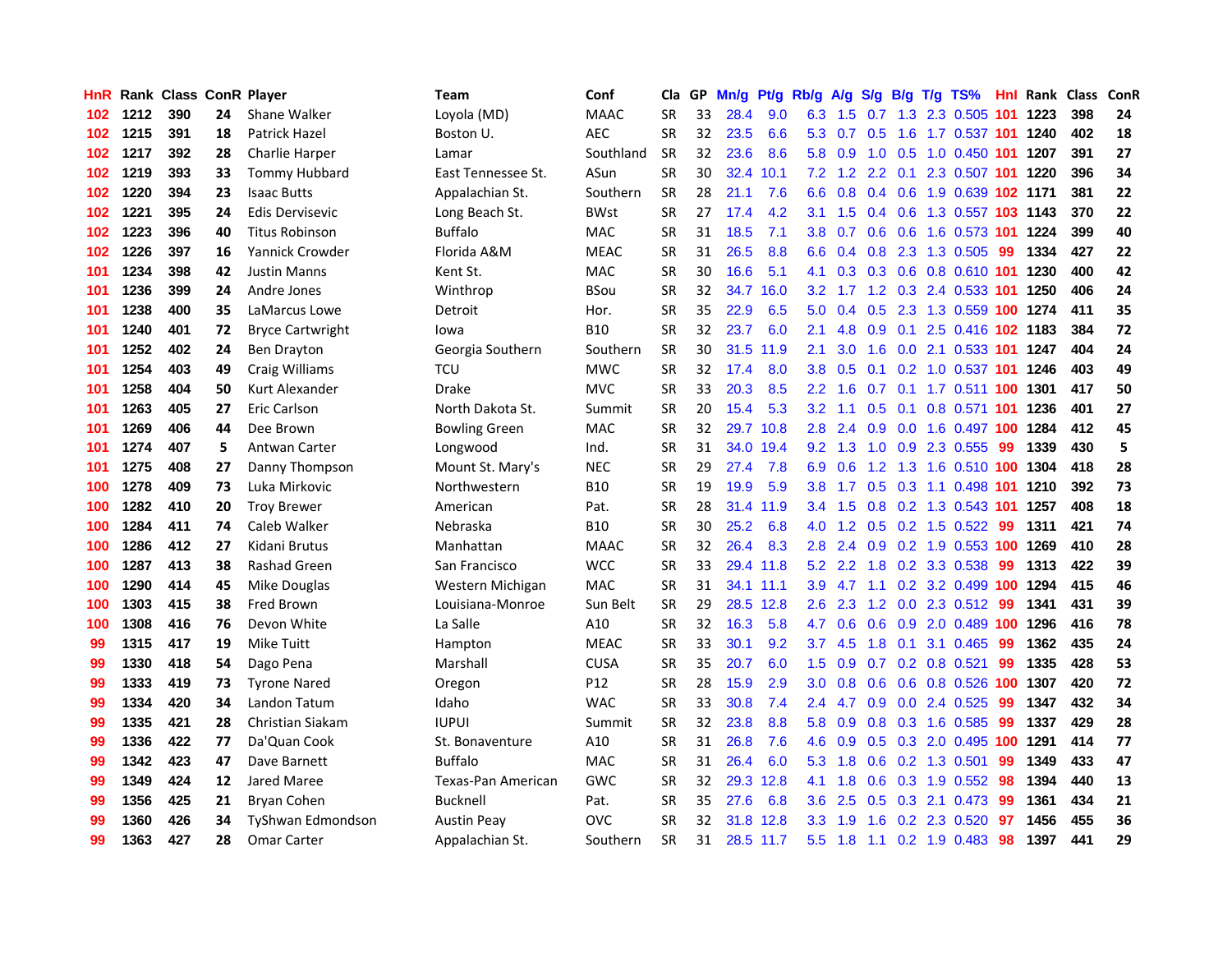| HnR |      | Rank Class ConR Player |    |                              | Team               | Conf        |           | Cla GP | Mn/g Pt/g Rb/g A/g S/g B/g T/g TS% |           |                  |                 |               |                 |                           | Hnl | Rank Class |     | <b>ConR</b> |
|-----|------|------------------------|----|------------------------------|--------------------|-------------|-----------|--------|------------------------------------|-----------|------------------|-----------------|---------------|-----------------|---------------------------|-----|------------|-----|-------------|
| 99  | 1366 | 428                    | 31 | <b>Brandon Davis</b>         | Lamar              | Southland   | <b>SR</b> | 35     | 23.9                               | 8.9       | 3.1              | 1.3             | 0.5           | 0.0             | 1.1 0.525                 | 98  | 1386       | 438 | 31          |
| 99  | 1367 | 429                    | 29 | <b>Amaurys Fermin</b>        | Cal Poly           | <b>BWst</b> | <b>SR</b> | 33     | 29.6                               | 9.8       | 1.9              | 3.6             | 0.7           | 0.0             | 2.3 0.468                 | 98  | 1380       | 437 | 31          |
| 99  | 1368 | 430                    | 53 | Kraidon Woods                | <b>Drake</b>       | <b>MVC</b>  | <b>SR</b> | 32     | 16.8                               | 3.3       | 4.1              | 0.4             | 0.5           | 1.2             | 1.3 0.589                 | 97  | 1423       | 445 | 54          |
| 98  | 1375 | 431                    | 39 | Aaron Pogue                  | Cleveland St.      | Hor.        | <b>SR</b> | 32     | 21.1                               | 5.7       | 4.5              | 0.7             |               |                 | 0.5 0.7 1.5 0.470         | 98  | 1399       | 442 | 40          |
| 98  | 1380 | 432                    | 23 | Logan Wiens                  | Coppin St.         | <b>MEAC</b> | <b>SR</b> | 27     |                                    | 23.2 10.1 | 3.4              | 1.6             |               |                 | $0.4$ 0.6 0.9 0.603       | -99 | 1318       | 423 | 20          |
| 98  | 1386 | 433                    | 79 | Cammeron Woodyard            | Penn St.           | <b>B10</b>  | <b>SR</b> | 28     | 25.8                               | 8.7       | 4.1              | 0.4             |               |                 | $0.7$ $0.2$ 1.0 $0.489$   | -97 | 1433       | 446 | 80          |
| 98  | 1395 | 434                    | 21 | Al Rapier                    | <b>Stony Brook</b> | <b>AEC</b>  | <b>SR</b> | 31     | 24.6                               | 7.9       | 5.0              | 1.0             |               |                 | $0.5$ 0.1 1.9 0.533       | 98  | 1392       | 439 | 21          |
| 98  | 1414 | 435                    | 32 | Orane Chin                   | Cal St. Fullerton  | <b>BWst</b> | <b>SR</b> | 31     |                                    | 29.1 10.2 | 5.0              | 1.9             |               |                 | 0.6 0.7 2.2 0.631         | 97  | 1438       | 448 | 33          |
| 98  | 1415 | 436                    | 49 | <b>Quinn McDowell</b>        | William & Mary     | CAA         | <b>SR</b> | 32     |                                    | 34.2 12.5 | 4.8              | 1.6             | 0.7           |                 | $0.1$ 1.5 0.531           | 97  | 1478       | 464 | 50          |
| 98  | 1416 | 437                    | 50 | Anthony Humpty Hitchens      | James Madison      | CAA         | <b>SR</b> | 30     |                                    | 36.5 14.9 | 2.3              | 3.7             |               | $1.3 \ 0.0$     | 3.0 0.543                 | 98  | 1415       | 444 | 49          |
| 98  | 1417 | 438                    | 25 | Akeem Ellis                  | Coppin St.         | <b>MEAC</b> | <b>SR</b> | 30     |                                    | 30.4 12.6 | 5.3              | 3.5             |               |                 | 0.5 0.2 2.6 0.565         | 97  | 1437       | 447 | 29          |
| 98  | 1424 | 439                    | 29 | <b>Bryson Barnes</b>         | Furman             | Southern    | <b>SR</b> | 22     | 18.5                               | 7.1       | 4.7              | 0.5             | 0.5           |                 | 1.0 1.8 0.534             | 100 | 1305       | 419 | 28          |
| 98  | 1425 | 440                    | 31 | Novar Gadson                 | Rider              | <b>MAAC</b> | <b>SR</b> | 30     |                                    | 23.9 10.7 | 3.5              | 1.9             | 0.6           |                 | 0.3 2.6 0.566             | 97  | 1439       | 449 | 31          |
| 97  | 1427 | 441                    | 80 | Jamal Wilson                 | Rhode Island       | A10         | <b>SR</b> | 11     |                                    | 34.3 16.4 | 5.1              | 2.1             |               | $1.2 \quad 0.2$ | 3.1 0.495                 | 106 | 1016       | 328 | 60          |
| 97  | 1435 | 442                    | 72 | Jon Kreft                    | Florida St.        | ACC         | <b>SR</b> | 35     | 10.3                               | 2.8       | 2.3              | 0.2             | 0.3           | 0.6             | 1.1 0.503                 | 97  | 1451       | 453 | 75          |
| 97  | 1436 | 443                    | 32 | <b>Matthew Friday</b>        | Samford            | Southern    | <b>SR</b> | 29     | 12.5                               | 3.4       | $2.2^{\circ}$    | 1.3             | 0.9           |                 | 0.4 0.8 0.586             | 97  | 1448       | 452 | 32          |
| 97  | 1440 | 444                    | 26 | Chris McEachin               | Norfolk St.        | <b>MEAC</b> | <b>SR</b> | 36     | 29.9                               | 12.8      | 2.9              | $1.2^{\circ}$   | 1.3           | 0.6             | 2.0 0.516                 | 97  | 1463       | 458 | 30          |
| 97  | 1443 | 445                    | 27 | <b>Anthony Breeze</b>        | Bethune-Cookman    | <b>MEAC</b> | <b>SR</b> | 28     |                                    | 25.5 10.5 | 4.6              | 0.8             |               |                 | $0.9$ $0.5$ 1.9 $0.533$   | -98 | 1374       | 436 | 25          |
| 97  | 1446 | 446                    | 29 | <b>Patrick Saunders</b>      | Princeton          | Ivy         | <b>SR</b> | 32     | 22.8                               | 6.7       |                  | $2.5\quad 0.7$  |               |                 | 0.5 0.4 1.0 0.583 97      |     | 1462       | 457 | 30          |
| 97  | 1451 | 447                    | 43 | Ashen Ward                   | Youngstown St.     | Hor.        | <b>SR</b> | 31     |                                    | 32.5 10.0 | 4.7              | 2.5             |               |                 | 0.8 0.2 1.8 0.512 97      |     | 1441       | 450 | 42          |
| 97  | 1452 | 448                    | 50 | Antonio Green                | Eastern Michigan   | <b>MAC</b>  | <b>SR</b> | 32     | 28.4                               | 7.2       |                  | $3.4 \quad 1.4$ |               |                 | 1.5 0.3 1.4 0.472         | -96 | 1487       | 467 | 50          |
| 97  | 1453 | 449                    | 36 | Kenny Moore                  | Tennessee St.      | <b>OVC</b>  | <b>SR</b> | 26     | 19.5                               | 7.2       | 3.0              | 1.3             | 0.8           |                 | 0.2 1.4 0.505             | 97  | 1445       | 451 | 35          |
| 97  | 1455 | 450                    | 13 | Lee Fisher                   | Chicago St.        | <b>GWC</b>  | <b>SR</b> | 30     |                                    | 34.9 12.5 | 7.9              | 2.1             | 1.3           |                 | 0.6 3.0 0.491             | 97  | 1465       | 459 | 14          |
| 97  | 1457 | 451                    | 38 | Chris Martin                 | Wagner             | <b>NEC</b>  | <b>SR</b> | 29     | 20.9                               | 7.1       | 1.9              | 1.0             | 1.1           | 0.0             | 1.0 0.481                 | 98  | 1404       | 443 | 33          |
| 97  | 1462 | 452                    | 23 | <b>Riley Grafft</b>          | American           | Pat.        | <b>SR</b> | 30     | 16.5                               | 3.9       | 3.9              | 0.6             |               |                 | 0.3 0.4 0.6 0.609         | 97  | 1461       | 456 | 23          |
| 97  | 1464 | 453                    | 34 | Louis Ellis                  | Northwestern St.   | Southland   | <b>SR</b> | 32     |                                    | 24.7 11.0 | 3.3 <sub>1</sub> | 2.5             |               |                 | 1.2 0.3 2.3 0.495         | 97  | 1472       | 462 | 34          |
| 97  | 1466 | 454                    | 34 | <b>Keaton Cole</b>           | Western Carolina   | Southern    | <b>SR</b> | 35     |                                    | 30.1 12.8 | 1.6              | 1.5             | 1.3           | 0.0             | 1.5 0.609                 | 97  | 1454       | 454 | 33          |
| 97  | 1472 | 455                    | 24 | Jim Mower                    | Lafayette          | Pat.        | <b>SR</b> | 31     |                                    | 32.1 12.8 | 2.7              | 1.6             | 0.5           | 0.3             | 1.3 0.576                 | -95 | 1558       | 488 | 24          |
| 97  | 1476 | 456                    | 10 | Terrence Joyner              | Miss. Valley St.   | <b>SWAC</b> | <b>SR</b> | 34     |                                    | 31.7 12.9 | 3.4              | 2.6             | 1.3           | 0.1             | 2.2 0.516                 | 96  | 1504       | 474 | 14          |
| 97  | 1478 | 457                    | 55 | A.J. Hardeman                | <b>New Mexico</b>  | <b>MWC</b>  | <b>SR</b> | 35     | 21.5                               | 4.6       | 3.4              | 0.6             |               | $0.5$ 0.5       | 1.4 0.480                 | 97  | 1471       | 461 | 56          |
| 97  | 1484 | 458                    | 76 | <b>Tv Walker</b>             | <b>Wake Forest</b> | <b>ACC</b>  | <b>SR</b> | 20     | 19.9                               | 4.2       | 4.6              | 0.6             |               | $0.4$ 2.6       | 1.2 0.500                 | -99 | 1329       | 425 | 73          |
| 97  | 1486 | 459                    | 15 | <b>Patrick Mitchell</b>      | North Dakota       | <b>GWC</b>  | <b>SR</b> | 31     | 25.8                               | 10.4      | 4.4              | 1.0             |               |                 | 0.3 1.4 1.3 0.545         | -96 | 1486       | 466 | 16          |
| 97  | 1487 | 460                    | 29 | <b>Tyler Hines</b>           | Md.-Eastern Shore  | <b>MEAC</b> | <b>SR</b> | 30     | 24.2                               | 8.2       | 7.2              | 0.7             |               |                 | $0.3$ $0.3$ $2.0$ $0.519$ | -95 | 1530       | 483 | 33          |
| 97  | 1489 | 461                    | 36 | <b>Marcus James</b>          | Sam Houston St.    | Southland   | <b>SR</b> | 32     | 28.1                               | 9.6       | 7.1              | 0.8             |               |                 | $0.9$ $0.8$ 2.5 $0.507$   | 96  | 1520       | 478 | 38          |
| 97  | 1490 | 462                    | 82 | <b>Francis-Cedric Martel</b> | Richmond           | A10         | <b>SR</b> | 32     | 25.1                               | 5.0       | 3.4              | 1.4             | 1.0           |                 | $0.4$ 1.1 $0.473$         | 96  | 1479       | 465 | 82          |
| 97  | 1491 | 463                    | 64 | D.J. Magley                  | Tulsa              | <b>CUSA</b> | <b>SR</b> | 30     | 22.5                               | 4.1       | 5.4              | 0.8             | 0.5           | 0.5             | 1.0 0.459                 | 97  | 1467       | 460 | 61          |
| 96  | 1494 | 464                    | 78 | Assane Sene                  | Virginia           | ACC         | <b>SR</b> | 17     | 20.9                               | 4.9       | 3.7              | 0.4             | $0.4^{\circ}$ | 0.9             | 1.1 0.549                 |     | 102 1176   | 383 | 67          |
| 96  | 1495 | 465                    | 56 | Jordan Printy                | Indiana St.        | <b>MVC</b>  | SR        | 33     | 25.1                               | 7.3       | 1.8              | 1.5             |               |                 | $0.6$ $0.0$ $0.5$ $0.514$ | -96 | 1503       | 473 | 58          |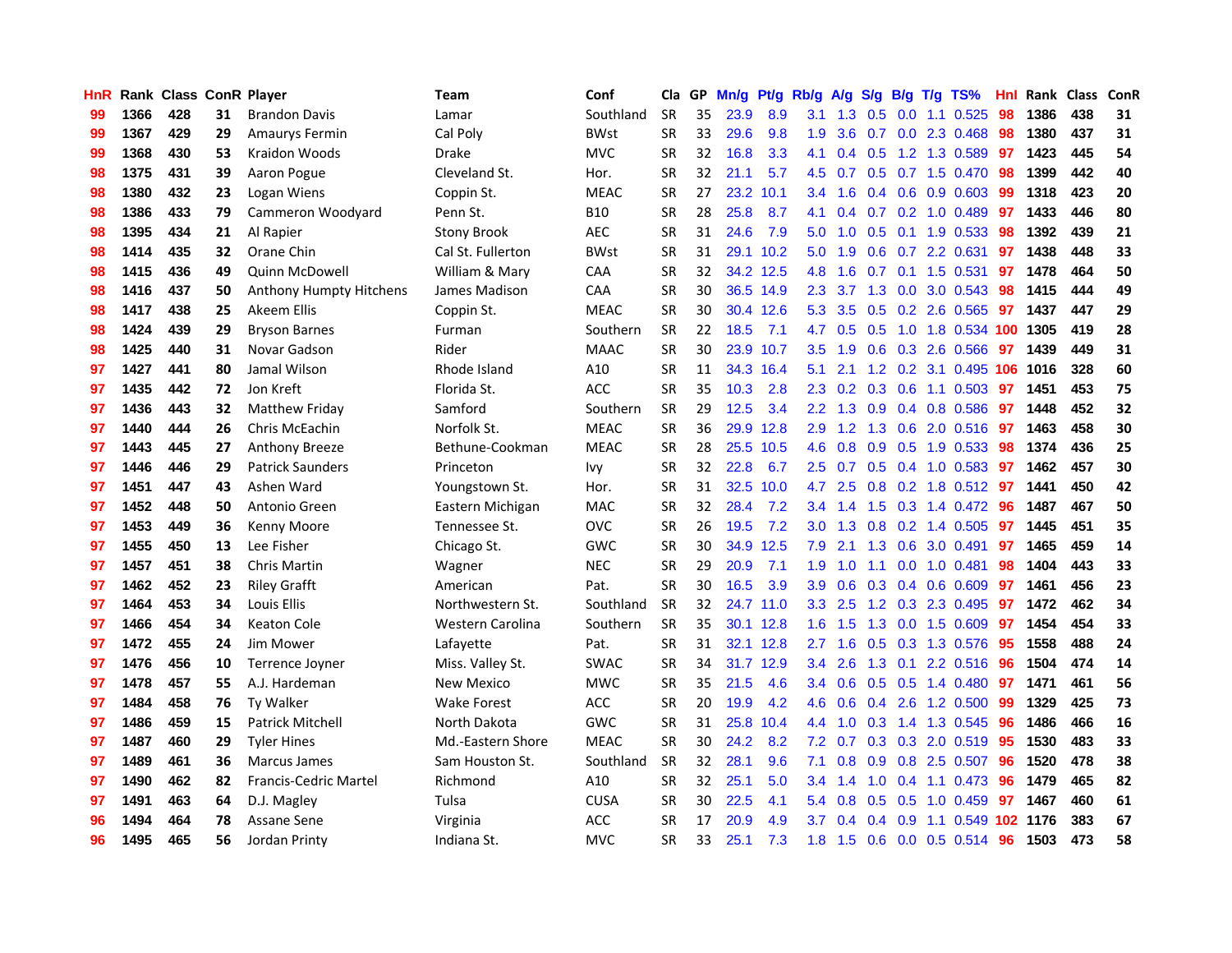| HnR. |      | Rank Class ConR Player |    |                          | Team                | Conf        | Cla       | GP. | Mn/g Pt/g Rb/g A/g |           |                  |     |                  |                 | S/g B/g T/g TS%                | Hnl | Rank Class |     | <b>ConR</b>    |
|------|------|------------------------|----|--------------------------|---------------------|-------------|-----------|-----|--------------------|-----------|------------------|-----|------------------|-----------------|--------------------------------|-----|------------|-----|----------------|
| 96   | 1497 | 466                    | 86 | <b>Steve Tchiengang</b>  | Vanderbilt          | <b>SEC</b>  | <b>SR</b> | 35  | 17.3               | 3.4       | 3.3              | 0.5 | 0.3              | 0.3             | 1.0 0.538                      | 97  | 1473       | 463 | 85             |
| 96   | 1498 | 467                    | 50 | Alex Tucker              | Florida Atlantic    | Sun Belt    | <b>SR</b> | 30  | 24.2               | 4.4       | 2.6              | 4.1 | 1.1              | 0.2             | 2.0 0.470                      | 96  | 1512       | 477 | 48             |
| 96   | 1501 | 468                    | 11 | Kenderek Washington      | Alabama St.         | <b>SWAC</b> | <b>SR</b> | 16  | 30.6               | 14.1      | 4.6              | 1.1 | 1.6              | 0.4             | 1.8 0.547 112                  |     | 716        | 232 | $\overline{2}$ |
| 96   | 1502 | 469                    | 38 | Steven Shepp             | Fresno St.          | <b>WAC</b>  | <b>SR</b> | 33  | 36.6               | 5.6       | 2.8              | 5.0 | 1.4              |                 | 0.4 2.0 0.455                  | 96  | 1499       | 471 | 38             |
| 96   | 1506 | 470                    | 45 | <b>DuShawn Brooks</b>    | Youngstown St.      | Hor.        | <b>SR</b> | 31  | 29.9               | 9.9       | 5.2              | 1.4 |                  |                 | $0.8$ 0.5 1.4 0.504            | 96  | 1502       | 472 | 45             |
| 96   | 1514 | 471                    | 38 | Ty Proffitt              | Morehead St.        | <b>OVC</b>  | <b>SR</b> | 33  | 31.0               | 9.9       | 2.3              | 1.8 | 0.7              |                 | 0.0 1.5 0.566                  | 95  | 1549       | 486 | 39             |
| 96   | 1515 | 472                    | 50 | Jimmy Williams           | North Florida       | ASun        | <b>SR</b> | 32  | 21.4               | 5.8       | 3.4              | 3.5 |                  |                 | 1.0 0.2 2.9 0.483              | 96  | 1507       | 475 | 49             |
| 96   | 1516 | 473                    | 39 | <b>Wil Peters</b>        | Tennessee St.       | <b>OVC</b>  | <b>SR</b> | 33  | 33.8               | 7.4       | 2.9              | 3.5 |                  |                 | 1.2 0.2 2.4 0.494              | -96 | 1525       | 481 | 37             |
| 96   | 1518 | 474                    | 30 | <b>Omar Sanders</b>      | South Carolina St.  | <b>MEAC</b> | <b>SR</b> | 27  | 27.3               | 10.6      | 8.0              | 0.9 |                  |                 | 0.5 2.0 2.1 0.514              | 99  | 1325       | 424 | 21             |
| 96   | 1520 | 475                    | 37 | <b>Bradley Gay</b>       | Texas-Arlington     | Southland   | <b>SR</b> | 33  | 17.6               | 6.2       | 2.7              | 1.0 | 0.7              |                 | 0.1 1.1 0.490                  | 96  | 1509       | 476 | 37             |
| 96   | 1524 | 476                    | 38 | Rudy Turner              | McNeese St.         | Southland   | <b>SR</b> | 29  | 22.4               | 8.3       | 6.4              | 0.3 | 0.4              |                 | 1.1 1.8 0.544                  | 96  | 1492       | 470 | 35             |
| 96   | 1525 | 477                    | 35 | Kevin Giltner            | Wofford             | Southern    | <b>SR</b> | 33  |                    | 38.0 14.8 | 4.2              | 1.8 |                  |                 | 0.9 0.2 2.0 0.528              | 96  | 1523       | 480 | 37             |
| 96   | 1526 | 478                    | 36 | <b>Ricky Taylor</b>      | Chattanooga         | Southern    | <b>SR</b> | 32  |                    | 26.7 12.2 | 3.8              | 1.9 |                  |                 | 0.8 0.2 2.0 0.532              | 96  | 1521       | 479 | 36             |
| 96   | 1527 | 479                    | 25 | Rob Delaney              | Lafayette           | Pat.        | <b>SR</b> | 31  | 29.6               | 9.6       | 3.3              | 3.6 | 0.9 <sub>0</sub> |                 | 0.2 2.3 0.510                  | 94  | 1614       | 498 | 25             |
| 96   | 1531 | 480                    | 41 | Michael Culpo            | Long Island U.      | <b>NEC</b>  | <b>SR</b> | 34  | 31.5               | 9.4       | 3.2 <sub>2</sub> | 1.0 | 0.8              |                 | 0.1 1.0 0.516                  | 96  | 1528       | 482 | 42             |
| 96   | 1541 | 481                    | 33 | Andrew Ferry             | Cornell             | <b>Ivy</b>  | <b>SR</b> | 28  | 33.0               | 11.3      | 3.4              | 1.3 | 0.8              | 0.0             | 1.1 0.559                      | 95  | 1551       | 487 | 33             |
| 96   | 1546 | 482                    | 59 | <b>Carl Richard</b>      | Indiana St.         | <b>MVC</b>  | <b>SR</b> | 30  | 29.5               | 9.7       | 4.9              | 0.9 |                  | $0.9 \quad 0.1$ | 1.8 0.489                      | -96 | 1490       | 468 | 57             |
| 96   | 1548 | 483                    | 13 | Falando Jones            | Miss. Valley St.    | <b>SWAC</b> | <b>SR</b> | 20  | 24.7               | 9.0       | 4.4              | 2.1 |                  | $1.2 \quad 0.1$ | 2.0 0.550                      | -99 | 1331       | 426 | 11             |
| 95   | 1549 | 484                    | 83 | Derrio Green             | Charlotte           | A10         | <b>SR</b> | 25  | 18.8               | 6.5       | 1.3              | 1.8 |                  |                 | 1.0 0.1 1.4 0.451              | -95 | 1538       | 484 | 83             |
| 95   | 1556 | 485                    | 47 | <b>Steve Baker</b>       | Green Bay           | Hor.        | <b>SR</b> | 30  | 24.8               | 7.3       | 2.9              | 1.5 |                  |                 | $0.9$ 0.1 1.5 0.513            | -94 | 1607       | 497 | 48             |
| 95   | 1559 | 486                    | 89 | Renaldo Woolridge        | Tennessee           | <b>SEC</b>  | <b>SR</b> | 25  | 13.6               | 4.3       | 3.3 <sub>1</sub> | 0.3 |                  |                 | $0.1$ $0.2$ $0.6$ $0.484$      | 96  | 1491       | 469 | 86             |
| 95   | 1565 | 487                    | 37 | Randy Dezouvre           | Iona                | <b>MAAC</b> | <b>SR</b> | 32  | 17.0               | 5.2       | 2.7              | 0.9 |                  |                 | $0.7$ $0.2$ $0.8$ $0.556$      | 95  | 1541       | 485 | 36             |
| 95   | 1567 | 488                    | 54 | Courtney Jackson         | Ark.-Little Rock    | Sun Belt    | <b>SR</b> | 31  | 29.5               | 8.6       | 5.7              | 1.1 |                  |                 | 0.6 0.3 2.0 0.523              | 95  | 1570       | 490 | 51             |
| 95   | 1568 | 489                    | 39 | Alex Vouyoukas           | Texas-San Antonio   | Southland   | <b>SR</b> | 31  | 17.7               | 5.2       | 3.0              | 1.2 | 0.5              |                 | 1.2 1.2 0.509                  | 95  | 1561       | 489 | 39             |
| 95   | 1577 | 490                    | 8  | Eric Wallace             | Seattle             | Ind.        | <b>SR</b> | 27  | 24.9               | 9.4       | 7.9              | 0.5 | 0.8              |                 | 1.5 1.9 0.467                  | 94  | 1600       | 496 | 8              |
| 95   | 1578 | 491                    | 66 | <b>Connor Frizzelle</b>  | Rice                | <b>CUSA</b> | <b>SR</b> | 34  | 27.6               | 9.5       | 1.7              | 1.9 | 0.8              | 0.0             | 1.4 0.512                      | -95 | 1584       | 492 | 67             |
| 95   | 1579 | 492                    | 41 | Jonathan Wills           | Fresno St.          | <b>WAC</b>  | <b>SR</b> | 33  |                    | 28.4 10.3 | 4.2              | 1.0 | 0.7              |                 | 0.2 1.6 0.539                  | -95 | 1581       | 491 | 40             |
| 95   | 1583 | 493                    | 33 | Landon Clement           | <b>NC Central</b>   | <b>MEAC</b> | <b>SR</b> | 9   | 31.6               | 15.9      | 1.6              | 2.0 | 0.6              | 0.0             | 1.4 0.614 103                  |     | 1167       | 379 | 15             |
| 95   | 1590 | 494                    | 85 | Davide Curletti          | Northwestern        | <b>B10</b>  | SR        | 33  | 19.0               | 3.7       | 3.3              | 1.8 | 0.5              | 0.5             | $1.1 \quad 0.482$              | 94  | 1618       | 499 | 86             |
| 95   | 1598 | 495                    | 55 | Shavar Richardson        | Florida Atlantic    | Sun Belt    | <b>SR</b> | 30  | 19.2               | 7.4       | 1.9              | 0.8 | 0.6              | 0.1             | 1.0 0.520                      | 94  | 1622       | 501 | 53             |
| 94   | 1608 | 496                    | 55 | <b>Flenard Whitfield</b> | Western Michigan    | <b>MAC</b>  | <b>SR</b> | 28  | 27.6               | 11.4      | 6.3              | 0.9 |                  | $0.3 \quad 0.6$ | 2.7 0.503                      | 94  | 1592       | 494 | 53             |
| 94   | 1611 | 497                    | 85 | Jabari Edwards           | George Washington   | A10         | <b>SR</b> | 31  | 18.7               | 3.0       | 3.7 <sub>2</sub> | 0.5 |                  |                 | 0.5 1.5 0.8 0.497              | -94 | 1642       | 505 | 86             |
| 94   | 1618 | 498                    | 26 | Jordan Hamilton          | Lehigh              | Pat.        | <b>SR</b> | 35  | 22.5               | 6.5       | 1.7 <sub>z</sub> | 0.9 |                  |                 | 0.6 0.3 0.8 0.534              | -94 | 1633       | 503 | 27             |
| 94   | 1622 | 499                    | 18 | Ryan Woods               | New Jersey Tech     | <b>GWC</b>  | <b>SR</b> | 29  | 22.1               | 9.7       | 3.5              | 1.1 | 0.7              |                 | 0.3 0.9 0.594                  | 95  | 1586       | 493 | 17             |
| 94   | 1625 | 500                    | 36 | <b>BJ Shearry</b>        | <b>UC Riverside</b> | <b>BWst</b> | <b>SR</b> | 29  | 24.1               | 5.1       | 4.1              | 0.7 | $1.4^{\circ}$    | 1.9             | 1.1 0.435                      | 94  | 1630       | 502 | 35             |
| 94   | 1634 | 501                    | 62 | Myles Walker             | Indiana St.         | <b>MVC</b>  | <b>SR</b> | 33  | 23.8               | 7.8       | 4.6              | 0.2 |                  | $0.4\quad 0.9$  | 1.6 0.480                      | 94  | 1641       | 504 | 62             |
| 94   | 1638 | 502                    | 27 | Devin Brown              | Holy Cross          | Pat.        | <b>SR</b> | 29  | 30.3               | 14.6      | 2.4              | 1.3 | 0.8              | 0.1             | 2.6 0.566                      | 93  | 1650       | 506 | 28             |
| 94   | 1649 | 503                    | 38 | Glenn Andrews            | Howard              | <b>MEAC</b> | <b>SR</b> | 18  |                    | 24.6 13.3 | 2.8              |     |                  |                 | 1.0 1.2 0.2 1.8 0.446 101 1216 |     |            | 394 | 16             |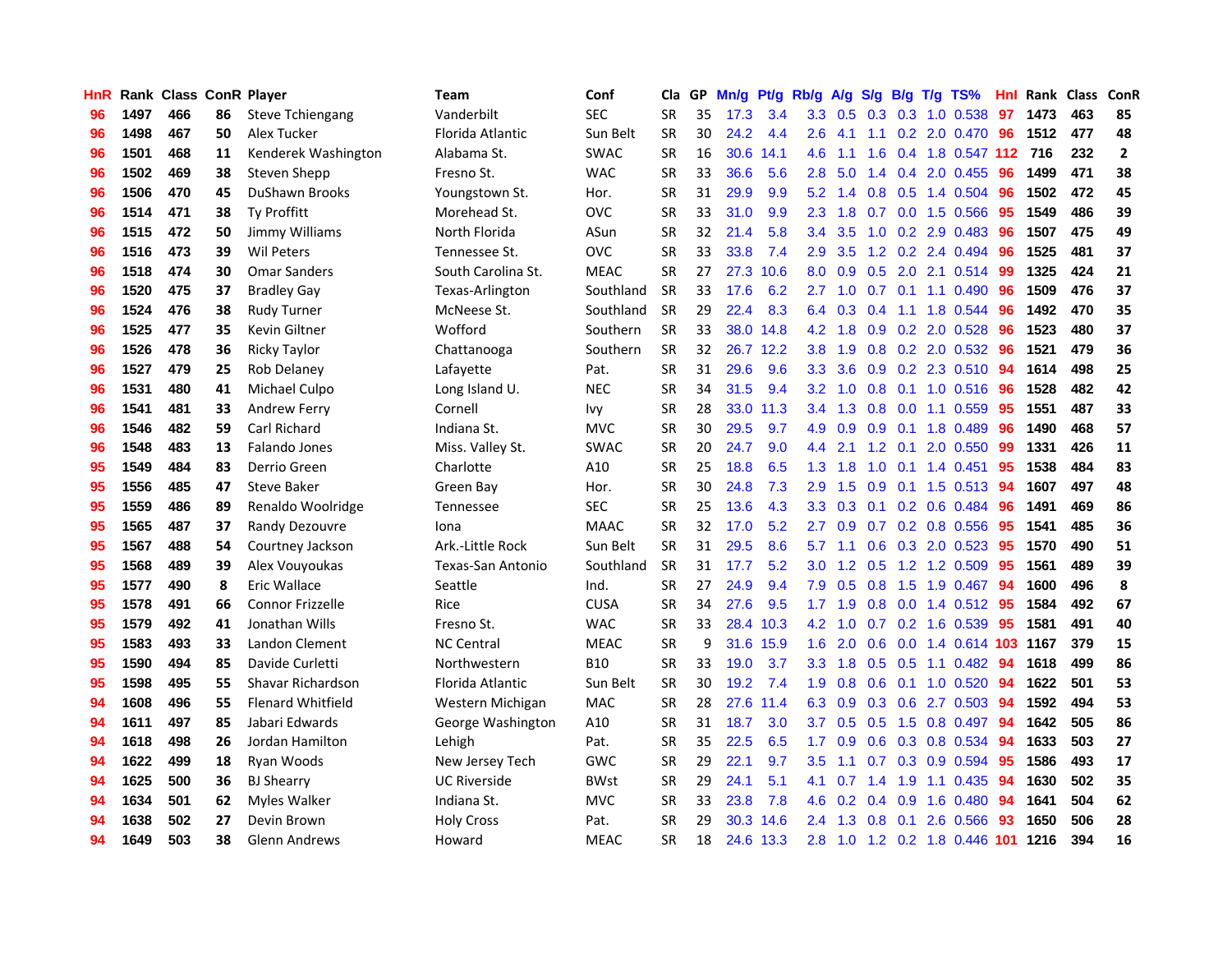| HnR |      | Rank Class ConR Player |    |                       | Team                    | Conf        | Cla       |    | GP Mn/g Pt/g Rb/g |           |                  | A/g             |           |                 | S/g B/g T/g TS%           | Hnl | Rank Class |     | ConR |
|-----|------|------------------------|----|-----------------------|-------------------------|-------------|-----------|----|-------------------|-----------|------------------|-----------------|-----------|-----------------|---------------------------|-----|------------|-----|------|
| 94  | 1650 | 504                    | 58 | Kahlil McDonald       | Western Kentucky        | Sun Belt    | <b>SR</b> | 35 | 23.9              | 8.3       | $2.2\phantom{0}$ | 1.5             | 0.5       | 0.1             | 1.4 0.490                 | 93  | 1703       | 515 | 60   |
| 94  | 1653 | 505                    | 39 | <b>Aric Brooks</b>    | Morgan St.              | <b>MEAC</b> | <b>SR</b> | 29 | 22.3              | 8.2       | 3.9              | 1.0             | 0.8       | 0.2             | 1.5 0.571                 | 93  | 1669       | 509 | 40   |
| 94  | 1657 | 506                    | 40 | Christopher Tolson    | Hampton                 | <b>MEAC</b> | <b>SR</b> | 32 |                   | 30.3 10.1 | 4.2              | 1.6             | 1.6       | 0.1             | 1.5 0.508                 | 93  | 1679       | 512 | 41   |
| 93  | 1669 | 507                    | 41 | Antonio Williams      | Coppin St.              | <b>MEAC</b> | <b>SR</b> | 30 | 27.0              | 9.0       | 8.5              | 0.9             |           |                 | 0.4 0.2 1.4 0.575         | -93 | 1685       | 514 | 42   |
| 93  | 1672 | 508                    | 44 | <b>Eddie Rios</b>     | Texas St.               | Southland   | <b>SR</b> | 23 |                   | 21.2 10.3 |                  | $1.9$ 2.3       |           |                 | 1.1 0.0 2.1 0.529         | -94 | 1595       | 495 | 41   |
| 93  | 1689 | 509                    | 38 | <b>Stephen Thomas</b> | <b>IUPUI</b>            | Summit      | <b>SR</b> | 31 |                   | 35.5 11.2 | $2.9^{\circ}$    | 3.5             |           |                 | 1.0 0.1 1.9 0.527         | 93  | 1673       | 511 | 38   |
| 93  | 1694 | 510                    | 30 | Jon Pack              | <b>Coastal Carolina</b> | <b>BSou</b> | <b>SR</b> | 31 | 25.9              | 7.1       |                  | $6.3 \quad 0.8$ | 0.5       |                 | 1.1 1.7 0.533             | 92  | 1759       | 528 | 32   |
| 93  | 1698 | 511                    | 23 | Darin Mahoney         | Weber St.               | <b>BSky</b> | <b>SR</b> | 32 | 24.5              | 4.1       | 6.3              | 1.1             | 0.8       |                 | 0.9 0.9 0.563             | 92  | 1729       | 520 | 23   |
| 93  | 1701 | 512                    | 28 | Mike Cavataio         | <b>Holy Cross</b>       | Pat.        | <b>SR</b> | 16 | 20.1              | 5.3       | 4.3              | 1.3             |           |                 | 0.6 0.4 1.0 0.497         | 94  | 1619       | 500 | 26   |
| 93  | 1710 | 513                    | 19 | Daguan Joyner         | <b>Texas Southern</b>   | <b>SWAC</b> | <b>SR</b> | 30 | 15.0              | 4.7       | 3.2 <sub>2</sub> | 0.5             |           |                 | 0.4 0.6 0.9 0.576         | 93  | 1662       | 507 | 17   |
| 93  | 1717 | 514                    | 24 | Durrell Norman        | Northern Arizona        | <b>BSky</b> | <b>SR</b> | 29 | 26.2              | 9.8       | 5.8              | 1.1             |           |                 | 0.9 0.3 1.6 0.546         | -91 | 1777       | 534 | 27   |
| 92  | 1721 | 515                    | 52 | <b>Darian Norris</b>  | San Diego               | <b>WCC</b>  | <b>SR</b> | 31 | 26.3              | 8.3       | 2.4              | 2.7             | 1.1       | 0.0             | 1.7 0.508                 | 92  | 1718       | 516 | 51   |
| 92  | 1723 | 516                    | 90 | <b>Chris Bass</b>     | LSU                     | <b>SEC</b>  | <b>SR</b> | 32 | 12.9              | 1.6       | $1.5^{\circ}$    | 1.5             | 0.7       | 0.0             | $1.0 \t0.510$             | 92  | 1720       | 517 | 90   |
| 92  | 1724 | 517                    | 42 | Nic Simpson           | <b>NCA&amp;T</b>        | <b>MEAC</b> | <b>SR</b> | 27 |                   | 24.7 11.4 | 2.0 <sub>1</sub> | 1.2             | 1.0       | 0.1             | 1.4 0.560                 | 93  | 1663       | 508 | 39   |
| 92  | 1728 | 518                    | 19 | Isiah Williams        | <b>Utah Valley</b>      | <b>GWC</b>  | <b>SR</b> | 33 |                   | 33.4 16.4 | 2.8              | 2.2             | 0.8       | 0.1             | 2.3 0.510                 | 92  | 1735       | 522 | 19   |
| 92  | 1730 | 519                    | 65 | <b>Tim Owens</b>      | Troy                    | Sun Belt    | <b>SR</b> | 28 | 21.7              | 5.2       | 4.9              | 0.3             | $0.3$ 2.1 |                 | 0.8 0.620                 | 92  | 1727       | 519 | 62   |
| 92  | 1731 | 520                    | 30 | <b>Matt Griffin</b>   | Boston U.               | <b>AEC</b>  | <b>SR</b> | 32 | 25.3              | 5.7       | $2.6\,$          | 2.0             |           |                 | 1.0 0.0 1.1 0.500         | 92  | 1753       | 527 | 30   |
| 92  | 1733 | 521                    | 73 | Lucas Kuipers         | Rice                    | <b>CUSA</b> | <b>SR</b> | 34 | 20.0              | 6.3       |                  | $3.3 \quad 0.6$ |           |                 | 0.4 0.5 0.8 0.538         | 92  | 1751       | 525 | 73   |
| 92  | 1734 | 522                    | 29 | John Adams            | Lehigh                  | Pat.        | <b>SR</b> | 32 | 18.1              | 4.8       | 3.7              | 0.4             |           |                 | $0.4$ $0.3$ $0.9$ $0.588$ | 93  | 1670       | 510 | 29   |
| 92  | 1735 | 523                    | 43 | Nick Chasten          | <b>NC Central</b>       | <b>MEAC</b> | <b>SR</b> | 32 | 22.1              | 7.6       | $3.6^{\circ}$    | 0.8             |           |                 | 0.7 0.7 1.0 0.565         | -91 | 1769       | 533 | 44   |
| 92  | 1740 | 524                    | 46 | <b>Aloysius Henry</b> | NC-Greensboro           | Southern    | <b>SR</b> | 32 | 15.7              | 5.8       | 3.9              | 0.3             |           |                 | 0.2 0.7 0.9 0.497         | 92  | 1744       | 523 | 47   |
| 92  | 1744 | 525                    | 90 | Josh Duinker          | Richmond                | A10         | <b>SR</b> | 32 | 11.4              | 3.5       | 2.0              | 0.8             |           |                 | $0.2$ 0.2 0.7 0.481       | 92  | 1734       | 521 | 90   |
| 92  | 1750 | 526                    | 60 | Kaipo Sabas           | Colorado St.            | <b>MWC</b>  | <b>SR</b> | 29 | 23.1              | 4.6       | 2.3              | 1.1             |           |                 | 0.6 0.0 1.2 0.635         | 93  | 1682       | 513 | 59   |
| 92  | 1751 | 527                    | 43 | Zac Swansey           | Tennessee Tech          | <b>OVC</b>  | <b>SR</b> | 33 | 35.6              | 7.9       | 2.5              | 5.8             |           |                 | 2.2 0.0 3.5 0.496         | 92  | 1750       | 524 | 44   |
| 92  | 1755 | 528                    | 44 | Lamont Austin         | Morehead St.            | <b>OVC</b>  | <b>SR</b> | 31 | 25.8              | 4.4       | 2.1              | 3.2             |           | $1.4 \quad 0.1$ | 2.0 0.496                 | 92  | 1752       | 526 | 45   |
| 92  | 1759 | 529                    | 38 | <b>Blaise Staab</b>   | Columbia                | Ivy         | <b>SR</b> | 30 | 13.3              | 3.6       | 3.1              | 0.6             | 0.5       | 0.0             | 0.8 0.502                 | 91  | 1793       | 538 | 39   |
| 92  | 1761 | 530                    | 55 | Marquel De Lancey     | Old Dominion            | CAA         | <b>SR</b> | 36 | 23.8              | 4.3       | 2.3              | 2.4             |           | $0.9\quad 0.0$  | 1.6 0.428                 | 91  | 1781       | 535 | 56   |
| 92  | 1763 | 531                    | 45 | Corey Wickware        | SIU-Edwardsville        | <b>OVC</b>  | <b>SR</b> | 27 | 29.0              | 10.2      | 2.4              | 2.4             | 0.9       |                 | $0.1$ 1.7 $0.575$         | -91 | 1784       | 536 | 46   |
| 92  | 1773 | 532                    | 60 | <b>Tevin Galvin</b>   | Jacksonville            | ASun        | <b>SR</b> | 25 | 29.1              | 8.5       | 5.0              | 1.7             | 1.1       |                 | 0.4 2.1 0.494             | -91 | 1768       | 532 | 59   |
| 91  | 1774 | 533                    | 42 | Liam McCabe-Moran     | Manhattan               | <b>MAAC</b> | <b>SR</b> | 34 | 15.6              | 5.1       | 1.8 <sup>°</sup> | 0.9             |           |                 | 0.6 0.0 0.8 0.507 91      |     | 1786       | 537 | 42   |
| 91  | 1777 | 534                    | 49 | Zane Johnson          | Hawaii                  | <b>WAC</b>  | <b>SR</b> | 29 |                   | 34.3 14.0 |                  | $3.2 \quad 1.8$ |           |                 | 0.8 0.1 2.2 0.533         | -92 | 1726       | 518 | 48   |
| 91  | 1782 | 535                    | 28 | Josh McCarver         | Sacramento St.          | <b>BSky</b> | <b>SR</b> | 28 | 15.2              | 5.3       |                  | 4.2 0.5         |           |                 | $0.3$ $0.5$ 1.0 $0.593$   | 90  | 1821       | 545 | 31   |
| 91  | 1785 | 536                    | 45 | Marc Hill             | <b>NC A&amp;T</b>       | <b>MEAC</b> | <b>SR</b> | 32 |                   | 25.5 10.5 | 1.7 <sub>z</sub> | 3.4             |           |                 | 0.8 0.0 2.0 0.475         | -90 | 1817       | 543 | 47   |
| 91  | 1786 | 537                    | 50 | Jeremiah Ostrowski    | Hawaii                  | <b>WAC</b>  | <b>SR</b> | 25 | 30.2              | 4.1       | 2.5              | 7.0             | 1.1       |                 | $0.0$ 2.7 $0.468$         | 91  | 1766       | 531 | 50   |
| 91  | 1800 | 538                    | 21 | Casey Cantey          | Alabama A&M             | SWAC        | <b>SR</b> | 28 |                   | 25.5 13.5 | 3.4              | 1.6             | 1.4       |                 | 0.6 3.4 0.509             | 90  | 1822       | 546 | 22   |
| 91  | 1805 | 539                    | 48 | Stefan Perunicic      | St. Francis (NY)        | <b>NEC</b>  | <b>SR</b> | 29 |                   | 29.3 11.6 | 2.4              | 1.2             | 0.9       |                 | 0.2 2.3 0.579             | 90  | 1816       | 542 | 51   |
| 91  | 1806 | 540                    | 22 | Kevin Burwell         | Miss. Valley St.        | <b>SWAC</b> | <b>SR</b> | 34 | 33.8              | 9.5       | $3.4^{\circ}$    | 4.5             | 1.2       | 0.0             | 2.1 0.467                 | 90  | 1825       | 548 | 23   |
| 91  | 1807 | 541                    | 46 | Michael Harper        | Coppin St.              | <b>MEAC</b> | <b>SR</b> | 29 |                   | 28.2 11.8 |                  | $3.0 \quad 1.5$ |           |                 | 0.9 0.4 1.5 0.576         | 90  | 1812       | 541 | 46   |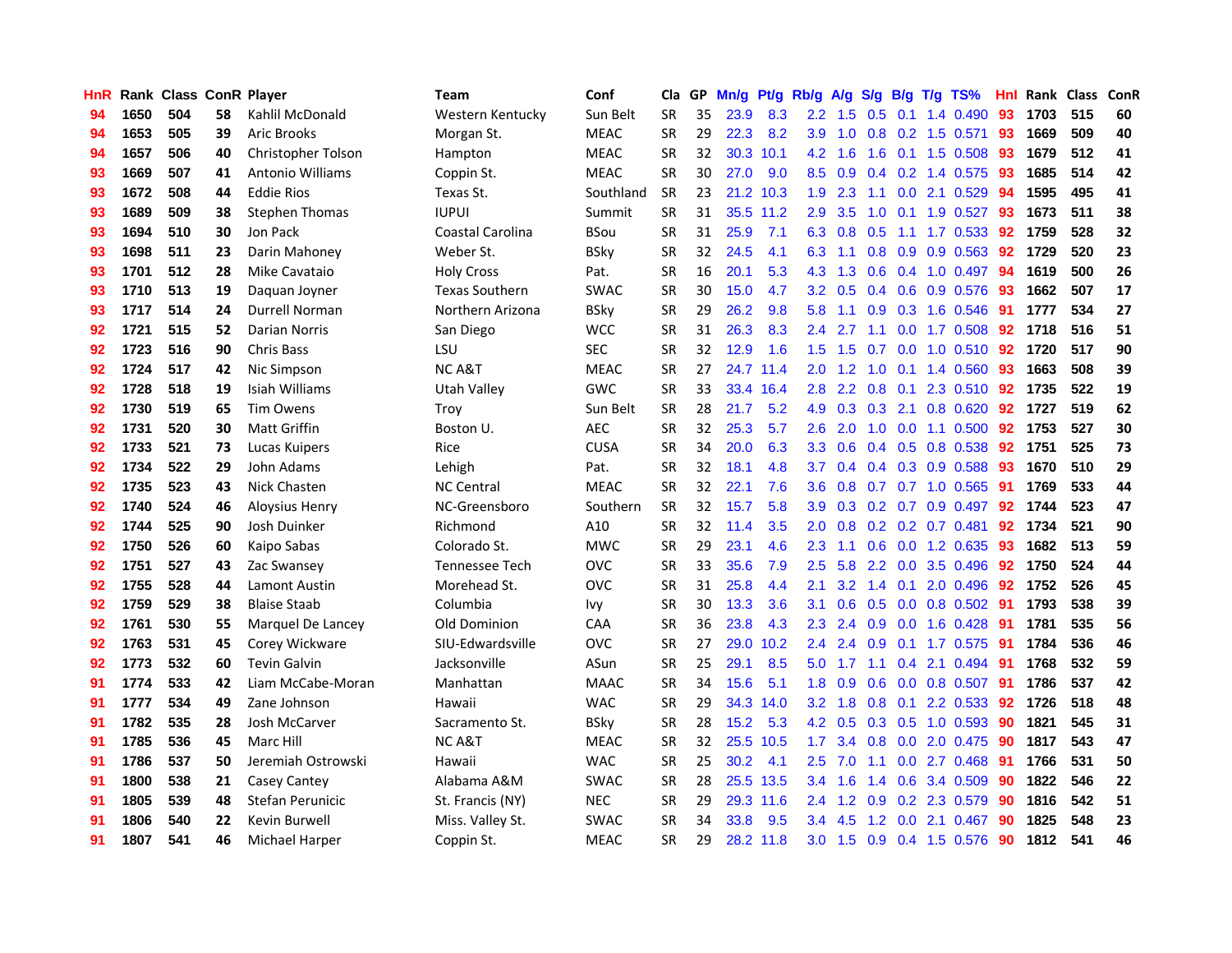| HnR |      | Rank Class ConR Player |     |                           | <b>Team</b>         | Conf        | Cla       |    | GP Mn/g Pt/g Rb/g |           |                  | A/g                                              |     |                 | S/g B/g T/g TS%           | Hnl | Rank Class |     | ConR |
|-----|------|------------------------|-----|---------------------------|---------------------|-------------|-----------|----|-------------------|-----------|------------------|--------------------------------------------------|-----|-----------------|---------------------------|-----|------------|-----|------|
| 91  | 1809 | 542                    | 49  | Mike Meyers Keitt         | Monmouth            | <b>NEC</b>  | <b>SR</b> | 31 | 23.8              | 8.4       | 3.5              | 1.3                                              | 0.5 | 0.0             | 1.1 0.520                 | 91  | 1804       | 540 | 50   |
| 91  | 1810 | 543                    | 34  | <b>Gerald McLemore</b>    | Maine               | <b>AEC</b>  | <b>SR</b> | 27 |                   | 35.4 17.0 | 2.4              | 1.3                                              | 0.8 | 0.2             | 1.7 0.557                 | 90  | 1824       | 547 | 34   |
| 90  | 1822 | 544                    | 50  | Robby Ptacek              | C. Connecticut St.  | <b>NEC</b>  | <b>SR</b> | 29 |                   | 37.0 17.3 | 3.9              | 2.2                                              | 0.9 | 0.1             | 2.8 0.528                 | 90  | 1853       | 553 | 52   |
| 90  | 1825 | 545                    | 23  | Jenirro Bush              | Jackson St.         | <b>SWAC</b> | <b>SR</b> | 18 |                   | 32.1 15.5 | 4.7              | 0.8                                              |     |                 | 1.8 0.3 2.5 0.468 100     |     | 1285       | 413 | 10   |
| 90  | 1830 | 546                    | 48  | <b>Brandon Wheeless</b>   | Norfolk St.         | <b>MEAC</b> | <b>SR</b> | 35 | 15.4              | 5.1       |                  | $2.4 \quad 0.4$                                  |     |                 | $0.4$ 0.1 0.8 0.506       | -90 | 1843       | 551 | 48   |
| 90  | 1840 | 547                    | 36  | Quinard Jackson           | NC-Asheville        | <b>BSou</b> | <b>SR</b> | 34 | 20.3              | 5.2       | 3.3 <sub>2</sub> | 0.9                                              |     |                 | 0.5 0.3 0.7 0.529         | 90  | 1849       | 552 | 37   |
| 90  | 1844 | 548                    | 91  | Malcolm White             | LSU                 | <b>SEC</b>  | <b>SR</b> | 29 | 9.8               | 3.4       | 2.1              | 0.2                                              |     |                 | 0.2 0.3 0.7 0.454         | 90  | 1818       | 544 | 92   |
| 90  | 1845 | 549                    | 35  | Raheem Singleton          | Maine               | <b>AEC</b>  | <b>SR</b> | 29 | 25.6              | 7.9       | 3.3 <sub>2</sub> | 3.4                                              |     |                 | 0.9 0.0 1.6 0.501         | 89  | 1875       | 557 | 37   |
| 90  | 1851 | 550                    | 83  | Jeremy Jacob              | Oregon              | P12         | <b>SR</b> | 34 | 14.9              | 4.4       | 3.1              | 0.4                                              |     | $0.2 \quad 0.1$ | 0.8 0.476                 | 88  | 1927       | 572 | 83   |
| 90  | 1855 | 551                    | 116 | Krys Faber                | DePaul              | ВE          | <b>SR</b> | 30 | 19.8              | 4.0       | 4.7              | 0.4                                              |     |                 | $0.5$ $0.5$ $0.8$ $0.605$ | 90  | 1841       | 550 | 116  |
| 90  | 1862 | 552                    | 40  | Perry Webster             | Cal St. Fullerton   | <b>BWst</b> | <b>SR</b> | 31 | 19.3              | 3.4       | 1.5              | 3.2                                              |     |                 | 0.6 0.2 1.3 0.579         | -89 | 1896       | 561 | 41   |
| 90  | 1865 | 553                    | 43  | Laval Lucas-Perry         | Oakland             | Summit      | <b>SR</b> | 36 | 23.0              | 7.7       | 3.1              | 1.4                                              |     |                 | 0.8 0.2 1.3 0.496         | 89  | 1877       | 558 | 43   |
| 90  | 1866 | 554                    | 51  | Keegan Bell               | Chattanooga         | Southern    | <b>SR</b> | 32 | 34.8              | 7.9       | 3.5              | 6.2                                              | 1.0 | 0.0             | 2.8 0.436                 | 89  | 1864       | 554 | 51   |
| 89  | 1875 | 555                    | 41  | <b>Harrison Gaines</b>    | <b>UC Riverside</b> | <b>BWst</b> | <b>SR</b> | 26 | 13.3              | 3.8       | 2.0 <sub>2</sub> | 1.3                                              | 0.3 | 0.0             | $0.8$ 0.462               | 89  | 1867       | 555 | 40   |
| 89  | 1883 | 556                    | 72  | Jimmy Oden                | Middle Tennessee    | Sun Belt    | <b>SR</b> | 34 | 11.2              | 1.5       | 1.3 <sup>°</sup> | 1.6                                              | 0.6 | 0.0             | 0.8 0.481                 | 89  | 1879       | 559 | 71   |
| 89  | 1888 | 557                    | 54  | <b>Daniel Barnes</b>      | Illinois-Chicago    | Hor.        | <b>SR</b> | 30 | 31.5              | 10.4      | 3.0              | 1.6                                              | 1.5 | 0.4             | 2.1 0.478                 | -89 | 1906       | 565 | 55   |
| 89  | 1892 | 558                    | 68  | Andre Coimbra             | Central Michigan    | <b>MAC</b>  | <b>SR</b> | 32 | 27.8              | 7.9       | 5.4              | 0.6                                              | 0.9 |                 | 1.0 2.0 0.504             | -89 | 1905       | 564 | 69   |
| 89  | 1894 | 559                    | 34  | Kenny McGowan             | Idaho St.           | <b>BSky</b> | <b>SR</b> | 30 |                   | 29.5 14.7 |                  | $1.4$ 2.2                                        |     |                 | 0.9 0.1 2.4 0.519         | -88 | 1952       | 579 | 36   |
| 89  | 1898 | 560                    | 76  | Darian Thibodeaux         | Houston             | <b>CUSA</b> | <b>SR</b> | 30 | 28.4              | 5.8       |                  | $2.9$ 2.5                                        |     |                 | $0.7$ $0.2$ 1.2 $0.489$   | -89 | 1908       | 566 | 78   |
| 89  | 1900 | 561                    | 55  | Omar Wattad               | Chattanooga         | Southern    | <b>SR</b> | 30 |                   | 27.7 12.1 |                  | $3.8$ 1.8                                        |     |                 | 0.9 0.1 2.0 0.493         | -89 | 1902       | 562 | 53   |
| 89  | 1905 | 562                    | 56  | <b>Bobby Austin</b>       | Furman              | Southern    | <b>SR</b> | 30 | 27.1              | 7.5       | 2.8              | 1.5                                              |     |                 | 0.7 0.5 1.8 0.549         | 88  | 1918       | 569 | 57   |
| 89  | 1906 | 563                    | 87  | Jeff Peterson             | Florida St.         | ACC         | <b>SR</b> | 34 | 15.7              | 3.1       | 1.6              | 1.8                                              | 0.6 |                 | 0.0 1.8 0.467             | -89 | 1874       | 556 | 86   |
| 89  | 1907 | 564                    | 32  | Julian Simmons            | Army                | Pat.        | <b>SR</b> | 30 |                   | 25.7 11.5 | 2.6              | 0.8                                              | 1.0 | 0.0             | 1.1 0.504                 | 88  | 1939       | 575 | 33   |
| 89  | 1908 | 565                    | 54  | Sei Paye                  | Texas-San Antonio   | Southland   | <b>SR</b> | 32 | 23.1              | 4.2       | 2.6              | 1.9                                              | 1.1 | 0.1             | 1.2 0.558                 | -89 | 1913       | 567 | 53   |
| 89  | 1913 | 566                    | 66  | Anthony Thompson          | <b>Bradley</b>      | <b>MVC</b>  | <b>SR</b> | 32 | 12.8              | 3.0       | 2.5              | 0.1                                              | 0.2 | 1.1             | $0.6$ 0.514               | -88 | 1951       | 578 | 67   |
| 89  | 1914 | 567                    | 51  | Joshua Jones              | Eastern Kentucky    | OVC         | <b>SR</b> | 32 |                   | 30.6 10.9 | 3.8              | 1.3                                              |     | $1.3 \quad 0.1$ | 1.5 0.539                 | -89 | 1916       | 568 | 51   |
| 89  | 1917 | 568                    | 78  | <b>Rodney Clinkscales</b> | SMU                 | <b>CUSA</b> | <b>SR</b> | 27 | 15.9              | 4.3       | 1.3              | 0.6                                              | 0.3 | 0.1             | $0.5$ 0.599               | 89  | 1904       | 563 | 77   |
| 89  | 1918 | 569                    | 40  | Pierre Miller             | Presbyterian        | <b>BSou</b> | <b>SR</b> | 29 | 28.6              | 8.3       | 2.0              | 2.0                                              |     | $0.5\ 0.0$      | 1.3 0.598                 | 88  | 1932       | 574 | 42   |
| 89  | 1924 | 570                    | 56  | Jordan Hicks              | Loyola (IL)         | Hor.        | <b>SR</b> | 20 | 28.5              | 8.4       | 3.8              | 1.5                                              | 0.9 | 0.3             | 1.6 0.480                 | 89  | 1881       | 560 | 53   |
| 89  | 1928 | 571                    | 51  | Kyle Downey               | Siena               | <b>MAAC</b> | <b>SR</b> | 31 | 37.8              | 13.3      | 4.9              | 3.1                                              |     | $1.3 \quad 0.2$ | 3.0 0.489                 | 88  | 1946       | 577 | 51   |
| 88  | 1930 | 572                    | 74  | Steven Cunningham         | Troy                | Sun Belt    | <b>SR</b> | 22 | 20.0              | 5.9       |                  | $3.7$ 1.5                                        |     |                 | 1.0 0.8 1.5 0.450         | 88  | 1919       | 570 | 72   |
| 88  | 1933 | 573                    | 35  | Simon McCormack           | American            | Pat.        | <b>SR</b> | 32 | 14.8              | 3.6       | $2.3\phantom{0}$ | 1.1                                              |     |                 | 0.3 0.0 0.7 0.564         | 88  | 1942       | 576 | 34   |
| 88  | 1934 | 574                    | 35  | Walter Jackson            | Sacramento St.      | <b>BSky</b> | <b>SR</b> | 11 | 22.9              | 7.4       |                  | $4.5$ 0.3                                        |     |                 | 0.7 0.6 1.2 0.614 91      |     | 1760       | 529 | 24   |
| 88  | 1935 | 575                    | 78  | Robert Lewandowski        | <b>Texas Tech</b>   | <b>B12</b>  | <b>SR</b> | 31 | 24.0              | 6.7       | 3.7              | 1.2                                              |     |                 | $0.2$ $0.9$ $2.0$ $0.482$ | -87 | 2011       | 591 | 78   |
| 88  | 1936 | 576                    | 58  | Jeffrey Merritt           | Samford             | Southern    | <b>SR</b> | 30 | 34.0              | 8.3       | 6.7              | 3.5                                              | 0.8 |                 | 0.2 1.9 0.466             | 88  | 1958       | 580 | 59   |
| 88  | 1940 | 577                    | 42  | Josh Johnson              | Presbyterian        | <b>BSou</b> | <b>SR</b> | 27 | 30.6              | 7.9       | 3.1              | 1.5                                              | 0.7 | 0.4             | 0.9 0.579                 | 88  | 1930       | 573 | 41   |
| 88  | 1944 | 578                    | 52  | Ameer Ali                 | Morgan St.          | <b>MEAC</b> | <b>SR</b> | 29 | 22.8              | 7.3       | 4.6              | $\blacktriangleleft$<br>$\overline{\mathcal{A}}$ | 1.1 |                 | 0.2 2.3 0.537             | 88  | 1959       | 581 | 54   |
| 88  | 1948 | 579                    | 69  | Quintin Dailev            | Eastern Michigan    | MAC         | <b>SR</b> | 31 | 15.0              | 3.1       | 2.1              | 0.6                                              |     |                 | $0.7$ 0.1 0.7 0.461       | 87  | 1981       | 586 | 70   |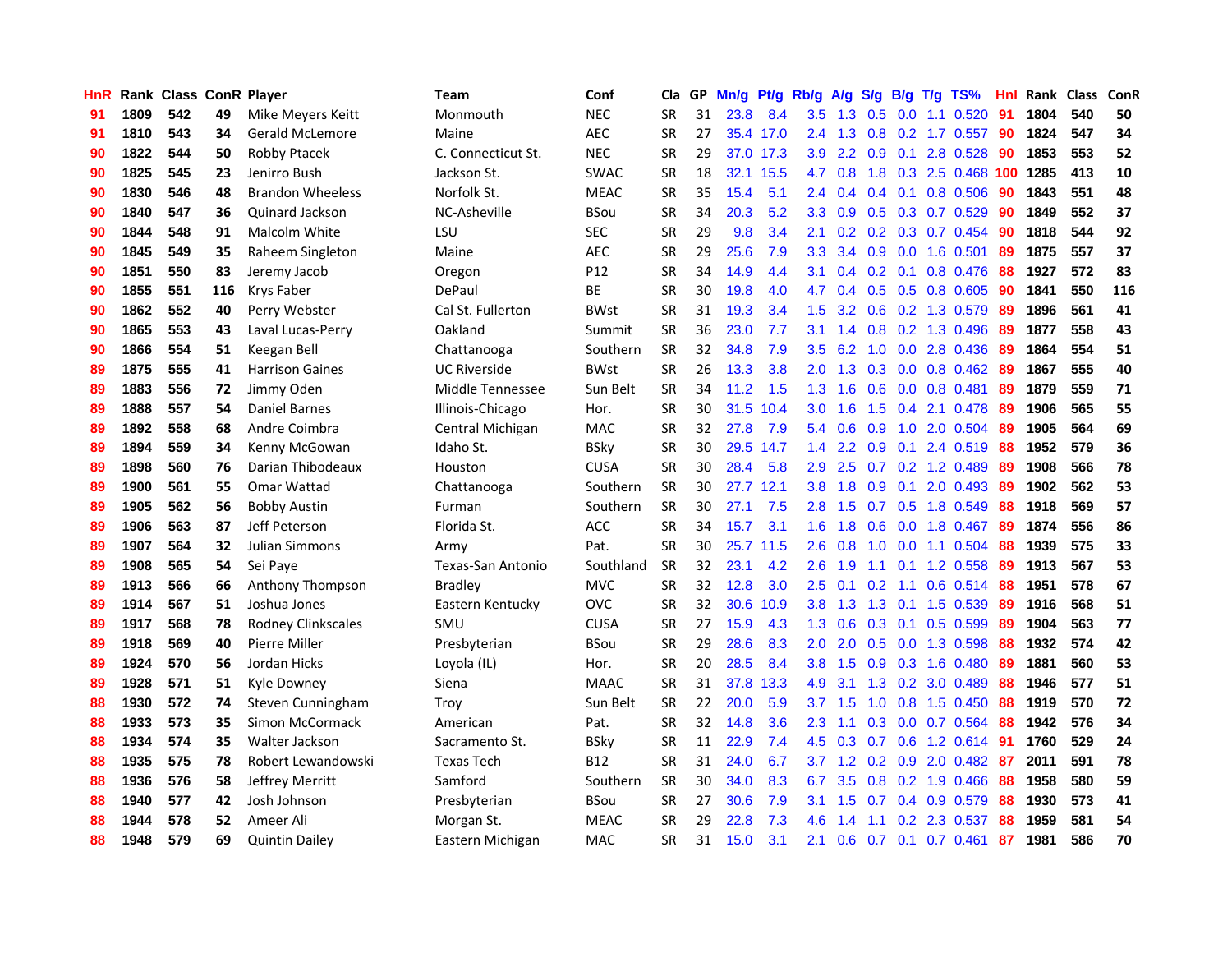| <b>HnR</b> |      | Rank Class ConR Player |    |                        | Team                   | Conf        | Cla       |    | GP Mn/g Pt/g Rb/g |           |                  | A/g       |     |                 | S/g B/g T/g TS%           | Hnl  |      | Rank Class | ConR |
|------------|------|------------------------|----|------------------------|------------------------|-------------|-----------|----|-------------------|-----------|------------------|-----------|-----|-----------------|---------------------------|------|------|------------|------|
| 88         | 1950 | 580                    | 61 | Drew Spradlin          | Elon                   | Southern    | <b>SR</b> | 31 | 26.9              | 9.1       | 3.7              | 1.6       | 0.9 | 0.2             | 1.8 0.494                 | 88   | 1964 | 582        | 60   |
| 88         | 1951 | 581                    | 56 | Lawrence Bridges       | Robert Morris          | <b>NEC</b>  | <b>SR</b> | 37 | 19.9              | 3.8       | 3.8              | 0.9       | 0.5 | 0.1             | 1.7 0.547                 | -88  | 1969 | 584        | 57   |
| 88         | 1973 | 582                    | 62 | Jahmal Burroughs       | Chattanooga            | Southern    | <b>SR</b> | 29 | 17.6              | 4.6       | 4.4              | 0.7       | 0.6 | 0.1             | 1.0 0.550                 | -88  | 1972 | 585        | 61   |
| 88         | 1977 | 583                    | 55 | <b>Darrion Pellum</b>  | Hampton                | <b>MEAC</b> | <b>SR</b> | 33 | 38.5              | 18.3      |                  | 4.2 1.7   |     |                 | 1.2 0.3 3.2 0.476         | 87   | 2019 | 594        | 56   |
| 87         | 1992 | 584                    | 41 | Konner Veteto          | Sacramento St.         | <b>BSky</b> | <b>SR</b> | 27 | 18.8              | 9.0       | 4.7              |           |     |                 | $0.3$ 0.2 0.1 1.7 0.520   | -86  | 2045 | 606        | 42   |
| 87         | 1994 | 585                    | 58 | David Simmons          | C. Connecticut St.     | <b>NEC</b>  | <b>SR</b> | 29 | 16.1              | 3.4       | $3.5^{\circ}$    | 0.4       |     |                 | $0.9$ $0.2$ $0.8$ $0.599$ | 86   | 2027 | 598        | 59   |
| 87         | 1996 | 586                    | 81 | <b>Trent Rogers</b>    | Tulane                 | <b>CUSA</b> | <b>SR</b> | 30 | 20.5              | 3.7       | 1.5              | 2.2       |     |                 | 0.7 0.1 1.3 0.521         | 86   | 2070 | 614        | 85   |
| 87         | 1997 | 587                    | 39 | Nick Pascale           | Colgate                | Pat.        | <b>SR</b> | 30 | 18.9              | 6.4       | 4.8              | 1.0       | 0.1 |                 | 0.5 1.4 0.515             | 87   | 2004 | 589        | 37   |
| 87         | 2001 | 588                    | 47 | Matt Massey            | Southern Utah          | Summit      | <b>SR</b> | 31 | 27.2              | 8.7       | 4.0              | 1.3       |     |                 | 0.3 0.2 1.7 0.559         | 87   | 2010 | 590        | 47   |
| 87         | 2002 | 589                    | 44 | Matt Morgan            | Winthrop               | <b>BSou</b> | <b>SR</b> | 32 | 22.5              | 8.3       | 4.3              | 0.3       |     | $0.2\quad0.5$   | 1.1 0.484                 | -87  | 2017 | 593        | 45   |
| 87         | 2004 | 590                    | 82 | P.J. Gaynor            | Central Florida        | <b>CUSA</b> | <b>SR</b> | 31 | 15.9              | 4.1       | 2.9              | 0.5       |     |                 | $0.3$ $0.3$ 1.0 $0.523$   | -86  | 2044 | 605        | 83   |
| 87         | 2009 | 591                    | 43 | Kevin Bradshaw         | <b>UC Riverside</b>    | <b>BWst</b> | <b>SR</b> | 28 | 22.3              | 5.9       | 4.9              | 0.5       |     | $0.6$ 0.9       | 1.8 0.503                 | 86   | 2042 | 604        | 45   |
| 87         | 2010 | 592                    | 55 | Dane Smith             | Tennessee-Martin       | <b>OVC</b>  | <b>SR</b> | 31 | 27.7              | 8.4       | 5.1              | 1.4       | 1.2 | 0.1             | 1.8 0.526                 | 86   | 2063 | 611        | 59   |
| 87         | 2016 | 593                    | 62 | Arthur Bouedo          | Wyoming                | <b>MWC</b>  | <b>SR</b> | 33 | 11.9              | 2.3       | 0.8              | 0.7       | 0.2 |                 | $0.0$ 0.2 0.570           | 86   | 2025 | 596        | 62   |
| 87         | 2017 | 594                    | 56 | Zach Bailey            | Tennessee Tech         | <b>OVC</b>  | <b>SR</b> | 33 | 25.3              | 7.9       | 2.4              | 1.0       | 1.1 |                 | $0.2$ 1.5 0.576           | -87  | 2024 | 595        | 58   |
| 87         | 2018 | 595                    | 21 | Joe Latas              | <b>Houston Baptist</b> | <b>GWC</b>  | <b>SR</b> | 29 | 19.2              | 8.4       | 5.2              | 0.9       | 0.7 | 0.6             | 2.4 0.497                 | -86  | 2069 | 613        | 22   |
| 87         | 2019 | 596                    | 89 | Nikita Mescheriakov    | <b>Wake Forest</b>     | <b>ACC</b>  | <b>SR</b> | 31 | 25.5              | 8.0       | 3.9              | 1.8       |     |                 | 0.5 0.2 1.8 0.470         | -86  | 2039 | 602        | 90   |
| 87         | 2024 | 597                    | 65 | Dwan McMillan          | Hofstra                | CAA         | <b>SR</b> | 32 | 28.1              | 5.3       | 2.6              | 4.8       |     |                 | 1.0 0.0 2.8 0.439         | -86  | 2034 | 600        | 68   |
| 87         | 2025 | 598                    | 66 | <b>Andre Cornelius</b> | George Mason           | <b>CAA</b>  | <b>SR</b> | 23 | 21.3              | 6.7       | $2.3\phantom{0}$ | 1.1       |     |                 | 0.8 0.0 1.7 0.539         | - 91 | 1762 | 530        | 55   |
| 87         | 2026 | 599                    | 71 | <b>Justin Bocot</b>    | Southern Illinois      | <b>MVC</b>  | <b>SR</b> | 26 | 17.5              | 5.8       | $1.5\,$          | 1.5       |     |                 | 1.0 0.0 1.6 0.431         | 86   | 2051 | 607        | 71   |
| 87         | 2029 | 600                    | 48 | Ramell Taylor          | Southern Utah          | Summit      | <b>SR</b> | 31 |                   | 29.3 11.3 | 4.5              | 1.0       |     |                 | $0.6$ $0.5$ $3.2$ $0.499$ | 86   | 2032 | 599        | 49   |
| 87         | 2030 | 601                    | 53 | <b>Brandon Walters</b> | Siena                  | <b>MAAC</b> | <b>SR</b> | 31 | 25.6              | 6.8       | 6.0              | 0.5       |     |                 | 0.3 1.3 1.3 0.482         | 86   | 2055 | 608        | 55   |
| 87         | 2032 | 602                    | 14 | Rashad Savage          | Cal St. Bakersfield    | Ind.        | <b>SR</b> | 31 | 24.4              | 4.2       | 6.2              | 0.5       |     |                 | 0.6 0.6 0.9 0.575         | 86   | 2041 | 603        | 15   |
| 87         | 2033 | 603                    | 59 | DeShawn Patterson      | SE Louisiana           | Southland   | <b>SR</b> | 29 | 28.8              | 5.7       | 4.6              | 3.7       |     |                 | 1.9 0.4 2.9 0.406         | 84   | 2155 | 635        | 61   |
| 87         | 2034 | 604                    | 27 | <b>Tramaine Butler</b> | Alabama St.            | <b>SWAC</b> | <b>SR</b> | 28 |                   | 27.9 12.1 |                  | $4.2$ 1.5 |     |                 | 1.3 0.2 2.3 0.451         | 85   | 2127 | 627        | 29   |
| 86         | 2037 | 605                    | 54 | Owen Wignot            | Siena                  | <b>MAAC</b> | <b>SR</b> | 26 | 30.7              | 7.3       | 4.4              | 1.8       | 1.2 | 0.8             | 1.6 0.500                 | -87  | 2015 | 592        | 54   |
| 86         | 2039 | 606                    | 79 | Kendrick Hogans        | North Texas            | Sun Belt    | <b>SR</b> | 24 | 16.5              | 3.8       | 3.7 <sup>2</sup> | 0.2       |     | $0.4 \quad 0.5$ | 0.8 0.469                 | 85   | 2114 | 625        | 81   |
| 86         | 2042 | 607                    | 43 | Jordan Sugars          | Navy                   | Pat.        | <b>SR</b> | 29 |                   | 31.4 11.4 | 4.7              | 1.1       | 1.0 |                 | $0.1$ 1.9 0.480           | 83   | 2205 | 642        | 50   |
| 86         | 2043 | 608                    | 58 | <b>Marcus Brister</b>  | SE Missouri St.        | <b>OVC</b>  | <b>SR</b> | 28 | 27.1              | 7.5       | 4.1              | 3.7       | 0.6 | 0.0             | 3.0 0.494                 | -87  | 2002 | 588        | 55   |
| 86         | 2044 | 609                    | 59 | <b>Marcos Tamares</b>  | Norfolk St.            | <b>MEAC</b> | <b>SR</b> | 36 | 21.6              | 7.1       | 2.6              | 0.6       |     |                 | 0.8 0.3 1.3 0.467         | 86   | 2062 | 610        | 59   |
| 86         | 2049 | 610                    | 48 | <b>Ron Burks</b>       | VMI                    | <b>BSou</b> | <b>SR</b> | 33 | 31.0              | 9.8       | 3.7              | 3.2       |     |                 | 1.3 0.2 2.5 0.549         | 86   | 2067 | 612        | 49   |
| 86         | 2050 | 611                    | 49 | Lorne Merthie          | Campbell               | <b>BSou</b> | <b>SR</b> | 23 | 23.4              | 8.4       | 2.0              | 2.0       |     |                 | $0.7$ 0.1 1.3 0.563       | -87  | 2001 | 587        | 44   |
| 86         | 2055 | 612                    | 61 | <b>Stanley Elliott</b> | Bethune-Cookman        | <b>MEAC</b> | <b>SR</b> | 34 | 25.8              | 5.5       |                  | $3.4$ 1.3 |     |                 | 1.1 0.5 1.0 0.479         | -85  | 2086 | 617        | 61   |
| 86         | 2056 | 613                    | 50 | Tommie Tyler           | Western Illinois       | Summit      | <b>SR</b> | 32 | 32.9              | 7.7       | $2.3^{\circ}$    | 2.2       |     | $0.8\quad 0.1$  | 2.5 0.432                 | 86   | 2037 | 601        | 50   |
| 86         | 2063 | 614                    | 45 | <b>Elliott Berry</b>   | <b>UC Riverside</b>    | <b>BWst</b> | <b>SR</b> | 29 | 18.8              | 5.6       | 3.1              | 0.1       |     |                 | 0.3 0.3 0.6 0.489         | 85   | 2097 | 620        | 47   |
| 86         | 2065 | 615                    | 59 | Stephen Hall           | Jacksonville St.       | <b>OVC</b>  | <b>SR</b> | 18 | 27.5              | 9.5       | 5.6              | 0.6       | 0.8 |                 | $0.4$ 1.8 0.466           | 90   | 1834 | 549        | 48   |
| 86         | 2076 | 616                    | 73 | <b>Tyler Storm</b>     | Northern Illinois      | MAC         | <b>SR</b> | 30 | 14.3              | 3.8       | 2.7              | 0.5       | 0.4 | 0.2             | $0.6$ 0.481               | 85   | 2103 | 623        | 76   |
| 86         | 2080 | 617                    | 91 | <b>Bryan Narcisse</b>  | Clemson                | <b>ACC</b>  | <b>SR</b> | 31 | 14.6              | 2.6       | 2.1              | 0.6       |     |                 | $0.5$ 0.5 0.5 0.452       | -85  | 2088 | 618        | 92   |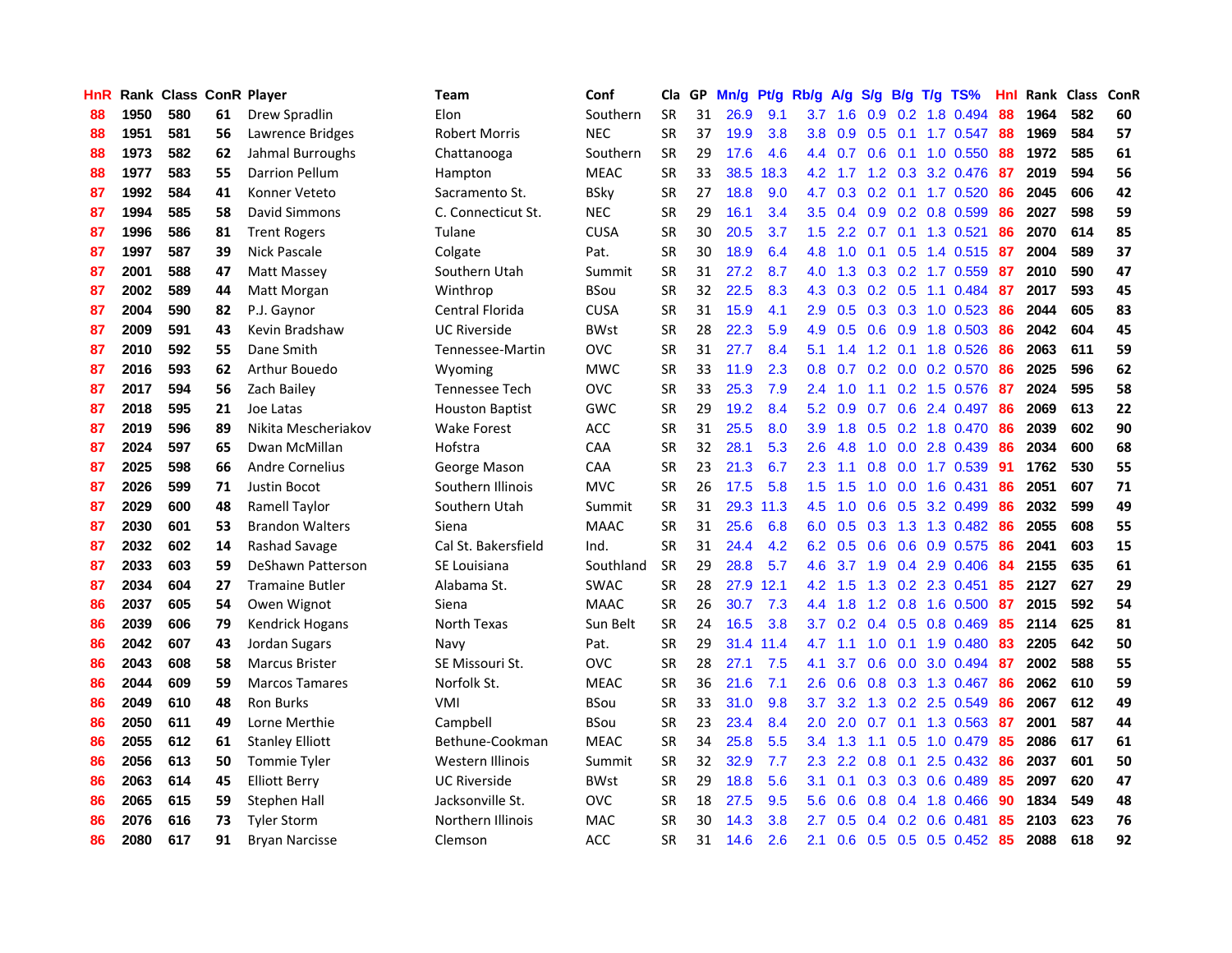| <b>HnR</b> |      | Rank Class ConR Player |    |                          | Team                  | Conf        | Cla       |    | GP Mn/g Pt/g Rb/g |           |                  |                 |     |                 | A/g S/g B/g T/g TS%       | Hnl | Rank Class |     | ConR |
|------------|------|------------------------|----|--------------------------|-----------------------|-------------|-----------|----|-------------------|-----------|------------------|-----------------|-----|-----------------|---------------------------|-----|------------|-----|------|
| 85         | 2082 | 618                    | 67 | <b>Brandon McGee</b>     | Georgia St.           | CAA         | <b>SR</b> | 30 | 11.3              | 3.4       | 2.3              | 0.6             | 0.4 | 0.1             | 0.6 0.374                 | 86  | 2026       | 597 | 67   |
| 85         | 2083 | 619                    | 44 | Justin Maneri            | Lehigh                | Pat.        | <b>SR</b> | 35 | $11.5$            | 2.9       | 2.1              | 0.5             | 0.3 | 0.1             | 0.7 0.534                 | 85  | 2099       | 621 | 43   |
| 85         | 2087 | 620                    | 80 | <b>Travis Hallam</b>     | Denver                | Sun Belt    | <b>SR</b> | 29 | 14.2              | 2.2       | 0.8              | 1.7             |     | $0.6\quad 0.0$  | 0.6 0.520                 | 86  | 2057       | 609 | 78   |
| 85         | 2098 | 621                    | 44 | Tremayne Johnson         | Eastern Washington    | <b>BSky</b> | <b>SR</b> | 32 | 17.4              | 6.4       | 3.9              | 0.3             |     |                 | 0.7 0.7 1.2 0.442         | 85  | 2101       | 622 | 46   |
| 85         | 2099 | 622                    | 45 | Alvin Abreu              | New Hampshire         | <b>AEC</b>  | <b>SR</b> | 29 |                   | 35.7 13.5 |                  | $3.6$ 1.6       |     |                 | 1.0 0.1 2.5 0.492 85      |     | 2108       | 624 | 45   |
| 85         | 2104 | 623                    | 45 | Heath Hoffman            | Sacramento St.        | <b>BSky</b> | <b>SR</b> | 28 | 20.9              | 7.2       | 2.6              | 0.9             |     |                 | $0.6$ $0.1$ 1.1 $0.572$   | -84 | 2154       | 634 | 50   |
| 85         | 2106 | 624                    | 74 | <b>Adam Thomas</b>       | Miami (OH)            | <b>MAC</b>  | <b>SR</b> | 26 | 11.0              | 2.3       | $2.2^{\circ}$    | 0.1             |     |                 | $0.2$ $0.3$ $0.2$ $0.518$ | -85 | 2096       | 619 | 75   |
| 85         | 2114 | 625                    | 47 | Kareem Nitoto            | <b>UC Riverside</b>   | <b>BWst</b> | <b>SR</b> | 31 | 32.0              | 8.2       | 3.1              | 2.3             |     |                 | 0.5 0.3 2.1 0.440         | 84  | 2151       | 632 | 49   |
| 85         | 2115 | 626                    | 47 | Nate Lozeau              | Portland St.          | <b>BSky</b> | <b>SR</b> | 32 | 21.0              | 7.2       | 4.8              | 0.1             |     |                 | $0.2$ 0.4 1.0 0.592       | 84  | 2132       | 628 | 48   |
| 85         | 2119 | 627                    | 43 | <b>Chris Crockett</b>    | Columbia              | Ivy         | <b>SR</b> | 27 | 15.5              | 5.7       | 0.9              | 1.0             |     |                 | $0.3$ $0.1$ $1.0$ $0.537$ | 85  | 2117       | 626 | 44   |
| 85         | 2126 | 628                    | 70 | Julius Wells             | James Madison         | CAA         | <b>SR</b> | 12 | 31.4              | 8.6       | 5.6              | 2.3             |     |                 | 1.3 0.2 1.8 0.431         | 88  | 1966       | 583 | 63   |
| 85         | 2127 | 629                    | 69 | Spencer Dixon            | Kennesaw St.          | ASun        | <b>SR</b> | 31 |                   | 37.0 13.4 | 2.8              | 3.8             | 1.5 | 0.1             | 3.0 0.464                 | 84  | 2148       | 631 | 69   |
| 84         | 2137 | 630                    | 77 | <b>Tim Toler</b>         | Northern Illinois     | <b>MAC</b>  | <b>SR</b> | 16 |                   | 23.9 10.8 | 5.1              | 0.3             |     | $0.2 \quad 0.4$ | 2.3 0.497                 | 91  | 1800       | 539 | 65   |
| 84         | 2145 | 631                    | 48 | Will Donahue             | Cal Poly              | <b>BWst</b> | <b>SR</b> | 29 | 16.0              | 3.6       | $3.2\phantom{0}$ | 0.9             |     |                 | $0.4$ 0.4 1.1 0.486       | 85  | 2083       | 616 | 46   |
| 84         | 2149 | 632                    | 72 | Aaron Bracket            | NC-Greensboro         | Southern    | <b>SR</b> | 32 | 18.6              | 4.8       | 4.0              | 0.5             | 0.6 |                 | 0.4 0.8 0.470             | 84  | 2153       | 633 | 72   |
| 84         | 2151 | 633                    | 64 | Liam McMorrow            | Tennessee Tech        | <b>OVC</b>  | <b>SR</b> | 30 | 13.9              | 4.5       | 3.2 <sub>1</sub> | 0.3             |     |                 | $0.2$ 0.4 1.1 0.596       | -84 | 2134       | 629 | 61   |
| 84         | 2154 | 634                    | 93 | <b>Berend Weijs</b>      | Maryland              | <b>ACC</b>  | <b>SR</b> | 32 | 11.1              | 1.9       | 1.7 <sub>z</sub> | 0.3             |     |                 | $0.2$ 0.7 0.4 0.477       | 83  | 2217       | 644 | 94   |
| 84         | 2162 | 635                    | 78 | <b>Brett McClanahan</b>  | Akron                 | <b>MAC</b>  | <b>SR</b> | 34 | 19.0              | 4.4       | 2.0              | 1.0             |     |                 | 0.5 0.0 0.8 0.410 83      |     | 2186       | 637 | 79   |
| 84         | 2173 | 636                    | 53 | Laron Buggs              | Gardner-Webb          | <b>BSou</b> | <b>SR</b> | 32 | 21.3              | 5.8       | $2.6^{\circ}$    | 1.7             |     |                 | 0.9 0.1 1.5 0.477 83      |     | 2199       | 641 | 54   |
| 84         | 2174 | 637                    | 19 | Jeremiah Bowman          | Longwood              | Ind.        | <b>SR</b> | 22 |                   | 35.3 13.5 | $3.5^{\circ}$    | -6.0            |     |                 | 1.5 0.0 2.7 0.541         | 88  | 1921       | 571 | 14   |
| 84         | 2175 | 638                    | 50 | Vinnie McGhee            | Cal St. Northridge    | <b>BWst</b> | <b>SR</b> | 28 | 24.8              | 8.2       | 1.6              | 3.4             |     |                 | 1.2 0.0 2.1 0.444         | 83  | 2224       | 646 | 51   |
| 84         | 2181 | 639                    | 62 | Nemanja Mitrovic         | Portland              | <b>WCC</b>  | <b>SR</b> | 31 | 21.8              | 7.9       | 3.1              | 1.3             |     |                 | 0.5 0.0 2.0 0.466         | 83  | 2188       | 638 | 63   |
| 84         | 2185 | 640                    | 49 | <b>Sterling Melville</b> | Colgate               | Pat.        | <b>SR</b> | 30 | 22.1              | 8.4       | 2.9              | 1.4             |     |                 | 0.6 0.3 1.8 0.489         | 83  | 2189       | 639 | 45   |
| 83         | 2186 | 641                    | 65 | <b>Tre Nichols</b>       | Boise St.             | <b>MWC</b>  | <b>SR</b> | 25 | 12.8              | 4.8       | 0.7              | 1.1             |     |                 | $0.3$ 0.0 0.9 0.439       | 84  | 2147       | 630 | 66   |
| 83         | 2190 | 642                    | 63 | <b>Travis Jones</b>      | Texas St.             | Southland   | <b>SR</b> | 29 | 22.8              | 8.2       | 4.1              | 0.9             |     |                 | 0.6 0.1 1.2 0.504         | -83 | 2193       | 640 | 62   |
| 83         | 2193 | 643                    | 51 | Rod Singleton            | Montana St.           | <b>BSky</b> | <b>SR</b> | 29 | 27.0              | 7.3       | 2.7              | 3.6             | 0.7 |                 | 0.0 2.4 0.516             | 83  | 2207       | 643 | 52   |
| 83         | 2211 | 644                    | 45 | Jean Harris              | Brown                 | lvy         | <b>SR</b> | 30 | 17.6              | 6.8       | 1.5              | 0.8             | 0.6 |                 | $0.1$ 1.1 0.559           | 82  | 2257       | 651 | 46   |
| 83         | 2229 | 645                    | 67 | Chris Mast               | Tx.A&M-Corp. Christi  | Southland   | <b>SR</b> | 30 |                   | 31.7 12.7 | 6.1              | 0.8             | 0.6 | 0.2             | 3.0 0.468                 | 82  | 2253       | 649 | 67   |
| 83         | 2230 | 646                    | 57 | Johnathan Edwards        | Radford               | <b>BSou</b> | <b>SR</b> | 22 | 23.1              | 8.6       | 5.1              | 0.5             | 0.5 | 0.6             | 1.7 0.466                 | 83  | 2182       | 636 | 53   |
| 83         | 2233 | 647                    | 71 | <b>Rodney McCauley</b>   | Norfolk St.           | <b>MEAC</b> | <b>SR</b> | 36 | 18.8              | 3.5       | 2.6              | 1.4             | 0.8 | 0.1             | $1.0 \t0.442$             | 82  | 2252       | 648 | 70   |
| 82         | 2236 | 648                    | 72 | Kendrix Brown            | William & Mary        | CAA         | <b>SR</b> | 30 | 24.5              | 4.0       | 4.3              | 1.6             | 1.1 |                 | 0.4 1.3 0.490             | 82  | 2279       | 655 | 74   |
| 82         | 2240 | 649                    | 86 | <b>Tramar Sutherland</b> | Ark .- Little Rock    | Sun Belt    | <b>SR</b> | 31 | 12.9              | 3.3       | 2.0              | 0.5             |     |                 | $0.4$ 0.0 0.6 0.451       | 82  | 2251       | 647 | 87   |
| 82         | 2241 | 650                    | 94 | John Cahill              | <b>Boston College</b> | ACC         | <b>SR</b> | 27 | 14.3              | 2.2       |                  | $1.3 \quad 0.4$ |     | $0.5 \quad 0.1$ | 0.3 0.606                 | 83  | 2222       | 645 | 95   |
| 82         | 2253 | 651                    | 47 | Jabari Trotter           | Dartmouth             | Ivy         | <b>SR</b> | 30 | 22.9              | 6.2       | 1.5 <sub>1</sub> | 1.7             |     |                 | 0.7 0.1 1.0 0.466         | 82  | 2260       | 652 | 47   |
| 82         | 2254 | 652                    | 73 | Kashief Edwards          | Northeastern          | CAA         | <b>SR</b> | 31 | 16.5              | 5.5       | 1.9              | 0.4             |     |                 | $0.4$ 0.5 1.1 0.486       | 82  | 2263       | 653 | 72   |
| 82         | 2260 | 653                    | 69 | Will Campbell            | Monmouth              | <b>NEC</b>  | <b>SR</b> | 29 | 16.1              | 6.0       | 1.9              | 0.8             |     | $0.4 \quad 0.1$ | 1.0 0.496                 | 82  | 2266       | 654 | 70   |
| 82         | 2266 | 654                    | 61 | <b>Michael Sparks</b>    | <b>VMI</b>            | <b>BSou</b> | <b>SR</b> | 33 | 21.3              | 8.1       | 2.5              | 0.6             | 0.4 | 0.0             | 0.7 0.580                 | -81 | 2290       | 656 | 64   |
| 82         | 2275 | 655                    | 70 | <b>Justin Newton</b>     | St. Francis (NY)      | <b>NEC</b>  | <b>SR</b> | 30 | 18.6              | 1.6       | 2.5              |                 |     |                 | 3.4 1.0 0.2 2.3 0.438     | -81 | 2303       | 662 | 73   |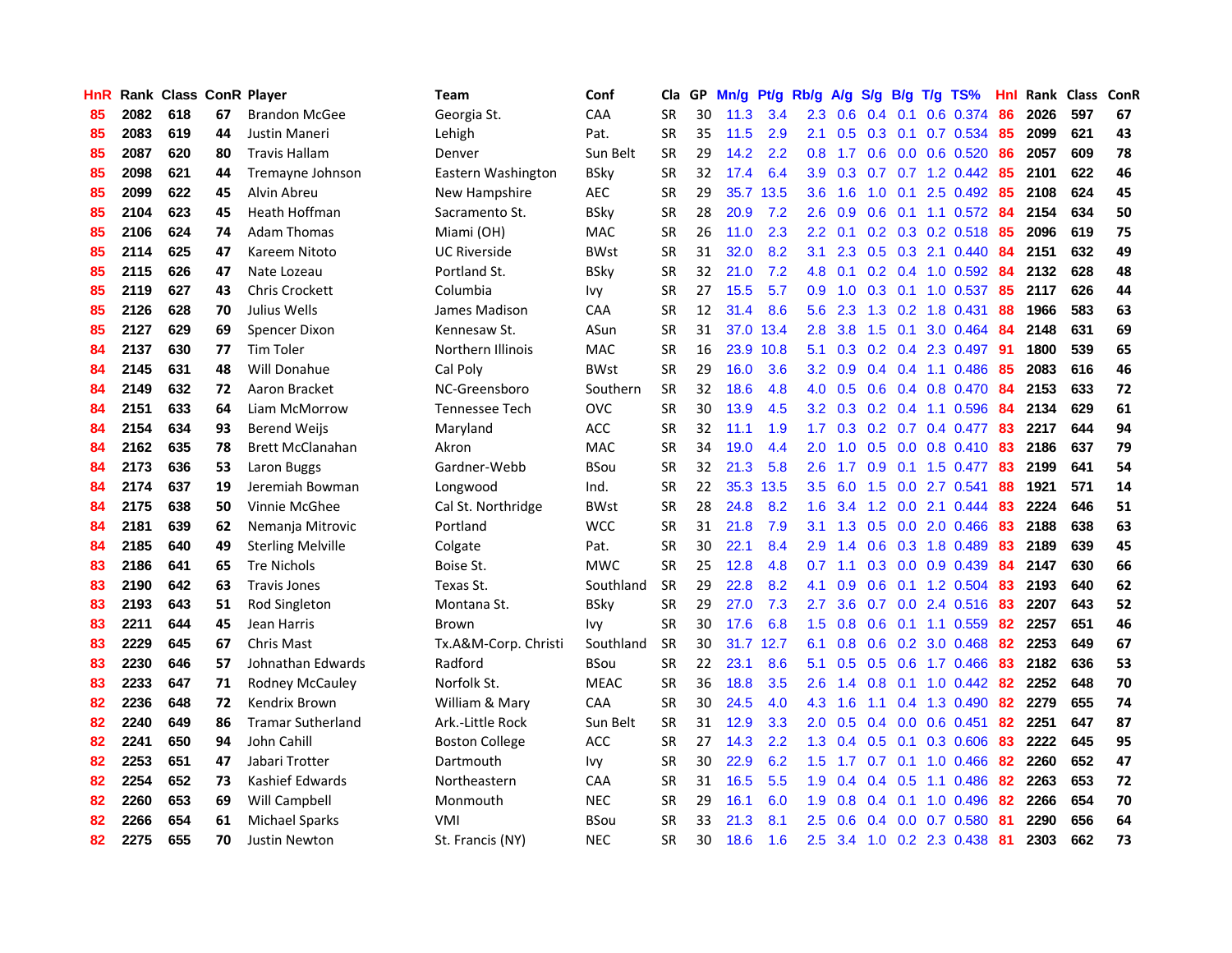| HnR |      | Rank Class ConR Player |     |                        | <b>Team</b>            | Conf        | Cla       |    | GP Mn/g Pt/g Rb/g |           |                  |                 |     |                 | A/g S/g B/g T/g TS%       | Hnl  | Rank Class |     | ConR |
|-----|------|------------------------|-----|------------------------|------------------------|-------------|-----------|----|-------------------|-----------|------------------|-----------------|-----|-----------------|---------------------------|------|------------|-----|------|
| 81  | 2281 | 656                    | 55  | Eddie Miller           | <b>UC Davis</b>        | <b>BWst</b> | <b>SR</b> | 25 |                   | 26.8 10.2 | 4.8              | 1.6             | 0.6 | 0.2             | 1.8 0.445                 | -81  | 2309       | 664 | 55   |
| 81  | 2282 | 657                    | 24  | Kevin Woods            | <b>Utah Valley</b>     | <b>GWC</b>  | <b>SR</b> | 25 | 11.0              | 2.2       | 1.7              | 1.6             | 0.3 | 0.0             | 0.6 0.474                 | -82  | 2254       | 650 | 24   |
| 81  | 2284 | 658                    | 73  | Jeremy Dean            | Florida A&M            | <b>MEAC</b> | <b>SR</b> | 32 | 23.5              | 5.6       | 4.9              | 1.2             | 0.8 | 0.5             | 1.4 0.458                 | -78  | 2415       | 688 | 76   |
| 81  | 2288 | 659                    | 71  | <b>Stan Dulaire</b>    | Sacred Heart           | <b>NEC</b>  | <b>SR</b> | 31 | 21.1              | 4.6       | 3.5              | 1.0             |     |                 | $0.5$ 0.5 1.2 0.552       | -81  | 2297       | 658 | 72   |
| 81  | 2300 | 660                    | 56  | Jordan Allou           | Montana St.            | <b>BSky</b> | <b>SR</b> | 29 | 18.0              | 4.8       |                  | $3.2 \quad 0.3$ |     |                 | 0.7 0.4 0.7 0.560 81      |      | 2316       | 666 | 57   |
| 81  | 2303 | 661                    | 36  | Kendrick McDonald      | Alcorn St.             | <b>SWAC</b> | <b>SR</b> | 31 | 28.5              | 10.6      | 2.9              | 1.3             |     |                 | 1.5 0.1 1.7 0.470 79      |      | 2357       | 672 | 36   |
| 81  | 2304 | 662                    | 53  | Mike Venezia           | Colgate                | Pat.        | <b>SR</b> | 30 | 33.2              | 9.6       | $2.7^{\circ}$    | 1.7             |     |                 | $0.6$ $0.1$ $1.2$ $0.527$ | -81  | 2306       | 663 | 53   |
| 81  | 2307 | 663                    | 51  | Genesis Maciel         | Hartford               | AEC         | <b>SR</b> | 26 | 17.3              | 6.4       | 2.1              | 1.0             |     |                 | $0.2$ 0.2 1.1 0.511       | 81   | 2295       | 657 | 51   |
| 81  | 2309 | 664                    | 52  | <b>Andrew Rogers</b>   | Maine                  | <b>AEC</b>  | <b>SR</b> | 29 | 22.0              | 3.4       | 1.7              | 3.3             |     |                 | 1.0 0.0 1.2 0.426         | 80   | 2334       | 668 | 54   |
| 81  | 2310 | 665                    | 75  | <b>Brandon Riley</b>   | South Carolina St.     | <b>MEAC</b> | <b>SR</b> | 28 | 32.7              | 17.1      | 3.8              | 1.7             |     | $1.0 \quad 0.1$ | 3.3 0.492                 | -81  | 2298       | 659 | 73   |
| 81  | 2311 | 666                    | 60  | Ricardo Andreotti      | South Dakota           | Summit      | <b>SR</b> | 25 | 24.0              | 3.7       | 6.8              | 0.8             | 0.7 |                 | 1.4 1.2 0.534             | -81  | 2300       | 661 | 60   |
| 81  | 2321 | 667                    | 67  | <b>Kendall Wallace</b> | <b>UNLV</b>            | <b>MWC</b>  | <b>SR</b> | 34 | 11.3              | 3.2       | 0.7              | 0.5             |     | $0.4 \quad 0.1$ | $0.4$ 0.527               | -81  | 2299       | 660 | 67   |
| 81  | 2325 | 668                    | 63  | Dexter Moore           | Coastal Carolina       | <b>BSou</b> | <b>SR</b> | 28 | 9.7               | 3.4       | 0.7              | 0.5             |     | $0.2 \quad 0.1$ | $0.4$ 0.553               | 80   | 2343       | 669 | 66   |
| 80  | 2331 | 669                    | 52  | Mike Howlett           | Pennsylvania           | Ivy         | <b>SR</b> | 28 | 10.8              | 2.5       | 2.4              | 0.1             | 0.1 |                 | $0.1$ $0.5$ $0.527$       | -81  | 2311       | 665 | 51   |
| 80  | 2333 | 670                    | 57  | Abner Moreira          | Idaho St.              | <b>BSky</b> | <b>SR</b> | 30 | 33.8              | 6.2       | 7.2              | 1.1             | 1.0 | 0.5             | 2.2 0.476                 | -79  | 2373       | 676 | 60   |
| 80  | 2341 | 671                    | 76  | <b>Hillary Haley</b>   | Md.-Eastern Shore      | <b>MEAC</b> | <b>SR</b> | 30 | 26.4              | 10.9      | 4.4              | 1.3             | 0.9 | 0.1             | 2.3 0.410                 | - 79 | 2377       | 678 | 74   |
| 80  | 2342 | 672                    | 58  | Kyle Bullinger         | Weber St.              | <b>BSkv</b> | <b>SR</b> | 23 | 23.9              | 6.2       |                  | 4.7 1.5         |     |                 | $0.7$ 0.1 1.2 0.460       | 85   | 2079       | 615 | 43   |
| 80  | 2349 | 673                    | 71  | Elgin Bailey           | SE Louisiana           | Southland   | <b>SR</b> | 20 | 21.9              | 8.9       |                  | 6.3 0.3         |     |                 | 0.4 0.7 2.5 0.439         | 78   | 2416       | 689 | 73   |
| 80  | 2354 | 674                    | 72  | Mark Rutledge          | Central Arkansas       | Southland   | <b>SR</b> | 28 | 27.1              | 7.7       |                  | $3.6$ 2.6       |     |                 | 0.9 0.3 1.8 0.464         | -79  | 2391       | 682 | 72   |
| 80  | 2360 | 675                    | 107 | Aaron Ware             | George Washington      | A10         | <b>SR</b> | 31 | 17.7              | 5.2       | 2.8              | 0.6             |     |                 | $0.3$ 0.1 1.2 0.441       | - 79 | 2380       | 679 | 107  |
| 80  | 2370 | 676                    | 40  | <b>Timothy Price</b>   | <b>Texas Southern</b>  | <b>SWAC</b> | <b>SR</b> | 33 | 13.5              | 2.5       | 2.7              | 0.2             |     |                 | 0.6 0.8 0.7 0.416 79      |      | 2368       | 675 | 38   |
| 79  | 2373 | 677                    | 41  | Jeffery Middlebrooks   | Alabama St.            | <b>SWAC</b> | <b>SR</b> | 29 | 31.7              | 6.2       | 2.5              | 4.4             |     |                 | 1.2 0.0 2.3 0.435 77      |      | 2453       | 695 | 47   |
| 79  | 2374 | 678                    | 42  | Daniel King            | <b>Texas Southern</b>  | SWAC        | <b>SR</b> | 32 | 14.5              | 2.0       | 3.3 <sub>2</sub> | 0.7             |     |                 | $0.8$ $0.5$ 1.0 $0.463$   | -79  | 2374       | 677 | 39   |
| 79  | 2378 | 679                    | 43  | Amos Studivant         | Miss. Valley St.       | <b>SWAC</b> | <b>SR</b> | 34 | 23.1              | 4.6       | 5.8              | 0.6             |     |                 | $0.5$ 0.6 1.4 0.416       | -79  | 2396       | 683 | 42   |
| 79  | 2381 | 680                    | 99  | <b>Adrian Forbes</b>   | Auburn                 | <b>SEC</b>  | <b>SR</b> | 29 | 14.2              | 2.4       | 3.0              | 0.1             |     |                 | 0.3 0.5 0.9 0.519 79      |      | 2365       | 673 | 100  |
| 79  | 2385 | 681                    | 73  | L.C. Doss              | Eastern Illinois       | OVC         | <b>SR</b> | 29 | 22.5              | 6.7       | 1.9              | 1.2             | 0.9 |                 | $0.0$ 1.1 0.507           | 79   | 2389       | 681 | 74   |
| 79  | 2392 | 682                    | 44  | DeAngelo Scott         | <b>Texas Southern</b>  | <b>SWAC</b> | <b>SR</b> | 30 | 17.8              | 3.9       | 3.0 <sub>2</sub> | 0.8             | 0.8 |                 | $0.3$ 1.7 0.515           | -79  | 2367       | 674 | 37   |
| 79  | 2394 | 683                    | 70  | <b>Brandon Hall</b>    | Saint Peter's          | <b>MAAC</b> | <b>SR</b> | 31 | 22.7              | 3.6       | 1.9              | 2.5             | 1.8 |                 | $0.1$ 1.7 0.438           | -78  | 2424       | 691 | 71   |
| 79  | 2397 | 684                    | 90  | Hugh Mingo             | Louisiana-Monroe       | Sun Belt    | <b>SR</b> | 29 | 24.1              | 8.5       | 4.8              | 1.2             | 0.6 | 0.5             | 2.1 0.426                 | 78   | 2417       | 690 | 92   |
| 79  | 2400 | 685                    | 72  | Shamile Jeffers        | Jacksonville           | ASun        | <b>SR</b> | 30 | 9.6               | 2.2       | 1.8              | 0.1             |     |                 | 0.4 0.5 0.8 0.575         | 78   | 2403       | 684 | 72   |
| 79  | 2403 | 686                    | 96  | Tom Pritchard          | Indiana                | <b>B10</b>  | <b>SR</b> | 36 | 9.9               | 1.3       | 1.6              | 0.4             |     | $0.1 \quad 0.1$ | 0.3 0.539                 | 78   | 2409       | 686 | 97   |
| 79  | 2404 | 687                    | 66  | Johann Mpondo          | Wright St.             | Hor.        | <b>SR</b> | 32 | 18.6              | 4.1       |                  |                 |     |                 | 3.3 0.2 0.3 0.2 1.1 0.491 | 78   | 2425       | 692 | 68   |
| 79  | 2406 | 688                    | 28  | <b>Terry Bembry</b>    | <b>Houston Baptist</b> | <b>GWC</b>  | <b>SR</b> | 30 | 21.8              | 8.4       |                  | $4.2 \quad 0.8$ |     |                 | 0.6 0.3 1.5 0.463 77      |      | 2446       | 693 | 29   |
| 79  | 2409 | 689                    | 70  | David Minaya           | Liberty                | <b>BSou</b> | <b>SR</b> | 29 |                   | 31.4 12.6 |                  | $3.9$ 1.2       | 0.7 |                 | $0.0$ 1.5 $0.458$         | -80  | 2351       | 671 | 68   |
| 78  | 2411 | 690                    | 54  | David Rufful           | Dartmouth              | lvy         | <b>SR</b> | 30 | 24.3              | 6.1       | 3.0 <sub>1</sub> | 1.2             | 1.0 |                 | $0.1$ 1.6 0.444           | 78   | 2404       | 685 | 55   |
| 78  | 2412 | 691                    | 100 | <b>Michael Sanchez</b> | Arkansas               | <b>SEC</b>  | <b>SR</b> | 29 | 18.5              | 4.0       | 3.3              | 0.4             | 0.6 |                 | 0.5 1.3 0.438             | 80   | 2331       | 667 | 98   |
| 78  | 2416 | 692                    | 71  | R.J. Hall              | Marist                 | <b>MAAC</b> | <b>SR</b> | 26 | 13.7              | 4.2       | 1.0              | 1.6             | 0.3 | 0.0             | 1.2 0.502                 | 79   | 2381       | 680 | 68   |
| 78  | 2442 | 693                    | 60  | Ari Feldman            | Cal St. Northridge     | BWst        | <b>SR</b> | 25 | 14.0              | 3.9       | 1.9              |                 |     |                 | $0.4$ 0.4 0.3 0.4 0.533   | 77   | 2451       | 694 | 60   |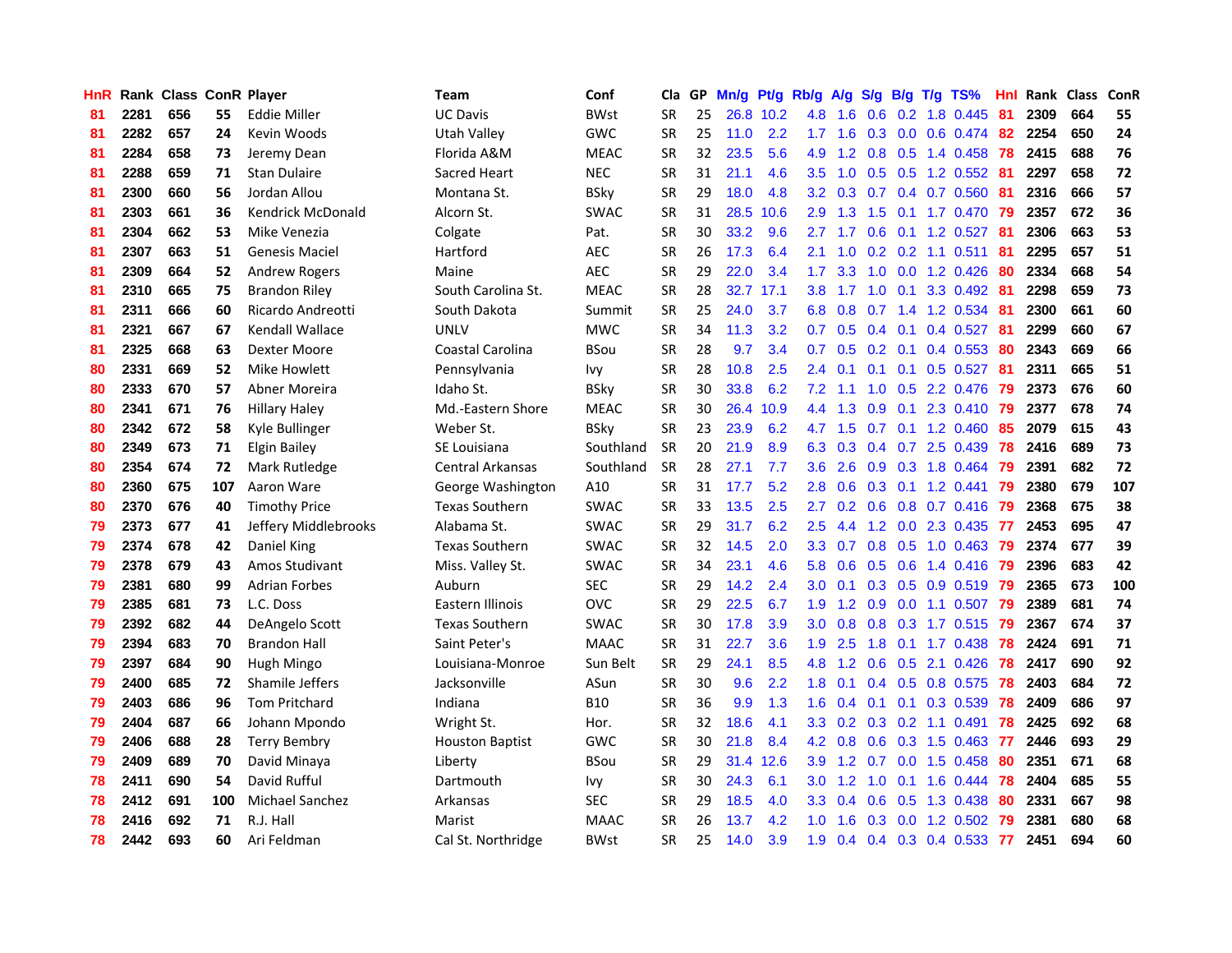| HnR |      | Rank Class ConR Player |     |                         | Team                      | Conf        | Cla       | GP. | Mn/g Pt/g |           | Rb/g A/g         |     |     |                 | S/g B/g T/g TS%         | Hnl |      | Rank Class ConR |     |
|-----|------|------------------------|-----|-------------------------|---------------------------|-------------|-----------|-----|-----------|-----------|------------------|-----|-----|-----------------|-------------------------|-----|------|-----------------|-----|
| 77  | 2447 | 694                    | 76  | Arnold Mayorga          | Long Island U.            | <b>NEC</b>  | <b>SR</b> | 29  | 9.8       | 2.7       | 1.8              | 0.2 | 0.2 | 0.3             | 0.4 0.562               | 78  | 2413 | 687             | 76  |
| 76  | 2475 | 695                    | 92  | Joe Richard             | Tulsa                     | <b>CUSA</b> | <b>SR</b> | 31  | 16.4      | 2.5       | 3.5              | 0.3 |     | $0.2 \quad 0.3$ | 1.2 0.564               | -76 | 2478 | 697             | 93  |
| 76  | 2477 | 696                    | 68  | Donavan Foster          | Detroit                   | Hor.        | <b>SR</b> | 34  | 17.7      | 3.5       | 1.0              | 1.6 | 0.8 | 0.1             | $1.0 \t0.418$           | -77 | 2461 | 696             | 69  |
| 76  | 2483 | 697                    | 81  | Larry Bastfield         | Morgan St.                | <b>MEAC</b> | <b>SR</b> | 29  | 27.4      | 5.6       | 1.4              | 2.7 | 0.9 |                 | 0.0 2.3 0.397           | 76  | 2492 | 698             | 82  |
| 76  | 2487 | 698                    | 58  | Jeff Pelage             | Boston U.                 | <b>AEC</b>  | <b>SR</b> | 32  | 11.0      | 2.2       | 2.7              | 0.1 |     |                 | 0.3 0.3 0.8 0.559       | -76 | 2499 | 699             | 58  |
| 76  | 2504 | 699                    | 79  | Jon Taylor              | Saint Francis (PA)        | <b>NEC</b>  | <b>SR</b> | 25  | 21.0      | 5.9       | 3.6 <sup>2</sup> | 0.9 |     |                 | 0.5 0.2 1.0 0.461 75    |     | 2513 | 703             | 77  |
| 76  | 2507 | 700                    | 76  | Zavier Sanders          | Eastern Illinois          | <b>OVC</b>  | <b>SR</b> | 29  | 22.2      | 4.4       | 3.8              | 0.9 |     |                 | $0.6$ $0.2$ 1.0 $0.479$ | -75 | 2511 | 702             | 76  |
| 76  | 2509 | 701                    | 85  | <b>Trevor Deloach</b>   | NC-Wilmington             | <b>CAA</b>  | <b>SR</b> | 30  | 15.0      | 4.0       | 3.0 <sub>2</sub> | 0.5 |     |                 | 0.8 0.1 1.0 0.401 75    |     | 2506 | 701             | 85  |
| 75  | 2514 | 702                    | 70  | Paris Carter            | Illinois-Chicago          | Hor.        | SR        | 30  | 18.0      | 5.5       | 4.0              | 0.4 |     |                 | 0.2 0.1 1.8 0.473       | 75  | 2519 | 705             | 70  |
| 75  | 2521 | 703                    | 67  | John Peckinpaugh        | <b>IPFW</b>               | Summit      | <b>SR</b> | 30  | 21.4      | 4.0       | 3.4              | 1.7 |     | $0.8\ 0.0$      | 1.3 0.458               | -74 | 2547 | 709             | 67  |
| 75  | 2524 | 704                    | 34  | Nick Weiermiller        | <b>Texas-Pan American</b> | <b>GWC</b>  | <b>SR</b> | 31  | 26.3      | 4.4       | 2.1              | 3.5 | 0.9 |                 | $0.0$ 2.2 $0.489$       | 75  | 2535 | 707             | 34  |
| 75  | 2526 | 705                    | 77  | Bassey Inameti          | Tennessee Tech            | <b>OVC</b>  | <b>SR</b> | 33  | 12.5      | 3.5       | 1.8              | 0.4 | 0.2 |                 | 1.0 1.1 0.558           | 75  | 2533 | 706             | 77  |
| 74  | 2539 | 706                    | 95  | Aliaksei Patsevich      | SMU                       | <b>CUSA</b> | <b>SR</b> | 32  | 17.1      | 2.8       | 1.4              | 1.0 | 0.5 |                 | 0.2 0.8 0.423           | -74 | 2551 | 711             | 96  |
| 74  | 2545 | 707                    | 60  | Clayton Brothers        | Hartford                  | <b>AEC</b>  | <b>SR</b> | 30  | 28.6      | 4.4       | 3.3              | 1.6 | 1.2 | 0.0             | 1.5 0.424               | 75  | 2537 | 708             | 60  |
| 74  | 2547 | 708                    | 66  | Shawn Stockton          | Montana                   | <b>BSky</b> | <b>SR</b> | 32  | 15.6      | 3.6       | 1.3              | 0.7 | 0.5 | 0.0             | $0.9$ 0.491             | -74 | 2562 | 714             | 64  |
| 74  | 2554 | 709                    | 78  | Amir Celestin           | Campbell                  | <b>BSou</b> | <b>SR</b> | 25  | 13.6      | 2.9       | 1.5              | 1.8 | 0.5 | 0.1             | 1.1 0.529               | -75 | 2518 | 704             | 76  |
| 74  | 2559 | 710                    | 88  | Chris Watson            | Florida A&M               | <b>MEAC</b> | <b>SR</b> | 18  | 22.6      | 7.1       | $2.4\,$          | 0.8 | 0.8 | 0.3             | 1.6 0.512 <b>74</b>     |     | 2554 | 713             | 88  |
| 74  | 2563 | 711                    | 85  | Dewan Clayborn          | <b>Central Arkansas</b>   | Southland   | <b>SR</b> | 27  | 18.7      | 6.1       | $1.4^{\circ}$    | 2.0 |     |                 | 0.9 0.0 1.4 0.432 73    |     | 2590 | 717             | 85  |
| 73  | 2569 | 712                    | 57  | Frederick Coleman       | Southern                  | <b>SWAC</b> | <b>SR</b> | 31  | 26.1      | 4.2       | 5.2              | 0.9 |     |                 | 0.5 0.6 1.5 0.520 73    |     | 2580 | 715             | 55  |
| 73  | 2571 | 713                    | 37  | Ardarius Simmons        | Chicago St.               | <b>GWC</b>  | <b>SR</b> | 30  | 32.6      | 9.6       | 1.8              | 2.9 | 1.1 |                 | 0.0 1.9 0.493 73        |     | 2586 | 716             | 36  |
| 73  | 2572 | 714                    | 81  | Mouhammed Lo            | Fairleigh Dickinson       | <b>NEC</b>  | <b>SR</b> | 22  | 14.0      | 3.5       | $2.5^{\circ}$    | 0.7 |     |                 | $0.5$ $0.3$ 1.2 $0.523$ | 73  | 2598 | 719             | 83  |
| 73  | 2575 | 715                    | 38  | Arjun Ohri              | New Jersey Tech           | <b>GWC</b>  | <b>SR</b> | 32  | 16.2      | 5.5       | 0.9              | 0.9 |     |                 | 0.4 0.1 0.7 0.543 72    |     | 2601 | 720             | 37  |
| 73  | 2582 | 716                    | 64  | Michael Lizarraga       | Cal St. Northridge        | <b>BWst</b> | SR        | 20  | 17.1      | 4.7       | 4.5              | 0.8 |     |                 | 0.6 0.4 1.6 0.417 74    |     | 2553 | 712             | 64  |
| 73  | 2585 | 717                    | 80  | Jeff Allgood            | Eastern Kentucky          | <b>OVC</b>  | <b>SR</b> | 32  | 13.7      | 3.5       | 1.4              | 0.6 |     |                 | 0.4 0.0 0.6 0.575       | 73  | 2596 | 718             | 80  |
| 72  | 2609 | 718                    | 87  | Daniel Richard          | McNeese St.               | Southland   | <b>SR</b> | 32  | 17.3      | 2.8       | 3.1              | 0.4 | 0.4 |                 | 1.0 0.8 0.454           | 72  | 2622 | 723             | 87  |
| 71  | 2625 | 719                    | 63  | Jake Wasco              | <b>UMBC</b>               | <b>AEC</b>  | <b>SR</b> | 30  | 21.0      | 4.3       | 3.9              | 0.7 |     |                 | $0.2$ 0.2 0.8 0.498     | 69  | 2683 | 734             | 65  |
| 71  | 2626 | 720                    | 91  | Presano Bell            | South Carolina St.        | <b>MEAC</b> | <b>SR</b> | 27  | 21.7      | 6.2       | 4.2              | 0.6 | 0.7 |                 | $0.7$ 1.6 $0.480$       | -70 | 2651 | 728             | 94  |
| 71  | 2629 | 721                    | 26  | Martiz Washington       | Longwood                  | Ind.        | <b>SR</b> | 31  |           | 32.2 11.3 | 2.5              | 2.5 | 0.9 | 0.0             | 1.3 0.550               | -70 | 2662 | 730             | 27  |
| 71  | 2631 | 722                    | 72  | Dustin Dibble           | <b>UMKC</b>               | Summit      | SR        | 29  | 18.4      | 4.1       | 2.1              | 0.6 |     | $0.4\quad 0.0$  | 0.7 0.524               | -71 | 2626 | 724             | 74  |
| 71  | 2636 | 723                    | 100 | <b>Tyler Hall</b>       | North Texas               | Sun Belt    | <b>SR</b> | 23  | 14.9      | 3.2       | 2.0              | 1.0 | 0.5 | 0.1             | 1.3 0.477               | 72  | 2612 | 721             | 101 |
| 71  | 2639 | 724                    | 101 | David Perez             | Louisiana-Lafayette       | Sun Belt    | <b>SR</b> | 31  | 8.9       | 3.0       | 0.6              | 0.3 |     | $0.2 \quad 0.0$ | 0.4 0.463               | -71 | 2645 | 726             | 102 |
| 71  | 2644 | 725                    | 62  | <b>Tim Meadows</b>      | <b>Prairie View</b>       | <b>SWAC</b> | <b>SR</b> | 32  | 12.8      | 3.1       | 1.9 <sup>°</sup> | 0.8 |     |                 | $0.5$ 0.0 0.8 0.426     | -70 | 2656 | 729             | 62  |
| 71  | 2646 | 726                    | 88  | <b>Briahn Smith</b>     | Fairleigh Dickinson       | <b>NEC</b>  | <b>SR</b> | 29  | 23.5      | 6.0       | $2.5\,$          | 1.0 | 0.7 | 0.1             | 0.9 0.459               | -70 | 2669 | 731             | 89  |
| 70  | 2650 | 727                    | 68  | Jordan Lewis            | Cal Poly                  | <b>BWst</b> | <b>SR</b> | 30  | 10.6      | 1.7       | 1.3              | 0.6 | 0.2 | 0.1             | 0.3 0.468               | -71 | 2633 | 725             | 68  |
| 70  | 2662 | 728                    | 89  | Vincenzo Nelson         | Lamar                     | Southland   | <b>SR</b> | 32  | 10.5      | 2.3       | 2.0              | 0.8 | 0.2 | 0.1             | 0.9 0.462               | -71 | 2647 | 727             | 89  |
| 69  | 2672 | 729                    | 91  | Cosmo Morabbi           | Citadel                   | Southern    | <b>SR</b> | 27  | 19.8      | 5.3       | 1.8              | 1.5 | 0.9 | 0.0             | 1.1 0.458               | 70  | 2672 | 732             | 91  |
| 69  | 2696 | 730                    | 90  | John Bowman             | Texas St.                 | Southland   | <b>SR</b> | 29  | 19.4      | 5.3       | 2.3              | 1.3 | 0.3 | 0.1             | 1.9 0.481               | 69  | 2687 | 735             | 91  |
| 68  | 2701 | 731                    | 76  | <b>Michael Gholston</b> | <b>UMKC</b>               | Summit      | SR        | 30  | 15.6      | 3.7       | 1.1              | 1.0 |     |                 | $0.4$ 0.0 0.8 0.491     | 68  | 2709 | 736             | 78  |